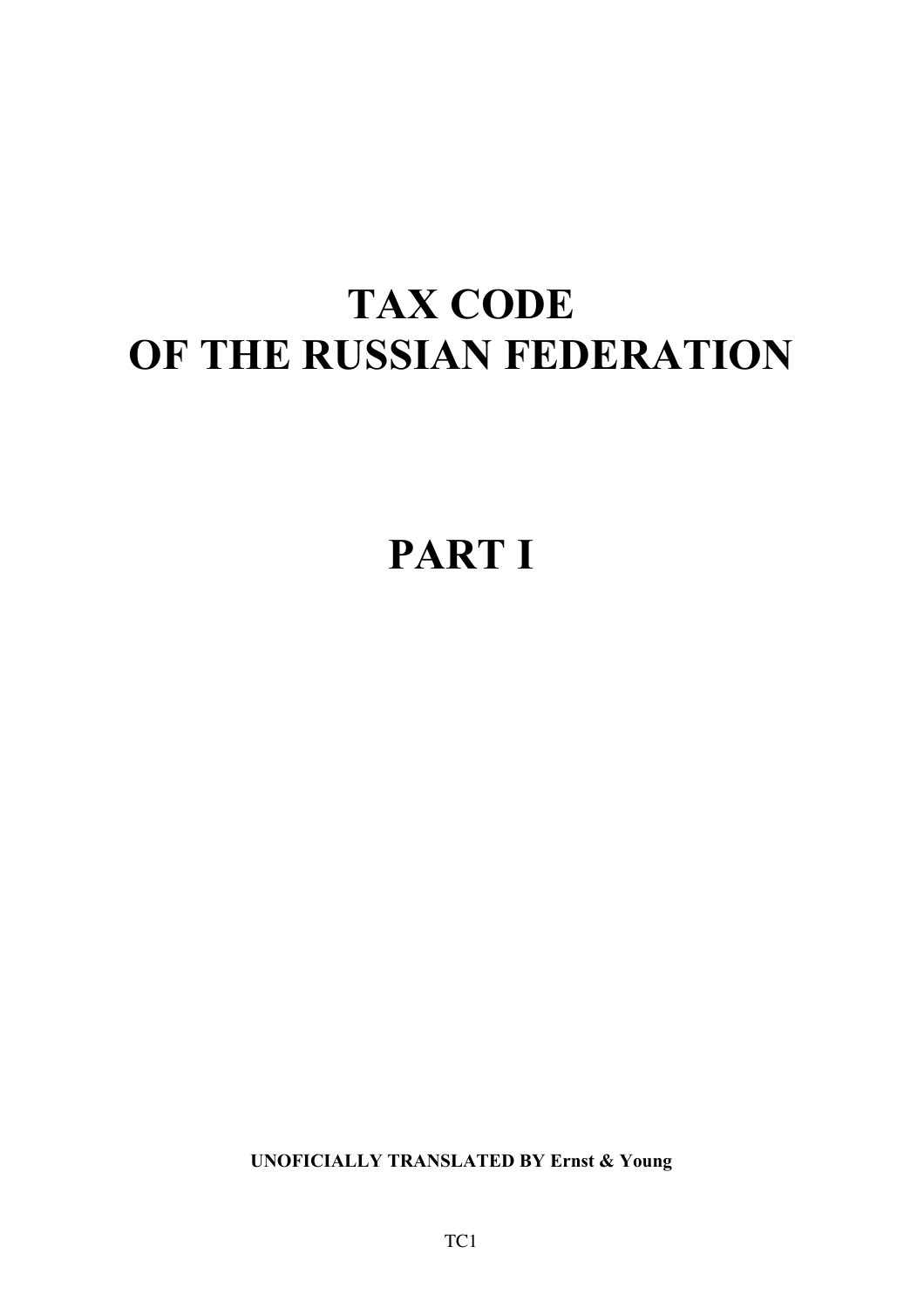# **CONTENTS**

|                   | <b>CHAPTER 1. LEGISLATION CONCERNING TAXES AND LEVIES AND OTHER</b>              |  |
|-------------------|----------------------------------------------------------------------------------|--|
|                   |                                                                                  |  |
| <b>Article 1</b>  | The Tax and Levy Legislation of the Russian Federation, the Tax and Levy         |  |
|                   | Legislation of Constituent Entities of the Russian Federation, and Normative     |  |
|                   | Legal Acts of Representative Bodies of Municipalities Concerning Taxes and       |  |
|                   |                                                                                  |  |
| <b>Article 2</b>  |                                                                                  |  |
| <b>Article 3</b>  |                                                                                  |  |
| <b>Article 4</b>  | Normative Legal Acts of the Government of the Russian Federation, Federal        |  |
|                   | <b>Executive Bodies, Executive Bodies of Constituent Entities of the Russian</b> |  |
|                   | Federation and Executive Local Government Bodies Concerning Taxes and            |  |
|                   |                                                                                  |  |
| Article 5         |                                                                                  |  |
| Article 6         | Failure of Normative Legal Acts Concerning Taxes and Levies to Conform to        |  |
|                   |                                                                                  |  |
| Article 6.1       | Procedure for the Calculation of Time Limits Established by Tax and Levy         |  |
|                   |                                                                                  |  |
| Article 7         |                                                                                  |  |
| <b>Article 8</b>  |                                                                                  |  |
| <b>Article 9</b>  | Parties to Relations Which Are Regulated by Tax and Levy Legislation  7          |  |
| <b>Article 10</b> |                                                                                  |  |
| <b>Article 11</b> |                                                                                  |  |
|                   | <b>CHAPTER 2. THE SYSTEM OF TAXES AND LEVIES IN THE RUSSIAN FEDERATION  10</b>   |  |
| <b>Article 12</b> | Types of Taxes and Levies in the Russian Federation. Powers of Legislative       |  |
|                   | (Representative) State Bodies of Constituent Entities of the Russian             |  |
|                   | Federation and Representative Bodies of Municipalities With Respect to the       |  |
|                   |                                                                                  |  |
| Article 13        |                                                                                  |  |
| <b>Article 14</b> |                                                                                  |  |
| <b>Article 15</b> |                                                                                  |  |
| <b>Article 16</b> |                                                                                  |  |
| <b>Article 17</b> |                                                                                  |  |
| <b>Article 18</b> |                                                                                  |  |
|                   |                                                                                  |  |
|                   | SECTION II TAXPAYERS AND LEVY PAYERS. TAX AGENTS. REPRESENTATION IN TAX          |  |
|                   |                                                                                  |  |
|                   |                                                                                  |  |
| <b>Article 19</b> |                                                                                  |  |
| <b>Article 20</b> |                                                                                  |  |
| <b>Article 21</b> |                                                                                  |  |
| <b>Article 22</b> | Safeguarding and Protection of the Rights of Taxpayers (Levy Payers) 17          |  |
| <b>Article 23</b> |                                                                                  |  |
| <b>Article 24</b> |                                                                                  |  |
|                   |                                                                                  |  |
|                   | <b>CHAPTER 4. REPRESENTATION IN RELATIONS WHICH ARE REGULATED BY TAX AND</b>     |  |
|                   |                                                                                  |  |
| Article 26        | The Right to Representation in Relations Which Are Regulated by Tax and          |  |
|                   |                                                                                  |  |
| <b>Article 27</b> |                                                                                  |  |
| <b>Article 28</b> | The Actions (Inaction) of the Legal Representatives of an Organization  21       |  |
| <b>Article 29</b> |                                                                                  |  |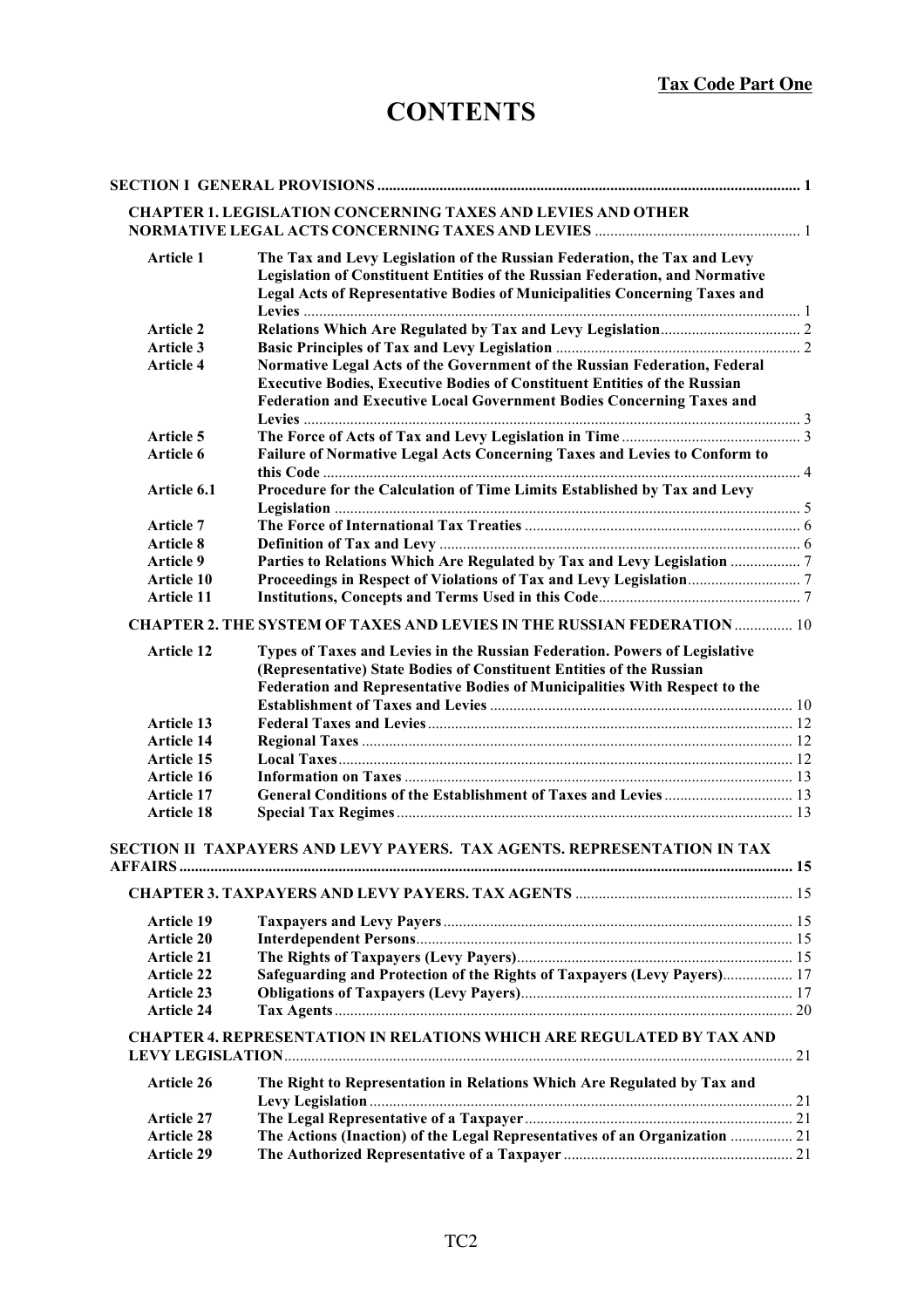|                   | <b>Tax Code Part One</b>                                                      |  |
|-------------------|-------------------------------------------------------------------------------|--|
|                   | SECTION III TAX AUTHORITIES. CUSTOMS AUTHORITIES. FINANCIAL AUTHORITIES.      |  |
|                   | <b>INTERNAL AFFAIRS BODIES. INVESTIGATIVE BODIES. LIABILITY OF TAX</b>        |  |
|                   | AUTHORITIES, CUSTOMS AUTHORITIES, INTERNAL AFFAIRS BODIES AND                 |  |
|                   |                                                                               |  |
|                   |                                                                               |  |
|                   | <b>CHAPTER 5. TAX AUTHORITIES. CUSTOMS AUTHORITIES. FINANCIAL</b>             |  |
|                   | AUTHORITIES. LIABILITY OF TAX AUTHORITIES, CUSTOMS AUTHORITIES AND OF         |  |
|                   |                                                                               |  |
| <b>Article 30</b> |                                                                               |  |
| <b>Article 31</b> |                                                                               |  |
| <b>Article 32</b> |                                                                               |  |
| Article 33        |                                                                               |  |
| <b>Article 34</b> | The Powers of Customs Authorities and the Obligations of Their Officials in   |  |
|                   |                                                                               |  |
| Article 34.2      |                                                                               |  |
| Article 35        | Liability of Tax Authorities, Customs Authorities and Their Officials 28      |  |
|                   |                                                                               |  |
|                   |                                                                               |  |
| <b>Article 36</b> |                                                                               |  |
| <b>Article 37</b> | Liability of Internal Affairs Bodies and Investigative Bodies and Their       |  |
|                   |                                                                               |  |
|                   |                                                                               |  |
|                   | <b>SECTION IV GENERAL RULES CONCERNING THE FULFILMENT OF OBLIGATIONS TO</b>   |  |
|                   |                                                                               |  |
|                   |                                                                               |  |
|                   |                                                                               |  |
| <b>Article 38</b> |                                                                               |  |
| <b>Article 39</b> |                                                                               |  |
| <b>Article 40</b> | Principles of Determining the Price of Goods, Work or Services for Taxation   |  |
|                   |                                                                               |  |
| <b>Article 41</b> |                                                                               |  |
| <b>Article 42</b> | Income from Sources Within the Russian Federation and from Sources            |  |
|                   |                                                                               |  |
| <b>Article 43</b> |                                                                               |  |
|                   |                                                                               |  |
| <b>Article 44</b> | Grounds on Which an Obligation to Pay a Tax or Levy Arises, Changes or        |  |
|                   |                                                                               |  |
| <b>Article 45</b> |                                                                               |  |
| <b>Article 46</b> | Recovery of a Tax or Levy and of Penalties and a Fine Out of Monetary         |  |
|                   | Resources Held in Bank Accounts of a Taxpayer (Levy Payer) - Organization     |  |
|                   | or Private Entrepreneur or a Tax Agent - Organization or Private              |  |
|                   |                                                                               |  |
| <b>Article 47</b> | Recovery of Tax, a Levy and Penalties and Fines Out of Other Assets of a      |  |
|                   |                                                                               |  |
| <b>Article 48</b> | Recovery of Tax, a Levy, Penalties and Fines from Assets of a Taxpayer (Levy  |  |
|                   |                                                                               |  |
| <b>Article 49</b> | Fulfilment of Obligations with Respect to the Payment of Taxes and Levies     |  |
|                   | (Penalties, Fines) in the Event of the Liquidation of an Organization  47     |  |
| Article 50        | Fulfilment of Obligations with Respect to the Payment of Taxes and Levies     |  |
|                   | (Penalties, Fines) in the Event of the Re-Organization of a Legal Entity 48   |  |
| <b>Article 51</b> | Fulfilment of the Obligations with Respect to the Payment of Taxes and Levies |  |
|                   | of a Physical Person Who is Absent in Place Unknown or Legally Incapable 50   |  |
| <b>Article 52</b> |                                                                               |  |
| Article 53        |                                                                               |  |
| <b>Article 54</b> |                                                                               |  |
| Article 55        |                                                                               |  |
| Article 56        |                                                                               |  |
| <b>Article 57</b> |                                                                               |  |
| Article 58        |                                                                               |  |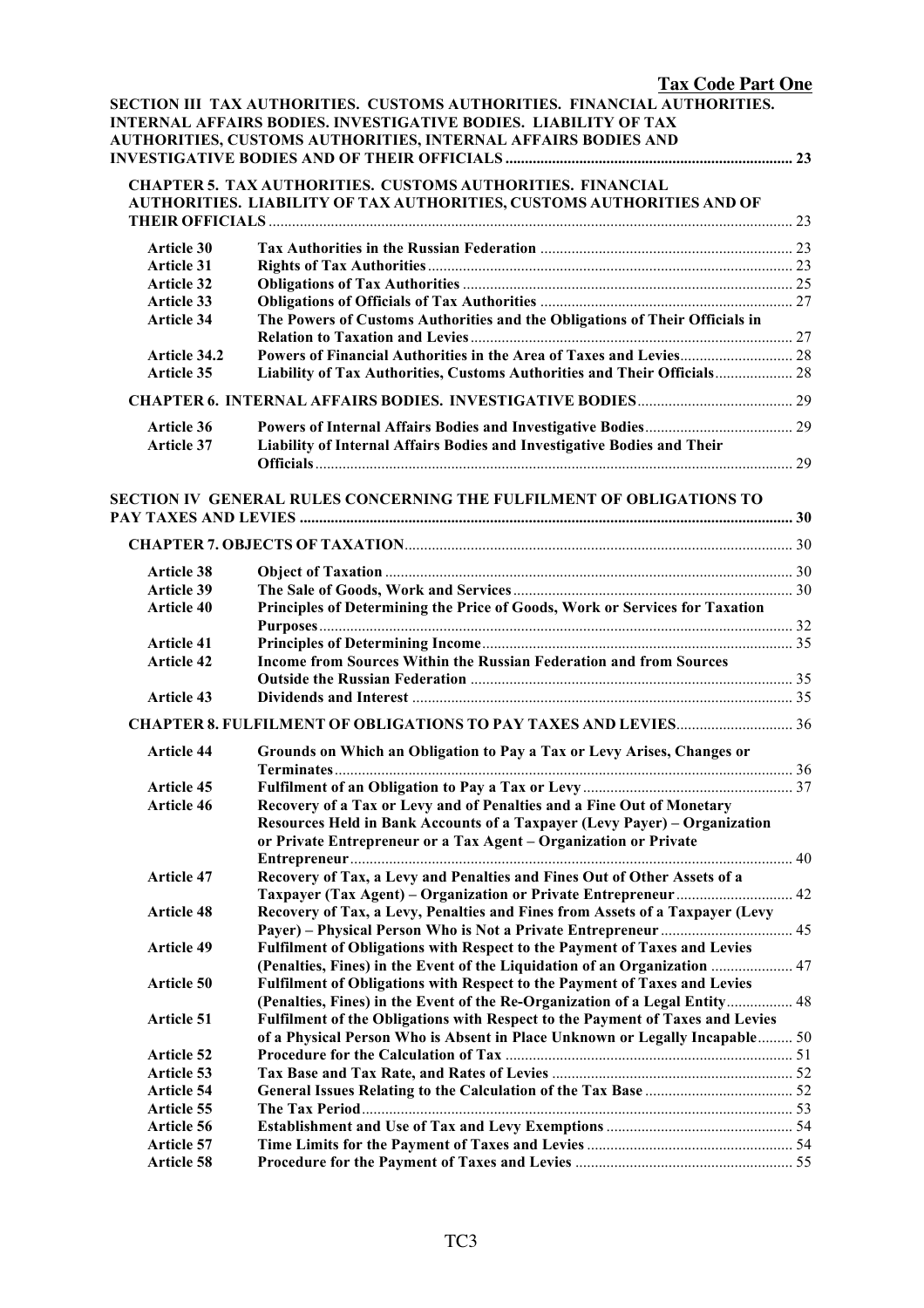| <b>Tax Code Part One</b> |  |
|--------------------------|--|
|                          |  |

| <b>Article 59</b>                      | Qualification as Non-Recoverable and Write-Off of Arrears and Indebtedness                                                                                   |  |
|----------------------------------------|--------------------------------------------------------------------------------------------------------------------------------------------------------------|--|
| <b>Article 60</b>                      | The Obligations of Banks with Respect to the Execution of Orders to Transfer                                                                                 |  |
|                                        |                                                                                                                                                              |  |
|                                        | <b>CHAPTER 9. ALTERATION OF THE TIME LIMITS FOR THE PAYMENT OF A TAX OR</b>                                                                                  |  |
|                                        |                                                                                                                                                              |  |
| <b>Article 61</b>                      | General Conditions Relating to the Alteration of the Time Limits for the                                                                                     |  |
|                                        |                                                                                                                                                              |  |
| Article 62                             | Circumstances Which Preclude the Alteration of the Time Limit for the                                                                                        |  |
|                                        |                                                                                                                                                              |  |
| Article 63                             | Bodies Authorized to Adopt Decisions on the Alteration of the Time Limits for                                                                                |  |
| Article 64                             | The Procedure and Conditions for the Granting of a Deferral or Instalment                                                                                    |  |
|                                        |                                                                                                                                                              |  |
| Article 64.1                           | Procedure and Conditions for the Granting of a Deferral or Instalment Plan<br>for the Payment of Federal Taxes by Decision of the Minister of Finance of the |  |
| <b>Article 66</b>                      |                                                                                                                                                              |  |
| Article 67                             |                                                                                                                                                              |  |
| Article 68                             | Termination of a Deferral, Instalment Plan or Investment Tax Credit  73                                                                                      |  |
|                                        |                                                                                                                                                              |  |
|                                        |                                                                                                                                                              |  |
| Article 69                             |                                                                                                                                                              |  |
| <b>Article 70</b>                      | Time Limits for the Sending of a Demand for the Payment of a Tax or Levy 75                                                                                  |  |
| <b>Article 71</b>                      |                                                                                                                                                              |  |
|                                        | <b>CHAPTER 11. MEANS OF ENSURING THE FULFILMENT OF TAX AND LEVY</b>                                                                                          |  |
|                                        |                                                                                                                                                              |  |
| <b>Article 72</b>                      | Means of Ensuring the Fulfilment of Obligations with Respect to the Payment                                                                                  |  |
|                                        |                                                                                                                                                              |  |
| <b>Article 73</b>                      |                                                                                                                                                              |  |
| <b>Article 74</b>                      |                                                                                                                                                              |  |
| <b>Article 75</b>                      |                                                                                                                                                              |  |
| <b>Article 76</b>                      | <b>Suspension of Operations on Bank Accounts of Organizations and Private</b>                                                                                |  |
|                                        |                                                                                                                                                              |  |
| <b>Article 77</b>                      |                                                                                                                                                              |  |
|                                        | <b>CHAPTER 12. CREDITING AND REFUND OF AMOUNTS WHICH HAVE BEEN PAID OR</b>                                                                                   |  |
|                                        |                                                                                                                                                              |  |
| <b>Article 78</b>                      | Crediting or Refund of Overpayments of Tax, a Levy, Penalties or a Fine 85                                                                                   |  |
| <b>Article 79</b>                      | Refund of Amounts of Tax, a Levy, Penalties and a Fine Which Have Been                                                                                       |  |
|                                        |                                                                                                                                                              |  |
|                                        |                                                                                                                                                              |  |
|                                        |                                                                                                                                                              |  |
|                                        |                                                                                                                                                              |  |
| <b>Article 80</b>                      |                                                                                                                                                              |  |
| <b>Article 81</b>                      |                                                                                                                                                              |  |
|                                        |                                                                                                                                                              |  |
|                                        |                                                                                                                                                              |  |
| <b>Article 82</b>                      |                                                                                                                                                              |  |
| <b>Article 83</b>                      |                                                                                                                                                              |  |
| <b>Article 84</b>                      | The Procedure for the Registration and Deregistration of Organizations and                                                                                   |  |
|                                        |                                                                                                                                                              |  |
| <b>Article 85</b>                      | Obligations of Bodies, Institutions, Organizations and Officials to Provide                                                                                  |  |
|                                        | Information Relating to the Registration of Organizations and Physical                                                                                       |  |
|                                        |                                                                                                                                                              |  |
| <b>Article 86</b>                      | Obligations of Banks with Respect to the Registration of Taxpayers 107                                                                                       |  |
| <b>Article 87</b><br><b>Article 88</b> |                                                                                                                                                              |  |
|                                        |                                                                                                                                                              |  |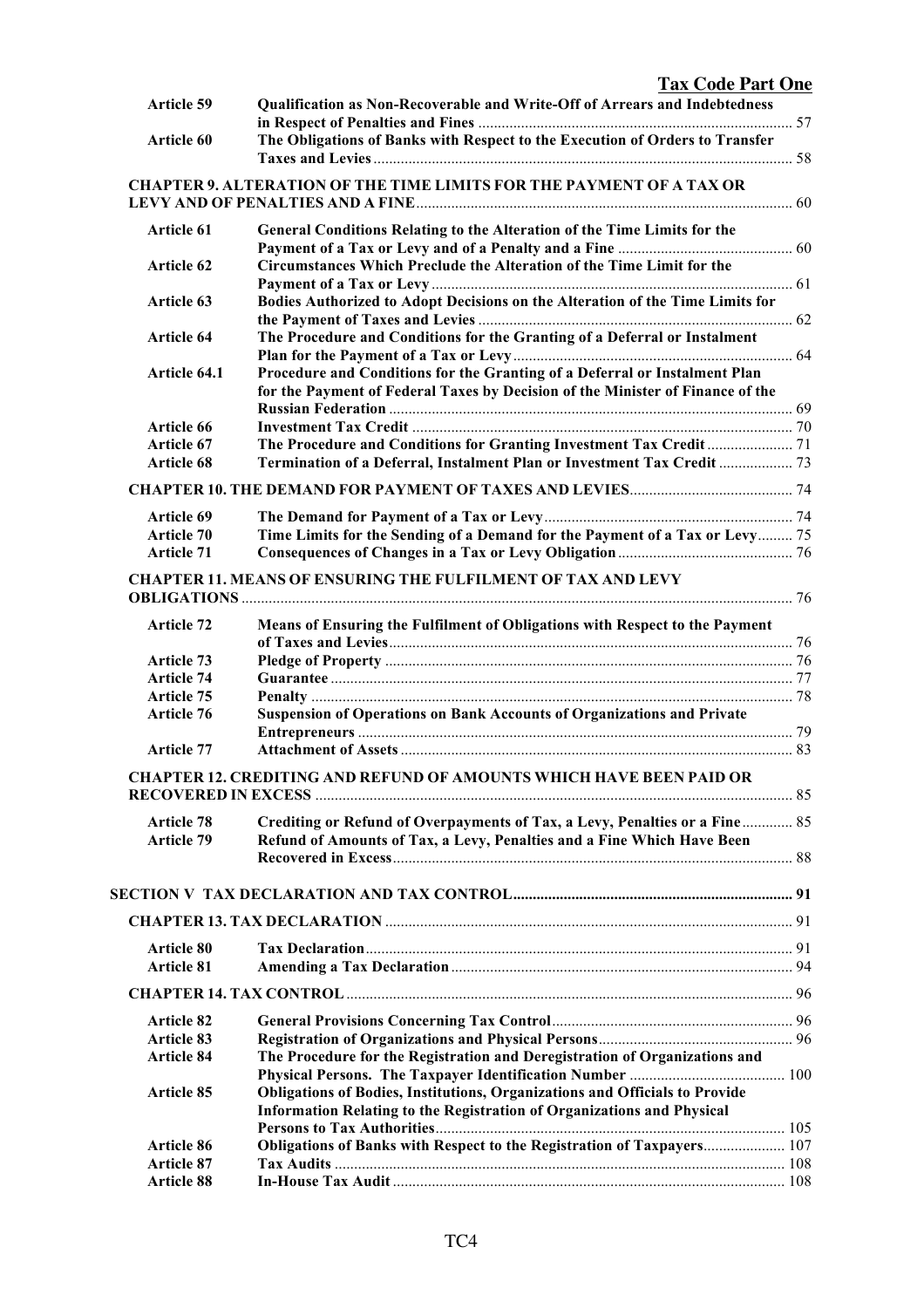| <b>Article 89</b>    |                                                                                                                                                   |  |
|----------------------|---------------------------------------------------------------------------------------------------------------------------------------------------|--|
| <b>Article 90</b>    |                                                                                                                                                   |  |
| <b>Article 91</b>    | Access of Officials of Tax Authorities to Sites or Premises for the Purpose of                                                                    |  |
|                      |                                                                                                                                                   |  |
| <b>Article 92</b>    |                                                                                                                                                   |  |
| <b>Article 93</b>    |                                                                                                                                                   |  |
| Article 93.1         | Requesting Documents (Information) Concerning a Taxpayer, Levy Payer or                                                                           |  |
|                      | Tax Agent and Information Concerning Particular Transactions  118                                                                                 |  |
| <b>Article 94</b>    |                                                                                                                                                   |  |
| <b>Article 95</b>    |                                                                                                                                                   |  |
| <b>Article 96</b>    | The Engagement of a Specialist to Assist in Exercising Tax Control  122                                                                           |  |
| <b>Article 97</b>    |                                                                                                                                                   |  |
| <b>Article 98</b>    |                                                                                                                                                   |  |
| <b>Article 99</b>    | General Requirements Relating to the Record of Proceedings Which is Drawn                                                                         |  |
|                      |                                                                                                                                                   |  |
|                      |                                                                                                                                                   |  |
| <b>Article 100</b>   |                                                                                                                                                   |  |
| Article 100.1        | Procedure for the Examination of Cases Concerning Tax Offences 126                                                                                |  |
| <b>Article 101</b>   | Issuance of a Decision on the Results of the Examination of Tax Audit                                                                             |  |
|                      |                                                                                                                                                   |  |
| <b>Article 101.2</b> | Procedure for Appealing Against a Decision of a Tax Authority on the                                                                              |  |
|                      | Imposition of Sanctions for the Commission of a Tax Offence or a Decision on                                                                      |  |
|                      | the Non-Imposition of Sanctions for the Commission of a Tax Offence  133                                                                          |  |
| Article 101.3        | Execution of a Decision of a Tax Authority on the Imposition of Sanctions for                                                                     |  |
|                      | the Commission of a Tax Offence or a Decision on the Non-Imposition of                                                                            |  |
|                      |                                                                                                                                                   |  |
| Article 101.4        | Legal Proceedings in Respect of Tax Offences Envisaged by This Code  134                                                                          |  |
| <b>Article 102</b>   |                                                                                                                                                   |  |
| <b>Article 103</b>   | <b>Impermissibility of Inflicting Improper Damage in Exercising Tax Control  138</b>                                                              |  |
| <b>Article 104</b>   |                                                                                                                                                   |  |
| <b>Article 105</b>   | <b>Examination of Cases and Enforcement of Decisions on the Recovery of Tax</b>                                                                   |  |
|                      | <b>SECTION VI TAX OFFENCES AND LIABILITY FOR THE COMMISSION THEREOF 141</b><br><b>CHAPTER 15. GENERAL PROVISIONS CONCERNING LIABILITY FOR THE</b> |  |
|                      |                                                                                                                                                   |  |
| <b>Article 106</b>   |                                                                                                                                                   |  |
| <b>Article 107</b>   |                                                                                                                                                   |  |
| <b>Article 108</b>   | General Conditions of Amenability for the Commission of Tax Offences  141                                                                         |  |
| <b>Article 109</b>   | Circumstances Which Prevent a Person from Being Called to Account for the                                                                         |  |
|                      |                                                                                                                                                   |  |
| <b>Article 110</b>   | Forms of Guilt with Respect to the Commission of a Tax Offence  142                                                                               |  |
| <b>Article 111</b>   | Circumstances in Which a Person May Not be Found Guilty of Committing a                                                                           |  |
|                      |                                                                                                                                                   |  |
| <b>Article 112</b>   | Circumstances Which Mitigate or Increase Liability for the Commission of a                                                                        |  |
|                      |                                                                                                                                                   |  |
| <b>Article 113</b>   | Period of Limitation on Amenability for the Commission of a Tax Offence  144                                                                      |  |
| <b>Article 114</b>   |                                                                                                                                                   |  |
| <b>Article 115</b>   |                                                                                                                                                   |  |
|                      |                                                                                                                                                   |  |
|                      | <b>CHAPTER 16. TYPES OF TAX OFFENCES AND LIABILITY FOR THE COMMISSION</b>                                                                         |  |
| <b>Article 116</b>   | Violation of the Procedure for Registration with a Tax Authority 146                                                                              |  |
| <b>Article 118</b>   | Violation of the Time Limit for the Submission of Information on the Opening                                                                      |  |
|                      |                                                                                                                                                   |  |
| <b>Article 119</b>   |                                                                                                                                                   |  |
| Article 119.1        | Violation of the Established Method for the Submission of a Tax Declaration                                                                       |  |
|                      |                                                                                                                                                   |  |
| <b>Article 120</b>   | Gross Violation of the Rules for Accounting for Income and Expenses and                                                                           |  |
|                      |                                                                                                                                                   |  |
| <b>Article 122</b>   |                                                                                                                                                   |  |
|                      |                                                                                                                                                   |  |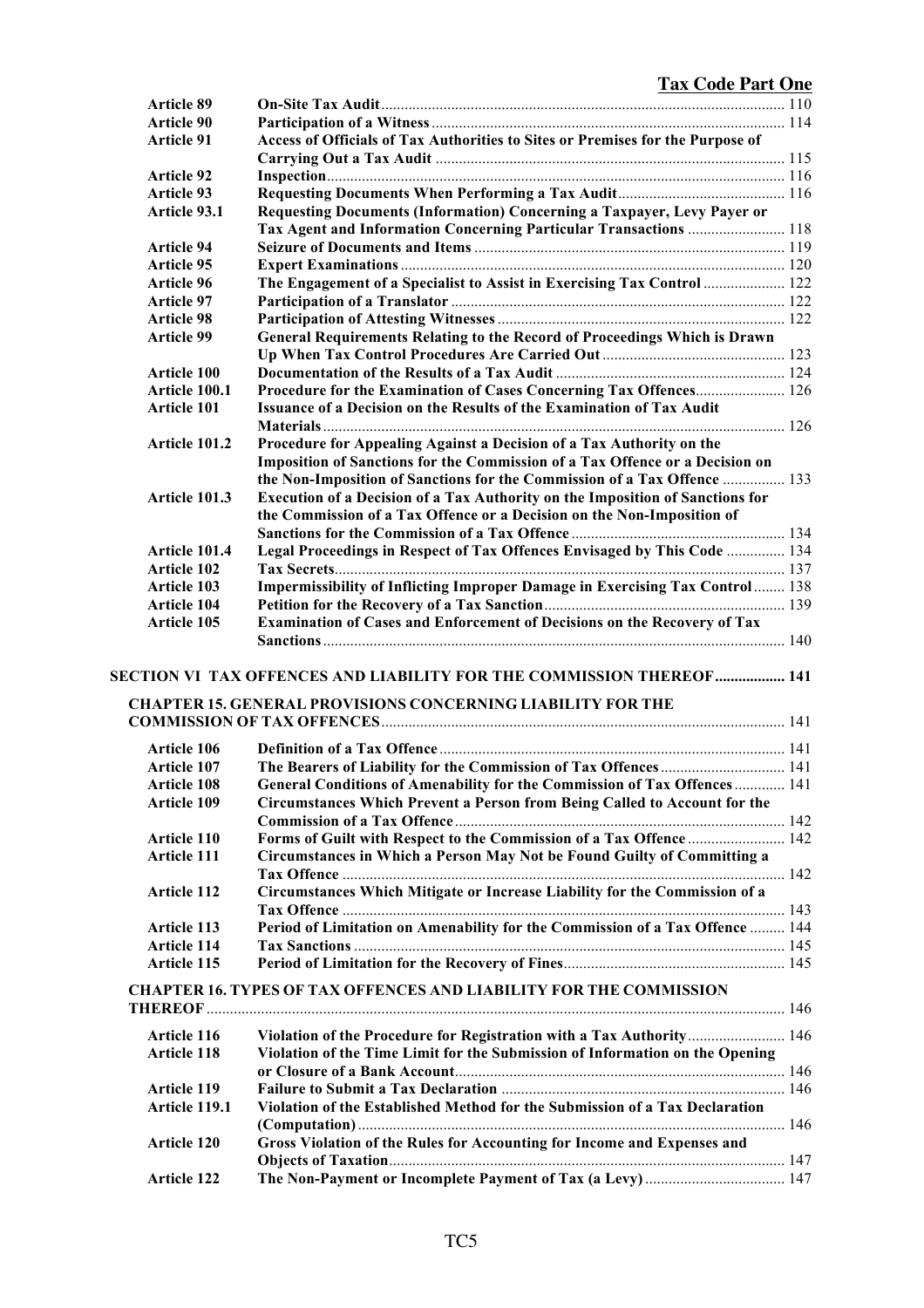| <b>Tax Code Part One</b> |  |
|--------------------------|--|
|                          |  |

| <b>Article 123</b> | Failure by a Tax Agent to Fulfil His Obligation to Withhold and (or) Transfer                                                                            |  |  |  |
|--------------------|----------------------------------------------------------------------------------------------------------------------------------------------------------|--|--|--|
| <b>Article 125</b> | Failure to Observe the Procedure for the Possession, Use and (or) Disposal of<br>Assets Which Have Been Attached or in Relation to Which a Tax Authority |  |  |  |
|                    |                                                                                                                                                          |  |  |  |
| <b>Article 126</b> | Failure to Present Information Required for Tax Control Purposes to a Tax                                                                                |  |  |  |
|                    |                                                                                                                                                          |  |  |  |
| Article 128        |                                                                                                                                                          |  |  |  |
| <b>Article 129</b> | Refusal by an Expert, Translator or Specialist to Participate in a Tax Audit,                                                                            |  |  |  |
|                    | Wilful Giving of a False Report or Wilful Making of a False Translation  149                                                                             |  |  |  |
| Article 129.1      |                                                                                                                                                          |  |  |  |
| Article 129.2      | Violation of the Procedure for the Registration of Gaming Facilities  149                                                                                |  |  |  |
|                    |                                                                                                                                                          |  |  |  |
| Article 131        | The Payment of Amounts Due to Witnesses, Translators, Specialists, Experts                                                                               |  |  |  |
|                    | <b>CHAPTER 18. TYPES OF VIOLATIONS BY BANKS OF OBLIGATIONS ENVISAGED BY</b><br>TAX AND LEVY LEGISLATION AND LIABILITY FOR THE COMMISSION THEREOF  150    |  |  |  |
| <b>Article 132</b> | Violation by a Bank of the Procedure for Opening an Account for a Taxpayer 150                                                                           |  |  |  |
| Article 133        | Failure to Comply with the Time Limit for the Execution of an Order for the                                                                              |  |  |  |
|                    | Remittance of Tax (a Levy), an Advance Payment, Penalties or a Fine 151                                                                                  |  |  |  |
| Article 134        | Failure by a Bank to Comply with a Tax Authority's Order to Suspend                                                                                      |  |  |  |
|                    | Operations on the Accounts of a Taxpayer, Levy Payer or Tax Agent 151                                                                                    |  |  |  |
| <b>Article 135</b> | Failure by a Bank to Act Upon an Instruction of a Tax Authority for the                                                                                  |  |  |  |
|                    | Transfer of a Tax, an Advance Payment, a Levy, Penalties or a Fine 151                                                                                   |  |  |  |
| Article 135.1      | Failure by a Bank to Present Notices (Statements) of Operations and Accounts                                                                             |  |  |  |
|                    |                                                                                                                                                          |  |  |  |
| Article 136        |                                                                                                                                                          |  |  |  |
|                    | SECTION VII APPEALING AGAINST THE ACTS OF TAX AUTHORITIES AND THE                                                                                        |  |  |  |
|                    |                                                                                                                                                          |  |  |  |
|                    | <b>CHAPTER 19. THE PROCEDURE FOR APPEALING AGAINST THE ACTS OF TAX</b>                                                                                   |  |  |  |
|                    |                                                                                                                                                          |  |  |  |
| <b>Article 137</b> |                                                                                                                                                          |  |  |  |
| <b>Article 138</b> |                                                                                                                                                          |  |  |  |
| Article 139        | The Procedure and Time Limits for the Lodging of an Appeal with a Higher                                                                                 |  |  |  |
|                    |                                                                                                                                                          |  |  |  |
|                    | <b>CHAPTER 20. CONSIDERATION OF AN APPEAL AND ADOPTION OF A DECISION ON AN</b>                                                                           |  |  |  |
|                    |                                                                                                                                                          |  |  |  |
| Article 140        | Consideration of an Appeal by a Higher Tax Authority or Higher Official 155                                                                              |  |  |  |
| <b>Article 141</b> |                                                                                                                                                          |  |  |  |
| <b>Article 142</b> |                                                                                                                                                          |  |  |  |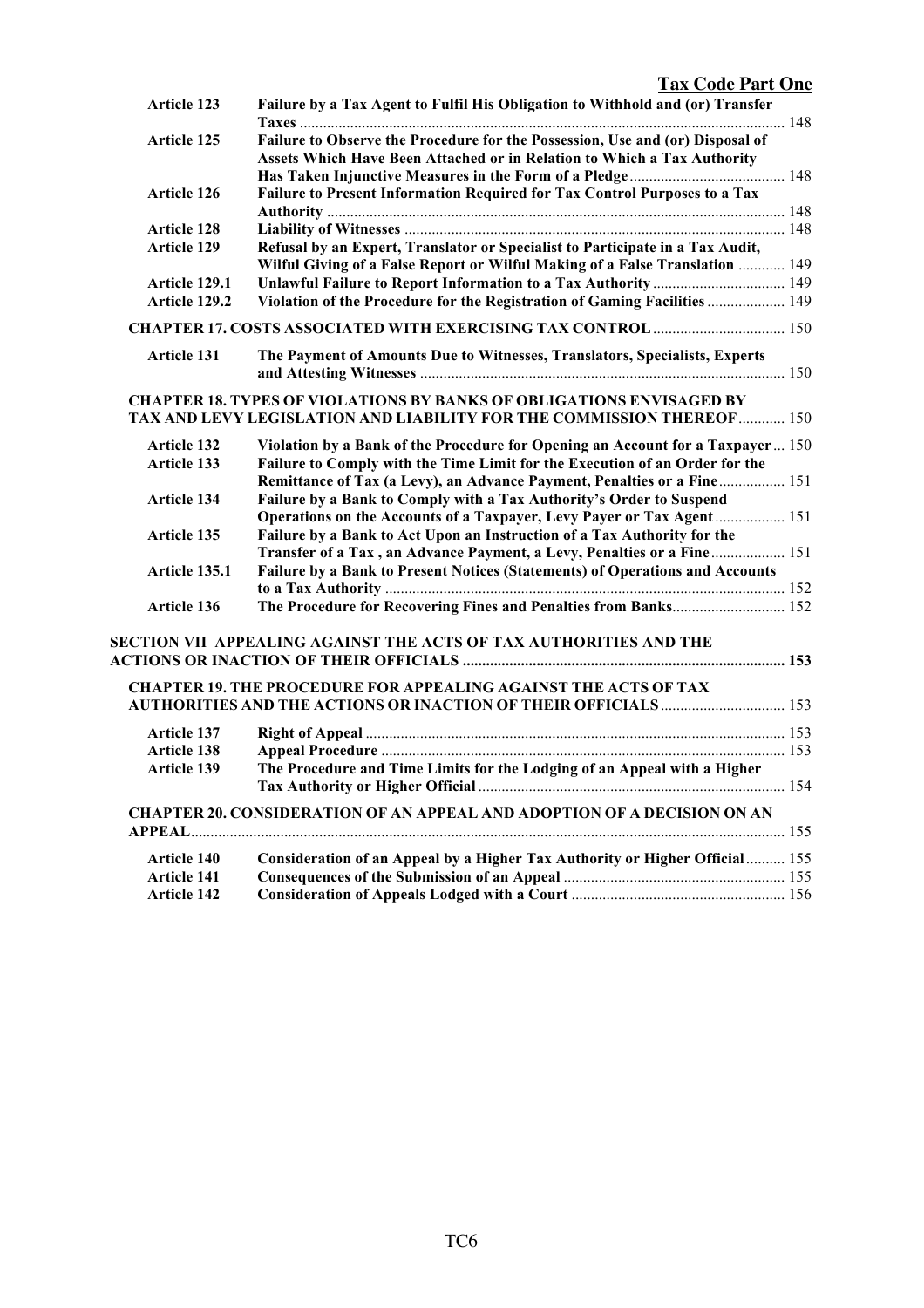# **THE TAX CODE**

# **OF THE RUSSIAN FEDERATION PART ONE**

# **FEDERAL LAW No. 146-FZ OF JULY 31, 1998**

**Adopted by the State Duma on July 16, 1998**

**Approved by the Federation Council on July 17, 1998**

**Published in** *Rossiiskaya Gazeta* **on August 6, 1998**

# **As amended by:**

- **1. Federal Law No. 154-FZ of the Russian Federation of July 9, 1999 Concerning the Introduction of Amendments and Additions to Part One of the Tax Code of the Russian Federation;**
- **2. Federal Law No. 13-FZ of the Russian Federation of January 2, 2000 Concerning the Introduction of Amendments and Additions to Part One of the Tax Code of the Russian Federation;**
- **3. Federal Law No. 118-FZ of the Russian Federation of August 5, 2000 Concerning the Implementation of Part Two of the Tax Code of the Russian Federation and the Introduction of Amendments to Certain Legislative Acts of the Russian Federation Concerning Taxes;**
- **4. Federal Law No. 180-FZ of the Russian Federation of December 28, 2001 Concerning the Introduction of an Amendment to Article 80 of Part One of the Tax Code of the Russian Federation;**
- **5. Federal Law No. 190-FZ of the Russian Federation of December 29, 2001 Concerning the Introduction of Amendments and Additions to the Law of the Russian**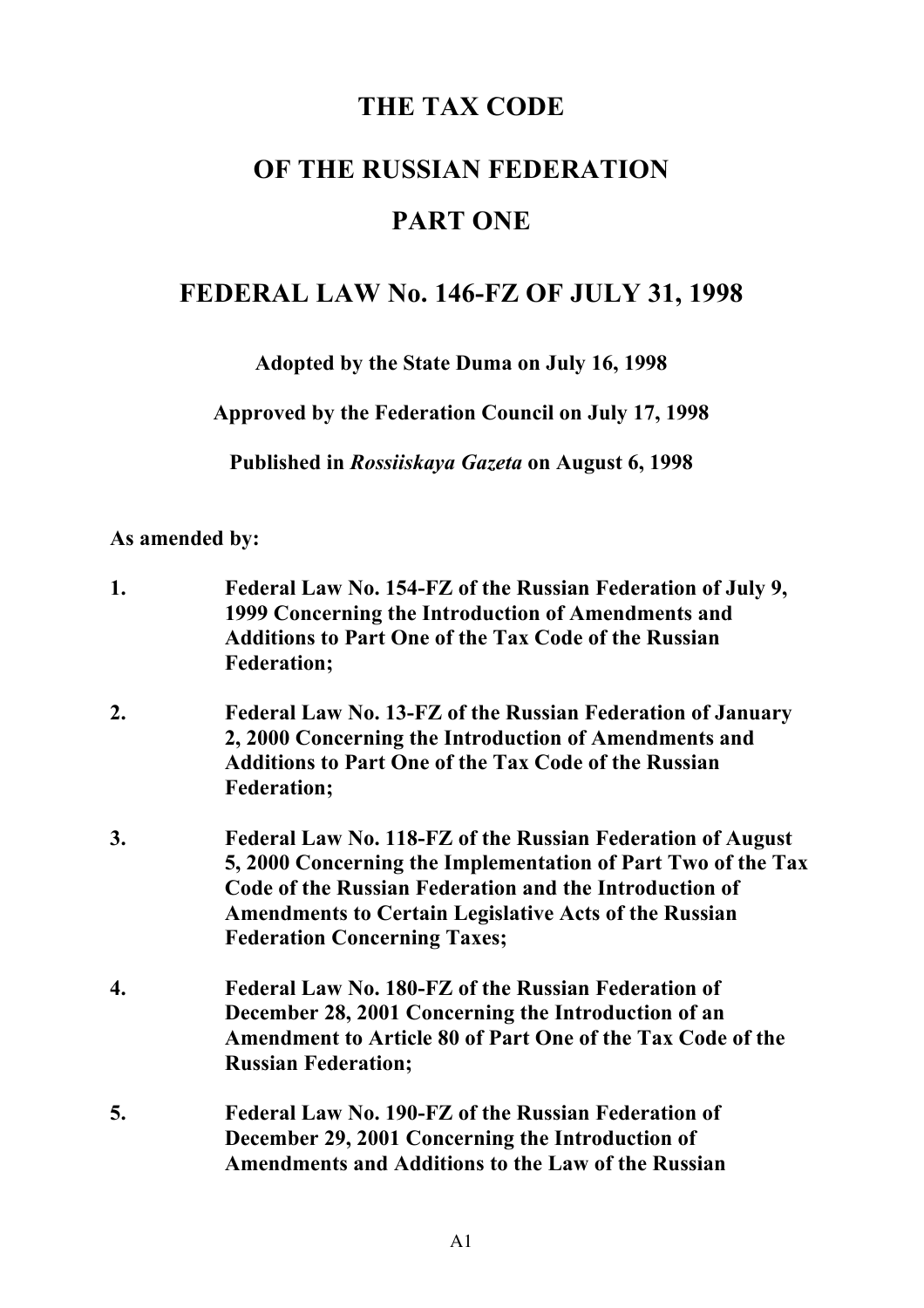- **6. Federal Law No. 196-FZ of the Russian Federation of December 30, 2001 Concerning the Implementation of the Administrative Offences Code of the Russian Federation;**
- **7. Federal Law No. 61-FZ of May 28, 2003: The Customs Code of the Russian Federation;**
- **8. Federal Law No. 65-FZ of the Russian Federation of June 6, 2003 Concerning the Introduction of an Addition to Part Two of the Tax Code of the Russian Federation and the Introduction of Amendments and Additions to Certain Other Legislative Acts of the Russian Federation and the Annulment of Certain Legislative Acts of the Russian Federation;**
- **9. Federal Law No. 86-FZ of the Russian Federation of June 30, 2003 Concerning the Introduction of Amendments and Additions to Certain Legislative Acts of the Russian Federation, the Annulment of Certain Legislative Acts of the Russian Federation and the Granting of Certain Guarantees to Employees of Internal Affairs Bodies, Bodies for Control Over the Circulation of Narcotics and Psychotropic Substances and Abolished Federal Tax Police Bodies in Connection With the Implementation of Measures for the Improvement of State Administration;**
- **10. Federal Law No. 104-FZ of the Russian Federation of July 7, 2003 Concerning the Annulment of Provisions of Legislative Acts of the Russian Federation Concerning Tax Control Over Expenditures of Physical Persons;**
- **11. Federal Law No. 185-FZ of the Russian Federation of December 23, 2003 Concerning the Introduction of Amendments to Legislative Acts of the Russian Federation With Respect to Improvement of the Procedures for the State Registration and Other Registration of Legal Entities and Private Entrepreneurs;**
- **12. Federal Law No. 58-FZ of the Russian Federation of June 29, 2004 Concerning the Introduction of Amendments to Certain Legislative Acts of the Russian Federation and the Annulment of Certain Legislative Acts of the Russian Federation in**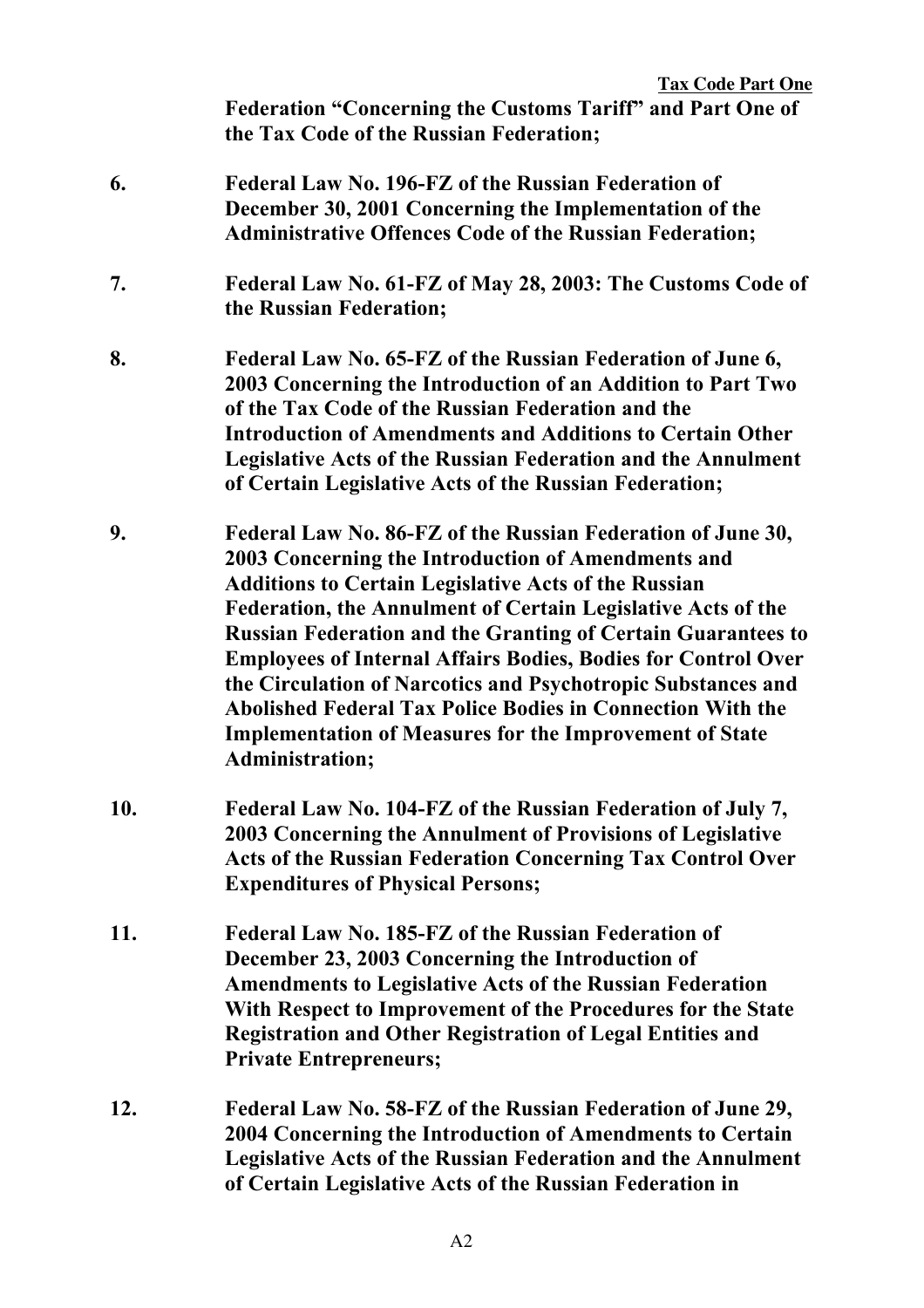**Connection With the Implementation of Measures to Improve State Administration;**

- **13. Federal Law No. 95-FZ of the Russian Federation of July 29, 2004 Concerning the Introduction of Amendments to Parts One and Two of the Tax Code of the Russian Federation and the Annulment of Certain Legislative Acts (Provisions of Legislative Acts) of the Russian Federation Concerning Taxes and Levies;**
- **14. Federal Law No. 127-FZ of the Russian Federation of November 2, 2004 Concerning the Introduction of Amendments to Parts One and Two of the Tax Code of the Russian Federation and Certain Other Legislative Acts of the Russian Federation and Concerning the Annulment of Certain Legislative Acts (Provisions of Legislative Acts) of the Russian Federation;**
- **15. Federal Law No. 78-FZ of the Russian Federation of July 1, 2005 Concerning the Annulment of Certain Legislative Acts (Provisions of Legislative Acts) of the Russian Federation and the Introduction of Amendments to Certain Legislative Acts of the Russian Federation in Connection with the Abolition of the Tax on Property Which is Received by Way of an Inheritance or Gift;**
- **16. Federal Law No. 137-FZ of the Russian Federation of November 4, 2005 Concerning the Introduction of Amendments to Certain Legislative Acts of the Russian Federation and the Annulment of Certain Provisions of Legislative Acts of the Russian Federation in Connection with the Implementation of Measures to Improve Administrative Procedures for the Settlement of Disputes;**
- **17. Federal Law No. 19-FZ of the Russian Federation of February 2, 2006 Concerning the Introduction of Amendments to Certain Legislative Acts of the Russian Federation and the Annulment of Certain Provisions of Legislative Acts of the Russian Federation in Connection with the Adoption of the Federal Law "Concerning the Placing of Orders for Supplies of Goods, the Performance of Work and the Rendering of Services for State and Municipal Requirements";**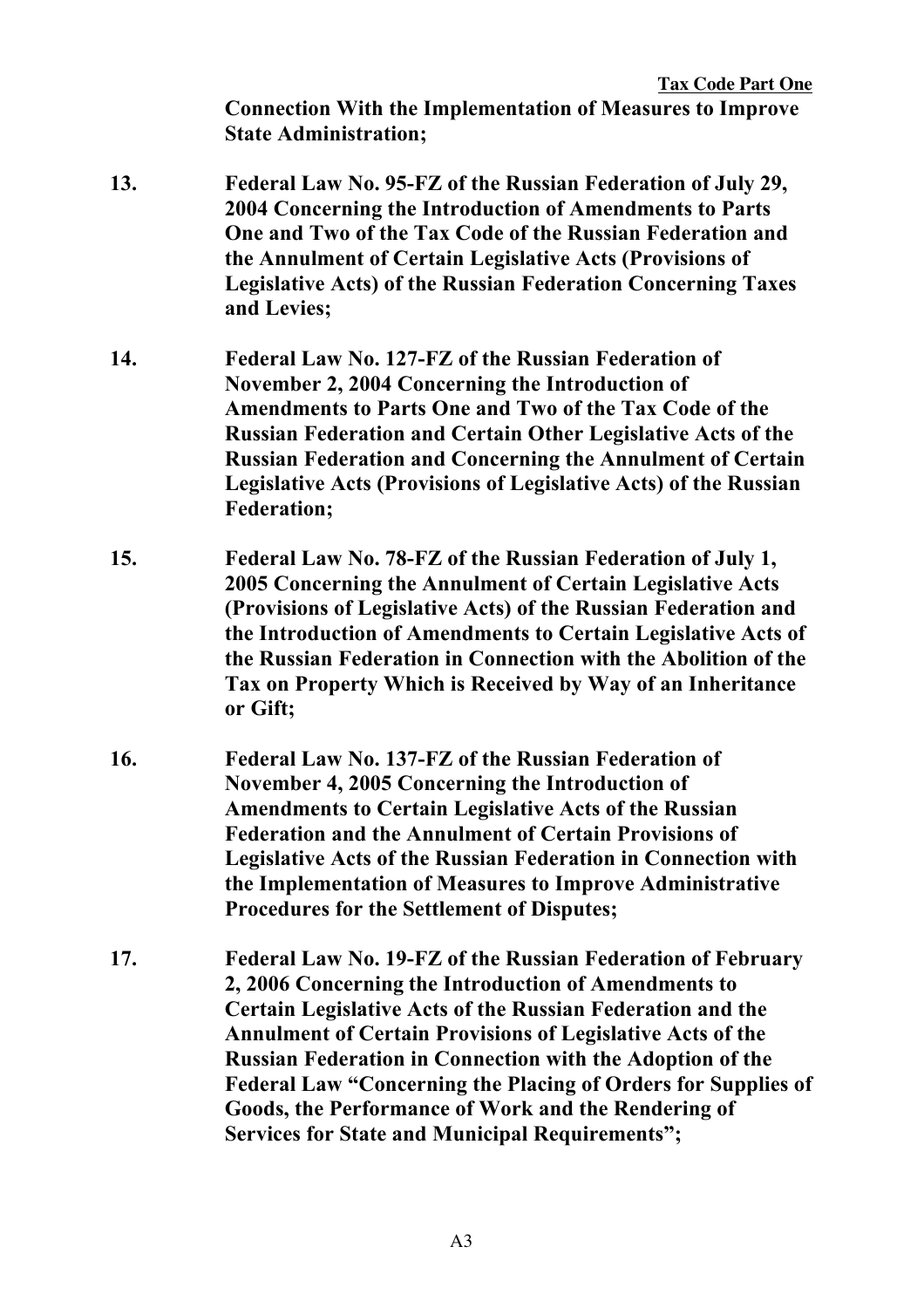- **18. Federal Law No. 137-FZ of the Russian Federation of July 27, 2006 Concerning the Introduction of Amendments to Part One and Part Two of the Tax Code of the Russian Federation and to Certain Legislative Acts of the Russian Federation in Connection With the Implementation of Measures to Improve Tax Administration;**
- **19. Federal Law No. 265-FZ of the Russian Federation of December 30, 2006 Concerning the Introduction of Amendments to Articles 45 and 80 of Part One of the Tax Code of the Russian Federation and Article 57 of the Budget Code of the Russian Federation;**
- **20. Federal Law No. 268-FZ of the Russian Federation of December 30, 2006 Concerning the Introduction of Amendments to Part One and Part Two of the Tax Code of the Russian Federation and to Certain Legislative Acts of the Russian Federation;**
- **21. Federal Law No. 64-FZ of the Russian Federation of April 26, 2007 Concerning the Introduction of Amendments to Certain Legislative Acts of the Russian Federation in Connection With the Adoption of the Federal Law "Concerning the Introduction of Amendments to the Federal Law "Concerning Basic Guarantees of the Electoral Rights and Right to Participate in a Referendum of Citizens of the Russian Federation" and the Civil Procedure Code of the Russian Federation" and for the Purpose of Providing for the Implementation of the Legislation of the Russian Federation Concerning Elections and Referenda;**
- **22. Federal Law No. 83-FZ of the Russian Federation of May 17, 2007 Concerning the Introduction of Amendments to Certain Legislative Acts of the Russian Federation in Connection With the Adoption of the Federal Law "Concerning the Development Bank";**
- **23. Federal Law No. 84-FZ of the Russian Federation of May 17, 2007 Concerning the Introduction of Amendments to Articles 5 and 23 of the Federal Law "Concerning the Special Economic Zone in the Kaliningrad Province and Concerning the Introduction of Amendments to Certain Legislative Acts of the Russian Federation", Article 89 of Part One of the Tax Code of**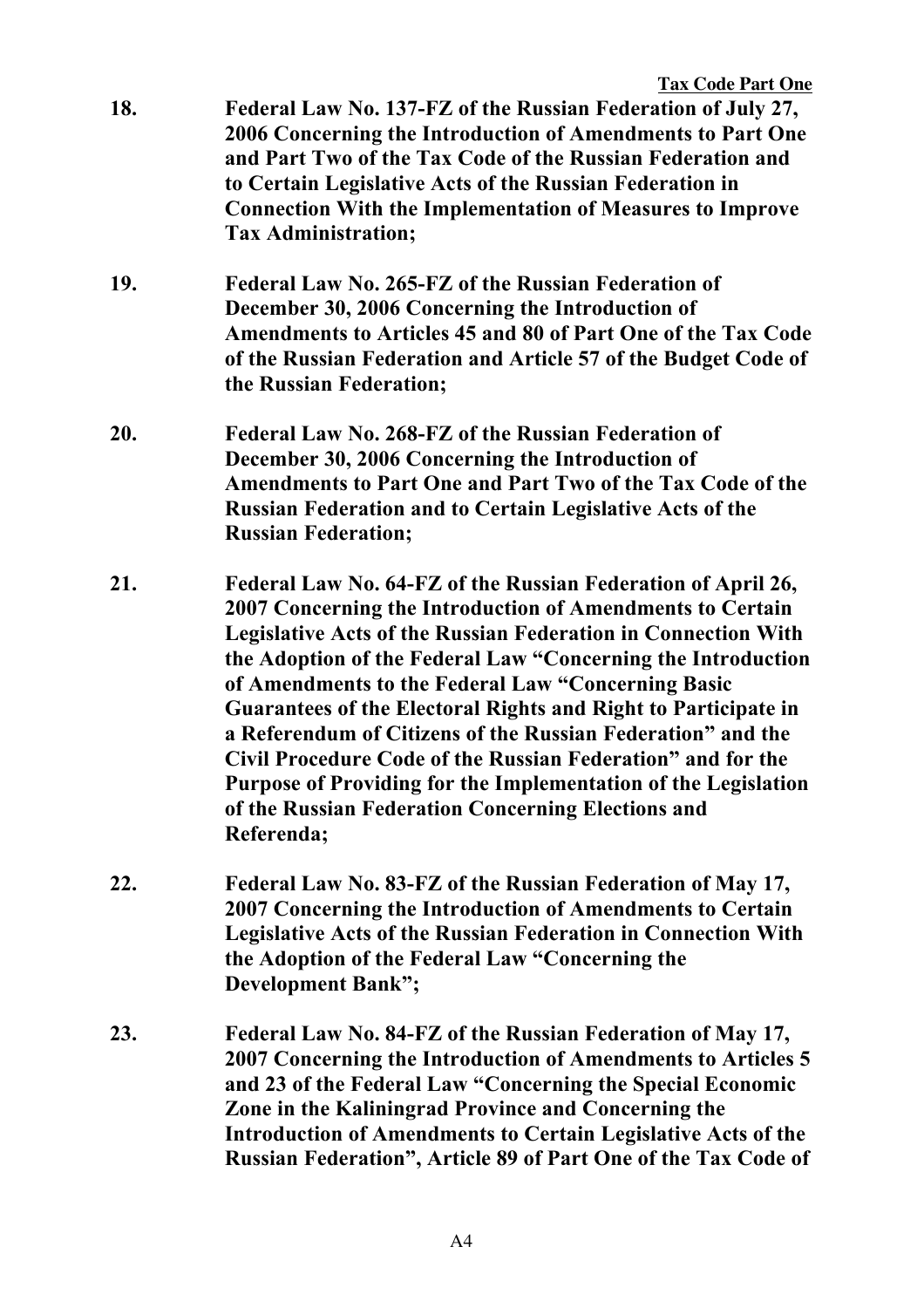|     | <b>Tax Code Part One</b><br>the Russian Federation and Articles 288.1 and 385.1 of Part<br>Two of the Tax Code of the Russian Federation;                                                                                                                                                                                                                                                                                                                                    |
|-----|------------------------------------------------------------------------------------------------------------------------------------------------------------------------------------------------------------------------------------------------------------------------------------------------------------------------------------------------------------------------------------------------------------------------------------------------------------------------------|
| 24. | Federal Law No. 103-FZ of the Russian Federation of June 26,<br>2008 Concerning the Introduction of Amendments to Certain<br><b>Legislative Acts of the Government of the Russian Federation</b><br>in Connection with the Improvement of State Administration<br>in the Customs Sphere;                                                                                                                                                                                     |
| 25. | Federal Law No. 108-FZ of the Russian Federation of June 30,<br>2008 Concerning the Introduction of Amendments to the<br><b>Federal Law "Concerning Concession Agreements" and</b><br><b>Certain Legislative Acts of the Russian Federation;</b>                                                                                                                                                                                                                             |
| 26. | Federal Law No. 160-FZ of the Russian Federation of July 23,<br>2008 Concerning the Introduction of Amendments to Certain<br><b>Legislative Acts of the Russian Federation in Connection with</b><br><b>Improvements in the Exercise of Powers of the Government of</b><br>the Russian Federation;                                                                                                                                                                           |
| 27. | Federal Law No. 205-FZ of the Russian Federation of<br>November 24, 2008 Concerning the Introduction of<br><b>Amendments to Certain Legislative Acts of the Russian</b><br><b>Federation in Connection with the Federal Law "Concerning</b><br>the Federal Budget for 2009 and the Planning Period 2010 and<br>$2011$ ";                                                                                                                                                     |
| 28. | Federal Law No. 224-FZ of the Russian Federation of<br>November 26, 2008 Concerning the Introduction of<br>Amendments to Part One and Part Two of the Tax Code of the<br><b>Russian Federation and Certain Legislative Acts of the Russian</b><br><b>Federation;</b>                                                                                                                                                                                                         |
| 29. | Federal Law No. 195-FZ of the Russian Federation of July 19,<br>2009 Concerning the Introduction of Amendments to Certain<br><b>Legislative Acts of the Russian Federation;</b>                                                                                                                                                                                                                                                                                              |
| 30. | Federal Law No. 213-FZ of the Russian Federation of July 24,<br>2009 Concerning the Introduction of Amendments to Certain<br><b>Legislative Acts of the Russian Federation and the Annulment</b><br>of Certain Legislative Acts (Provisions of Legislative Acts) of<br>the Russian Federation in Connection with the Adoption of the<br><b>Federal Law "Concerning Insurance Contributions to the</b><br><b>Pension Fund of the Russian Federation, the Social Insurance</b> |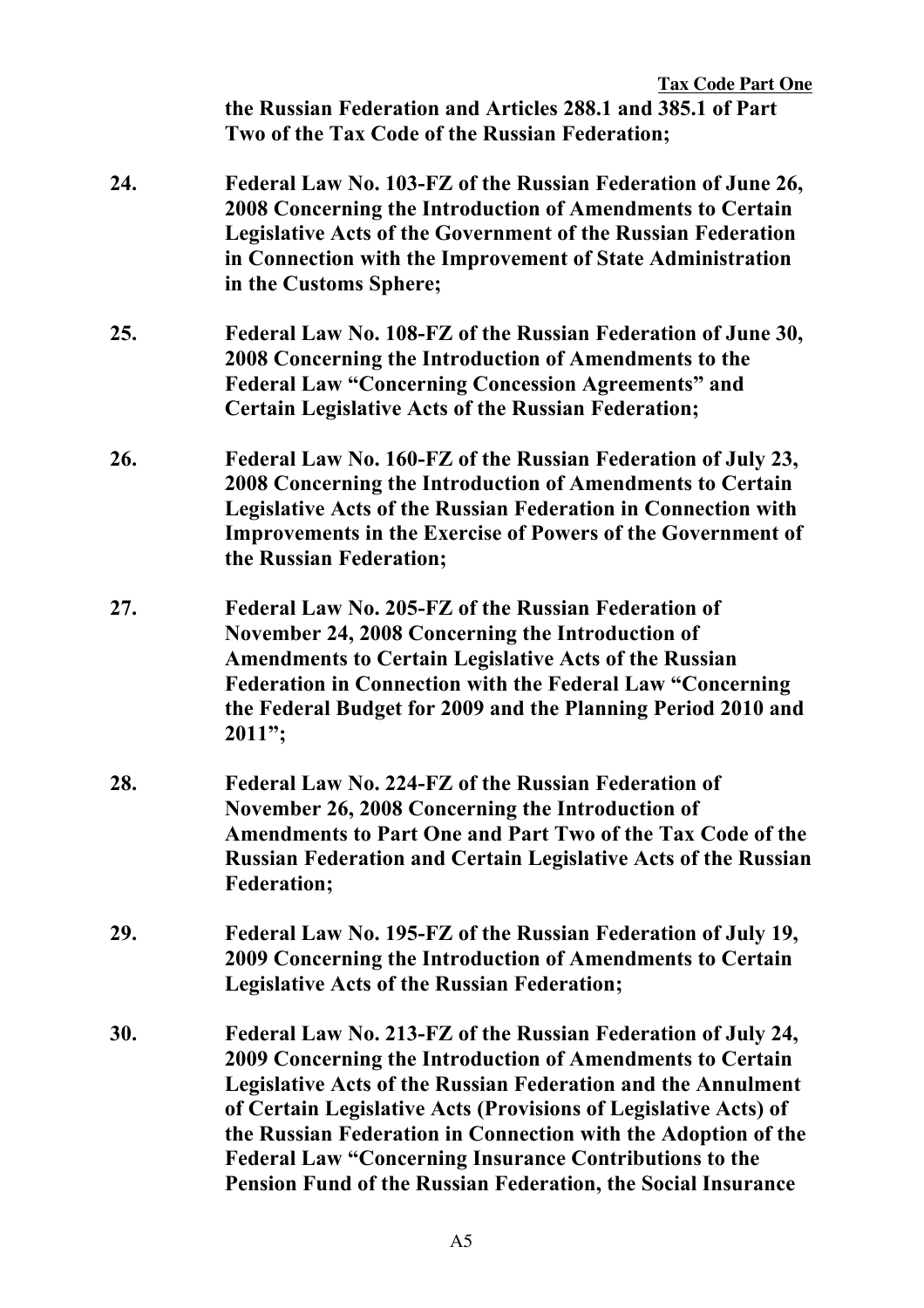|     | <b>Tax Code Part One</b><br><b>Fund of the Russian Federation, the Federal Compulsory</b><br><b>Medical Insurance Fund and Territorial Compulsory Medical</b><br><b>Insurance Funds";</b>                                                                                                                                                                                                                                                                                                                                                                         |
|-----|-------------------------------------------------------------------------------------------------------------------------------------------------------------------------------------------------------------------------------------------------------------------------------------------------------------------------------------------------------------------------------------------------------------------------------------------------------------------------------------------------------------------------------------------------------------------|
| 31. | Federal Law No. 261-FZ of the Russian Federation of<br>November 23, 2009 Concerning Energy Conservation and the<br>Raising of Energy Efficiency and Concerning the Introduction<br>of Amendments to Certain Legislative Acts of the Russian<br><b>Federation;</b>                                                                                                                                                                                                                                                                                                 |
| 32. | Federal Law No. 281-FZ of the Russian Federation of<br>November 25, 2009 Concerning the Introduction of<br>Amendments to Parts One and Two of the Tax Code of the<br><b>Russian Federation and Certain Legislative Acts of the Russian</b><br><b>Federation;</b>                                                                                                                                                                                                                                                                                                  |
| 33. | Federal Law No. 283-FZ of the Russian Federation of<br>November 28, 2009 Concerning the Introduction of<br><b>Amendments to Certain Legislative Acts;</b>                                                                                                                                                                                                                                                                                                                                                                                                         |
| 34. | Federal Law No. 318-FZ of the Russian Federation of<br>December 17, 2009 Concerning the Introduction of<br>Amendments to Parts One and Two of the Tax Code of the<br><b>Russian Federation in Connection with the Introduction of a</b><br><b>Claim-Based Procedure for Value Added Tax Reimbursement;</b>                                                                                                                                                                                                                                                        |
| 35. | Federal Law No. 374-FZ of the Russian Federation of<br>December 27, 2009 Concerning the Introduction of<br>Amendments to Article 45 of Part One and to Chapter 25.3 of<br>Part Two of the Tax Code of the Russian Federation and<br><b>Certain Legislative Acts of the Russian Federation and</b><br><b>Concerning the Annulment of the Federal Law "Concerning</b><br>Fees for the Issue of Licences to Carry Out Types of Activity<br><b>Associated with the Production and Circulation of Ethyl</b><br>Alcohol and Alcoholic and Alcohol-Containing Products"; |
| 36. | Federal Law No. 383-FZ of the Russian Federation of<br>December 29, 2009 Concerning the Introduction of<br><b>Amendments to Part One of the Tax Code of the Russian</b><br><b>Federation and Certain Legislative Acts of the Russian</b><br><b>Federation;</b>                                                                                                                                                                                                                                                                                                    |
| 37. | Federal Law No. 20-FZ of the Russian Federation of March 9,                                                                                                                                                                                                                                                                                                                                                                                                                                                                                                       |

**2010 Concerning the Introduction of Amendments to Certain**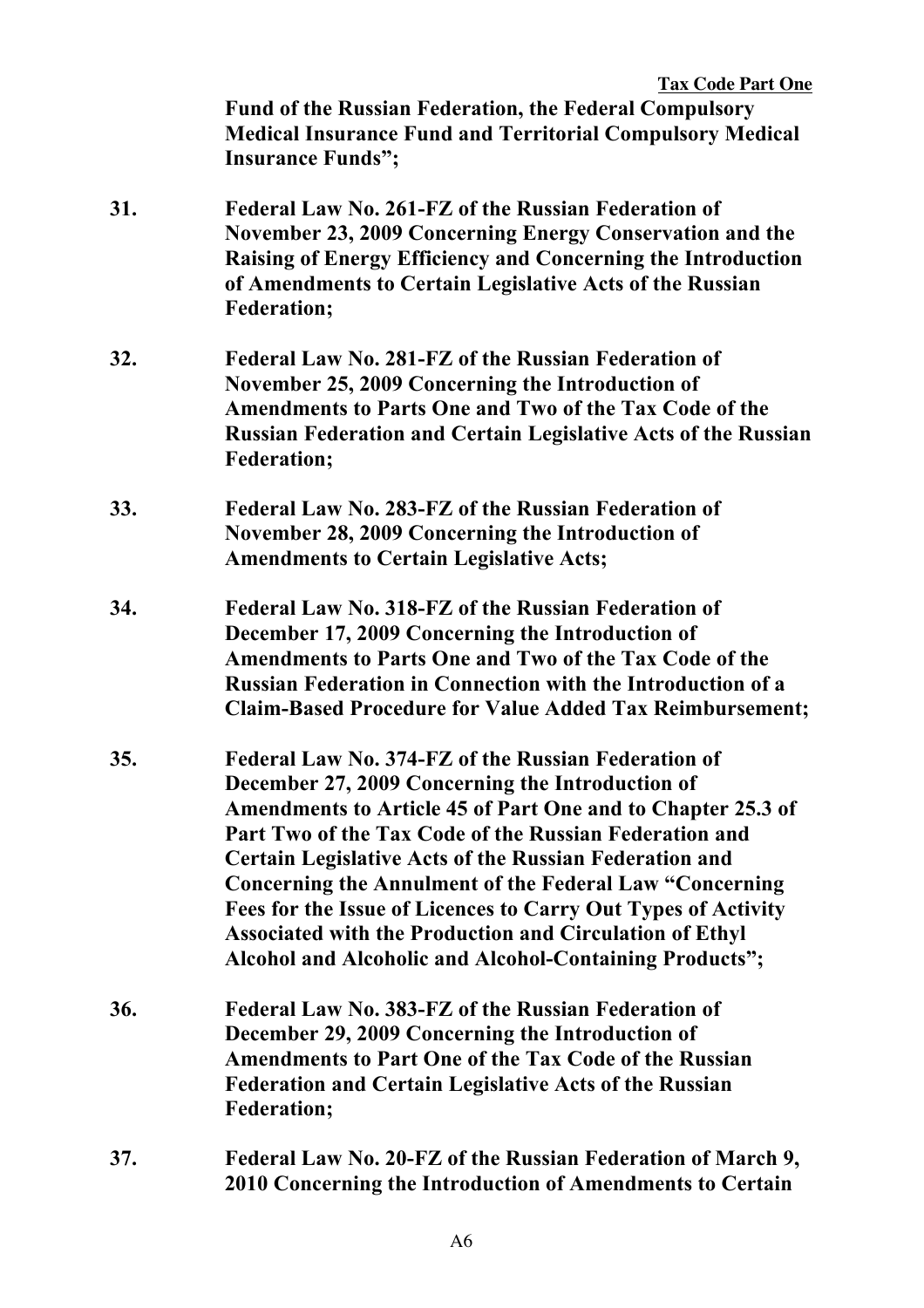**Legislative Acts of the Russian Federation Regarding the Reimbursement of Procedural Expenses;**

- **38. Federal Law No. 229-FZ of the Russian Federation of July 27, 2010 Concerning the Introduction of Amendments to Part One and Part Two of the Tax Code of the Russian Federation and Certain Other Legislative Acts of the Russian Federation and the Annulment of Certain Legislative Acts (Provisions of Legislative Acts) of the Russian Federation in Connection with the Revision of the Regulation of Indebtedness in Respect of Taxes, Levies, Penalties and Fines and Certain Other Tax Administration Issues;**
- **39. Federal Law No. 242-FZ of the Russian Federation of July 30, 2010 Concerning the Introduction of Amendments to Certain Legislative Acts of the Russian Federation in Connection with the Organization and Holding of the Sochi 2014 XXII Olympic Winter Games and XI Paralympic Winter Games, the Development of the City of Sochi as a Mountain Climate Resort;**
- **40. Federal Law No. 243-FZ of the Russian Federation of September 28, 2010 Concerning the Introduction of Amendments to Certain Legislative Acts of the Russian Federation in Connection with the Adoption of the Federal Law "Concerning the "Skolkovo" Innovation Centre";**
- **41. Federal Law No. 287-FZ of the Russian Federation of November 3, 2010 Concerning the Introduction of Amendments to Articles 76 and 86 of Part One of the Tax Code of the Russian Federation;**
- **42. Federal Law No. 306-FZ of the Russian Federation of November 27, 2010 Concerning the Introduction of Amendments to Part One and Part Two of the Tax Code of the Russian Federation and the Law of the Russian Federation "Concerning the Tax Authorities of the Russian Federation";**
- **43. Federal Law No. 324-FZ of the Russian Federation of November 29, 2010 Concerning the Introduction of Amendments to Part One of the Tax Code of the Russian Federation;**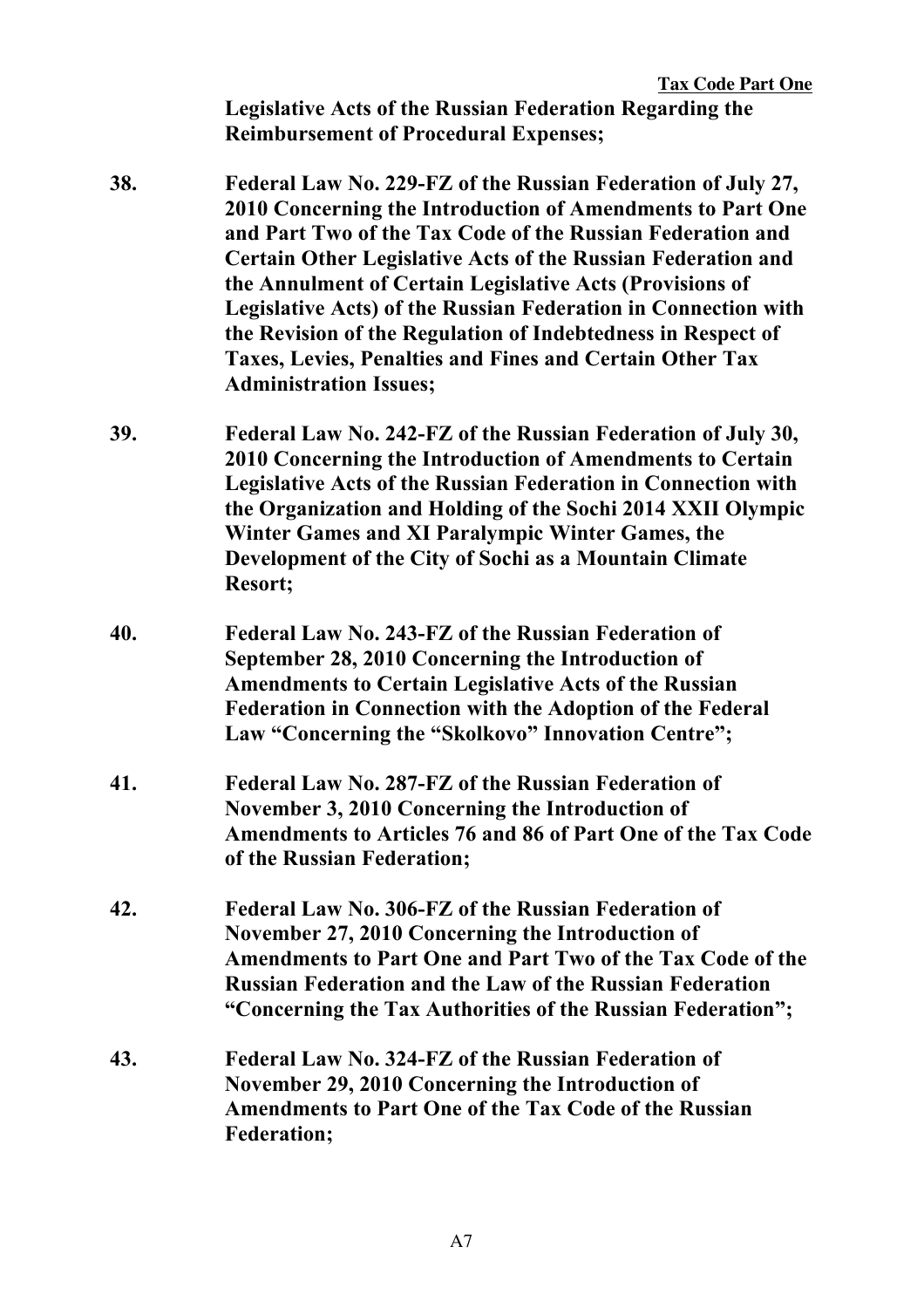**44. Federal Law No. 404-FZ of the Russian Federation of December 28, 2010 Concerning the Introduction of Amendments to Certain Legislative Acts of the Russian Federation in Connection with the Improvement of the Activities of Preliminary Investigation Bodies.**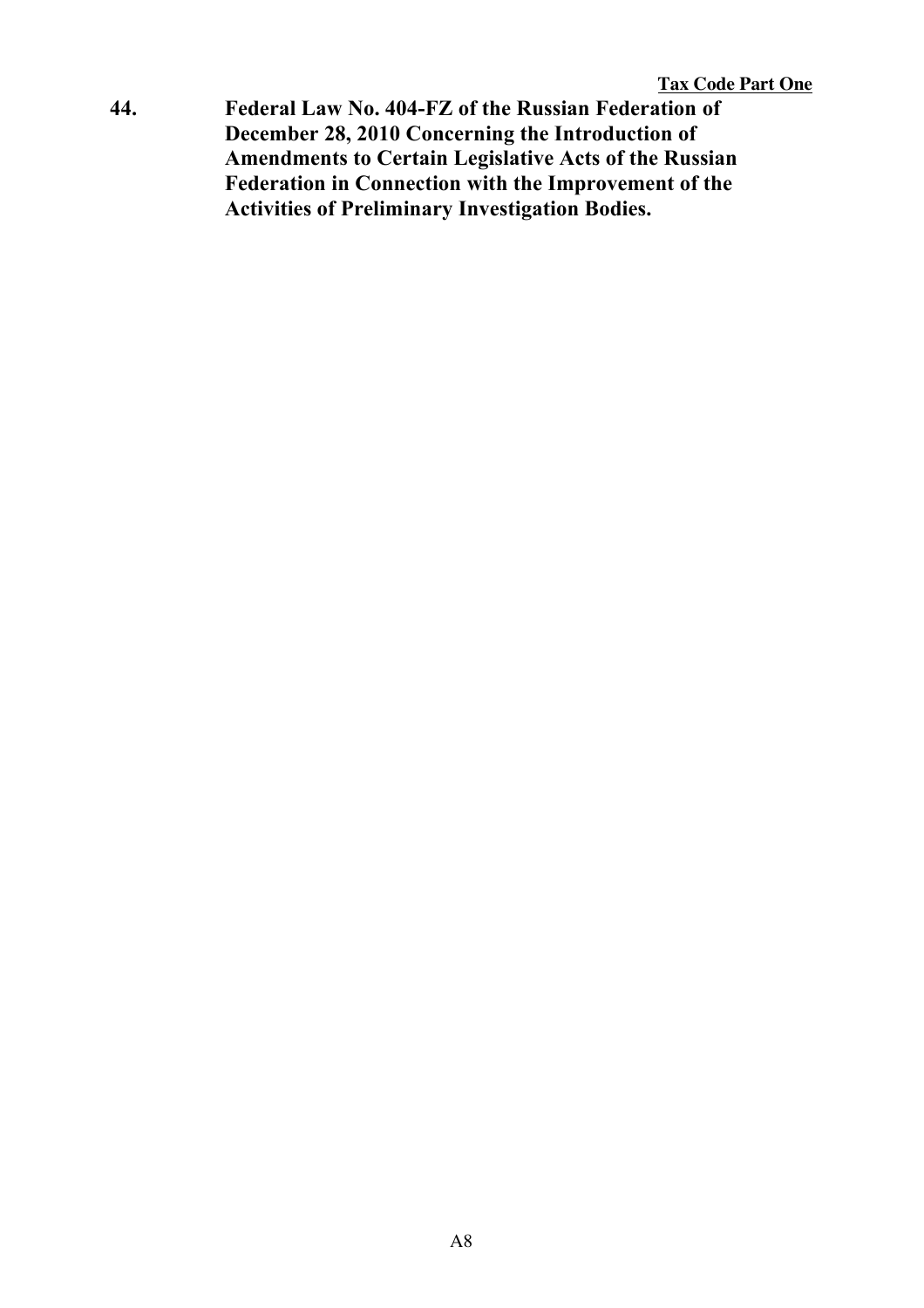#### **SECTION I GENERAL PROVISIONS**

#### **CHAPTER 1. LEGISLATION CONCERNING TAXES AND LEVIES AND OTHER NORMATIVE LEGAL ACTS CONCERNING TAXES AND LEVIES**

#### **Article 1 The Tax and Levy Legislation of the Russian Federation, the Tax and Levy Legislation of Constituent Entities of the Russian Federation, and Normative Legal Acts of Representative Bodies of Municipalities Concerning Taxes and Levies**

- 1. The tax and levy legislation of the Russian Federation shall consist of this Code and federal laws concerning taxes and levies which are adopted in accordance with this Code.
- 2. This Code establishes the system of taxes and levies and the general principles of taxation and levies in the Russian Federation, including:
- 1) the types of taxes and levies which are to be collected in the Russian Federation;
- 2) the grounds on which obligations to pay taxes and levies arise (change, terminate) and the procedure for the fulfilment of those obligations;
- 3) the principles governing the establishment, implementation and abolition of previously introduced taxes of constituent entities of the Russian Federation and local taxes;
- 4) the rights and obligations of taxpayers, tax authorities and other parties to relations which are regulated by tax and levy legislation;
- 5) the forms and methods of tax control;
- 6) liability for tax offences;
- 7) the procedure for appealing against acts of tax authorities and the actions (inaction) of their officials.
- 3. The force of this Code shall apply to rights and obligations associated with the establishment, introduction and collection of levies in those instances where this is directly stipulated by this Code.
- 4. The tax and levy legislation of constituent entities of the Russian Federation shall consist of tax laws of constituent entities of the Russian Federation which have been adopted in accordance with this Code.
- 5. Normative legal acts of municipalities concerning local taxes and levies shall be adopted by representative bodies of municipalities in accordance with this Code.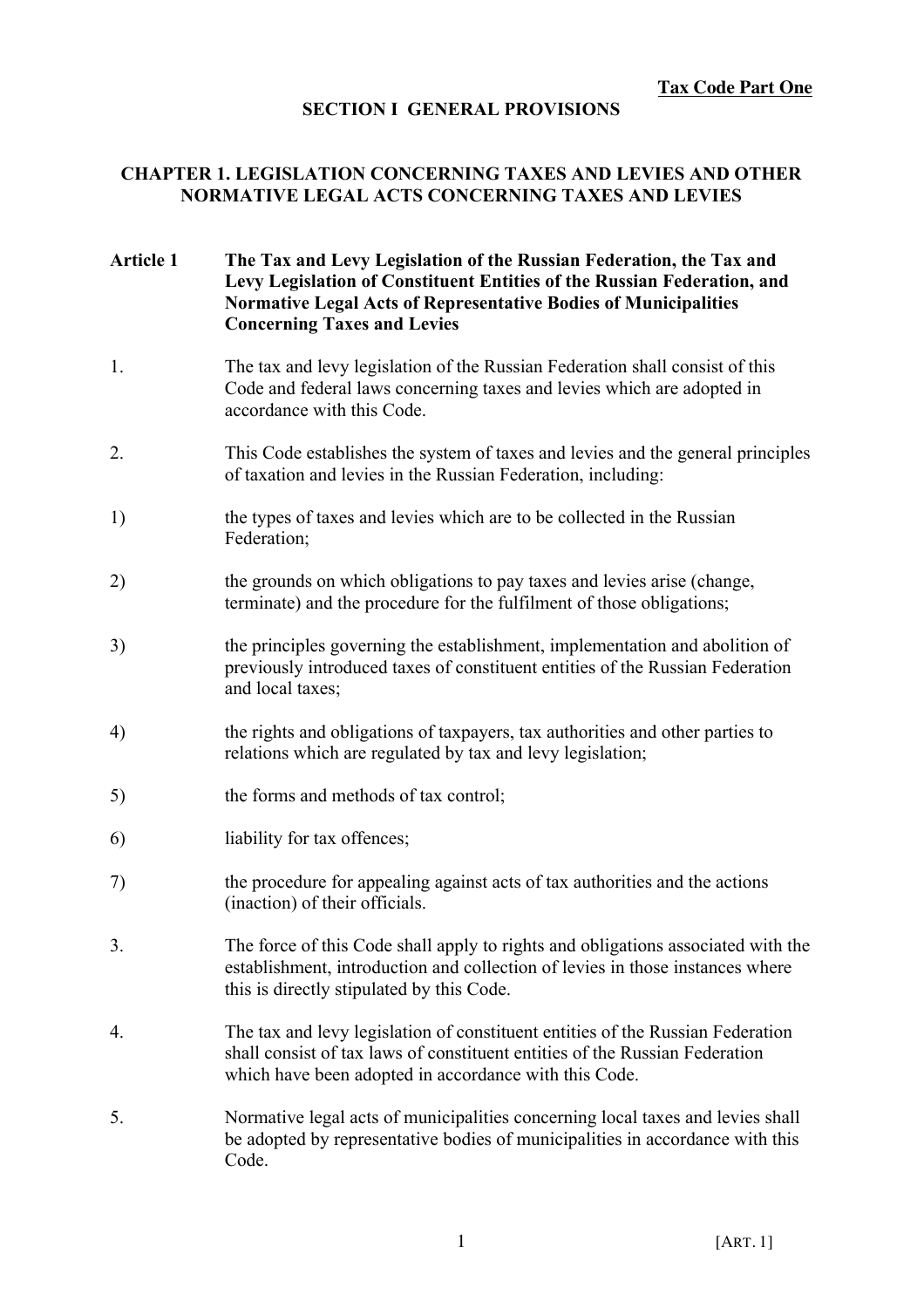6. The laws and other normative acts which are referred to in this Article shall hereafter in the text of this Code be referred to as "tax and levy legislation".

# **Article 2 Relations Which Are Regulated by Tax and Levy Legislation**

Tax and levy legislation shall regulate relations of power with respect to the establishment, introduction and collection of taxes and levies in the Russian Federation and relations which arise in the process of exercising tax control, appealing against acts of tax authorities and the actions (inaction) of their officials and imposing sanctions for the commission of tax offences.

Tax and levy legislation shall not apply to relations associated with the establishment, introduction and collection of customs payments and relations which arise in the process of exercising control over the payment of customs payments, appealing against acts of customs authorities and the actions (inaction) of their officials and imposing sanctions on offenders, unless otherwise stipulated by this Code.

# **Article 3 Basic Principles of Tax and Levy Legislation**

- 1. Every person must pay legally established taxes and levies. Tax and levy legislation shall be based on the recognition of the universality and equality of taxation. In establishing taxes account shall be taken of the actual ability of the taxpayer to pay the tax.
- 2. Taxes and levies may not be of a discriminatory nature or be applied differently on the basis of social, racial, national, religious or other similar criteria.

It shall not be permissible to establish differentiated rates of taxes and levies or tax exemptions depending on form of ownership, the nationality of physical persons or the place of origin of capital.

- 3. Taxes and levies must have an economic basis and may not be arbitrary. Taxes and levies which hinder citizens from exercising their constitutional rights shall not be permissible.
- 4. It shall not be permissible to establish taxes and levies which violate the single economic space of the Russian Federation and, in particular, which directly or indirectly restrict the free movement of goods (work and services) or financial resources within the territory of the Russian Federation, or otherwise to restrict or create hindrances to the economic activities of physical persons and organizations which are not prohibited by law.
- 5. No one may be charged with an obligation to pay taxes and levies or other contributions and payments which have the attributes of taxes and levies as established by this Code other than those which are provided for by this Code or which have been established in a manner other than that which is prescribed by this Code.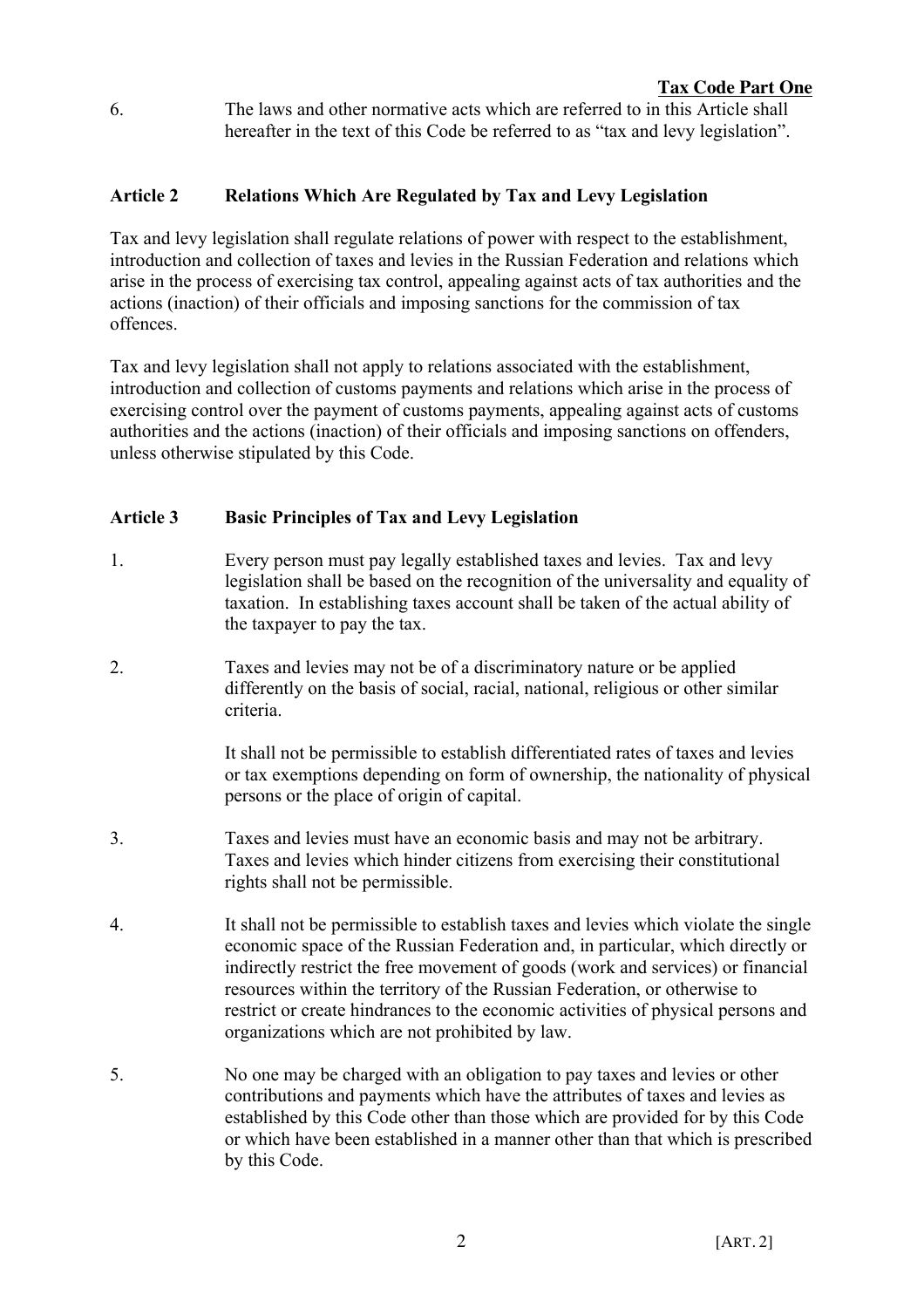- 6. When taxes are established all elements of taxation must be defined. Acts of legislation concerning taxes and levies must be formulated in such a way that every person knows precisely which taxes (levies) he must pay and when and according to what procedure he must pay them.
- 7. All unresolvable doubts, contradictions and ambiguities in acts of tax and levy legislation shall be interpreted in favour of the taxpayer (levy payer).

#### **Article 4 Normative Legal Acts of the Government of the Russian Federation, Federal Executive Bodies, Executive Bodies of Constituent Entities of the Russian Federation and Executive Local Government Bodies Concerning Taxes and Levies**

- 1. The Government of the Russian Federation, federal executive bodies which are authorized to carry out functions involving the formulation of State policy and normative-legal regulation in the sphere of taxes and levies and in the customs sphere, executive bodies of constituent entities of the Russian Federation and executive local government bodies in cases provided by tax and levy legislation shall, within the limits of their competence, issue normative legal acts on issues relating to taxation and levies which may not make amendments or additions to tax and levy legislation.
- 2. The federal executive body authorized to carry out control and supervision functions in the area of taxes and levies and its territorial bodies and customs authorities of the Russian Federation which are subordinate to the federal executive body in charge of the customs sphere shall not have the right to issue normative legal acts on matters concerning taxes and levies.

# **Article 5 The Force of Acts of Tax and Levy Legislation in Time**

1. Acts of tax legislation shall enter into force no earlier than one month after the day of their official publication and not earlier than the 1st day of the next tax period for the tax in question, except in the instances envisaged in this Article.

> Acts of legislation concerning levies shall enter into force no earlier than one month after the day of their official publication, except in the instances envisaged in this Article.

Federal laws which introduce amendments to this Code insofar as it concerns the establishment of new taxes and (or) levies and acts of tax and levy legislation of constituent entities of the Russian Federation and normative legal acts of representative bodies of municipalities which introduce taxes shall enter into force no earlier than January 1 of the year following the year in which they are adopted, but not earlier than one month from the day of their official publication.

Acts of tax and levy legislation such as are referred to in clauses 3 and 4 of this Article may enter into force from the day of their official publication if they contain a specific provision to that effect.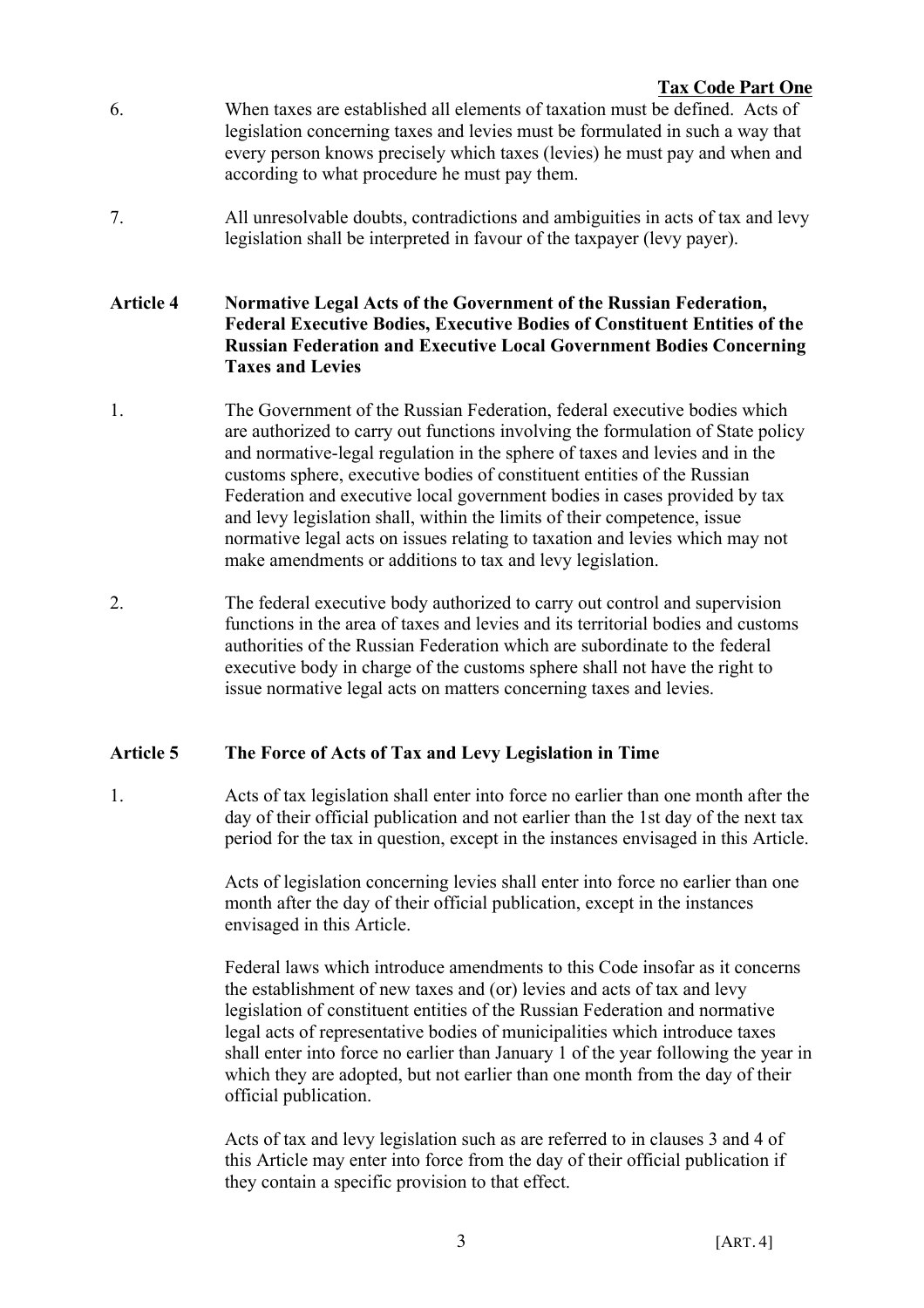- 2. Acts of tax and levy legislation which establish new taxes and (or) levies, increase tax rates and the rates of levies, establish or increase liability for the violation of tax and levy legislation, establish new obligations or otherwise worsen the position of taxpayers or levy payers and of other parties to relations which are regulated by tax and levy legislation shall not have retroactive force.
- 3. Acts of tax and levy legislation which abolish or reduce liability for the violation of tax and levy legislation or establish additional guarantees of the protection of the rights of taxpayers, levy payers, tax agents and their representatives shall have retroactive force.
- 4. Acts of tax and levy legislation which abolish taxes and (or) levies, reduce rates of taxes (levies), eliminate obligations of taxpayers, levy payers, tax agents and their representatives or otherwise improve their position may have retroactive force if they directly stipulate this.
- 5. The provisions set out in this Article shall also apply to normative legal acts concerning taxes and levies of federal executive bodies, executive bodies of constituent entities of the Russian Federation and local government bodies.

# **Article 6 Failure of Normative Legal Acts Concerning Taxes and Levies to Conform to this Code**

- 1. A normative legal act concerning taxes and levies shall be deemed to be at variance with this Code where such act:
- 1) has been issued by a body which does not have the right to issue such acts in accordance with this Code or has been issued in violation of the established procedure for the issue of such acts;
- 2) abolishes or limits the rights of taxpayers, levy payers, tax agents and their representatives or the powers of tax authorities and customs authorities which are established by this Code;
- 3) introduces obligations which are not provided for by this Code or alters the substance as defined by this Code of the obligations of parties to relations which are regulated by tax and levy legislation and of other persons whose obligations are established by this Code;
- 4) prohibits actions of taxpayers, payers of levies, tax agents and their representatives which are permitted by this Code;
- 5) prohibits actions of tax authorities and customs authorities and officials thereof which are permitted or prescribed by this Code;
- 6) authorizes or allows actions which are prohibited by this Code;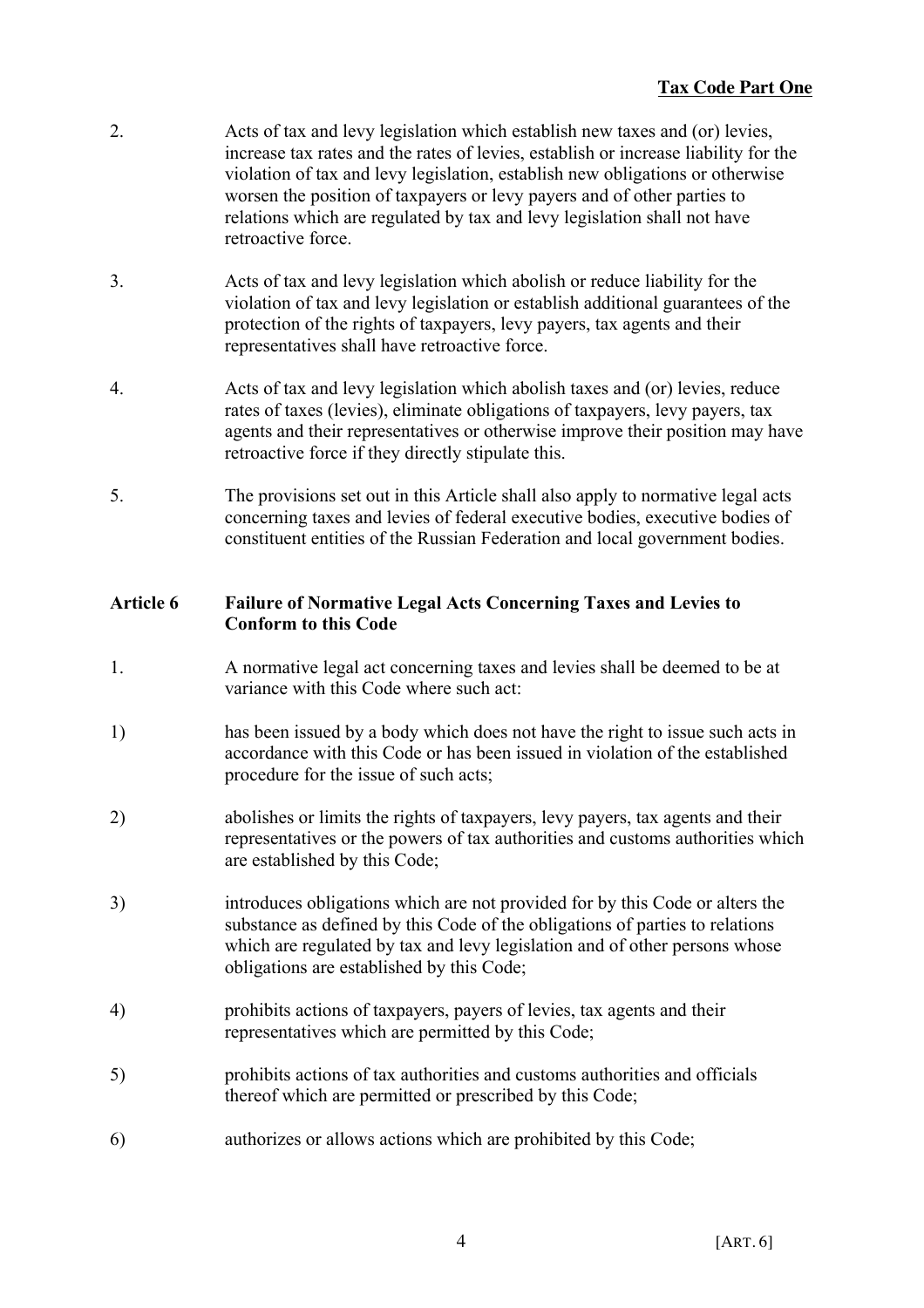- 7) alters the grounds, conditions, sequence or procedure which are established by this Code for the actions of parties to relations which are regulated by tax and levy legislation and of other persons whose obligations are established by this Code;
- 8) alters the essence of concepts and terms which are defined in this Code or uses those concepts and terms in a meaning other than the meaning in which they are used in this Code;
- 9) otherwise conflicts with the general principles and (or) the literal meaning of particular provisions of this Code.
- 2. The normative legal acts concerning taxes and levies which are referred to in clause 1 of this Article shall be deemed to be at variance with this Code in the event that any one or more of the circumstances envisaged by clause 1 of this Article exist.
- 3. A normative legal act shall be declared to be at variance with this Code through the courts unless otherwise stipulated by this Code. The Government of the Russian Federation or other executive body or local government executive body which adopted the act in question or their higher bodies shall have the right to abolish the act or make appropriate amendments to the act prior to a court examination.
- 4. Normative legal acts which regulate the procedure for the levying of taxes which are payable in connection with the movement of goods across the customs border of the Customs Union within the Eurasian Economic Community (hereafter in this Code referred to as "the Customs Union") shall be governed by the provisions established by the customs legislation of the Customs Union and customs-related legislation of the Russian Federation.

# **Article 6.1 Procedure for the Calculation of Time Limits Established by Tax and Levy Legislation**

- 1. Time limits established by tax and levy legislation shall be set in terms of a calendar date, or by reference to an event which must inevitably occur or to an action which must be performed, or in terms of a period of time which is calculated in years, quarters, months or days.
- 2. A time limit shall begin to run on the day following the calendar date or the occurrence of the event (performance of the action) by which the commencement of the time limit is defined.
- 3. A time limit which is calculated in years shall expire in the corresponding month and on the corresponding date of the last year of the time limit.

In this respect, a year (with the exception of a calendar year) may be any period of time consisting of 12 consecutive calendar months.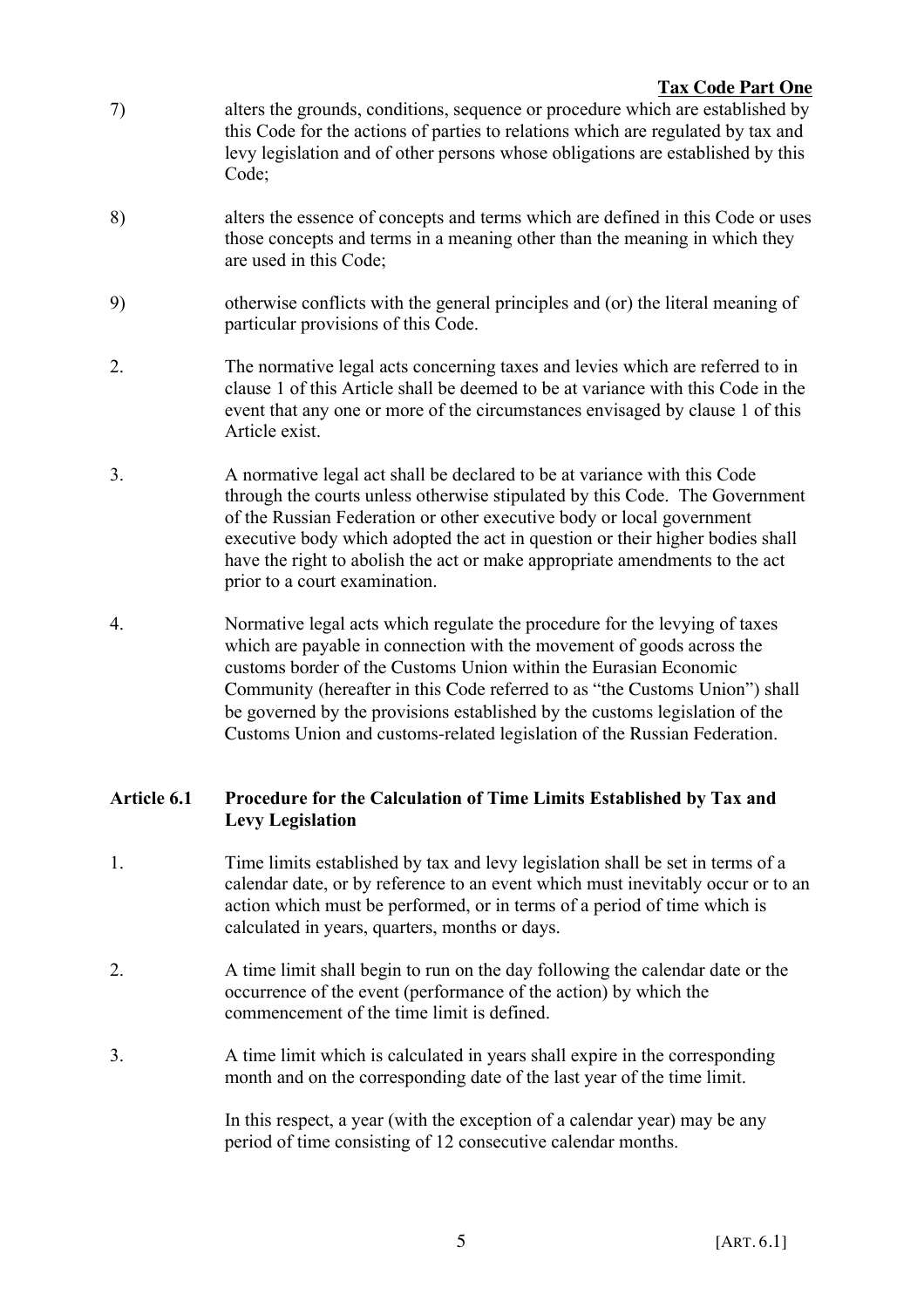4. A time limit which is calculated in quarters shall expire on the last day of the last month of the time limit.

> In this respect, a quarter shall be considered to be equal to three calendar months, and quarters shall be counted from the beginning of a calendar year.

5. A time limit which is calculated in months shall expire in the corresponding month and on the corresponding date of the last month of the time limit.

> Where the end of a time limit falls in a month which does not have the corresponding date, the time limit shall expire on the last day of that month.

- 6. A time limit which is set in days shall be calculated in terms of working days unless the time limit is established in calendar days. In this respect, a working day shall be understood to be a day which is not deemed to be a day of rest and (or) a non-working public holiday in accordance with the legislation of the Russian Federation.
- 7. Where the last day of a time limit falls on a day which is deemed to be a day of rest and (or) a non-working public holiday in accordance with the legislation of the Russian Federation, the time limit shall be deemed to expire on the next working day after that day of rest and (or) non-working public holiday.
- 8. An action for the performance of which a time limit has been established may be performed before 24:00 on the last day of the time limit.

If documents or monetary resources are deposited at a communications organization before 24.00 on the last day of the time limit, the time limit shall not be considered to have been exceeded.

# **Article 7 The Force of International Tax Treaties**

Where an international treaty of the Russian Federation which contains provisions concerning taxation and levies establishes rules and norms which differ from those which are laid down in this Code and in normative legal acts concerning taxes and (or) levies which have been adopted in accordance with this Code, the rules and norms of international treaties of the Russian Federation shall apply.

# **Article 8 Definition of Tax and Levy**

- 1. A tax shall be understood to be a compulsory and individually non-refundable payment which is collected from organizations and physical persons by means of the alienation of monetary resources which belong to them on the basis of the right of ownership, economic jurisdiction or operational management for the purpose of financing the activities of the State and (or) municipalities.
- 2. A levy shall be understood to be a compulsory contribution collected from organizations and physical persons the payment of which is one of the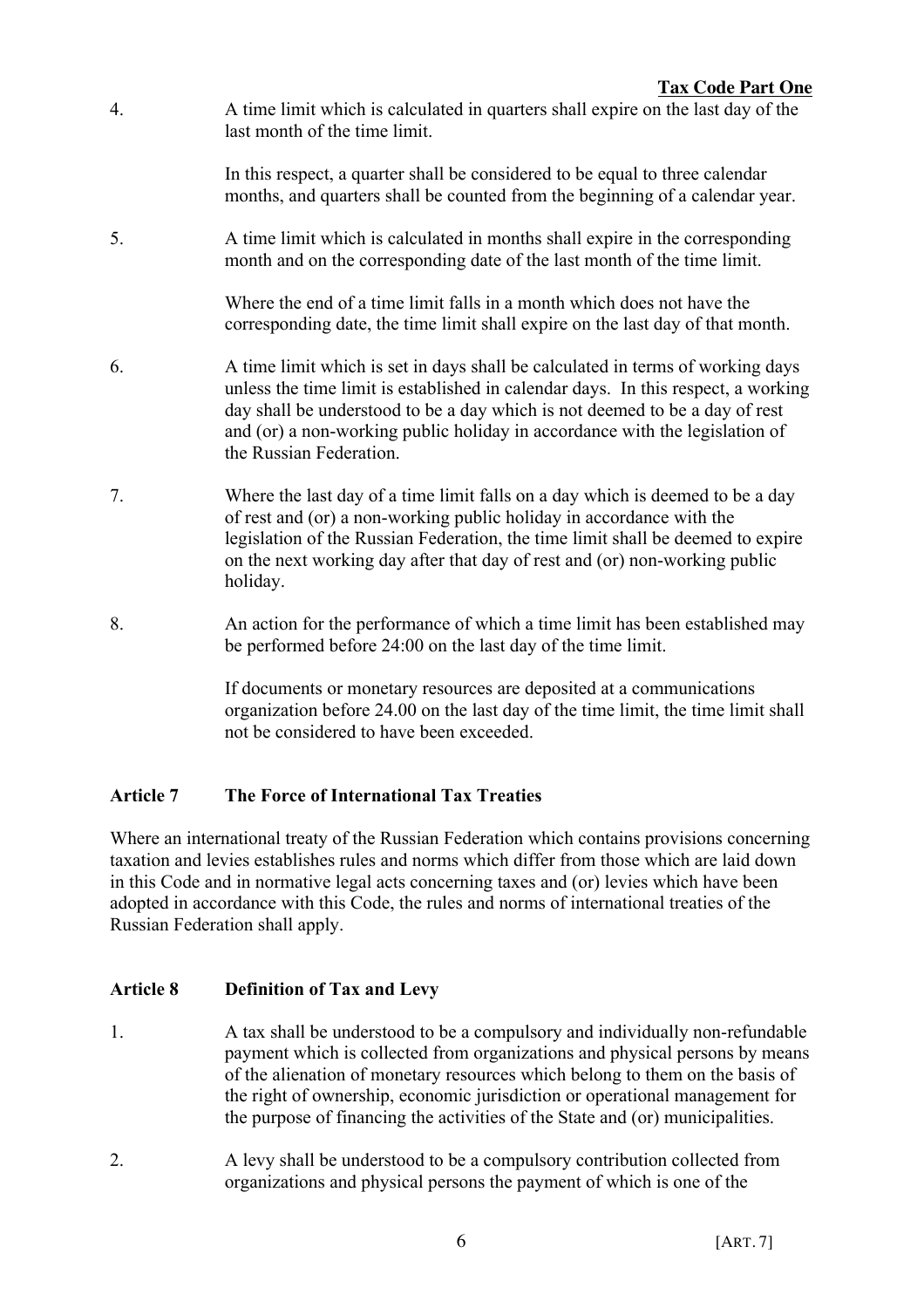conditions of the performance by State authorities and local government bodies in relation to the levy payers of particular legally significant acts, including the provision of particular rights or the issue of permits (licences).

# **Article 9 Parties to Relations Which Are Regulated by Tax and Levy Legislation**

Parties to relations which are regulated by tax and levy legislation shall include:

- 1) organizations and physical persons recognised as taxpayers or levy payers in accordance with this Code;
- 2) organizations and physical persons recognised as tax agents in accordance with this Code;
- 3) tax authorities (the federal executive body in charge of control and supervision in the area of taxes and levies, and its territorial bodies);
- 4) customs authorities (the federal executive body in charge of the customs sphere, and customs authorities of the Russian Federation which are subordinate to that body).

# **Article 10 Proceedings in Respect of Violations of Tax and Levy Legislation**

- 1. Proceedings in respect of tax offences shall be instituted and conducted in accordance with the procedure which is established in Chapters 14 and 15 of this Code.
- 2. Proceedings in respect of violations of tax and levy legislation which have the attributes of an administrative offence or crime shall be conducted in accordance with the procedure which is established by the administrative offences legislation of the Russian Federation and the criminal procedure legislation of the Russian Federation respectively.

# **Article 11 Institutions, Concepts and Terms Used in this Code**

- 1. Institutions, concepts and terms contained in civil, family and other areas of legislation of the Russian Federation which are used in this Code shall have the same meaning as they have in those areas of legislation, unless otherwise stipulated by this Code.
- 2. The following terms shall be used for the purposes of this Code and other acts of tax and levy legislation:

- "organizations" means legal entities formed in accordance with the legislation of the Russian Federation (hereinafter referred to as "Russian organizations") and foreign legal entities, companies and other corporate entities possessing civil capacity which have been established in accordance with the legislation of foreign states, international organizations and branches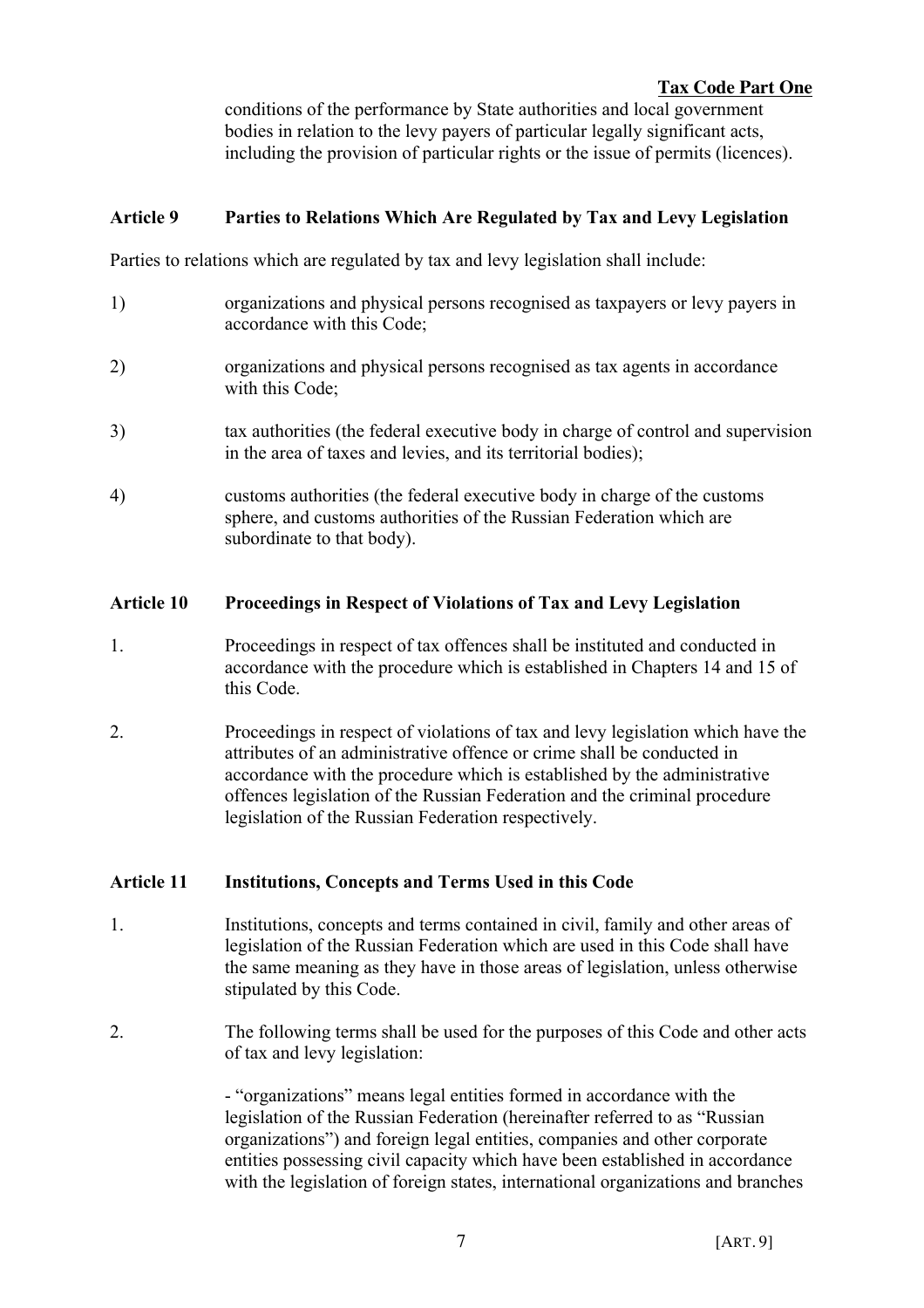and representations of such foreign entities and international organizations which have been established in the territory of the Russian Federation (hereinafter referred to as "foreign organizations");

- "physical persons" means citizens of the Russian Federation, foreign citizens and stateless persons;

- "private entrepreneurs" means physical persons who have been registered in accordance with the established procedure and carry out entrepreneurial activities without forming a legal entity and heads of peasant (farm) holdings. Physical persons who carry out entrepreneurial activities without forming a legal entity but have not been registered as private entrepreneurs in violation of the requirements of the civil legislation of the Russian Federation shall not, insofar as the fulfilment of the obligations which are placed upon them by this Code is concerned, have the right to plead that they are not private entrepreneurs;

- "persons (person)" means organizations and (or) physical persons;

- "banks (bank)" means commercial banks and other credit organizations which have a licence issued by the Central Bank of the Russian Federation;

- "accounts (account)" means settlement (current) and other bank accounts opened on the basis of a bank account agreement to which the monetary resources of organizations and private entrepreneurs, of privately practising notaries and of lawyers who have founded law offices may be credited and from which they may be expended;

- "ledger accounts" means accounts which have been opened with bodies of the Federal Treasury (other bodies which open and maintain ledger accounts) in accordance with the budget legislation of the Russian Federation;

- "Federal Treasury accounts" means accounts opened for territorial bodies of the Federal Treasury which are intended for the recording of revenue receipts and the distribution thereof among budgets of the budget system of the Russian Federation in accordance with the budget legislation of the Russian Federation;

- "source of payment of income to a taxpayer" means an organization or physical person from whom a taxpayer receives income;

- "arrears" means the amount of a tax or levy which has not been paid within the time limit which is established by tax and levy legislation;

- "certificate of registration with a tax authority" – a document confirming that a Russian organization, a foreign organization or a physical person is registered with the tax authority for, accordingly, the location of a Russian organization, the location of an international organization, the location at which a foreign organization carries out activities in the territory of the Russian Federation through an economically autonomous subdivision or the place of residence of a physical person;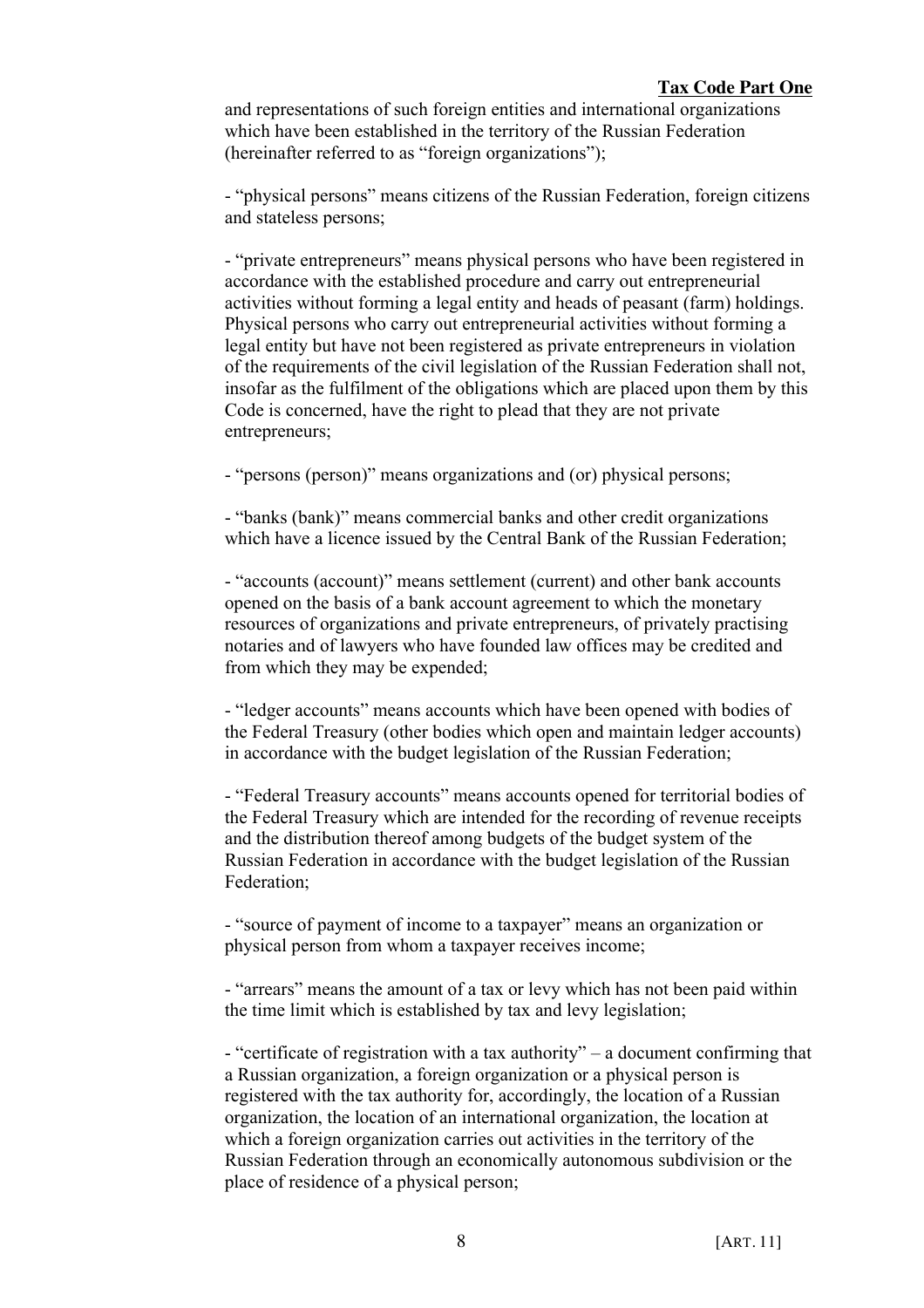- "notification of registration with a tax authority" – a document confirming that an organization or a physical person, including a private entrepreneur, is registered with a tax authority on grounds established by this Code other than grounds specified by this Code as grounds for the issuance of a certificate of registration with a tax authority;

- "seasonal production" - production activity which is directly connected with natural and climatic conditions and the seasons. This term shall be applicable to an organization or a private entrepreneur if their production activities are not carried out in certain tax periods (quarters, halves of the year) by reason of natural and climatic conditions;

- "location of an economically autonomous subdivision of a Russian organization" – the place where that organization carries out activities through an economically autonomous subdivision;

- "place of residence of a physical person" means the address (name of constituent entity of the Russian Federation, district, town, other locality, street, building and apartment numbers) at which that physical person has been registered at his place of residence in accordance with the procedure established by the legislation of the Russian Federation. Where a physical person does not have a place of residence in the territory of the Russian Federation, at the request of that physical person the place of residence may be defined for the purposes of this Code as the place of stay of the physical person. In this respect, the place of stay of a physical person shall be understood to be the place where the physical person resides on a temporary basis according to the address (name of constituent entity of the Russian Federation, district, town, other inhabited locality, street, building number, apartment number) at which the physical person has been registered as staying in accordance with the procedure established by the legislation of the Russian Federation;

- "economically autonomous subdivision of an organization" means any subdivision which is territorially separate from the organization and at whose location permanent workplaces are equipped. An economically autonomous subdivision shall be recognised as such irrespective of whether or not its establishment is reflected in the organization's foundation documents or other organizational and administrative documents and of the powers vested in that subdivision. In this respect, a workplace shall be deemed permanent if it is created for more than one month;

- "accounting policies for taxation purposes" means the aggregate set, chosen by a taxpayer, of methods (procedures) permitted by this Code for the determination, recognition, measurement and distribution of income and (or) expenses, and for the recording of other indicators of a taxpayer's financial and economic activities which are required for taxation purposes;

- "the territory of the Russian Federation and other territories under its jurisdiction" – the territory of the Russian Federation and the territories of artificial islands, installations and structures over which the Russian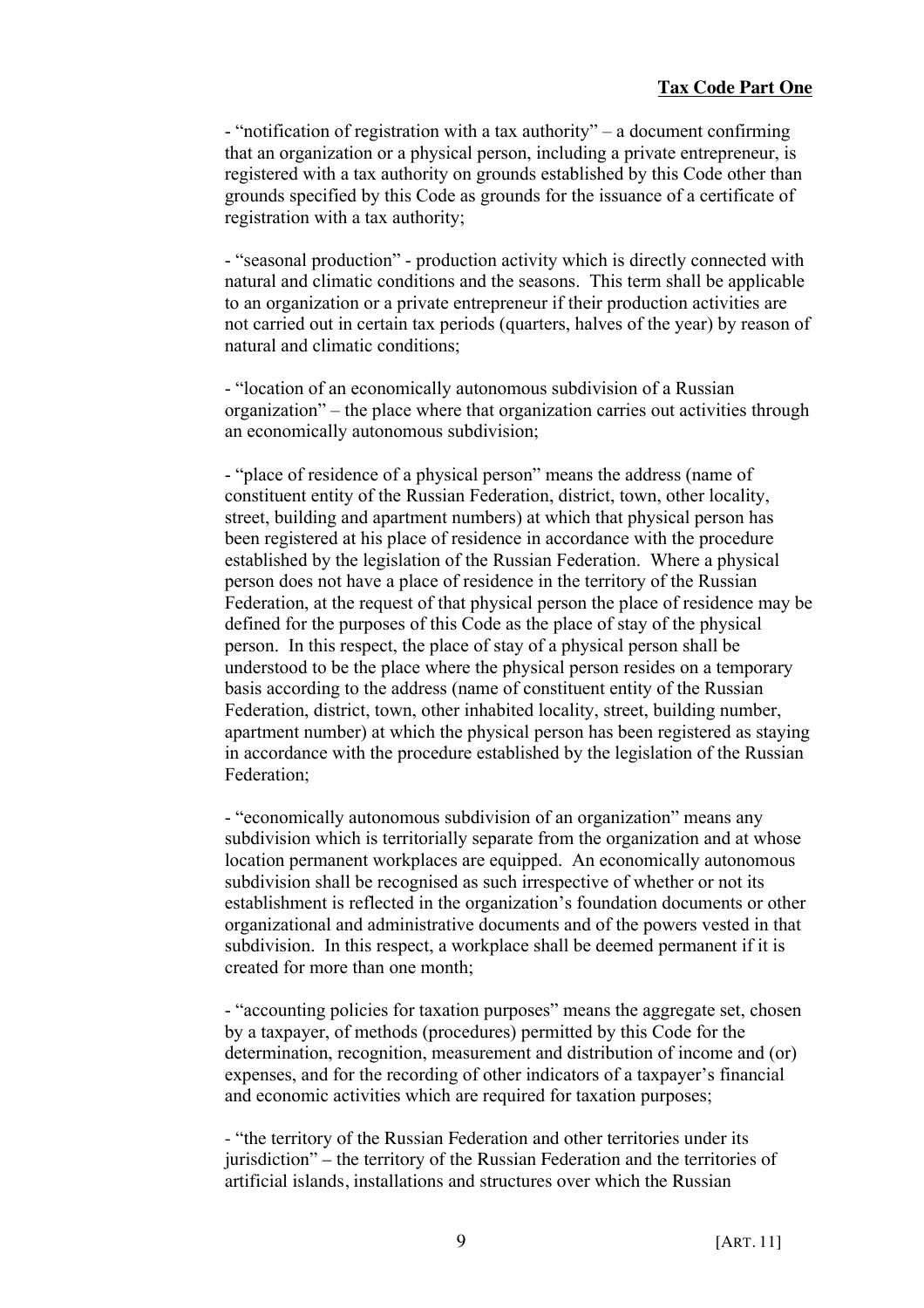Federation exercises jurisdiction in accordance with the legislation of the Russian Federation and provisions of international law.

- 3. The concepts of "taxpayer", "object of taxation", "tax base", "tax period" and other specific concepts and terms contained in tax and levy legislation shall be used in the meanings which are given in the relevant articles of this Code.
- 4. In relations which arise in connection with the levying of taxes in respect of the movement of goods across the customs border of the Customs Union, there shall be used the concepts which are defined by the customs legislation of the Customs Union and customs-related legislation of the Russian Federation and, to the extent not covered thereby, by this Code.
- 5. Rules laid down in Part One of this Code in relation to banks shall apply to the Central Bank of the Russian Federation and the "Bank for Development and Foreign Economic Activities (Vnesheconombank)" State corporation.

#### **CHAPTER 2. THE SYSTEM OF TAXES AND LEVIES IN THE RUSSIAN FEDERATION**

- **Article 12 Types of Taxes and Levies in the Russian Federation. Powers of Legislative (Representative) State Bodies of Constituent Entities of the Russian Federation and Representative Bodies of Municipalities With Respect to the Establishment of Taxes and Levies**
- 1. The following types of taxes and levies shall be established in the Russian Federation: federal, regional and local.
- 2. Federal taxes and levies shall be taxes and levies which have been established by this Code and are compulsorily payable throughout the entire territory of the Russian Federation, unless otherwise provided by clause 7 of this Article.
- 3. Regional taxes shall be taxes which have been established by this Code and by tax laws of constituent entities of the Russian Federation and are compulsorily payable in the territories of the relevant constituent entities of the Russian Federation, unless otherwise provided by clause 7 of this Article.

Regional taxes shall be implemented and shall cease to have effect in the territories of constituent entities of the Russian Federation in accordance with this Code and tax laws of constituent entities of the Russian Federation.

When establishing regional taxes, legislative (representative) State bodies of constituent entities of the Russian Federation shall determine the following elements of taxation according to the procedure and within the limits which are laid down in this Code: the tax rates and the procedure and time limits for the payment of the taxes, unless those elements of taxation are established by this Code. Other elements of taxation for regional taxes and taxpayers shall be determined by this Code.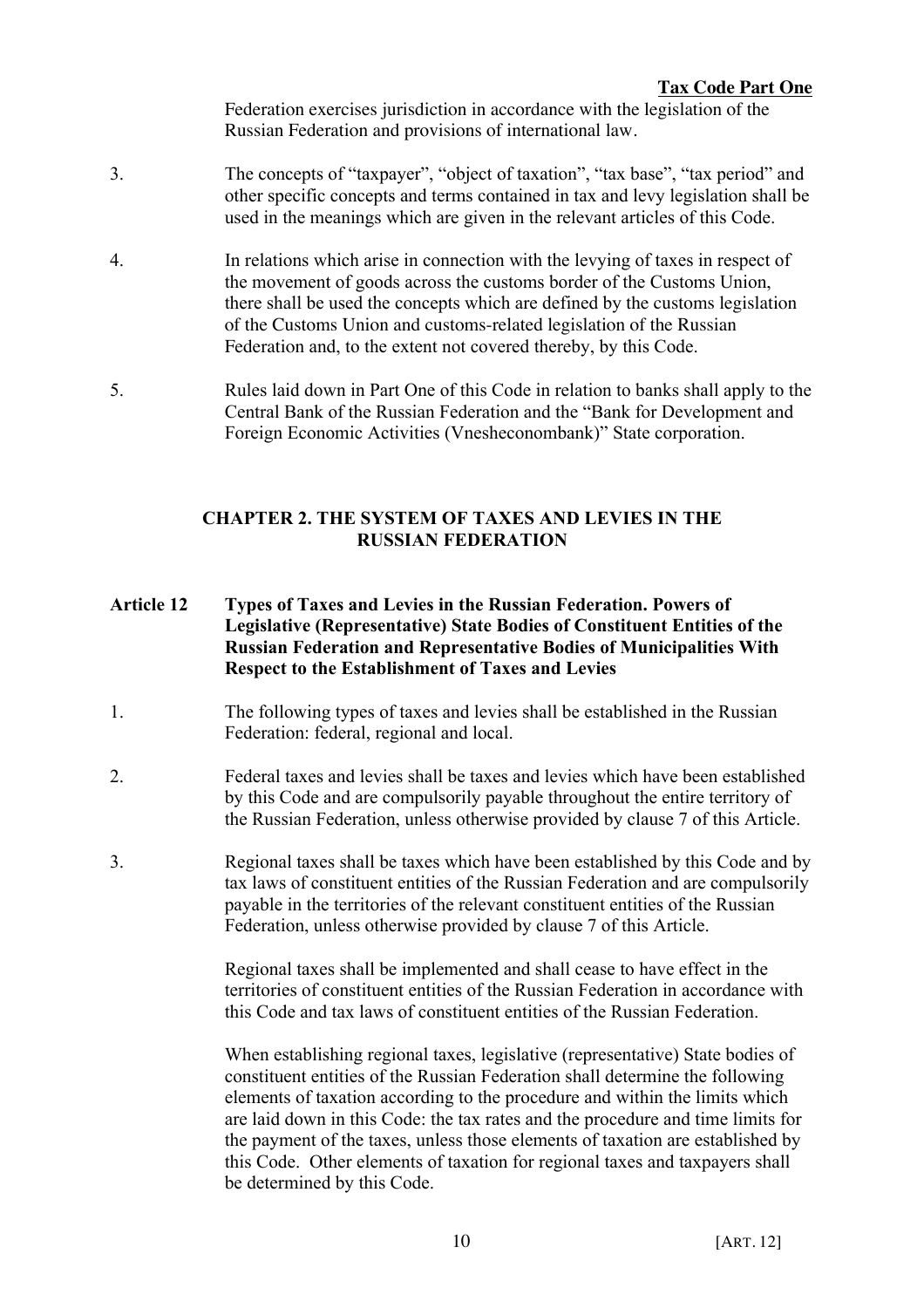Legislative (representative) bodies of constituent entities of the Russian Federation may establish tax exemptions and the grounds and procedure for the application thereof through tax laws according to the procedure and within the limits which are laid down in this Code.

4. Local taxes shall be taxes which have been established by this Code and by normative legal acts of representative bodies of municipalities concerning taxes and are compulsorily payable in the territories of the relevant municipalities, unless otherwise provided by this clause and clause 7 of this Article.

> Local taxes shall be implemented and shall cease to have effect in the territories of municipalities in accordance with this Code and normative legal acts of representative bodies of municipalities concerning taxes.

Land tax and tax on the property of physical persons shall be established by this Code and by normative legal acts of representative bodies of settlements (municipal areas) and urban districts concerning taxes and shall be compulsorily payable in the territories of the relevant settlements (intersettlement territories) and urban districts unless otherwise provided by clause 7 of this Article. Land tax and tax on the property of physical persons shall be implemented and shall cease to have effect in the territories of settlements (inter-settlement territories) and urban districts in accordance with this Code and normative legal acts of representative bodies of settlements (municipal areas) and urban districts concerning taxes.

Local taxes in the cities of federal significance, Moscow and Saint Petersburg, shall be established by this Code and by tax laws of those constituent entities of the Russian Federation and shall be compulsorily payable in the territories of those constituent entities of the Russian Federation unless otherwise provided by clause 7 of this Article. Local taxes shall be implemented and shall cease to have effect in the territories of the cities of federal significance, Moscow and Saint Petersburg, in accordance with this Code and laws of those constituent entities of the Russian Federation.

When establishing local taxes, representative bodies of municipalities (legislative (representative) State bodies of the cities of federal significance, Moscow and Saint Petersburg) shall determine the following elements of taxation according to the procedure and within the limits which are laid down in this Code: the tax rates and the procedure and time limits for the payment of the taxes, unless those elements of taxation are established by this Code. Other elements of taxation for local taxes and taxpayers shall be determined by this Code.

Representative bodies of municipalities (legislative (representative) State bodies of the cities of federal significance, Moscow and Saint Petersburg) may establish tax exemptions and the grounds and procedure for the application thereof through tax and levy legislation according to the procedure and within the limits which are laid down in this Code.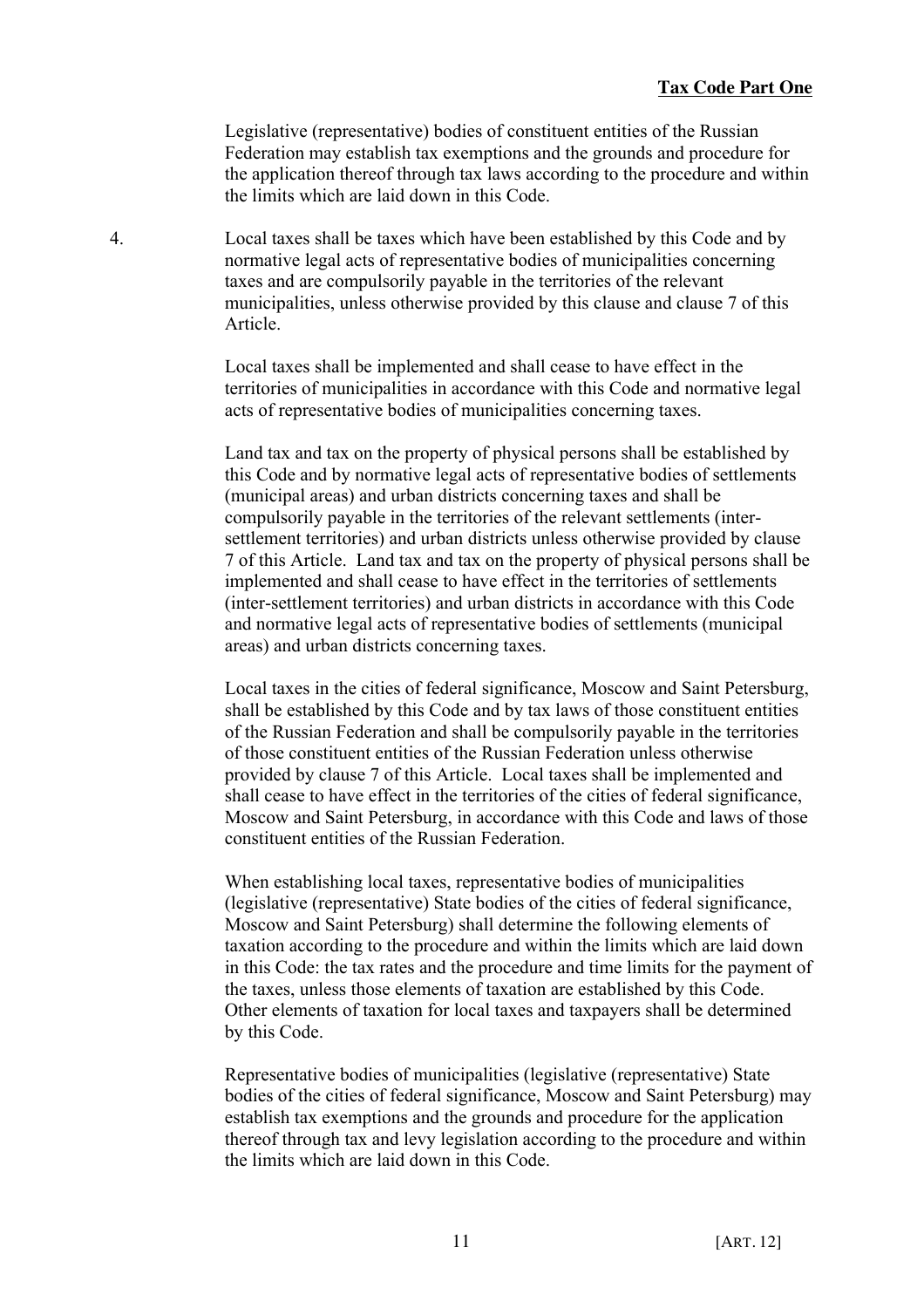- 5. Federal, regional and local taxes and levies shall be abolished by this Code.
- 6. There may not be established any federal, regional or local taxes and levies which are not provided for by this Code.
- 7. This Code shall establish special tax regimes which may envisage federal taxes which are not specified in Article 13 of this Code, and shall determine the procedure for the establishment of such taxes and the procedure for the implementation and application of those special tax regimes.

Special tax regimes may provide for exemption from the obligation to pay certain federal, regional and local taxes and levies which are specified in Articles 13 to 15 of this Code.

# **Article 13 Federal Taxes and Levies**

The following shall be classified as federal taxes and levies:

| 1)  | value added tax;                                                             |
|-----|------------------------------------------------------------------------------|
| 2)  | excise duties;                                                               |
| 3)  | tax on income of physical persons;                                           |
| 5)  | tax on the profit of organizations;                                          |
| 6)  | tax on the extraction of commercial minerals;                                |
| 8)  | water tax;                                                                   |
| 9)  | levies for the use of fauna and for the use of aquatic biological resources; |
| 10) | State duty.                                                                  |

# **Article 14 Regional Taxes**

The following shall be classified as regional taxes:

| 1) |  | tax on the assets of organizations; |
|----|--|-------------------------------------|
|    |  |                                     |

- 2) gaming tax;
- 3) transport tax.

# **Article 15 Local Taxes**

The following shall be classified as local taxes: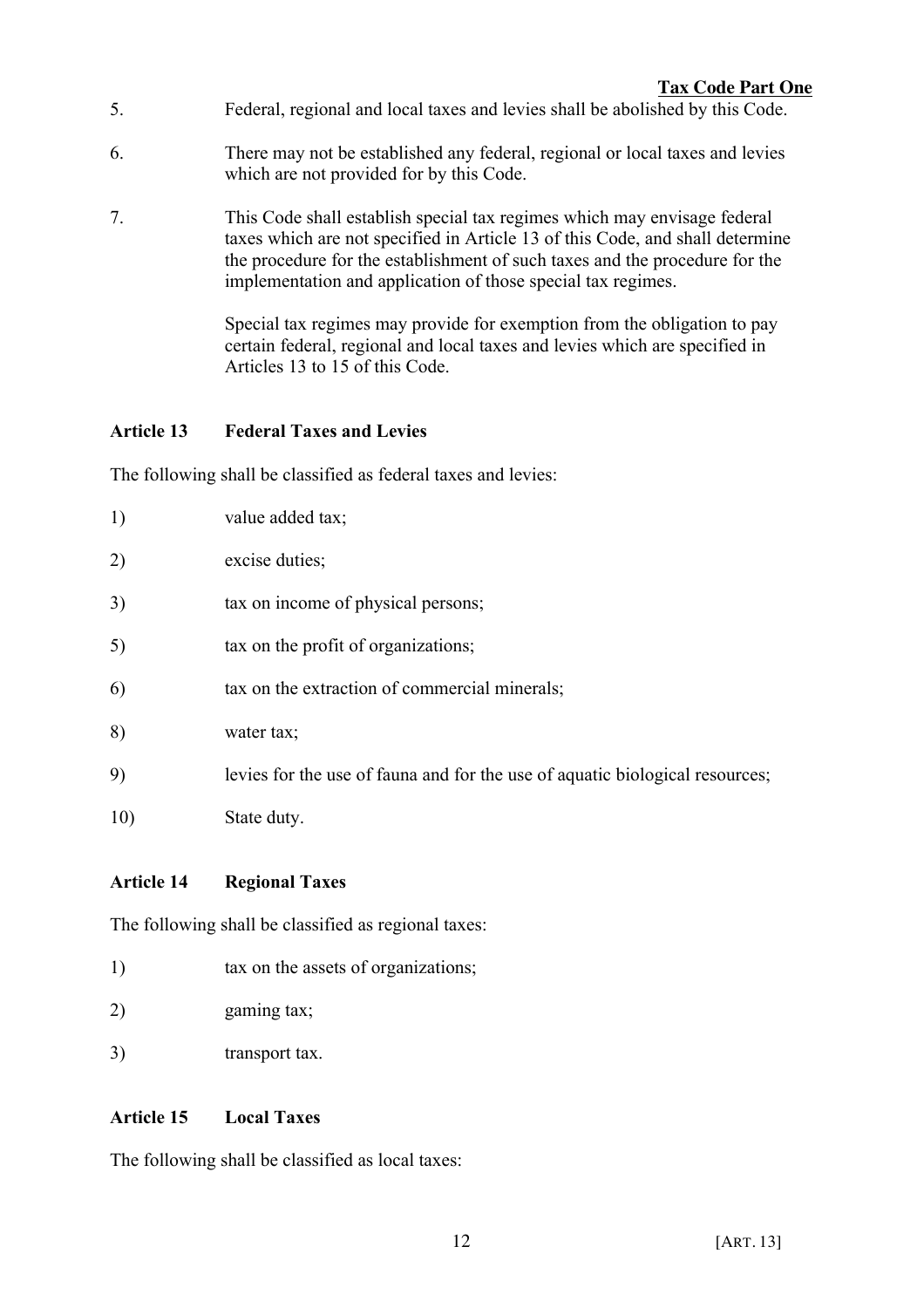- 1) land tax;
- 2) tax on the property of physical persons.

# **Article 16 Information on Taxes**

Information and copies of laws and other normative legal acts concerning the establishment, amendment and termination of regional and local taxes shall be sent by State bodies of constituent entities of the Russian Federation and local government bodies to the Ministry of Finance of the Russian Federation and the federal executive body in charge of control and supervision in the area of taxes and levies, and to the financial authorities of the relevant constituent entities of the Russian Federation and territorial tax authorities.

# **Article 17 General Conditions of the Establishment of Taxes and Levies**

- 1. A tax shall be considered to have been established if the taxpayers and the elements of tax assessment have been defined, and specifically:
	- the object of taxation;
	- the tax base;
	- the tax period;
	- the tax rate;
	- the procedure for the calculation of tax;
	- the procedure and deadlines for the payment of tax.
- 2. Where necessary tax exemptions and the grounds on which they may be used by the taxpayer may also be stipulated in the relevant act of tax and levy legislation when a tax is established.
- 3. Where levies are established the payers thereof and the elements of assessment shall be determined in relation to the specific levies.

# **Article 18 Special Tax Regimes**

1. Special tax regimes shall be established by this Code and shall be applied in the cases and according to the procedure which are laid down in this Code and other acts of tax and levy legislation.

> Special tax regimes may envisage a special procedure for defining the elements of taxation and may provide for exemption from the obligation to pay certain taxes and levies which are envisaged by Articles 13 to 15 of this Code.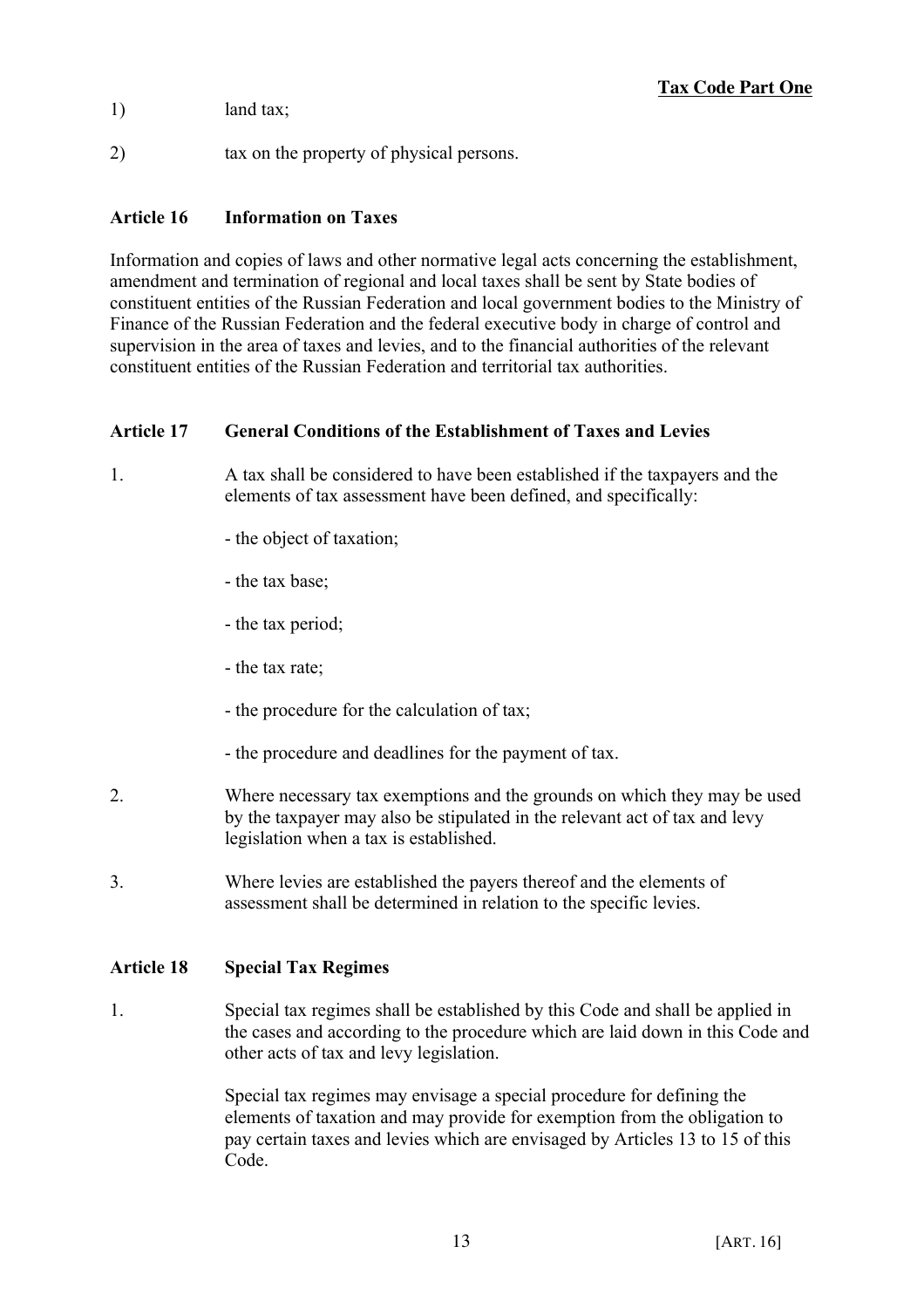- 2. The following shall be classified as special tax regimes:
- 1) the system of taxation for agricultural goods producers (the unified agricultural tax);
- 2) the simplified taxation system;
- 3) the taxation system in the form of a unified tax on imputed income for certain types of activity;
- 4) the system of taxation in the context of the performance of production sharing agreements.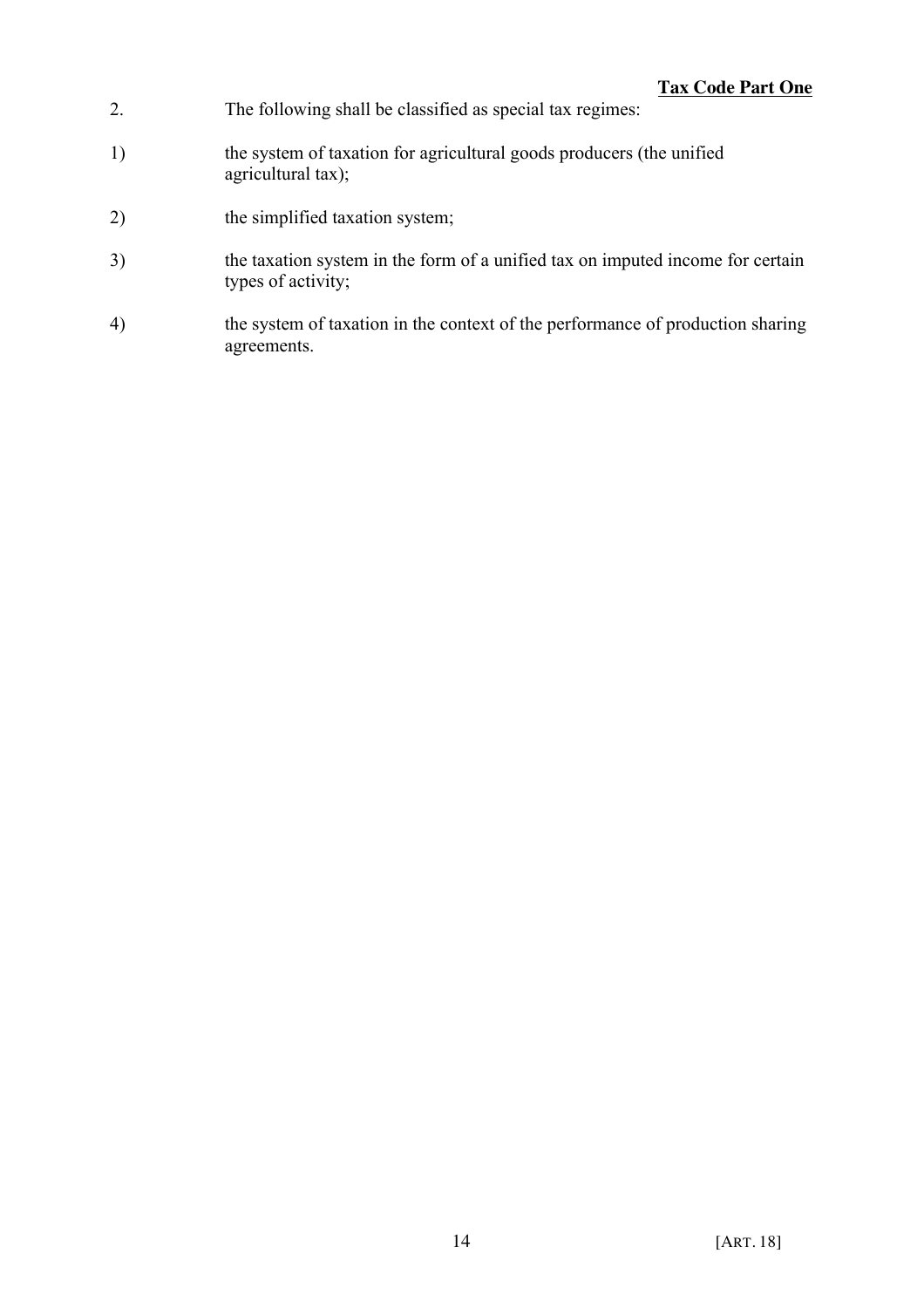#### **Tax Code Part One SECTION II TAXPAYERS AND LEVY PAYERS. TAX AGENTS. REPRESENTATION IN TAX AFFAIRS**

# **CHAPTER 3. TAXPAYERS AND LEVY PAYERS. TAX AGENTS**

# **Article 19 Taxpayers and Levy Payers**

Taxpayers and levy payers shall be organizations and physical persons who are charged with the obligation to pay taxes and (or) levies respectively in accordance with this Code.

Branches and other economically autonomous subdivisions of Russian organizations shall, in accordance with the procedure which is stipulated by this Code, fulfil the obligations of those organizations with respect to the payment of taxes and levies at the location of those branches and other economically autonomous subdivisions.

#### **Article 20 Interdependent Persons**

- 1. For taxation purposes "interdependent persons" shall mean physical persons and (or) organizations between whom there exists a relationship which can influence the conditions or economic results of their activities or the activities of the persons whom they represent, specifically where:
- 1) one organization possesses a direct and (or) indirect share interest in another organization, and the aggregate proportion of such interest exceeds 20 per cent. The proportion of an indirect share interest of one organization in another via a sequence of other organizations shall be determined as the product of the proportions of the direct share interest which the organizations within that sequence possess in one another;
- 2) one physical person is subordinate to another physical person in terms of official status;
- 3) the persons concerned are married to each other or related to each other by blood or by marriage or are connected by a relationship of adopter and adopted or guardian and ward in accordance with family law.
- 2. A court may declare persons to be interdependent on other grounds not envisaged by clause 1 of this Article if the relationship between those persons can influence the results of transactions involving the sale of goods (work and services).

# **Article 21 The Rights of Taxpayers (Levy Payers)**

- 1. Taxpayers shall have the right:
- 1) to receive from tax authorities at the location where they are registered free information (including information in written form) on current taxes and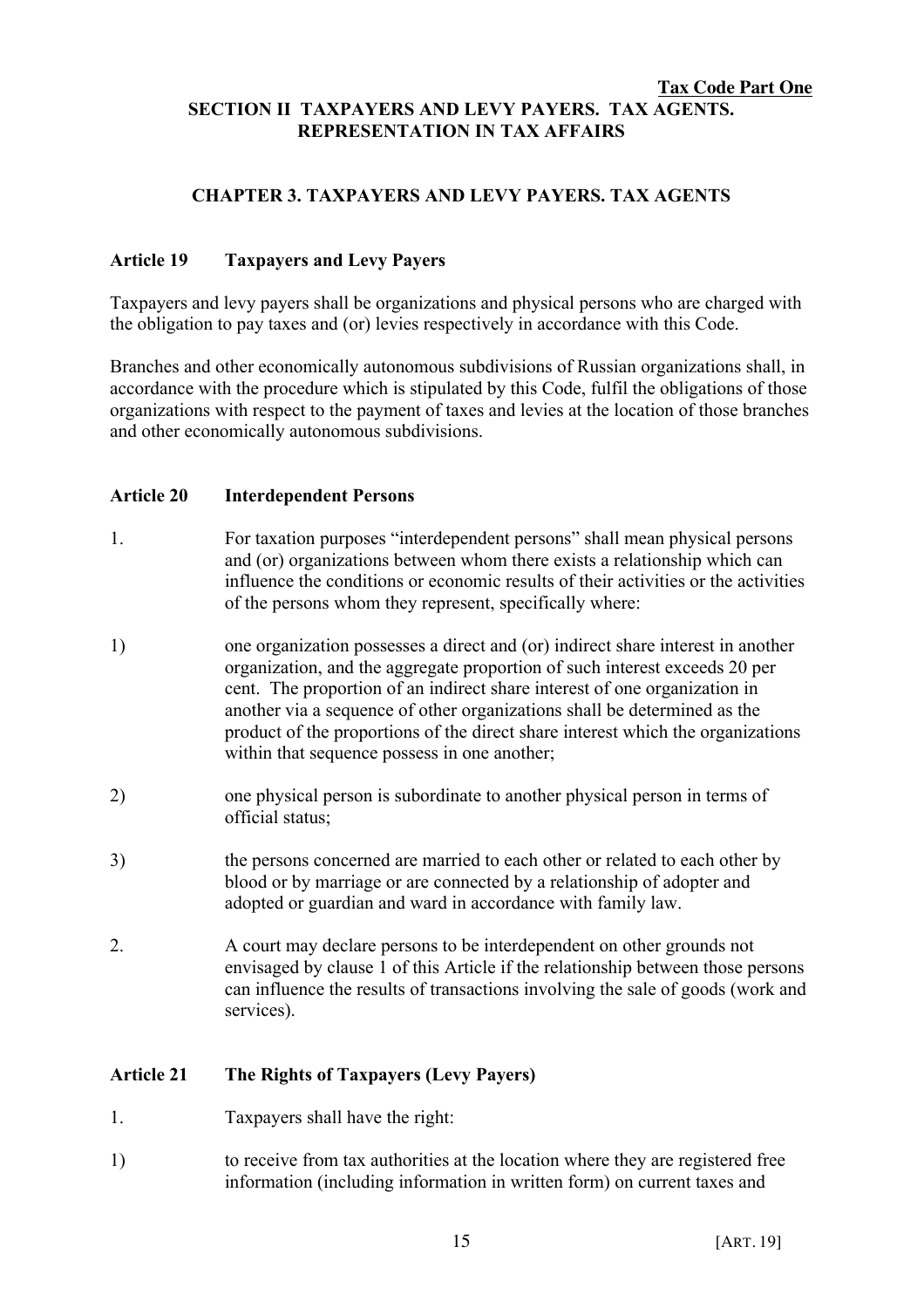levies, tax and levy legislation and normative legal acts adopted in accordance therewith, the procedure for the calculation and payment of taxes and levies, the rights and obligations of taxpayers and the powers of tax authorities and their officials, and to receive tax declaration (computation) forms and explanations on how to complete them;

- 2) to receive from the Ministry of Finance of the Russian Federation written explanations on issues relating to the application of the tax and levy legislation of the Russian Federation, and to receive from financial authorities of constituent entities of the Russian Federation and municipalities written explanations on issues relating to the application of the tax and levy legislation of constituent entities of the Russian Federation and normative legal acts of municipalities concerning taxes and levies respectively;
- 3) to use tax exemptions wherever justified and in accordance with the procedure which is established by tax and levy legislation;
- 4) to be granted a deferral, instalment plan or investment tax credit in accordance with the procedure and subject to the conditions which are established by this Code;
- 5) to the timely crediting or refund of amounts of taxes, penalties and fines which have been paid or recovered in excess;
- 5.1) to perform a reconciliation of settlements in respect of taxes, levies, penalties and fines jointly with the tax authorities, and to receive a statement of the joint reconciliation of settlements in respect of taxes, levies, penalties and fines;
- 6) to represent their interests in relations governed by tax and levy legislation in person or through a representative;
- 7) to present to tax authorities and their officials explanations relating to the calculation and payment of taxes and relating to reports on tax audits;
- 8) to be present when an on-site tax audit is performed;
- 9) to receive copies of the report on a tax audit and the decisions of the tax authorities, and of tax notices and tax payment demands;
- 10) to demand that officials of the tax authorities and other authorized bodies comply with tax and levy legislation in their actions towards taxpayers;
- 11) not to comply with unlawful acts and requirements of tax authorities, other authorized bodies and their officials which are at variance with this Code or other federal laws;
- 12) to appeal in accordance with the established procedure against the acts of tax authorities, other authorized bodies and the actions (inaction) of their officials;
- 13) to the observance and preservation of tax secrets;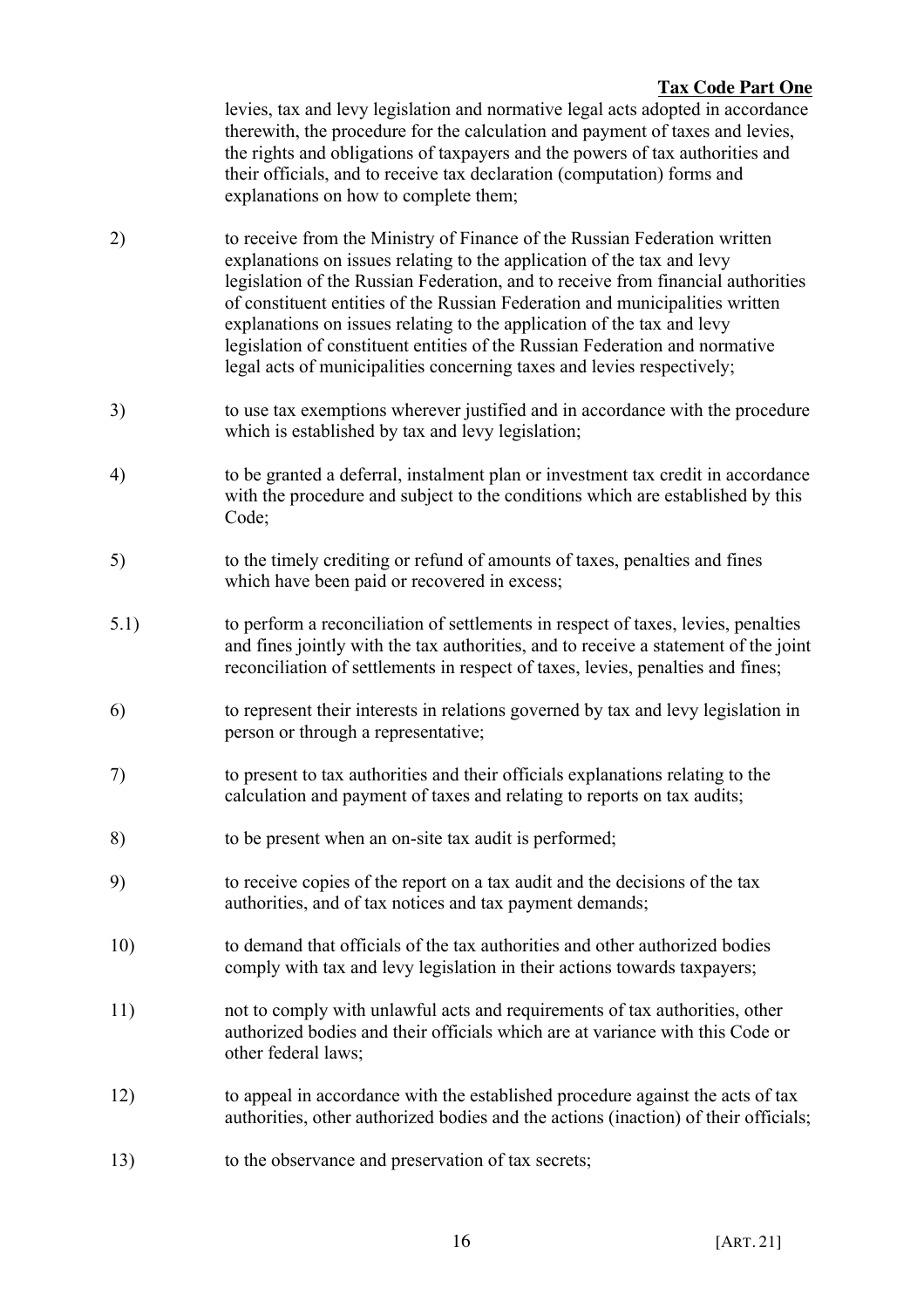- 14) to full compensation for losses caused by unlawful acts of tax authorities or unlawful actions (inaction) of their officials;
- 15) to participate in the process of the examination of tax audit materials or other acts of tax authorities in the cases provided for by this Code.
- 2. Taxpayers shall also have other rights established by this Law and other acts of tax and levy legislation.
- 3. Levy payers shall have the same rights as taxpayers.

# **Article 22 Safeguarding and Protection of the Rights of Taxpayers (Levy Payers)**

1. Taxpayers (levy payers) shall be guaranteed administrative and judicial protection of their rights and legal interests.

> The procedure for the protection of the rights and legal interests of taxpayers (levy payers) shall be determined by this Code and other federal laws.

2. The rights of taxpayers (levy payers) shall be safeguarded by corresponding obligations of officials of tax authorities and other authorized bodies.

> The failure to fulfil or improper fulfilment of obligations relating to the safeguarding of the rights of taxpayers (levy payers) shall result in the liability which is envisaged by federal laws.

# **Article 23 Obligations of Taxpayers (Levy Payers)**

- 1. Taxpayers shall be obliged:
- 1) to pay legally established taxes;
- 2) to register with tax authorities where such obligation is stipulated by this Code;
- 3) to maintain records of their income (expenses) and objects of taxation in accordance with the established procedure where such obligation is stipulated by tax and levy legislation;
- 4) to submit tax declarations (computations) to the tax authority where they are registered in accordance with the established procedure where such obligation is stipulated by tax and levy legislation;
- 5) to present to the tax authority for the place of residence of a private entrepreneur, a privately practising notary or a lawyer who has founded a legal office, upon the tax authority's request, a journal of income and expenses and economic operations; to present accounting reports to the tax authority for the location of an organization in accordance with the requirements established by the Federal Law "Concerning Accounting", except in cases where, in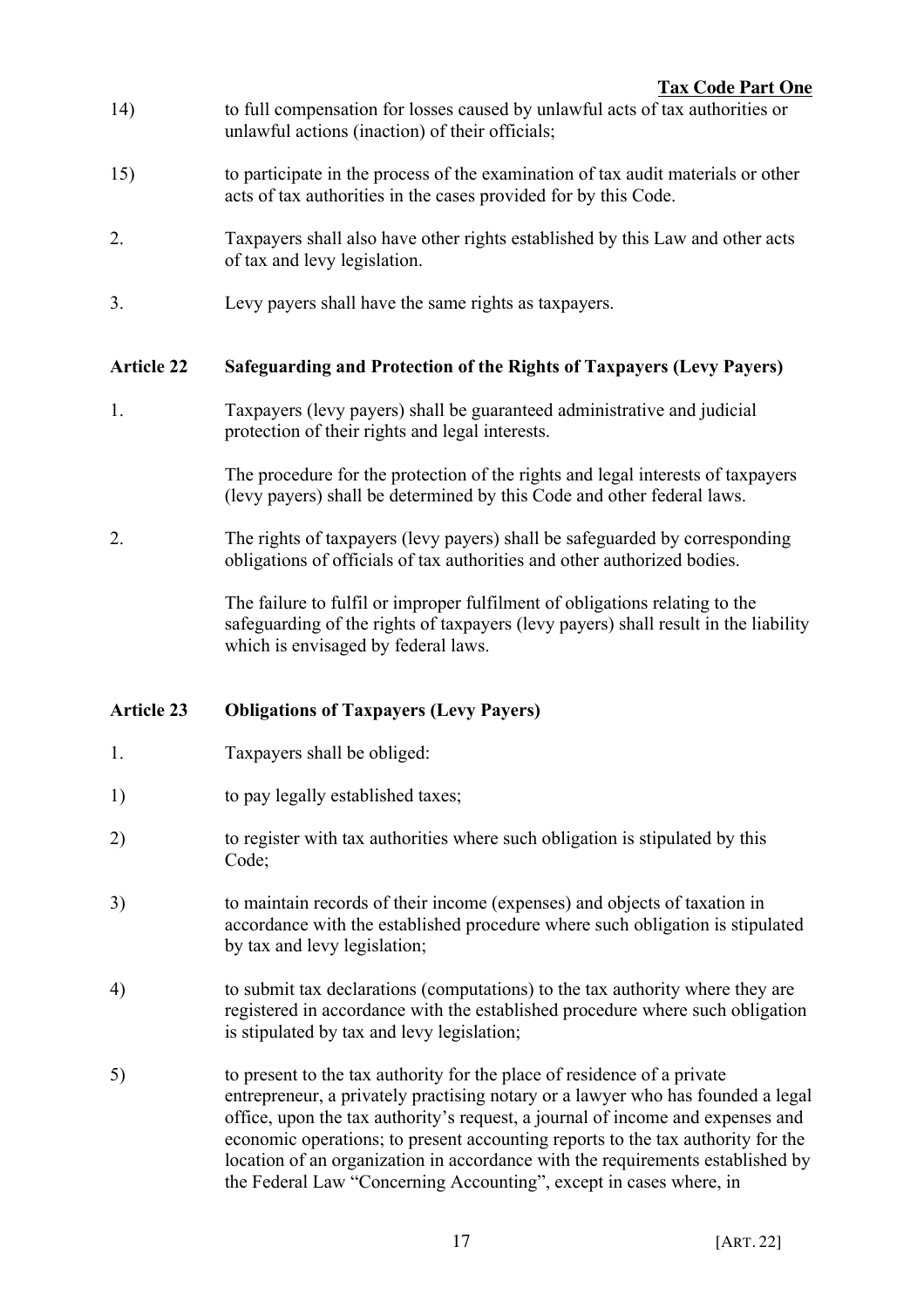accordance with the above-mentioned Federal Law, organizations are not obliged to maintain accounting records or have been exempted from maintaining accounting records;

- 6) to present documents required for the calculation and payment of taxes to tax authorities and their officials in the instances and in accordance with the procedure which are envisaged by this Code;
- 7) to comply with legal orders issued by a tax authority to rectify violations of tax and levy legislation which have been discovered, and to refrain from hindering the lawful activities of tax authority officials when they are performing their official duties;
- 8) to ensure the retention for a period of four years of financial and tax accounting records and other documents which are needed for the calculation and payment of taxes, including documents confirming the receipt of income, the incurring of expenses (in the case of organizations and private entrepreneurs) and the payment (withholding) of taxes;
- 9) to bear other obligations stipulated by tax and levy legislation.
- 2. In addition to the obligations which are stipulated by clause 1 of this Article, taxpaying organizations and private entrepreneurs shall be obliged to present notice to the tax authority at the location of an organization and the place of residence of a private entrepreneur accordingly:
- 1) of the opening or closure of accounts (ledger accounts) within seven days from the day on which such accounts are opened (closed). Private entrepreneurs shall notify the tax authority of accounts which they use in entrepreneurial activities;
- 2) of all holdings in Russian and foreign organizations not later than one month from the day on which such a holding arises;
- 3) of all economically autonomous subdivisions of the Russian organization which have been established in the territory of the Russian Federation (excluding branches and representations) and of changes to details previously given to the tax authority concerning such economically autonomous subdivisions:

- within one month from the day on which an economically autonomous subdivision of a Russian organization is established;

- within three days from the day on which a particular detail concerning an economically autonomous subdivision of a Russian organization changes;

3.1) of all economically autonomous subdivisions of a Russian organization in the territory of the Russian Federation through which activities of that organization are to be discontinued (which are to be closed by the organization):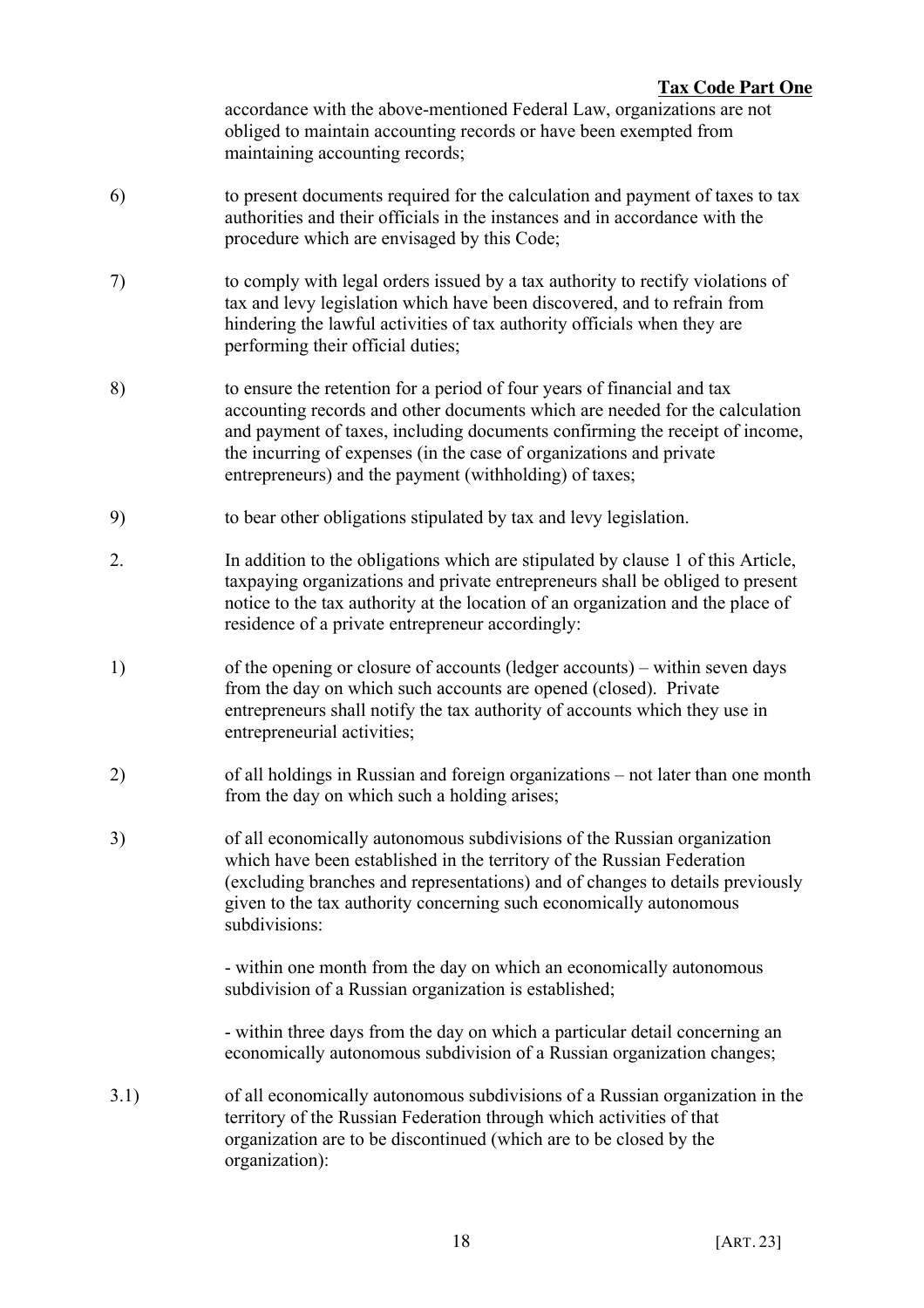- within three days from the day of the adoption by the Russian organization of the decision to discontinue activities through a branch or representation (to close a branch or representation);

- within three days from the day of the discontinuation of the Russian organization's activities through another economically autonomous subdivision (the closure of another economically autonomous subdivision);

- 4) of the re-organization or liquidation of an organization within three days from the day on which such a decision is adopted.
- 3. Privately practising notaries and lawyers who have founded legal offices shall be obliged to present notice to the tax authority for their place of residence of the opening (closure) of accounts which are intended for use by them in carrying out professional activities within seven days from the day of the opening (closure) of such accounts.
- 4. Levy payers shall be obliged to pay legally established levies and bear other obligations established by the tax and levy legislation of the Russian **Federation**
- 5. A taxpayer (levy payer) shall bear liability in accordance with the legislation of the Russian Federation for the failure to fulfil or improper fulfilment of the obligations placed upon them.
- 6. Taxpayers which pay taxes in connection with the movement of goods across the customs border of the Customs Union shall also bear the obligations which are envisaged by the legislation of the Customs Union and customs-related legislation of the Russian Federation.
- 7. Notices such as are provided for in clauses 2 and 3 of this Article may be presented to a tax authority in person or through a representative, sent by registered mail or transmitted in electronic form via telecommunications channels.

Where the above-mentioned notices are transmitted in electronic form, the notices must be certified by the electronic digital signature of the person presenting them or the electronic digital signature of a representative of that person.

The standard forms and formats of notices presented in paper form or in electronic form and the procedure for completing the standard forms of those notices shall be approved by the federal executive body in charge of control and supervision in the area of taxes and levies.

The procedure for presenting the notices provided for in clauses 2 and 3 of this Article in electronic form via telecommunications channels shall be approved by the federal executive body in charge of control and supervision in the area of taxes and levies.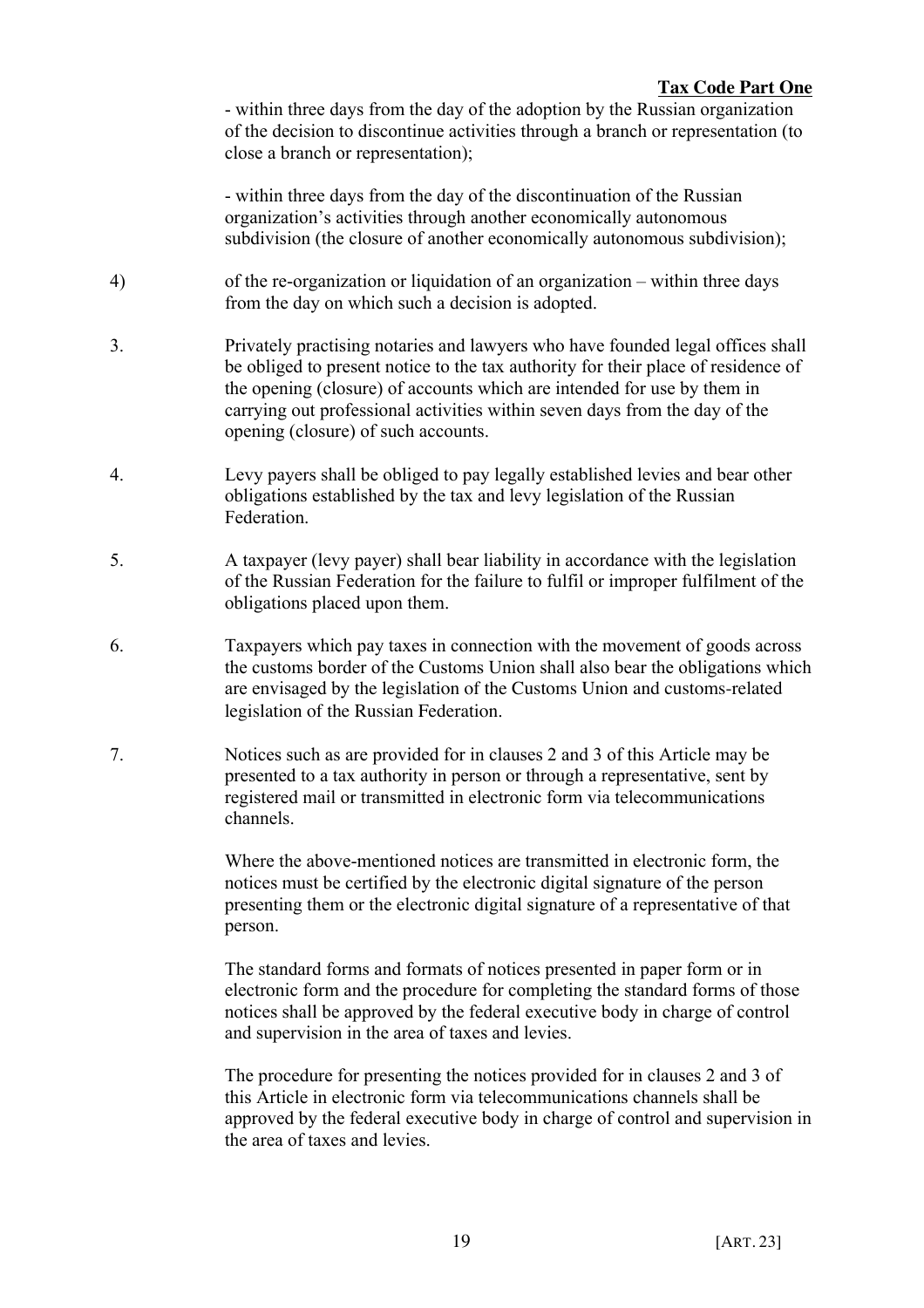# **Article 24 Tax Agents**

- 1. Tax agents shall be persons who are charged in accordance with this Code with obligations associated with the calculation, withholding from a taxpayer and transfer of taxes to the budget system of the Russian Federation.
- 2. Tax agents shall have the same rights as taxpayers unless otherwise stipulated by this Code.

The rights of tax agents shall be guaranteed and protected in accordance with Article 22 of this Code.

- 3. Tax agents shall be obliged:
- 1) correctly and timely to calculate monetary resources which are paid to taxpayers, and to remit taxes to the budget system of the Russian Federation by payment to appropriate Federal Treasury accounts;
- 2) to present written notice to the tax authority where they are registered of the impossibility of withholding tax and of the amount of a taxpayer's indebtedness within one month from the day on which the tax agent became aware of those circumstances;
- 3) to maintain records of income accrued for and paid to taxpayers and of taxes calculated, withheld and remitted to the budget system of the Russian Federation, including individual records for each taxpayer;
- 4) to present to the tax authority where they are registered such documents as are required in order to check whether taxes have been correctly calculated, withheld and transferred;
- 5) to ensure the retention for a period of four years of documents which are needed for the calculation, withholding and remittance of taxes.
- 3.1 Tax agents shall also bear other obligations specified in this Code.
- 4. Tax agents shall transfer withheld taxes in accordance with the procedure which is stipulated by this Code for the payment of tax by a taxpayer.
- 5. Tax agents shall bear liability in accordance with the legislation of the Russian Federation for the failure to fulfil or improper fulfilment of the obligations placed upon them.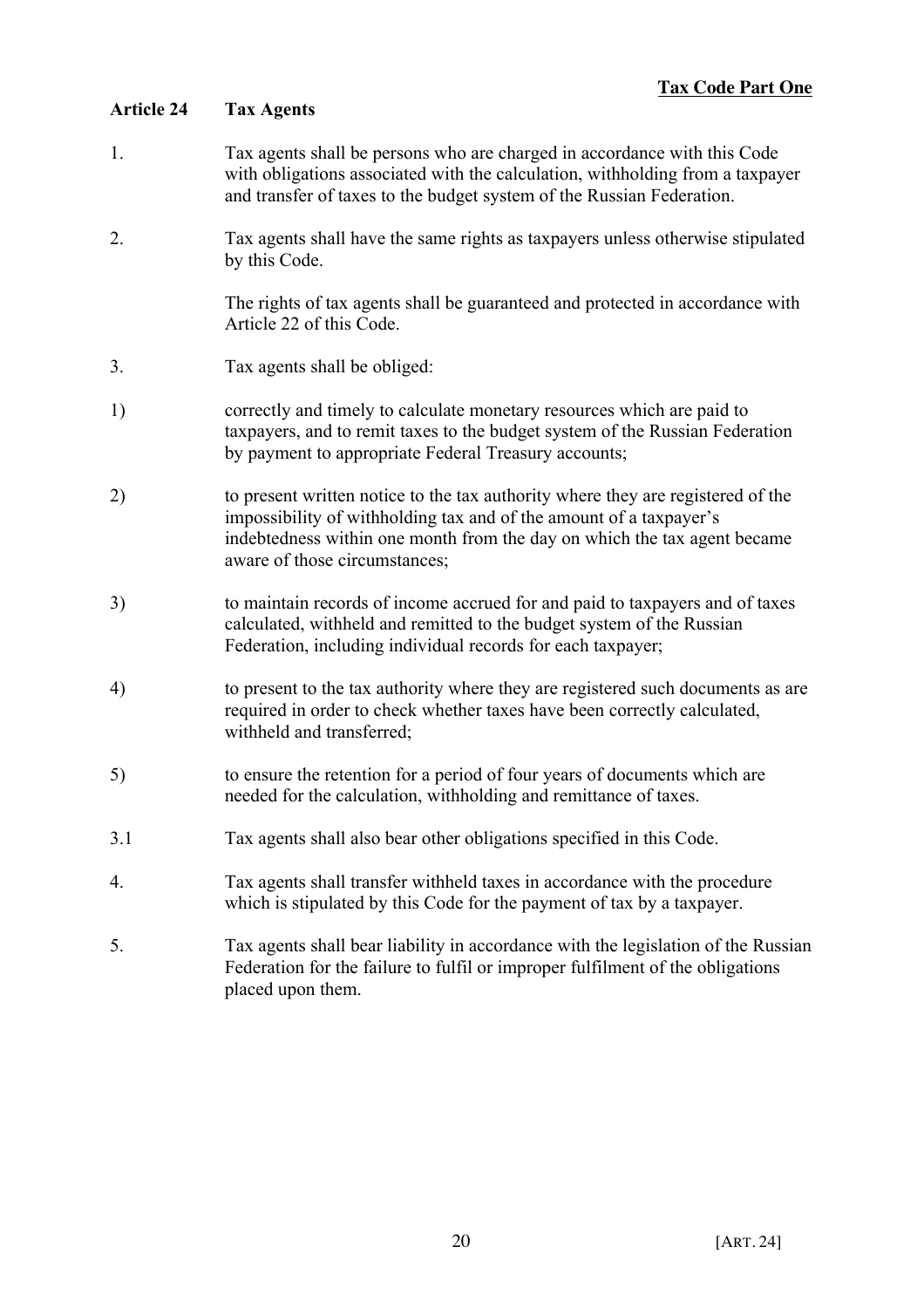#### **Tax Code Part One CHAPTER 4. REPRESENTATION IN RELATIONS WHICH ARE REGULATED BY TAX AND LEVY LEGISLATION**

#### **Article 26 The Right to Representation in Relations Which Are Regulated by Tax and Levy Legislation**

- 1. A taxpayer may participate in relations which are regulated by tax and levy legislation through a legal or authorized representative, unless otherwise stipulated by this Code.
- 2. The participation of a taxpayer in relations which are regulated by tax and levy legislation in person shall not deprive him of the right to have a representative, and likewise the participation of a representative shall not deprive the taxpayer of the right to participate in such legal relations in person.
- 3. The powers of a representative must be documented in accordance with this Code and federal laws.
- 4. The rules laid down by this Chapter shall apply to levy payers and tax agents.

# **Article 27 The Legal Representative of a Taxpayer**

- 1. The legal representatives of a taxpaying organization shall be persons authorized to represent that organization on the basis of law or the organization's foundation documents.
- 2. The legal representatives of a taxpaying physical person shall be persons acting as his representatives in accordance with the civil legislation of the Russian Federation.

# **Article 28 The Actions (Inaction) of the Legal Representatives of an Organization**

The actions (inaction) of the legal representatives of an organization which occur in connection with that organization's participation in relations which are regulated by tax and levy legislation shall be deemed to be the actions (inaction) of the organization itself.

# **Article 29 The Authorized Representative of a Taxpayer**

- 1. The authorized representative of a taxpayer shall be a physical person or legal entity authorized by the taxpayer to represent his interests in relations with the tax authorities (customs authorities) and other participants in relations which are regulated by tax and levy legislation.
- 2. Officials of tax authorities, customs authorities and internal affairs bodies, judges, investigators and public prosecutors may not be authorized representatives of a taxpayer.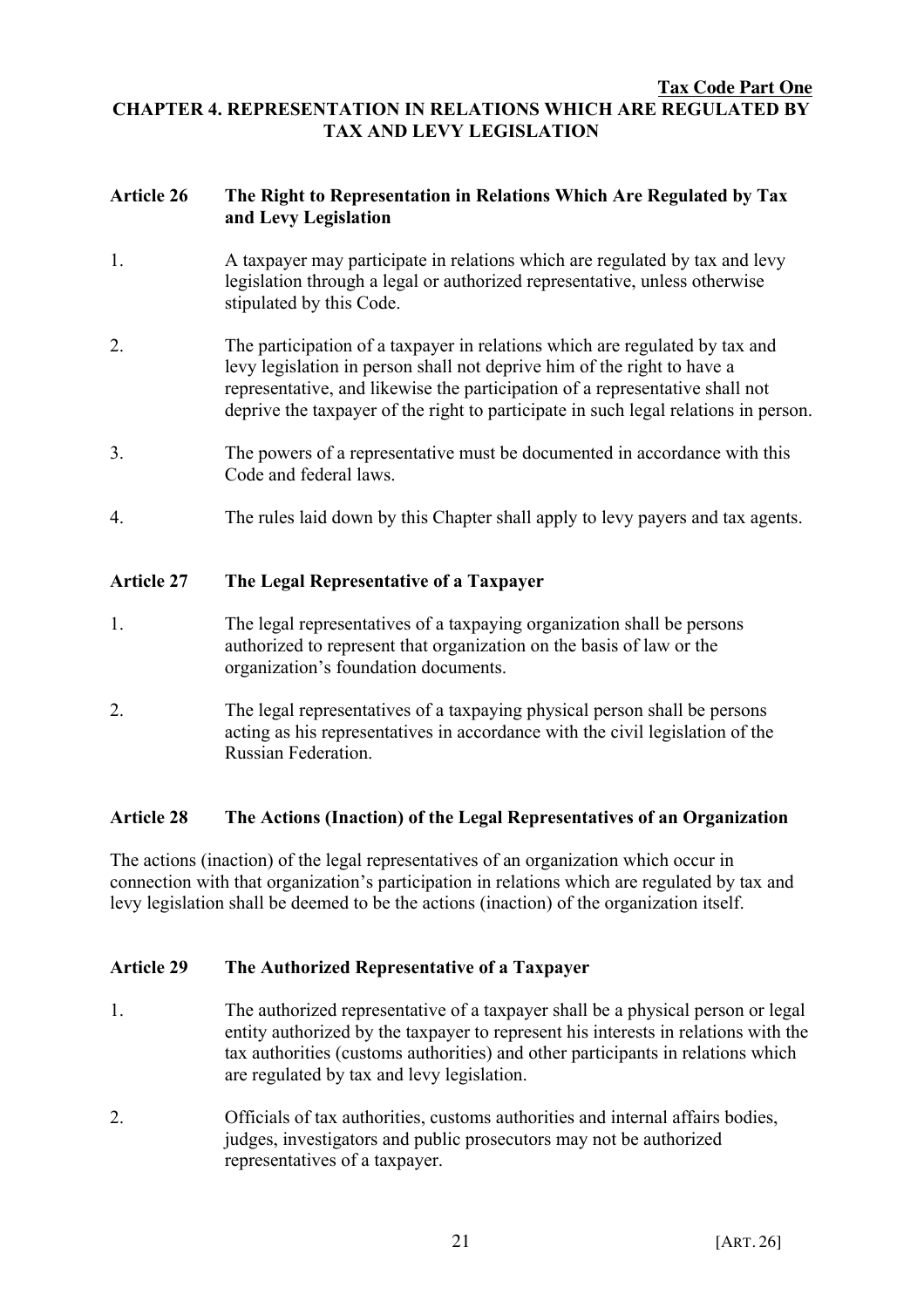3. The authorized representative of a taxpaying organization shall exercise his powers on the basis of a power of attorney issued in accordance with the procedure which is established by the civil legislation of the Russian Federation.

> The authorized representative of a taxpaying physical person shall exercise his powers on the basis of a notarized power of attorney or a power of attorney which is equated with a notarized power of attorney in accordance with the civil legislation of the Russian Federation.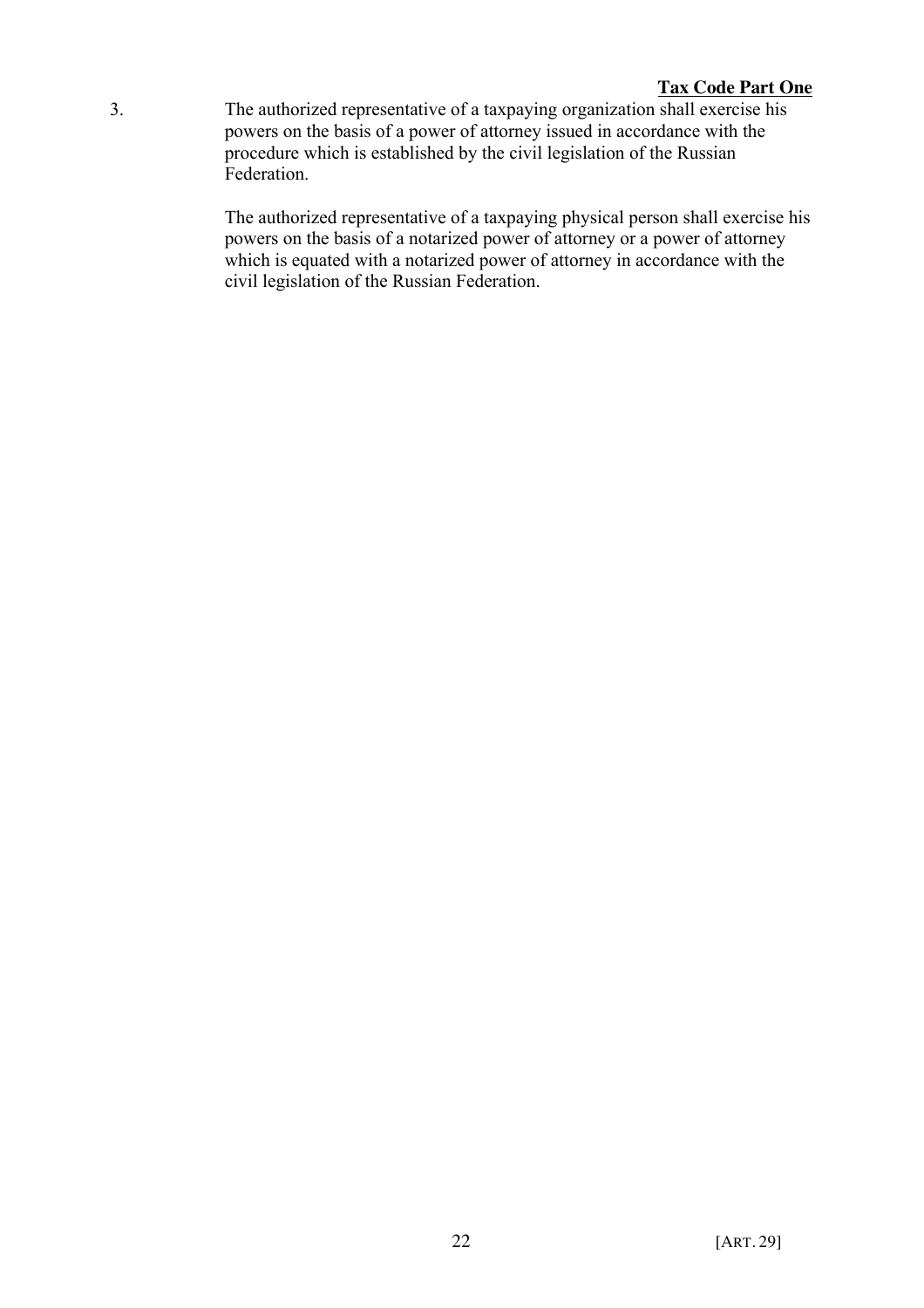### **Tax Code Part One SECTION III TAX AUTHORITIES. CUSTOMS AUTHORITIES. FINANCIAL AUTHORITIES. INTERNAL AFFAIRS BODIES. INVESTIGATIVE BODIES. LIABILITY OF TAX AUTHORITIES, CUSTOMS AUTHORITIES, INTERNAL AFFAIRS BODIES AND INVESTIGATIVE BODIES AND OF THEIR OFFICIALS**

# **CHAPTER 5. TAX AUTHORITIES. CUSTOMS AUTHORITIES. FINANCIAL AUTHORITIES. LIABILITY OF TAX AUTHORITIES, CUSTOMS AUTHORITIES AND OF THEIR OFFICIALS**

#### **Article 30 Tax Authorities in the Russian Federation**

- 1. Tax authorities shall comprise a unified centralized system of control over compliance with tax and levy legislation, over the correct calculation and complete and timely payment (remittance) to the budget system of the Russian Federation of taxes and levies and, in cases provided by the legislation of the Russian Federation, over the correct calculation and timely payment to the appropriate budget of other compulsory payments. The above-mentioned system shall include the federal executive body in charge of control and supervision in the area of taxes and levies and its territorial bodies.
- 3. Tax authorities shall act within the limits of their competence and in accordance with the legislation of the Russian Federation.
- 4. Tax authorities shall perform their functions and interact with federal executive bodies, executive bodies of constituent entities of the Russian Federation, local government bodies and State non-budgetary funds by means of exercising the powers envisaged by this Code and other normative legal acts of the Russian Federation.

## **Article 31 Rights of Tax Authorities**

- 1. Tax authorities shall have the right:
- 1) to require a taxpayer, levy payer or tax agent in accordance with tax and levy legislation to produce documents prepared using electronic forms and (or) formats prescribed by State bodies and local government bodies which are a basis for the calculation and payment (withholding and remittance) of taxes and levies and documents confirming the correct calculation and timely payment (withholding and remittance) of taxes and levies;
- 2) to perform tax audits in accordance with the procedure established by this Code;
- 3) to seize documents from a taxpayer, levy payer or tax agent when performing tax audits where there are sufficient grounds to believe that those documents would otherwise be destroyed, concealed, altered or replaced;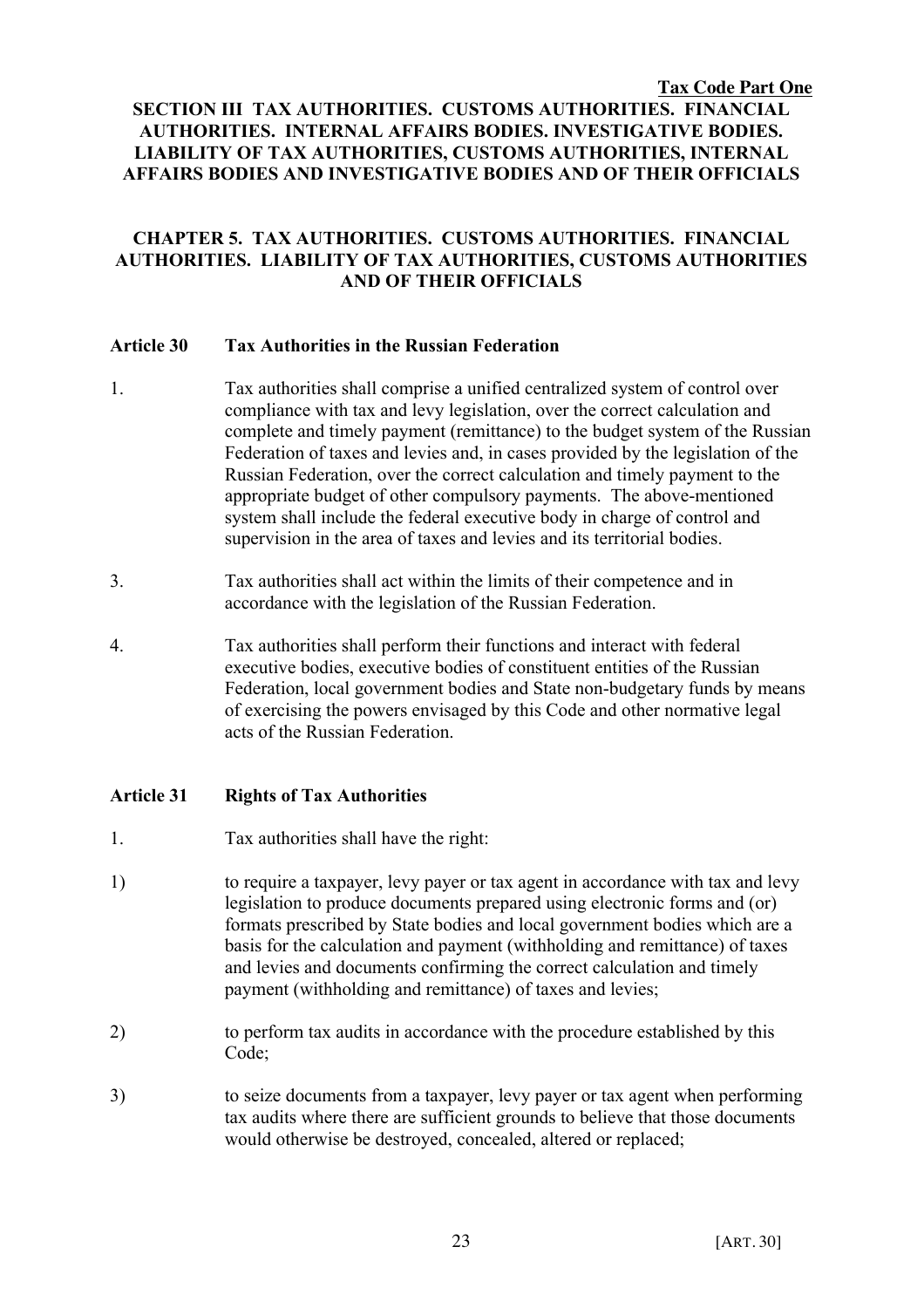- 4) to summon taxpayers, levy payers or tax agents to tax authorities on the basis of a written notification to give explanations in relation to the payment (withholding and remittance) of taxes and levies by them or in connection with a tax audit, and in other instances associated with compliance by them with tax and levy legislation;
- 5) to suspend operations on the bank accounts of a taxpayer, levy payer or tax agent and to attach the assets of a taxpayer, levy payer or tax agent in accordance with the procedure envisaged by this Code;
- 6) in accordance with the procedure envisaged by Article 92 of this Code, to inspect any production, storage, trading and other premises and areas which are used by a taxpayer for the derivation of income or are connected with the maintenance of objects of taxation, irrespective of where they are situated, and to make an inventory of assets belonging to a taxpayer. The procedure for making an inventory of a taxpayer's assets in the context of a tax audit shall be approved by the Ministry of Finance of the Russian Federation;
- 7) to determine the amounts of taxes payable by taxpayers to the budget system of the Russian Federation using a calculation method on the basis of information which is available to them concerning the taxpayer and data relating to other similar taxpayers in the event that a taxpayer refuses to allow officials of a tax authority to inspect production, storage, trading and other premises and areas which are used by the taxpayer for the derivation of income or are associated with the maintenance of objects of taxation, or in the event that a taxpayer fails to produce documents required for the computation of taxes to the tax authority for more than two months, fails to maintain records of income and expenses or records of objects of taxation or maintains records in a manner contrary to the established procedure with the result that it is impossible to calculate taxes;
- 8) to order taxpayers, levy payers, tax agents and their representatives to rectify violations of tax and levy legislation which have been discovered and monitor compliance with such orders;
- 9) to recover arrears and penalties, interest and fines in the cases and in accordance with the procedure which are established by this Code;
- 10) to require banks to produce documents confirming the debiting of amounts of taxes, levies, penalties and fines from accounts of a taxpayer, levy payer or tax agent and from correspondent accounts of banks and the remittance of those amounts to the budget system of the Russian Federation;
- 11) to engage specialists, experts and translators to assist in exercising tax control;
- 12) to summon as witnesses persons who may be aware of any circumstances which are of significance for tax control purposes;
- 13) to petition for the annulment or suspension of the validity of licences issued to legal entities and physical persons to engage in certain types of activity;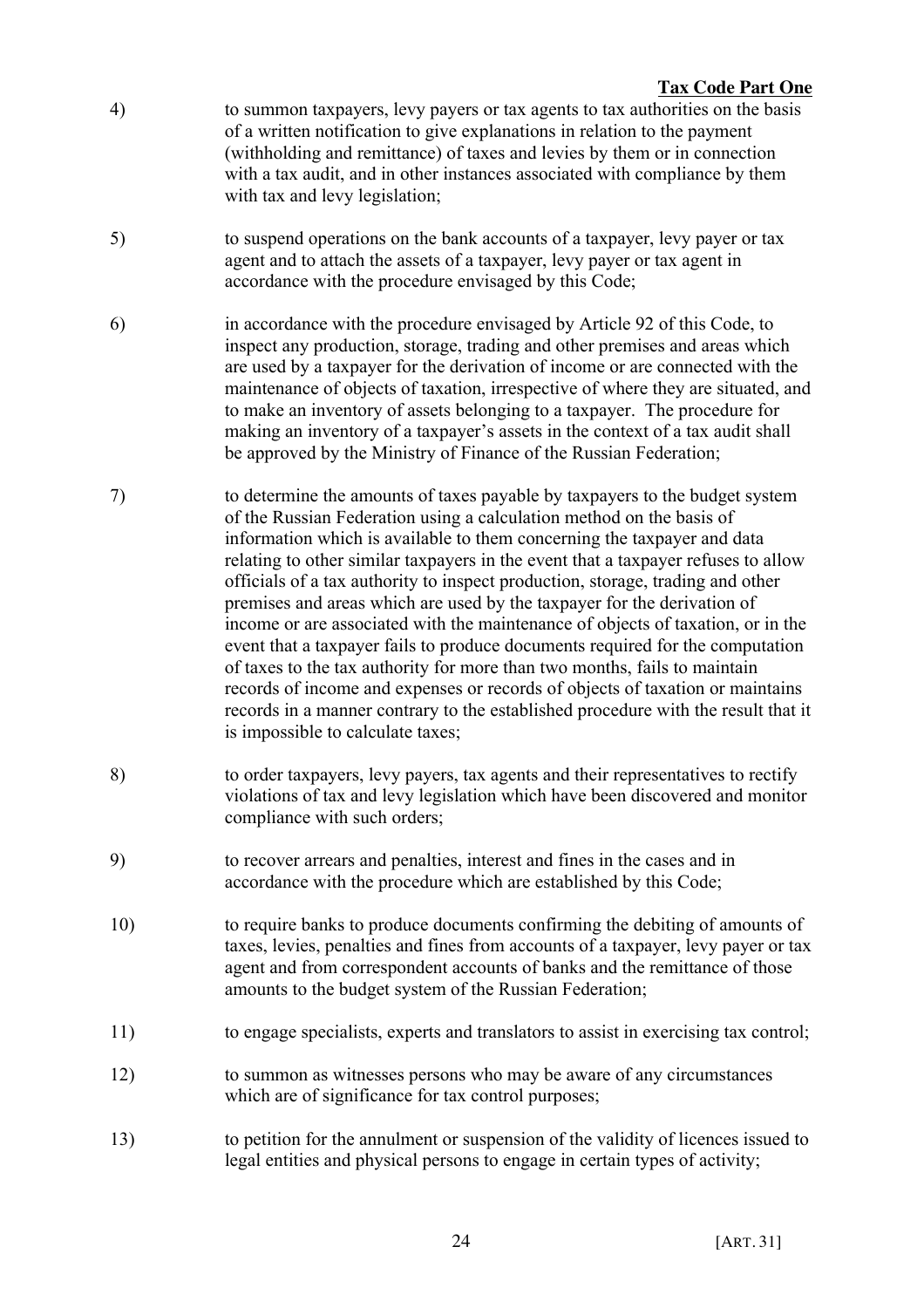14) to file actions (petitions) with courts of general jurisdiction or arbitration courts:

> - for the recovery of arrears, penalties and fines for tax offences in the cases provided for by this Code;

- for compensation for damage caused to the State and (or) to a municipality by unlawful actions of a bank involving the debiting of monetary resources from a taxpayer's account after the receipt of a tax authority's decision on the suspension of operations, as a result of which it has become impossible for the tax authority to recover arrears and indebtedness in respect of penalties and fines from the taxpayer in accordance with the procedure envisaged by this Code<sup>-</sup>

- for the early cancellation of an investment tax credit agreement;
- in other instances envisaged by this Code.
- 2. Tax authorities shall also exercise other rights envisaged by this Code.
- 3. Higher tax authorities shall have the right to rescind and amend decisions of lower tax authorities in the event that those decisions are at variance with tax and levy legislation.
- 4. The standard forms and formats of the documents envisaged by this Code which are to be used by tax authorities in exercising their powers in relations governed by tax and levy legislation and the procedure for completing the standard forms of those documents and the procedure for presenting such documents in electronic form via telecommunications channels shall be approved by the federal executive body in charge of control and supervision in the area of taxes and levies unless another procedure for approving them is envisaged by this Code.

## **Article 32 Obligations of Tax Authorities**

- 1. Tax authorities shall be obliged:
- 1) to comply with tax and levy legislation;
- 2) to exercise control over compliance with tax and levy legislation and with normative legal acts which have been adopted in accordance with such legislation;
- 3) to register organizations and physical persons in accordance with the established procedure;
- 4) to provide to taxpayers, levy payers and tax agents free of charge information (including written information) concerning current taxes and levies, tax and levy legislation and normative legal acts adopted in accordance therewith, the procedure for the calculation and payment of taxes and levies, the rights and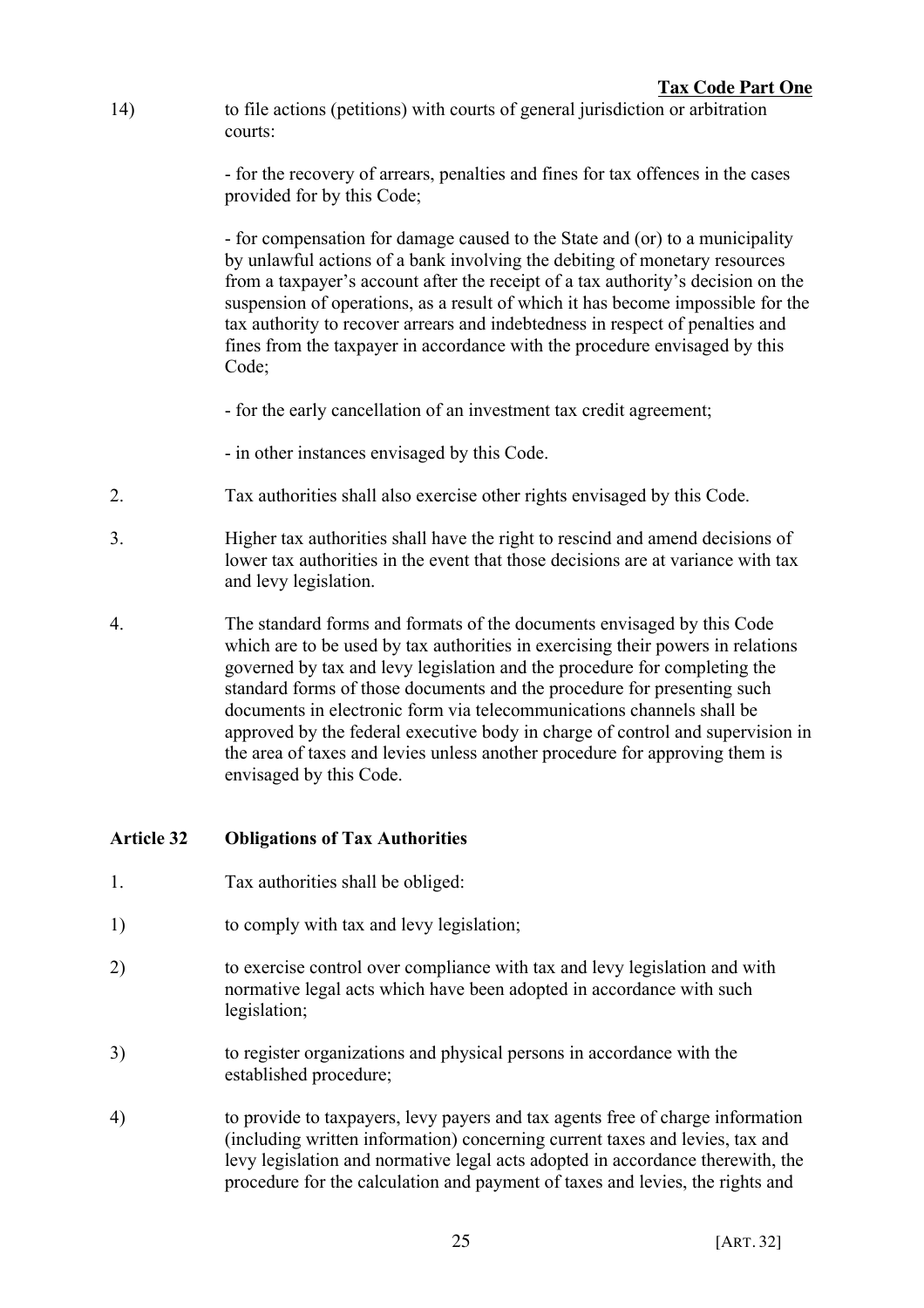obligations of taxpayers and the powers of tax authorities and their officials, and to provide tax declaration (computation) forms and explain the procedure for completing them;

- 5) to take guidance from written explanations of the Ministry of Finance of the Russian Federation with respect to matters relating to the application of the tax and levy legislation of the Russian Federation;
- 6) to provide information concerning the particulars of relevant Federal Treasury accounts to tax authorities, levy payers and tax agents when they are registered with tax authorities, and to communicate to taxpayers, levy payers and tax agents, in accordance with a procedure to be determined by the federal executive body in charge of control and supervision in the area of taxes and levies, information concerning changes in the particulars of those accounts and other information which is needed to complete instructions for the remittance of taxes, levies, penalties and fines to the budget system of the Russian Federation;
- 7) to adopt decisions on the refund to a taxpayer, levy payer or tax agent of amounts of taxes, levies, penalties and fines which have been paid in excess or recovered in excess, to send instructions prepared on the basis of those decisions to appropriate territorial bodies of the Federal Treasury for execution and to carry out the crediting of amounts of taxes, levies, penalties and fines which have been paid in excess or recovered in excess in accordance with the procedure envisaged by this Code:
- 8) to observe tax secrets and ensure the preservation thereof;
- 9) to send to a taxpayer, levy payer or tax agent copies of a tax audit report and of a tax authority's decision and, in the instances envisaged by this Code, a tax notice and (or) a demand for the payment of a tax or levy;
- 10) to present to a taxpayer, levy payer or tax agent upon its request statements of that person's settlements in respect of taxes, levies, penalties and fines on the basis of the tax authority's data.

A requested statement shall be presented within five days from the day of the receipt by the tax authority of the corresponding written request of the taxpayer, levy payer or tax agent;

11) to carry out, on the application of a taxpayer, a levy payer or a tax agent, a joint reconciliation of settlements in respect of taxes, levies, penalties and fines. The results of a joint reconciliation of settlements in respect of taxes, levies, penalties and fines shall be presented in the form of a statement. A statement of the joint reconciliation of settlements in respect of taxes, levies, penalties and fines shall be handed over (sent by registered mail) or transmitted to the taxpayer (levy payer, tax agent) in electronic form via telecommunications channels during the day following the day on which the statement was prepared.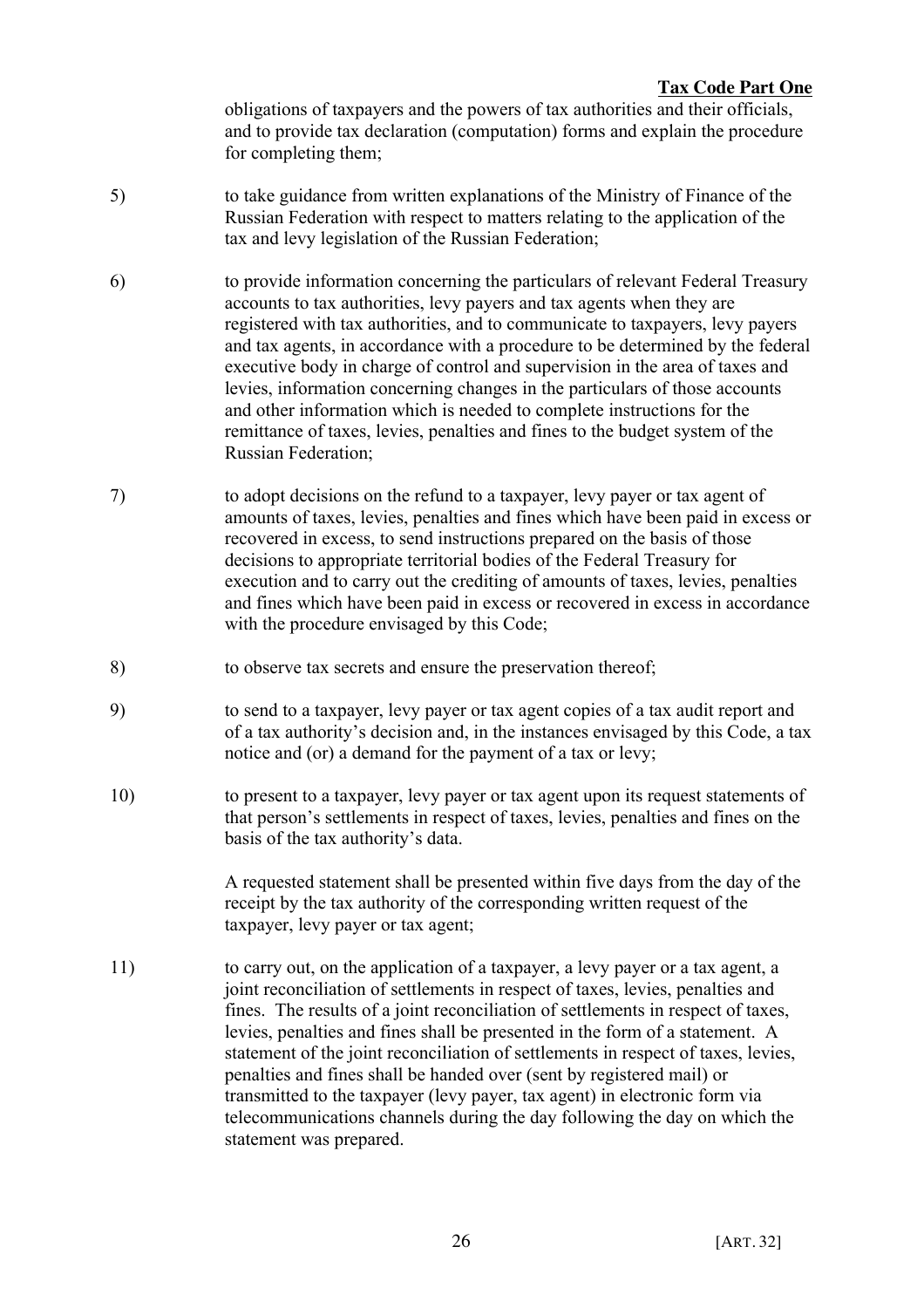The standard form and formats of a statement of the joint reconciliation of settlements in respect of taxes, levies, penalties and fines and the procedure for transmitting it via telecommunications channels shall be approved by the federal executive body in charge of control and supervision in the area of taxes and levies;

- 12) on the application of a taxpayer, levy payer or tax agent, to issue copies of decisions adopted by a tax authority in relation to that taxpayer, levy payer or tax agent.
- 2. Tax authorities shall also bear other obligations which are envisaged by this Code and other federal laws.
- 3. If, within two months from the date of expiry of the time limit for the fulfilment of a demand for the payment of tax (a levy) which was sent to a taxpayer (levy payer, tax agent) on the basis of a decision on the imposition of sanctions for the commission of a tax offence, the taxpayer (levy payer, tax agent) has not fully paid (remitted) the amounts stated in that demand of arrears, the level of which gives reason to suspect the commission of a violation of tax and levy legislation bearing elements of a crime, and corresponding penalties and fines, tax authorities shall be obliged, within 10 days from the day on which those circumstances are discovered, to send materials to investigative bodies authorized to conduct preliminary investigation in criminal cases involving crimes such as are provided for in Articles 198 to 199.2 of the Criminal Code of the Russian Federation (hereinafter referred to as "investigative bodies") in order for a decision to be adopted on the institution of criminal proceedings.

# **Article 33 Obligations of Officials of Tax Authorities**

Officials of tax authorities shall be obliged:

- 1) to act in strict accordance with this Code and other federal laws;
- 2) to exercise the rights and obligations of tax authorities within the limits of their competence;
- 3) to be courteous and attentive to taxpayers and their representatives and other participants in relations governed by tax and levy legislation, and to avoid injuring their honour and dignity.

## **Article 34 The Powers of Customs Authorities and the Obligations of Their Officials in Relation to Taxation and Levies**

1. Customs authorities shall enjoy rights and bear obligations of tax authorities in relation to the collection of taxes in respect of goods carried across the customs border of the Customs Union in accordance with the customs legislation of the Customs Union and customs-related legislation of the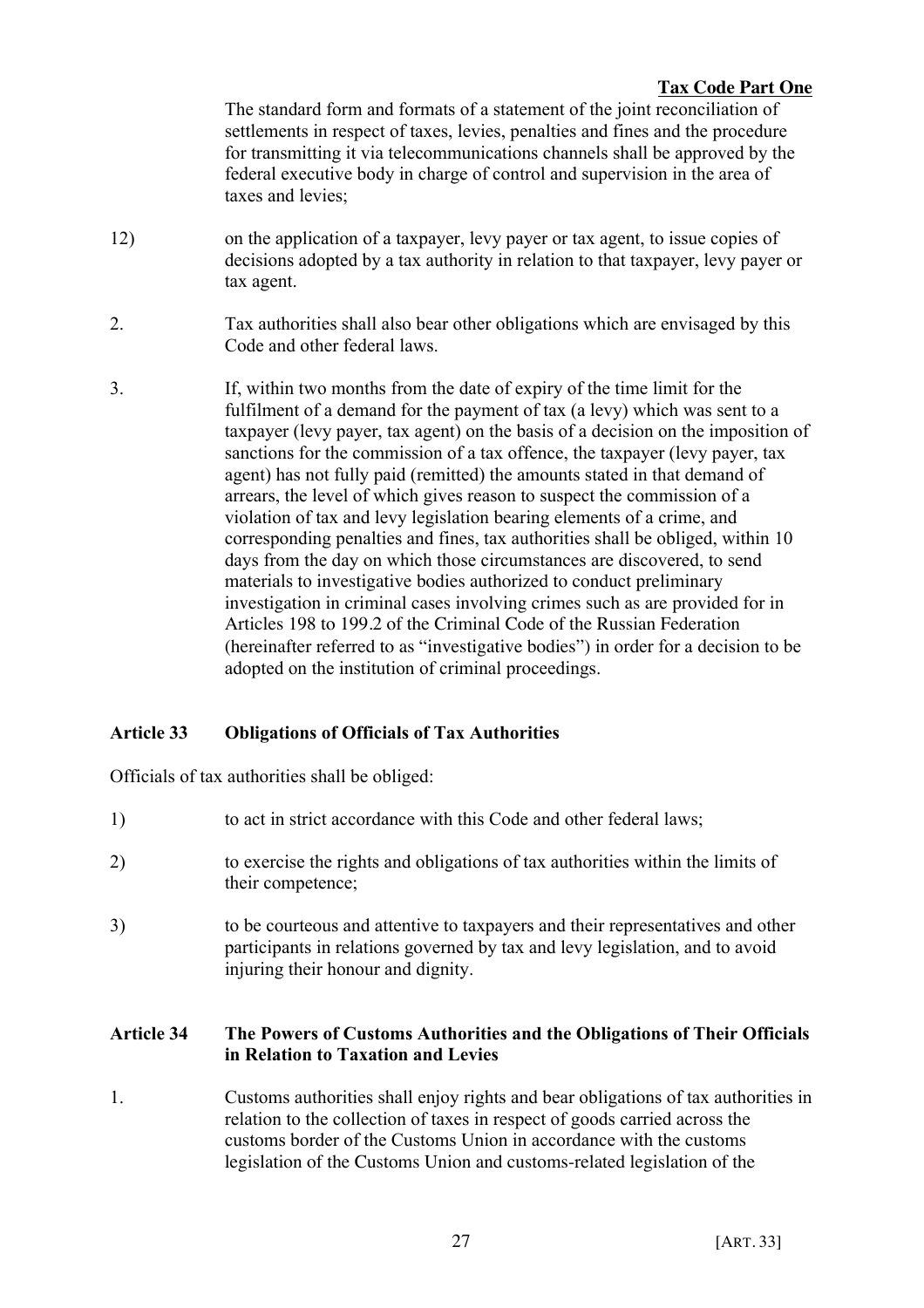Russian Federation, this Code, other federal laws concerning taxes and other federal laws.

2. Officials of customs authorities shall bear the obligations which are envisaged by Article 33 of this Code and other obligations in accordance with the customs legislation of the Customs Union and customs-related legislation of the Russian Federation.

# **Article 34.2 Powers of Financial Authorities in the Area of Taxes and Levies**

- 1. The Ministry of Finance of the Russian Federation shall give written explanations to taxpayers, levy payers and tax agents on issues relating to the application of the tax and levy legislation of the Russian Federation.
- 2. Financial authorities of constituent entities of the Russian Federation and municipalities shall give written explanations to taxpayers and tax agents on issues relating to the application of the tax and levy legislation of constituent entities of the Russian Federation and normative legal acts of municipalities concerning local taxes and levies respectively.
- 3. The Ministry of Finance of the Russian Federation and financial authorities of constituent entities of the Russian Federation and municipalities shall give written explanations within the limits of their competence within two months from the day on which a relevant inquiry is received. That time limit may be extended by decision of the director (deputy director) of the financial authority in question, but not by more than one month.

## **Article 35 Liability of Tax Authorities, Customs Authorities and Their Officials**

1. Tax and customs authorities shall bear liability for losses which are caused to taxpayers, levy payers and tax agents as a result of their unlawful actions (decisions) or inaction or as a result of the unlawful actions (decisions) or inaction of officials and other employees of those authorities which occur in the course of performing their official duties.

> Losses caused to taxpayers, levy payers and tax agents shall be reimbursed from the federal budget in accordance with the procedure which is stipulated by this Code and other federal laws.

3. Officials and other employees of the authorities referred to in clause 1 of this Article shall bear liability in accordance with the legislation of the Russian Federation for unlawful actions or inaction.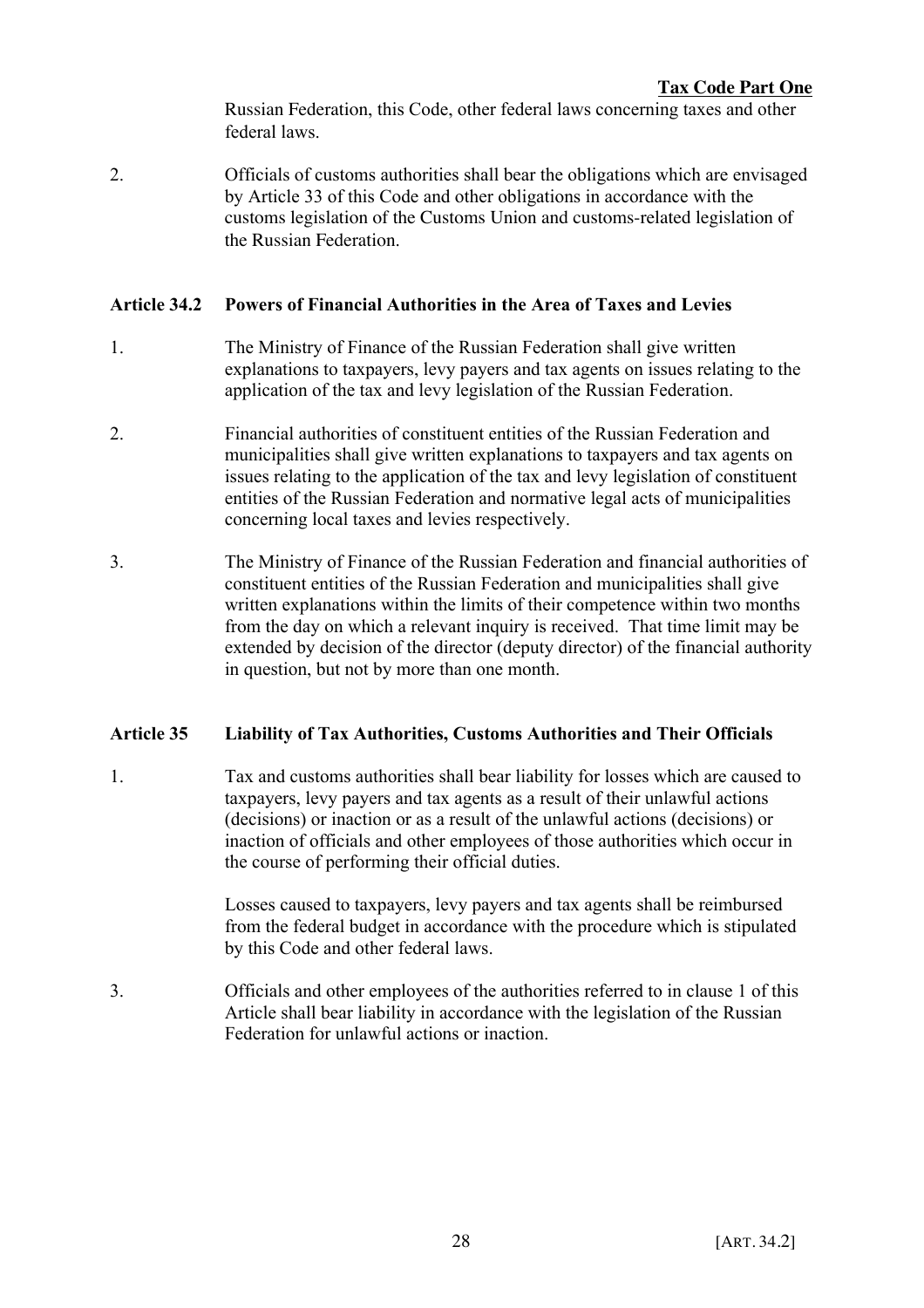### **Tax Code Part One CHAPTER 6. INTERNAL AFFAIRS BODIES. INVESTIGATIVE BODIES**

### **Article 36 Powers of Internal Affairs Bodies and Investigative Bodies**

- 1. At the request of tax authorities, internal affairs bodies shall participate together with tax authorities in on-site tax audits which are carried out by tax authorities.
- 2. In the event that they discover circumstances which require the taking of action for which the appropriate powers are assigned by this Code to tax authorities, internal affairs bodies and investigative bodies shall be obliged to send materials to the appropriate tax authority within ten days from the day on which those circumstances are discovered in order that a decision may be taken on the basis of those materials.

### **Article 37 Liability of Internal Affairs Bodies and Investigative Bodies and Their Officials**

1. Internal affairs bodies and investigative bodies shall bear liability for losses caused to taxpayers, levy payers and tax agents as a result of their unlawful actions (decisions) or inaction or as a result of the unlawful actions (decisions) or inaction of officials and other employees of those authorities which occur in the course of performing their official duties.

> Losses caused to taxpayers, levy payers and tax agents upon carrying out the measures envisaged by clause 1 of Article 36 of this Code shall be reimbursed from the federal budget in accordance with the procedure which is stipulated by this Code.

2. Officials and other employees of internal affairs bodies and investigative bodies shall bear liability in accordance with the legislation of the Russian Federation for unlawful actions or inaction.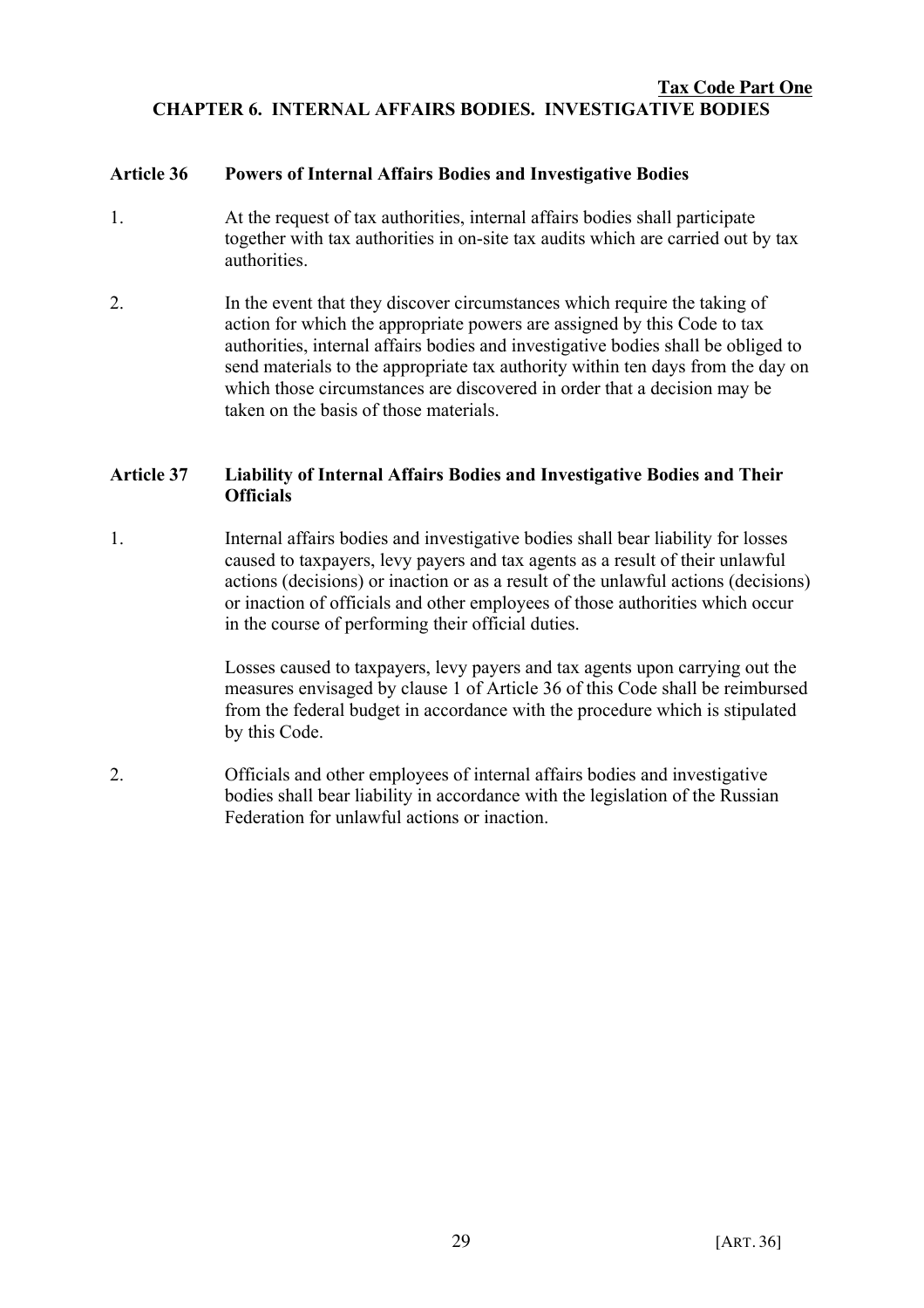### **Tax Code Part One SECTION IV GENERAL RULES CONCERNING THE FULFILMENT OF OBLIGATIONS TO PAY TAXES AND LEVIES**

## **CHAPTER 7. OBJECTS OF TAXATION**

### **Article 38 Object of Taxation**

1. An object of taxation shall be sales of goods (work and services), assets, profit, income, expenditure or any other circumstance possessing value, quantitative or physical characteristics the existence of which is specified by tax and levy legislation as giving rise to an obligation for a taxpayer to pay tax.

> Each tax shall have its own object of taxation which shall be determined in accordance with Part Two of this Code with regard being had to the provisions of this Article.

- 2. In this Code the term "assets" shall be understood to mean any types of those objects of civil rights (with the exception of property rights) which are classified as assets in accordance with the Civil Code of the Russian **Federation**
- 3. For the purposes of this Code a "good" shall be any asset which is sold or is intended for sale. For the purposes of the regulation of rights and obligations associated with the collection of customs payments, goods shall include other assets as defined in accordance with the customs legislation of the Customs Union and customs-related legislation of the Russian Federation.
- 4. For taxation purposes "work" shall be any activity the results of which have a tangible form and may be sold in order to satisfy the needs of an organization and (or) physical persons.
- 5. For taxation purposes a "service" shall be any activity the results of which do not have a tangible form and are sold and consumed in the process of the performance of that activity.

#### **Article 39 The Sale of Goods, Work and Services**

1. The sale of goods, work or services by an organization or a private entrepreneur shall be understood to mean, accordingly, the transfer of ownership of goods or of the results of work performed by one person for another person in return for a consideration (including the exchange of goods, work or services) or the rendering of services by one person to another person in return for a consideration or, in the instances envisaged by this Code, the transfer of ownership of goods or of the results of work performed by one person for another person or the rendering of services by one person to another person without consideration.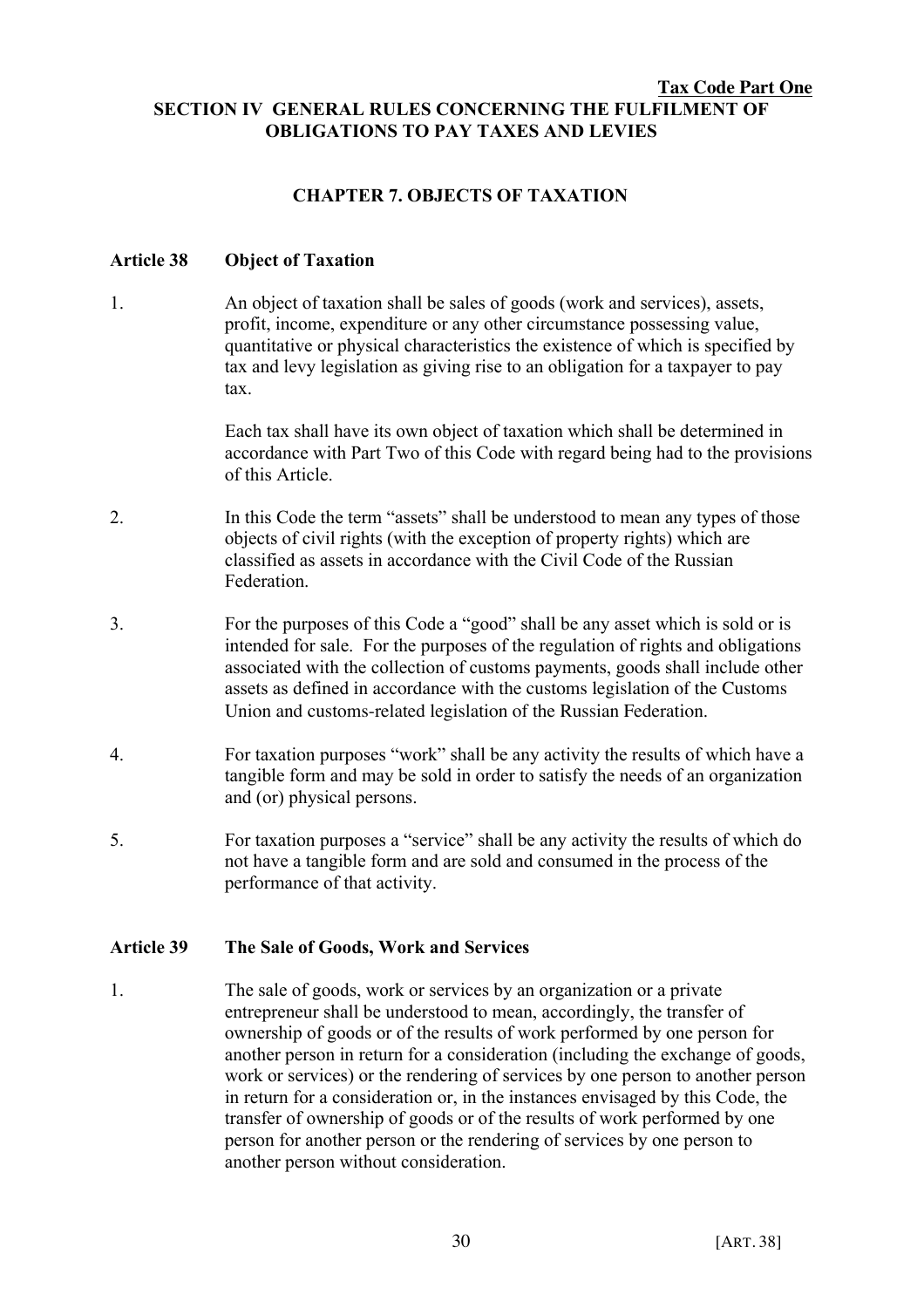- 2. The place and time of actual sale of goods, work and services shall be determined in accordance with Part Two of this Code.
- 3. The following shall not be deemed to constitute the sale of goods, work or services:
- 1) the performance of operations associated with the circulation of Russian or foreign currency (except for numismatic purposes);
- 2) the transfer of fixed assets, intangible assets and (or) other assets of an organization to its legal successor (legal successors) upon the re-organization of that organization;
- 3) the transfer of fixed assets, intangible assets and (or) other assets to noncommercial organizations for use in carrying out their main statutory activities which are not connected with entrepreneurial activities;
- 4) the transfer of assets, where such transfer has the nature of an investment (in particular, contributions to the charter (pooled) capital of companies and partnerships, contributions made under a simple partnership agreement (joint activity agreement), share contributions to the mutual funds of co-operatives);
- 4.1) the transfer of assets and (or) property rights under a concession agreement in accordance with the legislation of the Russian Federation;
- 5) the transfer of assets within the limits of the original contribution to a participant in a company or partnership (or the legal successor or heir of such participant) upon the withdrawal (departure) of such participant from the company or partnership and where the assets of a liquidated company or partnership are divided among its participants;
- 6) the transfer of assets within the limits of the original contribution to a participant in a simple partnership agreement (joint activity agreement) or the legal successor of such participant in the event of the apportionment of his share from the assets which are in the common ownership of the participants in the agreement, or the division of such assets;
- 7) the transfer of living accommodation to physical persons in buildings of the State or municipal housing stock in the process of privatization;
- 8) the appropriation of assets by means of confiscation, the inheritance of property and the assignment to other persons of ownership of ownerless and abandoned goods, ownerless animals, finds and treasure-trove in accordance with the norms of the Civil Code of the Russian Federation;
- 8.1) the transfer of assets to participants in a business company or partnership upon the distribution of assets and property rights of an organization undergoing liquidation which is a foreign organizer of the Sochi 2014 XXII Olympic Games and XI Paralympic Games or a marketing partner of the International Olympic Committee in accordance with Article 3.1 of Federal Law No. 310- FZ of December 1, 2007 "Concerning the Organization and Holding of the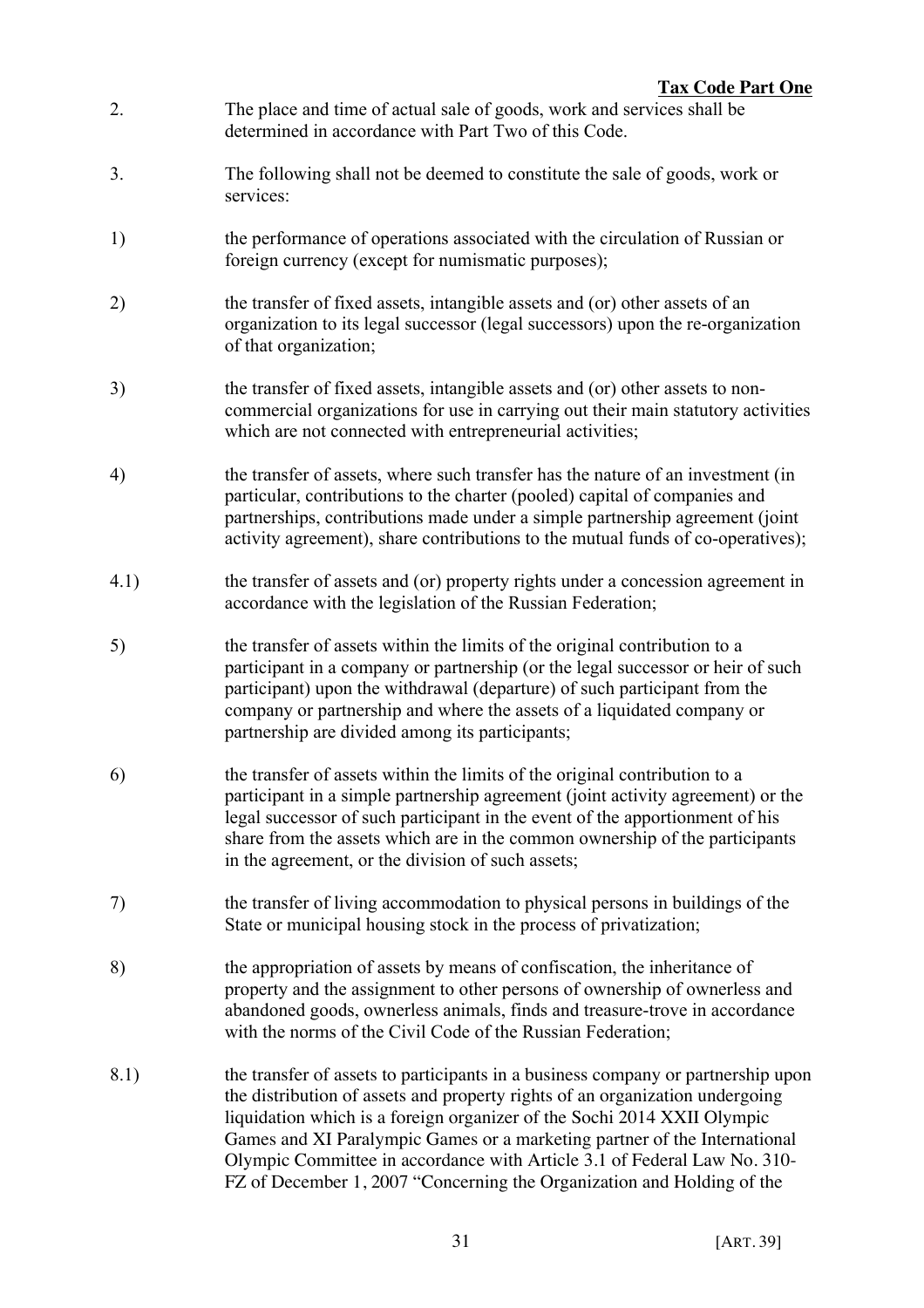Sochi 2014 XXII Olympic Winter Games and XI Paralympic Winter Games, the Development of the City of Sochi as a Mountain Climate Resort and the Introduction of Amendments to Certain Legislative Acts of the Russian Federation". This provision shall apply where the establishment and liquidation of an organization which is a foreign organizer of the Sochi 2014 XXII Olympic Games and XI Paralympic Games or a marketing partner of the International Olympic Committee in accordance with Article 3.1 of the abovementioned Federal Law occur during the period of the organization of the Sochi 2014 XXII Olympic Games and XI Paralympic Games which is established by part 1 of Article 2 of the above-mentioned Federal Law;

9) other operations in the instances envisaged by this Code.

### **Article 40 Principles of Determining the Price of Goods, Work or Services for Taxation Purposes**

- 1. Unless otherwise stipulated by this Article, the price of goods, work or services which is specified by the parties to a transaction shall be taken for taxation purposes. Unless proven otherwise, it shall be assumed that that price is consistent with the level of market prices.
- 2. Tax authorities shall, for the purpose of checking whether taxes have been calculated in full, have the right to check the proper use of prices in transactions only in the following instances:
- 1) with respect to transactions between interdependent persons;
- 2) with respect to goods exchange (barter) transactions;
- 3) where foreign trade transactions are carried out;
- 4) where there is an upward or downward deviation of more than 20 per cent against the level of prices used by a taxpayer in respect of identical (homogeneous) goods (work and services) within a short period of time.
- 3. In the instances envisaged by clause 2 of this Article where the prices of goods, work or services which are applied by the parties to a transaction deviate upwards or downwards by more than 20 per cent against the market price of identical (homogeneous) goods (work and services), the tax authority shall have the right to issue a substantiated decision to charge additional tax and penalties calculated as if the results of that transaction had been assessed on the basis of market prices for the goods, work or services in question.

The market price shall be determined with account taken of the provisions of clauses 4 to 11 of this Article. In this respect, the price mark-ups or discounts which ordinarily apply in transactions between non-interdependent persons shall be taken into account. In particular, account shall be taken of discounts which are brought about by: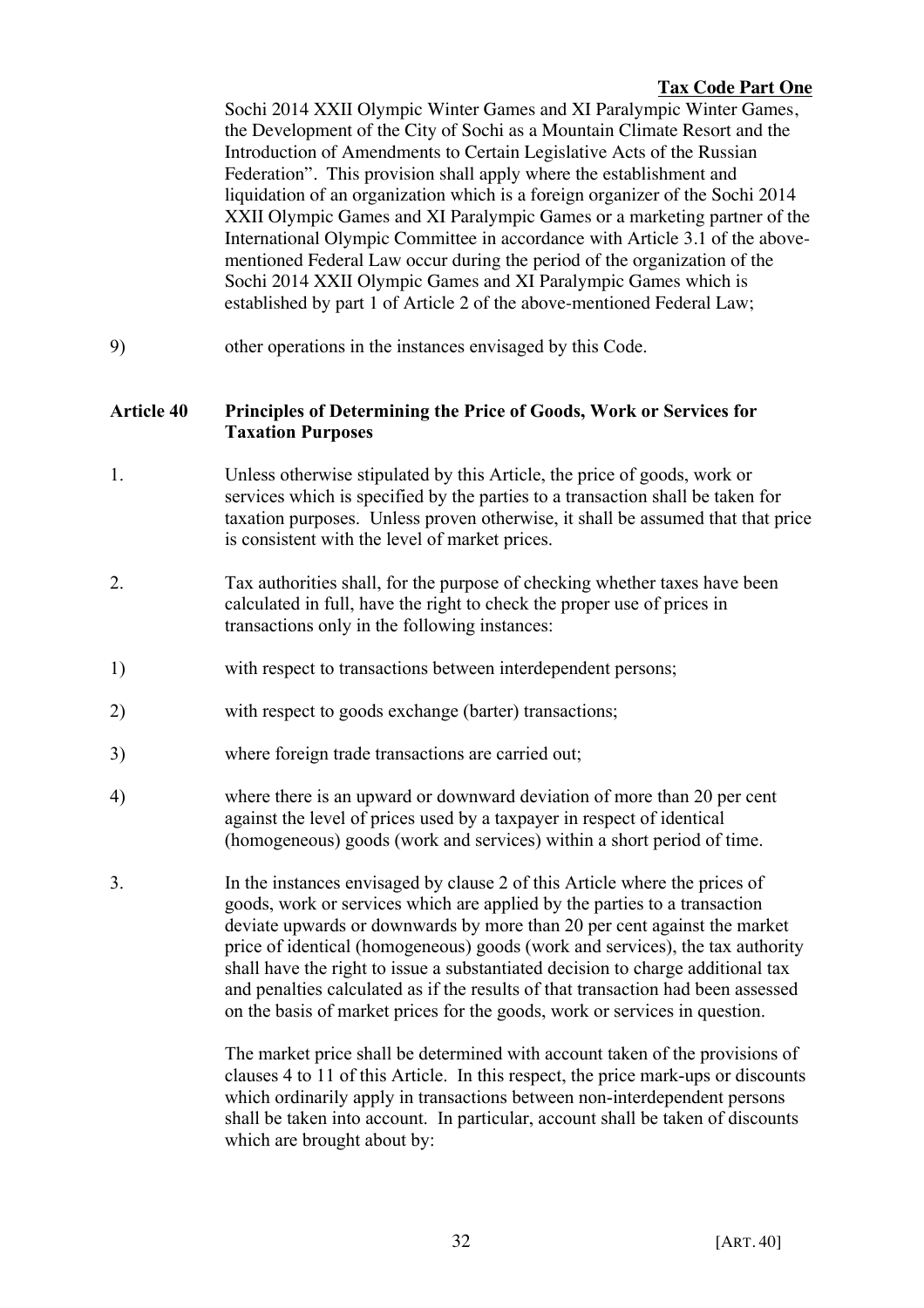- seasonal and other fluctuations in consumer demand for goods (work and services):

- the loss by goods of their quality or other consumer characteristics;

- the expiry (nearing of the expiry) of the storage life or sell-by date of goods;

- marketing policies, including those associated with the promotion of new goods for which there are no equivalents and the introduction of goods (work and services) onto new markets;

- the sale of test models and samples of goods for the purpose of making them known to consumers.

- 4. The market price of a good (work, service) shall be understood to be the price prevailing on the basis of the interaction of supply and demand on the market for identical (or, where these do not exist, homogeneous) goods (work, services) under comparable economic (commercial) conditions.
- 5. The market for goods (work, services) shall be understood to be the sphere of circulation of those goods (work, services), which shall be determined on the basis of the ability of the purchaser (seller) in realistic terms and without significant additional expenditure to acquire (sell) the good (work, service) in question in the area of the Russian Federation nearest to the purchaser (seller) or outside the Russian Federation.
- 6. Identical goods shall be goods which have identical principal characteristics.

In determining whether goods are identical account shall be taken, in particular, of their physical characteristics, quality and market reputation, the country of origin and the manufacturer. Minor differences in outer appearance need not be taken into account in determining whether goods are identical.

7. Homogeneous goods shall be goods which, without being identical, have similar characteristics and consist of similar components, which allows them to perform the same functions and (or) be commercially interchangeable.

> In determining whether goods are homogeneous account shall be taken, in particular, of their quality, whether or not they bear a trademark, their market reputation and their country of origin.

- 8. In determining the market prices of goods, work or services transactions between persons who are not interdependent shall be taken into consideration. Transactions between interdependent persons may be taken into consideration only in those instances where the interdependence of those persons did not affect the results of those transactions.
- 9. In determining the market price of a good, work or service account shall be taken of information on transactions involving identical (homogeneous) goods, work or services in comparable conditions concluded at the time of the sale of the good, work or service in question. In particular, account shall be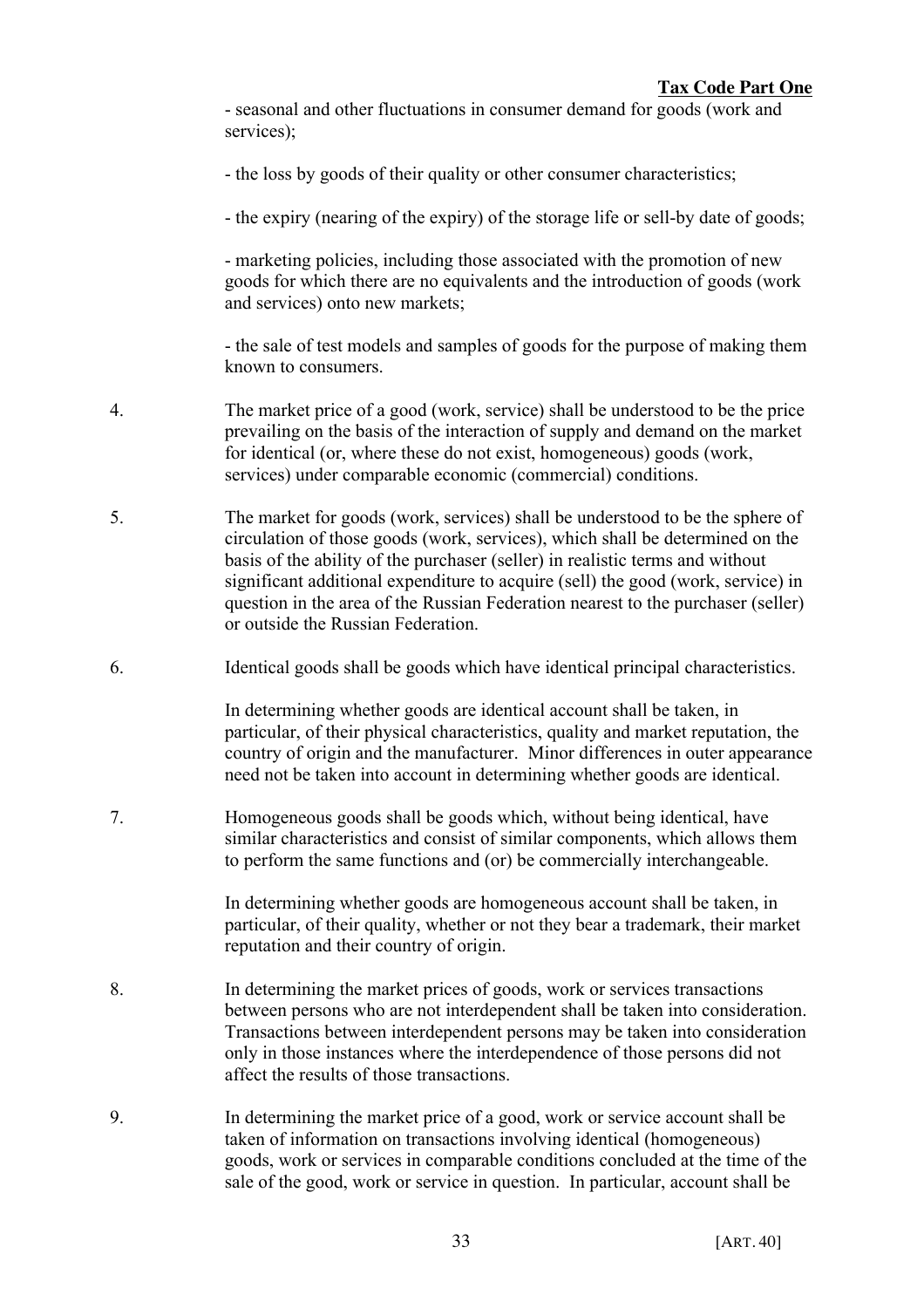taken of such conditions of transactions as the quantity (volume) of goods to be supplied (for example, the size of a consignment of goods), the time limits for the fulfilment of obligations, the conditions of payment which normally apply in such transactions and other reasonable conditions which may affect the prices.

In this respect, the conditions of transactions on the market for identical (or, where these do not exist, homogeneous) goods, work or services shall be deemed comparable if the difference between those conditions either does not have a significant influence on the price of such goods, work or services or may be taken into account with the aid of adjustments.

10. Where, on a particular market for goods, work or services, there are no transactions involving identical (homogeneous) goods, work or services owing to the lack of supply of such goods, work or services on that market, and where it is impossible to determine the relevant prices owing to the lack of or inaccessibility of sources of information, the market price shall be determined using the price of subsequent sale method, whereby the market price of goods, work or services sold by a seller is determined as the difference between the price at which such goods, work or services were sold by the purchaser of the goods, work or services upon subsequent sale (resale) and costs ordinarily incurred in such cases by the purchaser in connection with resale (excluding the price at which the goods, work or services were acquired by that purchaser from the seller) and the promotion of the goods, work or services acquired from the purchaser and the purchaser's profit such as is normal for the area of activity concerned.

> Where the price of subsequent sale method cannot be used (in particular, where there is a lack of information concerning the price of goods, work or services subsequently sold by the purchaser), the cost method shall be used, whereby the market price of goods, work or services is determined as the sum of costs incurred and such profit as is normal for the area of activity concerned. In this respect, account should be taken of direct and indirect costs relating to the production (acquisition) and (or) sale of goods which are usual in such cases, transportation, storage and insurance costs which are usual in such cases and other similar costs.

- 11. In determining and acknowledging the market price of a good, work or service use shall be made of official sources of information concerning market prices for goods, work or services and exchange quotations.
- 12. In considering a case a court shall have the right to take into account any circumstances which are of significance in determining the results of a transaction without being limited to the circumstances which are enumerated in clauses 4 to 11 of this Article.
- 13. Where goods (work and services) are sold at State regulated prices (tariffs) established in accordance with the legislation of the Russian Federation, those prices (tariffs) shall be taken for taxation purposes.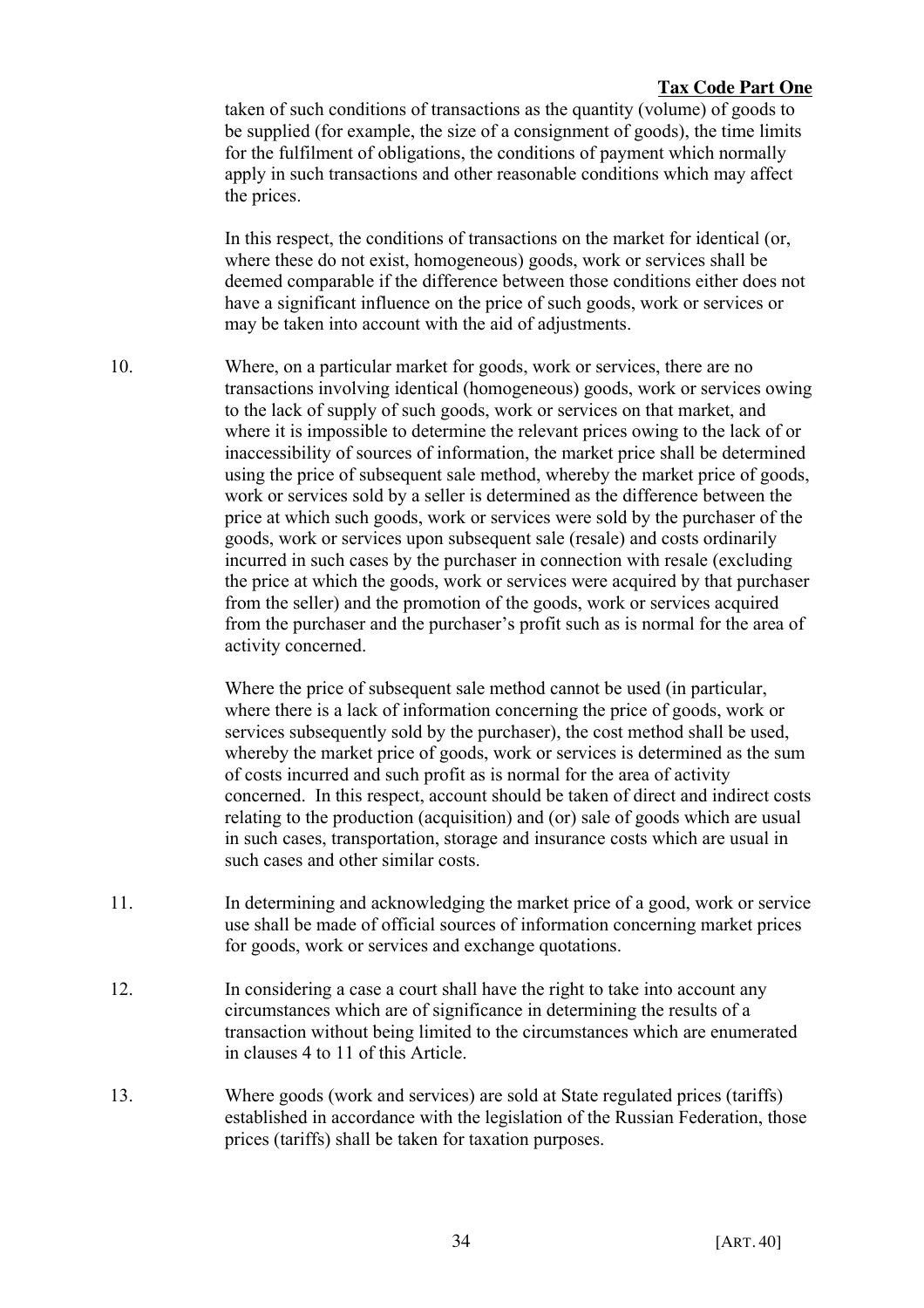14. For the purposes of determining the market prices of term transaction financial instruments and the market prices of securities the provisions of clauses 3 and 10 of this Article shall apply with regard being had to the particular considerations which are set forth in Chapter 23 of this Code – "Tax on Income of Physical Persons" and Chapter 25 of this Code – "Tax on the Profit of Organizations".

# **Article 41 Principles of Determining Income**

For the purposes of this Code income shall be understood to be an economic gain in monetary form or in kind which is taken into account where and to the extent that it is possible to evaluate such gain, and which is determined in accordance with the "Tax on Income of Physical Persons" and "Tax on the Profit of Organizations" chapters of this Code.

# **Article 42 Income from Sources Within the Russian Federation and from Sources Outside the Russian Federation**

- 1. Income of a taxpayer may be classified as income from sources in the Russian Federation or as income from sources outside the Russian Federation in accordance with the "Tax on the Profit of Organizations" and "Tax on Income of Physical Persons" chapters of this Code.
- 2. Where the provisions of this Code do not make it possible to classify income received by taxpayers unequivocally as income from sources within the Russian Federation or as income from sources outside the Russian Federation, the classification of income in terms of its source shall be carried out by the federal executive body in charge of control and supervision in the area of taxes and levies. The proportion of such income which may be classified as income from sources within the Russian Federation and the proportion which may be classified as income from sources outside the Russian Federation shall be determined in similar fashion.

## **Article 43 Dividends and Interest**

1. A dividend shall be understood to be any income received by a shareholder (participant) from an organization upon a distribution of profit remaining after taxation (including in the form of interest on preference shares) on shares (holdings) belonging to the shareholder (participant) in proportion to the shares held by the shareholders (participants) in the charter (pooled) capital of that organization.

> Dividends shall also include any income which is received from sources outside the Russian Federation and is classified as dividends in accordance with the legislation of foreign states.

2. The following shall not be regarded as dividends: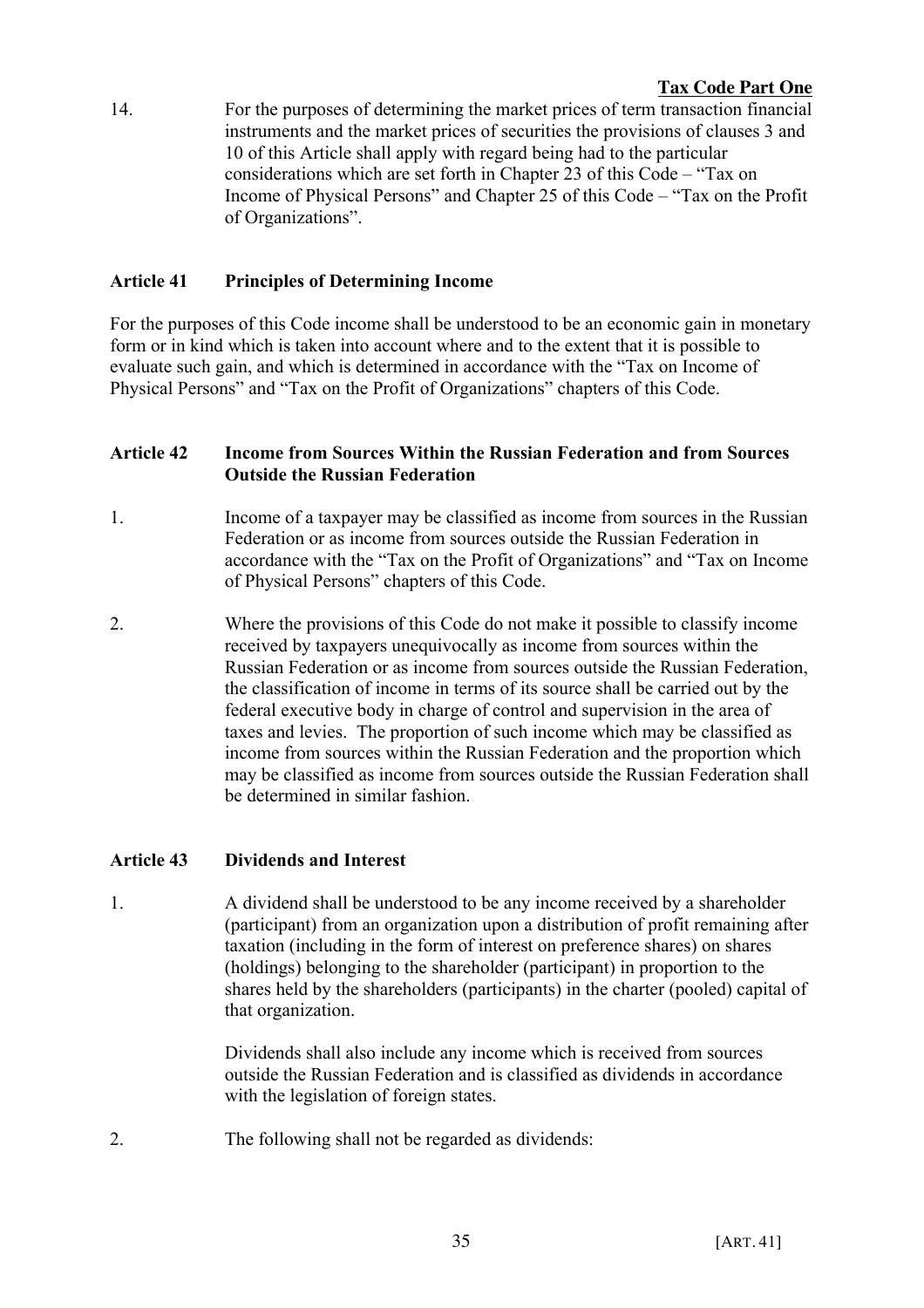- 1) payments made upon the liquidation of an organization to a shareholder (participant) in that organization in monetary form or in kind, not exceeding the contribution made by that shareholder (participant) to the charter (pooled) capital of the organization;
- 2) payments made to shareholders (participants) in an organization in the form of the transfer of ownership of shares in that organization;
- 3) payments which are made to a non-commercial organization to fund its main statutory activities (not connected with entrepreneurial activities) by companies whose charter capital consists wholly of contributions made by that non-commercial organization.
- 3. Interest shall be understood to be any income declared (established) in advance, including in the form of a discount, which is received in respect of a debt obligation of any kind (irrespective of the means by which it is drawn up). In this respect, interest shall be understood to include, in particular, income received in respect of monetary deposits and debt obligations.

# **CHAPTER 8. FULFILMENT OF OBLIGATIONS TO PAY TAXES AND LEVIES**

### **Article 44 Grounds on Which an Obligation to Pay a Tax or Levy Arises, Changes or Terminates**

- 1. An obligation to pay a tax or levy shall arise, change and terminate on the grounds which are established by this Code or another act of tax and levy legislation.
- 2. The obligation to pay a specific tax or levy shall be placed upon a taxpayer or levy payer from the time when the circumstances which are established by tax and levy legislation arise which require that tax or levy to be paid.
- 3. The obligation to pay a tax and (or) levy shall end:
- 1) with the payment of the tax and (or) levy by the taxpayer or levy payer;
- 3) when a taxpayer physical person dies or is declared deceased in accordance with the procedure established by the civil procedure legislation of the Russian Federation. Indebtedness of a deceased person or a person who has been declared deceased in respect of the taxes referred to in clause 3 of Article 14 and Article 15 of this Code shall be settled by heirs within the limits of the value of the inherited estate in accordance with the procedure established by the civil legislation of the Russian Federation for the settlement of a testator's debts by heirs;
- 4) with the liquidation of a taxpaying organization after all necessary settlements with the budget system of the Russian Federation have been effected in accordance with Article 49 of this Code;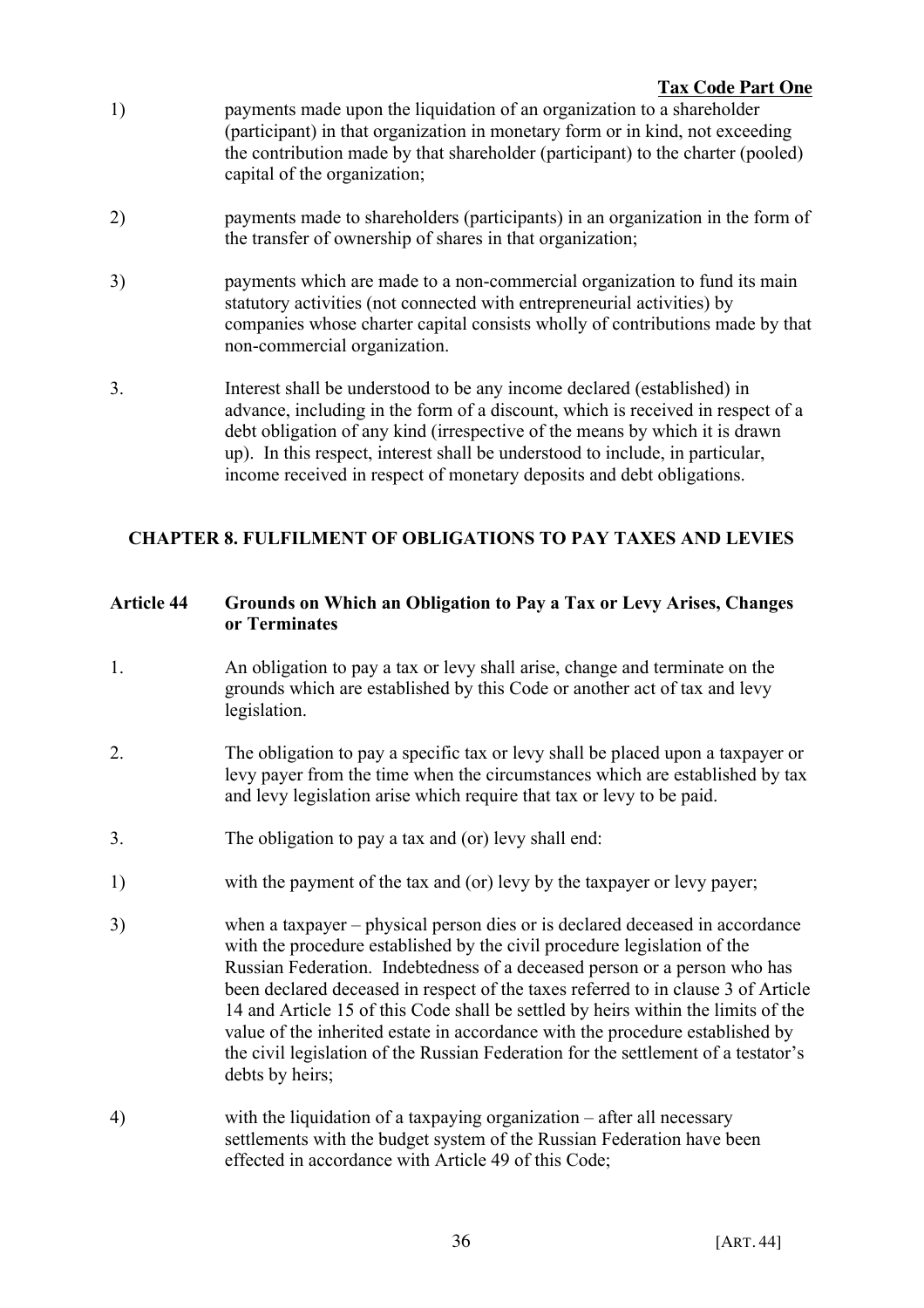5) with the occurrence of other circumstances which are specified by tax and levy legislation as causing the obligation to pay a particular tax or levy to be terminated.

### **Article 45 Fulfilment of an Obligation to Pay a Tax or Levy**

1. A taxpayer shall be obliged to fulfil a tax payment obligation independently, unless otherwise provided by tax and levy legislation.

> A tax payment obligation must be fulfilled within the time limit which is established by tax and levy legislation. A taxpayer shall have the right to fulfil a tax payment obligation before the scheduled deadline.

The non-fulfilment or improper fulfilment of a tax payment obligation shall constitute grounds for a tax authority or a customs authority to send a tax payment demand to the taxpayer.

2. Where tax is not paid or is not paid in full within the established time limit, tax shall be recovered in accordance with the procedure envisaged by this Code.

> The recovery of tax from an organization or a private entrepreneur shall take place in accordance with the procedure envisaged by Articles 46 and 47 of this Code. The recovery of tax from a physical person who is not a private entrepreneur shall take place in accordance with the procedure envisaged by Article 48 of this Code.

Tax shall be recovered by judicial process:

- 1) from an organization for which a ledger account has been opened;
- 2) for the purpose of recovering arrears which have been owed for more than three months by organizations which are dependent (subsidiary) companies (enterprises) in accordance with the civil legislation of the Russian Federation from the corresponding parent (predominant, participating) companies (enterprises) in cases where bank accounts held by the latter are credited with receipts from the sale of goods (work and services) of the dependent (subsidiary) companies (enterprises), and for the purpose of recovering arrears which have been owed for more than three months by organizations which are parent (predominant, participating) companies (enterprises) in accordance with the civil legislation of the Russian Federation from dependent (subsidiary) companies (enterprises) where their bank accounts are credited with receipts from the sale of goods (work and services) of the parent (predominant, participating) companies (enterprises);
- 3) from an organization or a private entrepreneur if their obligation to pay tax arises from a revision by the tax authority of the legal qualification of a transaction concluded by the taxpayer in question or of the status and nature of the activities of that taxpayer.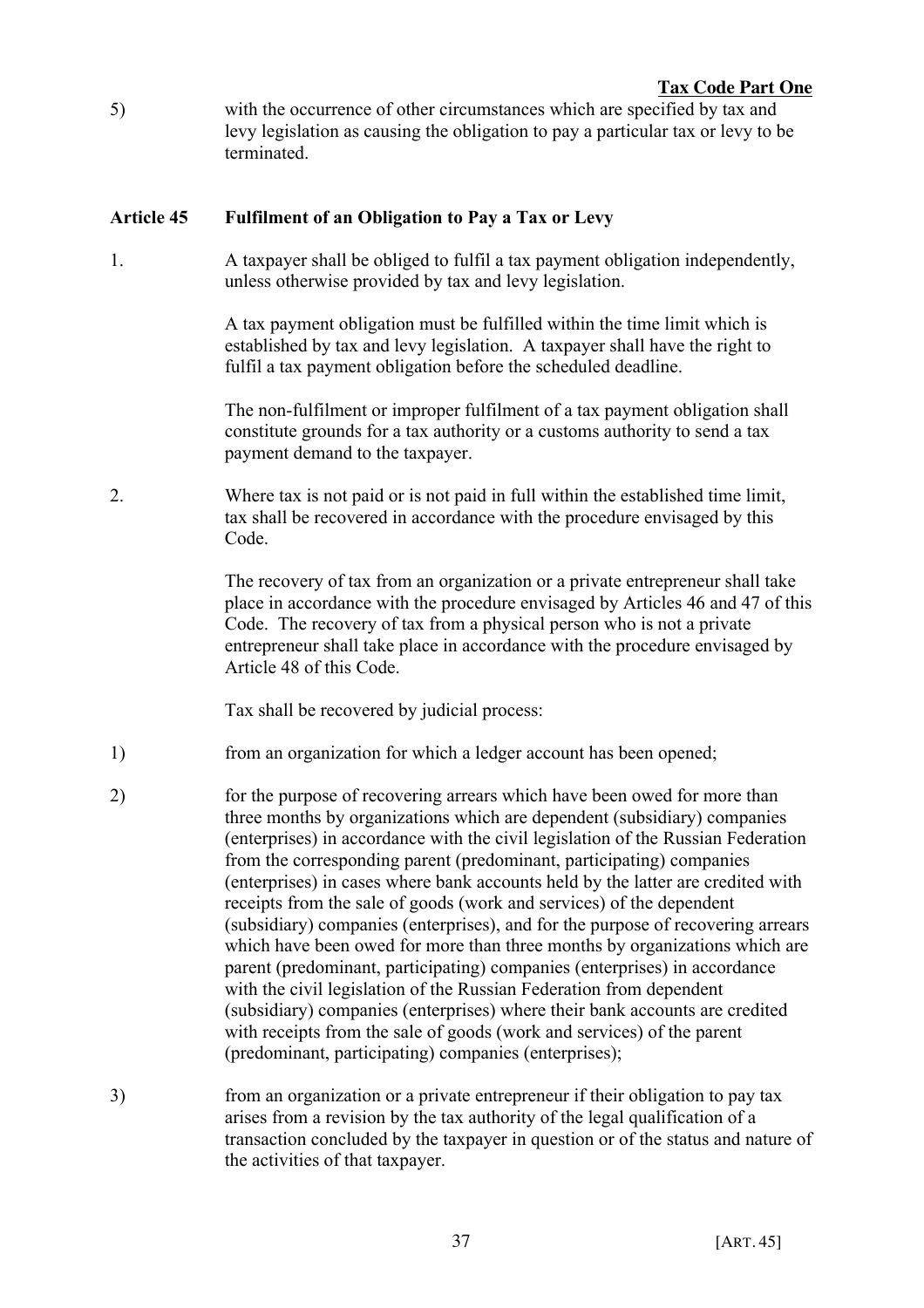- 3. A tax payment obligation shall be deemed to have been fulfilled by a taxpayer, unless otherwise provided by clause 4 of this Article:
- 1) from the moment of the presentation to a bank of an instruction for the transfer of monetary resources from the taxpayer's account to the budget system of the Russian Federation by payment to an appropriate Federal Treasury account, provided that there is a sufficient balance of money in the taxpayer's account as at the date of payment;
- 2) from the moment of the reflection in the ledger account of an organization for which a ledger account has been opened of an operation involving the remittance of appropriate monetary resources to the budget system of the Russian Federation;
- 3) from the day on which a physical person deposits cash at a bank, at the cash office of a local administration or at a federal postal organization for remittance to the budget system of the Russian Federation by payment to the appropriate Federal Treasury account;
- 4) from the day of the issuance by a tax authority in accordance with this Code of a decision to credit amounts of taxes, penalties and fines which have been paid in excess or have been recovered in excess towards the fulfilment of payment obligations in respect of the tax in question;
- 5) from the day on which amounts of tax are withheld by a tax agent, where the tax agent is charged in accordance with this Code with the obligation to calculate and withhold tax from a taxpayer's monetary resources;
- 6) from the day of the payment of a declaration payment in accordance with the federal law concerning the simplified procedure for the declaration of income by physical persons.
- 4. A tax payment obligation shall not be deemed to have been fulfilled in the following cases:
- 1) in the event that an instruction for the remittance of appropriate monetary resources to the budget system of the Russian Federation is recalled by the taxpayer or returned by a bank to the taxpayer without having been executed;
- 2) in the event that an instruction for the remittance of appropriate monetary resources to the budget system of the Russian Federation is recalled by a taxpayer – organization for which a ledger account has been opened or is returned by a Federal Treasury body (another authorized body which opens and maintains ledger accounts) to the taxpayer without having been executed;
- 3) in the event that a local administration or a federal post office organization refunds to a taxpayer – physical person monetary resources which were accepted for remittance to the budget system of the Russian Federation;
- 4) in the event that the taxpayer incorrectly entered the number of the Federal Treasury account and the name of the recipient's bank in a tax remittance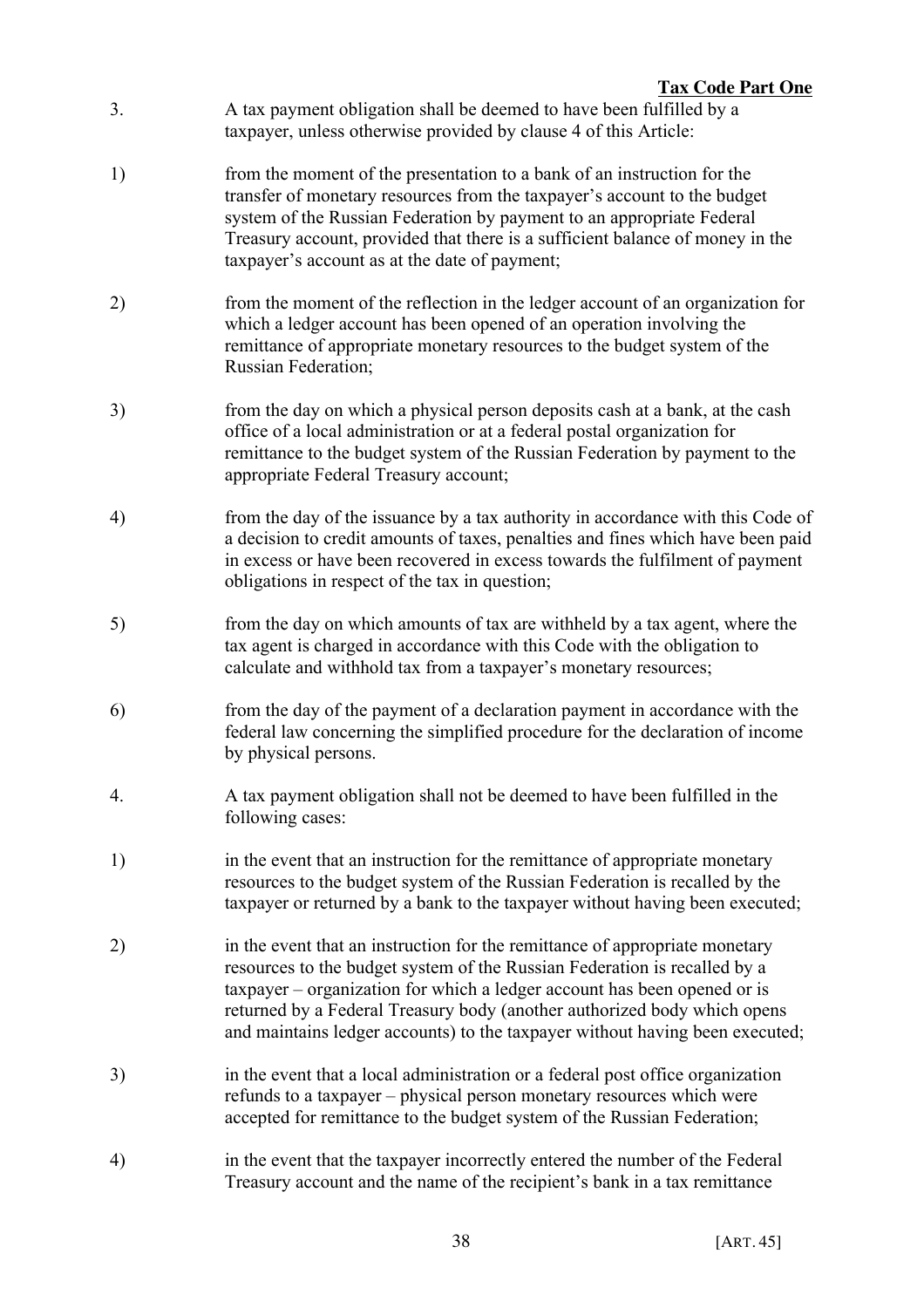instruction and this resulted in the non-remittance of the amount in question to the budget system of the Russian Federation by payment to the appropriate Federal Treasury account;

- 5) if, as at the day on which a taxpayer presents to a bank (Federal Treasury body, other authorized body which opens and maintains ledger accounts) an instruction for the remittance of monetary resources for the payment of tax, that taxpayer has other outstanding claims against its account (ledger account) which, in accordance with the civil legislation of the Russian Federation, must be executed on a priority basis, and there is not a sufficient balance in the account (ledger account) to satisfy all claims.
- 5. A tax payment obligation shall be fulfilled in the currency of the Russian Federation, unless otherwise provided by this Code. An amount of tax which has been calculated in a foreign currency in instances envisaged by this Code shall be translated into the currency of the Russian Federation on the basis of the official exchange rate set by the Central Bank of the Russian Federation as at the date on which tax is paid.
- 6. Failure to fulfil a tax payment obligation shall constitute a basis for the application of measures envisaged by this Code for the enforcement of tax payment obligations.
- 7. An instruction to remit tax to the budget system of the Russian Federation by payment to an appropriate Federal Treasury account shall be completed by a taxpayer in accordance with the rules for completing instructions. Those rules shall be established by the Ministry of Finance of the Russian Federation in consultation with the Central Bank of the Russian Federation.

In the event that a taxpayer discovers an error in the preparation of a tax remittance instruction which has not resulted in the non-remittance of that tax to the budget system of the Russian Federation by payment to the appropriate Federal Treasury account, the taxpayer shall have the right to submit a statement of the error to the tax authority where it is registered, accompanied by documents confirming that the tax in question was paid by the taxpayer and remitted to budget system of the Russian Federation by payment to the appropriate Federal Treasury account, requesting that an adjustment be made to the basis, type and category of payment, the tax period or the status of the taxpayer.

At the proposal of a tax authority or a taxpayer, a joint reconciliation of taxes paid by the taxpayer may be carried out. The results of the reconciliation shall be recorded in a report which shall be signed by the taxpayer and an authorized official of the tax authority.

A tax authority shall have the right to require a bank to provide a copy of a taxpayer's instruction to remit tax to the budget system of the Russian Federation by payment to the appropriate Federal Treasury account which was prepared by the taxpayer in paper form. The bank shall be obliged to present a copy of that instruction to the tax authority within five days from the day on which the tax authority's request is received.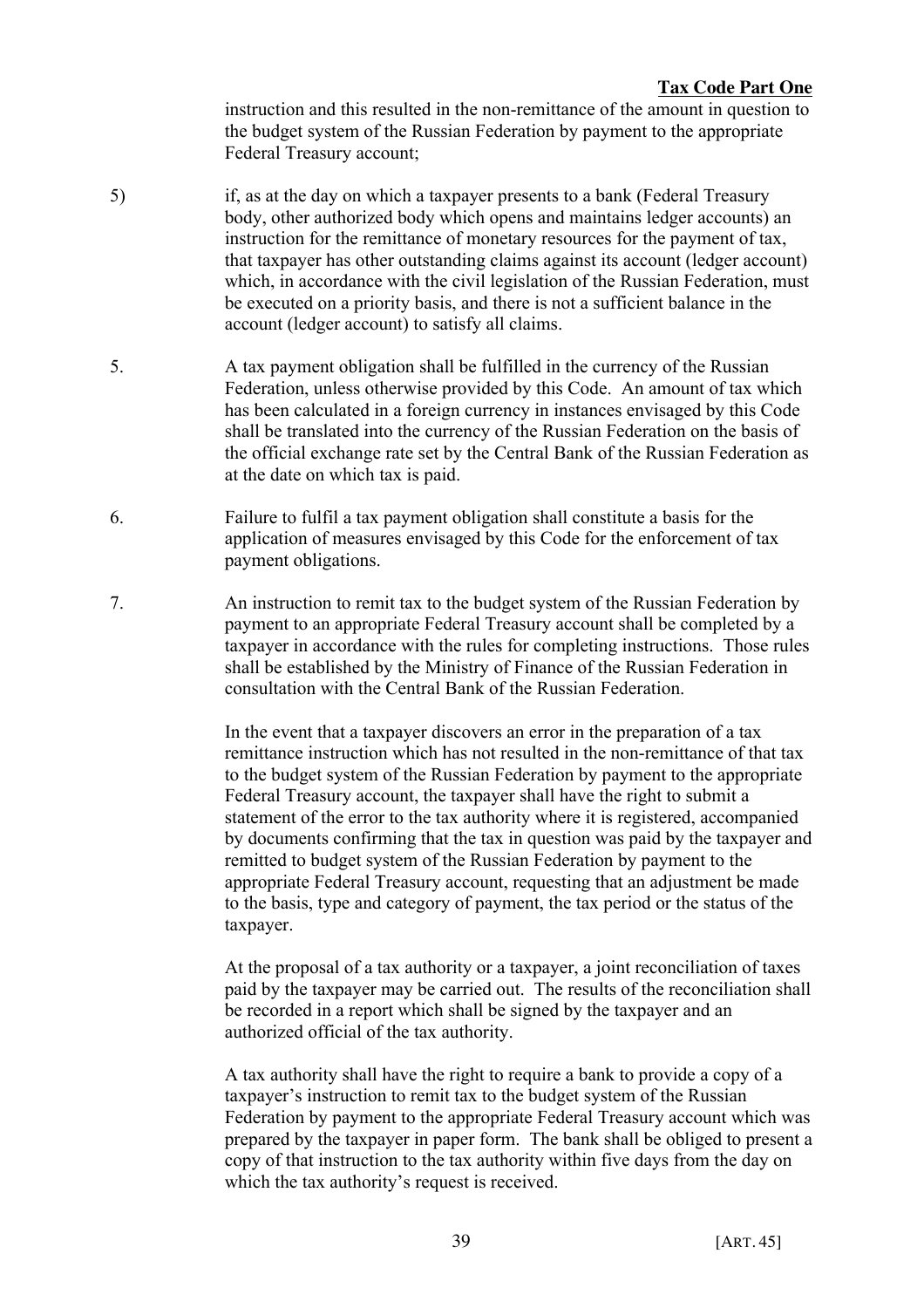In the instance envisaged by this clause, on the basis of an application from the taxpayer and a report on the joint reconciliation of settlements in respect of taxes, levies, penalties and fines where such a joint reconciliation has been carried out, a tax authority shall adopt a decision to adjust a payment as at the day on which tax was actually paid by the taxpayer to the budget system of the Russian Federation by remittance to the appropriate Federal Treasury account. In this respect, the tax authority shall recalculate penalties charged on the amount of tax for the period from the day on which it was actually paid to the budget system of the Russian Federation by remittance to the appropriate Federal Treasury account up to the day on which the tax authority adopted the decision to adjust the payment.

A decision to adjust a payment shall be notified by a tax authority to a taxpayer within five days after that decision is adopted.

8. The rules laid down in this Article shall also apply in relation to levies, penalties and fines and shall apply to levy payers and tax agents.

### **Article 46 Recovery of a Tax or Levy and of Penalties and a Fine Out of Monetary Resources Held in Bank Accounts of a Taxpayer (Levy Payer) – Organization or Private Entrepreneur or a Tax Agent – Organization or Private Entrepreneur**

- 1. Where tax is not paid or is not paid in full within the established time limit, the fulfilment of the tax payment obligation shall be enforced by means of effecting recovery against monetary resources held in bank accounts of a taxpayer (tax agent) – organization or private entrepreneur.
- 2. The recovery of tax shall take place in accordance with a decision of a tax authority (hereinafter referred to as "recovery decision") by means of sending in paper or electronic form to a bank with which accounts are held by a taxpayer (tax agent) – organization or private entrepreneur a tax authority's instruction for the debiting and transfer to the budget system of the Russian Federation of necessary monetary resources from the accounts of the taxpayer (tax agent) – organization or private entrepreneur.

The procedure for the sending to a bank in electronic form of a tax authority's instruction for monetary resources to be debited from accounts of a taxpayer (tax agent) – organization or private entrepreneur and remitted to the budget system of the Russian Federation shall be established by the Central Bank of the Russian Federation in consultation with the federal executive body in charge of control and supervision in the area of taxes and levies.

3. A recovery decision shall be adopted after the time limit specified in a tax payment demand has expired, but not later than two months after the expiry of that time limit. A recovery decision adopted after the expiry of the abovementioned time limit shall be deemed invalid and shall not be enforceable. In this case the tax authority may file a petition with a court for the recovery from the taxpayer (tax agent) – organization or private entrepreneur of the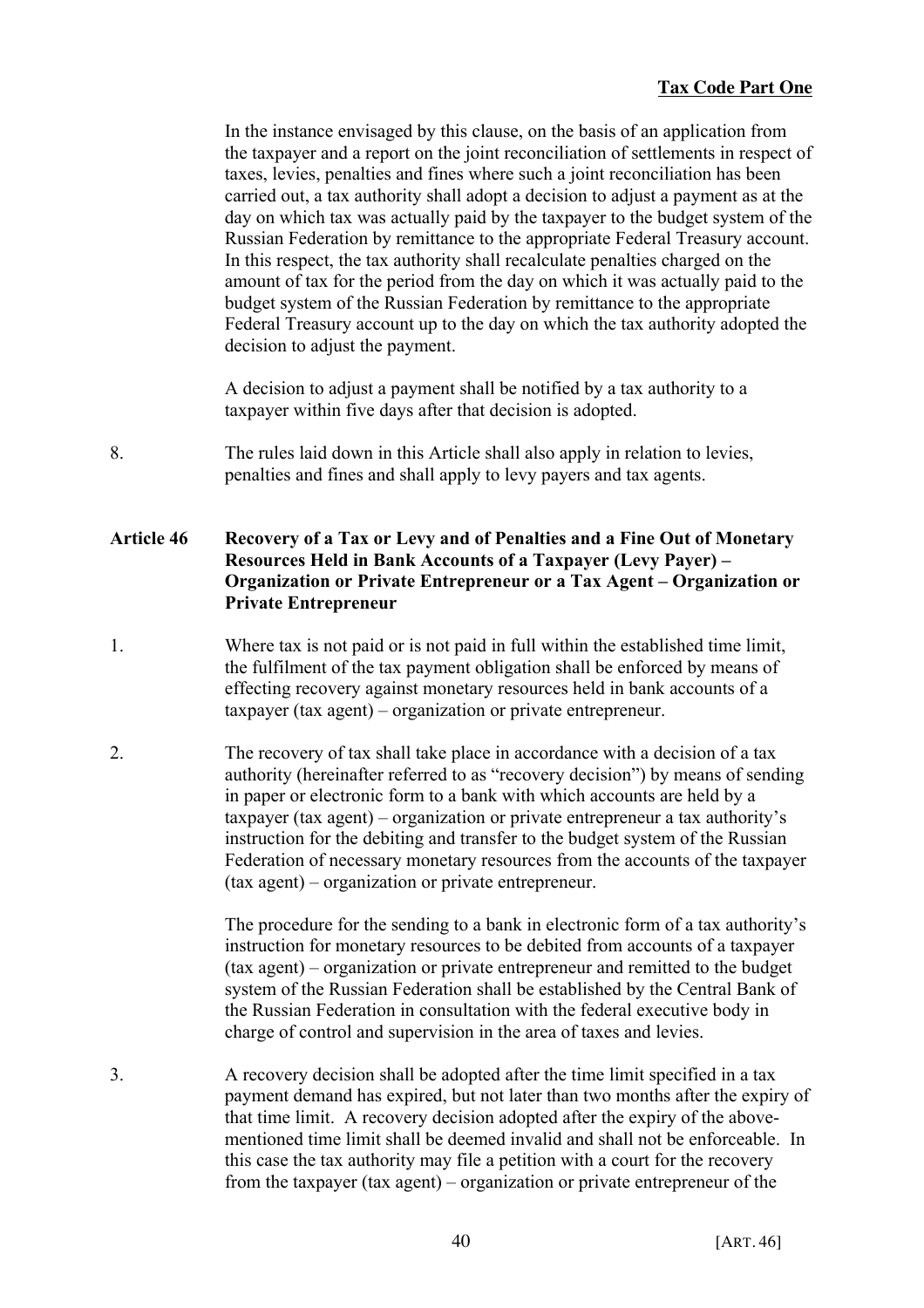amount of tax due. A petition may be filed with a court within six months after the expiry of the time limit for the fulfilment of a tax payment demand. A time limit for filing a petition which has been missed for a valid reason may be restored by a court.

The recovery decision shall be brought to the notice of the taxpayer (tax agent) – organization or private entrepreneur within six days after the issuance of that decision.

Where a recovery decision cannot be delivered by hand to a taxpayer (tax agent) against receipt or in another manner which provides evidence of the date of receipt of the decision, the recovery decision shall be sent by registered mail and shall be considered to have been received upon the expiration of six days from the day on which the registered letter was sent.

- 4. A tax authority's instruction for the remittance of amounts of tax to the budget system of the Russian Federation shall be sent to a bank with which accounts are held by a taxpayer (tax agent) – organization or private entrepreneur and must be unconditionally executed by the bank in accordance with the order of priority established by the civil legislation of the Russian Federation.
- 5. A tax authority's instruction for the remittance of tax must contain a reference to the accounts of the taxpayer (tax agent) – organization or private entrepreneur from which tax must be remitted and the amount to be remitted.

Tax recovery may be effected from rouble settlement (current) accounts and, where there are insufficient funds in rouble accounts, from currency accounts of a taxpayer (tax agent) – organization or private entrepreneur.

The recovery of tax from currency accounts of a taxpayer (tax agent) – organization or private entrepreneur shall be effected in an amount equivalent to the rouble amount of the payment on the basis of the exchange rate of the Central Bank of the Russian Federation which is established as at the date on which currency is sold. Where resources held in currency accounts are recovered, the director (deputy director) of the tax authority shall send, together with the tax authority's instruction for the remittance of tax, an instruction to the bank to sell currency of the taxpayer (tax agent) – organization or private entrepreneur not later than the following day. Expenses associated with the sale of foreign currency shall be charged to the taxpayer (tax agent).

Tax shall not be recovered from a deposit account of a taxpayer (tax agent) unless the term of the deposit agreement has expired. Where such an agreement exists, the tax authority shall have the right to give the bank an instruction to transfer monetary resources from the deposit account to a settlement (current) account of the taxpayer (tax agent) upon the expiry of the term of the deposit agreement unless the tax authority's instruction for the remittance of tax which was sent to that bank has been executed by that time.

6. A tax authority's instruction for the remittance of tax shall be executed by a bank not later than one business day after the day on which that instruction is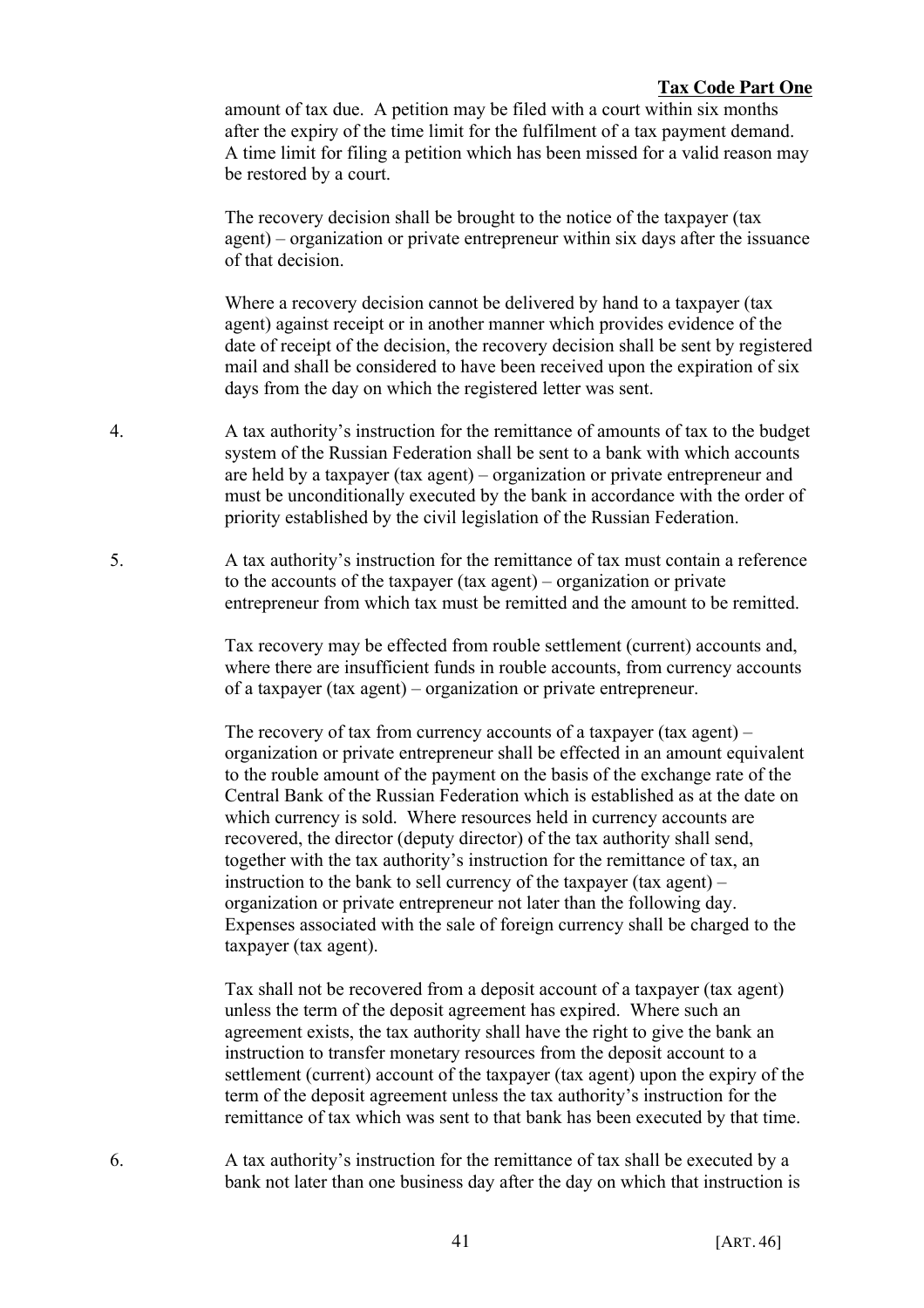received if the tax is to be recovered from rouble accounts, and not later than two business days after that day if the tax is to be recovered from currency accounts, provided that this does not violate the order of priority of payments which is established by the civil legislation of the Russian Federation.

Where there are insufficient monetary resources or no monetary resources in the accounts of a taxpayer (tax agent) – organization or private entrepreneur on the day on which a bank receives a tax authority's instruction for the remittance of tax, that instruction shall be executed as and when monetary resources are received in those accounts, not later than one business day after the day of each such receipt in rouble accounts and not later than two business days after the day of each such receipt in currency accounts, provided that this does not violate the order of priority of payments which is established by the civil legislation of the Russian Federation.

- 7. Where there are insufficient monetary resources or no monetary resources in the accounts of a taxpayer (tax agent) – organization or private entrepreneur or where no information is available concerning the accounts of a taxpayer (tax agent) – organization or private entrepreneur, the tax authority shall have the right to recover tax out of other assets of the taxpayer (tax agent) – organization or private entrepreneur in accordance with Article 47 of this Code.
- 8. For the purpose of recovering tax, a tax authority may suspend operations on the bank accounts of a taxpayer (tax agent) – organization or private entrepreneur in accordance with the procedure and subject to the conditions which are established by Article 76 of this Code.
- 9. The provisions of this Article shall also apply to the recovery of penalties for the late payment of tax.
- 10. The provisions of this Article shall also apply to the recovery of a levy and of fines in the cases envisaged by this Code.

## **Article 47 Recovery of Tax, a Levy and Penalties and Fines Out of Other Assets of a Taxpayer (Tax Agent) – Organization or Private Entrepreneur**

1. In the instance envisaged by clause 7 of Article 46 of this Code, a tax authority shall have the right to recover tax out of the assets, including cash resources, of a taxpayer (tax agent) – organization or private entrepreneur within the limits of the amounts indicated in a tax payment demand and with account taken of amounts which have been recovered in accordance with Article 46 of this Code.

> The recovery of tax out of the assets of a taxpayer (tax agent) – organization or private entrepreneur shall take place in accordance with a decision of the director (deputy director) of a tax authority by means of the sending, within three days after the adoption of such a decision, of an appropriate order to a bailiff to be executed in accordance with the procedure laid down in the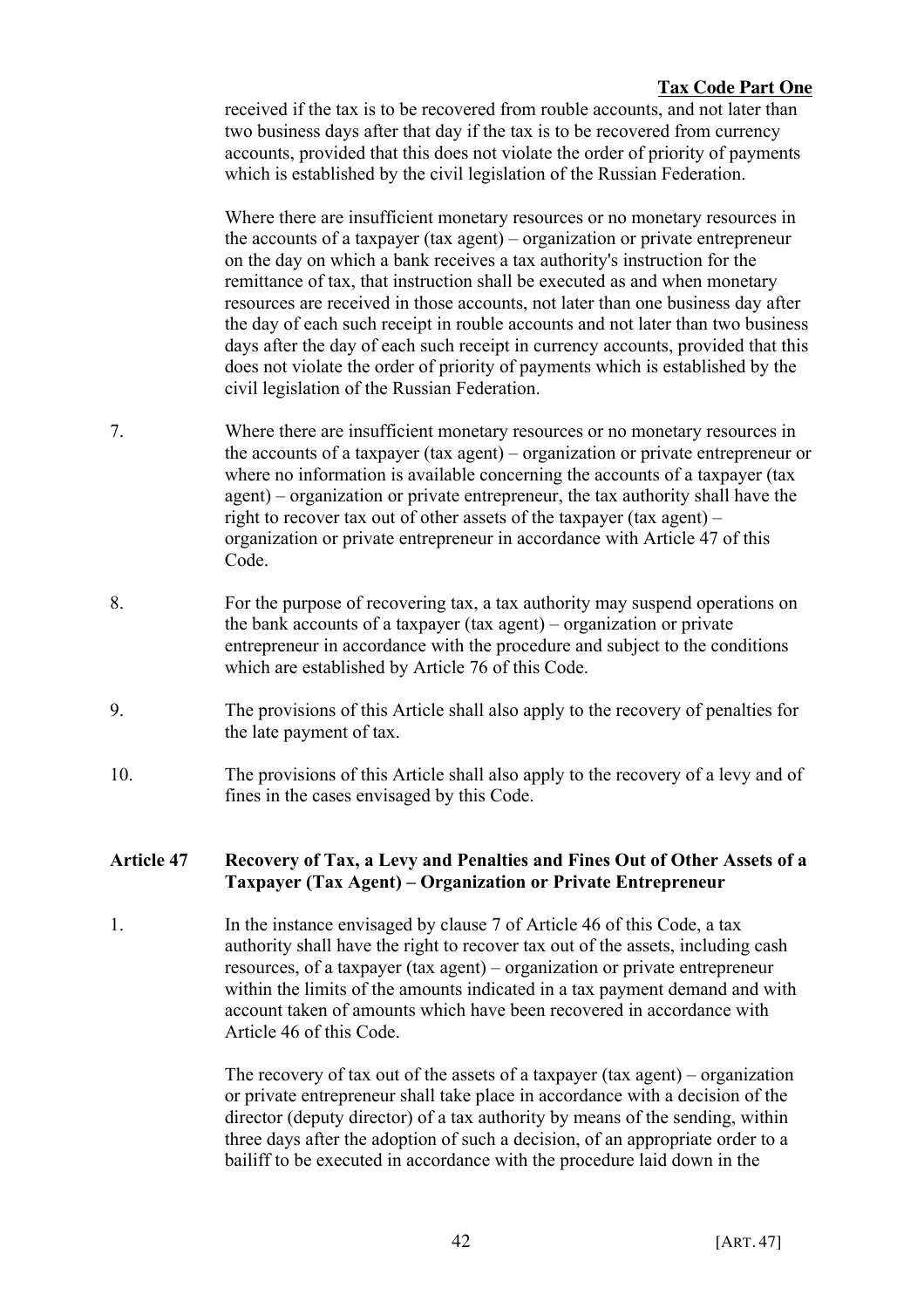Federal Law "Concerning Enforcement Procedures", with account taken of the particular considerations which are laid down in this Article.

A decision on the recovery of tax out of the assets of a taxpayer (tax agent) – organization or private entrepreneur shall be adopted within one year after the expiry of the time limit for the fulfilment of a tax payment demand. A decision on the recovery of tax out of the assets of a taxpayer (tax agent) – organization or private entrepreneur which is adopted after the lapse of that period shall be deemed invalid and non-enforceable. In that case the tax authority may file a petition with a court for the recovery from the taxpayer (tax agent) – organization or private entrepreneur of the amount of tax due. A petition may be lodged with a court within two years from the day of the expiry of the time limit for the fulfilment of a tax payment demand. Where the time limit for lodging a petition is missed for a valid reason, that time limit may be restored by the court.

- 2. An order for the recovery of tax out of the assets of a taxpayer (tax agent) organization or private entrepreneur must contain:
- 1) the surname, first name and patronymic of the official and the name of the tax authority which issued that order;
- 2) the date of adoption and number of the decision of the director (deputy director) concerning the recovery of tax out of the assets of the taxpayer or tax agent;
- 3) the name and address of the taxpayer organization or tax agent organization or the surname, first name and patronymic, passport details and permanent home address of the taxpayer – private entrepreneur or tax agent – private entrepreneur against whose assets recovery is to be effected;
- 4) the resolution part of the decision of the director (deputy director) of the tax authority concerning the recovery of tax out of the assets of the taxpayer (tax agent) – organization or private entrepreneur;
- 5) the date of entry into force of the decision of the director (deputy director) of the tax authority concerning the recovery of tax out of the assets of the taxpayer (tax agent) – organization or private entrepreneur;
- 6) the date of issue of the order.
- 3. An order for the recovery of tax shall be signed by the director (deputy director) of a tax authority and shall be certified by the heraldic seal of the tax authority.
- 4. Enforcement procedures must be carried out and the requirements contained in the order must be fulfilled by the bailiff within a period of two months from the day on which he receives that order.
- 5. The recovery of tax out of the assets of a taxpayer (tax agent) organization or private entrepreneur shall be effected in consecutive order against: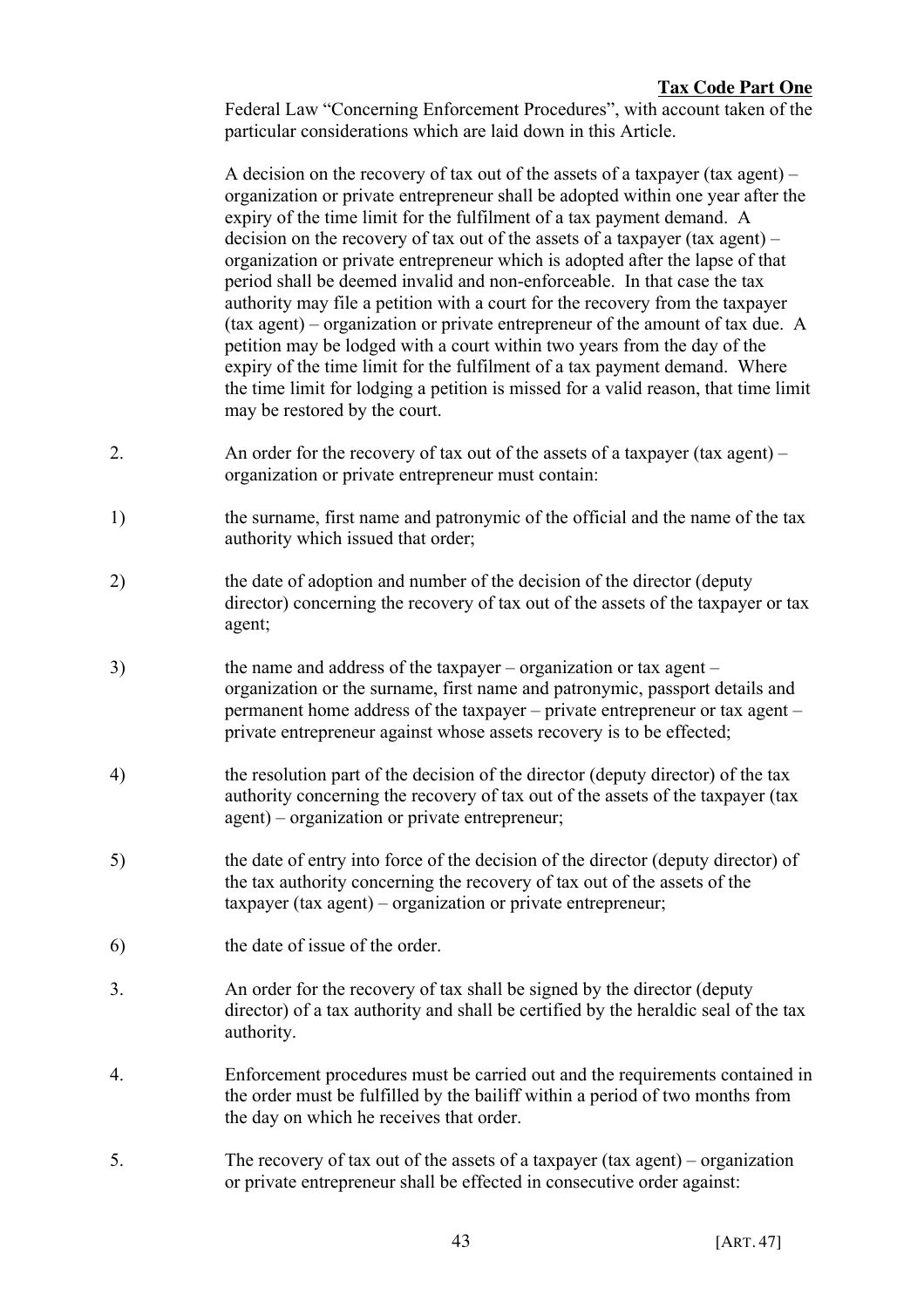- 1) cash resources and monetary resources held in banks which were not the subject of recovery proceedings in accordance with Article 46 of this Code;
- 2) assets which are not directly used in the manufacture of products (goods), including, in particular, securities, currency assets, non-production facilities, light motor vehicles, office design items;
- 3) finished products (goods) and other tangible assets which are not used and (or) are not intended for direct use in production;
- 4) raw materials and other materials intended for direct use in production, and machine tools, equipment, buildings, installations and other fixed assets;
- 5) assets which have been transferred under an agreement to other persons for possession, use or disposal without ownership of those assets passing to those persons, where such agreements have been cancelled or invalidated in accordance with the established procedure for the purpose of securing the fulfilment of tax payment obligations;
- 6) other assets, with the exception of those intended for everyday personal use by a private entrepreneur or members of his family as defined in accordance with the legislation of the Russian Federation.
- 6. Where tax is recovered out of assets other than monetary resources of a taxpayer (tax agent) – organization or private entrepreneur, the obligation to pay tax shall be deemed to have been fulfilled from the moment when the assets of the taxpayer (tax agent) – organization or private entrepreneur are sold and the indebtedness of the taxpayer (tax agent) – organization or private entrepreneur is settled out of the proceeds.
- 7. Officials of tax authorities (customs authorities) shall not have the right to acquire assets of a taxpayer (tax agent) – organization or private entrepreneur which are sold by way of implementing a decision on the recovery of tax out of the assets of a taxpayer (tax agent) – organization or private entrepreneur.
- 8. The provisions laid down in this Article shall apply equally to the recovery of penalties for the late payment of tax and of fines in instances envisaged by this Code.
- 9. The provisions of this Article shall apply equally to the recovery of a levy out of the assets of a levy payer – organization or private entrepreneur.
- 10. The provisions laid down in this Article shall apply equally to the recovery of taxes by customs authorities with account taken of the provisions established by the customs legislation of the Customs Union and customs-related legislation of the Russian Federation.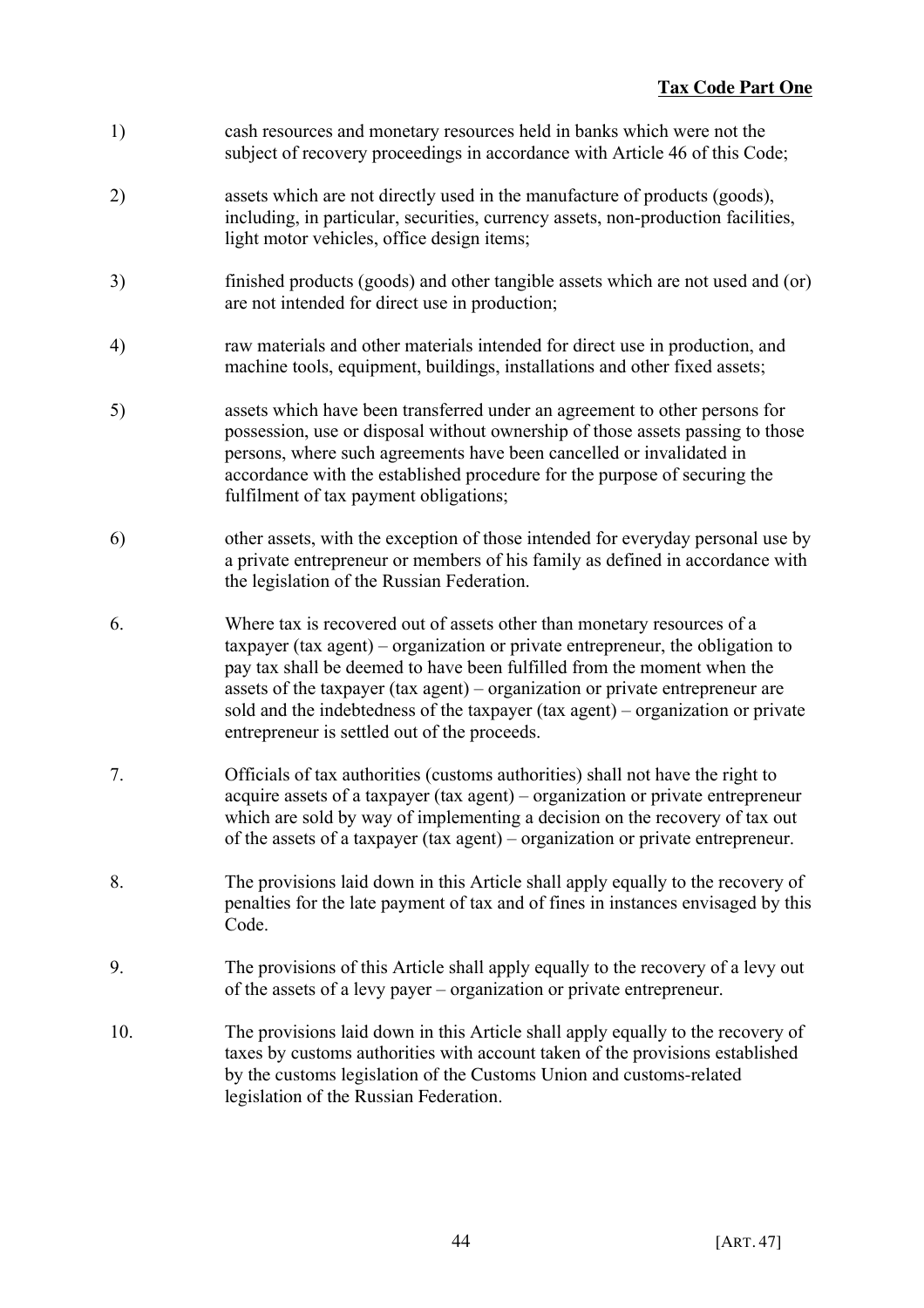1. Where a taxpayer (levy payer) – physical person who is not a private entrepreneur (hereafter in this Article referred to as "physical person") fails to fulfil within the established time limit an obligation to pay tax, a levy, penalties and fines, the tax authority (customs authority) which presented the demand for the payment of tax, a levy, penalties and fines shall have the right to file a petition with a court for the recovery of tax, a levy, penalties and fines from assets, including monetary resources in bank accounts and cash resources, of the physical person in question within the limits of the amounts indicated in the demand for the payment of tax, a levy, penalties and fines, with account taken of the special considerations established by this Article.

> A petition for the recovery of tax, a levy, penalties and fines from assets of a physical person (hereafter in this Article referred to as "recovery petition") shall be filed in relation to all demands for the payment of tax, a levy, penalties and fines for which the due date has expired and which have not been fulfilled by that physical person as at the date on which the tax authority (customs authority) files the recovery petition with a court.

The above-mentioned recovery petition shall be filed by a tax authority (customs authority) with a court where the total amount of tax, a levy, penalties and fines which is recoverable from the physical person exceeds 1,500 roubles, except in the case provided for in paragraph 3 of clause 2 of this Article.

Not later than the day on which the recovery petition is filed with a court, a copy of that petition shall be sent by the tax authority (customs authority) to the physical person from whom taxes, levies, penalties and fines are to be recovered.

2. A recovery petition shall be filed by a tax authority (customs authority) with a court of general jurisdiction within six months from the date of expiry of the due date of a demand for the payment of tax, a levy, penalties and fines, unless otherwise provided by this clause.

> If, within a period of three years from the date of expiry of the due date of the earliest demand for the payment of tax, a levy, penalties and fines that is taken into account by a tax authority (customs authority) in computing the total amount of tax, a levy, penalties and fines to be recovered from a physical person, that amount of taxes, levies, penalties and fines has exceeded 1,500 roubles, the tax authority (customs authority) shall file a recovery petition with a court within six months from the day on which the above-mentioned amount exceeded 1,500 roubles.

> If, within a period of three years from the date of expiry of the due date of the earliest demand for the payment of tax, a levy, penalties and fines that is taken into account by a tax authority (customs authority) in computing the total amount of tax, a levy, penalties and fines to be recovered from a physical person, that amount of taxes, levies, penalties and fines has not exceeded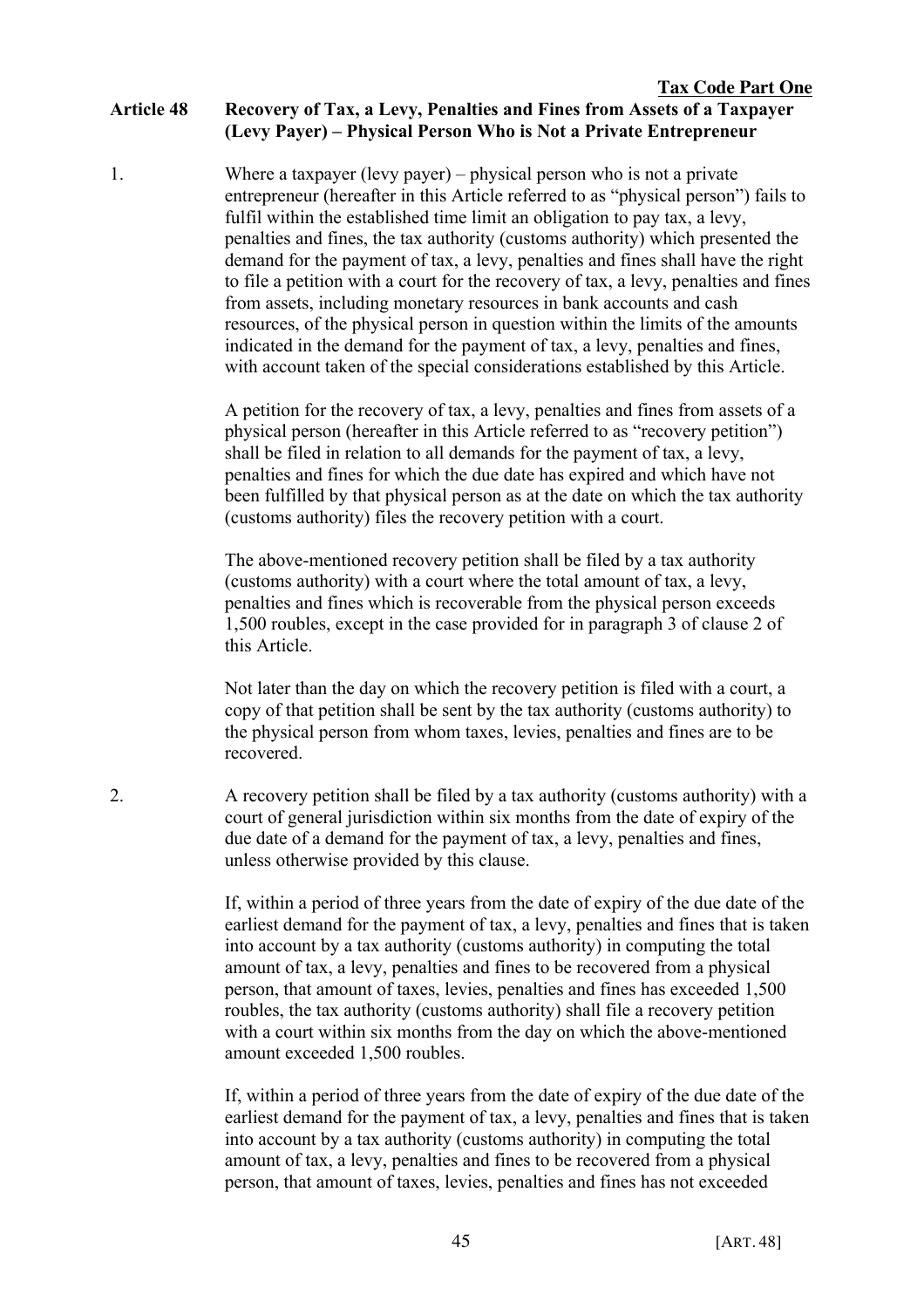1,500 roubles, the tax authority (customs authority) shall file a recovery petition with a court within six months from the date of expiry of that threeyear period.

Where the time limit for filing a recovery petition has been missed for a valid reason, that time limit may be restored by a court.

3. Cases concerning the recovery of tax, a levy, penalties and fines from assets of a physical person shall be examined in accordance with the civil procedure legislation of the Russian Federation.

> A tax authority (customs authority) may file a claim for the recovery of tax, a levy, penalties through adversary proceedings not later than six months from the day on which a court issues a determination annulling a court order.

> Where the time limit for filing a recovery petition has been missed for a valid reason, that time limit may be restored by a court.

A recovery petition may be accompanied by an application of the tax authority (customs authority) for the respondent's assets to be attached by way of securing the claim.

- 4. The recovery of tax, a levy, penalties and fines from assets of a physical person on the basis of a judicial act which has entered into legal force shall take place in accordance with the Federal Law "Concerning Enforcement Proceedings" with account taken of the special considerations laid down in this Article.
- 5. The recovery of tax, a levy, penalties and fines from assets of a physical person shall be effected in consecutive order against:
- 1) monetary resources held in bank accounts;
- 2) cash resources;
- 3) assets which have been transferred under an agreement to other persons for possession, use or disposal without ownership of those assets passing to those persons, where such agreements have been rescinded or invalidated in accordance with the established procedure for the purpose of securing the obligation to pay tax, a levy, penalties and fines;
- 4) other assets, with the exception of those intended for everyday personal use by the physical person or members of his family as defined in accordance with the legislation of the Russian Federation.
- 6. Where tax, a levy, penalties and fines are recovered from assets other than monetary resources of a physical person, the obligation to pay tax, a levy, penalties and fines shall be deemed to have been fulfilled from the moment when the assets are sold and the indebtedness is settled out of the proceeds. No penalties for the late remittance of taxes shall be charged from the moment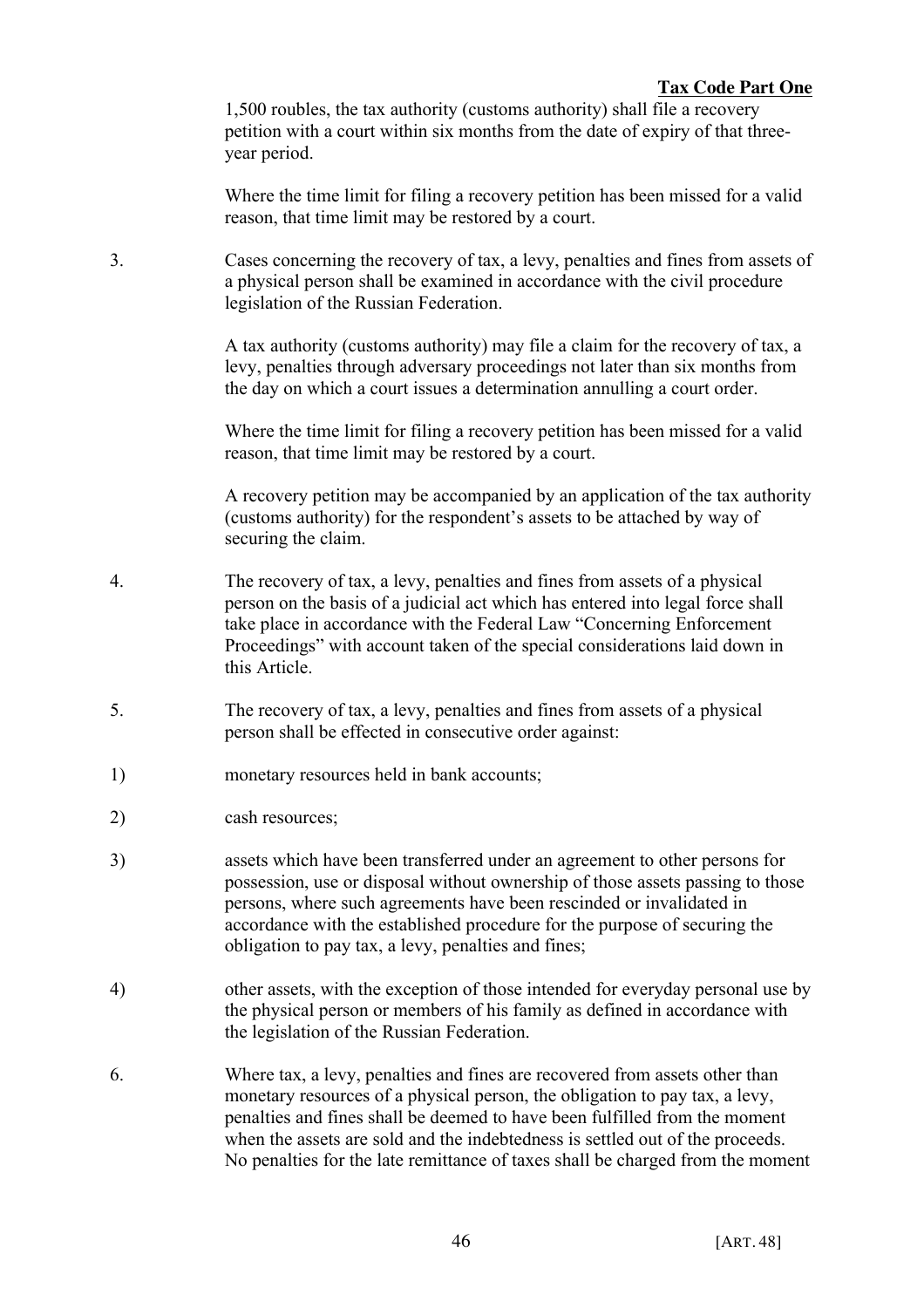when the assets in question are attached up to the day on which the proceeds are remitted to the budget system of the Russian Federation.

7. Officials of tax authorities (customs authorities) shall not have the right to acquire assets of a physical person which are sold pursuant to judicial acts concerning the recovery of tax, a levy, penalties and fines from assets of a physical person.

# **Article 49 Fulfilment of Obligations with Respect to the Payment of Taxes and Levies (Penalties, Fines) in the Event of the Liquidation of an Organization**

- 1. The obligations with respect to the payment of taxes and levies (penalties, fines) of an organization which is undergoing liquidation shall be fulfilled by the liquidation commission out of the monetary resources of that organization, including proceeds from the sale of its assets.
- 2. Where the monetary resources of an organization undergoing liquidation, including proceeds from the sale of its assets, are insufficient to fulfil its obligations in their entirety with respect to the payment of taxes and levies and of penalties and fines which are due, the remaining indebtedness should be settled by the founding parties (participants) of that organization within the limits and in accordance with the procedure which are established by the legislation of the Russian Federation.
- 3. The order of priority of the fulfilment of obligations with respect to the payment of taxes and levies upon the liquidation of an organization among settlements with other creditors of that organization shall be determined by the civil legislation of the Russian Federation.
- 4. Amounts of taxes and levies (penalties, fines) which have been paid in excess by an organization undergoing liquidation or have been recovered in excess from such an organization shall be credited by a tax authority towards the settlement of arrears in respect of other taxes and levies and indebtedness of the organization undergoing liquidation in respect of penalties and fines in accordance with the procedure established by this Code.

The amount of taxes and levies (penalties, fines) paid in excess or recovered in excess which is to be credited shall be distributed in proportion to arrears of other taxes and levies and indebtedness of the organization undergoing liquidation in respect of penalties and fines which are payable to (recoverable for) the budget system of the Russian Federation and with respect to which the tax authorities are responsible for checking calculation and payment.

Where an organization undergoing liquidation does not have indebtedness with respect to the fulfilment of obligations to pay taxes and levies and obligations to pay penalties and fines, an amount of taxes and levies (penalties, fines) paid by or recovered from that organization in excess shall be refundable to that organization in accordance with the procedure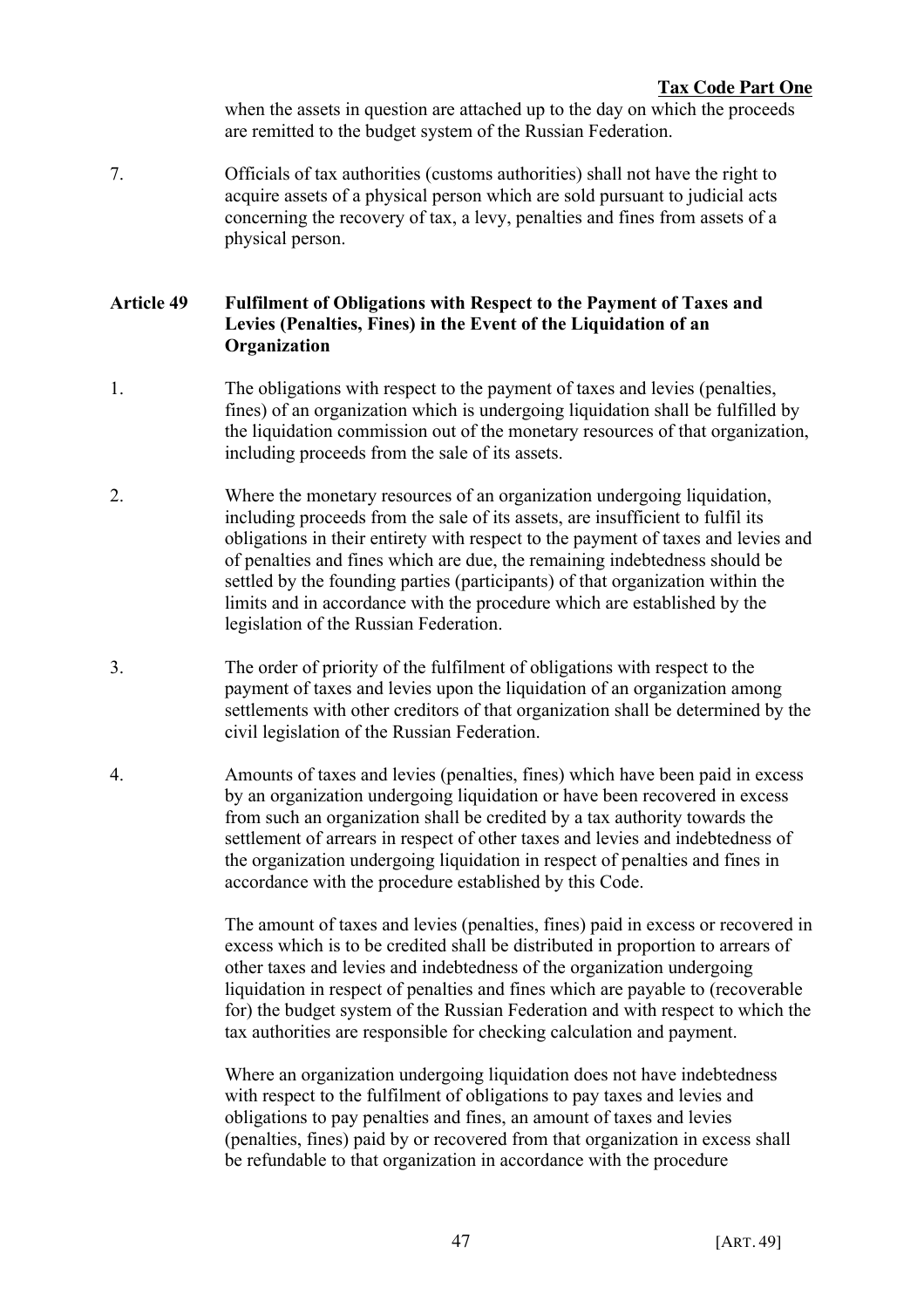established by this Code not later than one month from the day on which an application is submitted by the taxpayer – organization.

5. The provisions set out in this Article shall also apply in relation to the payment of taxes in connection with the movement of goods across the customs border of the Customs Union.

### **Article 50 Fulfilment of Obligations with Respect to the Payment of Taxes and Levies (Penalties, Fines) in the Event of the Re-Organization of a Legal Entity**

- 1. The tax obligations of a re-organized legal entity shall be fulfilled by its legal successor (legal successors) in accordance with the procedure which is established by this Article.
- 2. Responsibility for fulfilling the tax obligations of a re-organized legal entity shall rest with its legal successor (legal successors) irrespective of whether or not the legal successor (legal successors) was (were) aware before the reorganization was completed of the facts and (or) circumstances of the nonfulfilment or improper fulfilment of those obligations by the re-organized legal entity. In this respect, the legal successor (legal successors) must pay all penalties due on the obligations which have passed to it.

The legal successor (legal successors) of a re-organized legal entity shall also be liable to pay amounts of fines imposed on the legal entity for tax offences committed prior to the completion of its re-organization. The legal successor (legal successors) of a re-organized legal entity shall, in fulfilling the obligations with respect to the payment of taxes and levies which are imposed upon it by this Article, enjoy all rights and fulfil all obligations in accordance with the procedure which is stipulated by this Code for taxpayers.

- 3. The re-organization of a legal entity shall not alter the time limits for the fulfilment of its tax obligations by the legal successor (legal successors) of that legal entity.
- 4. Where two or more legal entities merge, their legal successor insofar as the fulfilment of tax obligations is concerned shall be deemed to be the legal entity which arises as a result of such merger.
- 5. Where one legal entity is acquired by another legal entity the legal successor of the acquired legal entity insofar as the fulfilment of tax obligations is concerned shall be deemed to be the legal entity which acquired it.
- 6. In the event of a demerger the legal entities which arise as a result of such demerger shall be deemed to be the legal successors of the re-organized legal entity insofar as the fulfilment of tax obligations is concerned.
- 7. Where there are two or more legal successors the share of each of them in the fulfilment of the tax obligations of the re-organized legal entity shall be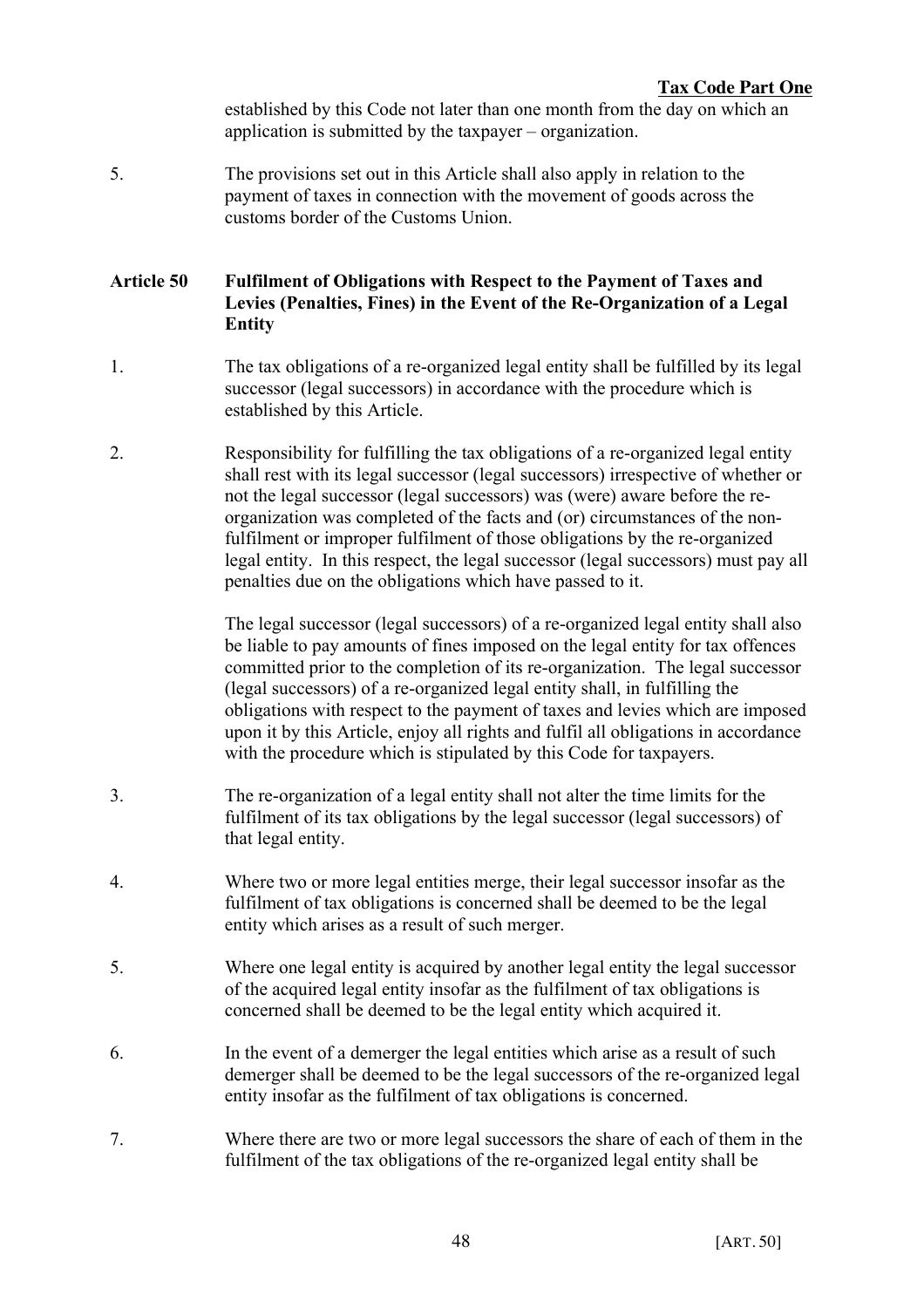determined in accordance with the procedure which is envisaged by civil legislation.

If the distribution balance sheet does not make it possible to determine the share of the legal successor of the re-organized legal entity or makes it impossible for the tax obligations to be fulfilled in their entirety by any legal successor, and such re-organization was aimed at avoiding the fulfilment of tax obligations, then by decision of a court the newly formed legal entities may jointly fulfil the tax obligations of the re-organized entity.

- 8. Where one or more new legal entities are spun off from an existing legal entity, no legal succession shall arise in relation to the re-organized legal entity insofar as the fulfilment of its tax obligations is concerned. If, as a result of the spin-off of one or more new legal entities from an existing legal entity, a taxpayer is unable to fulfil its tax obligations in their entirety, and such re-organization was aimed at avoiding the fulfilment of obligations with respect to the payment of taxes (penalties, fines), then by decision of a court the spun-off legal entities may jointly fulfil the tax obligations of the reorganized entity.
- 9. Where one legal entity is re-organized as another legal entity, the legal successor of the re-organized legal entity insofar as the fulfilment of tax obligations is concerned shall be deemed to be the newly formed legal entity.
- 10. An amount of tax (penalties, fines) which was paid in excess by a legal entity or recovered in excess prior to its re-organization shall be credited by the tax authority towards the fulfilment by the legal successor (legal successors) of the obligations of the re-organized legal entity with respect to the settlement of arrears of other taxes and levies and indebtedness in respect of penalties and fines for a tax offence. Such crediting shall take place not later than one month from the day of the completion of the re-organization in accordance with the procedure which is established by this Code, with account taken of the particular considerations which are laid down in this Article.

An amount of tax or a levy (penalties, fines) which was paid in excess by or recovered in excess from a legal entity prior to its re-organization and is to be credited shall be distributed in proportion to arrears of other taxes and levies and indebtedness of the re-organized legal entity in respect of penalties and fines which are payable to (recoverable for) the budget system of the Russian Federation and with respect to which the tax authorities are responsible for checking calculation and payment.

Where a legal entity undergoing re-organization does not have outstanding obligations with respect to the payment of tax or with respect to the payment of penalties and fines, any amount of tax (penalties and fines) which has been paid in excess by or recovered in excess from that legal entity shall be refundable to its legal successor (legal successors) no later than one month from the day on which an application is submitted by the legal successor (legal successors) in accordance with the procedure which is established by Chapter 12 of this Code. In this respect, the amount of tax (penalties, fines) which was paid in excess by or recovered in excess from the legal entity prior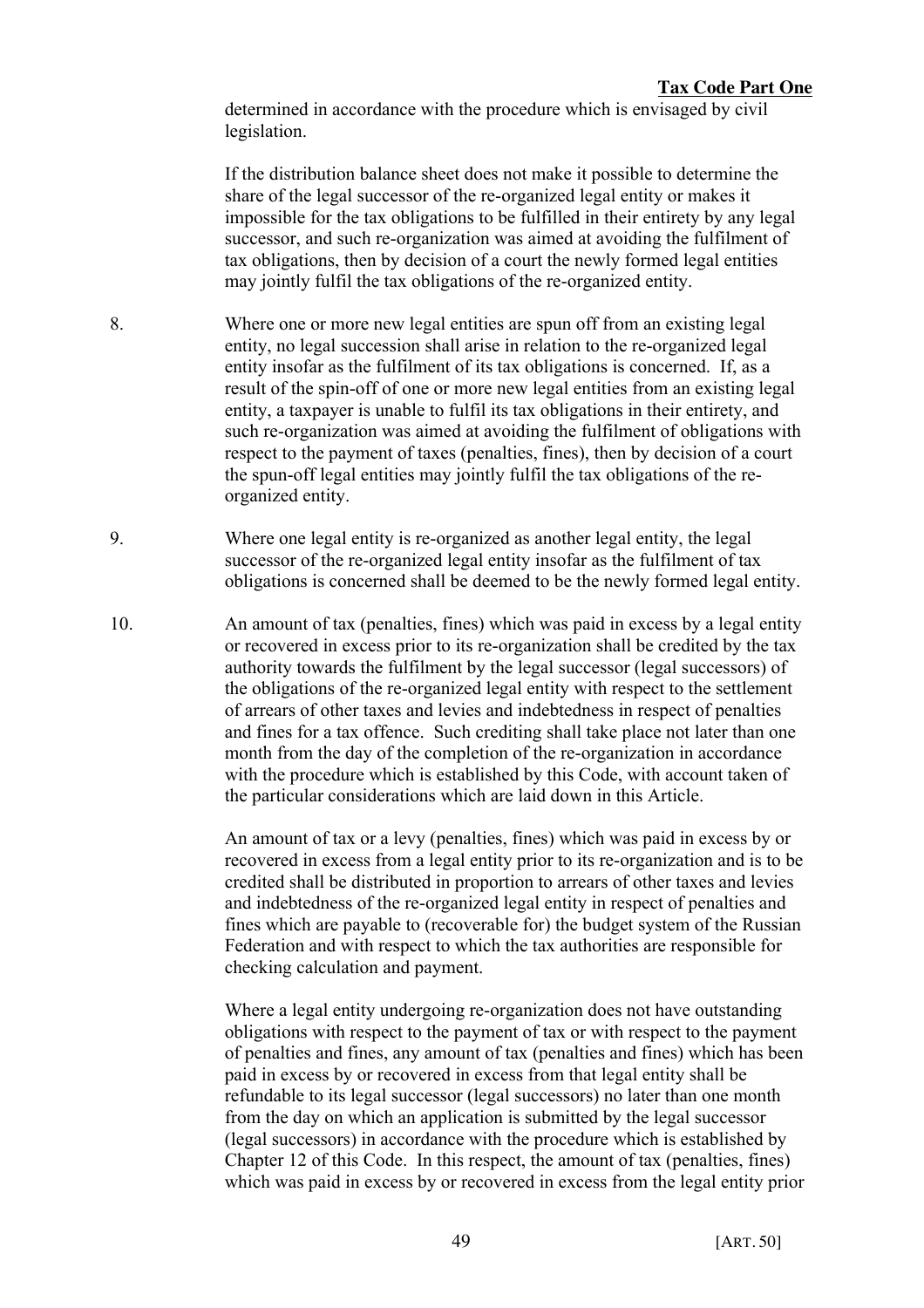to its re-organization shall be refunded to the legal successor (legal successors) of the re-organized legal entity in accordance with the share of each legal successor as determined on the basis of the distribution balance sheet.

- 11. The rules contained in this Article shall apply equally to the fulfilment of levy obligations in the event of the re-organization of a legal entity.
- 12. The rules which are laid down in this Article shall also apply for the purpose of determining the legal successor (legal successors) of a foreign organization which has been re-organized in accordance with the legislation of a foreign state.
- 13. The provisions set out in this Article shall also apply in relation to the payment of taxes in connection with the movement of goods across the customs border of the Customs Union.

## **Article 51 Fulfilment of the Obligations with Respect to the Payment of Taxes and Levies of a Physical Person Who is Absent in Place Unknown or Legally Incapable**

1. The obligations with respect to the payment of taxes and levies of a physical person who has been pronounced by a court to be absent in place unknown shall be fulfilled by the person authorized by the guardianship and wardship authority to manage the property of the person who is absent in place unknown.

> The person authorized by the guardianship and wardship authority to manage the property of a person who is absent in place unknown shall be obliged to pay the entire amount of the taxpayer's (levy payer's) unpaid taxes and levies and penalties and fines due as at the day on which the person in question is pronounced absent in place unknown. Those amounts shall be paid out of the monetary resources of the physical person who has been pronounced absent in place unknown.

- 2. The obligations with respect to the payment of taxes and levies of a physical person who has been pronounced legally incapable by a court shall be fulfilled by his guardian out of the monetary resources of that legally incapable person. The guardian of a physical person who has been pronounced legally incapable by a court must pay the entire amount of taxes and levies not paid by the taxpayer (levy payer) and penalties and fines due as at the day on which the person concerned was pronounced legally incapable.
- 3. The fulfilment of the obligations with respect to the payment of taxes and levies of physical persons who have been pronounced absent in place unknown or legally incapable and the obligation to pay penalties and fines due shall be suspended by decision of the appropriate tax authority in the event that the monetary resources of those physical persons are insufficient to fulfil those obligations.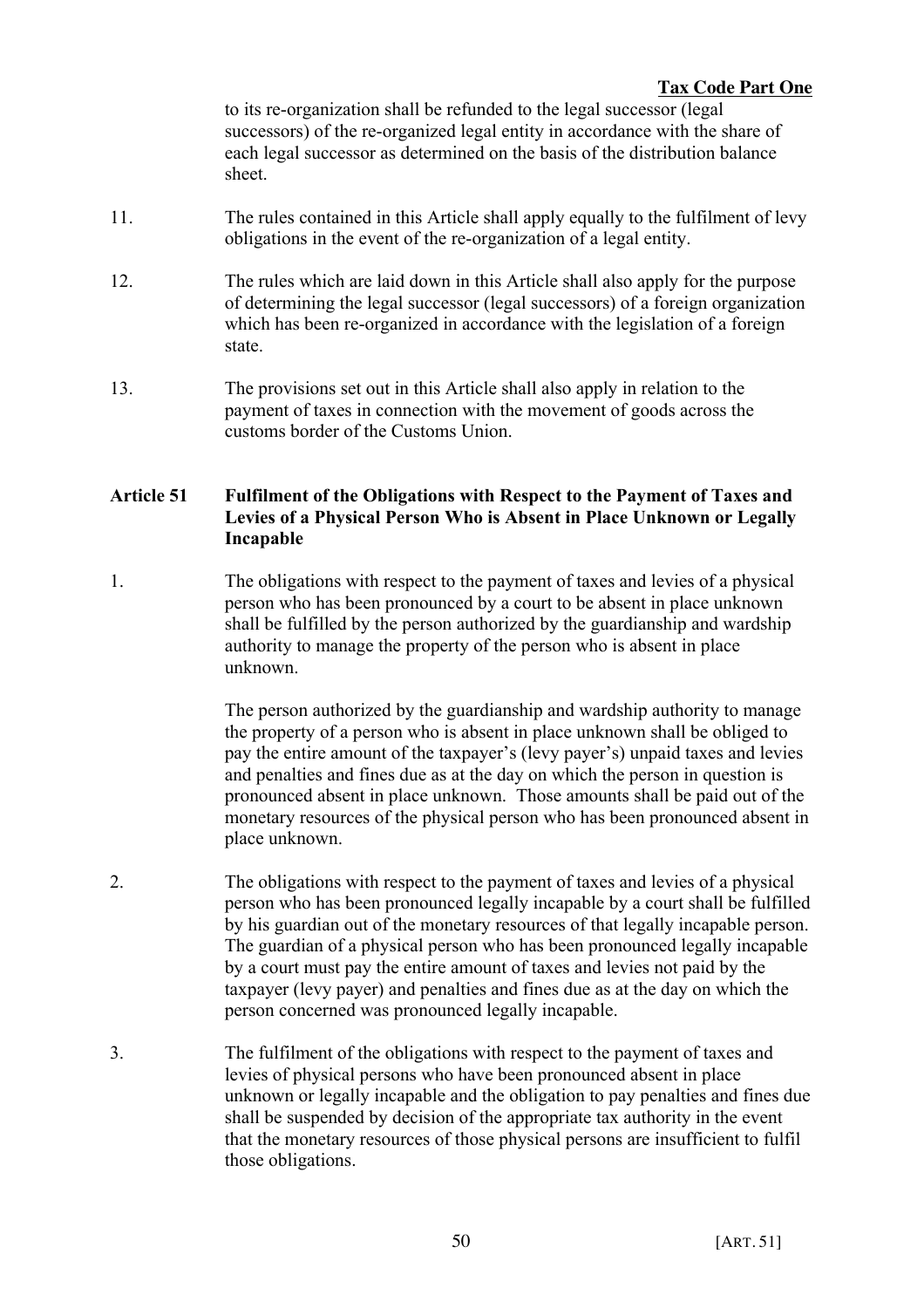Where a decision is adopted in accordance with the established procedure to rescind the pronouncement of the absence in place unknown or legal incapability of a physical person, the suspended fulfilment of that person's obligations with respect to the payment of taxes and levies shall be resumed from the day on which that decision is adopted.

4. Persons who, in accordance with this Article, are charged with the obligations with respect to the payment of taxes and levies of physical persons who have been pronounced missing or legally incapable shall enjoy all rights and fulfil all obligations in accordance with the procedure which is stipulated by this Code for taxpayers and levy payers, with account taken of the particular considerations which are laid down by this Article. Where such persons, while carrying out the duties imposed upon them by this Article, are held to account for the commission of tax offences for which they are at fault, they shall not have the right to pay the fines envisaged by this Code out of the assets of a person who has been pronounced missing or legally incapable.

## **Article 52 Procedure for the Calculation of Tax**

- 1. A taxpayer shall independently calculate the amount of tax payable for a tax period on the basis of the tax base, the tax rate and tax concessions.
- 2. In cases provided for by the tax and levy legislation of the Russian Federation, responsibility for calculating the amount of tax may be placed upon a tax authority or a tax agent.

Where a tax authority is responsible for calculating the amount of tax, the tax authority shall send the taxpayer a tax notice not later than 30 days before the payment due date.

3. A tax notice must contain an indication of the amount of tax payable, the computation of the tax base and the time limit for the payment of tax.

A tax notice may contain data relating to a number of taxes payable.

The standard form of a tax notice shall be approved by the federal executive body in charge of control and supervision in the area of taxes and levies.

4. A tax notice may be handed to the director of an organization (a legal or authorized representative of the organization) or to a physical person (a legal or authorized representative of the physical person) in person against receipt, sent by registered mail or transmitted in electronic form via telecommunications channels. Where a tax notice is sent by registered mail, the tax notice shall be deemed to have been received six days after the registered letter was despatched.

> The formats and procedure for the sending to a taxpayer of a tax notice in electronic form via telecommunications channels shall be established by the federal executive body in charge of control and supervision in the area of taxes and levies.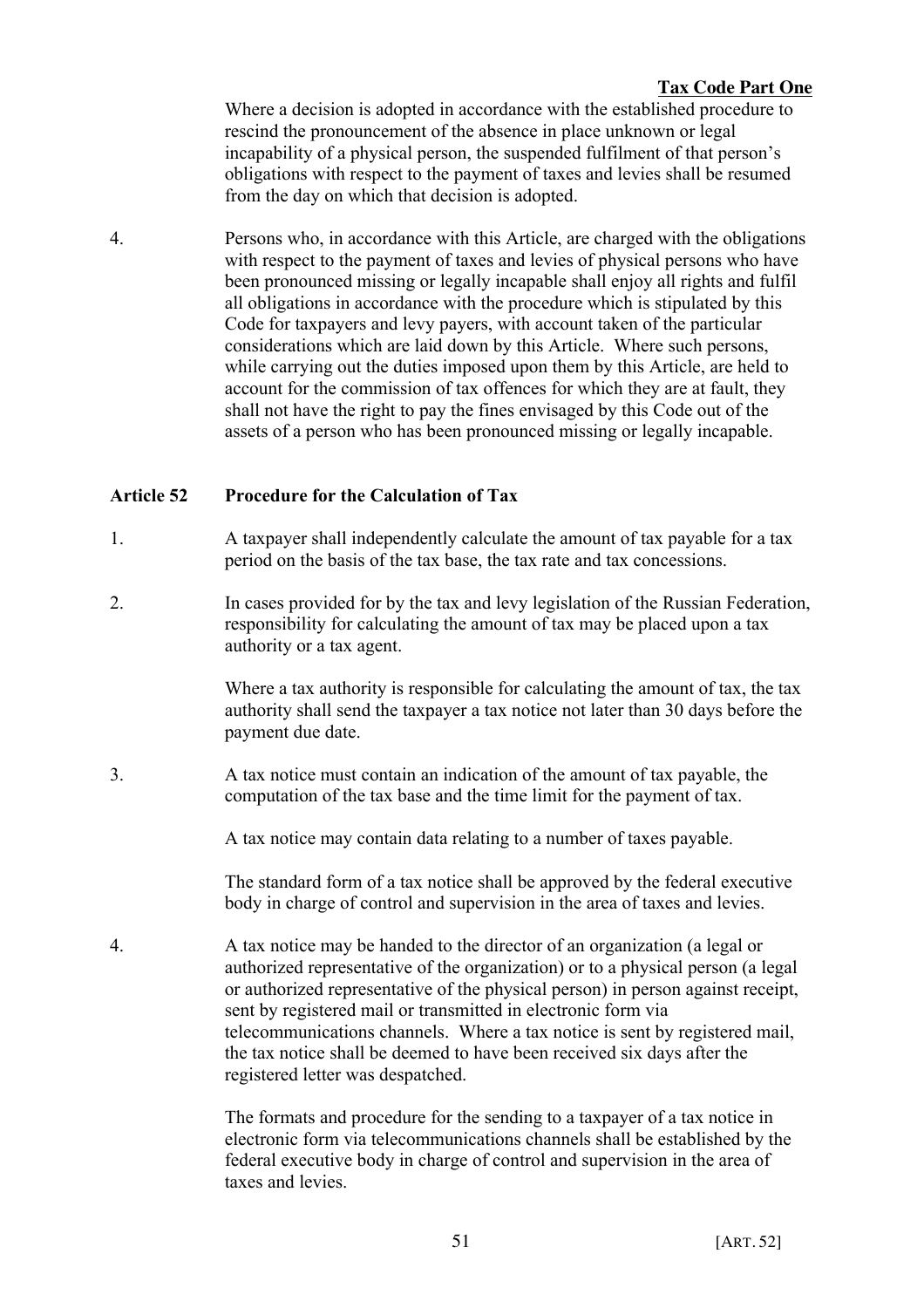# **Article 53 Tax Base and Tax Rate, and Rates of Levies**

- 1. The tax base shall represent the value, physical or other characteristics of an object of taxation. The tax rate shall represent the size of tax charges per unit of measurement of the tax base. The tax base and the procedure for its determination and the tax rates for federal taxes and levy rates for federal levies shall be established by this Code.
- 2. The tax base and the procedure for its determination with respect to regional and local taxes shall be established by this Code. The tax rates for regional and local taxes shall be established by the laws of constituent entities of the Russian Federation and the normative legal acts of representative bodies of municipalities respectively within the limits which are established by this Code.

## **Article 54 General Issues Relating to the Calculation of the Tax Base**

1. Taxpaying organizations shall calculate the tax base according to the results for each tax period on the basis of data in accounting records and (or) on the basis of other documented information on items which are taxable or relevant to the assessment of tax.

> In the event that errors (misstatements) in the calculation of the tax base which relate to past tax (accounting) periods are discovered in the current tax (accounting) period, the tax base and the amount of tax shall be recalculated for the period in which those errors (misstatements) were made.

> Where it is impossible to determine the period in which errors (misstatements) were made, the tax base and the amount of tax shall be recalculated for the tax (accounting) period in which the errors (misstatements) have been discovered. A taxpayer shall also have the right to recalculate the tax base and the amount of tax for the tax (accounting) period in which errors (misstatements) relating to prior tax (accounting) periods are found where the errors (misstatements) committed have caused tax to be overpaid.

- 2. Private entrepreneurs, privately practising notaries and lawyers who have founded legal offices shall calculate the tax base according to the results for each tax period on the basis of records of income and expenditure and economic operations in accordance with a procedure to be determined by the Ministry of Finance of the Russian Federation.
- 3. Other taxpaying physical persons shall calculate the tax base on the basis of information which is obtained from organizations and (or) physical persons in the established instances concerning amounts of income paid to them and concerning objects of taxation and data in their own records of income received and objects of taxation which are maintained in arbitrary form.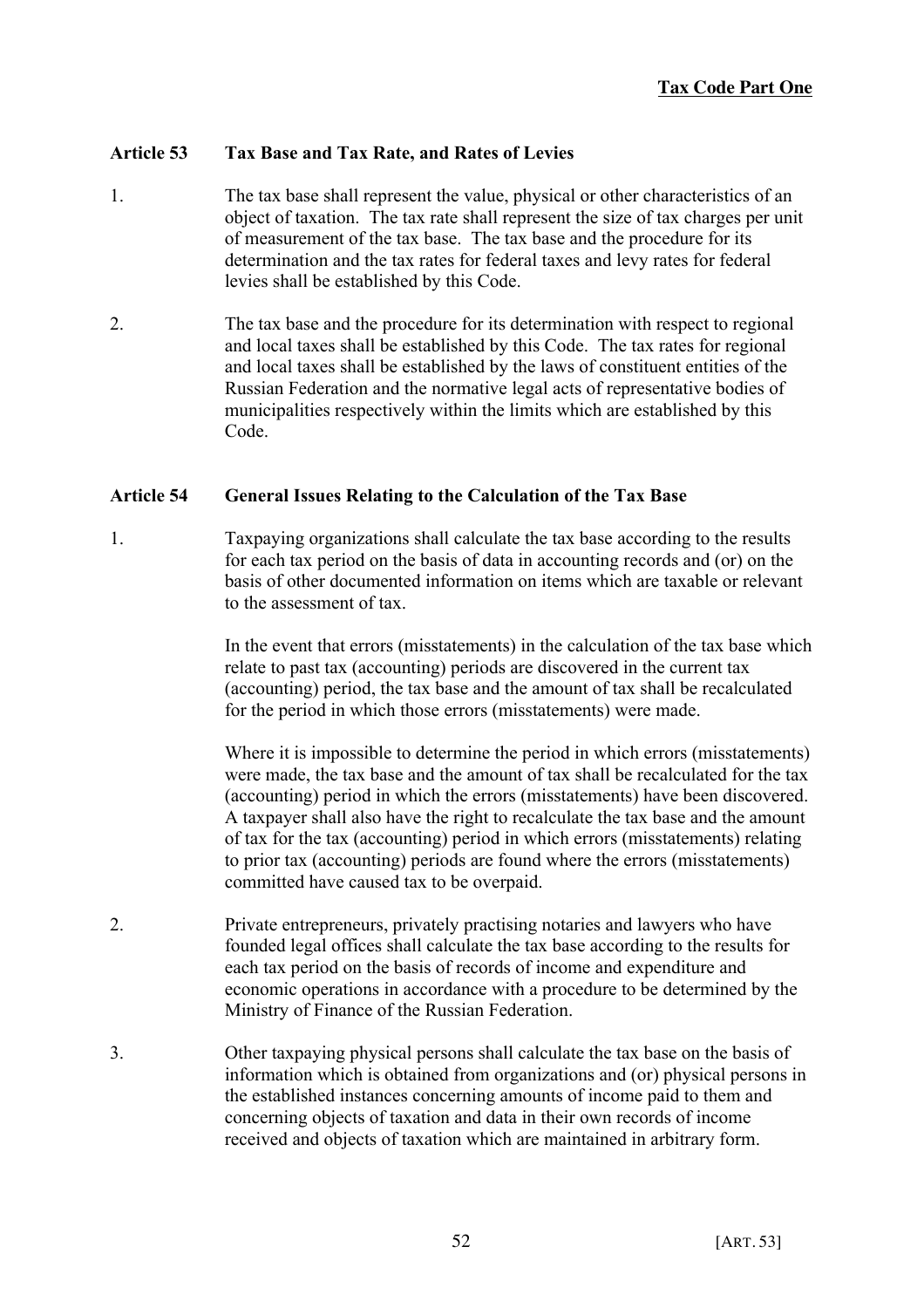- 4. The rules laid down in clauses 1 and 2 of this Article shall also apply to tax agents.
- 5. In the cases envisaged by this Code, tax authorities shall calculate the tax base resulting for each tax period on the basis of data available to them.

# **Article 55 The Tax Period**

- 1. The tax period shall be understood to be the calendar year or another period of time applicable to particular taxes, upon the expiration of which the tax base is determined and the amount of tax payable is calculated. A tax period may consist of one or more accounting periods.
- 2. Where an organization is established after the beginning of a calendar year, the first tax period for that organization shall be the period of time from the day on which it is established up to the end of that year. In this respect, the day on which an organization is established shall be deemed to be the day of its State registration.

Where an organization is established on a day which falls within the period from December 1 to 31, the first tax period for that organization shall be the period of time from the day on which it is established up to the end of the calendar year which follows the year in which it is established.

3. Where an organization is liquidated (re-organized) before the end of a calendar year, the last tax period for that organization shall be the period of time from the beginning of that year up to the day of the completion of the liquidation (re-organization).

> Where an organization which was established after the beginning of a calendar year is liquidated (re-organized) before the end of that year, the tax period for that organization shall be the period of time from the day on which it was established up to the day of its liquidation (re-organization).

Where an organization is established on a day which falls within the period from December 1 to 31 and is liquidated (re-organized) before the end of the calendar year following the year of its establishment, the tax period for that organization shall be the period of time from the day on which it was established up to the day of its liquidation (re-organization).

The rules laid down in this clause shall not apply to organizations from which one or more new organizations are spun off or which acquire one or more organizations.

4. The rules laid down in clauses 2 and 3 of this Article shall not apply to taxes in relation to which the tax period is established as a calendar month or quarter. In such instances, upon the establishment, liquidation or reorganization of an organization the individual tax periods shall be adjusted by agreement with the tax authority where the taxpayer is registered.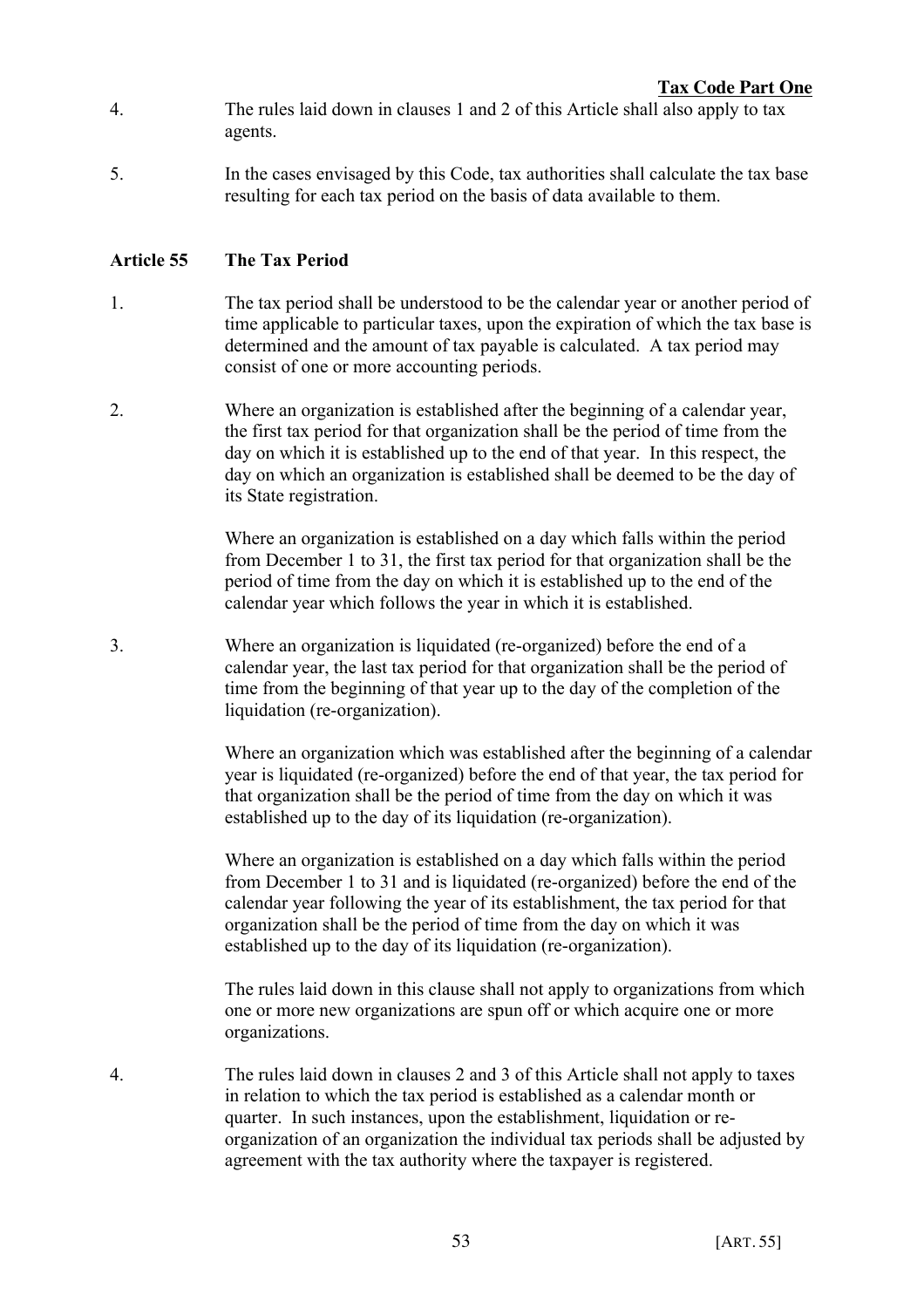# **Article 56 Establishment and Use of Tax and Levy Exemptions**

1. Tax and levy exemptions shall be understood to mean privileges over other taxpayers and levy payers which are provided for by tax and levy legislation and are granted to particular categories of taxpayers and levy payers, including the right not to pay a tax or levy or to pay a lesser amount thereof.

> Norms of tax and levy legislation which determine the grounds, procedure and conditions for the application of tax and levy exemptions may not be individually oriented.

- 2. A taxpayer shall have the right to refrain from using an exemption or to suspend the use thereof for one or more tax periods unless otherwise stipulated by this Code.
- 3. Exemptions in respect of federal taxes and levies shall be established and abolished by this Code.

Exemptions in respect of regional taxes shall be established and abolished by this Code and (or) by tax laws of constituent entities of the Russian Federation.

Exemptions in respect of local taxes shall be established and abolished by this Code and (or) by normative legal acts of representative bodies of municipalities concerning taxes (tax laws of the cities of federal significance, Moscow and Saint Petersburg).

## **Article 57 Time Limits for the Payment of Taxes and Levies**

1. The time limits for the payment of taxes and levies shall be established separately for each individual tax and levy.

> The established time limit for the payment of a tax or levy may be altered only in accordance with the procedure which is stipulated by this Code.

- 2. Where a tax or levy is paid not in accordance with the time limit for payment, the taxpayer (levy payer) shall pay a penalty in accordance with the procedure and subject to the conditions which are envisaged by this Code.
- 3. Time limits for the payment of taxes and levies shall be defined by a calendar date or the expiration of a period of time measured in years, quarters, months or days, or by reference to an event which must be arrived at or occur or an action which must be performed. Time limits for the performance of actions by participants in relations governed by tax and levy legislation shall be established by this Code with respect to each such action.
- 4. In those instances where the tax base is calculated by the tax authority, the obligation to pay tax shall arise no earlier than the date on which the tax notice is received.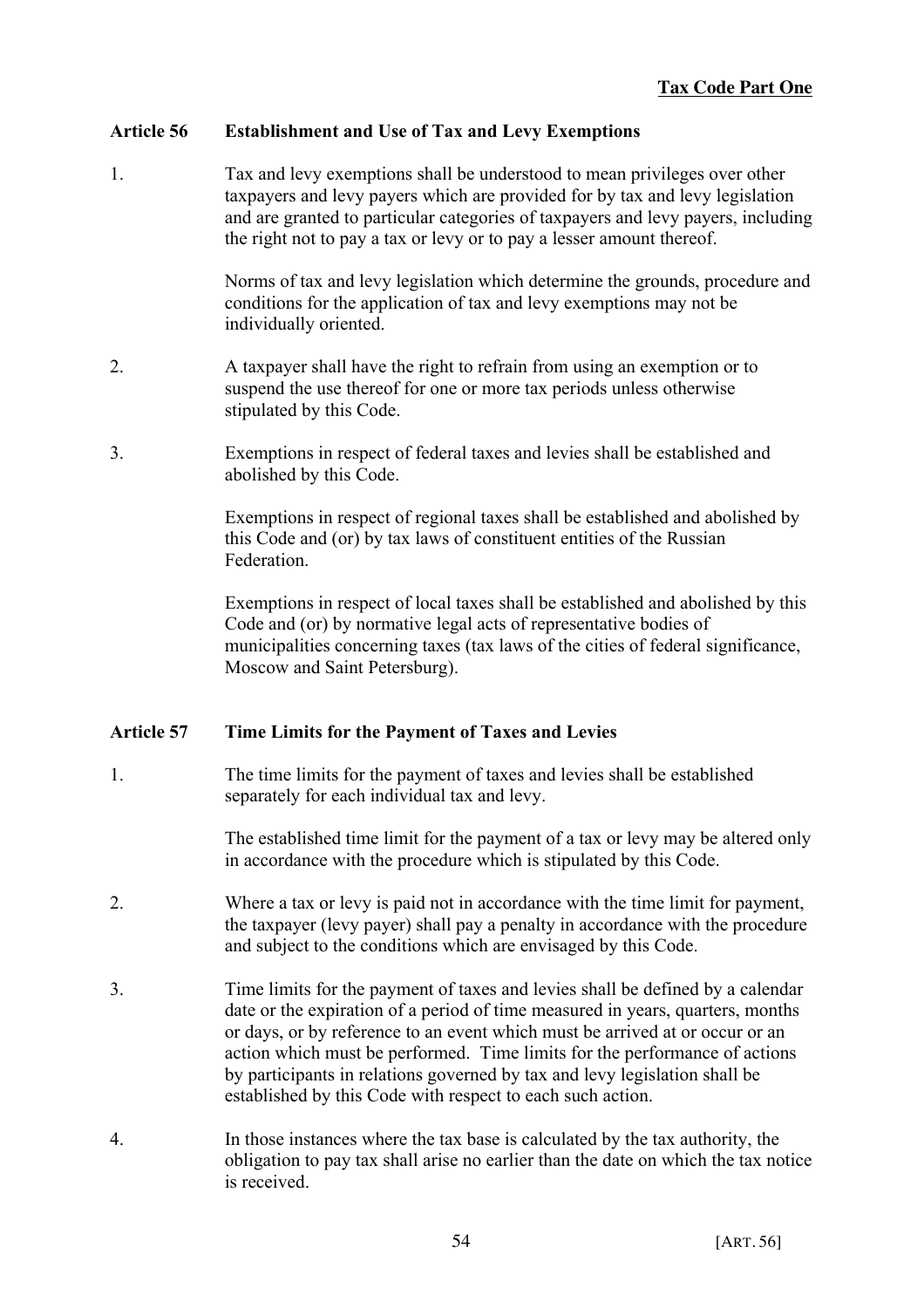## **Article 58 Procedure for the Payment of Taxes and Levies**

- 1. Tax shall be paid by a single payment of the entire amount of tax or according to a different procedure envisaged by this Code and other acts of tax and levy legislation.
- 2. The amount of tax payable shall be paid (remitted) by a taxpayer or tax agent within the prescribed time limits.
- 3. Provision may be made in accordance with this Code for preliminary tax payments – advance payments – to be paid over the course of a tax period. An obligation to pay advance payments shall be deemed to have been fulfilled according to a procedure similar to that which applies for the payment of tax.

In the event that advance payments are paid later than the dates established by tax and levy legislation, penalties shall be charged in accordance with the procedure envisaged by Article 75 of this Code on the amount of the advance payments which have been paid late.

A violation of the procedure for the calculation and (or) payment of advance payments may not be considered as a basis for calling a person to account for the violation of tax and levy legislation.

4. Tax shall be paid in cash or without cash transfer.

Where no bank is available, taxpayers (tax agents) which are physical persons may pay taxes through the cash office of a local administration or through a federal postal organization.

In this case the local administration and the federal postal organization shall be obliged:

- to accept monetary resources for the payment of taxes and to remit them to the budget system of the Russian Federation in a correct and timely manner by transfer to the appropriate Federal Treasury account for each taxpayer (tax agent). In this respect, no charge shall be made for the acceptance of monetary resources;

- to maintain records of monetary resources accepted for the payment of taxes and remitted to the budget system of the Russian Federation for each taxpayer (tax agent);

- upon accepting monetary resources, to issue to taxpayers (tax agents) receipts acknowledging the acceptance of those monetary resources. The form of a receipt which is to be issued by a local administration shall be approved by the federal executive body in charge of control and supervision in the area of taxes and levies;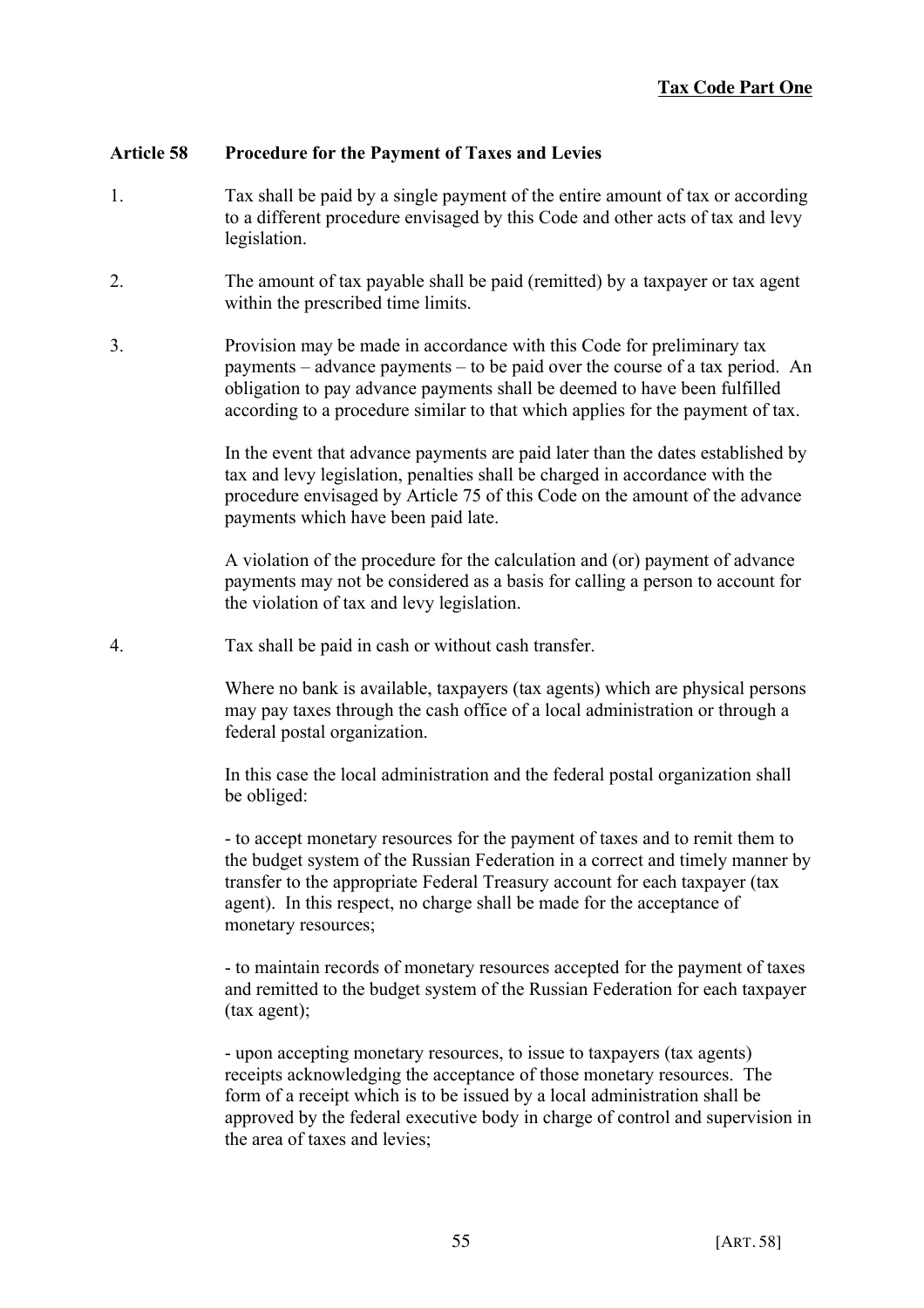- to present to tax authorities (officials of tax authorities) upon their request documents confirming the acceptance of monetary resources from taxpayers (tax agents) towards the payment of taxes and the remittance thereof to the budget system of the Russian Federation.

Monetary resources which are accepted by a local administration from a taxpayer (tax agent) in cash must, within five days from the day on which they are accepted, be deposited at a bank or federal postal organization for remittance to the budget system of the Russian Federation by payment to the appropriate Federal Treasury account.

Where, by reason of a natural disaster or other force majeure circumstances, monetary resources accepted from a taxpayer (tax agent) cannot be deposited at a bank or federal postal organization within the established time limit for remittance to the budget system of the Russian Federation, that time limit shall be extended until those circumstances have been eliminated.

A local administration and a federal postal organization shall bear liability in accordance with the legislation of the Russian Federation for the nonfulfilment or improper fulfilment of the obligations which are envisaged by this clause.

The imposition of sanctions shall not release a local administration or a federal postal organization from the obligation to remit to the budget system of the Russian Federation monetary resources which have been accepted from taxpayers (tax agents) for the payment and remittance of amounts of taxes.

5. The specific procedure for the payment of tax shall be established in accordance with this Article with respect to each individual tax.

> The procedure for the payment of federal taxes shall be established by this Code.

The procedure for the payment of regional and local taxes shall be established by laws of constituent entities of the Russian Federation and normative legal acts of representative bodies of municipalities respectively in accordance with this Code.

- 6. A taxpayer shall be obliged to pay tax within one month from the day of the receipt of a tax notice, unless a longer period of time for the payment of tax is specified in that tax notice.
- 7. The rules laid down in this Article shall also apply in relation to the procedure for the payment of levies (penalties and fines).
- 8. The rules laid down in clauses 2 to 6 of this Article shall also apply in relation to the procedure for the payment of advance payments.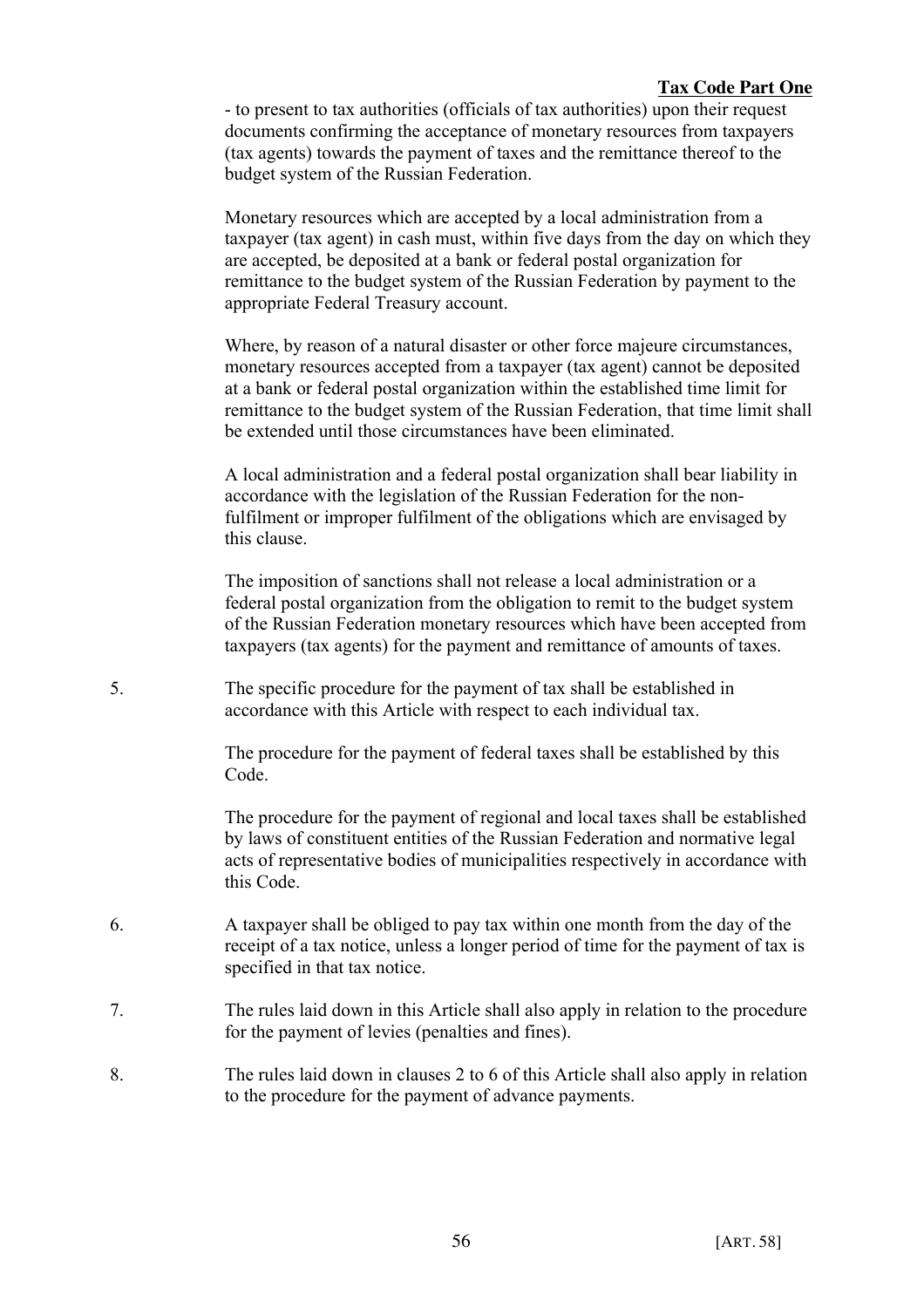# **Article 59 Qualification as Non-Recoverable and Write-Off of Arrears and Indebtedness in Respect of Penalties and Fines**

- 1. Amounts of arrears and indebtedness in respect of penalties and fines which are owed by particular taxpayers, levy payers and tax agents shall be qualified as non-recoverable after it has proved impossible to secure the payment and (or) recovery of the amounts concerned in cases where:
- 1) an organization has been liquidated in accordance with the legislation of the Russian Federation – to the extent of arrears and indebtedness in respect of penalties and fines which have not been settled owing to the fact that the organization did not have sufficient assets and (or) they could not be settled by the founding parties (participants) of the organization within the limits and according to the procedure which are established by the legislation of the Russian Federation;
- 2) a private entrepreneur has been declared bankrupt in accordance with Federal Law No. 127-FZ of October 26, 2002 "Concerning Insolvency (Bankruptcy)" – to the extent of arrears and indebtedness in respect of penalties and fines which have not been settled by reason of the insufficiency of the debtor's assets;
- 3) a physical person has died or has been declared deceased in accordance with the procedure established by the civil procedure legislation of the Russian Federation – with respect to all taxes and levies, and as far as the taxes referred to in clause 3 of Article 14 and Article 15 of this Code are concerned – to the extent of the amount in excess of the value of his inherited estate, including in the event that the inheritance passes into the ownership of the Russian Federation;
- 4) a court has adopted an act in accordance with which the tax authority is no longer able to pursue the recovery of the arrears and indebtedness in respect of penalties and fines owing to the expiry of the established time limit for the recovery thereof, including by issuing a determination not to restore a missed time limit for filing a petition with a court for the recovery of the arrears and indebtedness in respect of penalties and fines;
- 5) in other cases provided for by the tax and levy legislation of the Russian Federation.
- 2. The bodies competent to adopt a decision for arrears and indebtedness in respect of penalties and fines to be qualified as non-recoverable and written off shall be:
- 1) the tax authorities for the location of an organization or the place of residence of a physical person (except in the cases provided for in subsections 2 and 3 of this clause) – in the circumstances provided for in subsections 1 to 3 of clause 1 of this Article;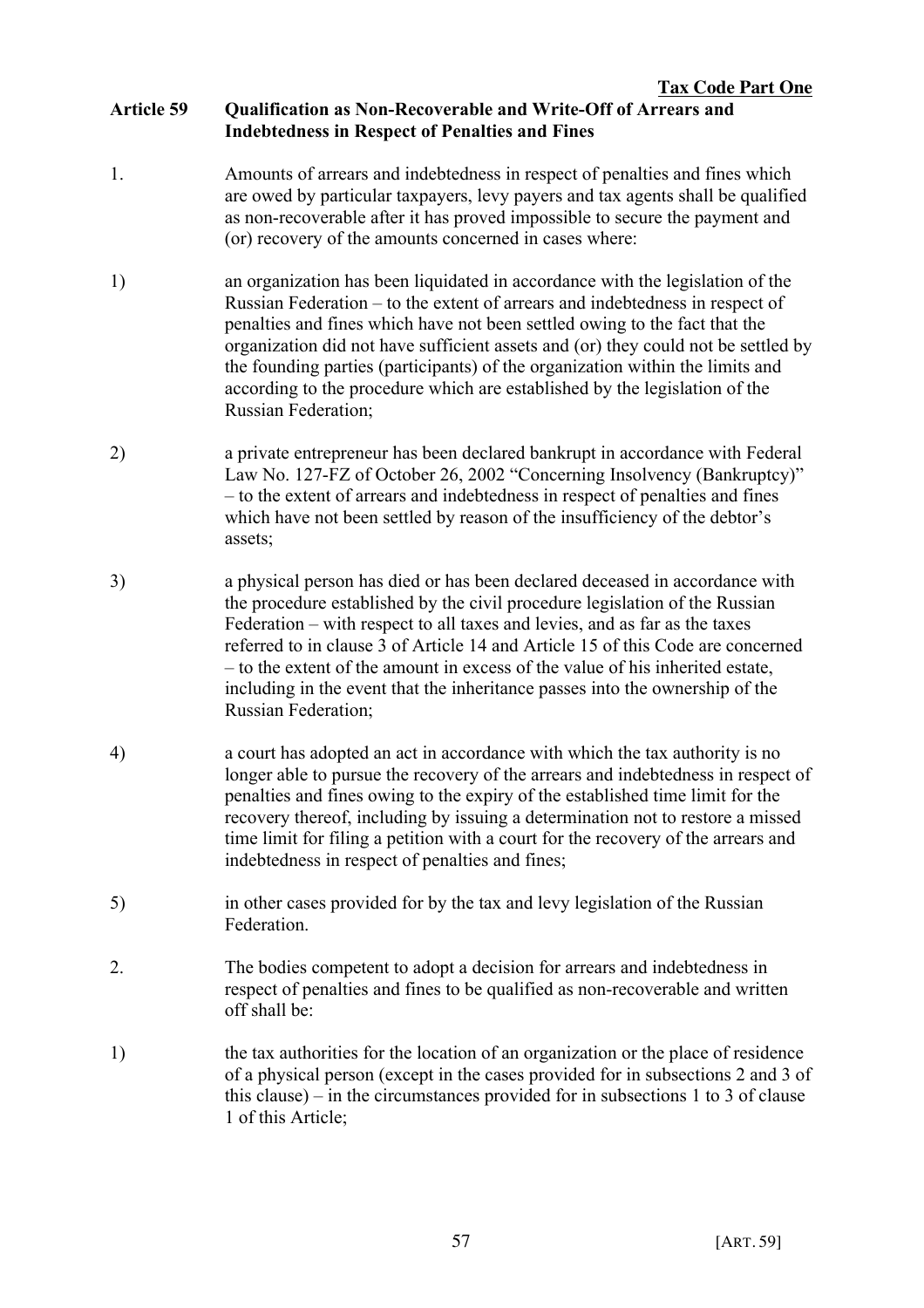- 2) the tax authorities where a taxpayer, a levy payer or a tax agent is registered (except in the case provided for in subsection 3 of this clause) – in the circumstances provided for in subsections 4 and 5 of clause 1 of this Article;
- 3) customs authorities to be designated by the federal executive body in charge of the customs sphere – with respect to taxes, penalties and fines which are payable in connection with the movement of goods across the customs border of the Customs Union.
- 3. Laws of constituent entities of the Russian Federation and normative legal acts of municipalities may establish additional grounds for qualifying arrears in respect of regional and local taxes and indebtedness in respect of penalties and fines pertaining to those taxes as non-recoverable.
- 4. Amounts of taxes, levies, penalties and fines which have been debited from bank accounts of taxpayers, levy payers and tax agents but have not been remitted to the budget system of the Russian Federation shall be qualified as non-recoverable and written off in accordance with this Article if, at the time of the adoption of the decision regarding the qualification as non-recoverable and write-off of those amounts, the banks concerned have been liquidated.
- 5. The procedure for the write-off of arrears and indebtedness in respect of penalties and fines which have been qualified as non-recoverable and the list of documents confirming the circumstances specified in clause 1 of this Article shall be approved by the federal executive body in charge of control and supervision in the area of taxes and levies and the federal executive body in charge of the customs sphere (insofar as taxes, penalties and fines payable in connection with the movement of goods across the customs border of the Customs Union are concerned).
- 6. The rules laid down in this Article shall also apply for the purpose of writing off bad debt in respect of interest such as is provided for in Chapter 9 and Article 176.1 of this Code.

## **Article 60 The Obligations of Banks with Respect to the Execution of Orders to Transfer Taxes and Levies**

- 1. Banks shall be obliged to execute a taxpayer's instruction for the remittance of tax to the budget system of the Russian Federation by payment to the appropriate Federal Treasury account (hereinafter referred to as "taxpayer's instruction") and a tax authority's instruction for the remittance of tax to the budget system of the Russian Federation (hereinafter referred to as "tax authority's instruction") out of the monetary resources of a taxpayer or tax agent according to the order of priority which is established by the civil legislation of the Russian Federation.
- 2. A taxpayer's instruction or a tax authority's instruction shall be executed by a bank within one business day following the day of the receipt of that instruction, unless otherwise envisaged by this Code. In this respect, no service fee shall be charged for such operations.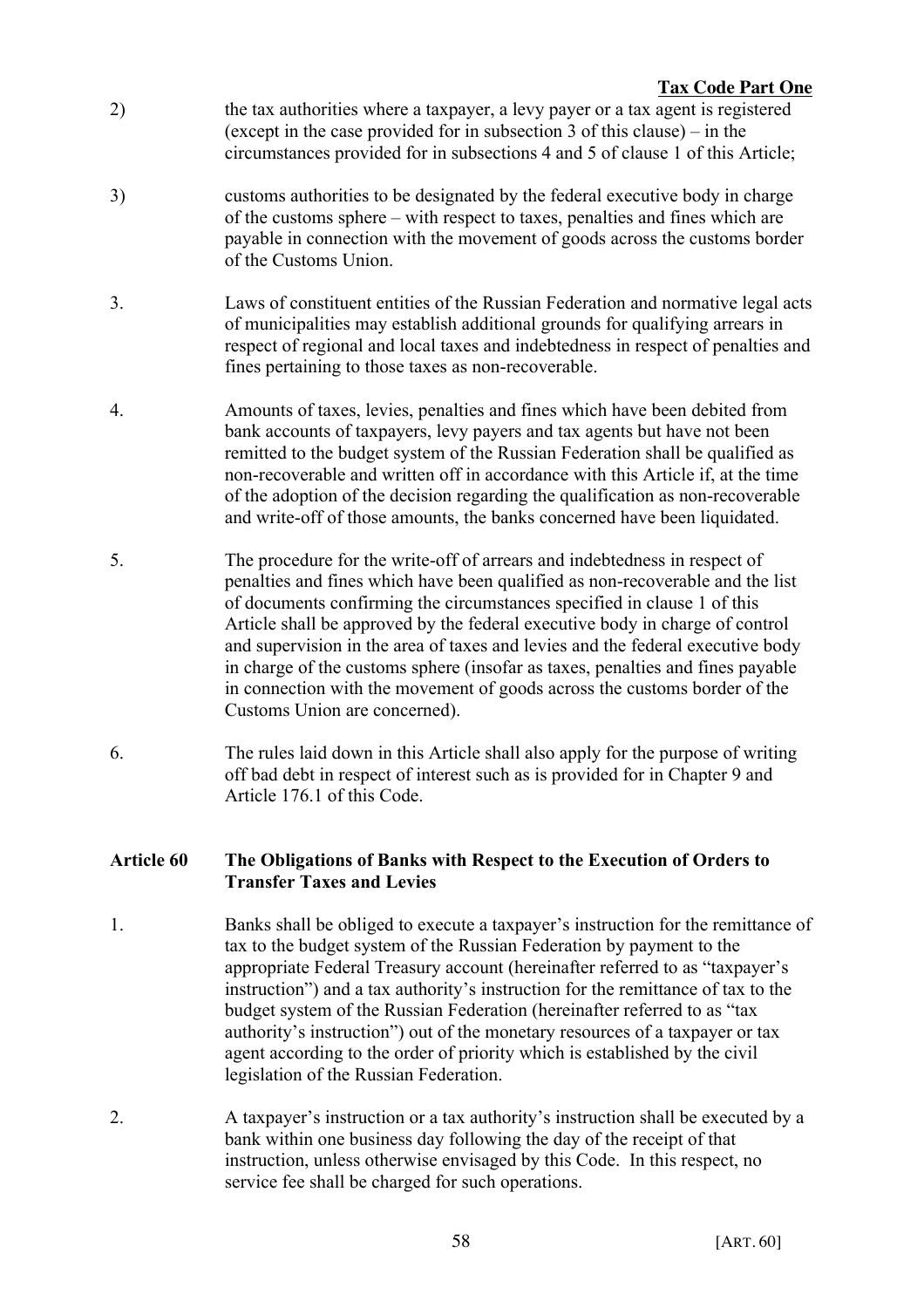Where a physical person presents a tax remittance instruction to an economically autonomous subdivision of a bank which does not have a correspondent account (subaccount), the time limit established by paragraph 1 of this clause for the execution by a bank of a taxpayer's instruction shall be extended in accordance with the established procedure by the period of time taken by a federal postal organization to deliver the instruction to an economically autonomous subdivision of the bank which has a correspondent account (subaccount), but not by more than five business days.

- 3. Where there are monetary resources available in the account of a taxpayer banks shall not have the right to delay the execution of a taxpayer's instruction and a tax authority's instruction.
- 3.1 Where a taxpayer's instruction or a tax authority's instruction cannot be executed within the time limit established by this Code owing to the absence (insufficiency) of monetary resources in a correspondent account held by a bank with an institution of the Central Bank of the Russian Federation, the bank shall be obliged, within a day following the day on which the time limit established by this Code for the execution of an instruction expires, to report the non-execution (partial execution) of a taxpayer's instruction to the tax authority at the location of the bank and to the taxpayer and the non-execution (partial execution) of a tax authority's instruction to the tax authority which sent that instruction and to the tax authority at the location of the bank (its economically autonomous subdivisions).
- 4. Banks shall bear liability in accordance with this Code for the failure to fulfil or improper fulfilment of the obligations envisaged by this Article.

The imposition of sanctions shall not release a bank from the obligation to transfer the amount of tax to the budget system of the Russian Federation. In the event that a bank fails to fulfil that obligation within the prescribed time limit, measures shall be taken against that bank for the recovery of the untransferred amounts of the tax (levy) out of monetary resources in accordance with a procedure similar to that which is stipulated by Article 46 of this Code and out of other assets according to the procedure laid down in Article 47 of this Code.

- 4.1 In the event that the above-mentioned obligations are violated more than once during one calendar year this shall constitute grounds for the tax authority to present a petition to the Central Bank of the Russian Federation for the revocation of the bank's licence to carry out banking operations.
- 4.2 A demand for the remittance of tax to the budget system of the Russian Federation (hereafter in this Article referred to as "tax remittance demand") must be sent to a bank in electronic form via telecommunications channels not later than three months from the day of the discovery of an amount of tax which has not been remitted to the budget system of the Russian Federation and the preparation by a tax authority of a document concerning the discovery of an amount of tax which has not been remitted by the bank to the budget system of the Russian Federation.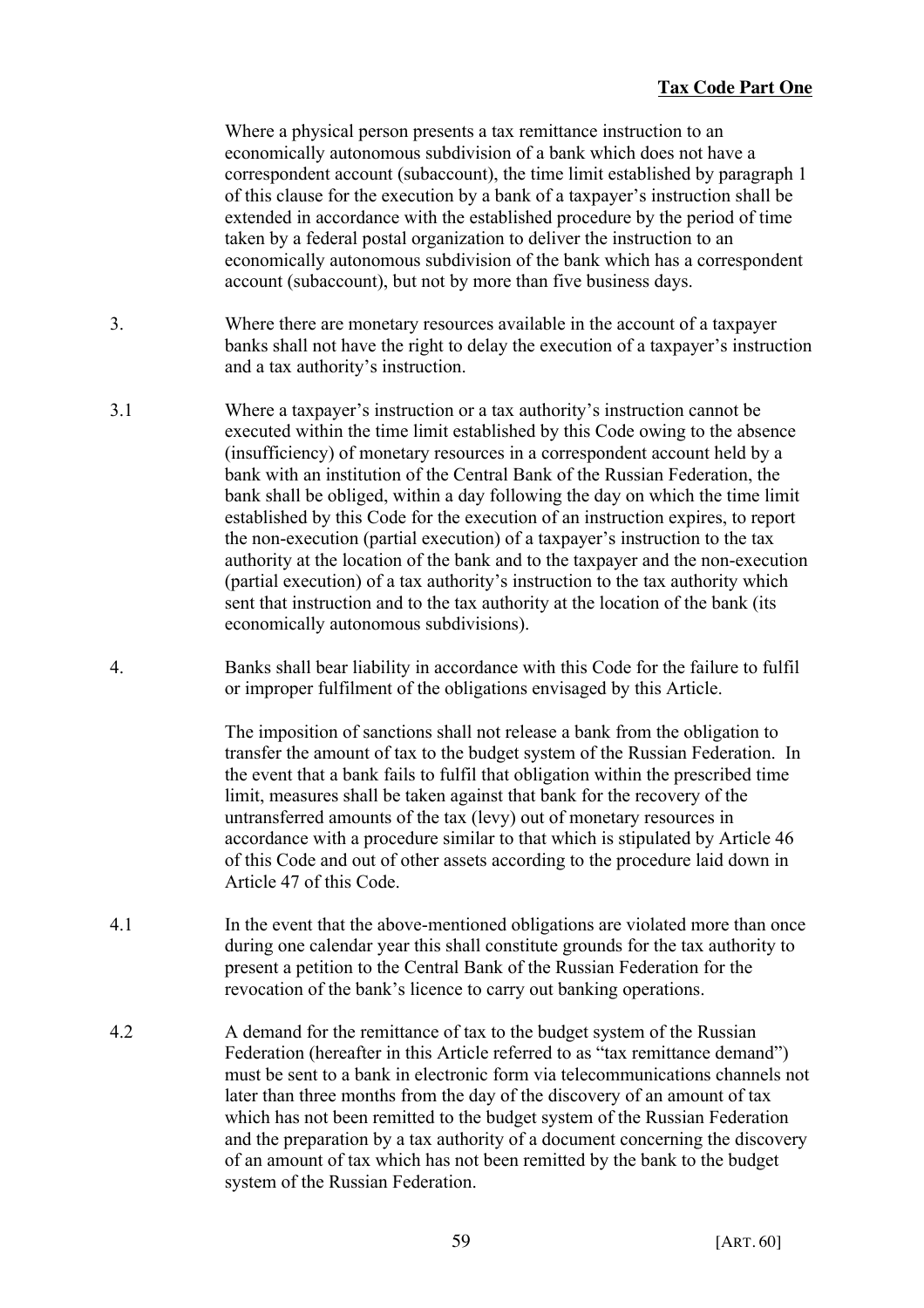A tax remittance demand shall be a notification to a bank of the amount of tax not remitted and of the obligation to remit that amount of tax within the established time limit.

The formats for a tax remittance demand and the procedure for the sending of such a demand in electronic form shall be approved by the federal executive body in charge of control and supervision in the area of taxes and levies.

- 5. The rules established by this Article shall also apply in relation to obligations of banks with respect to the execution of instructions of tax agents and levy payers and shall apply to the remittance of levies, penalties and fines to the budget system of the Russian Federation.
- 6. The rules established by this Article shall also apply with respect to the execution by a bank of instructions of local administrations and federal postal organizations for the remittance to the budget system of the Russian Federation by payment to the appropriate Federal Treasury account of monetary resources which have been accepted from taxpayers (tax agents, levy payers) which are physical persons.
- 7. When banks execute instructions for the refund to taxpayers, tax agents and levy payers of amounts of taxes, levies, penalties and fines which have been paid (recovered) in excess, no service fee shall be charged for those operations.

# **CHAPTER 9. ALTERATION OF THE TIME LIMITS FOR THE PAYMENT OF A TAX OR LEVY AND OF PENALTIES AND A FINE**

# **Article 61 General Conditions Relating to the Alteration of the Time Limits for the Payment of a Tax or Levy and of a Penalty and a Fine**

- 1. The alteration of the time limit for the payment of a tax or levy shall mean the postponement to a later date of the time limit for the payment of a tax or levy.
- 2. The time limit for the payment of a tax or levy may be altered in accordance with the procedure established by this Chapter.

The time limit for the payment of a tax and (or) a levy may be altered with respect to all or part of the amount of the tax and (or) levy which is due (hereafter in this Chapter referred to as "amount of the indebtedness"), with interest being charged on the amount of the indebtedness, unless otherwise provided by this Chapter.

The time limit for the payment of State duty shall be altered with account taken of the special considerations which are laid down in Chapter 25.3 of this Code.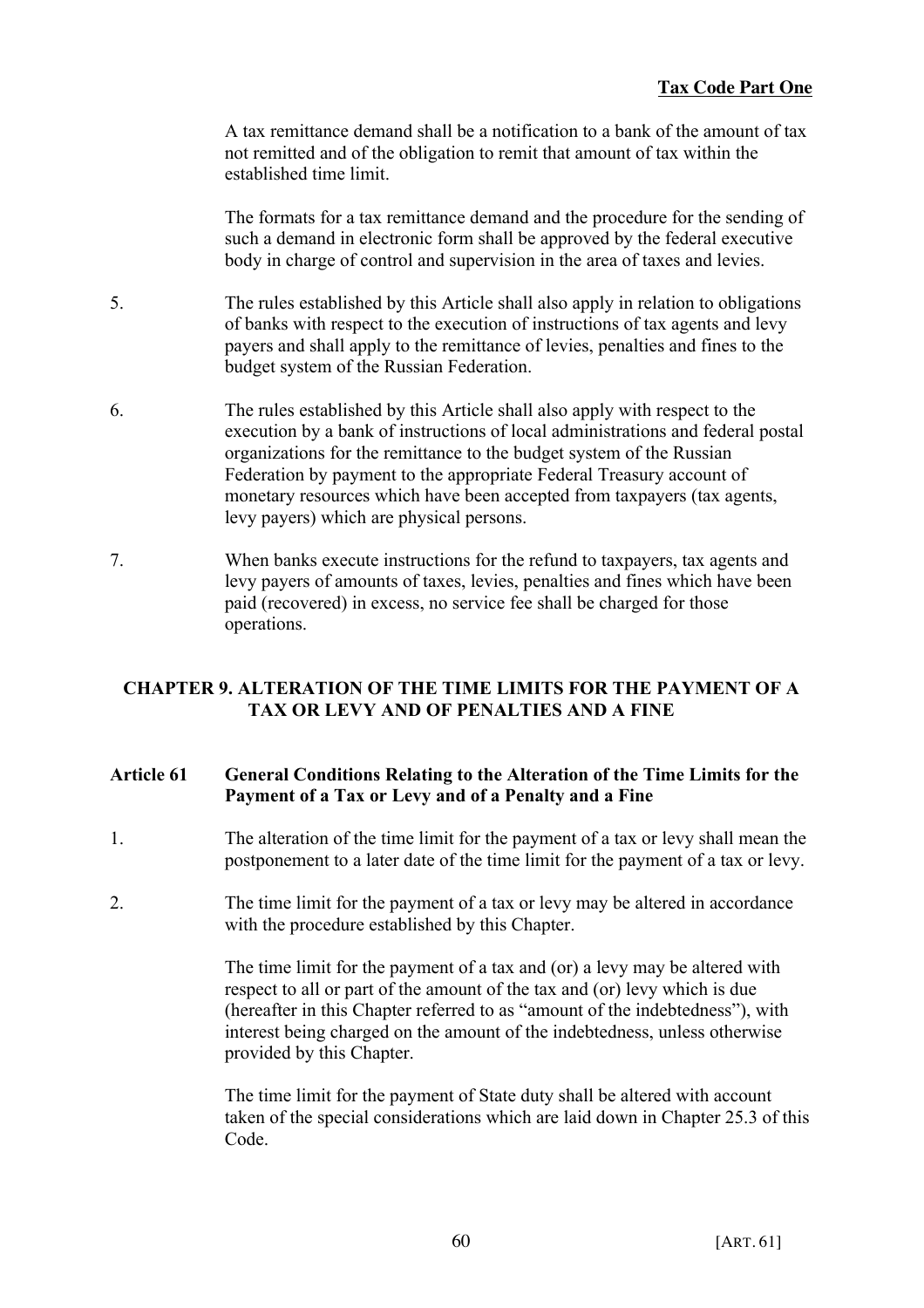- 3. The alteration of the time limit for the payment of a tax or levy shall be in the form of a deferral, an instalment plan or investment tax credit.
- 3.1 A person who is seeking the alteration of the time limit for the payment of a tax and (or) a levy (hereafter in this Chapter referred to as "interested person") shall have the right to submit, together with an application for the granting of a deferral or instalment plan for the payment of the tax and (or) levy, an application for the granting of investment tax credit.

Upon considering an application from an interested person for the granting of a deferral or instalment plan for the payment of a tax and (or) a levy and an application for the granting of investment tax credit, a body authorized to adopt decisions on the alteration of the time limits for the payment of taxes and levies shall have the right to offer that person other conditions provided for in this Chapter for the granting of a deferral or instalment plan for the payment of a tax and (or) a levy and investment tax credit, which shall be adopted subject to agreement with the interested person.

- 4. The alteration of the time limit for the payment of a tax or levy shall neither cancel the existing nor create a new tax or levy obligation.
- 5. The alteration of the time limit for the payment of tax or levy may, by decision of the bodies referred to in Article 63 of this Code, be secured by a pledge of assets in accordance with Article 73 of this Code or a surety bond in accordance with Article 74 of this Code, unless otherwise stipulated by this Chapter.
- 6. The time limit for the payment of taxes envisaged by special tax regimes shall be altered in accordance with the procedure which is stipulated by this Chapter.

The provisions of this Chapter shall also apply where a deferral or an instalment plan is granted for the payment of a penalty or a fine.

- 8. The alteration of the time limit for the payment of a tax or levy and of a penalty and a fine by tax authorities shall take place in accordance with a procedure to be determined by the federal executive body in charge of control and supervision in the area of taxes and levies.
- 9. This Chapter shall not apply to tax agents.

# **Article 62 Circumstances Which Preclude the Alteration of the Time Limit for the Payment of a Tax or Levy**

- 1. The time limit for the payment of a tax and (or) a levy may not be altered if, in relation to the interested person:
- 1) criminal proceedings have been instituted with respect to evidence of a crime involving a violation of tax and levy legislation;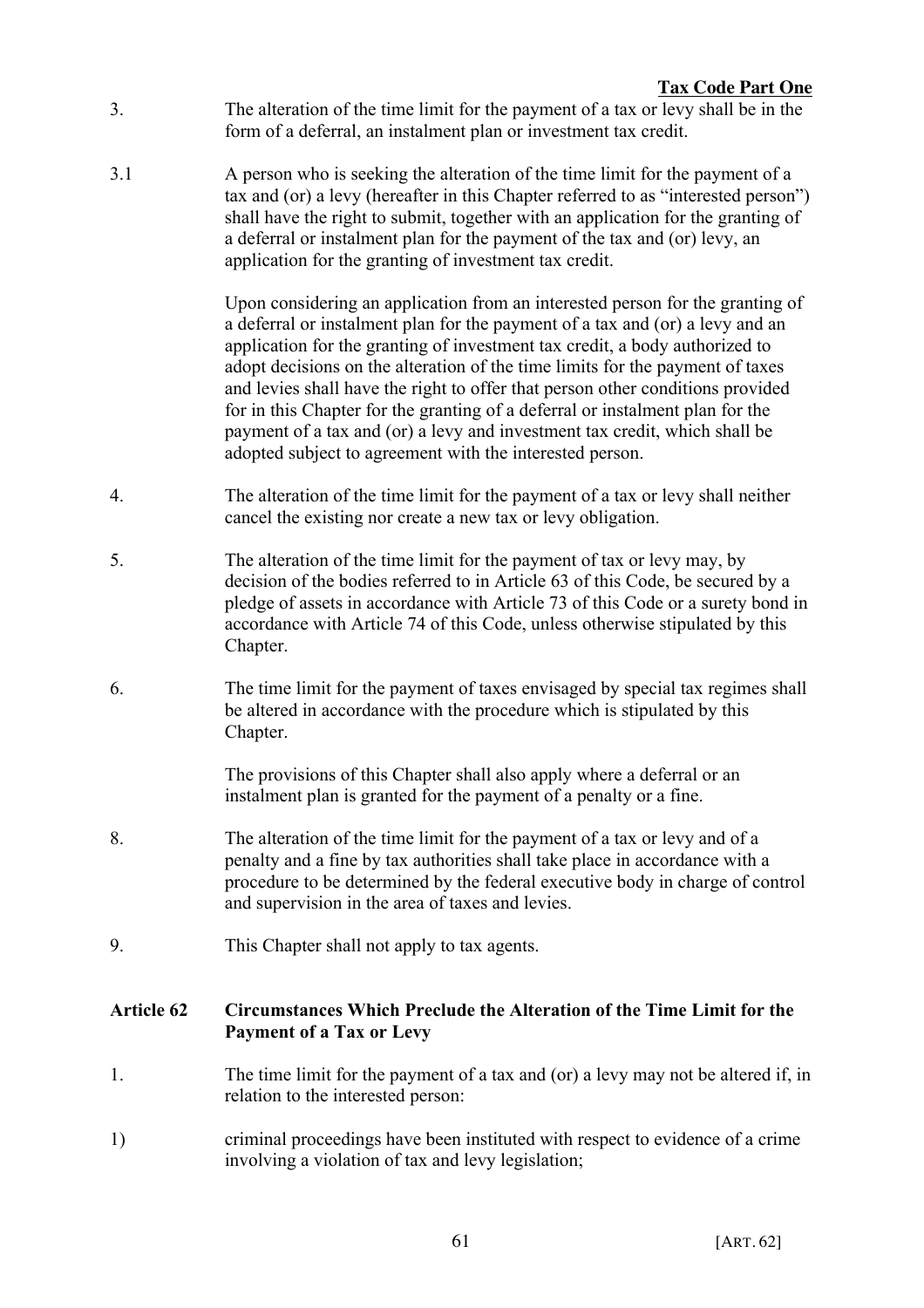- 2) proceedings are being conducted in respect of a tax offence or an administrative offence in the area of taxes and levies and in the customs sphere with respect to taxes which are payable in connection with the movement of goods across the customs border of the Customs Union;
- 3) there are sufficient grounds to believe that the person in question will use the alteration of the time limit to conceal his monetary resources or other taxable assets or that he intends to depart from the Russian Federation for permanent residence abroad;
- 4) at any time during the three years preceding the day on which that person submitted the application for the alteration of the time limit for the payment of the tax and (or) levy, the body referred to in Article 63 issued a decision terminating the effect of a previously granted deferral, instalment plan or investment tax credit by reason of the violation of the conditions of the corresponding alteration of the time limit for the payment of a tax and (or) a levy.
- 2. Where the circumstances referred to in clause 1 of this Article exist, a decision to alter the time limit for the payment of a tax and (or) a levy may not be adopted, and any such decision which has been adopted must be rescinded.

The interested person and the tax authority where that person is registered shall be notified of the rescission of the adopted decision within a period of three days.

The interested person shall have the right to appeal against such a decision in accordance with the procedure which is established by this Code.

# **Article 63 Bodies Authorized to Adopt Decisions on the Alteration of the Time Limits for the Payment of Taxes and Levies**

- 1. The bodies which have the authority to adopt decisions on the alteration of the time limits for the payment of taxes and levies (hereinafter referred to as "authorized bodies") shall be:
- 1) in the case of federal taxes and levies the federal executive body in charge of control and supervision in the area of taxes and levies (except in the instances envisaged by subsections 3, 4, 6 and 7 of this clause and clauses 2, 4 and 5 of this Article);
- 2) in the case of regional and local taxes the tax authorities at the location (place of residence) of an interested person (except in the case envisaged by subsection 7 of this clause). Decisions on the alteration of the time limits for the payment of taxes shall be adopted in consultation with the appropriate financial authorities of constituent entities of the Russian Federation and municipalities (except in the case envisaged by subsection 7 of this clause and by clause 3 of this Article);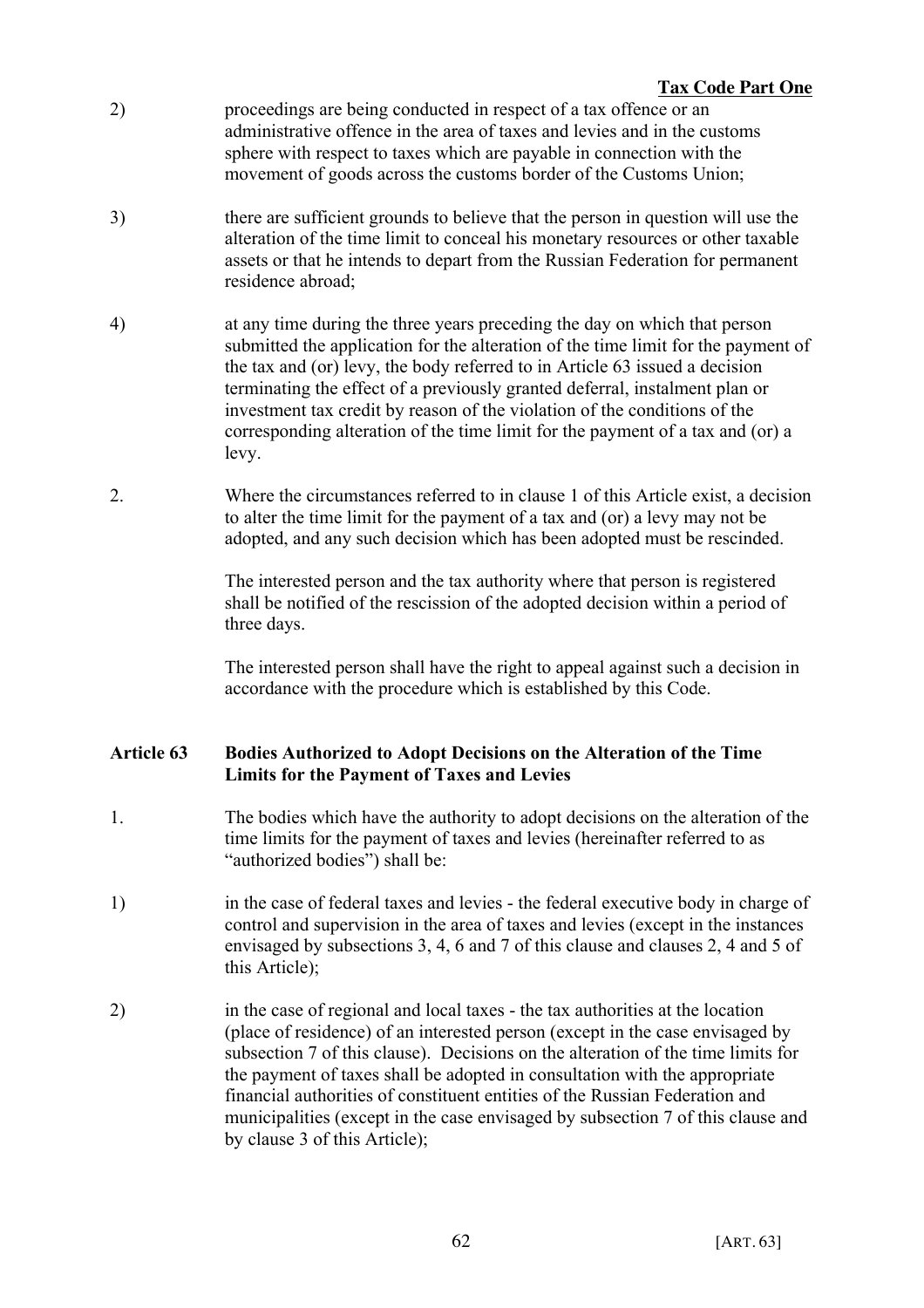- 3) in the case of taxes which are payable in connection with the movement of goods across the customs border of the Customs Union - the federal executive body in charge of the customs sphere, or customs authorities authorized by that body;
- 4) in the case of State duty bodies (officials) which have been authorized in accordance with Chapter 25.3 of this Code to perform legally significant acts for which State duty is payable;
- 6) in the case of tax on income physical persons payable by physical persons who are not private entrepreneurs with respect to income which is received without tax being withheld by tax agents – the tax authorities for the place of residence of those persons. Decisions on the alteration of the time limits for the payment of tax on such income with respect to amounts payable to the budgets of constituent entities of the Russian Federation and local budgets shall be adopted in consultation with the financial authorities of the relevant constituent entities of the Russian Federation and municipalities;
- 7) in the case of tax on the profit of organizations at the tax rate established for the crediting of that tax to the budgets of constituent entities of the Russian Federation and in the case of regional taxes with respect to decisions on the alteration of the time limits for the payment of those taxes in the form of investment tax credit – bodies so authorized by the legislation of constituent entities of the Russian Federation.
- 2. Where, in accordance with the budget legislation of the Russian Federation, federal taxes or levies are payable to the federal budget and (or) the budgets of constituent entities of the Russian Federation and local budgets, the time limits for the payment of such taxes or levies (with the exception of State duty) shall be altered on the basis of decisions of the authorized bodies referred to in clause 1 of this Article adopted, insofar as amounts payable to the budgets of constituent entities of the Russian Federation and local budgets are concerned, in consultation with the financial authorities of the relevant constituent entities of the Russian Federation and municipalities.
- 3. Where, in accordance with the legislation of constituent entities of the Russian Federation, regional taxes are payable to the budgets of constituent entities of the Russian Federation and (or) local budgets, the time limits for the payment of such taxes shall be altered on the basis of decisions of tax authorities at the location (place of residence) of interested parties adopted, to the extent of amounts payable to:

- the budgets of constituent entities of the Russian Federation, - in consultation with the financial authorities of those constituent entities of the Russian Federation;

- local budgets, - in consultation with the financial authorities of the relevant municipalities.

4. In the instance envisaged by paragraph 2 of clause 1 of Article 64 of this Code, a decision on the alteration of the time limits for the payment of federal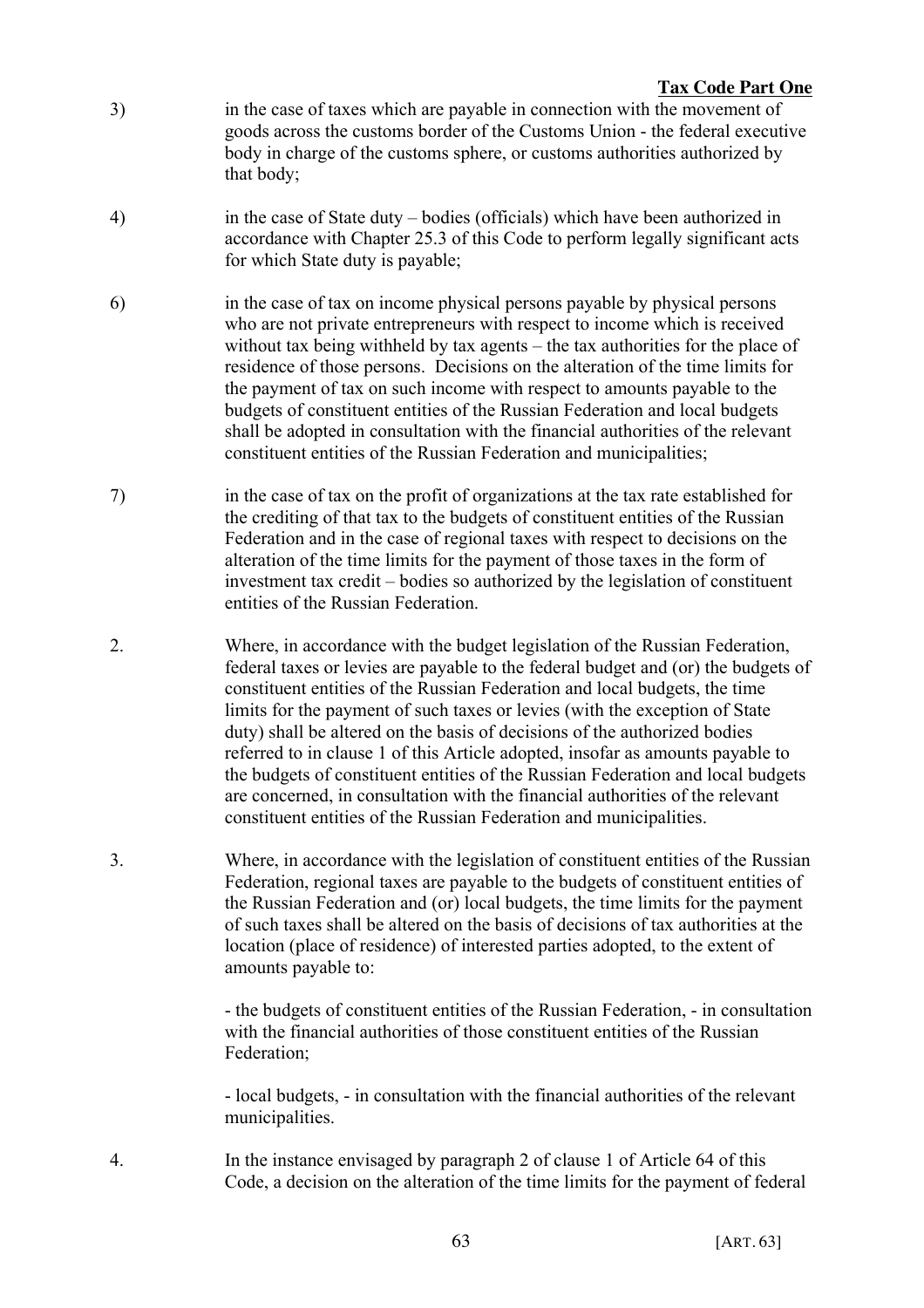taxes and levies shall be adopted by the Government of the Russian Federation.

5. In the case provided for in Article 64.1 of this Code, a decision on the alteration of the time limits for the payment of federal taxes shall be adopted by the Minister of Finance of the Russian Federation.

# **Article 64 The Procedure and Conditions for the Granting of a Deferral or Instalment Plan for the Payment of a Tax or Levy**

1. A deferral or instalment plan for the payment of tax shall represent an alteration of the time limit for the payment of tax, subject to the existence of the grounds which are envisaged by this Chapter, for a period not exceeding one year, with the amount of the indebtedness to be paid as a lump sum or on an instalment basis respectively.

> A deferral or instalment plan for the payment of federal taxes, insofar as the portion payable to the federal budget is concerned, may be granted for a period of more than one year, but not exceeding three years, by decision of the Government of the Russian Federation.

In the case provided for in Article 64.1 of this Code, a deferral or instalment plan for the payment of federal taxes for a period not exceeding five years may be granted by decision of the Minister of Finance of the Russian Federation.

- 2. A deferral or instalment plan for the payment of tax may be granted to an interested person whose financial position does not enable that tax to be paid within the established time limit but there are sufficient grounds to believe that the person concerned will be able to pay that tax within the period for which the deferral or instalment plan is granted, provided that at least one of the following grounds exists:
- 1) the person has sustained damage as a result of a natural calamity, an industrial disaster or other circumstances of insurmountable force;
- 2) budget appropriations and (or) budget obligation limits were not provided (not provided on time) to the interested person and (or) maximum levels of financing of expenses were not communicated (not communicated on time) to the interested person as a recipient of budgetary resources in an amount sufficient to enable the timely fulfilment by that person of the obligation to pay tax, or monetary resources were not transferred (not transferred on time) to the interested person from the budget, including by way of payment for services rendered (work performed, goods supplied) by that person for State and municipal needs, in an amount sufficient to enable the timely fulfilment by that person of the obligation to pay tax;
- 3) there is a risk that indications of insolvency (bankruptcy) would arise for the interested person if that person were to pay tax as a lump sum;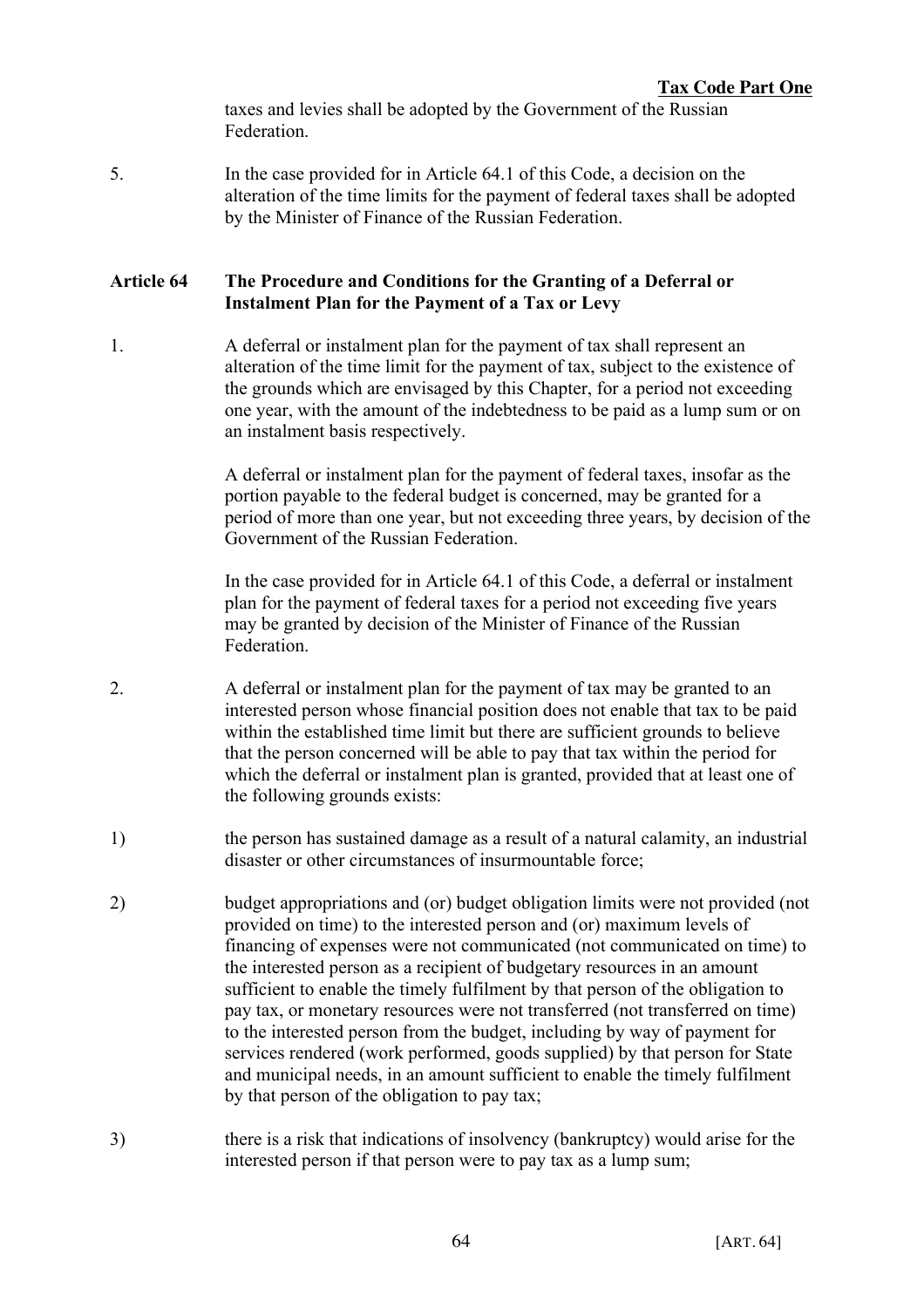- 4) the financial position of a physical person (disregarding assets on which execution cannot be levied in accordance with the legislation of the Russian Federation) makes it impossible for tax to be paid as a lump sum;
- 5) the production and (or) sale of goods, work or services by the interested person is seasonal in nature;
- 6) there are grounds such as are established by the customs legislation of the Customs Union and customs-related legislation of the Russian Federation for the granting of a deferral or instalment plan for the payment of taxes which are payable in connection with the movement of goods across the customs border of the Customs Union.
- 2.1 Where the grounds referred to in subsections 1 and 3 to 6 of clause 2 of this Article exist, a deferral or instalment plan for the payment of tax may be granted to an organization for an amount not exceeding the value of its net assets and to a physical person for an amount not exceeding the value of his assets, excluding assets on which execution cannot be levied in accordance with the legislation of the Russian Federation.
- 3. A deferral or instalment plan for the payment of tax may be granted with respect to one or more taxes.
- 4. Where a deferral or instalment plan for the payment of tax is granted on the grounds referred to in subsections 3, 4 and 5 of clause 2 of this Article, interest shall be charged on the amount of the indebtedness at a rate equal to one half of the refinancing rate of the Central Bank of the Russian Federation prevailing in the deferral or instalment plan period, unless otherwise stipulated by the customs legislation of the Customs Union and customs-related legislation of the Russian Federation with respect to taxes which are payable in connection with the transportation of goods across the customs border of the Customs Union.

Where a deferral or instalment plan for the payment of tax is granted on the grounds referred to in subsections 1 and 2 of clause 2 of this Article, interest shall not be charged on the amount of the indebtedness.

- 5. An application for the granting of a deferral or an instalment plan for the payment of tax shall be submitted by the interested person to the appropriate authorized body. Within five days of the application being submitted to the authorized body a copy of the application shall be sent by the interested person to the tax authority where that person is registered. The application for the granting of a deferral or an instalment plan for the payment of tax shall be accompanied by the following documents:
- 1) a statement from the tax authority where the person is registered concerning the status of settlements in respect of taxes, levies, penalties and fines;
- 2) a statement from the tax authority where the person is registered containing a list of all bank accounts held by that person;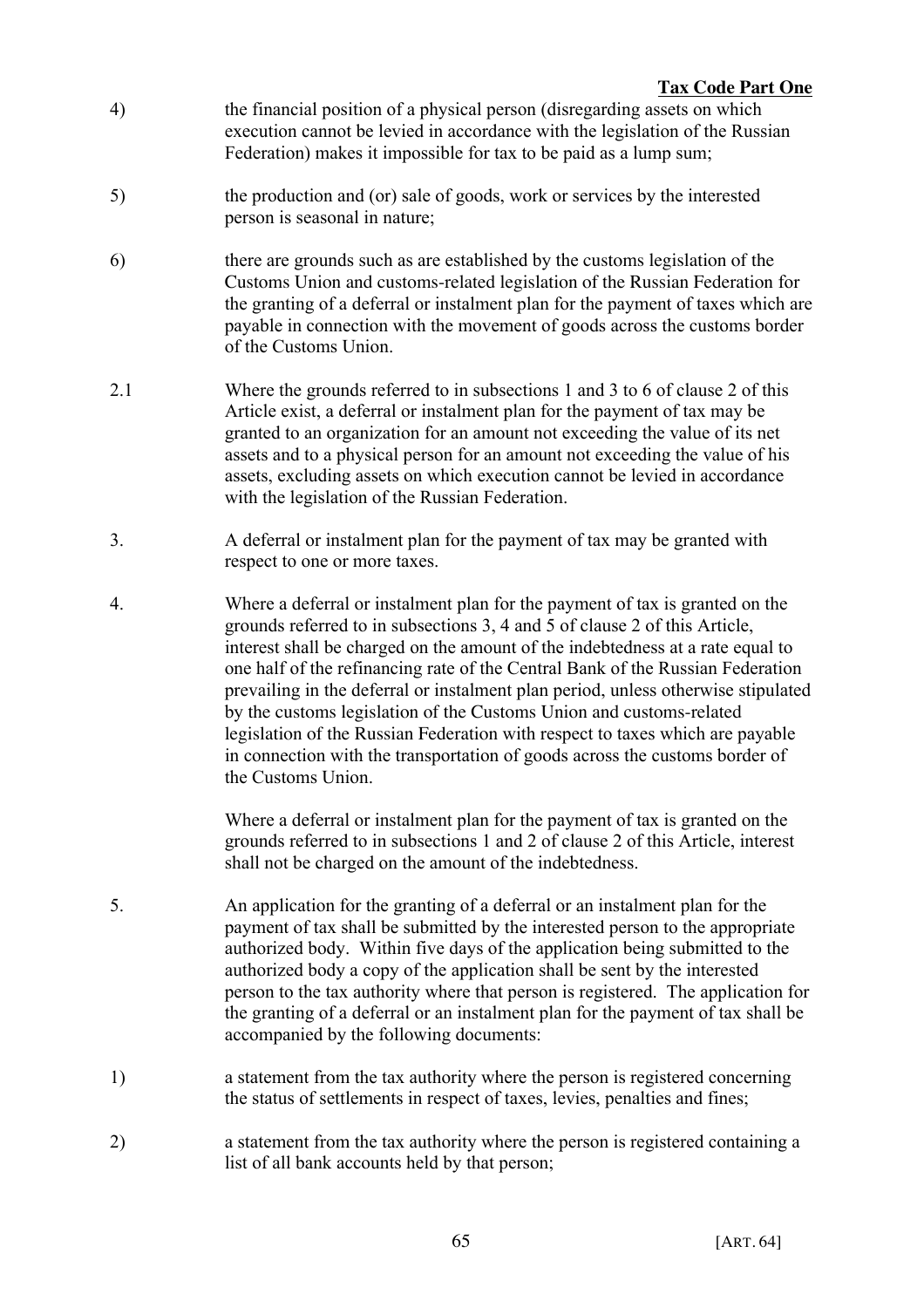- 3) statements from banks concerning monthly flows of monetary resources on the person's bank accounts for each month of the six months preceding the submission of the application, and concerning the presence or otherwise of settlement documents of that person in the relevant file of unpaid settlement documents;
- 4) statements from banks concerning balances of monetary resources in all the person's bank accounts;
- 5) a list of contract partners who are debtors of the person, indicating the prices of contracts concluded with the debtor contract parties (the amounts of other obligations and the grounds on which they arose) and the time periods for their performance, and copies of the contracts in question (documents confirming the existence of other grounds on which an obligation arose);
- 6) an undertaking by the person to comply during the period of the adjustment of the time limit for the payment of tax with the conditions subject to which the decision to grant a deferral or instalment plan is adopted, and that person's proposed schedule for the settlement of indebtedness;
- 7) documents such as are referred to in clause 5.1 of this Article which confirm the existence of grounds for the alteration of the time limit for the payment of tax.
- 5.1 An application for the granting of a deferral or instalment plan for the payment of tax on the ground specified in subsection 1 of clause 2 of this Article shall be accompanied by a report on the occurrence in relation to the interested person of the circumstances of insurmountable force which are the basis for filing that application and a statement of appraisal of damage caused to that person as a result of those circumstances, prepared by an executive body (State body, local government body) or organization responsible for civil defence and the protection of the public and territories against emergencies.

An application for an interested person who is a recipient of budgetary resources to be granted a deferral or instalment plan for the payment of tax to on the ground specified in subsection 2 of clause 2 of this Article shall be accompanied by a document of a financial authority and (or) a chief controller (controller) of budgetary resources which specifies the amounts of budget appropriations and (or) budget obligation limits which were not provided (not provided on time) to the person in question and the amount of the maximum levels of financing of expenses which were not communicated (not communicated on time) to that person in an amount sufficient to enable the timely fulfilment by that person of the obligation to pay tax.

An application for the granting of a deferral or instalment plan for the payment of tax on the ground specified in subsection 2 of clause 2 of this Article to an interested person to whom monetary resources were not transferred (were not transferred on time) in an amount sufficient to enable the timely fulfilment by that person of the obligation to pay tax, including by way of payment for services rendered by that person (work performed, goods supplied) for State or municipal needs shall be accompanied by a document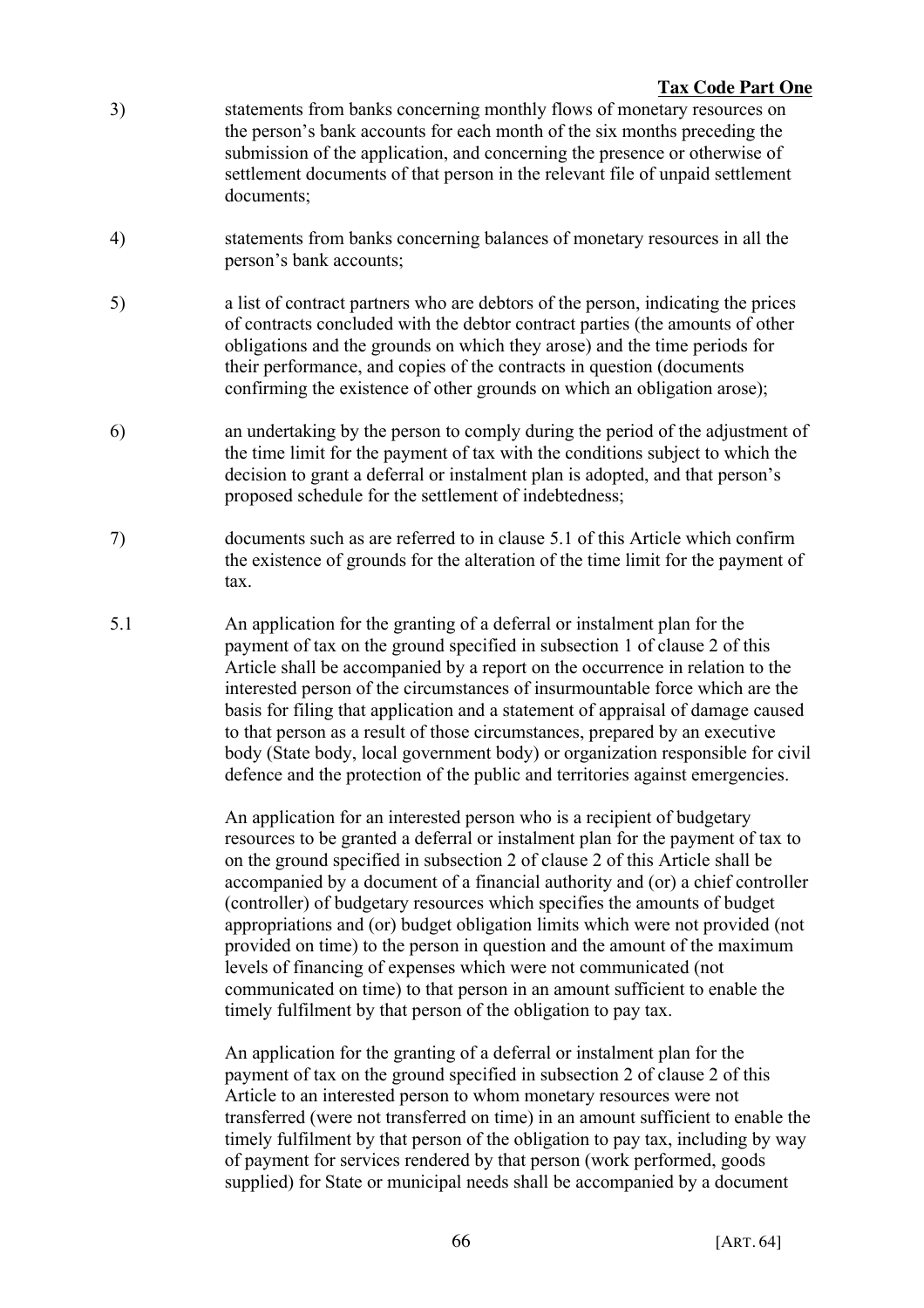from the recipient of the budgetary resources which indicates the amount of monetary resources which was not transferred (was not transferred on time) to that person from the budget in an amount sufficient to enable the timely fulfilment by that person of the obligation to pay tax, or a document from the State or municipal customer which indicates the amount of monetary resources which was not transferred (was not transferred on time) to that person from the budget in an amount sufficient to enable the timely fulfilment by that person of the obligation to pay tax, by way of payment for services rendered by that person (work performed, goods supplied) for State or municipal needs.

The existence of the ground specified in subsection 3 of clause 2 of this Article shall be established on the basis of the results of an analysis of the financial position of an economic entity carried out by the federal executive body in charge of control and supervision in the area of taxes and levies in accordance with a methodology to be approved by the federal executive body authorized to carry out functions involving the formulation of State policy and normative legal regulation in the area of insolvency (bankruptcy) and financial rehabilitation.

An application for the granting of a deferral or instalment plan for the payment of tax on the ground specified in subsection 4 of clause 2 of this Article shall be accompanied by information on movable and immovable property of the physical person (excluding property on which execution cannot be levied in accordance with the legislation of the Russian Federation).

An application for the granting of a deferral or instalment plan for the payment of tax on the ground specified in subsection 5 of clause 2 of this Article shall be accompanied by a document prepared by the interested person confirming that income from branches and types of activity included in the list to be approved by the Government of the Russian Federation of branches and types of activity which are seasonal in nature accounts for not less than 50 per cent of that person's total income from the sale of goods (work and services).

- 5.2 In an application for the granting of a deferral or instalment plan for the payment of tax the interested person shall undertake to pay interest charged on the amount of indebtedness in accordance with this Chapter.
- 5.3 Upon the request of the authorized body an interested person shall present documents concerning assets which may be pledged as security, or a surety bond.
- 6. The decision to grant or refuse to grant a deferral or instalment plan for the payment of tax shall be adopted by the authorized body within 30 days from the day on which the interested person's application is received.

Upon a petition of the interested person the authorized body shall have the right to adopt a decision concerning a temporary (for the period while the deferral or instalment plan application is considered) suspension of the payment of the amount of indebtedness by the interested person. The interested person shall present a copy of that decision to the tax authority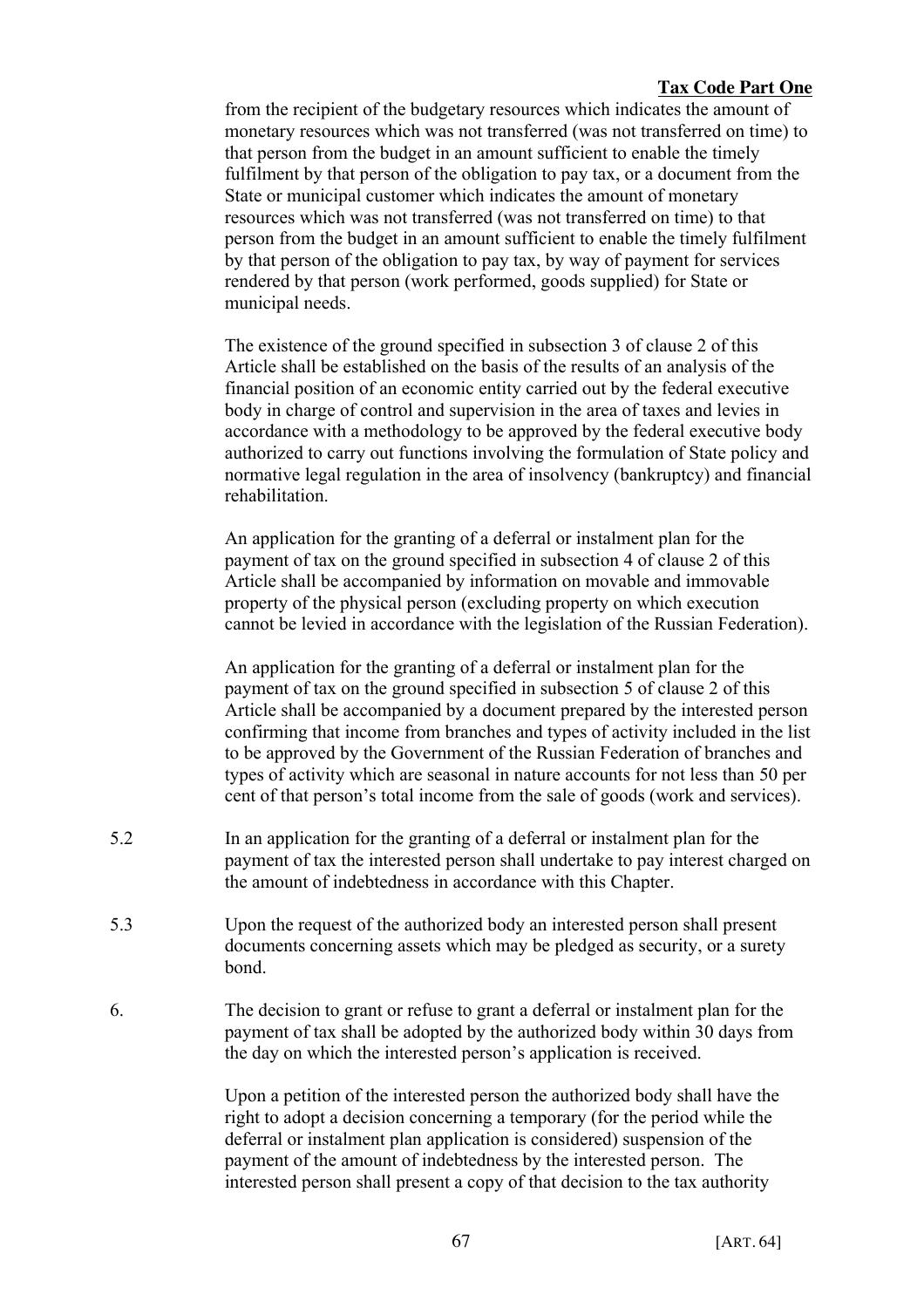where he is registered within five days from the day on which the decision is adopted.

A decision on the granting of a deferral or instalment plan for the payment of tax shall be adopted by the authorized body within the time period which is established by paragraph 1 of this clause in consultation with financial authorities in accordance with Article 63 of this Code.

8. The decision to grant a deferral or instalment plan for the payment of tax must contain an indication of the amount of indebtedness, the tax in respect of which the deferral or instalment plan is granted, the time limits and procedure for the payment of the indebtedness and interest charges and, where appropriate, documents relating to assets which are provided as a security, or a guarantee.

> The decision to grant a deferral or instalment plan for the payment of tax shall enter into force from the day specified in that decision. In this respect, penalties charged for the entire period of time from the day established for the payment of tax up to the day on which the decision enters into force shall be included in the amount of indebtedness if that payment deadline precedes the day on which the decision enters into force.

> Where a deferral or instalment plan is granted on security of assets, the decision to grant it shall enter into force only after the conclusion of an agreement on the pledging of assets in accordance with the procedure which is stipulated by Article 73 of this Code.

9. A decision to refuse to grant a deferral or instalment plan for the payment of tax must be substantiated.

> The interested person may appeal against the decision to refuse to grant a deferral or instalment plan for the payment of tax in accordance with the procedure which is established by the legislation of the Russian Federation.

- 10. The authorized body shall send a copy of the decision to grant or refuse to grant a deferral or instalment plan for the payment of tax to the interested person and to the tax authority where that person is registered within a period of three days from the day on which that decision is adopted.
- 12. Laws of constituent entities of the Russian Federation and normative legal acts of representative bodies of municipalities may establish additional grounds and other conditions for the granting of a deferral or instalment plan for the payment of regional and local taxes, penalties and fines respectively.
- 13. The rules contained in this Article shall apply equally to the procedure and conditions for the granting of a deferral or instalment plan for the payment of levies unless otherwise stipulated by the tax and levy legislation of the Russian Federation.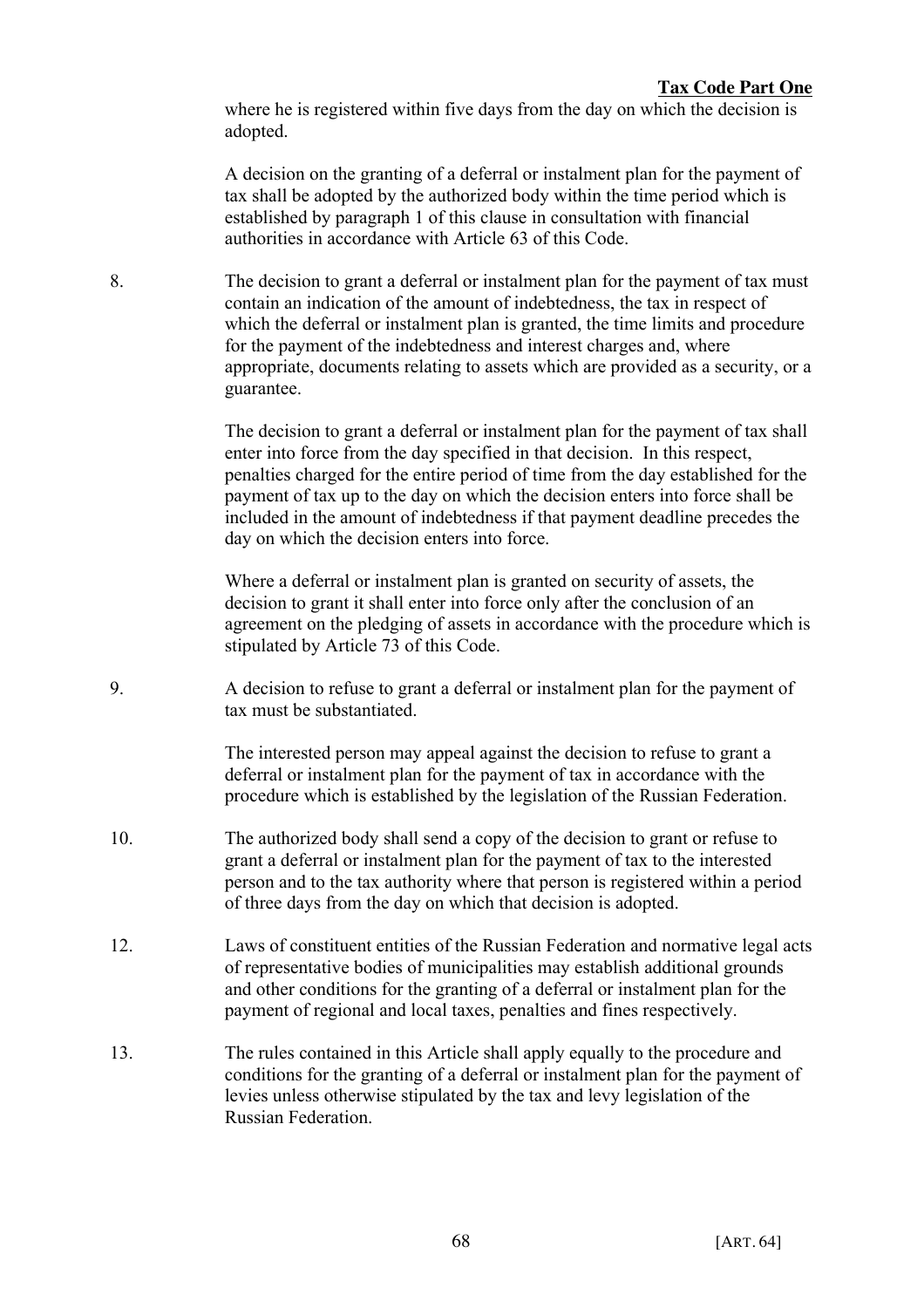# **Article 64.1 Procedure and Conditions for the Granting of a Deferral or Instalment Plan for the Payment of Federal Taxes by Decision of the Minister of Finance of the Russian Federation**

1. A deferral or instalment plan for the payment of one or more federal taxes and penalties and fines in respect of federal taxes may be granted by decision of the Minister of Finance of the Russian Federation with account taken of the special considerations laid down in this Article.

> A deferral or instalment plan such as is envisaged by paragraph 1 of this clause may be granted where the amount of an organization's indebtedness as at the  $1<sup>st</sup>$  of the month in which the application for a deferral or instalment plan (hereafter in this Article referred to as "application") is submitted exceeds 10 billion roubles and the settlement of the indebtedness by means of a single payment would create a threat of adverse social and economic consequences.

- 2. An organization seeking a deferral or instalment plan in the case provided for in this Article shall submit to the Ministry of Finance of the Russian Federation an application accompanied by the following documents:
- 1) a statement issued by the tax authority concerning the status of settlements in respect of taxes, penalties and fines;
- 2) a proposed schedule for the settlement of indebtedness;
- 3) documents and information proving that adverse social and economic consequences might arise if the indebtedness were to be settled by means of a single payment;
- 4) the organization's written agreement to disclose information constituting tax secrets which is relevant to the consideration of the organization's application.
- 3. A copy of the application shall be sent by the organization to the tax authority where it is registered.
- 4. A decision on an organization's application shall be adopted within one month from the day on which the application was received.

A decision to grant a deferral or instalment plan with respect to amounts payable to the budgets of constituent entities of the Russian Federation and (or) local budgets must be agreed with the financial authorities of the relevant constituent entity of the Russian Federation and (or) municipality.

5. Interest shall be charged on an amount of indebtedness in relation to which a decision has been adopted to grant a deferral or instalment plan at a rate equal to one half of the refinancing rate of the Central Bank of the Russian Federation which was in effect in the period of the deferral or instalment plan.

> A deferral or instalment plan such as is envisaged by this Article may be granted without means of securing it.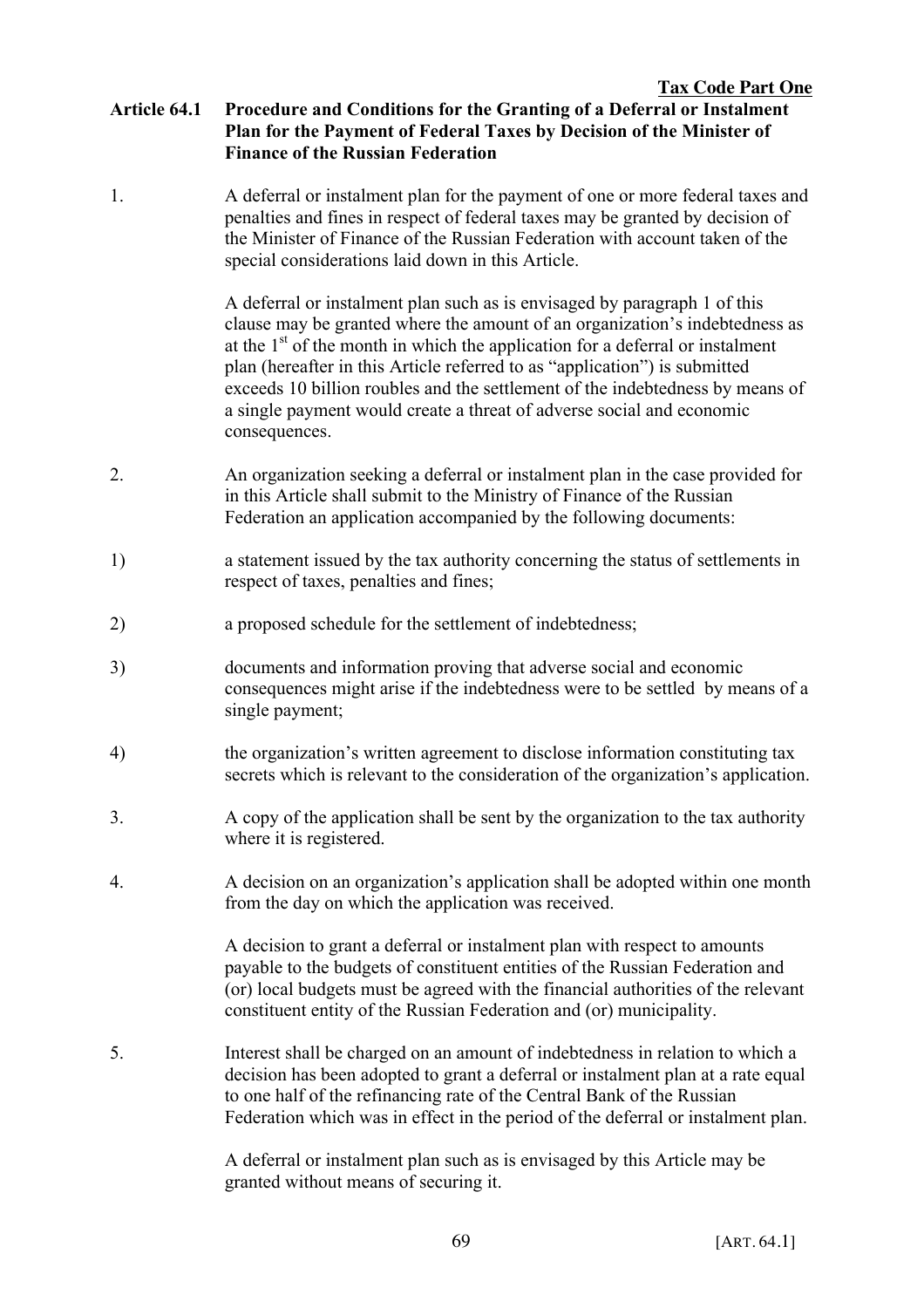## **Article 66 Investment Tax Credit**

1. Investment tax credit shall represent an alteration of the time limit for the payment of tax whereby, subject to the existence of the grounds referred to in Article 67 of this Code, an organization is granted the possibility of reducing its tax payments over a specified period and within specified limits and subsequently paying the amount of credit and interest charges on an instalment basis.

> Investment tax credit may be granted in respect of tax on the profit of an organization and in respect of regional and local taxes.

Investment tax credit may be granted for a period of from one to five years.

2. An organization which has received investment tax credit shall have the right to reduce its payments in respect of the relevant tax over the period of validity of the investment tax credit agreement.

> A reduction shall be made in respect of each payment of the relevant tax for which investment tax credit was granted for each reporting period until such time as the amount remaining unpaid by the organization as a result of such reductions (the accumulated amount of credit) becomes equal to the amount of credit provided for by the relevant agreement. The specific procedure for reducing tax payments shall be determined by the investment tax credit agreement which has been concluded.

> Where an organization concludes more than one investment tax credit agreement which have not expired by the time of the next tax payment, the accumulated amount of credit shall be determined separately for each agreement. In this respect, the accumulated amount of credit shall first be increased with respect to the agreement first concluded, and, when the accumulated amount of credit reaches the level specified in the agreement, the organization may increase the amount of credit under the next agreement.

3. The amounts by which tax payments are reduced in each reporting period (irrespective of the number of investment tax credit agreements) may not exceed 50 per cent of the amounts of those tax payments as determined according to the general rules without taking into account the existence of investment tax credit agreements. In this respect, the amount of credit accumulated over the tax period may not exceed 50 per cent of the amount of tax payable by that organization for that tax period. Should the accumulated amount of credit exceed the maximum amounts by which tax may be reduced as established by this clause for an accounting period, the difference between that amount and the maximum acceptable amount shall be carried over to the next accounting period.

> Where an organization shows a loss according to the results of activity for particular reporting periods during a tax period or according to the results of activity for the entire tax period, the excess accumulated amount of credit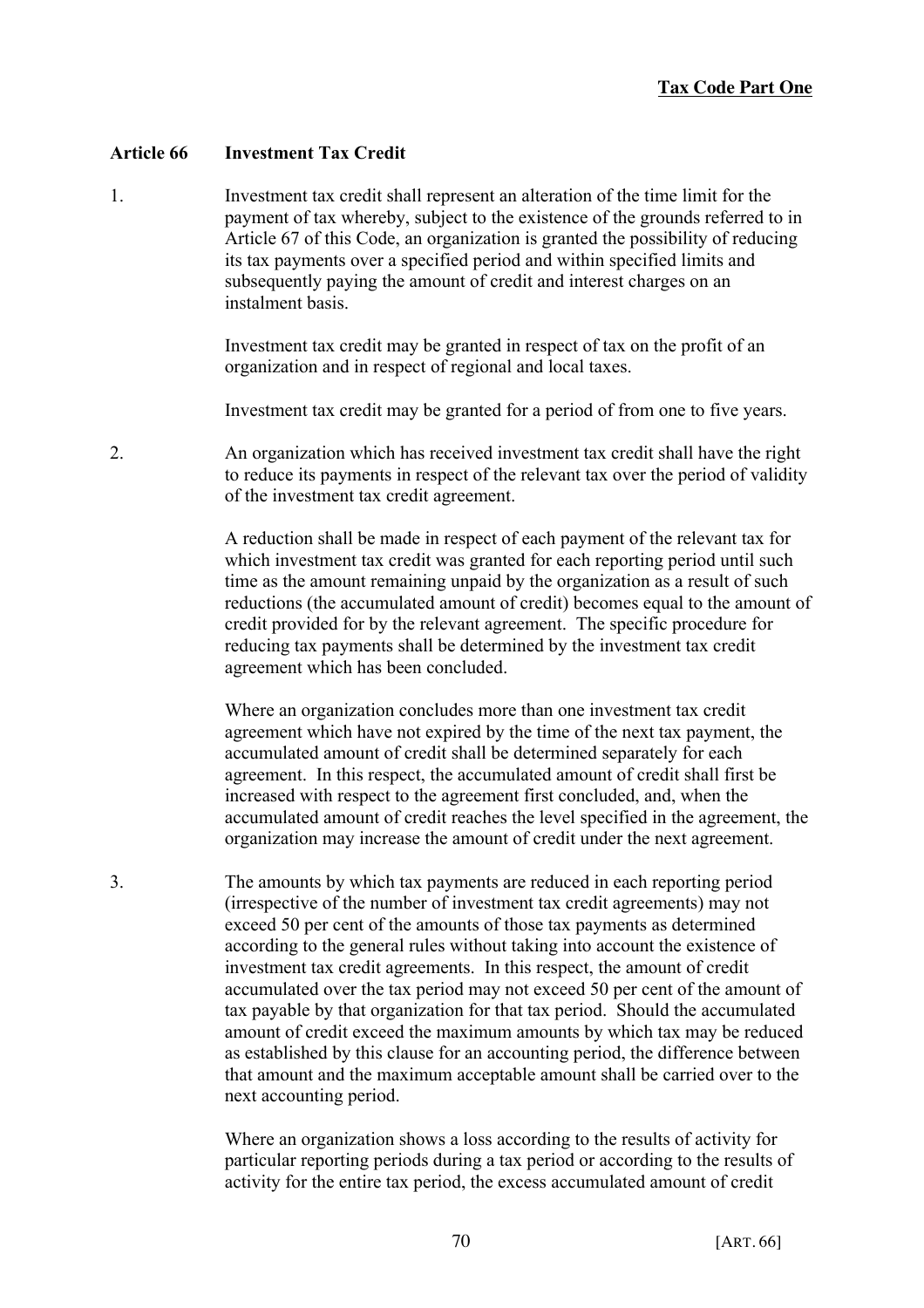based on the results of activity for the tax period shall be carried over to the next tax period and shall be regarded as an accumulated amount of credit in the first reporting period of the new tax period.

# **Article 67 The Procedure and Conditions for Granting Investment Tax Credit**

- 1. Investment tax credit may be granted to an organization which is liable to pay a particular tax where any of the following grounds apply:
- 1) the organization is conducting research and development work or technical modernization of its own production activity, including with the aim of creating jobs for disabled persons or protecting the environment against pollution by industrial waste and (or) raising the energy efficiency of the production of goods, performance of work and rendering of services;
- 2) the organization is carrying out technical adaptation or innovation work, including the creation of new or improvement of existing technologies and the creation of new types of raw materials and other materials;
- 3) the organization is executing an order which is highly important for the social and economic development of the region or provides essential services to the public;
- 4) the organization is fulfilling the State defence order;
- 5) the organization invests in the creation of facilities which have the highest energy efficiency rating, including apartment blocks, and (or) are connected with renewable sources of energy, and (or) are classified as facilities for the generation of thermal energy or electrical energy which have an efficiency coefficient exceeding 57 per cent, and (or) other highly energy-efficient facilities and technologies in accordance with the list approved by the Government of the Russian Federation.
- 2. Investment tax credit shall be granted:
- 1) when sought on the grounds referred to in subsections 1 and 5 of clause 1 of this Article – for an amount of credit equal to 100 per cent of the value of equipment acquired by the interested organization which is used solely for the purposes mentioned in that subsection;
- 2) when sought on the grounds referred to in subsections 2 to 4 of clause 1 of this Article – for amounts of credit to be determined on the basis of an agreement between the authorized body and the interested organization.
- 3. The interested organization must provide documentary evidence of the existence of the grounds on which investment tax credit is sought.
- 4. Investment tax credit shall be granted on the basis of an application of the organization concerned and shall be documented by a standard agreement between the appropriate authorized body and that organization. In that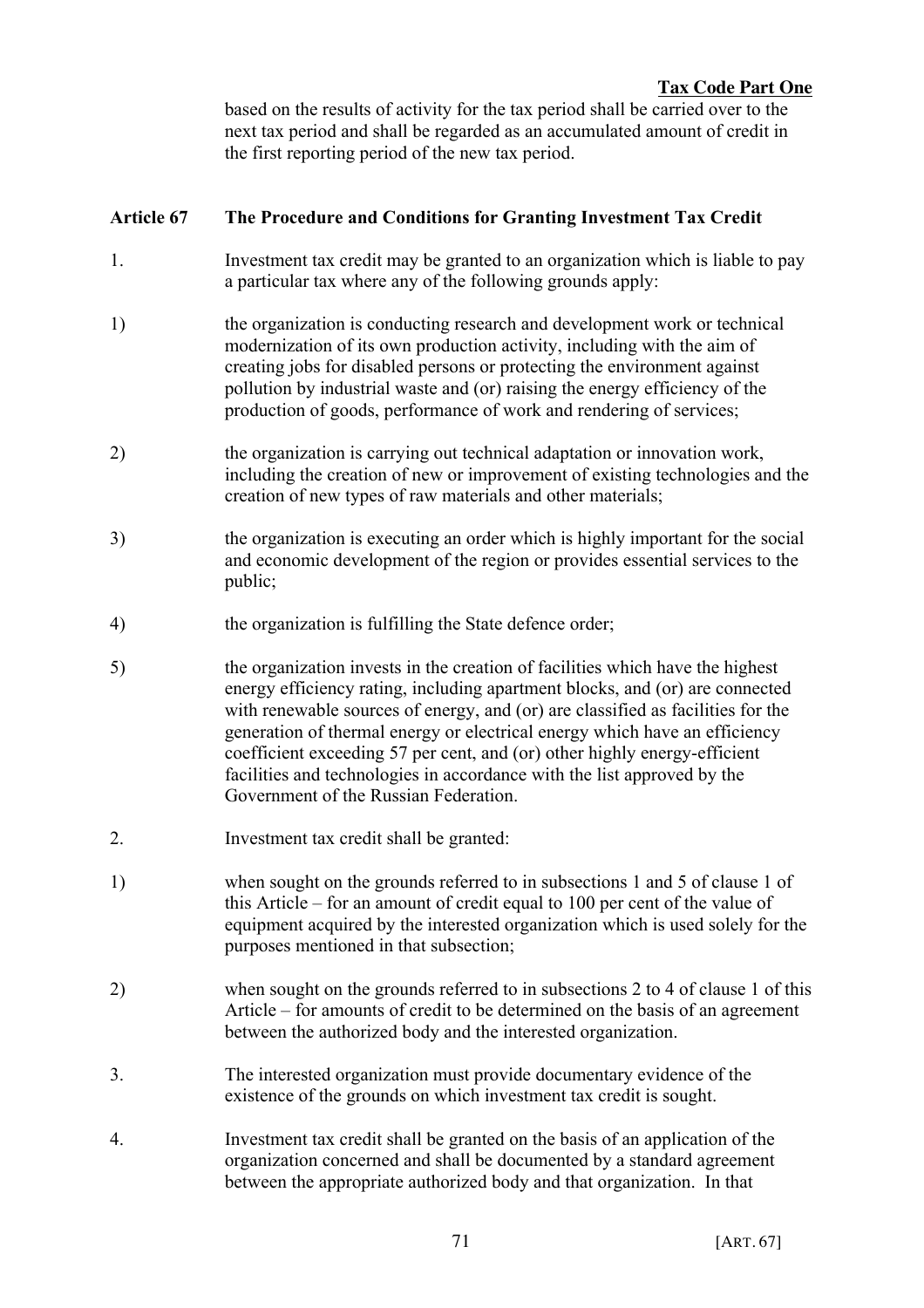application the organization shall undertake to pay interest charged on the amount of the indebtedness in accordance with this Chapter.

The form of the investment tax credit agreement shall be established by the authorized body which adopts the decision to grant investment tax credit.

An organization shall have the right to submit to the appropriate authorized body an application for the grant of investment tax credit or an application for the grant of a deferral or instalment plan for the payment of tax.

- 5. The decision to grant an organization investment tax credit shall be adopted by the authorized body in consultation with financial bodies in accordance with Article 63 of this Code within 30 days from the day on which the application is received. The fact that an organization already has one or more investment tax credit agreements may not serve as a hindrance to the conclusion of another investment tax credit agreement with that organization on other grounds.
- 6. The investment tax credit agreement must specify the procedure for reducing tax payments, the amount of credit (with an indication of the tax in respect of which the organization has been granted investment tax credit), the period of validity of the agreement, interest to be charged on the amount of credit, the procedure for the settlement of the amount of credit and interest charges, documents concerning assets which are provided as a security, or a guarantee, and the liability of the parties. Where investment tax credit is granted against a pledge of assets, an agreement on the pledge of assets shall be concluded in the manner prescribed by Article 73 of this Code.

The investment tax credit agreement must contain provisions in accordance with which it is not permissible during the period of validity of the agreement to sell to other persons or transfer to other persons for possession, use or disposal equipment or other assets the acquisition of which by the organization was a condition of the granting of investment tax credit, or which determine the conditions of such sale (transfer).

It shall not be permissible to establish interest on the amount of credit at a rate which is less than one half or more than three quarters of the refinancing rate of the Central Bank of the Russian Federation.

The organization shall present a copy of the agreement to the tax authority where it is registered within five days from the day on which the agreement is concluded.

7. A law of a constituent entity of the Russian Federation and normative legal acts adopted by representative local government bodies relating to regional and local taxes respectively may establish other grounds and conditions for the granting of investment tax credit, including the effective period of investment tax credit and rates of interest on the amount of credit.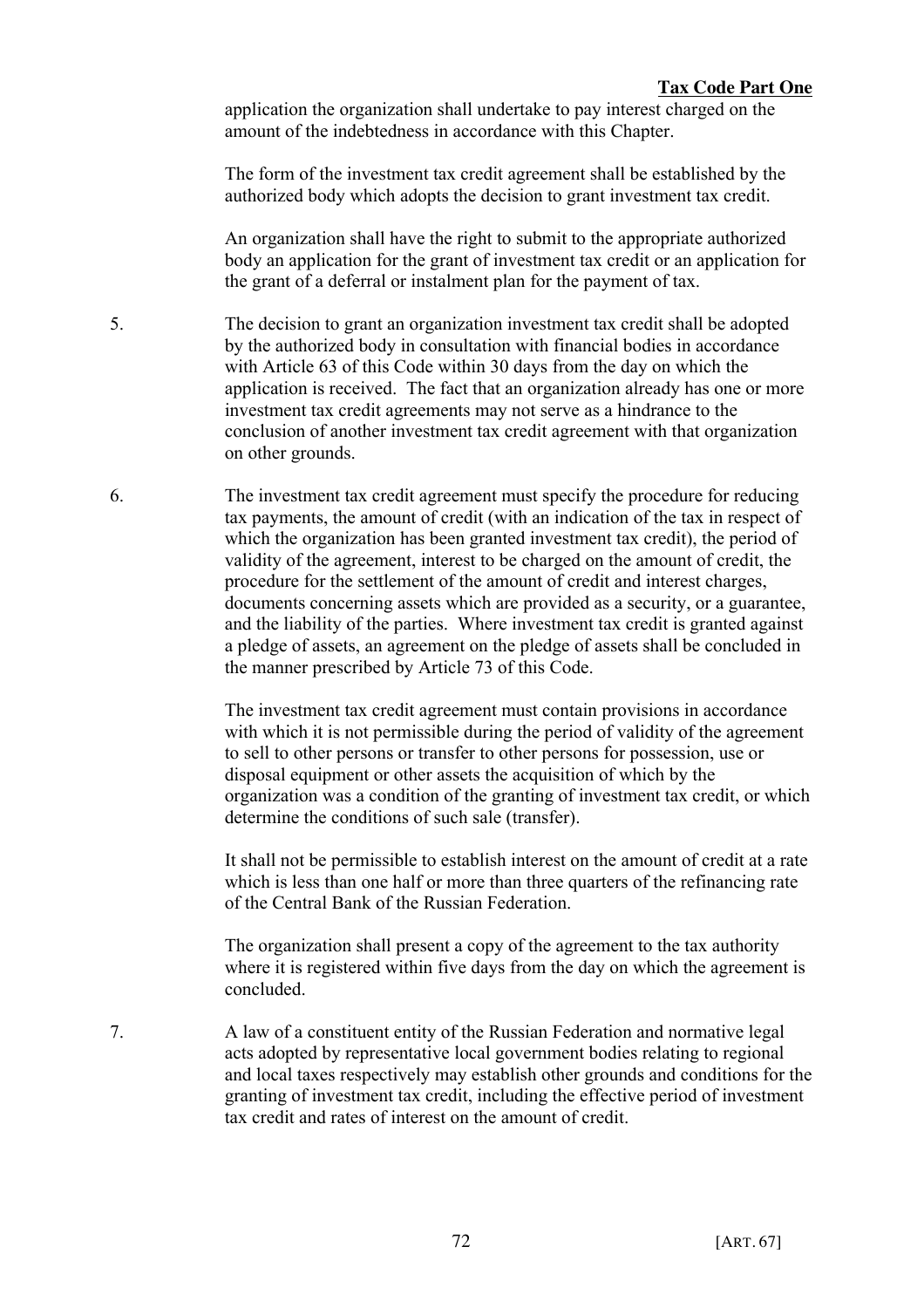#### **Tax Code Part One Article 68 Termination of a Deferral, Instalment Plan or Investment Tax Credit**

- 1. A deferral, instalment plan or investment tax credit shall terminate upon the expiry of the period of validity of the relevant decision or agreement or may be terminated before that time in the instances provided for by this Article.
- 2. A deferral, instalment plan or investment tax credit shall terminate early in the event that the entire amount of the tax or levy which is due and appropriate interest are paid before the expiry of the established period.
- 3. In the event that the interested person violates the conditions of the granting of a deferral or instalment plan, the deferral or instalment plan may be terminated early by decision of the authorized body which adopted the decision concerning the relevant alteration of the time limit for the fulfilment of the tax or levy obligation.
- 4. Where a deferral or instalment plan is terminated early in the case provided for in clause 3 of this Article the interested person must, within one month after receiving the relevant decision, pay the unpaid amount of the indebtedness and penalties for each calendar day, beginning with the day following the day on which the decision is adopted until the day on which the amount is paid inclusively.

In this respect, the amount of indebtedness which remains unpaid shall be determined as the difference between the amount of indebtedness specified in the decision to grant a deferral (instalment plan), increased by the amount of interest calculated in accordance with the deferral (instalment plan) decision for the period while the deferral (instalment plan) was in effect, and actually paid amounts and interest.

5. A notice of the rescission of the deferral or instalment plan decision shall be sent by the authorized body which adopted that decision to the interested person by registered mail within five days from the day of its adoption. A notice of the rescission of the deferral or instalment plan decision shall be deemed to have been received upon the expiry of a period of six days from the date on which the registered letter was despatched.

> A copy of that decision shall be sent to the tax authority where the interested person is registered within the same time limits.

- 6. The interested person may appeal against the decision of an authorized body concerning the early termination of a deferral or instalment plan in a court in accordance with the procedure which is established by the legislation of the Russian Federation.
- 7. An investment tax credit agreement may be terminated early on the basis of an agreement between the parties or by decision of a court.
- 8. If, during the period of validity of an investment tax credit agreement, the organization which concluded it violates the conditions stipulated by the agreement with respect to the sale or transfer to other persons for possession,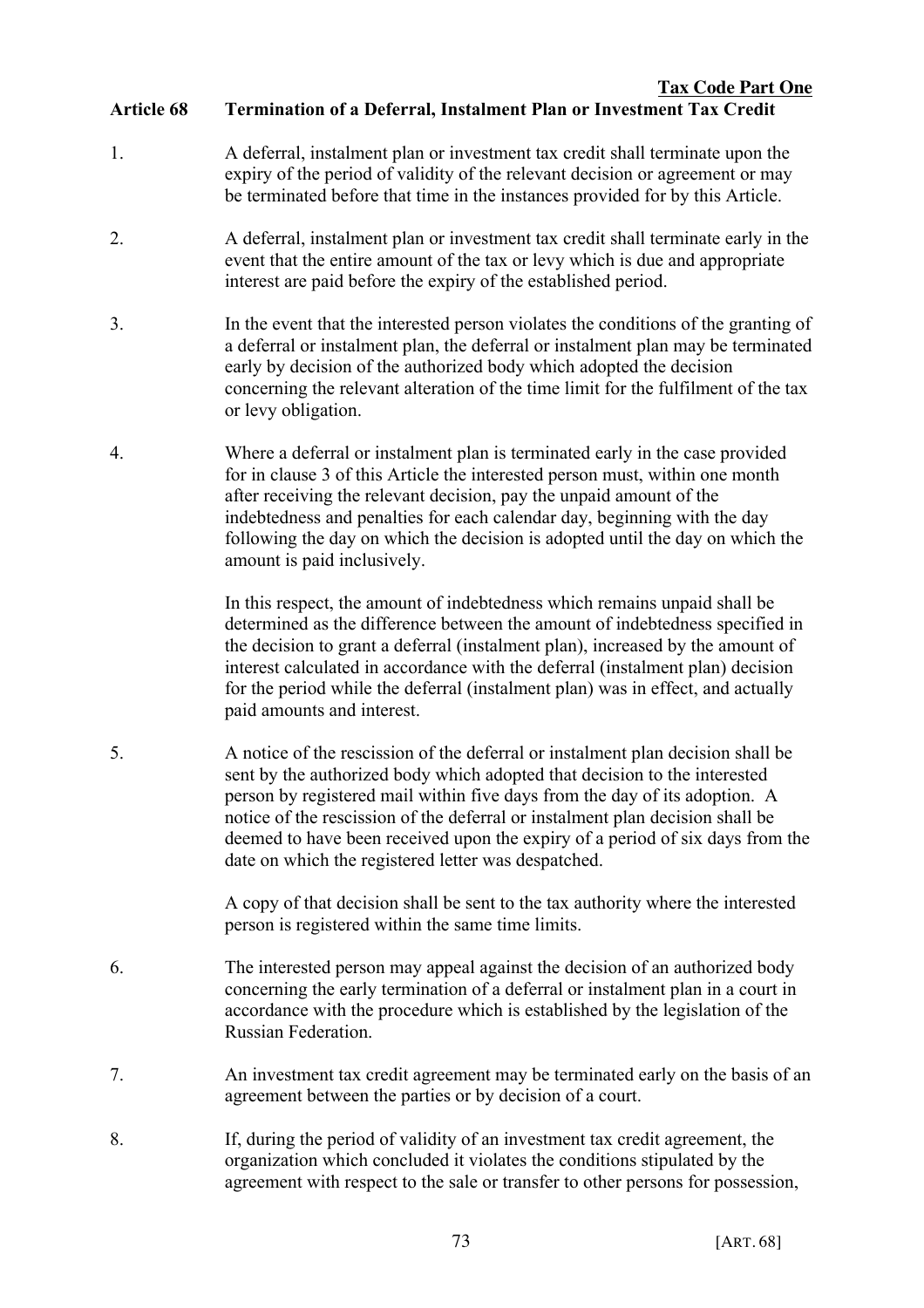use or disposal of equipment or other assets the acquisition of which was a condition of the granting of investment tax credit, then that organization must, within one month from the day on which the investment tax credit agreement is cancelled, pay all amounts of tax which earlier remained unpaid in accordance with the agreement and appropriate penalties and interest on the unpaid amounts of tax charged for each calendar day of the period of validity of the investment tax credit agreement on the basis of the refinancing rate of the Central Bank of the Russian Federation which was in effect in the period between the conclusion and the cancellation of the agreement.

- 9. Where an organization which has received investment tax credit on the grounds referred to in subsection 3 of Article 67.1 of this Code violates the obligations for the purposes of the fulfilment of which it received investment tax credit during the time period established by the agreement, then, not later than three months from the day on which the agreement is cancelled, it must pay the entire amount of unpaid tax and interest on that amount, which shall be charged for each day of the period of validity of the agreement on the basis of a rate equal to the refinancing rate of the Central Bank of the Russian Federation.
- 10. In the event that interest provided for in this Chapter which is payable by an interested person is not paid on time, it shall be recovered according to a procedure similar to the procedure for the recovery of interest which is laid down in Article 176.1 of this Code.

# **CHAPTER 10. THE DEMAND FOR PAYMENT OF TAXES AND LEVIES**

# **Article 69 The Demand for Payment of a Tax or Levy**

- 1. A tax payment demand shall be understood to be a notice to a taxpayer informing him of the amount of tax outstanding and of the obligation to pay the outstanding amount of tax within the specified time limit.
- 2. A tax demand shall be sent to a taxpayer if the taxpayer has arrears.
- 3. A tax demand shall be sent to a taxpayer irrespective of whether or not the taxpayer has been called to account for the violation of tax and levy legislation.
- 4. The tax demand must contain information concerning the amount of tax indebtedness, the amount of penalties charged at the time of sending the demand, the time limit for the payment of tax which is established by tax and levy legislation, the deadline for the fulfilment of the demand and the measures for the recovery of tax and for ensuring the fulfilment of the tax payment obligation which would be used should the taxpayer fail to fulfil the demand.

In all cases the demand must contain detailed information concerning the grounds on which the tax is imposed and a reference to the provisions of tax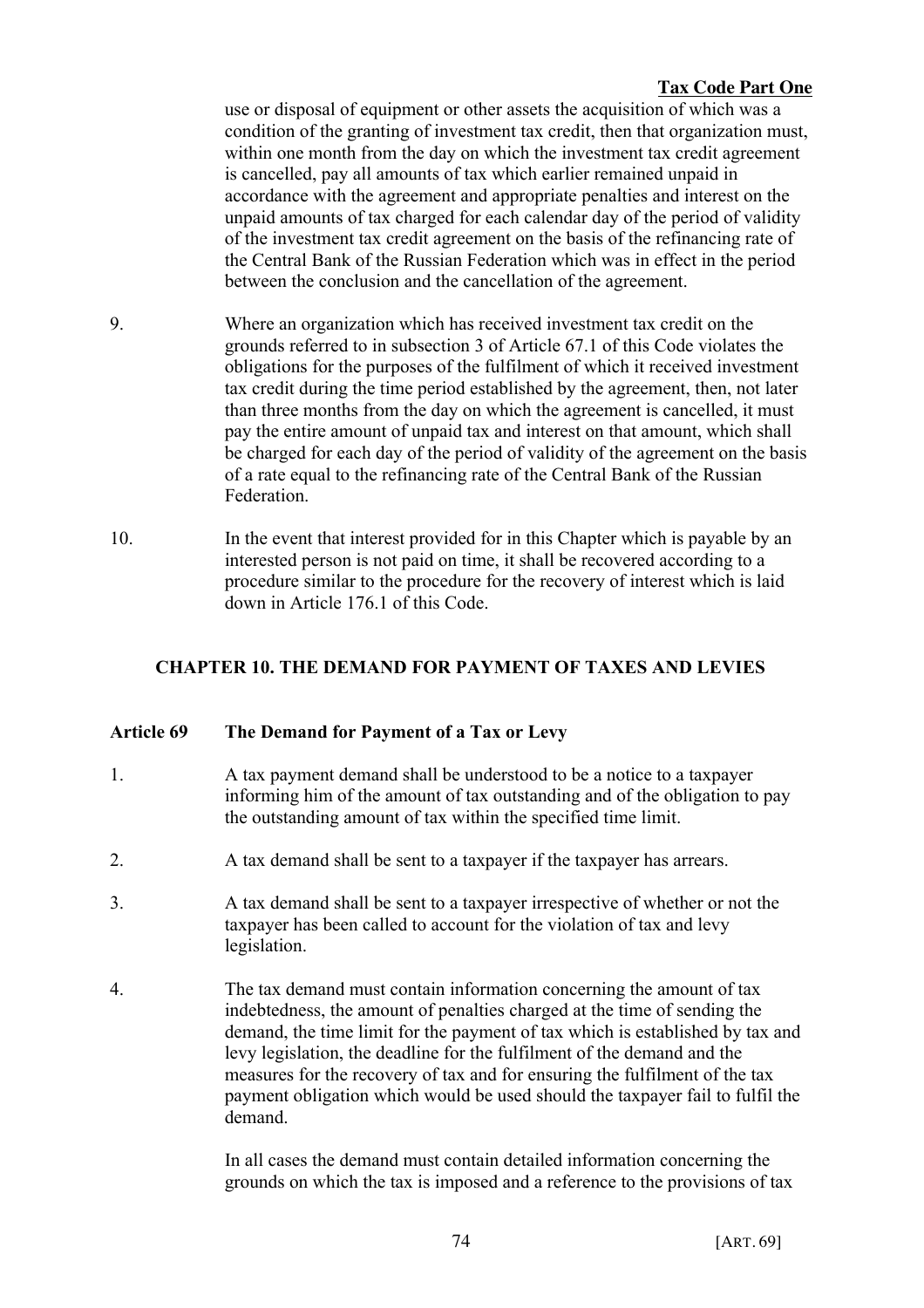and levy legislation which establish the obligation of the taxpayer to pay the tax.

Where the amount of arrears which is discovered as a result of a tax audit gives reason to suspect the commission of a violation of tax and levy legislation bearing elements of a crime, the demand which is sent must contain a warning to the effect that the tax authority will be obliged, in the event that amounts of arrears, penalties and fines are not paid in full within the established time limit, to send materials to investigative bodies in order for a decision to be adopted on the institution of criminal proceedings.

A tax payment demand must be fulfilled within eight days from the date of receipt of that demand, unless a longer period of time for the payment of tax is specified in that demand.

- 5. The demand for payment of a tax shall be sent to the taxpayer by the tax authority with which the taxpayer is registered. The form of the demand shall be approved by the federal executive body in charge of control and supervision in the area of taxes and levies.
- 6. A tax payment demand may be handed to the director of an organization (a legal or authorized representative of the organization) or to a physical person (a legal or authorized representative of the physical person) in person, sent by registered mail or transmitted in electronic form via telecommunications channels. Where the demand is sent by registered mail, it shall be deemed to have been received six days after the registered letter was despatched.

The formats and procedure for the sending to a taxpayer of a tax payment demand in electronic form via telecommunications channels shall be established by the federal executive body in charge of control and supervision in the area of taxes and levies.

8. The rules laid down in this Article shall also apply in relation to demands for the payment of levies, penalties and fines and shall apply to demands which are sent to levy payers and tax agents.

# **Article 70 Time Limits for the Sending of a Demand for the Payment of a Tax or Levy**

1. A tax payment demand must be sent to the taxpayer not later than three months from the day on which arrears are discovered, unless otherwise provided by clause 2 of this Article.

> Upon discovering arrears a tax authority shall draw up a document in a form to be approved by the federal executive body in charge of control and supervision in the area of taxes and levies.

2. A tax payment demand based on the results of a tax audit must be sent to the taxpayer within 10 days from the date of entry into force of the relevant decision.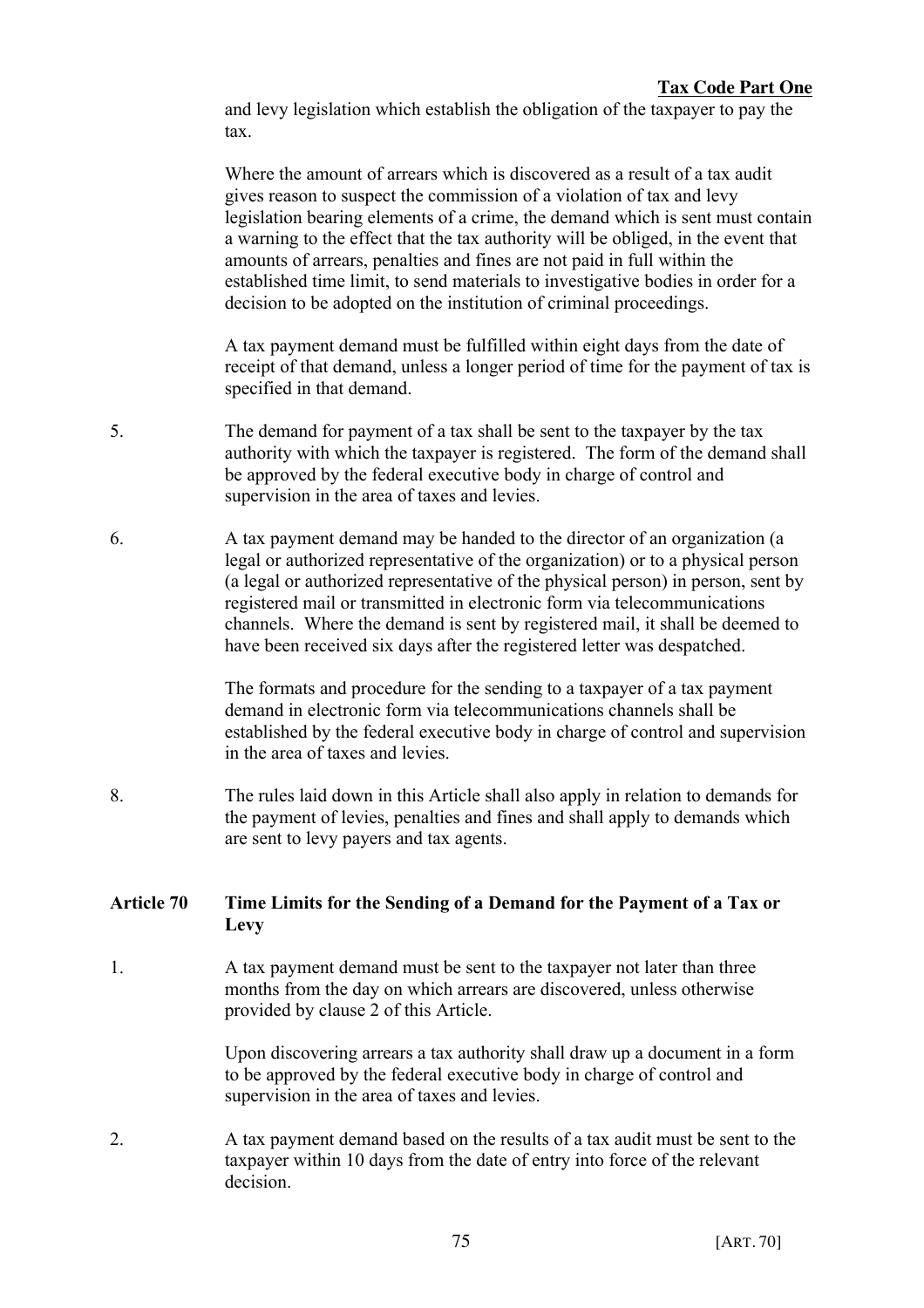- 3. The rules established by this Article shall also apply in relation to the time limits for the sending of a demand for the payment of a levy and of penalties and a fine.
- 4. The rules established by this Article shall also apply in relation to the time limits for the sending of a demand for the remittance of tax which is sent to a tax agent.

# **Article 71 Consequences of Changes in a Tax or Levy Obligation**

In the event that the obligation of a taxpayer, tax agent or levy payer with respect to the payment of a tax or levy changes after a demand for the payment of tax, a levy, penalties or a fine has been sent, the tax authority shall be obliged to send a revised demand to those persons.

# **CHAPTER 11. MEANS OF ENSURING THE FULFILMENT OF TAX AND LEVY OBLIGATIONS**

# **Article 72 Means of Ensuring the Fulfilment of Obligations with Respect to the Payment of Taxes and Levies**

- 1. The fulfilment of obligations with respect to the payment of taxes and levies may be ensured by the following means: pledge of assets, guarantee, penalty, suspension of operations on bank accounts and attachment of the taxpayer's property.
- 2. The means of ensuring the fulfilment of obligations with respect to the payment of taxes and levies and the procedure and conditions for using them shall be established in this chapter.

# **Article 73 Pledge of Property**

- 1. In cases provided for in this Code, obligations with respect to the payment of taxes and levies may be secured by a pledge.
- 2. A pledge of assets shall be documented by an agreement between the tax authority and the pledgor. The pledgor may be the taxpayer or levy payer itself or a third party.
- 3. Where a taxpayer or levy payer fails to fulfil the obligation to pay the amounts of a tax or levy which are due and appropriate penalties, the tax authority shall fulfil that obligation out of the value of the pledged property in accordance with the procedure which is established by the civil legislation of the Russian Federation.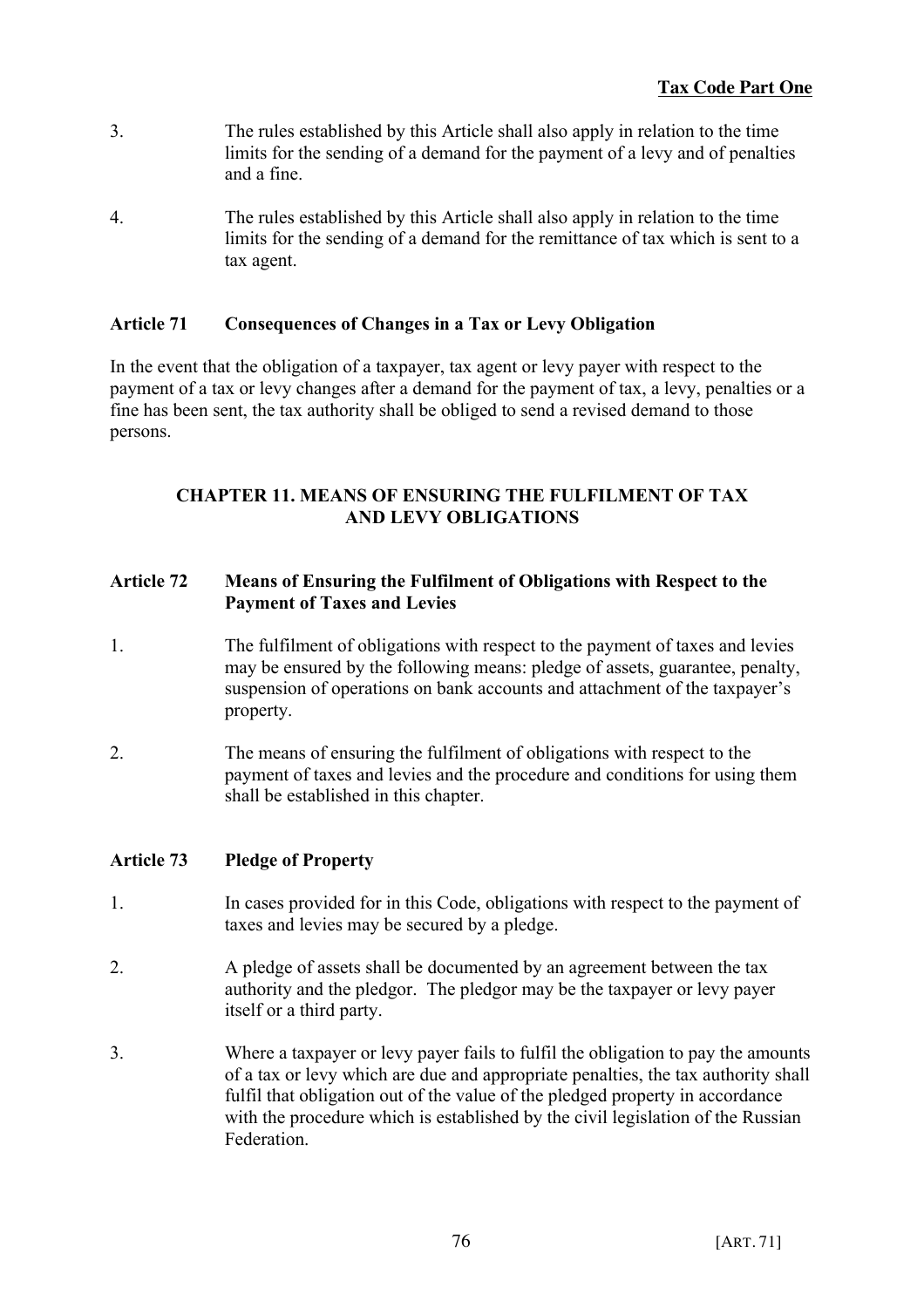4. The object of a pledge may be assets which may be put in pledge in accordance with the civil legislation of the Russian Federation, unless otherwise established by this Article.

> The object of a pledge in an agreement between a tax authority and a pledgor may not be the object of a pledge in another agreement.

- 5. Assets which are pledged may remain with the pledgor or be transferred at the pledgor's expense to the tax authority (pledgee), in which case the latter shall assume responsibility for the safekeeping of the assets.
- 6. Any transactions involving the pledged property, including transactions which are carried out for the purpose of settling amounts of indebtedness, may be undertaken only subject to prior agreement with the pledgee.
- 7. The provisions of civil legislation shall apply to legal relations which arise when a pledge is established as a means of ensuring the fulfilment of obligations with respect to the payment of taxes and levies, unless otherwise stipulated by tax and levy legislation.

# **Article 74 Guarantee**

- 1. Where the time limits for the fulfilment of tax obligations are changed and in other instances envisaged by this Code, tax obligations may be secured by a guarantee.
- 2. Under a guarantee the guarantor shall assume the obligation before the tax authorities to fulfil the taxpayer's tax obligation in full should the latter fail to pay the amounts of tax due and appropriate penalties within the established time limit.

The guarantee shall be documented in accordance with the civil legislation of the Russian Federation by an agreement between the tax authority and the guarantor.

- 3. In the event that the taxpayer fails to fulfil the obligation with respect to the payment of taxes which is secured by the guarantee, the guarantor and the taxpayer shall bear joint liability. The enforced recovery of tax and any penalties which are due from the guarantor shall be carried out by the tax authority through the courts.
- 4. Upon the fulfilment by the guarantor of its assumed obligations in accordance with the agreement, it shall acquire the right to demand from the taxpayer the amounts which it has paid, interest on those amounts and compensation for losses incurred as a result of the fulfilment of the taxpayer's obligations.
- 5. The guarantor may be a legal entity or a physical person. It shall be permissible to use more than one guarantor simultaneously for one tax obligation.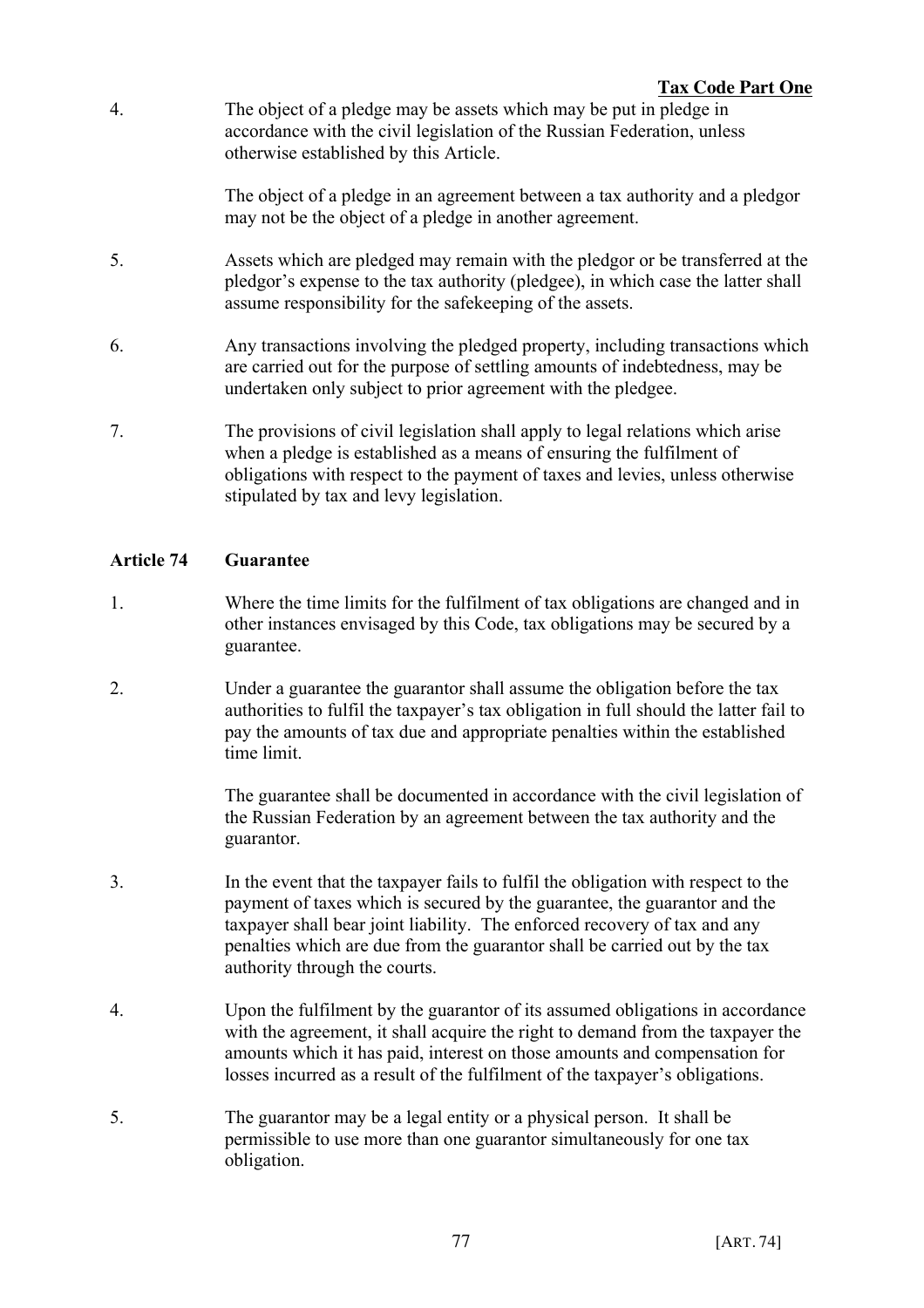- 6. The provisions of the civil legislation of the Russian Federation shall apply to legal relations which arise when a guarantee is established as a means of securing the fulfilment of a tax obligation, unless otherwise stipulated by tax and levy legislation.
- 7. The rules of this Article shall apply equally to a guarantee for the payment of a levy.

## **Article 75 Penalty**

- 1. A penalty shall be a monetary amount established by this Article which a taxpayer must pay when the amounts of taxes or levies, including taxes which are payable in connection with the transportation of goods across the customs border of the Customs Union, which are due are paid later than the deadlines which are established by tax and levy legislation.
- 2. The amount of applicable penalties shall be paid in addition to the amounts of a tax or levy which are due irrespective of the use of other measures to ensure the fulfilment of the tax or levy obligation and sanctions for the violation of tax and levy legislation.
- 3. A penalty shall be charged for each calendar day of the delay in the fulfilment of the tax or levy obligation, beginning on the day following the day which is established by tax and levy legislation for the payment of the tax or levy, except as otherwise provided by Chapter 26.1 of this Code.

Penalties shall not be charged on an amount of arrears which the taxpayer was unable to settle by reason of the fact that the taxpayer's assets were attached by decision of a tax authority or injunctive measures were taken by decision of a court in the form of the suspension of operations on the taxpayer's bank accounts or the attachment of the taxpayer's monetary resources or assets. In this case no penalties shall be charged for the entire period for which those circumstances existed. The submission of an application for the granting of a deferral (instalment plan) or investment tax credit shall not result in the suspension of the charging of penalties on the amount of tax which is payable.

4. The penalty for each day of delay shall be determined as a percentage of the unpaid amount of the tax or levy.

> The percentage rate of the penalty shall be taken as equal to one threehundredths of the refinancing rate of the Central Bank of the Russian Federation effective at the time.

- 5. Penalties shall be paid at the same time as the amounts of the tax or levy are paid or after those amounts have been fully paid.
- 6. Penalties may be recovered on an enforced basis out of a taxpayer's monetary resources in bank accounts and out of a taxpayer's other assets in accordance with the procedure which is stipulated by Articles 46 to 48 of this Code.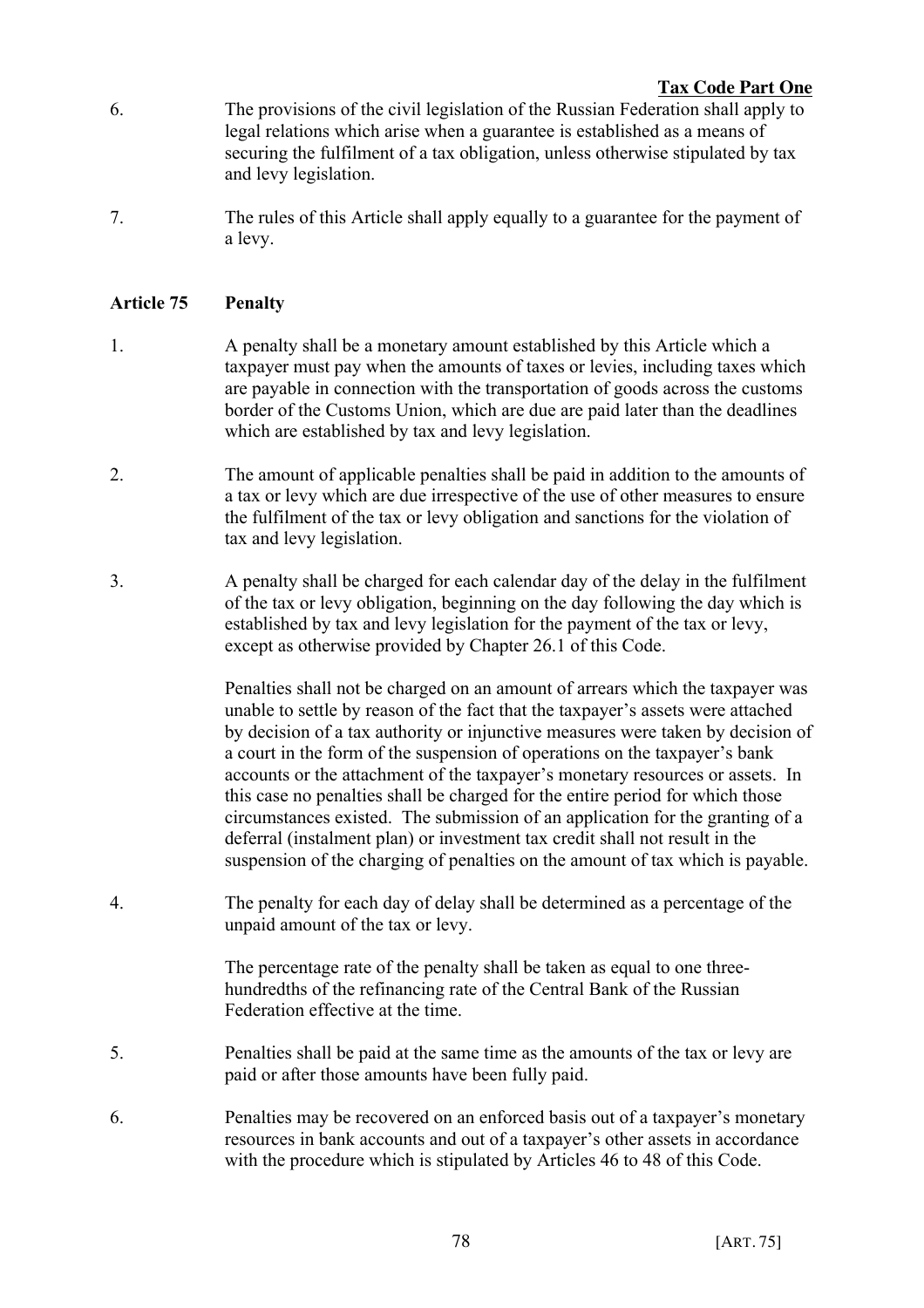The enforced recovery of penalties from organizations and private entrepreneurs shall be effected according to the procedure laid down in Articles 46 and 47 of this Code, and the enforced recovery of penalties from physical persons who are not private entrepreneurs shall be effected according to the procedure laid down in Article 48 of this Code.

The enforced recovery of penalties from organizations and private entrepreneurs in the instances envisaged by subsections 1 to 3 of clause 2 of Article 45 of this Code shall be effected by judicial process.

- 7. The rules laid down in this Article shall also apply to levy payers and tax agents.
- 8. Penalties shall not be charged on an amount of arrears which arose for a taxpayer (levy payer, tax agent) as a result of observing written explanations concerning the procedure for the calculation and payment of a tax (levy) or on other issues relating to the application of tax and levy legislation which were given to that taxpayer (levy payer, tax agent) or to the public by a financial or tax authority or another authorized State government body (an authorized official of such a body) within the limits of its competence (these circumstances shall be established by the existence of a relevant document of such a body which, in terms of its meaning and content, relates to the tax (accounting) periods in respect of which the arrears arose, irrespective of the date of publication of that document).

The provision laid down in this clause shall not apply where such written explanations are based on incomplete or inaccurate information presented by the taxpayer (levy payer, tax agent).

# **Article 76 Suspension of Operations on Bank Accounts of Organizations and Private Entrepreneurs**

1. The suspension of operations on bank accounts shall be used to enforce a decision on the recovery of tax, a levy, penalties and (or) a fine, unless otherwise stipulated by clause 3 of this Article and subsection 2 of clause 10 of Article 101 of this Code.

> The suspension of operations on an account shall signify the cessation by the bank of all debit operations on that account, unless otherwise stipulated by clause 2 of this Article.

> The suspension of operations on an account shall not apply to payments the execution of which comes before the fulfilment of tax and levy payment obligations in order of priority in accordance with the civil legislation of the Russian Federation, or to operations involving the debiting of monetary resources for the payment of taxes (advance payments), levies, insurance contributions and applicable penalties and fines and involving the remittance thereof to the budget system of the Russian Federation.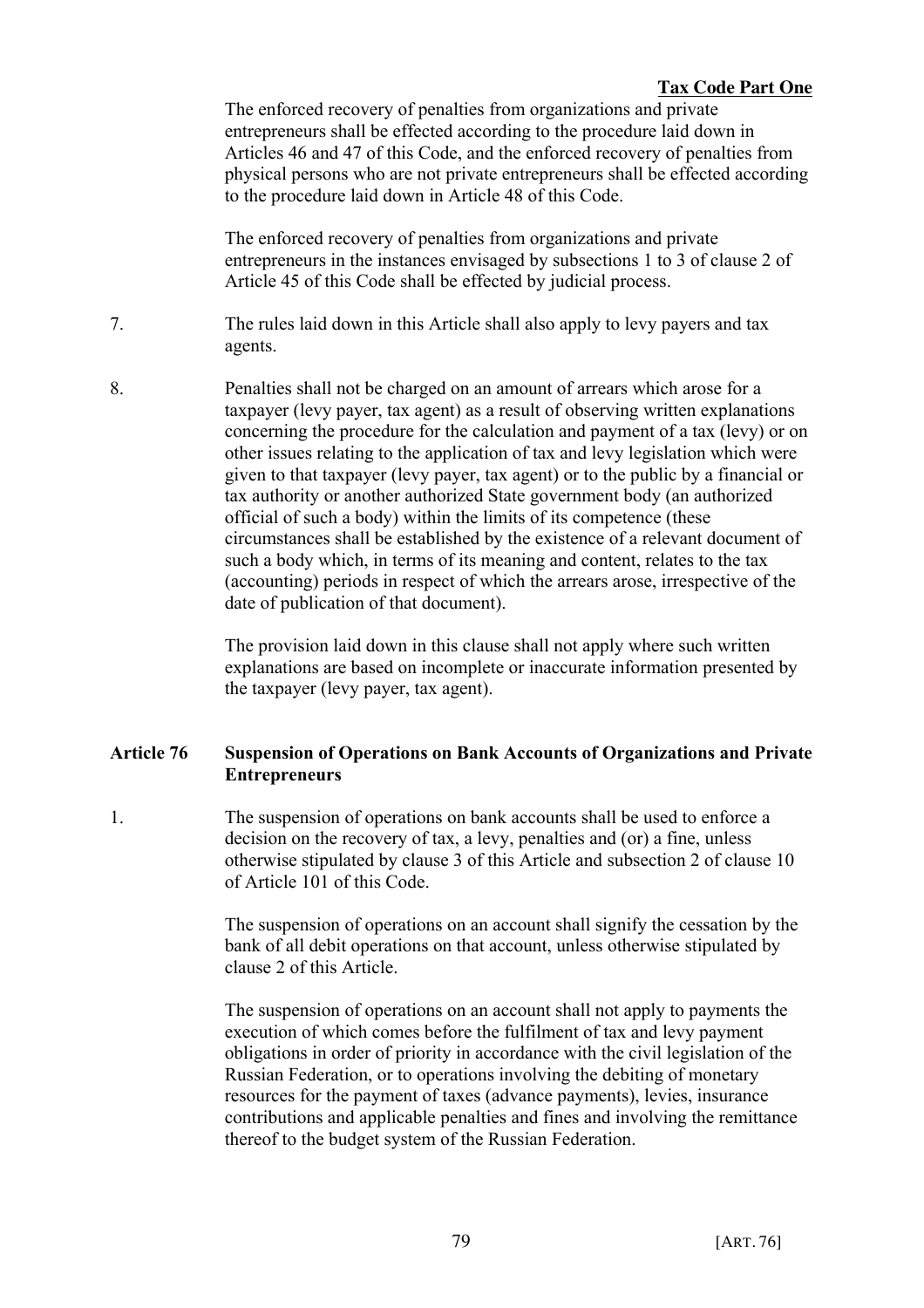2. A decision to suspend the operations of a taxpayer – organization on its bank accounts shall be adopted by the director (deputy director) of a tax authority who sent a demand for the payment of tax, penalties or a fine in the event that the taxpayer – organization has not paid that demand.

> In this respect, a decision to suspend operations of a taxpayer – organization on its bank accounts may be adopted no earlier than the issuance of a decision on the recovery of tax.

> The suspension of operations on the bank accounts of a taxpayer – organization in the instance envisaged by this clause shall signify the termination by the bank of debit operations on that account within the limits of the amount stated in the decision on the suspension of bank account operations of the taxpayer – organization, unless otherwise envisaged by paragraph 3 of clause 1 of this Article.

> The suspension of a taxpayer – organization's operations on its currency bank account in the case provided for in this clause shall signify the cessation by the bank of debit operations on that account within the limit of a foreign currency amount equivalent to the rouble amount shown in the decision on the suspension of the taxpayer – organization's bank account operations, determined on the basis of the exchange rate set by the Central Bank of the Russian Federation on the commencement date of the suspension of operations on the taxpayer's currency account.

3. A decision to suspend operations of a taxpayer – organization on its bank accounts may also be adopted by the director (deputy director) of a tax authority in the event that the taxpayer – organization in question does not submit a tax declaration to the tax authority within 10 days after the expiry of the established time limit for the submission of such a declaration.

> In this case the suspension of operations on accounts shall be cancelled by a decision of the tax authority not later than one day following the day on which the taxpayer in question submits a tax declaration.

4. A decision on the suspension of operations of a taxpayer – organization on its bank accounts shall be transmitted by the tax authority to the bank in paper or electronic form.

> A decision on the cancellation of the suspension of operations on accounts of a taxpayer – organization shall be delivered by hand by a tax authority official to a representative of the bank at the bank's location against receipt, or shall be sent to the bank in electronic form or by another means which provides evidence of the date of receipt thereof by the bank, not later than the day following the day on which the decision is adopted.

> The procedure for the sending to a bank of a tax authority's decision on the suspension of operations on bank accounts of a taxpayer – organization or a decision on the cancellation of the suspension of operations on bank accounts of a taxpayer – organization in electronic form shall be established by the Central Bank of the Russian Federation in consultation with the federal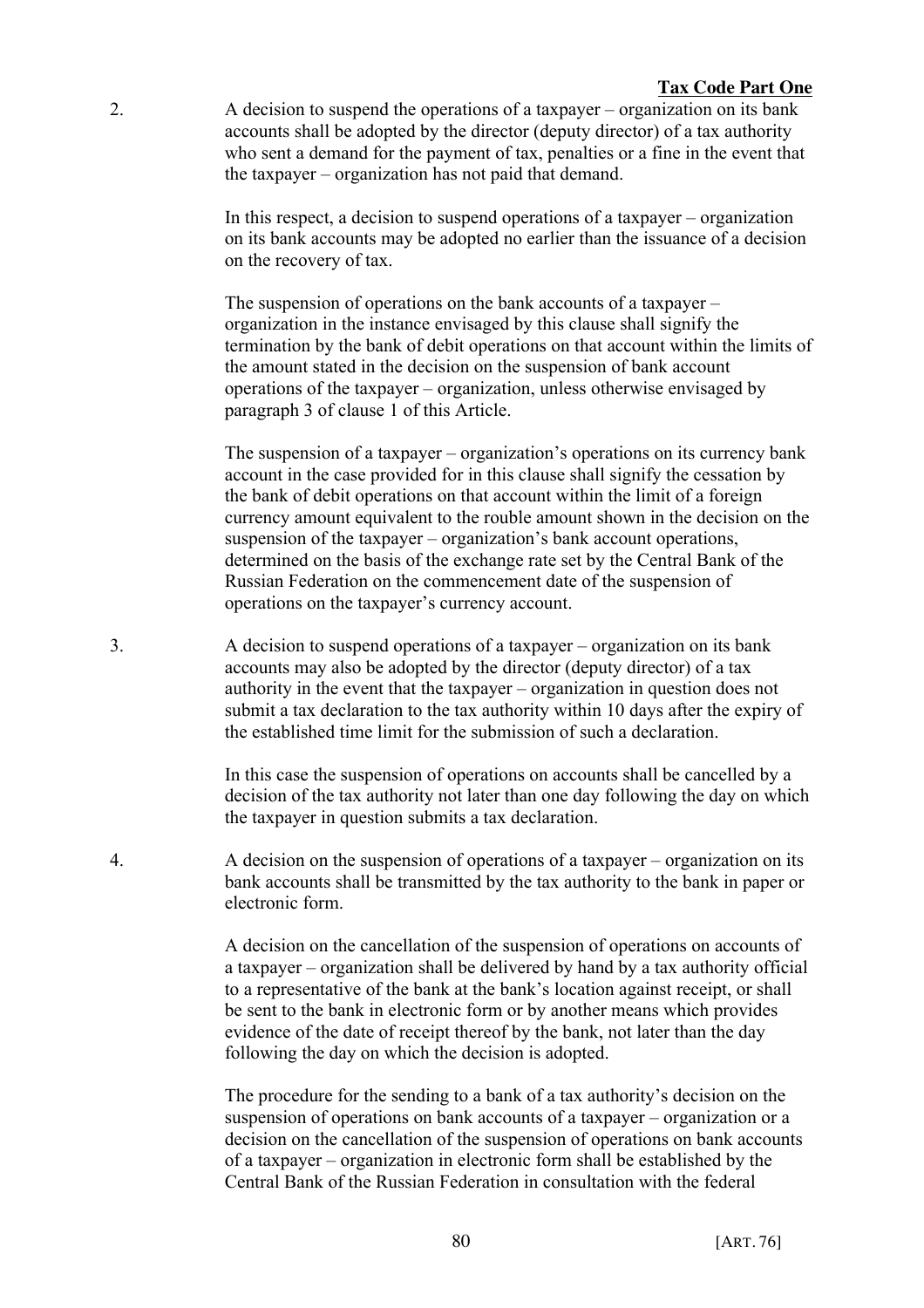executive body in charge of control and supervision in the area of taxes and **levies** 

The form of and procedure for the sending to a bank of a tax authority's decision on the suspension of operations on bank accounts of a taxpayer – organization and a decision on the cancellation of the suspension of operations on bank accounts of a taxpayer – organization in paper form shall be established by the federal executive body in charge of control and supervision in the area of taxes and levies.

A copy of a decision on the suspension of operations on bank accounts of a taxpayer – organization or a decision on the cancellation of the suspension of operations on bank accounts of a taxpayer – organization shall be transmitted to the taxpayer – organization against receipt or in another manner which provides evidence of the date of receipt of a copy of the decision in question by the taxpayer – organization not later than the day following the day on which the decision is adopted.

- 5. A bank shall be obliged to notify a tax authority electronically of balances of monetary resources held by a taxpayer – organization in bank accounts on which operations have been suspended within three days after the date of receipt of that tax authority's decision on the suspension of operations on bank accounts of the taxpayer – organization. The formats to be used for the presentation by a bank of information on balances of monetary resources held in bank accounts of a taxpayer – organization and the procedure for the sending of that information in electronic form shall be approved by the Central Bank of the Russian Federation in consultation with the federal executive body in charge of control and supervision in the area of taxes and levies.
- 6. A tax authority's decision on the suspension of operations on bank accounts of a taxpayer – organization must be strictly complied with by a bank.
- 7. The suspension of a taxpayer organization's operations on its bank accounts shall have effect from the time when the bank receives the tax authority's decision on the suspension of such operations and until the bank receives the tax authority's decision on the cancellation of the suspension of operations on the taxpayer – organization's bank accounts.

The date and time of the receipt by a bank of a tax authority's decision on the suspension of operations on bank accounts of a taxpayer – organization shall be indicated in the delivery notification or in the acknowledgement of receipt of that decision. Where a decision on the suspension of operations on bank accounts of a taxpayer – organization is sent in electronic form, the date and time of the receipt thereof by a bank shall be determined in accordance with a procedure to be established by the Central Bank of the Russian Federation in consultation with the federal executive body in charge of control and supervision in the area of taxes and levies.

Where, since the adoption of a decision on the suspension of operations on the bank accounts of a taxpayer – organization, changes have occurred in the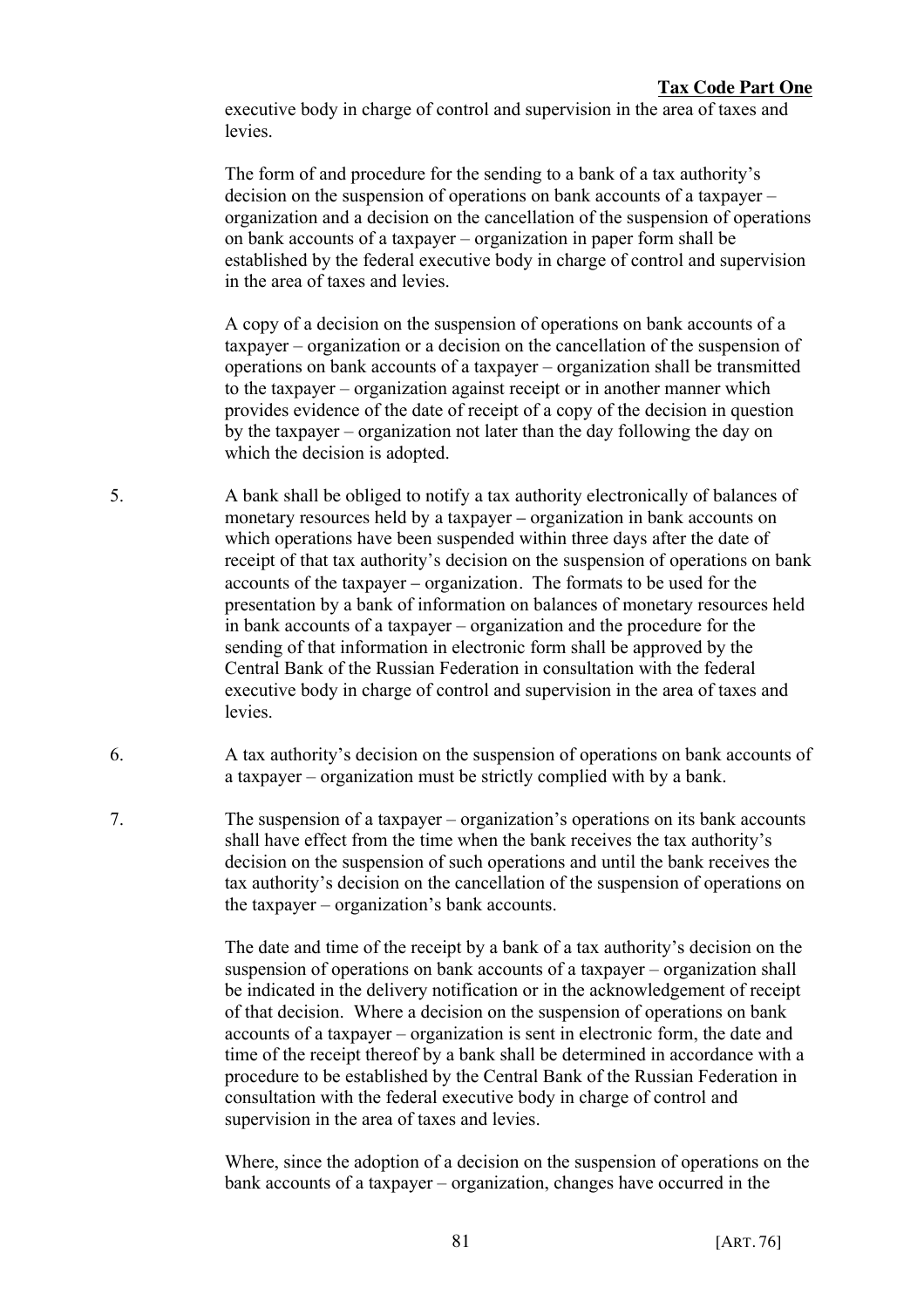name of the taxpayer – organization and (or) in the details of the bank account of the taxpayer – organization on which operations are suspended according to the tax authority's decision, the bank must continue to enforce that decision in relation to the taxpayer – organization whose name has changed and in relation to operations on the account whose details have changed.

- 8. The suspension of operations on bank accounts of a taxpayer organization shall be cancelled by a decision of the tax authority not later than one day after the day of the receipt by the tax authority of documents (copies thereof) confirming the recovery of tax, penalties or a fine.
- 9. In the event that the total amount of monetary resources held by a taxpayer organization in accounts on which operations have been suspended on the basis of a tax authority's decision exceeds the amount which is specified in that decision, the taxpayer in question shall have the right to submit to the tax authority an application for the cancellation of the suspension of operations on its bank accounts, indicating the accounts in which there are sufficient monetary resources for the execution of the tax recovery decision.

A tax authority shall be obliged, within two days of receiving the taxpayer's application which is referred to in paragraph 1 of this clause, to adopt a decision on the cancellation of the suspension of operations on accounts of a taxpayer – organization with respect to the amount in excess of the amount of monetary resources which is stated in the tax authority's decision on the suspension of operations on bank accounts of the taxpayer – organization.

In the event that a taxpayer does not supply, together with the abovementioned application, documents confirming monetary resources held in the accounts specified in that application, the tax authority may, before adopting a decision on the cancellation of the suspension of operations and within one day after the day on which the taxpayer's application was received, send to the bank with which the accounts specified by the taxpayer are held an inquiry regarding the balances of monetary resources in those accounts. A statement of balances of monetary resources in a taxpayer's bank accounts shall be sent by a bank in electronic form in the prescribed format not later than the day following the day on which the tax authority's inquiry is received.

After receiving from a bank information to the effect that there are sufficient resources in the taxpayer's bank accounts for the execution of the recovery decision, the tax authority shall be obliged to adopt within two days a decision on the cancellation of the suspension of operations on the taxpayer – organization's accounts with respect to the amount in excess of the amount of monetary resources which is stated in the tax authority's decision on the suspension of operations on bank accounts of the taxpayer – organization.

9.1 The suspension of operations on a taxpayer – organization's bank accounts shall be cancelled in the cases specified in clauses 3 and 7 to 9 of this Article and in clause 10 of Article 101 of this Code and on grounds provided for in other federal laws.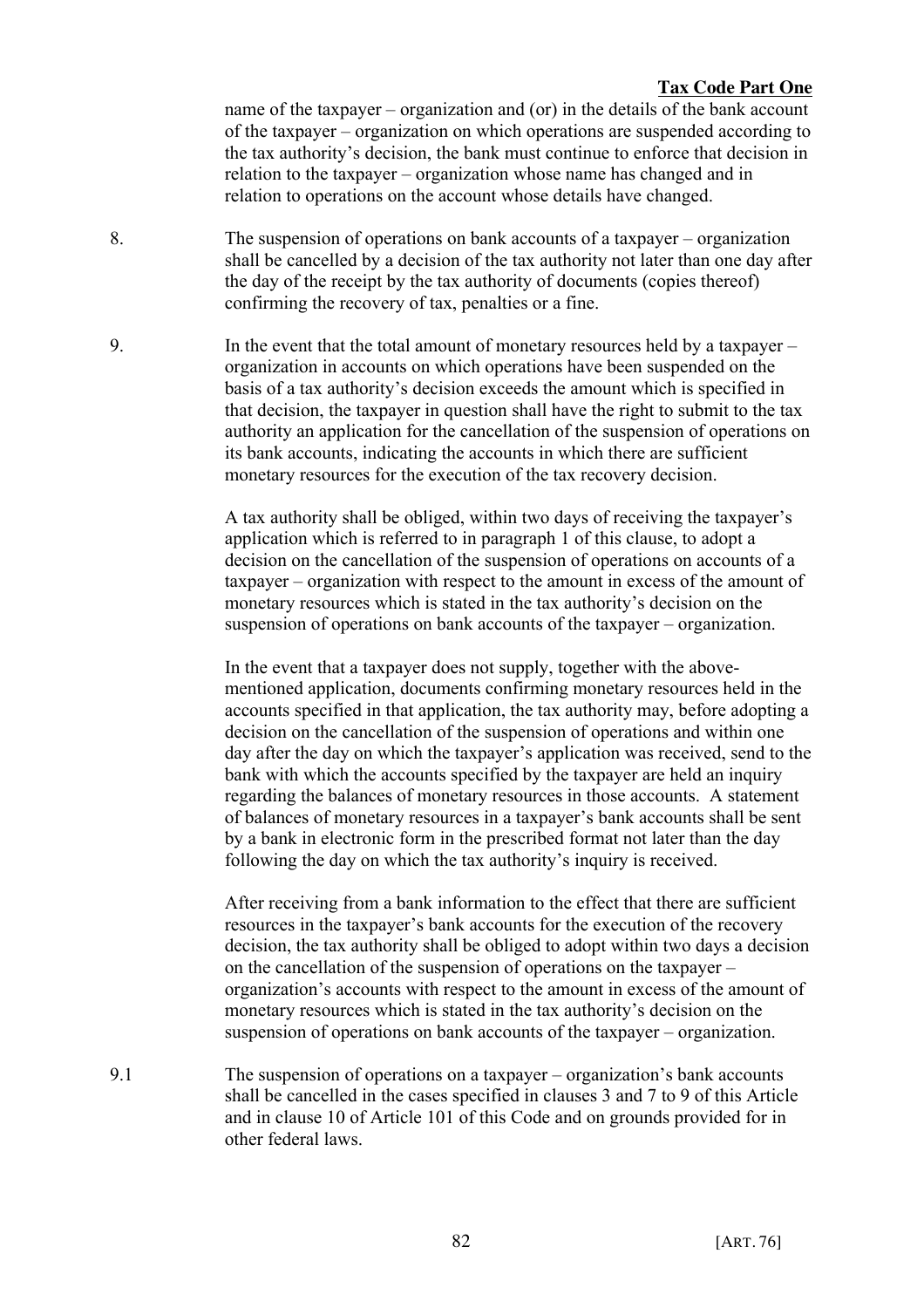Where the suspension of operations on a taxpayer – organization's bank accounts is cancelled on grounds provided for in other federal laws, it shall not be necessary for the tax authority to adopt a decision cancelling the suspension of such operations.

9.2 Where a tax authority fails to comply with the time limit for the cancellation of a decision on the suspension of operations on a taxpayer – organization's bank accounts or the time limit for the delivery to a bank representative (the sending to a bank) of a decision on the cancellation of the suspension of operations on a taxpayer – organization's bank account, interest payable to the taxpayer shall accrue on the amount of monetary resources covered by the suspension for each calendar day by which the time limit is exceeded.

> In the event that a tax authority unlawfully issues a decision ordering the suspension of operations on a taxpayer – organization's bank account, interest payable to that taxpayer – organization shall accrue on the amount of monetary resources covered by that decision of the tax authority for each calendar day commencing from the day on which the bank received the decision ordering the suspension of operations on the taxpayer's accounts up to the day on which the bank receives a decision cancelling the suspension of operations on the taxpayer – organization's accounts.

> The interest rate shall be taken to be equal to the refinancing rate of the Central Bank of the Russian Federation which was in effect on days on which operations on a taxpayer – organization's accounts were unlawfully suspended or the tax authority was not in compliance with the time limit for the cancellation of a decision on the suspension of operations on a taxpayer – organization's bank accounts or the time limit for the delivery to a bank representative (the sending to a bank) of a decision on the cancellation of the suspension of operations on a taxpayer – organization's bank account.

- 10. A bank shall not be liable for losses incurred by a taxpayer organization as a result of the suspension of its bank operations by decision of a tax authority.
- 11. The rules established by this Article shall also apply in relation to the suspension of operations on bank accounts of a tax agent – organization and a levy payer – organization, on bank accounts of private entrepreneurs as taxpayers, tax agents and levy payers and on bank accounts of privately practising notaries (lawyers who have founded legal offices) as taxpayers and tax agents.
- 12. While a decision on the suspension of operations on an organization's accounts is in force, a bank shall not have the right to open new accounts for that organization.

### **Article 77 Attachment of Assets**

1. The attachment of property as a means of securing the enforcement of a decision on the recovery of tax, penalties and fines shall be understood to be action taken by a tax or customs authority with the authorization of a public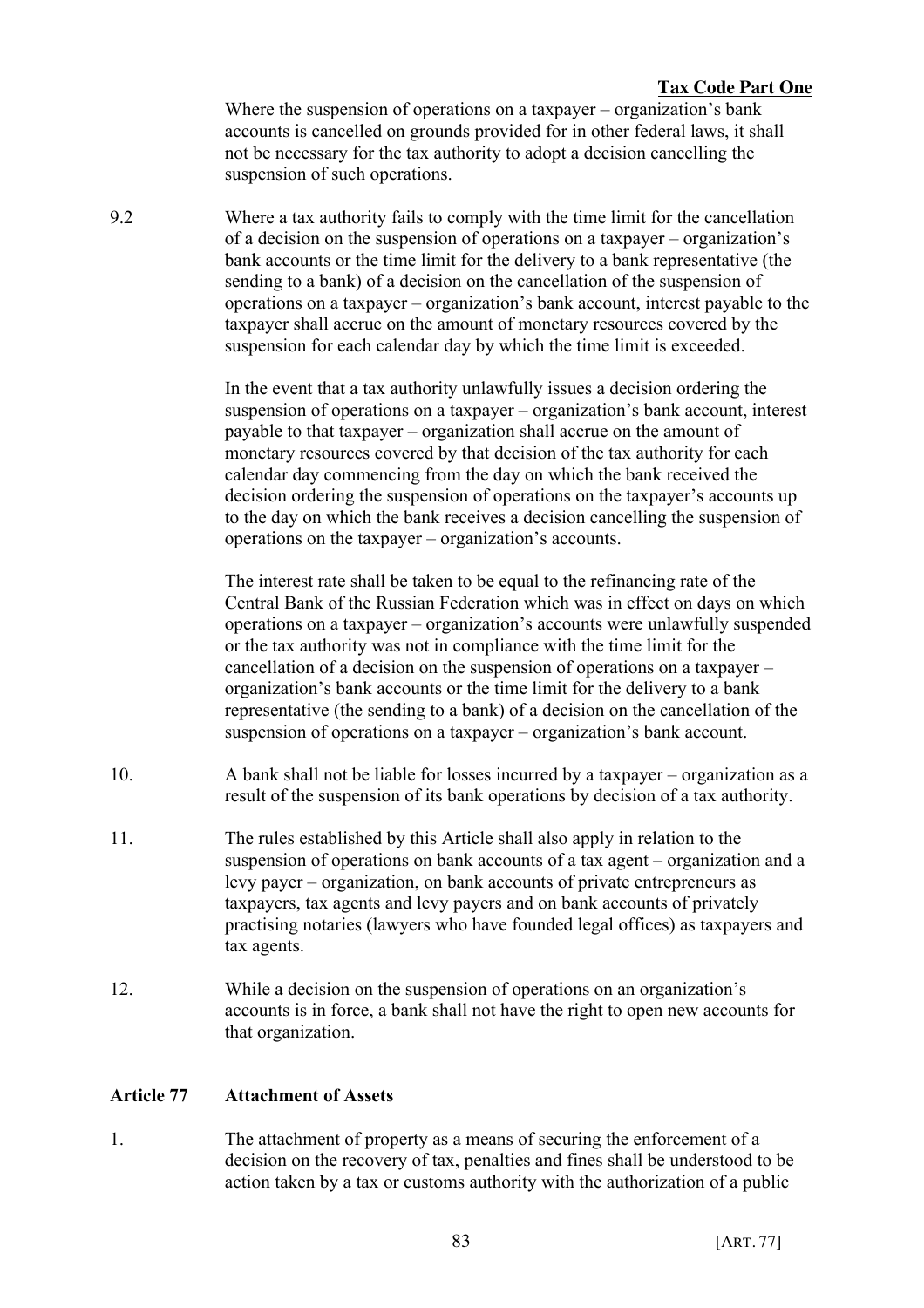prosecutor to limit a taxpayer – organization's right of ownership in respect of his assets.

Assets shall be attached in the event that a taxpayer – organization fails to fulfil an obligation to pay tax, penalties and fines within the established time limits and tax or customs authorities have sufficient grounds to believe that the person in question will take measures to abscond or conceal his assets.

2. The attachment of property may be full or partial.

A full attachment of property shall be understood to be such restriction of a taxpayer – organization's rights in relation to his assets whereby the taxpayer – organization does not have the right to dispose of the attached assets and the assets are possessed and used subject to the authorization of and under the control of the tax or customs authority.

A partial attachment shall be understood to be such restriction of a taxpayer – organization's rights in relation to his assets whereby the assets are possessed, used and disposed of subject to the authorization of and under the control of the tax or customs authority.

- 3. Attachment may be used only to secure the recovery of tax, penalties and fines out of a taxpayer – organization's assets in accordance with Article 47 of this Code.
- 4. An attachment order may be levied on the entire assets of a taxpayer organization.
- 5. Only those assets which are necessary and sufficient to meet the obligation to pay tax, penalties and fines may be attached.
- 6. A decision to attach a taxpayer organization's assets shall be adopted by the director (deputy director) of a tax or customs authority in the form of an appropriate order.
- 7. The attachment of the assets of a taxpayer organization shall take place with the participation of attesting witnesses. The authority carrying out the attachment of assets shall not have the right to refuse to allow the taxpayer organization (or a legal and (or) authorized representative of the taxpayer organization) to be present when the assets are attached.

Persons participating in the attachment of assets as attesting witnesses and specialists and the taxpayer - organization (the taxpayer - organization's representative) shall have their rights and obligations explained to them.

- 8. The attachment of assets at night-time shall not be permitted except in urgent cases.
- 9. Before assets are attached, the officials carrying out the attachment must present to the taxpayer - organization (the taxpayer - organization's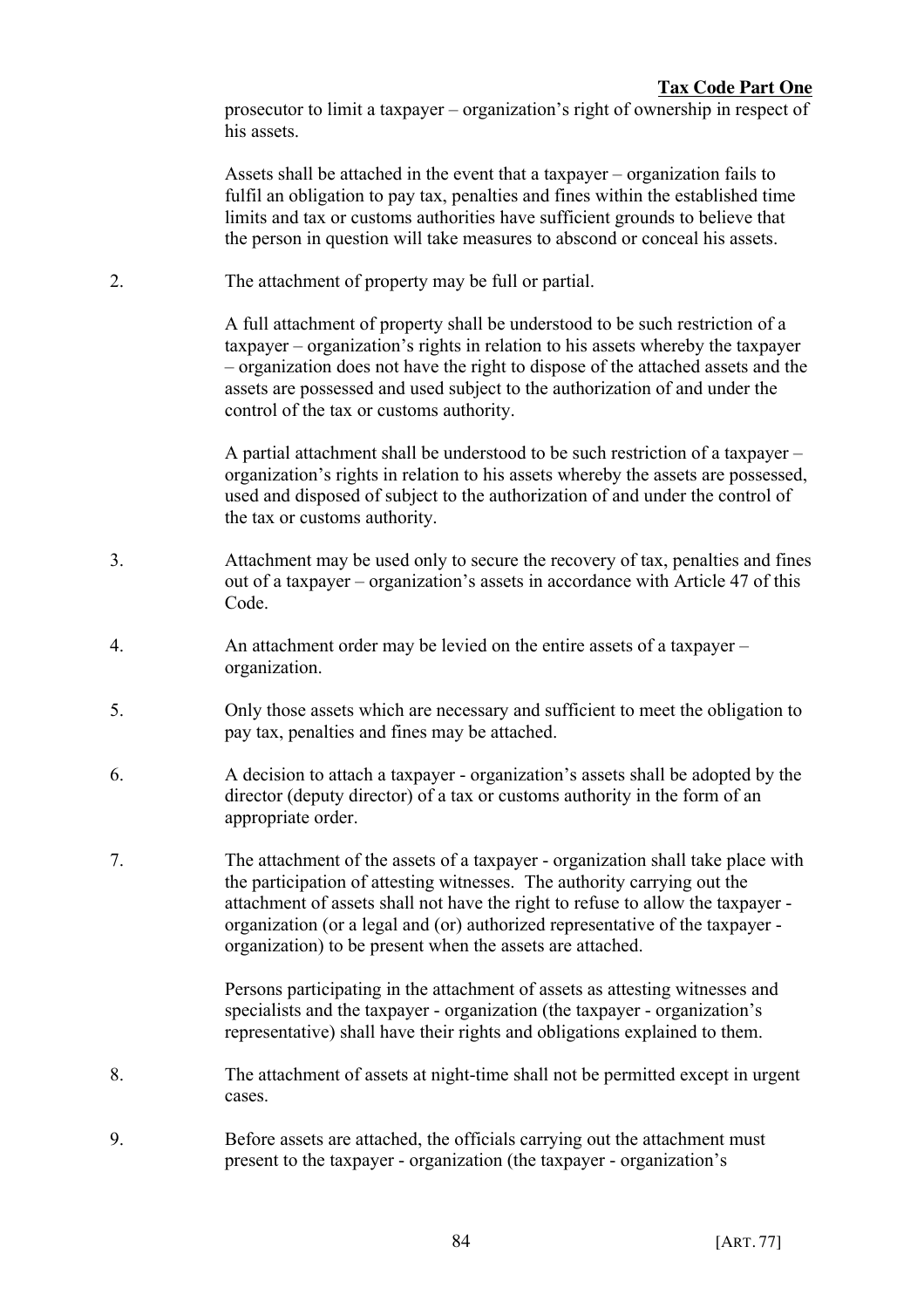representative) the attachment decision, the public prosecutor's authorization and documents which certify their powers.

10. A report on the attachment of assets shall be drawn up when an attachment is carried out. The assets which are to be attached shall be listed and described in that report and the attached list with an exact indication of the name, quantity and individual characteristics of the items and, if possible, their value.

> All items which are to be attached shall be shown to the attesting witnesses and the taxpayer - organization (the taxpayer - organization's representative).

- 11. The director (deputy director) of the tax or customs authority who adopts the order on the attachment of assets shall specify the place where the attached assets are situated.
- 12. The alienation (except where carried out under the control of or with the permission of the tax or customs authority making the attachment), embezzlement or concealment of attached property shall not be permitted. Failure to observe the established procedure for the possession, use and disposal of attached assets shall constitute grounds for calling the offenders to account in accordance with Article 125 of this Code and (or) other federal laws.
- 13. A decision to attach assets shall be rescinded by an authorized official of a tax or customs authority when the obligation to pay tax, penalties and fines is terminated.

A decision to attach assets shall have effect from the time of the levying of an attachment order until that decision is rescinded by the authorized official of a tax or customs authority who adopted the decision, or until that decision is rescinded by a higher tax or customs authority, or by a court.

A tax (customs) authority shall notify a taxpayer of the cancellation of a decision on the attachment of assets within five days after the day of the adoption of that decision.

14. The rules of this article shall apply equally to the attachment of the assets of a tax agent - organization or of a levy payer - organization.

# **CHAPTER 12. CREDITING AND REFUND OF AMOUNTS WHICH HAVE BEEN PAID OR RECOVERED IN EXCESS**

# **Article 78 Crediting or Refund of Overpayments of Tax, a Levy, Penalties or a Fine**

1. An amount of overpaid tax shall be credited towards a taxpayer's future payments in respect of the same tax or other taxes or towards the settlement of arrears in respect of other taxes or indebtedness in respect of penalties and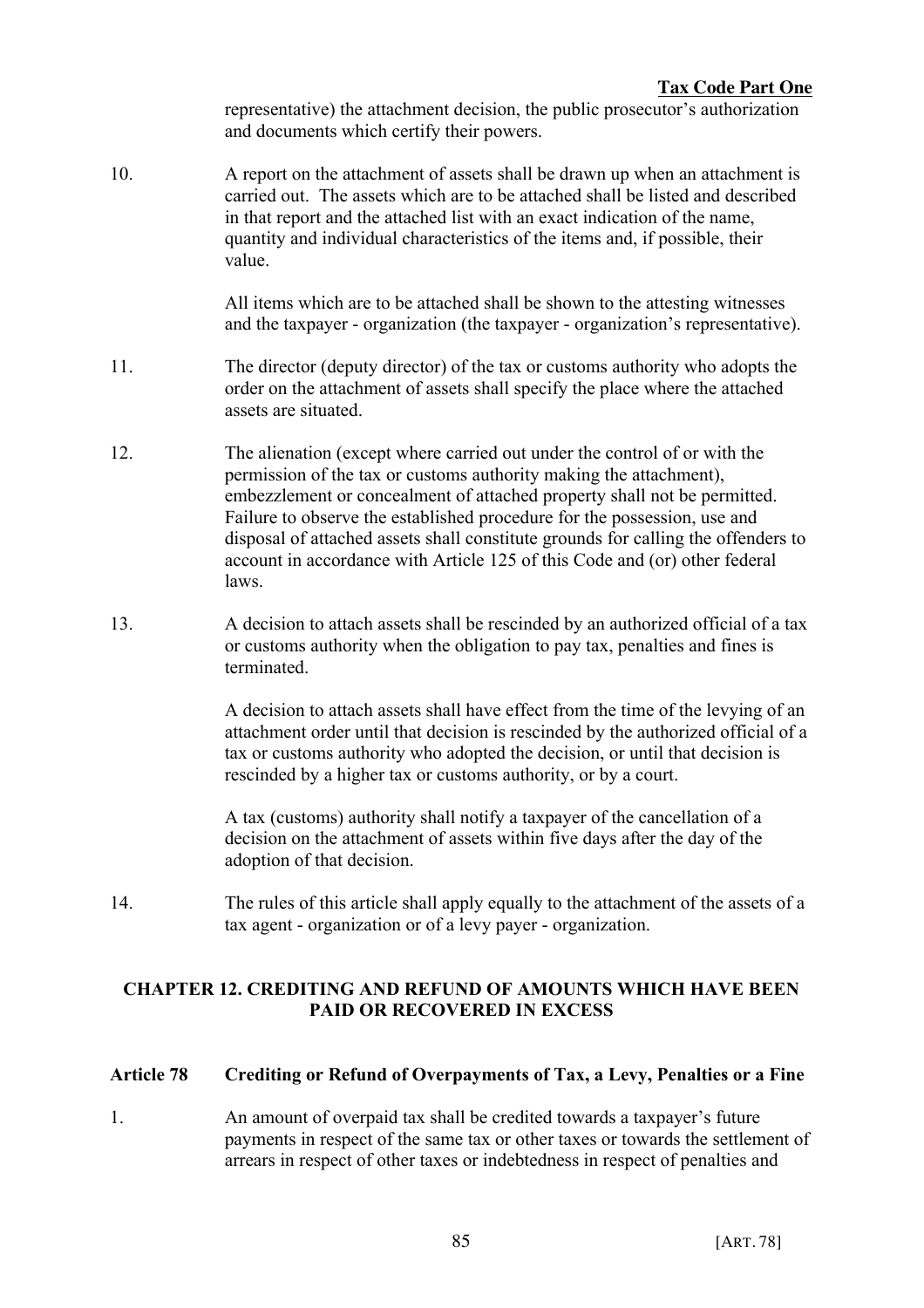fines for tax offences, or shall be refunded to the taxpayer in accordance with the procedure envisaged by this Article.

The crediting of amounts of overpaid federal taxes and levies and regional and local taxes shall be effected in relation to the corresponding types of taxes and levies and in relation to penalties charged in respect of corresponding taxes and levies.

- 2. The crediting or refund of an amount of overpaid tax shall be carried out by the tax authority where the taxpayer is registered, unless otherwise provided by this Code, without interest being charged on that amount, unless otherwise established by this Article.
- 3. A tax authority shall be obliged to notify a taxpayer of each tax overpayment of which the tax authority has become aware and of the amount of overpaid tax within 10 days from the day on which such overpayment is discovered.

In the event of the discovery of indications of a possible overpayment of tax, at the proposal of the tax authority or the taxpayer a joint reconciliation of settlements in respect of taxes, levies, penalties and fines may be carried out.

4. An amount of overpaid tax shall be credited towards a taxpayer's future payments in respect of the same tax or other taxes on the basis of a written application of the taxpayer by decision of the tax authority.

> A decision on the crediting of an amount of overpaid tax towards a taxpayer's future payments shall be adopted by the tax authority within 10 days from the day of the receipt of the taxpayer's application or from the day on which the tax authority and the taxpayer in question sign a report on a joint reconciliation of taxes paid by the taxpayer, if such a joint reconciliation has been carried out.

5. The crediting of an amount of overpaid tax towards the settlement of arrears in respect of other taxes and indebtedness in respect of penalties and (or) fines which are payable or recoverable in the instances envisaged by this Code shall be effected by tax authorities independently.

> In the instance envisaged by this clause, the decision on the crediting of an amount of overpaid tax shall be adopted by the tax authority within 10 days from the day on which it discovers the occurrence of the tax overpayment or from the day on which the tax authority and the taxpayer sign a report on the joint reconciliation of taxes paid by the taxpayer, if such a joint reconciliation has been carried out, or from the day of the entry into force of a court decision.

> The provision laid down this clause shall not prevent a taxpayer from submitting to the tax authority a written application for an amount of overpaid tax to be credited towards the settlement of arrears (indebtedness in respect of penalties and fines). In this case the tax authority's decision on the crediting of the amount of overpaid tax towards the settlement of arrears and indebtedness in respect of penalties and fines shall be adopted within 10 days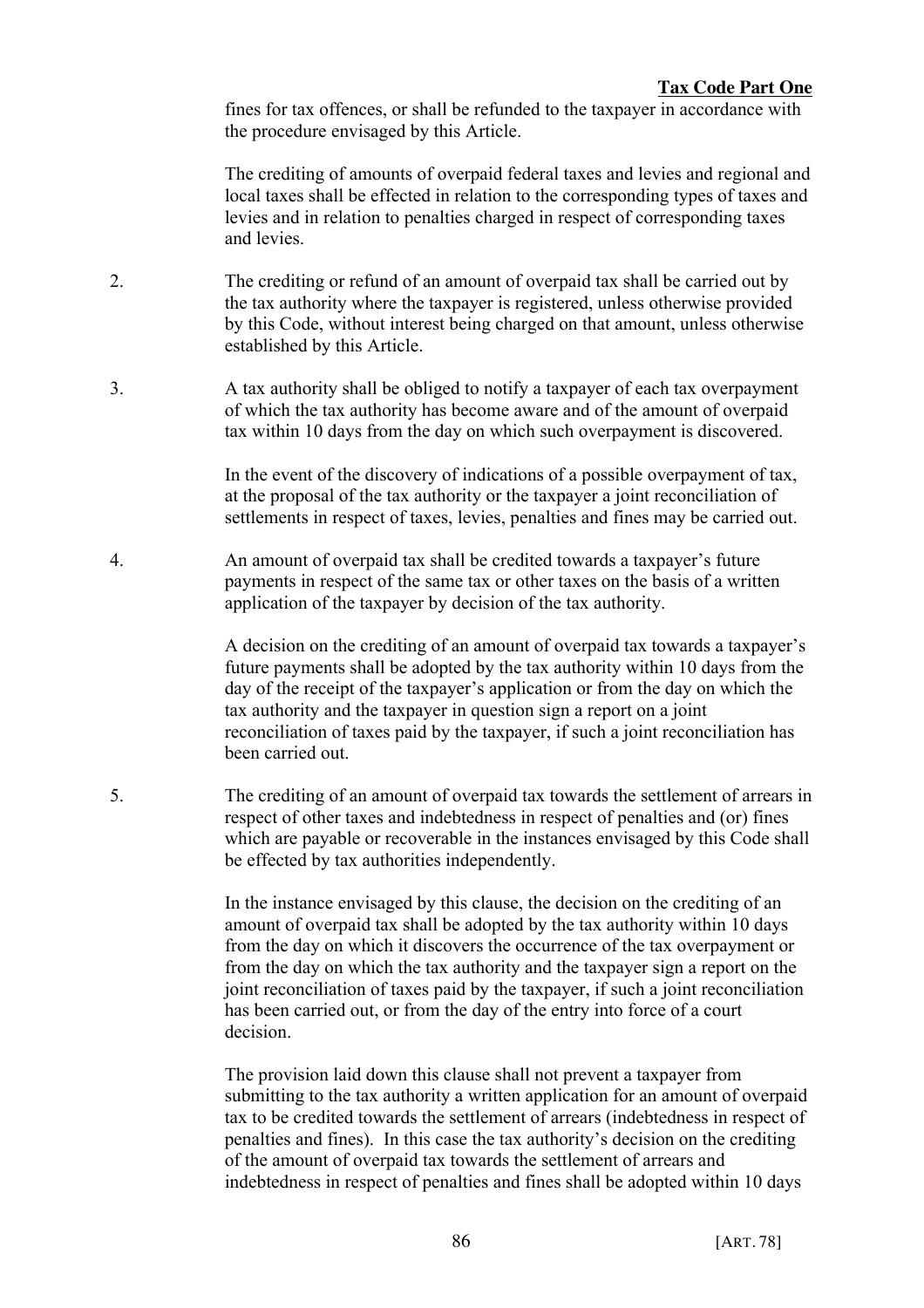from the day of the receipt of the above-mentioned application from the taxpayer or from the day on which the tax authority and the taxpayer sign a report on the joint reconciliation of taxes paid by the taxpayer, if such a joint reconciliation has been carried out.

6. An amount of overpaid tax shall be refundable on the basis of a written application from the taxpayer within one month from the day on which that application is received by the tax authority.

> The refund to a taxpayer of an amount of overpaid tax when that taxpayer has arrears in respect of other taxes of the corresponding type or indebtedness in respect of corresponding penalties and in respect of fines which are recoverable in the instances envisaged by this Code shall take place only after the amount of overpaid tax has been credited towards the settlement of arrears (indebtedness).

- 7. An application for the crediting or refund of an amount of overpaid tax may be submitted within three years from the day on which the amount in question was paid, except as otherwise provided by this Code.
- 8. A decision on the refund of an amount of overpaid tax shall be adopted by a tax authority within 10 days from the day of the receipt of a taxpayer's application for the refund of the amount of overpaid tax or from the day on which the tax authority and the taxpayer in question sign a report on a joint reconciliation of taxes paid by the taxpayer, if such a joint reconciliation has been carried out.

Before the expiry of the time limit which is established by paragraph 1 of this clause, an instruction for the refund of the amount of overpaid tax, drawn up on the basis of the tax authority's decision on the refund of that amount of tax, must be sent by the tax authority to a territorial body of the Federal Treasury in order for the refund to the taxpayer to be effected in accordance with the budget legislation of the Russian Federation.

9. A tax authority shall be obliged to give a taxpayer written notice of a decision to allow the crediting (refund) of amounts of overpaid tax or of a decision not to allow such crediting (refund) within five days from the day on which the decision in question is adopted.

> That notice shall be transmitted to the director of an organization, to a physical person or to their representatives in person against receipt or in another manner which provides evidence of the fact and date of the receipt of the notice.

10. In the event that an amount of overpaid tax is refunded outside the time limit which is established by clause 6 of this Article, the tax authority shall assess on the amount of overpaid tax which has not been refunded within the established time limit interest payable to the taxpayer for each calendar day by which the time limit for the refund is exceeded.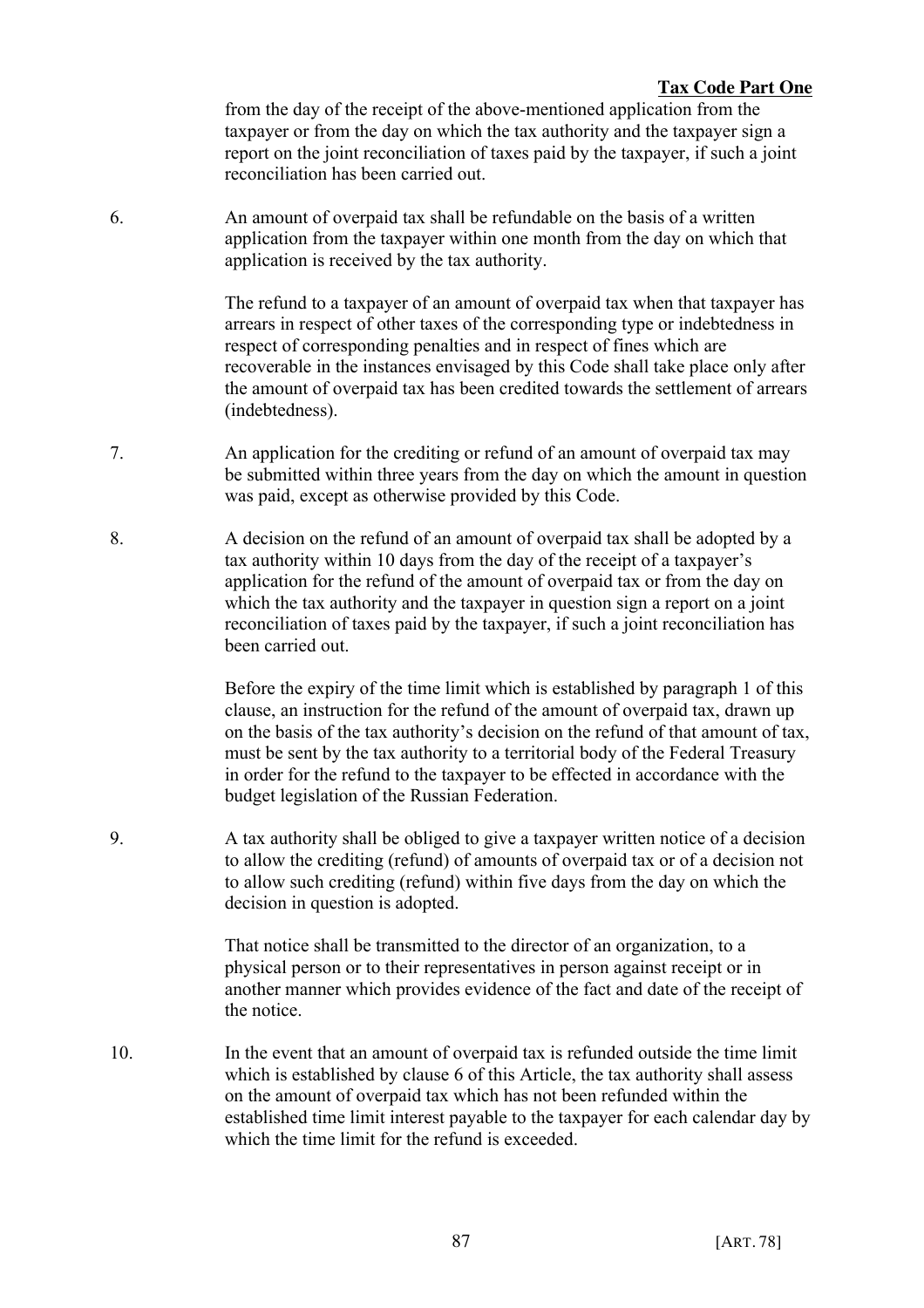The interest rate shall be taken to be equal to the refinancing rate of the Central Bank of the Russian Federation which was effective on the days on which the refund time limit was exceeded.

- 11. A territorial body of the Federal Treasury which has refunded an amount of overpaid tax shall notify the tax authority of the date of the refund and the amount of monetary resources refunded to the taxpayer.
- 12. In the event that the interest envisaged by clause 10 of this Article has not been paid to a taxpayer in full, the tax authority shall adopt a decision concerning the refund of the remaining amount of interest, calculated on the basis of the date of the actual refund of amounts of overpaid tax to the taxpayer, within three days after receiving the notification from the territorial body of the Federal Treasury concerning the date of the refund and the amount of monetary resources refunded to the taxpayer.

Before the expiry of the time limit which is established by paragraph 1 of this clause, an instruction for the refund of the remaining amount of interest, drawn up on the basis of the tax authority's decision on the refund of that amount, shall be sent by the tax authority to a territorial body of the Federal Treasury in order for the refund to be effected.

- 13. The crediting or refund of an amount of overpaid tax and the payment of assessed interest shall be effected in the currency of the Russian Federation.
- 14. The rules established by this Article shall also apply in relation to the crediting or refund of amounts of overpaid advance payments, levies, penalties and fines and shall apply to tax agents and levy payers.

The provisions of this Article shall be applied in relation to the refund or crediting of overpaid amounts of State duty with account taken of the special considerations which are established by Chapter 25.3 of this Code.

# **Article 79 Refund of Amounts of Tax, a Levy, Penalties and a Fine Which Have Been Recovered in Excess**

1. An amount of tax which has been recovered in excess shall be refunded to the taxpayer in accordance with the procedure which is envisaged by this Article.

> The refund to a taxpayer of an amount of tax recovered in excess when that taxpayer has arrears in respect of other taxes of the corresponding type or indebtedness in respect of corresponding penalties and in respect of fines which are recoverable in the instances envisaged by this Code shall take place only after the amount in question has been credited towards the settlement of those arrears (indebtedness) in accordance with Article 78 of this Code.

2. A decision on the refund of an amount of tax recovered in excess shall be adopted by a tax authority within 10 days from the day of the receipt of a taxpayer's application for the refund of the amount of tax recovered in excess.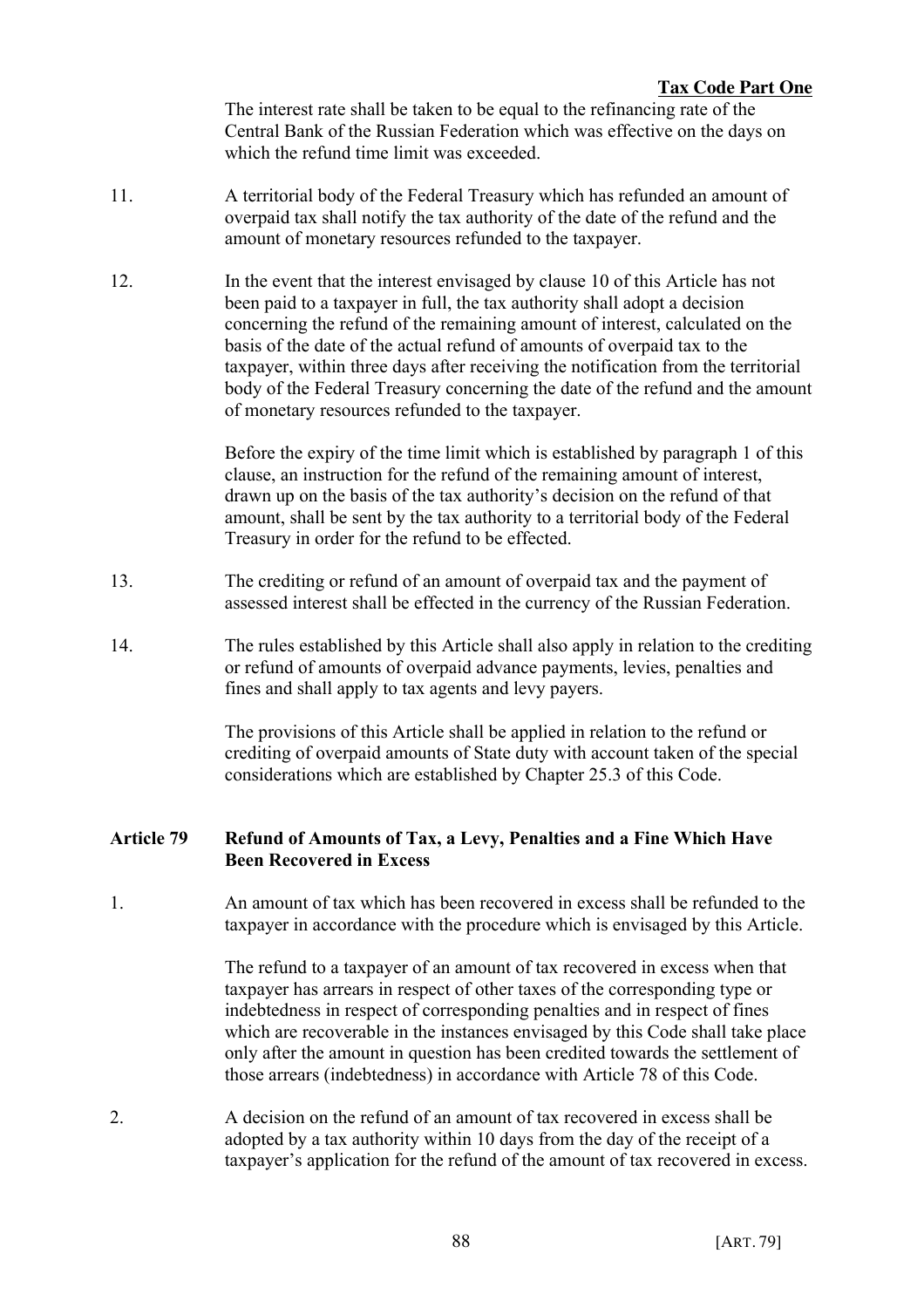Before the expiry of the time limit which is established by paragraph 1 of this clause, an instruction for the refund of the amount of tax recovered in excess, drawn up on the basis of the tax authority's decision on the refund of that amount of tax, must be sent by the tax authority to a territorial body of the Federal Treasury in order for the refund to the taxpayer to be effected in accordance with the budget legislation of the Russian Federation.

3. An application for a refund of an amount of tax recovered in excess may be submitted by a taxpayer to a tax authority within one month from the day on which the taxpayer became aware of the excess recovery of tax or from the day of the entry into force of a court decision.

> A statement of claim may be filed with a court within three years from the day on which the person became aware or should have become aware of the excess recovery of tax.

In the event that the excess recovery of tax is found to have occurred, the tax authority shall adopt a decision on the refund of the amount of tax recovered in excess and of interest assessed on that amount in accordance with the procedure envisaged by clause 5 of this Article.

4. Once a tax authority has established that tax has been recovered in excess, it shall be obliged to give notice of that fact to the taxpayer within 10 days from the day on which that fact is established.

> That notice shall be transmitted to the director of an organization, to a physical person or to their representatives in person against receipt or in another manner which provides evidence of the fact and date of receipt of the notice.

5. An amount of tax recovered in excess shall be refundable together with interest assessed thereon within one month from the day of the receipt of the taxpayer's written application for the refund of the amount of tax recovered in excess.

> Interest shall be assessed on an amount of tax recovered in excess from the day following the day of recovery up to and including the day on which the refund actually takes place.

> The interest rate shall be taken to be equal to the refinancing rate of the Central Bank of the Russian Federation which was effective on those days.

- 6. A territorial body of the Federal Treasury which has refunded an amount of tax recovered in excess and interest assessed on that amount shall notify the tax authority of the date of the refund and of the amount of monetary resources refunded to the taxpayer.
- 7. In the event that the interest envisaged by clause 5 of this Article has not been paid to a taxpayer in full, the tax authority shall adopt a decision concerning the refund of the remaining amount of interest, calculated on the basis of the date of the actual refund to the taxpayer of amounts of tax recovered in excess,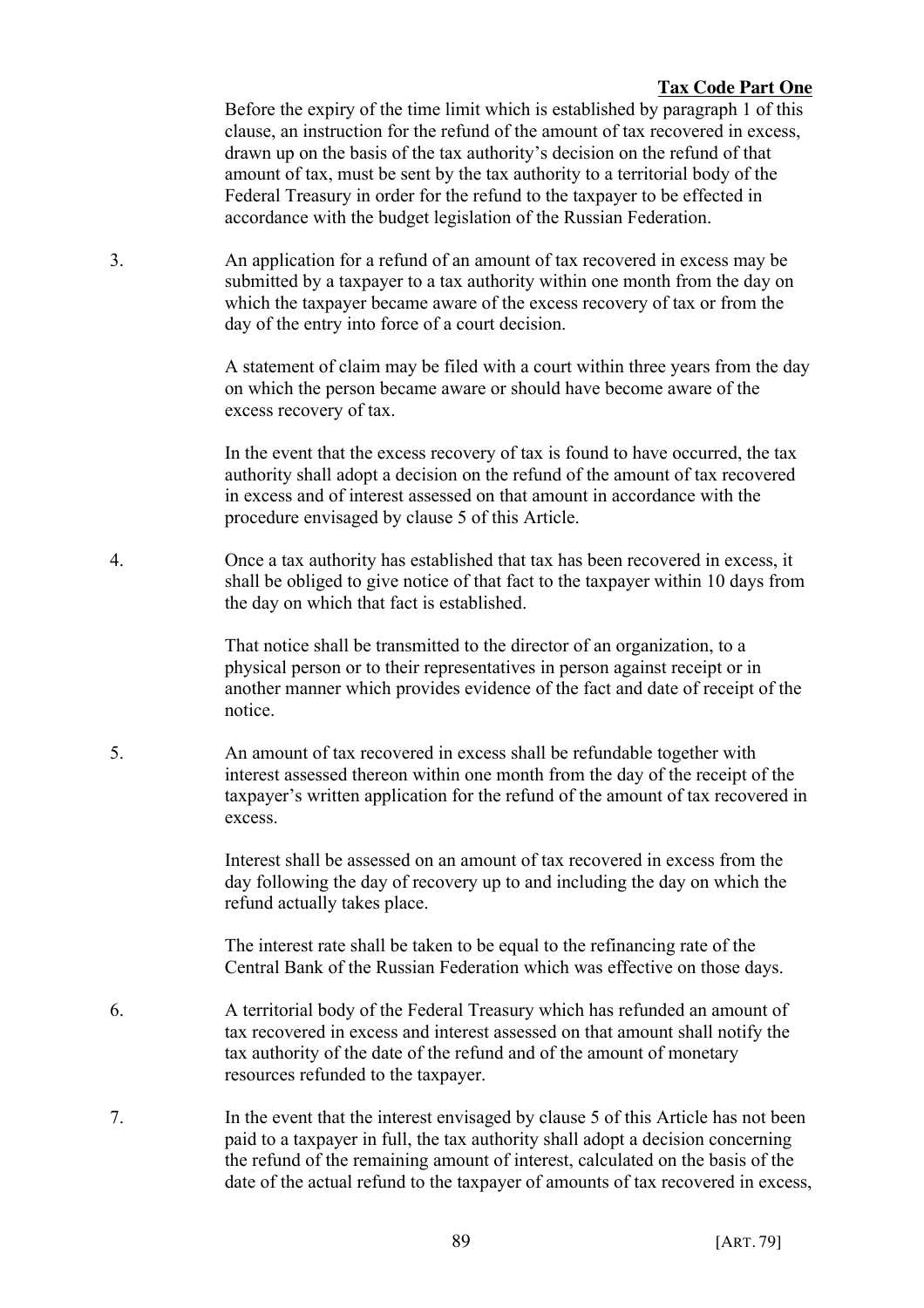within three days after receiving the notification from the territorial body of the Federal Treasury concerning the date of the refund and the amount of monetary resources refunded to the taxpayer.

Before the expiry of the time limit which is established by paragraph 1 of this clause, an instruction for the refund of the remaining amount of interest, drawn up on the basis of the tax authority's decision on the refund of that amount, shall be sent by the tax authority to a territorial body of the Federal Treasury in order for the refund to be effected.

- 8. The refund of an amount of tax recovered in excess and the payment of assessed interest shall be effected in the currency of the Russian Federation.
- 9. The rules established by this Article shall also apply in relation to the crediting or refund of amounts of advance payments, levies penalties and fines which have been recovered in excess and shall apply to tax agents and levy payers.

The provisions of this Article shall apply in relation to the refund or crediting of amounts of State duty which have been recovered in excess with account taken of the special considerations which are established by Chapter 25.3 of this Code.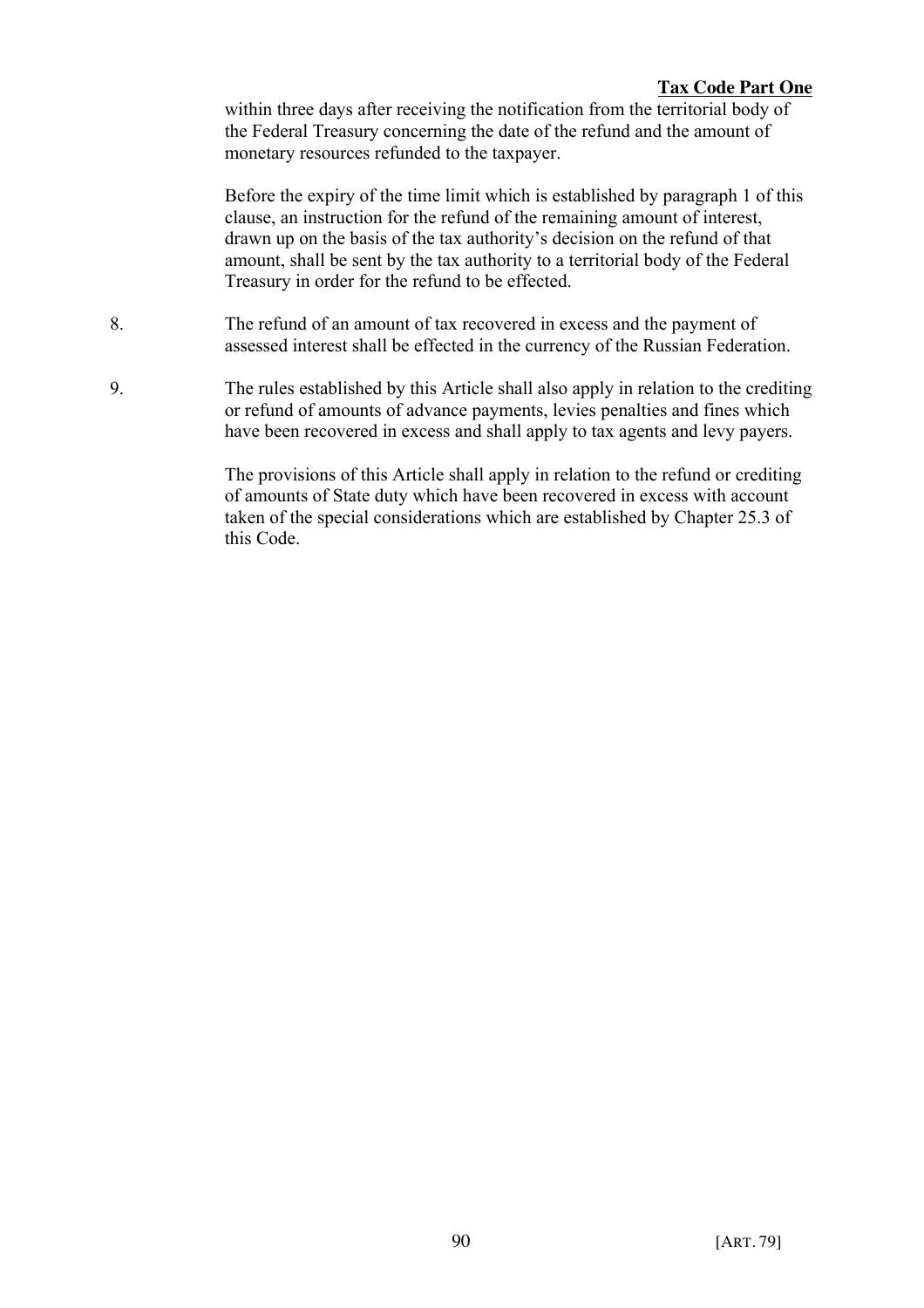## **Tax Code Part One SECTION V TAX DECLARATION AND TAX CONTROL**

### **CHAPTER 13. TAX DECLARATION**

### **Article 80 Tax Declaration**

1. A tax declaration shall be a written statement of a taxpayer, or a statement of a taxpayer prepared in electronic form and transmitted via telecommunications channels with the use of an electronic digital signature, concerning objects of taxation, income received and expenses incurred, sources of income, the tax base, tax exemptions, the calculated amount of tax and (or) other data which serve as a basis for the calculation and payment of tax.

> A tax declaration shall be submitted by each taxpayer for each tax which is payable by that taxpayer, unless otherwise stipulated by tax and levy legislation.

An advance payment computation shall be a written statement of a taxpayer, or a statement of a taxpayer prepared in electronic form and transmitted via telecommunications channels with the use of an electronic digital signature, concerning the calculation base, exemptions used, the calculated amount of an advance payment and (or) other data which serve as a basis for the calculation and payment of an advance payment. An advance payment computation shall be submitted in the instances which are envisaged by this Code in relation to a specific tax.

A levy computation shall be a written statement of a levy payer, or a statement of a levy payer prepared in electronic form and transmitted via telecommunications channels with the use of an electronic digital signature, concerning objects of assessment, exemptions used, the calculated amount of a levy and (or) other data which serve as a basis for the calculation and payment of a levy, unless otherwise envisaged by this Code. A levy computation shall be submitted in the instances which are envisaged by Part Two of this Code in relation to each levy.

A tax agent shall submit to the tax authorities the computations which are envisaged by Part Two of this Code. Such computations shall be submitted in accordance with the procedure which is established by Part Two of this Code in relation to a specific tax.

2. Tax declarations (computations) shall not be submitted to tax authorities for taxes in relation to which taxpayers are exempt from the obligation to pay them in connection with the application of special tax regimes insofar as activities in connection with which the special tax regimes are applicable or assets used in carrying out those activities are concerned.

> A person deemed to be a taxpayer in respect of one or more taxes who does not carry out operations resulting in the movement of monetary resources in his bank accounts (in the cash office of an organization) and does not have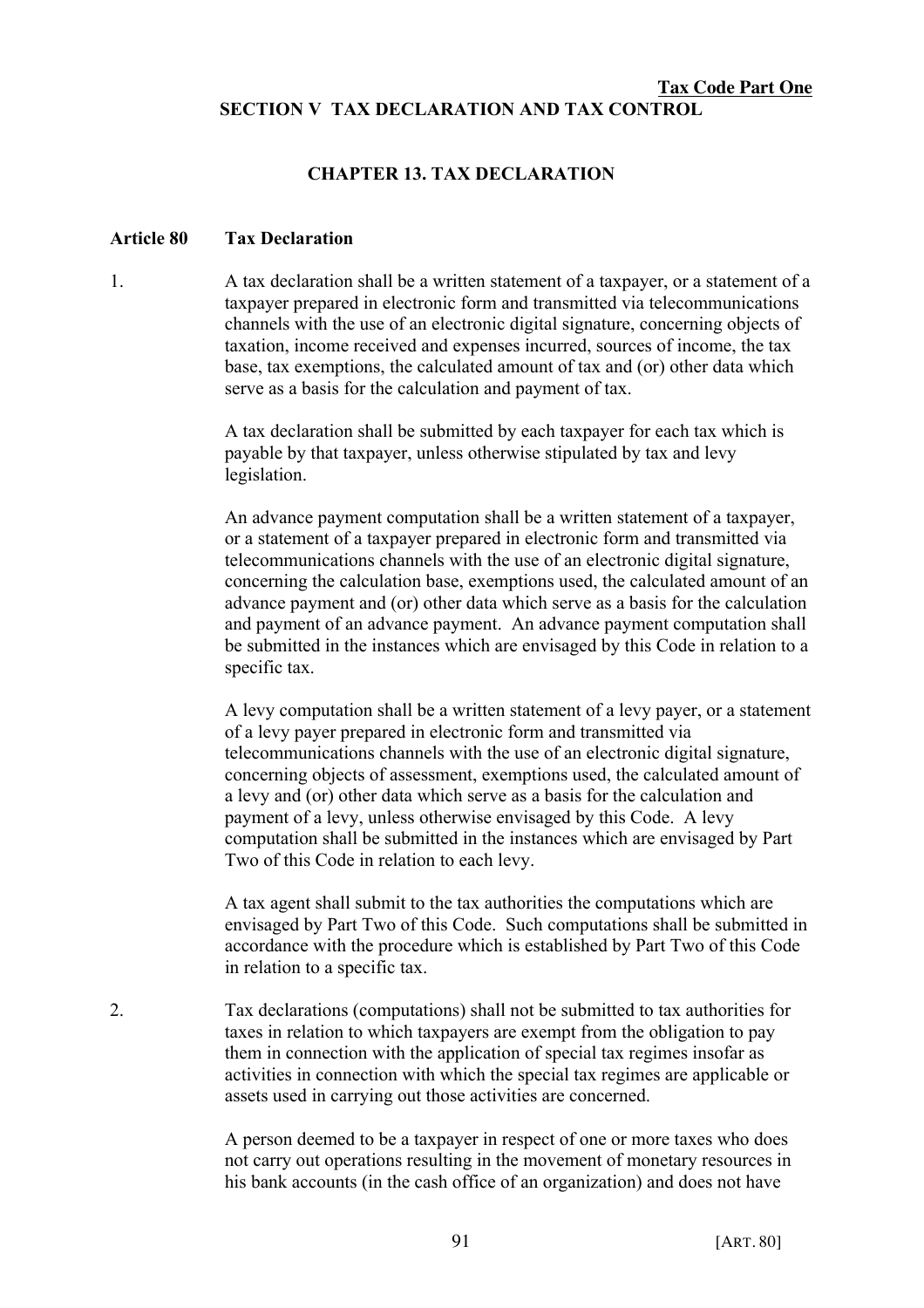objects of taxation for those taxes shall submit a unified (simplified) tax declaration for the taxes in question.

The form of a unified (simplified) tax declaration and the procedure for completing it shall be approved by the federal executive body in charge of control and supervision in the area of taxes and levies in consultation with the Ministry of Finance of the Russian Federation.

A unified (simplified) tax declaration shall be submitted to the tax authority for the location of an organization or for the place of residence of a physical person not later than the  $20<sup>th</sup>$  of the month following a quarter, six-month period, nine-month period or calendar year which has ended.

3. A tax declaration (computation) shall be submitted to the tax authority where a taxpayer (levy payer, tax agent) is registered in the prescribed form on paper or in prescribed electronic formats together with documents which, in accordance with this Code, must accompany a tax declaration (computation). Documents which, in accordance with this Code, must accompany a tax declaration (computation) may be submitted by taxpayers in electronic form.

> Taxpayers whose average number of employees for the preceding calendar year exceeds 100 persons and newly established organizations (including those established as a result of a re-organization) which have a number of employees in excess of that limit shall submit tax declarations (computations) in prescribed electronic formats, except where a different procedure is envisaged by the legislation of the Russian Federation for the presentation of information which is classified as State secrets.

Information on the average number of employees for the preceding calendar year shall be submitted by a taxpayer to a tax authority not later than January 20 of the current year or, where an organization has been established (reorganized), not later than the  $20<sup>th</sup>$  of the month following the month in which the organization was established (re-organized). That information shall be presented in the form approved by the federal executive body in charge of control and supervision in the area of taxes and levies to the tax authority for the location of the organization (for the place of residence of a private entrepreneur).

Taxpayers which have been classified in accordance with Article 83 of this Code as major taxpayers shall submit all the tax declarations (computations) which they are required to submit in accordance with this Code to the tax authority where they are registered as major taxpayers in prescribed electronic formats, except where a different procedure is envisaged by the legislation of the Russian Federation for the presentation of information which is classified as State secrets.

Blank forms of tax declarations (computations) shall be provided by tax authorities free of charge.

4. A tax declaration (computation) may be submitted by a taxpayer (levy payer, tax agent) to a tax authority in person or through a representative, sent as mail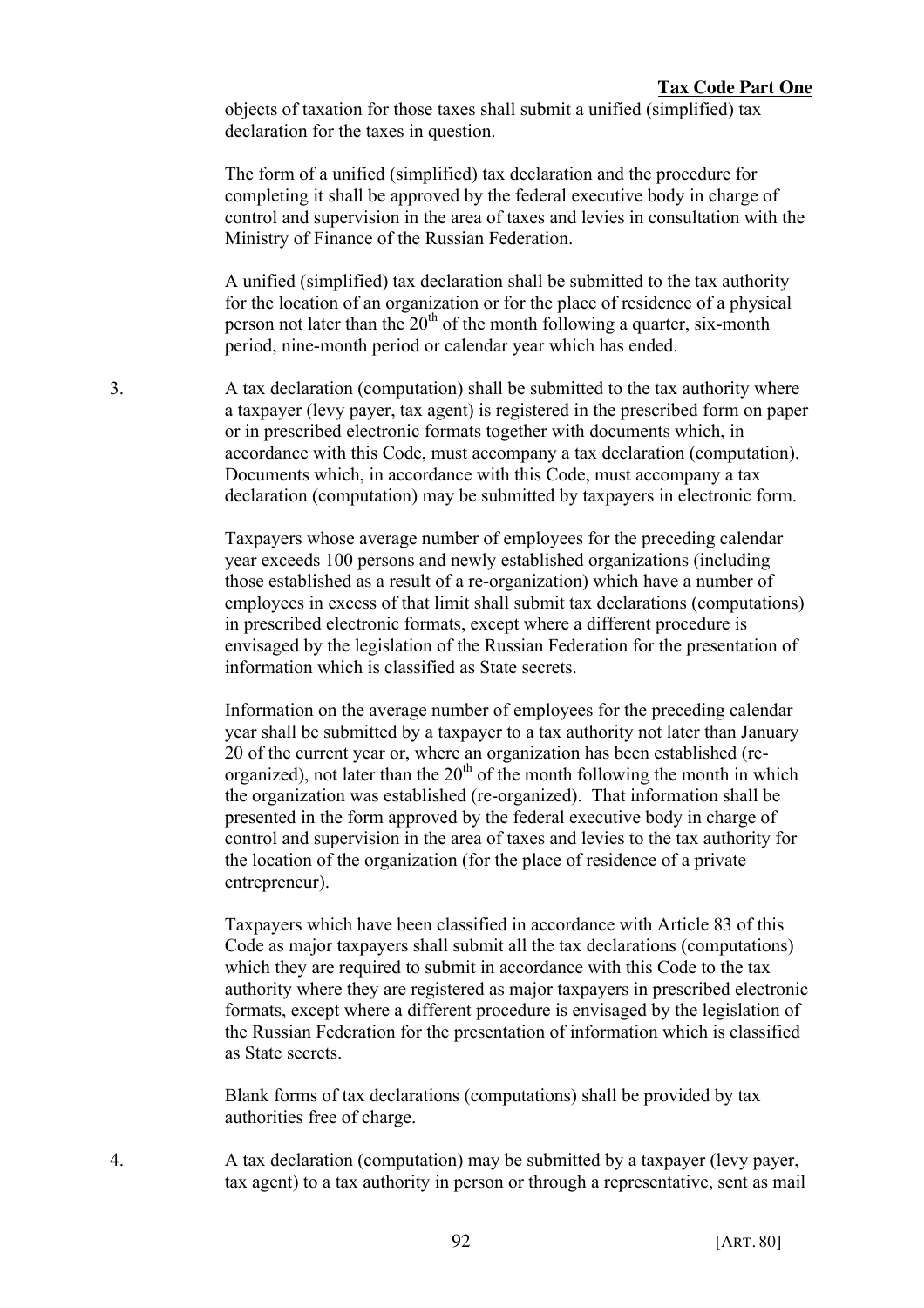with an enclosure list or transmitted in electronic form via telecommunications channels.

A tax authority shall not have the right to refuse to accept a tax declaration (computation) which has been submitted by a taxpayer in the prescribed form (the prescribed format) and shall be obliged, at the request of the taxpayer (levy payer, tax agent), to place a mark on a copy of the tax declaration (a copy of the computation) acknowledging acceptance and the date of receipt thereof in the case of the receipt of a tax declaration (computation) in paper form or to transmit an acknowledgement of receipt in electronic form where a tax declaration (computation) is received via telecommunications channels.

Where a tax declaration (computation) is sent by post, the day of its submission shall be deemed to be the date of despatch of the mail with the enclosure list. Where a tax declaration (computation) is transmitted via telecommunications channels, the day of its submission shall be deemed to be the date on which it is sent.

5. A tax declaration (computation) which is submitted must indicate the taxpayer identification number, unless otherwise provided by this Code.

> A taxpayer (levy payer, tax agent) or its representative shall sign a tax declaration (computation) to confirm that the information given in the tax declaration (computation) is accurate and complete.

Where the accuracy and completeness of information given in a tax declaration (computation), including with the use of an electronic digital signature where a tax declaration (computation) is submitted in electronic form, is confirmed by an authorized representative of a taxpayer (levy payer, tax agent), the basis of the representation (the name of the document confirming authority to sign the tax declaration (computation)) shall be indicated in the tax declaration (computation). In this respect, the tax declaration (computation) shall be accompanied by a copy of the document confirming the authority of the representative to sign the tax declaration (computation).

Where a tax declaration (computation) is submitted in electronic form, a copy of a document confirming the authority of a representative to sign the tax declaration (computation) may be presented in electronic form via telecommunications channels.

- 6. A tax declaration (computation) shall be submitted within the time limits which are established by tax and levy legislation.
- 7. The standard forms and procedures for completing the standard forms of tax declarations (computations) and the formats and procedures for the submission of tax declarations (computations) in electronic form shall be approved by the federal executive body in charge of control and supervision in the area of taxes and levies in consultation with the Ministry of Finance of the Russian Federation.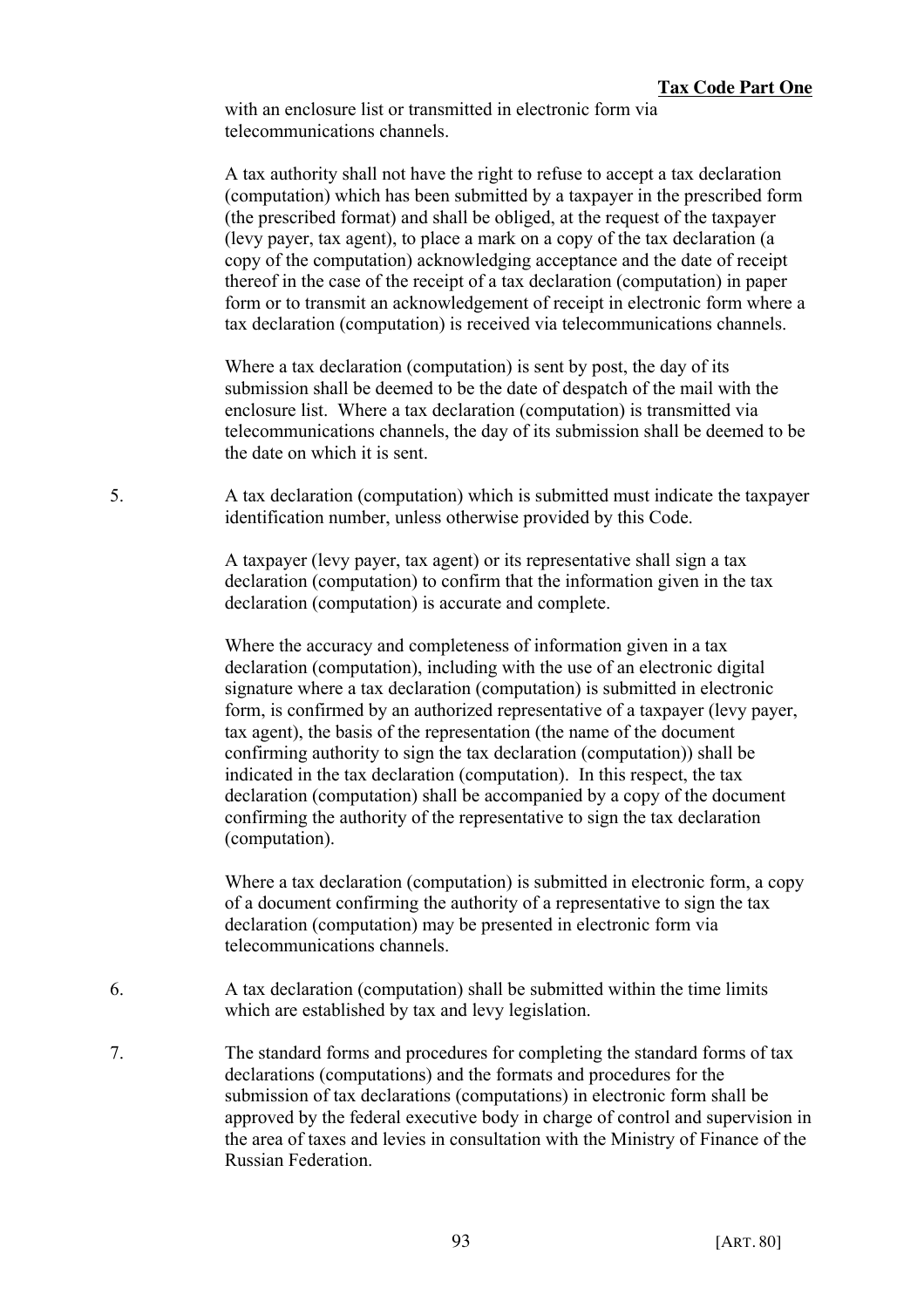The federal executive body in charge of control and supervision in the area of taxes and levies shall not have the right to include in the form of a tax declaration (computation) and tax authorities shall not have the right to require taxpayers (levy payers, tax agents) to include in a tax declaration (computation) information which is not related to the calculation and (or) payment of taxes and levies, with the exception of:

- 1) the type of document: primary (corrective);
- 2) the name of the tax authority;
- 3) the location of an organization (or of an economically autonomous subdivision of an organization) or the place of residence of a physical person;
- 4) the surname, first name and patronymic of a physical person or the full name of an organization (or of an economically autonomous subdivision of an organization);
- 5) the contact telephone number of the taxpayer.
- 9. Special considerations relating to the submission of tax declarations in the context of the performance of production sharing agreements are laid down in Chapter 26.4 of this Code.
- 10. Special considerations relating to the fulfilment of the obligation to submit tax declarations by means of the payment of a declaration payment are laid down in the federal law concerning the simplified procedure for the declaration of income by physical persons.

# **Article 81 Amending a Tax Declaration**

1. In the event that a taxpayer discovers that information has not been disclosed or has not been fully disclosed in a tax declaration which it has submitted to a tax authority, or discovers errors which result in an understatement of the amount of tax payable, the taxpayer shall be obliged to make necessary amendments to the tax declaration and to submit a revised tax declaration to the tax authority in accordance with the procedure established by this Article.

> In the event that a taxpayer discovers in a tax declaration which it has submitted to a tax authority inaccuracies or errors which do not result in an understatement of the amount of tax payable, the taxpayer shall have the right to make necessary amendments to the tax declaration and to submit a revised tax declaration to the tax authority in accordance with the procedure established by this Article. In this respect, a revised tax declaration which has been submitted after the expiry of the established time limit for the filing of a declaration shall not be considered to have been submitted late.

2. Where a revised tax declaration is submitted to a tax authority before the expiry of the time limit for the filing of a tax declaration, it shall be considered to have been filed on the day of the filing of the revised tax declaration.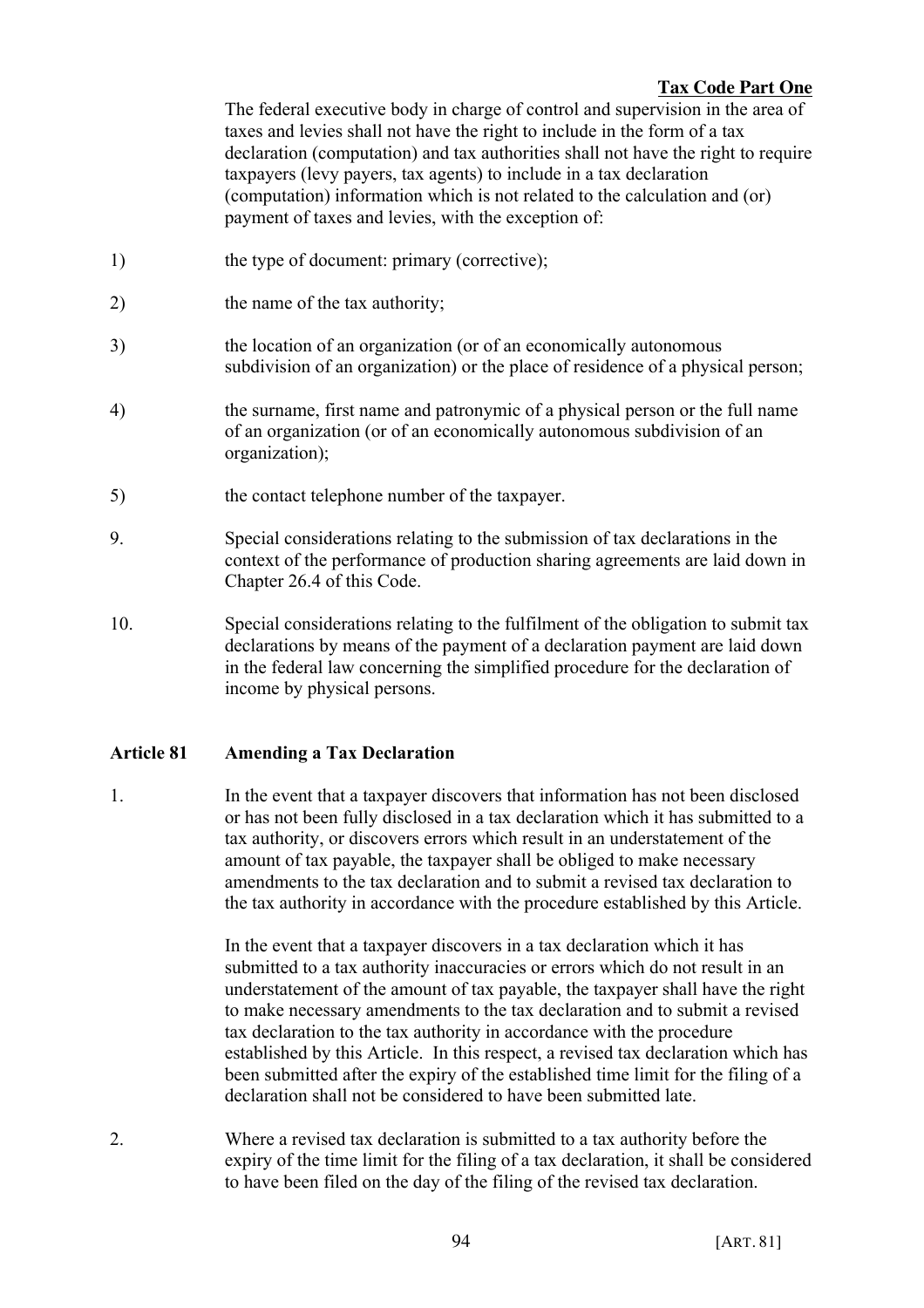- 3. Where a revised tax declaration is submitted to a tax authority after the expiry of the time limit for the filing of a tax declaration, but before the expiry of the time limit for the payment of tax, the taxpayer shall be exempt from liability if the revised tax declaration was submitted before the taxpayer learned that the tax authority had discovered the non-disclosure or incomplete disclosure of information in the tax declaration or errors resulting in an understatement of the amount of tax payable, or that an on-site tax audit had been scheduled.
- 4. Where a revised tax declaration is submitted to a tax authority after the expiry of the time limit for the filing of a tax declaration and the time limit for the payment of tax, the taxpayer shall be exempt from liability in the event that:
- 1) the revised tax declaration is submitted before the taxpayer learns that the tax authority has discovered the non-disclosure or incomplete disclosure of information in the tax declaration or errors resulting in an understatement of the amount of tax payable, or that an on-site tax audit has been scheduled with respect to the tax in question for the period in question, provided that it paid the missing amount of tax and corresponding penalties prior to submitting the revised tax declaration;
- 2) the revised tax declaration is submitted after the performance of an on-site tax audit for the tax period in question which did not result in the discovery of the non-disclosure or incomplete disclosure of information in the tax declaration or of errors resulting in an understatement of the amount of tax payable.
- 5. A revised tax declaration shall be submitted by a taxpayer to the tax authority where it is registered.

A revised tax declaration (computation) shall be submitted to a tax authority using the form which was valid in the tax period for which the amendments in question are made.

6. In the event that a tax agent discovers that information has not been disclosed or has not been fully disclosed in a computation which it has submitted to a tax authority, or discovers errors therein which result in an understatement or overstatement of the amount of tax to be remitted, the tax agent shall be obliged to make necessary amendments and submit a revised computation to the tax authority in accordance with the procedure established by this Article.

> A revised computation which is submitted by a tax agent to a tax authority must contain data relating only to those taxpayers in relation to which the nondisclosure or incomplete disclosure of information or errors resulting in an understatement of the amount of tax have been discovered.

The provisions laid down in clauses 3 and 4 of this Article concerning exemption from liability shall also apply in relation to tax agents when they submit revised computations.

7. The rules laid down in this Article shall also apply in relation to revised levy computations and shall extend to levy payers.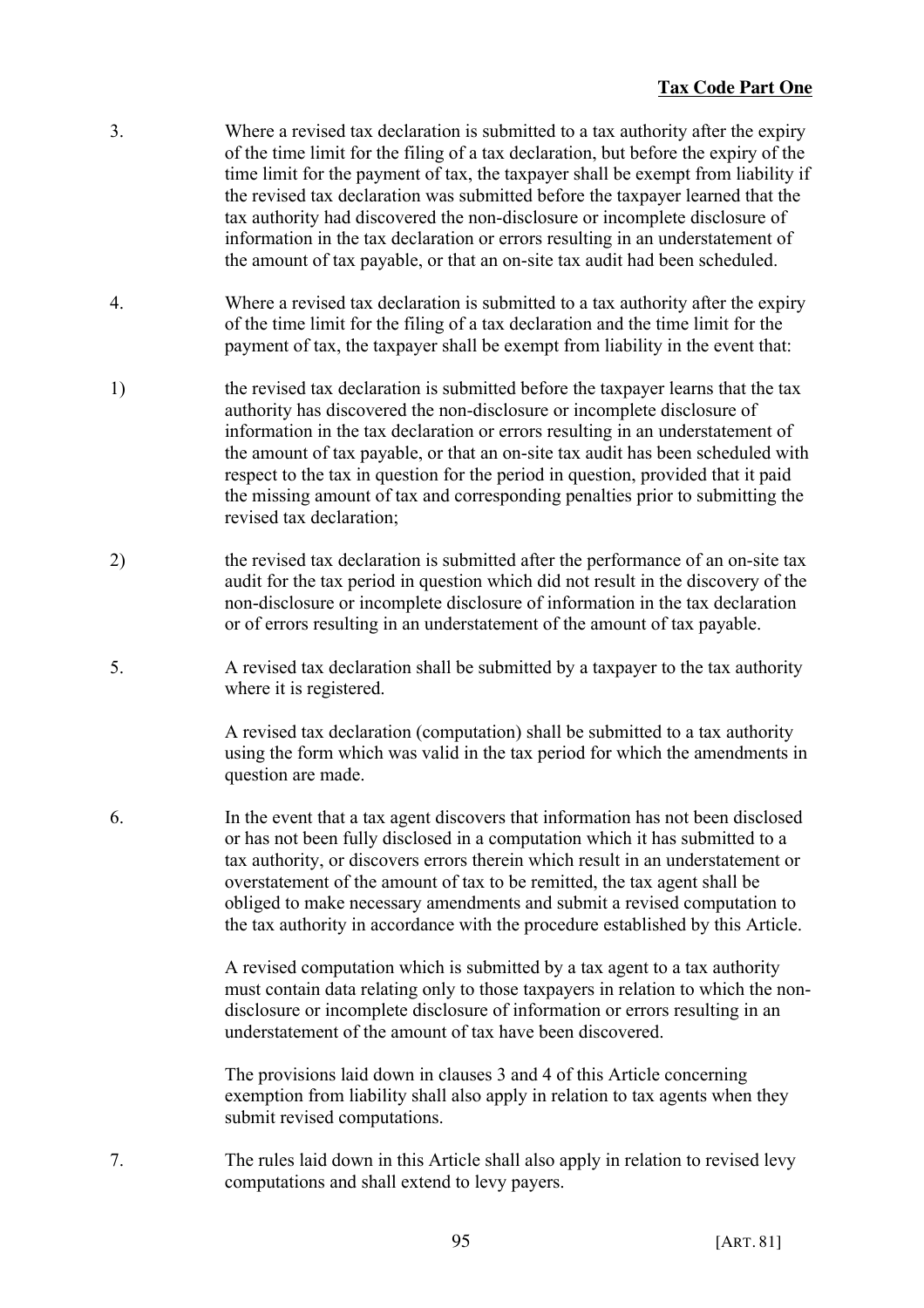# **CHAPTER 14. TAX CONTROL**

#### **Article 82 General Provisions Concerning Tax Control**

1. Tax control shall be understood to mean activities carried out by authorized bodies involving the checking of compliance by taxpayers, tax agents and levy payers with tax and levy legislation in accordance with the procedure established by this Code.

> Tax control shall be exercised by officials of tax authorities within the limits of their authority by means of carrying out tax audits, obtaining explanations from taxpayers, tax agents and levy payers, checking accounting and reporting data, inspecting premises and areas used to derive income (profit) and by other means provided for by this Code.

> Special considerations relating to the exercise of tax control in the context of the performance of production sharing agreements are determined by Chapter 26.4 of this Code.

- 3. Tax authorities, customs authorities, internal affairs bodies and investigative bodies shall, according to a procedure to be determined by agreement among them, inform one another of materials in their possession concerning violations of tax and levy legislation and concerning tax crimes, concerning measures taken to stop their occurrence and concerning tax audits performed by them, and shall exchange other necessary information for the purpose of carrying out their assigned tasks.
- 4. In exercising tax control it shall not be permitted to collect, store, use or disseminate information concerning a taxpayer (levy payer, tax agent) which has been received in violation of the provisions of the Constitution of the Russian Federation, this Code or federal laws or in violation of the principle of the protection of information which constitutes the professional secrets of other persons, and in particular legal secrets and audit secrets.

#### **Article 83 Registration of Organizations and Physical Persons**

1. For the purposes of tax control organizations and physical persons must be registered with the tax authorities for the location of an organization, the location of its economically autonomous subdivisions, the place of residence of a physical person and the location of immovable property and means of transport which belong to them and on other grounds envisaged by this Code.

> Organizations which have economically autonomous subdivisions located in the territory of the Russian Federation must register with the tax authorities for the location of each economically autonomous subdivision.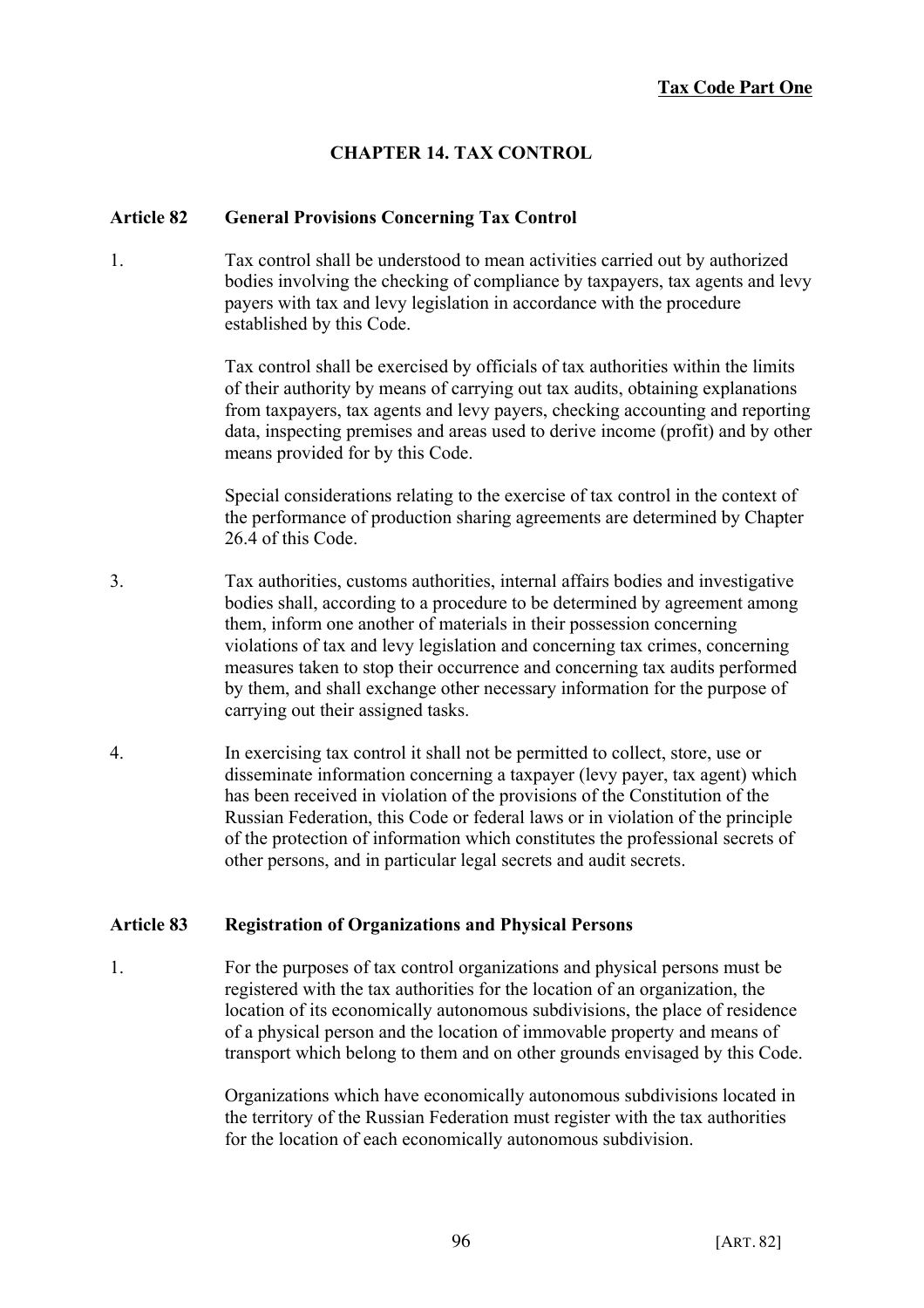The Ministry of Finance of the Russian Federation shall have the right to lay down special considerations relating to the registration with the tax authorities of major taxpayers and organizations which have acquired the status of participants in a project involving the conduct of research and development activities and commercialization of the results of those activities in accordance with the Federal Law "Concerning the "Skolkovo" Innovation Centre".

Particular considerations relating to the registration of foreign organizations and foreign citizens shall be established by the Ministry of Finance of the Russian Federation.

Special considerations relating to the registration of taxpayers in the context of the performance of production sharing agreements are determined by Chapter 26.4 of this Code.

- 2. The registration of organizations and of private entrepreneurs with a tax authority shall take place irrespective of the circumstances to which this Code links the origination of an obligation to pay a certain tax or levy.
- 3. The registration of a Russian organization with the tax authorities for the location of the organization and the location of a branch or representation of the organization, the registration of a foreign non-commercial nongovernmental organization with the tax authorities for the location where it carries out activities in the territory of the Russian Federation through a division and the registration of a private entrepreneur with the tax authorities for his place of residence shall be carried out on the basis of information contained in the Unified State Register of Legal Entities and the Unified State Register of Private Entrepreneurs.
- 4. The registration of a Russian organization with the tax authorities for the location of its economically autonomous subdivisions (other than a branch or representation) shall be carried out by the tax authorities on the basis of notices presented (sent) by that organization in accordance with clause 2 of Article 23 of this Code.

The registration (deregistration) of a foreign organization with the tax authorities for places where it carries out activities in the territory of the Russian Federation through economically autonomous subdivisions shall be carried out on the basis of an application for the registration (deregistration) of that organization, except as otherwise provided by clause 3 of this Article. A registration application shall be submitted by a foreign organization to a tax authority not later than 30 calendar days from the day on which it commences activities in the territory of the Russian Federation. When submitting an application for registration (deregistration), a foreign organization shall present to the tax authority together with that application such documents as are needed for registration (deregistration) with the tax authority, a list of which shall be approved by the Ministry of Finance of the Russian Federation.

Where an organization has a number of economically autonomous subdivisions in one municipality or in the cities of federal significance Moscow and Saint Petersburg in territories which are under the jurisdiction of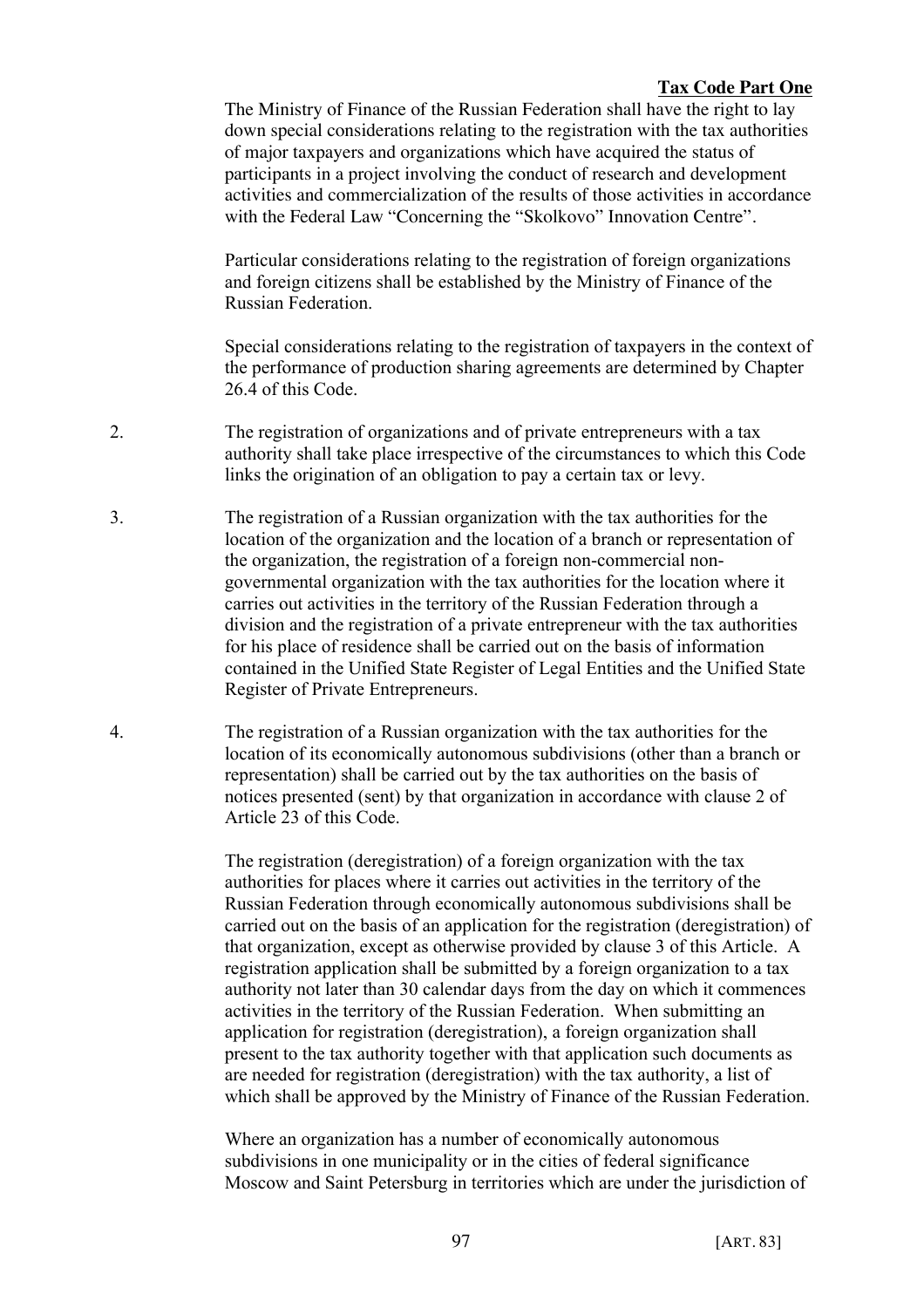different tax authorities, the registration of the organization may be carried out by the tax authority for the location of one of the economically autonomous subdivisions to be designated by the organization itself. The choice of tax authority shall be indicated by the organization in the notification which is presented (sent) by a Russian organization to the tax authority for its location and by a foreign organization to its chosen tax authority.

4.1 Where an organization which is a foreign marketing partner of the International Olympic Committee in accordance with Article 3.1 of Federal Law No. 310-FZ of December 1, 2007 "Concerning the Organization and Holding of the Sochi 2014 XXII Olympic Winter Games and XI Paralympic Winter Games, the Development of the City of Sochi as a Mountain Climate Resort and the Introduction of Amendments to Certain Legislative Acts of the Russian Federation" (with the exception of official broadcasting companies) carries out activities in fulfilment of the obligations of a marketing partner of the International Olympic Committee through an economically autonomous subdivision for a period not exceeding six months which includes the period of the holding of the Sochi 2014 XXII Olympic Winter Games and XI Paralympic Winter Games which is established by part 2 of Article 2 of the above-mentioned Federal Law, the registration of that organization shall take place on the basis of a notification sent by that organization to a tax authority.

> Where an organization which is an official broadcasting company in accordance with Article 3.1 of the above-mentioned Federal Law carries out activities under an agreement concluded with the International Olympic Committee or an organization authorized by that Committee through an economically autonomous subdivision for a period not exceeding six months which includes the period of the holding of the Sochi 2014 XXII Olympic Winter Games and XI Paralympic Winter Games which is established by part 2 of Article 2 of the above-mentioned Federal Law, the registration of that organization shall take place on the basis of a notification sent by that organization to a tax authority.

> The standard form of the notification to be used for the registration with a tax authority of an organization which is a foreign marketing partner of the International Olympic Committee and (or) an official broadcasting company shall be approved by the federal executive body in charge of control and supervision in the area of taxes and levies.

5. The registration and deregistration of an organization or physical person with the tax authority at the location of immovable property and (or) means of transport belonging to them shall be carried out on the basis of information supplied by the bodies referred to in Article 85 of this Code. An organization must be registered with the tax authorities at the location of immovable property which belongs to it by right of ownership or on the basis of economic jurisdiction or operational management.

For the purposes of this article the location of assets shall be: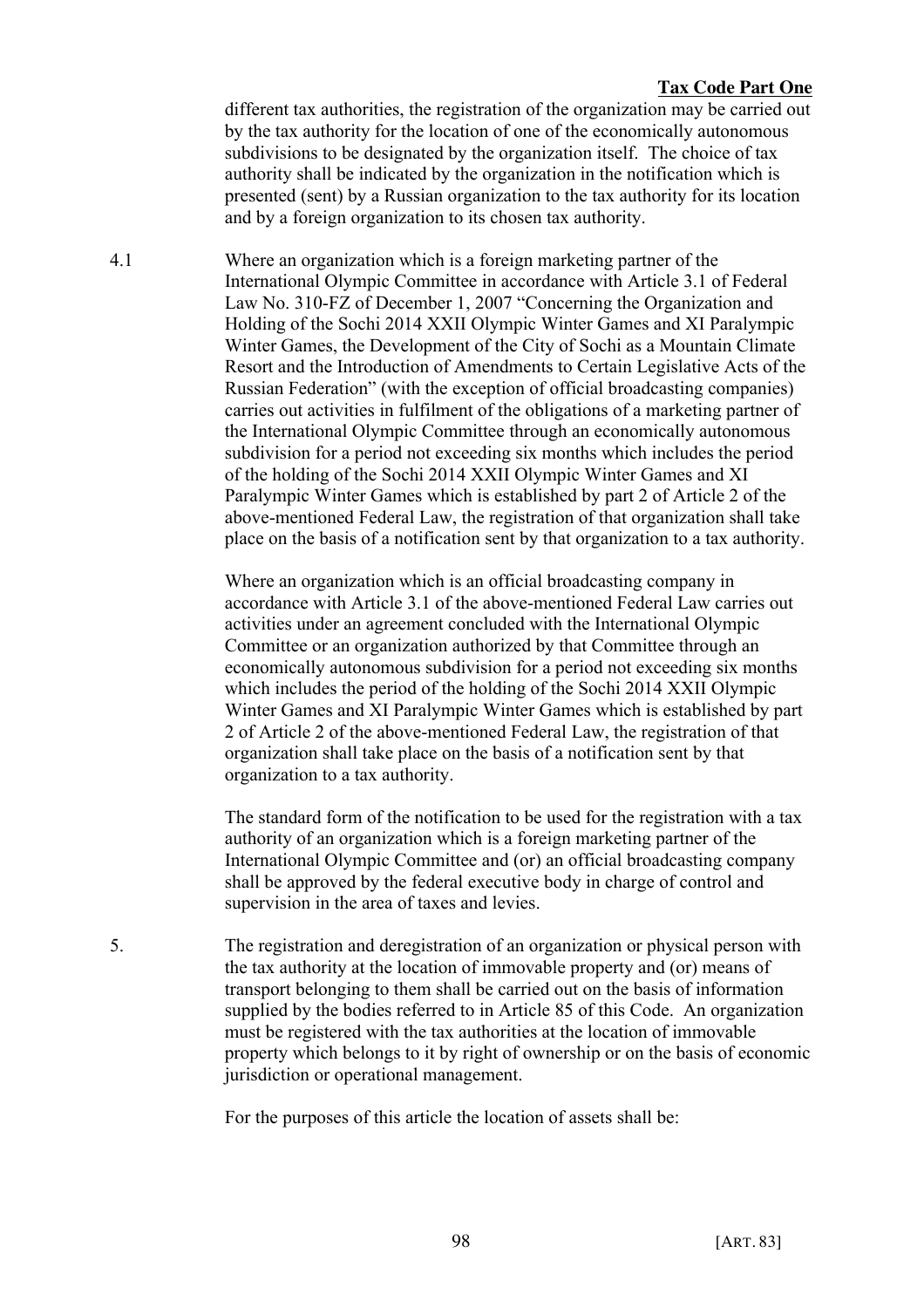- 1) in the case of sea-going and river vessels and aircraft: the place (port) of registry or, if this does nor exist, the place of State registration or, if these do not exist, the location (place of residence) of the owner of the assets;
- 2) in the case of means of transport other than those referred to in subsection 1 of this clause: the place of State registration or, where this does not exist, the location (place of residence) of the owner of the assets;
- 3) in the case of other immovable property: the place where the property is actually situated.
- 5.1 The rules laid down in clause 5 of this Article shall also apply to State-owned and municipally-owned immovable property and means of transport forming part of the assets of organizations (including in accordance with a concession agreement) in relation to which those organizations have been granted rights of possession, use and disposal or rights of possession and use.
- 6. The registration of a privately practising notary shall be carried out by a tax authority at his place of residence on the basis of information supplied by the bodies referred to in Article 85 of this Code.

The registration of a lawyer shall be carried out by a tax authority at his place of residence on the basis of information supplied by the law chamber of a constituent entity of the Russian Federation in accordance with Article 85 of this Code.

- 7. The registration with the tax authorities of physical persons who are not classified as private entrepreneurs shall be carried out by the tax authority for the place of residence of the physical person on the basis of information provided by the authorities which are referred to in clauses 1 to 6 and 8 of Article 85 of this Code or on the basis of an application of a physical person.
- 7.1 Physical persons whose place of residence for taxation purposes is defined as the place of stay of a physical person shall have the right to file an application for registration with the tax authorities with the tax authority at their place of stay.
- 8. In the instances envisaged in paragraph 2 of clause 5 and in clauses 7 and 7.1 of this Article, the tax authority must immediately notify the physical person of his registration.
- 9. Where taxpayers experience difficulties in determining their place of registration, a decision shall be taken by the tax authority on the basis of information provided by the taxpayers.
- 10. Tax authorities must, on the basis of available data and information concerning taxpayers, ensure the registration (deregistration) of and recording of details concerning taxpayers.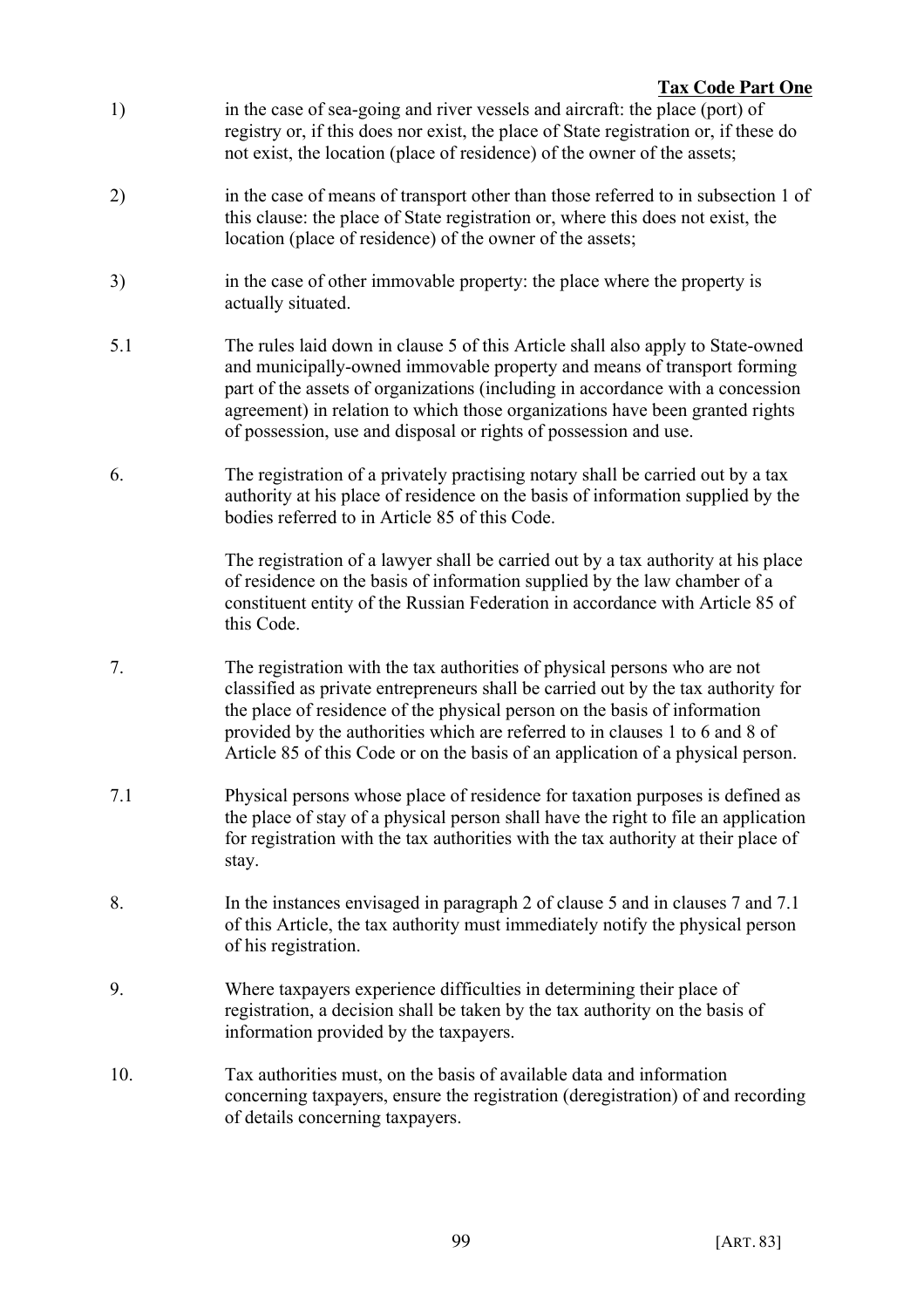1. The registration and deregistration of organizations and physical persons with tax authorities on grounds provided for in this Code and the amendment of information held by tax authorities concerning such organizations and physical persons shall be carried out in accordance with the procedure established by the Ministry of Finance of the Russian Federation.

> In the case of the registration of physical persons the composition of information concerning those persons shall also include their personal details:

- surname, first name and patronymic;
- date and place of birth;
- gender;
- place of residence;
- passport details or details of another identification document of the taxpayer;
- details of citizenship.

2. A tax authority shall be obliged to register a physical person on the basis of an application from that physical person within five days from the day on which that application is received by the tax authority, and, within the same time period, to issue to that physical person a certificate of registration with a tax authority (if no such certificate has previously been issued) or a notification of registration with a tax authority.

> A tax authority shall be obliged to register a Russian organization at the location of an economically autonomous subdivision of that organization (other than a branch or representation) within five days from which the day on which it receives a notice from that organization in accordance with clause 2 of Article 23 of this Code, to register a Russian organization at the location of a branch or representation of that organization and a foreign non-commercial non-governmental organization at the location where it carries out activities in the territory of the Russian Federation through a division on the basis of information contained in the Unified State Register of Legal Entities and to register a foreign organization at a place where it carries out activities in the territory of the Russian Federation through another economically autonomous subdivision within five days from the day on which it receives from that organization a registration application and all necessary documents, and shall be obliged, within the same period, to issue to the Russian organization or foreign organization a notification of registration with a tax authority or a certificate of registration with a tax authority accordingly.

> A tax authority which has registered a newly established Russian organization or a private entrepreneur shall be obliged to issue to the Russian organization a certificate of registration with a tax authority, or to the private entrepreneur a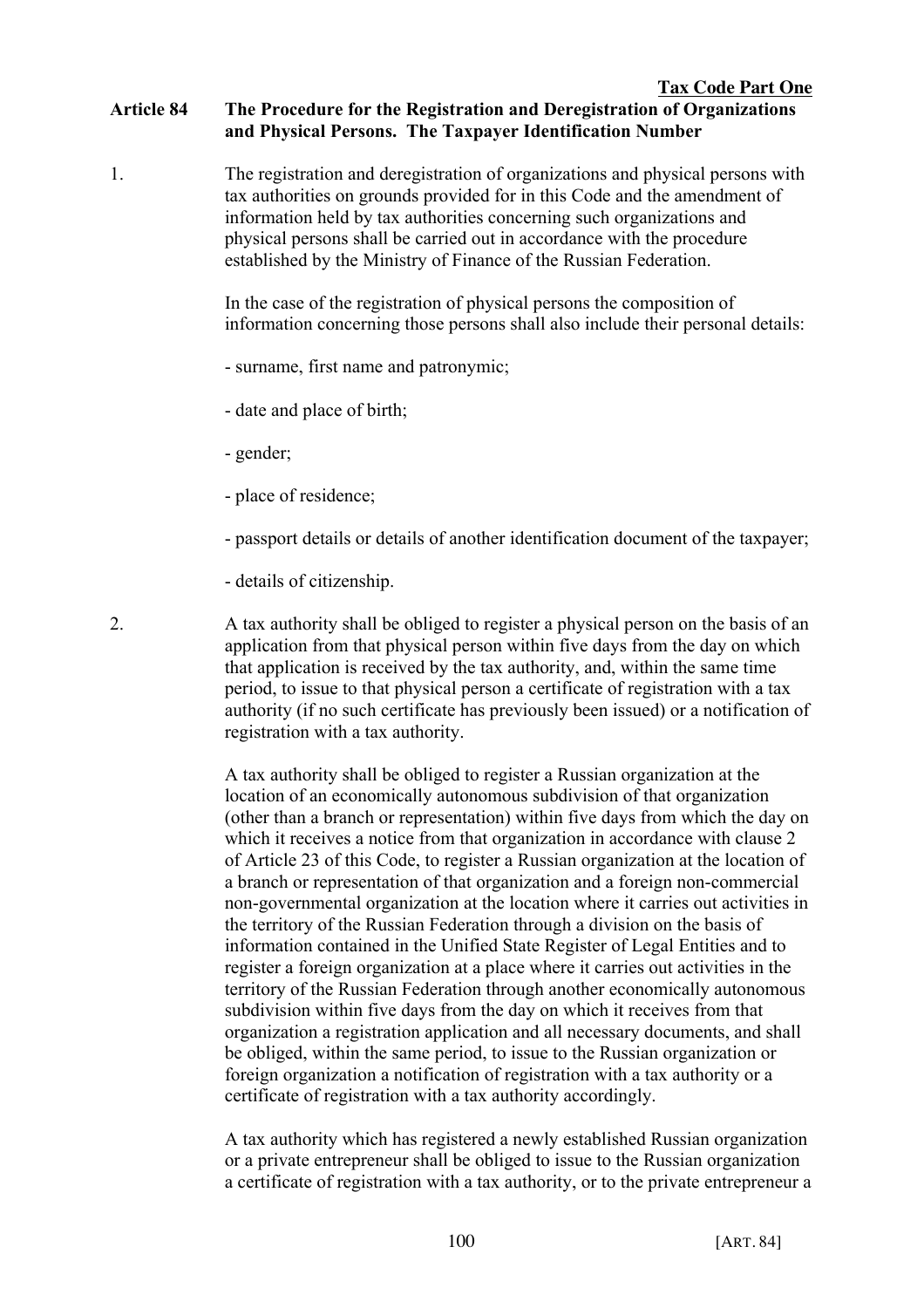certificate of registration with a tax authority (if no such certificate has previously been issued) and a notification of registration with a tax authority confirming the registration of the physical person with the tax authority as a private entrepreneur.

A tax authority shall be obliged to carry out the registration and deregistration of an organization or a physical person at the location of immovable property and (or) means of transport belonging to them and of privately practising notaries and lawyers at their place of residence within five days from the day on which it receives information presented by the bodies referred to in Article 85 of this Code. The tax authority shall be obliged, within the same time period, to issue or send by registered mail to the above-mentioned persons a certificate of registration with a tax authority and (or) a notification of registration (notification of deregistration) with a tax authority.

A tax authority shall be obliged to carry out the registration (deregistration) of an organization or a physical person on other grounds provided for in this Code within five days from the day on which it receives the relevant application or information supplied by the bodies referred to in Article 85 of this Code, and, within the same time period, to issue a notification of registration (notification of deregistration) with a tax authority.

3. Amendments to details of Russian organizations, divisions of foreign noncommercial non-governmental organizations in the territory of the Russian Federation or private entrepreneurs shall be registered by the tax authority for the location of a Russian organization, the location of a branch or representation of a Russian organization, the location where a foreign noncommercial non-governmental organization carries out activities in the territory of the Russian Federation through a division or the place of residence of a private entrepreneur on the basis of information contained in the Unified State Register of Legal Entities and the Unified State Register of Private Entrepreneurs accordingly.

> Amendments to details of economically autonomous subdivisions (other than branches and representations) of Russian organizations shall be registered by the tax authorities for the locations of those economically autonomous subdivisions on the basis of notices presented (sent) by a Russian organization in accordance with clause 2 of Article 23 of this Code.

Amendments to details of foreign organizations (including branches, representations and other economically autonomous subdivisions, with the exception of divisions such as are referred to in paragraph 1 of this clause) shall be registered by the tax authorities for the locations of those economically autonomous subdivisions on the basis of an application from a foreign organization prepared in the form prescribed by the federal executive body in charge of control and supervision in the area of taxes and levies. At the same time as it submits such an application a foreign organization shall present documents which are needed in order for the information in question to be registered by the tax authority, a list of which shall be approved by the Ministry of Finance of the Russian Federation.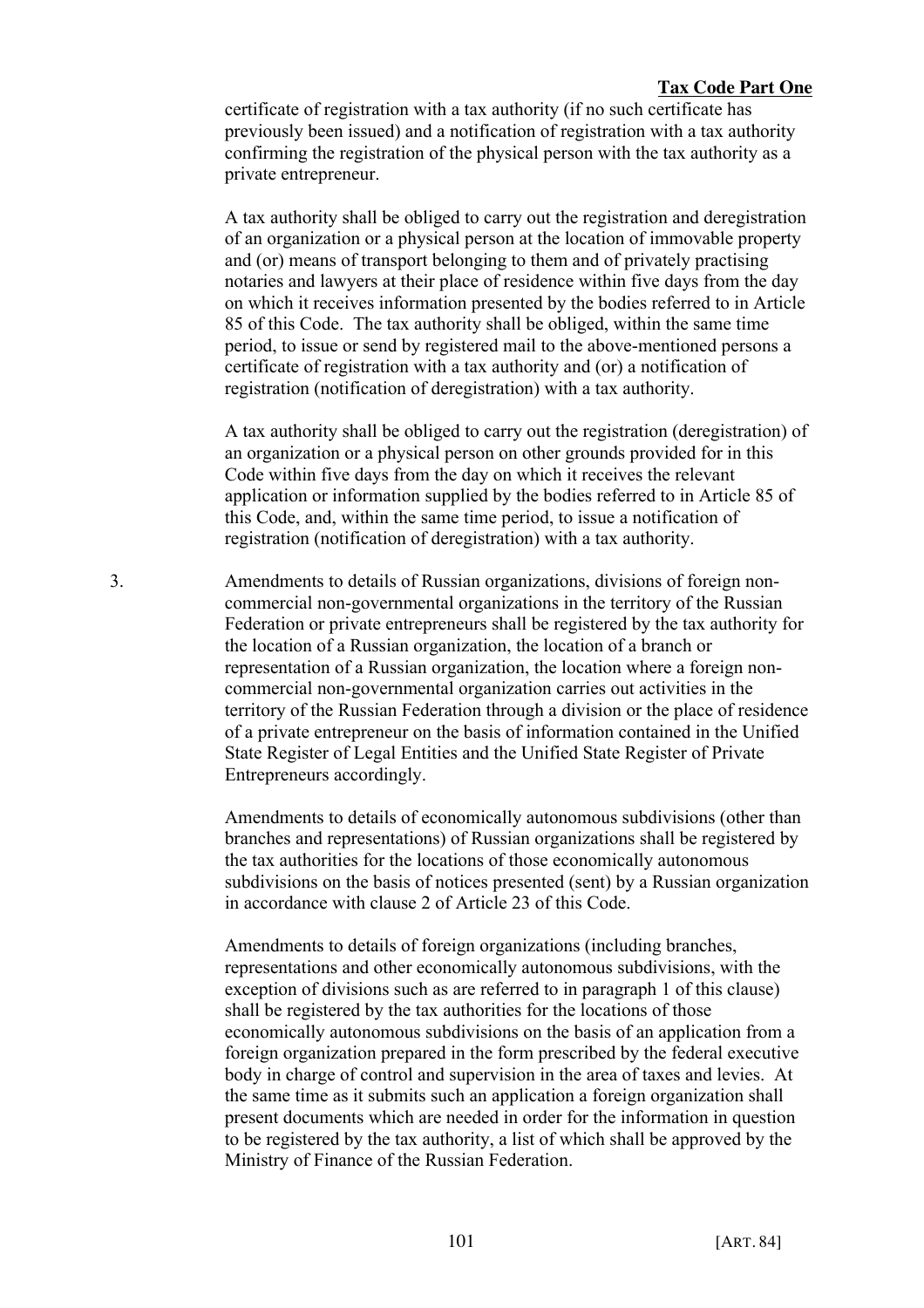Amendments to details of physical persons who are not private entrepreneurs, details of privately practising notaries and details of lawyers shall be registered by the tax authority for their place of residence on the basis of information supplied by the bodies referred to in Article 85 of this Code.

4. In the event of a change in the location of an organization, the location of an economically autonomous subdivision of an organization or the place of residence of a physical person, they shall be deregistered by the tax authority with which the organization or physical person was registered. In this respect, the tax authority shall carry out the deregistration:

> - of a Russian organization at its location (at the location of a branch or representation), a foreign non-commercial non-governmental organization at the location of activities carried out in the territory of the Russian Federation through a division and a physical person as a private entrepreneur at his place of residence – on the basis of information contained in the Unified State Register of Legal Entities and the Unified State Register of Private Entrepreneurs accordingly;

> - of a Russian organization at the location of another economically autonomous subdivision – within five days from the day on which it receives the notice presented (sent) by the Russian organization in accordance with clause 2 of Article 23 of this Code;

- of a foreign organization at the place of activities carried out in the territory of the Russian Federation through an economically autonomous subdivision – within five days from the day on which it receives the relevant application, unless otherwise provided by this clause;

- of a privately practising notary, a lawyer or a physical person who is not a private entrepreneur – within five days from the day on which it receives registration details supplied in accordance with Article 85 of this Code by bodies which carry out the registration of physical persons at their place of residence.

The registration of an organization or a physical person with the tax authority for a new location, location of an economically autonomous subdivision or place of residence of a physical person shall be carried out on the basis of documents received from the tax authority for the former location of the organization or location of an economically autonomous subdivision (place of residence of the physical person) accordingly.

The deregistration of a physical person with a tax authority may also be carried out by that tax authority upon receiving relevant information concerning the registration of that physical person with another tax authority for his place of residence.

5. Where a Russian organization ceases activities in connection with liquidation, as a result of re-organization or in other cases established by federal laws or a physical person ceases activities as a private entrepreneur, their deregistration shall be carried out on the basis of information contained in the Unified State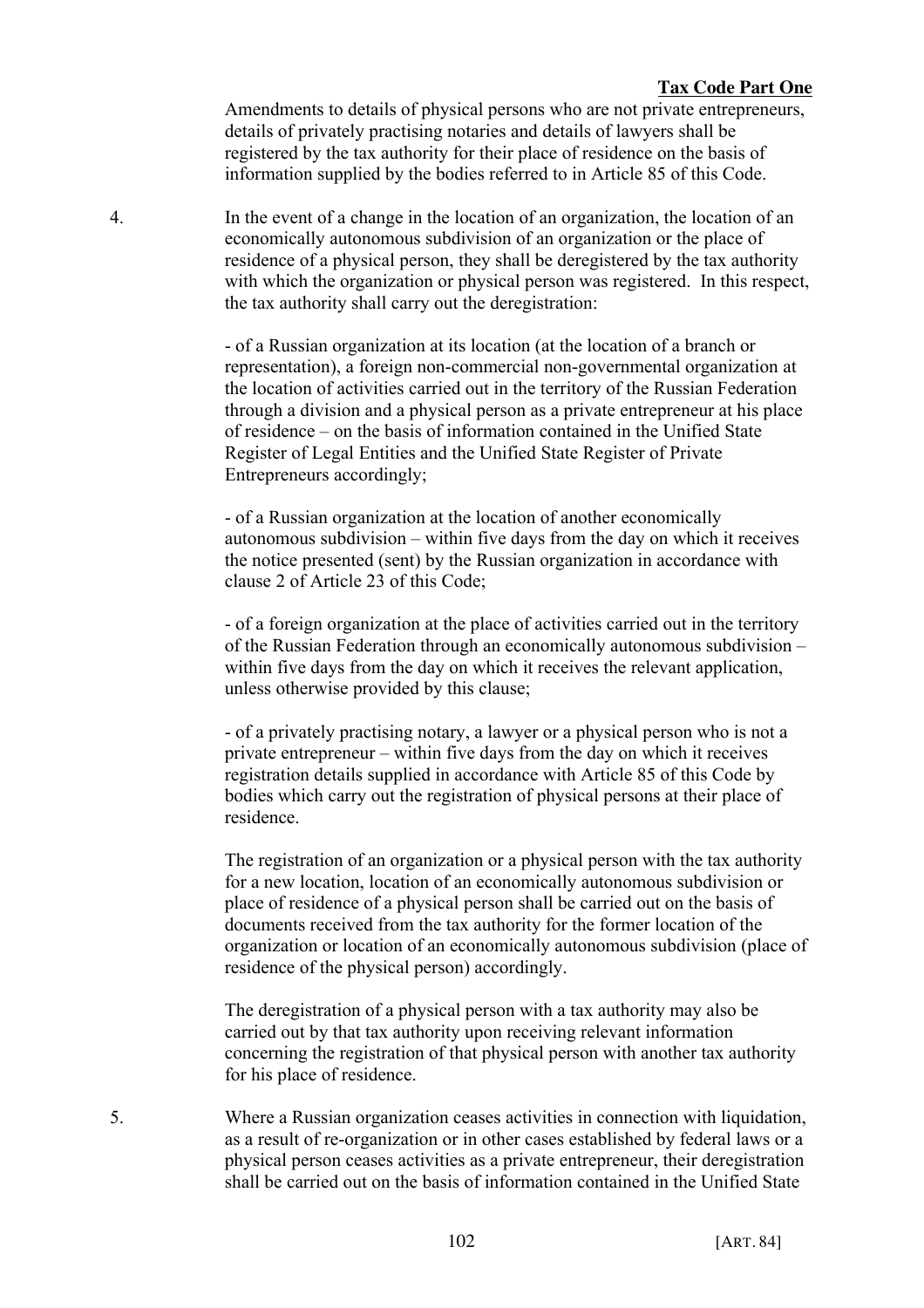Register of Legal Entities and the Unified State Register of Private Entrepreneurs accordingly.

Where a Russian organization ceases activities through a branch or representation (a branch or representation is closed) or a foreign noncommercial non-governmental organization ceases activities in the territory of the Russian Federation through a division, the deregistration of the Russian organization by the tax authority for the location of that branch (representation) and the deregistration of the foreign organization by the tax authority for the location of activities carried out in the territory of the Russian Federation through that division shall be carried out on the basis of information contained in the Unified State Register of Legal Entities, but not before the completion of an on-site tax audit if one is being carried out.

In the event of the cessation of activities (closure) of another economically autonomous subdivision of a Russian organization (a foreign organization), the deregistration of the organization by the tax authority for the location of that economically autonomous subdivision shall be carried out on the basis of the notice received by the tax authority from the Russian organization in accordance with clause 2 of Article 23 of this Code (an application from the foreign organization) within 10 days from the day of the receipt of that notice (application), but not before the completion of an on-site tax audit if one is being carried out.

In the event of the termination of the authority of a privately practising notary or the termination of the status of a lawyer, they shall be deregistered by the tax authority on the basis of information supplied by the bodies referred to in Article 85 of this Code.

5.1 An application for registration (deregistration) with a tax authority on grounds provided for in this Code and a notification of the choice of tax authority for the registration of an organization at the location of one of its economically autonomous subdivisions may be presented to the tax authority in person or through a representative, sent by registered mail or transmitted in electronic form via telecommunications channels. If the above-mentioned application (notification) is transmitted to the tax authority in electronic form it must be certified by the electronic digital signature of the person submitting that application (notification) or of a representative of that person.

> The standard forms and formats of applications for registration (deregistration) with tax authorities on grounds provided for in this Code and of the notification of the choice of tax authority for the registration of an organization at the location of one of its economically autonomous subdivisions which are presented to tax authorities in paper or electronic form and the procedure for completing the standard forms of applications and the notification shall be approved by the federal executive body in charge of control and supervision in the area of taxes and levies.

> Upon the request of an organization or a physical person, including a private entrepreneur, a tax authority may send an applicant a certificate of registration with a tax authority and (or) a notification of registration with a tax authority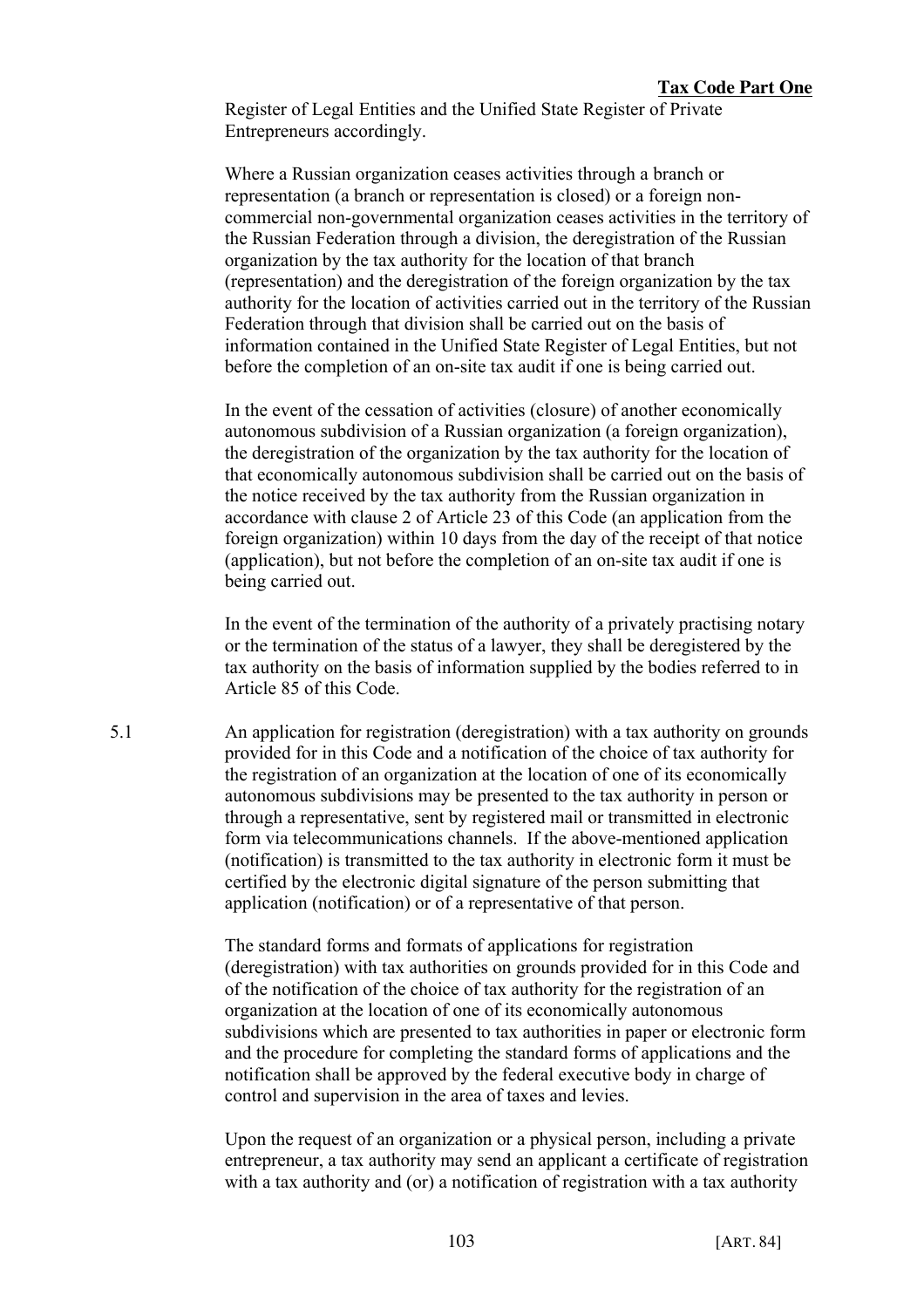(a notification of deregistration with a tax authority) in electronic form, certified by the electronic digital signature of the person who signed the documents, via telecommunications channels.

The standard forms and formats of the above-mentioned request and documents confirming registration (deregistration) with a tax authority, the procedure for completing a request in paper form and the procedure for the sending of the above-mentioned documents by the tax authority to the applicant shall be approved by the federal executive body in charge of control and supervision in the area of taxes and levies.

The procedure for the presentation of the applications, notification and request referred to in this clause in electronic form shall be approved by the Ministry of Finance of the Russian Federation.

- 6. Registration and cancellation of registration shall be carried out free of charge.
- 7. Every taxpayer shall be assigned a taxpayer identification number which shall be the same in the entire territory of the Russian Federation for all types of taxes and levies.

The tax authority shall indicate the taxpayer identification number in all notifications sent to the taxpayer.

Every taxpayer shall indicate his identification number in declarations, reports, applications and other documents submitted to the tax authority and in other instances envisaged by legislation, unless otherwise provided by this Article.

The procedure and conditions for the assignment, use and alteration of the taxpayer identification number shall be determined by the Ministry of Finance of the Russian Federation.

Physical persons who are not private entrepreneurs shall have the right not to enter taxpayer identification numbers in tax declarations, applications or other documents which are submitted to tax authorities, in which case they shall indicate their personal details as envisaged by clause 1 of Article 84 of this Code.

- 8. On the basis of registration data the federal executive body in charge of control and supervision in the area of taxes and levies shall maintain the Unified State Register of Taxpayers in accordance with the procedure which is established by the Ministry of Finance of the Russian Federation.
- 9. A taxpayer's details shall constitute tax secrets from the time of his registration with a tax authority unless otherwise stipulated by Article 102 of this Code.
- 10. Organizations which are tax agents and which have not been registered as taxpayers must be registered with the tax authorities for their location in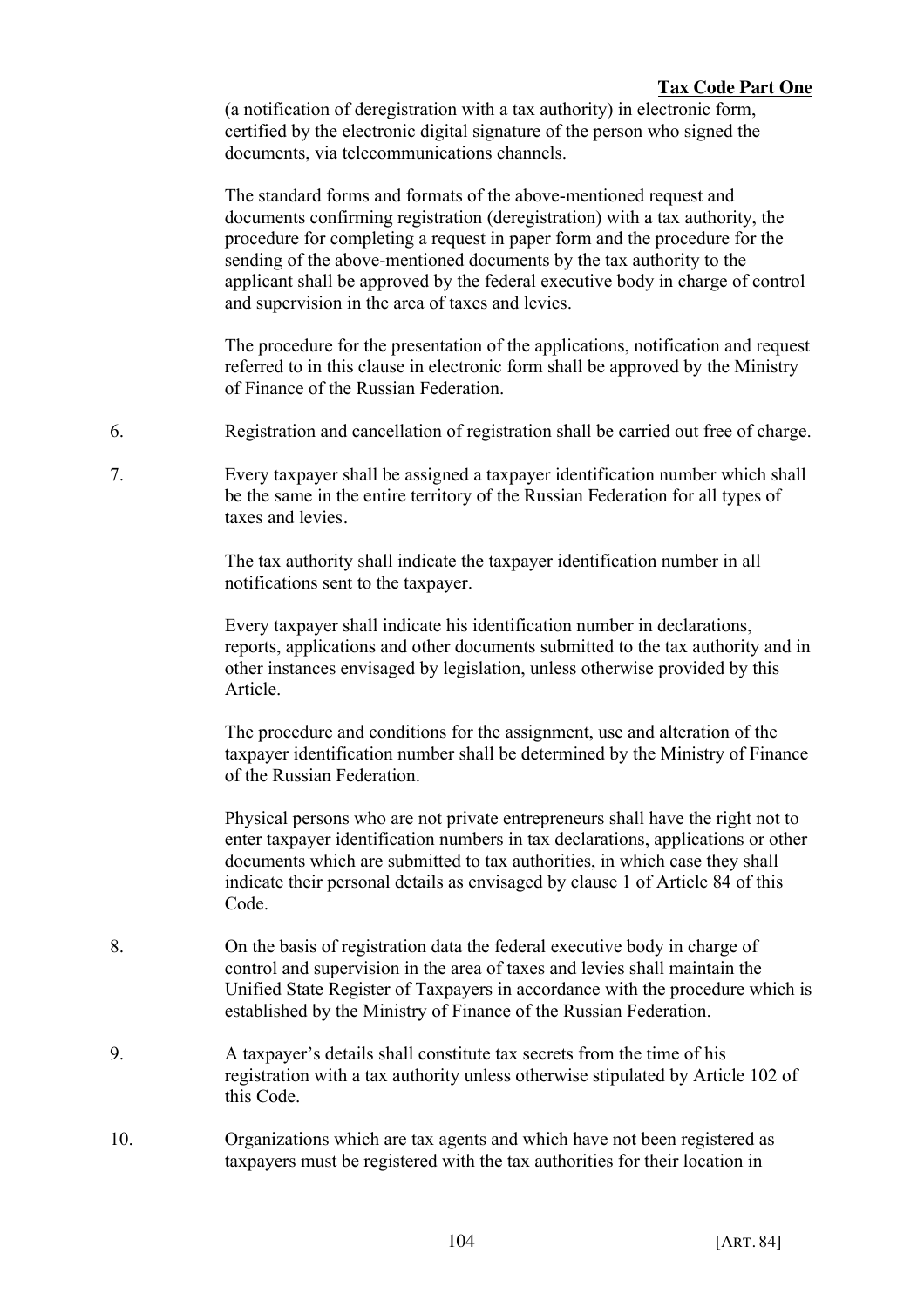accordance with the procedure which is stipulated by this Chapter for organizations which are taxpayers.

# **Article 85 Obligations of Bodies, Institutions, Organizations and Officials to Provide Information Relating to the Registration of Organizations and Physical Persons to Tax Authorities**

- 1. Judicial bodies which issue licences to engage in notarial activities and confer authority on notaries shall be obliged to inform the tax authority for their location of physical persons who have received licences to engage in notarial activities and (or) have been appointed to or relieved of the post of a private notary engaged in private practice within five days from the day on which a relevant order is issued.
- 2. Law chambers of constituent entities of the Russian Federation must, not later than the  $10^{th}$  of each month, report to the tax authority at the location of a law chamber of a constituent entity of the Russian Federation information concerning lawyers which was entered in the register of lawyers of the constituent entity of the Russian Federation in the preceding month (including information concerning the form of legal practice chosen by them) or was excluded from that register, and concerning decisions adopted in that month concerning the suspension (renewal) of the status of lawyers.
- 3. Bodies which carry out the registration of physical persons at their place of residence (place of stay) or which register acts of civil status of physical persons shall be obliged to report instances of the registration of a physical person at a place of residence and the registration (deregistration) of a foreign worker at a place of stay and births and deaths of physical persons to the tax authorities for the location of those bodies within 10 days after the day of the registration (deregistration) of those persons or the day of the registration of acts of civil status of physical persons.
- 4. Bodies which carry out cadastral registration, maintain the State cadastre of immovable property and carry out the State registration of rights in immovable property and transactions involving such property and bodies which carry out the registration of means of transport shall be obliged to provide information concerning immovable property located in the territory under their jurisdiction, concerning means of transport which have been registered with those bodies (rights and transactions which have been registered with those bodies) and concerning the owners thereof to the tax authorities at their location within 10 days from the day on which such registration takes place, and to present that information before March 1 of each year, current as at January 1 of the current year.
- 5. Guardianship and custodianship bodies shall be obliged to give notice of the establishment of a guardianship or custodianship and the administration of property in relation to physical persons who own (possess) property, including the placing of a child who owns (possesses) property in an adoptive family, and of subsequent changes associated with such guardianship, custodianship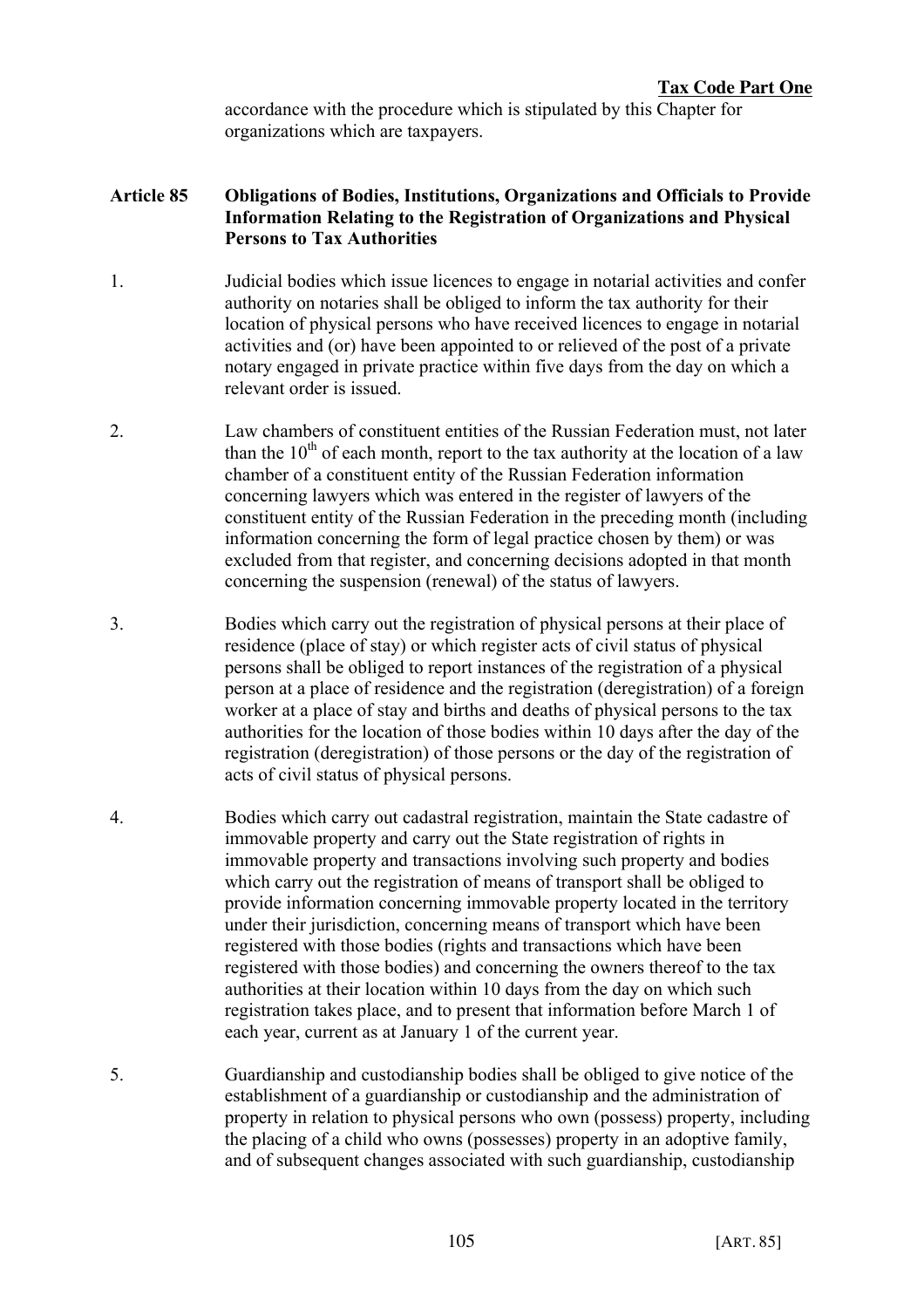or administration of property, to the tax authorities for the locality of those bodies within 10 days from the day on which the relevant decision is adopted.

- 6. Bodies (institutions) authorized to perform notarial acts and privately practising notaries shall be obliged to report the issuance of certificates of inheritance rights and the notarial certification of gift agreements to the tax authorities at their location or place of residence respectively not later than five days from the day on which such notarial certification occurs, unless otherwise provided by this Code. In this respect, information on the certification of gift agreements should contain information on the degree of kinship between the donor and the donee.
- 7. Bodies which carry out the recording and (or) registration of users of natural resources and the licensing of activities associated with the use of such resources must give notice of the granting of rights to such use which constitute an object of taxation to the tax authorities for their locality within ten days after the registration of (issuance of an appropriate licence or permit to) the user of natural resources.
- 8. Bodies which carry out the issue and replacement of documents certifying the identity of a citizen of the Russian Federation in the territory of the Russian Federation shall be obliged to provide to the tax authority at the place of residence of a citizen information:

- concerning instances of the initial issue or replacement of a document certifying the identity of the citizen of the Russian Federation in the territory of the Russian Federation and concerning changes in personal details contained in the newly issued document within five days from the date of issue of the new document;

- concerning instances of the submission by the citizen to those bodies of a declaration of the loss of a document certifying the identity of the citizen of the Russian Federation in the territory of the Russian Federation within three days from the date of submission thereof.

9. Bodies and organizations which carry out the accreditation of branches and representations of foreign organizations shall be obliged to report to the tax authorities at their location information concerning the accreditation (withdrawal of the accreditation) of branches and representations of foreign legal entities within 10 days from the day of the accreditation (withdrawal of accreditation).

> A body which is authorized to maintain a register of branches and representations of international organizations and foreign non-commercial non-governmental organizations shall be obliged to give notice to the tax authority for its locality of entries made in that register (of changes made to the register) within 10 days from the day on which information is entered in (changes are made to) that register.

9.1 Bodies which carry out State technical registration shall be obliged to present to the tax authorities for their locality before March 1 of each year information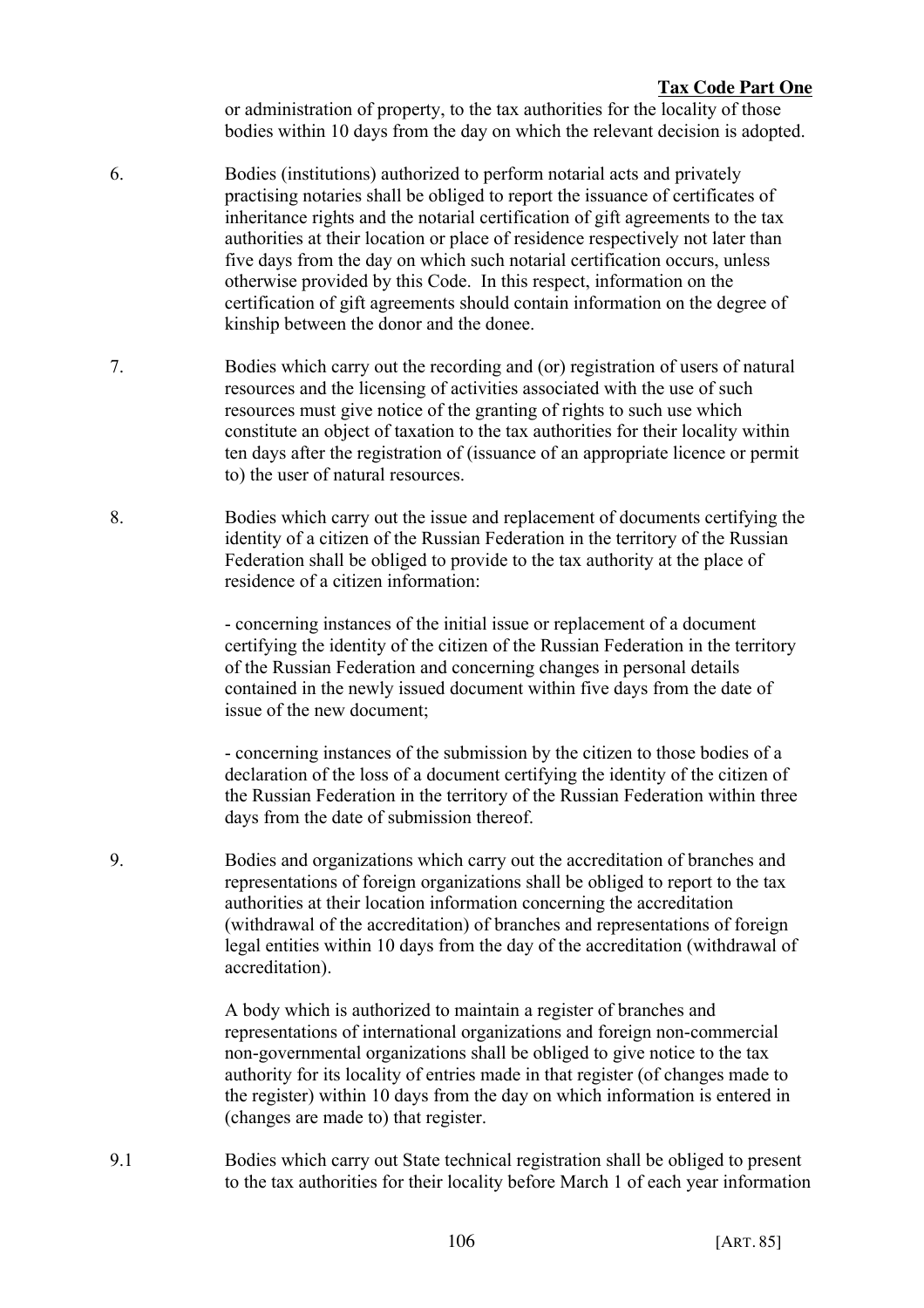on the inventory value of immovable property and other information needed for the calculation of taxes, current as at January 1 of the current year.

- 9.2 Local government bodies shall be obliged to present to tax authorities before February 1 of each year information concerning land plots which are deemed to be an object of taxation in accordance with Article 389 of this Code, current as at January 1 of the current year.
- 10. The standard forms and formats of information provided for in this Article which is presented in paper or electronic form and the procedure for completing standard forms shall be approved by the federal executive body in charge of control and supervision in the area of taxes and levies.
- 11. The bodies referred to in clauses 3, 4, 8, 9.1 and 9.2 of this Article shall present relevant information to tax authorities in electronic form. The procedure for the presentation of information to tax authorities in electronic form shall be determined by an agreement between the interacting parties.

# **Article 86 Obligations of Banks with Respect to the Registration of Taxpayers**

1. Banks shall open accounts for organizations and private entrepreneurs only upon presentation of a certificate of registration with a tax authority.

> A bank shall be obliged to give notice of the opening or closure of an account or of changes to the details of an account of an organization (private entrepreneur) in paper or electronic form to the tax authority at its location within three days from the day of the opening, closure or alteration of the details of the account in question.

*E&Y Note: In accordance with Federal Law No. 229-FZ of July 27, 2010, the words "paper or" shall be omitted from paragraph 2 of clause 1 of Article 86 with effect from January 1, 2012.*

> The procedure for the provision by a bank of notice of the opening or closure of an account or of changes to account details in electronic form shall be established by the Central Bank of the Russian Federation in consultation with the federal executive body in charge of control and supervision in the area of taxes and levies.

The standard forms and formats of notices of a bank to a tax authority concerning the opening or closure of an account or of changes to account details shall be established by the federal executive body in charge of control and supervision in the area of taxes and levies.

2. Banks shall be obliged to issue to tax authorities notices of bank accounts held and (or) of balances of monetary resources in accounts and statements of operations on accounts of organizations (private entrepreneurs) in accordance with the legislation of the Russian Federation within three days after the receipt of a substantiated request from a tax authority.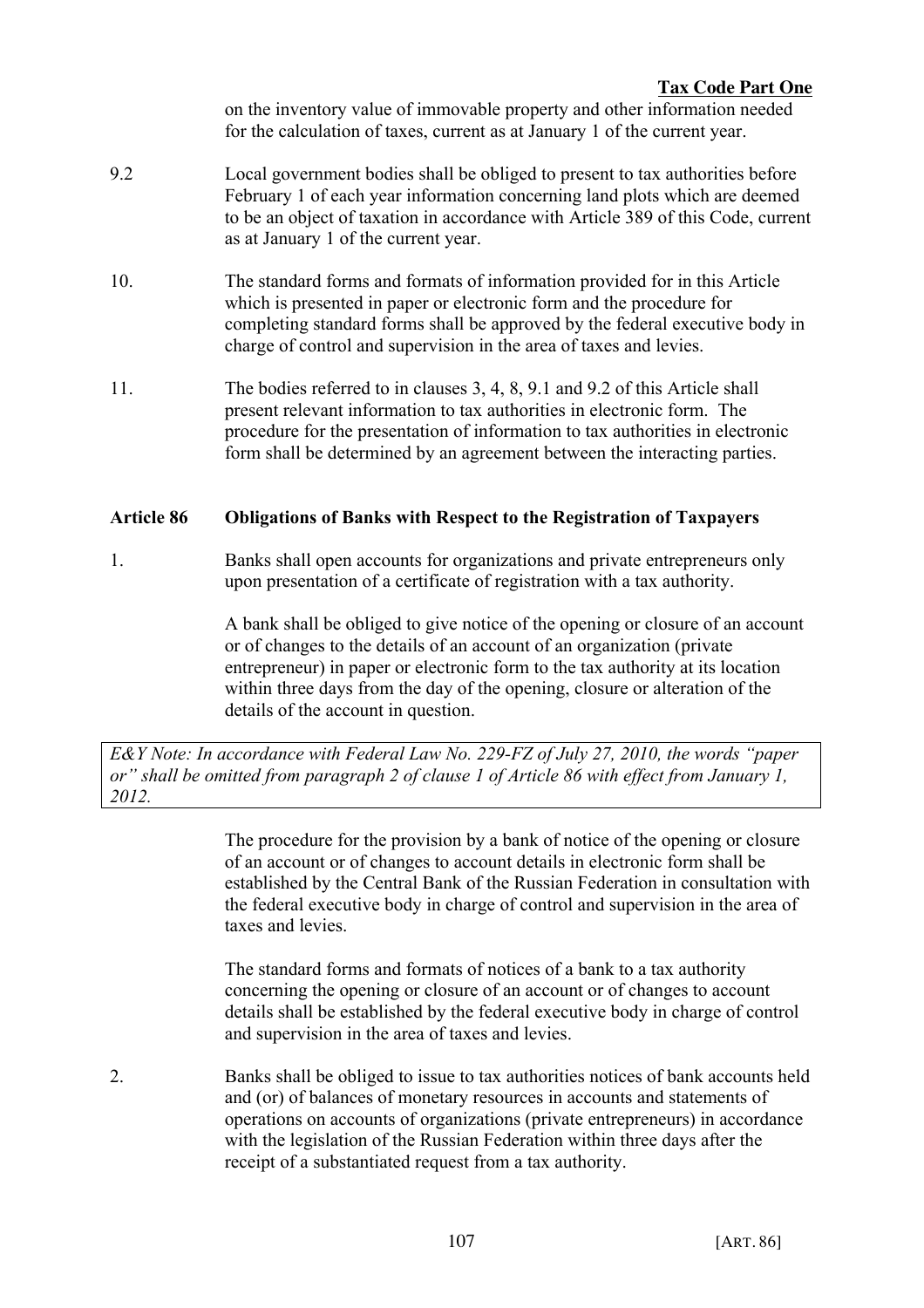Notices of bank accounts held and (or) of balances of monetary resources in accounts and statements of operations on bank accounts of organizations (private entrepreneurs) may be requested by tax authorities when conducting tax control measures in relation to those organizations (private entrepreneurs).

The information referred to in this clause may be requested by a tax authority after the issuance of a decision on the recovery of tax and in the event of the adoption of decisions on the suspension of operations or the cancellation of the suspension of operations on accounts of an organization (private entrepreneur).

3. The standard form (formats) of and procedure for the sending by a tax authority of a request to a bank shall be established by the federal executive body in charge of control and supervision in the area of taxes and levies.

> The form of and procedure for the presentation of information by banks at the request of tax authorities shall be established by the federal executive body in charge of control and supervision in the area of taxes and levies in consultation with the Central Bank of the Russian Federation.

> The formats in which banks are to present information in electronic form upon requests from tax authorities shall be approved by the Central Bank of the Russian Federation in consultation with the federal executive body in charge of control and supervision in the area of taxes and levies.

4. The rules laid down in this Article shall also apply in relation to accounts which are opened for the purpose of professional activities for privately practising notaries and lawyers who have founded legal offices.

# **Article 87 Tax Audits**

- 1. Tax authorities shall perform the following types of tax audits of taxpayers, levy payers and tax agents:
- 1) in-house tax audits;
- 2) on-site tax audits.
- 2. The purpose of in-house and on-site tax audits shall be to check compliance by a taxpayer, levy payer or tax agent with tax and levy legislation.

# **Article 88 In-House Tax Audit**

1. An in-house tax audit shall be performed at the location of a tax authority on the basis of tax declarations (computations) and documents submitted by a taxpayer and other documents concerning a taxpayer's activities which are in the possession of the tax authority.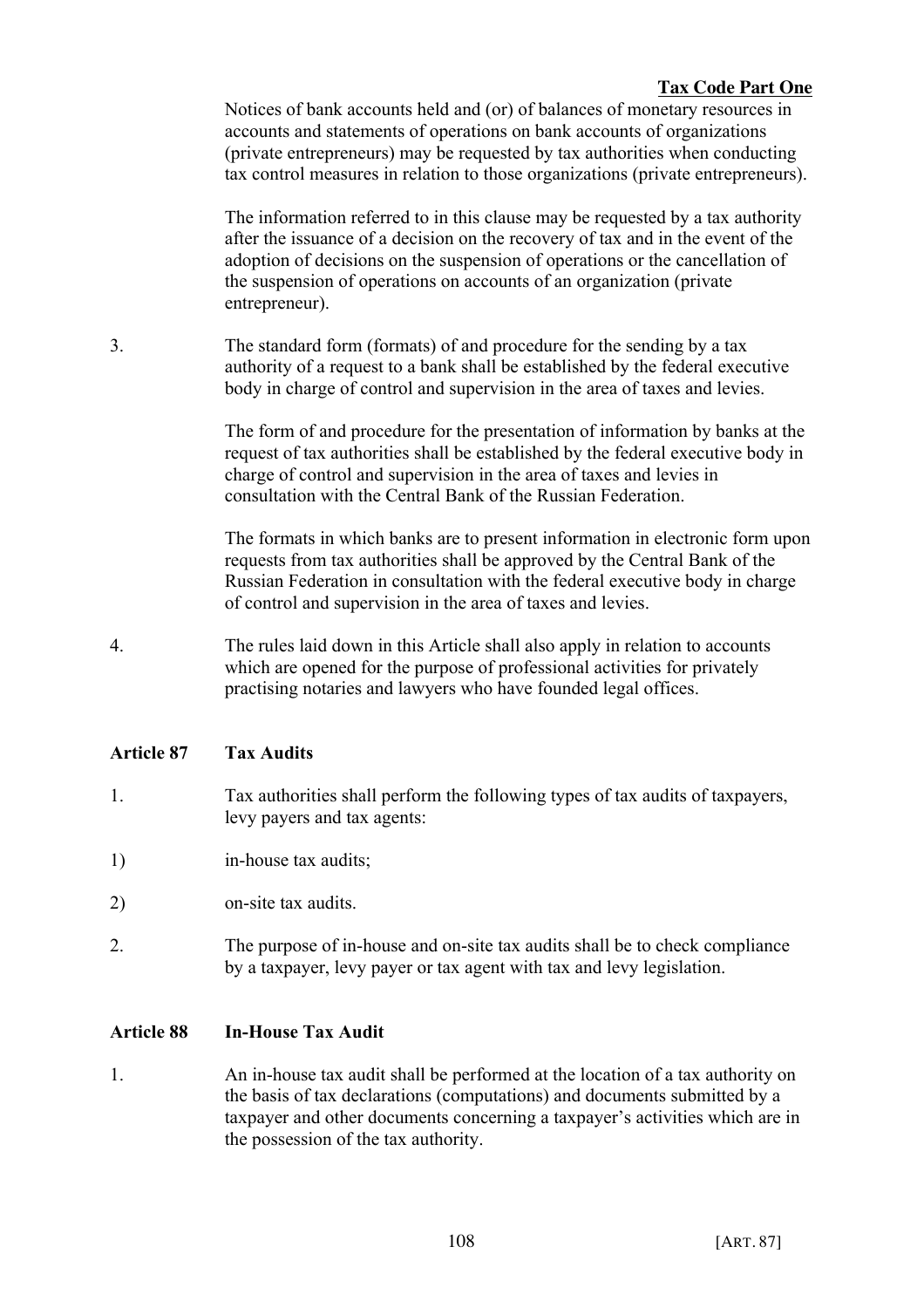- 2. An in-house tax audit shall be performed by authorized officials of a tax authority in accordance with their official duties without any special decision of the director of the tax authority within three months from the day on which a taxpayer submits a tax declaration (computation).
- 3. In the event that an in-house tax audit reveals errors in a tax declaration (computation) and (or) inconsistencies in information contained in documents submitted, or reveals discrepancies between information presented by the taxpayer and information which is contained in documents possessed by the tax authority or which has been obtained by the tax authority in the course of conducting tax control, the taxpayer shall be informed of this and requested to give necessary explanations within five days or to make appropriate adjustments within the established time limit.
- 4. A taxpayer which presents to a tax authority explanations regarding errors revealed in a tax declaration (computation) and (or) inconsistencies in information contained in documents submitted shall have the right additionally to present to the tax authority extracts from tax and (or) accounting ledgers and (or) other documents confirming the accuracy of data entered in a tax declaration (computation).
- 5. A person performing an in-house tax audit shall be obliged to examine explanations and documents presented by a taxpayer. If, after examining explanations and documents presented, or in the absence of explanations from the taxpayer, the tax authority finds that a tax offence or another violation of tax and levy legislation has been committed, officials of the tax authority shall be obliged to draw up an audit report in accordance with the procedure envisaged by Article 100 of this Code.
- 6. When performing in-house tax audits tax authorities shall also have the right, in accordance with the established procedure, to require taxpayers which use tax exemptions to provide documents confirming the right of those taxpayers to those tax exemptions.
- 7. When performing an in-house tax audit a tax authority shall not have the right to require a taxpayer to provide additional information and documents unless otherwise provided by this Article or unless this Code requires such documents to be presented together with a tax declaration (computation).
- 8. Upon the submission of a tax declaration for value added tax in which the right to a tax reimbursement is claimed, an in-house tax audit shall be performed with account taken of the special considerations which are laid down in this clause on the basis of tax declarations and documents presented by the taxpayer in accordance with this Code.

A tax authority shall have the right to require a taxpayer to produce documents which confirm the legitimacy of the application of tax deductions in accordance with Article 172 of this Code.

9. When performing an in-house tax audit in relation to taxes associated with the use of natural resources, tax authorities may, in addition to the documents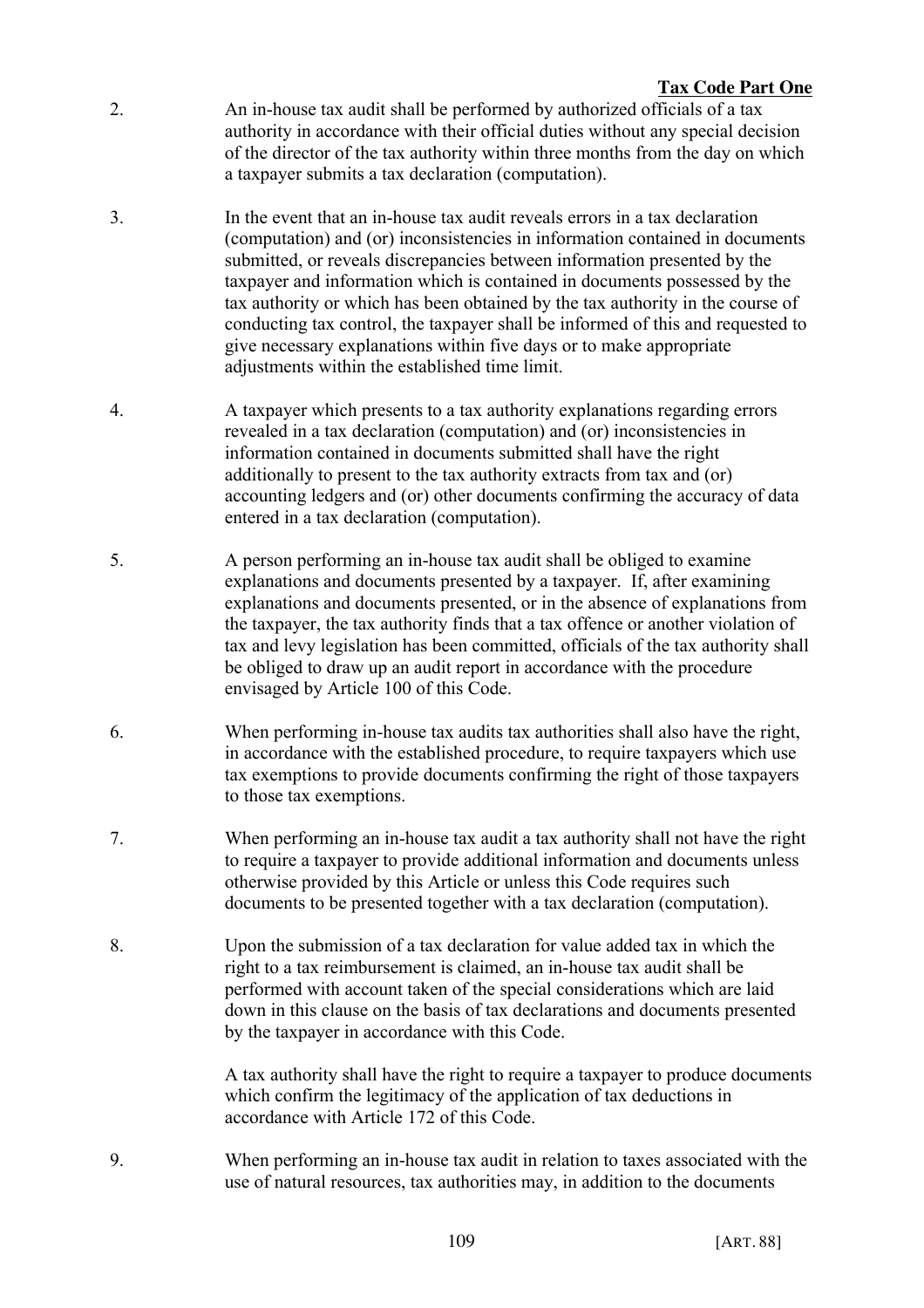referred to in clause 1 of this Article, require a taxpayer to produce other documents which are a basis for the calculation and payment of those taxes.

- 9.1 Where, before an in-house tax audit has been completed, a taxpayer submits a revised tax declaration (computation) in accordance with the procedure prescribed by Article 81 of this Code, the in-house tax audit of the previously submitted declaration (computation) shall be terminated and a new in-house tax audit shall be commenced on the basis of the revised tax declaration (computation). The termination of an in-house tax audit shall signify the cessation of all actions of the tax authority in relation to the previously submitted tax declaration (computation). In this respect, documents (information) received by the tax authority in the course of the terminated inhouse tax audit may be used in performing tax control measures in relation to the taxpayer.
- 10. The rules envisaged by this Article shall also apply to levy payers and tax agents, unless otherwise provided by this Code.

# **Article 89 On-Site Tax Audit**

1. An on-site tax audit shall be performed at the site (on the premises) of a taxpayer on the basis of a decision of the director (deputy director) of a tax authority.

> Where a taxpayer is unable to provide premises for the performance of an onsite tax audit, the on-site tax audit may be performed at the location of the tax authority.

2. A decision on the performance of an on-site tax audit shall be issued by the tax authority for the location of an organization or for the place of residence of a physical person, unless otherwise provided by this clause.

> A decision on the performance of an on-site tax audit of an organization which has been classified in accordance with the procedure established by Article 83 of this Code as a major taxpayer shall be issued by the tax authority which registered that organization as a major taxpayer.

> A decision on the performance of an on-site tax audit of an organization which has acquired the status of a participant in a project involving the conduct of research and development activities and commercialization of the results of those activities in accordance with the Federal Law "Concerning the "Skolkovo" Innovation Centre" shall be issued by the tax authority which carried out the registration of that organization with a tax authority.

> An independent on-site tax audit of a branch or representation shall be performed on the basis of a decision of the tax authority for the location of the economically autonomous subdivision in question.

A decision on the performance of an on-site tax audit must contain the following information: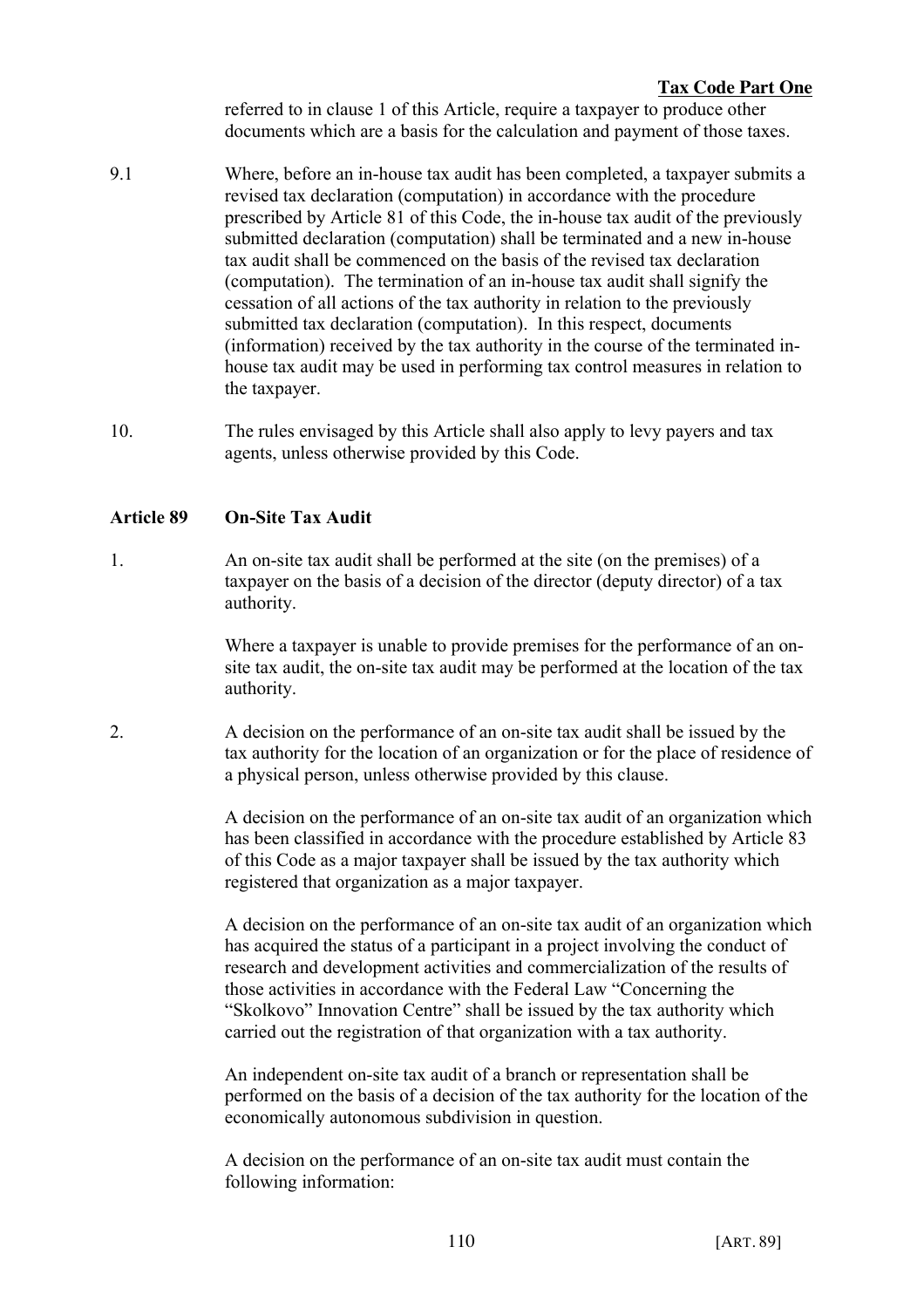- the full and abbreviated name or surname, first name and patronymic of the taxpayer;

- the subject-matter of the audit, i.e. the taxes which are to be audited for correct calculation and payment;

- the periods in respect of which the audit is to be performed;

- the titles and surnames and initials of the tax authority officials who are charged with performing the audit.

The form of a decision of a director (deputy director) of a tax authority on the performance of an on-site tax audit shall be approved by the federal executive body in charge of control and supervision in the area of taxes and levies.

- 3. An on-site tax audit of one taxpayer may cover one or more taxes.
- 4. The subject-matter of an on-site tax audit shall be the correct calculation and timely payment of taxes.

The period covered by an on-site tax audit may not exceed the three calendar years preceding the year in which the decision on the performance of the audit is adopted, unless otherwise provided by this Article.

Where a taxpayer submits a revised tax declaration the relevant on-site tax audit may cover the period for which the revised tax declaration has been submitted.

5. Tax authorities shall not have the right to perform two or more on-site tax audits in relation to the same taxes for one and the same period.

> Tax authorities shall not have the right to perform more than two on-site tax audits in relation to one taxpayer in the course of a calendar year, except where the director of the federal executive body in charge of control and supervision in the area of taxes and levies decides that an on-site tax audit of a taxpayer needs to be performed over and above that limit.

In determining the number of on-site tax audits of a taxpayer, account shall not be taken of the number of independent on-site tax audits performed in relation to branches and representations of that taxpayer.

6. An on-site tax audit may not continue for more than two months. That period may be extended to four months or, in exceptional cases, to six months.

> The grounds and procedure for extending the period of performance of an onsite tax audit shall be established by the federal executive body in charge of control and supervision in the area of taxes and levies.

7. Within the framework of an on-site tax audit a tax authority shall have the right to audit the activities of branches and representations of a taxpayer.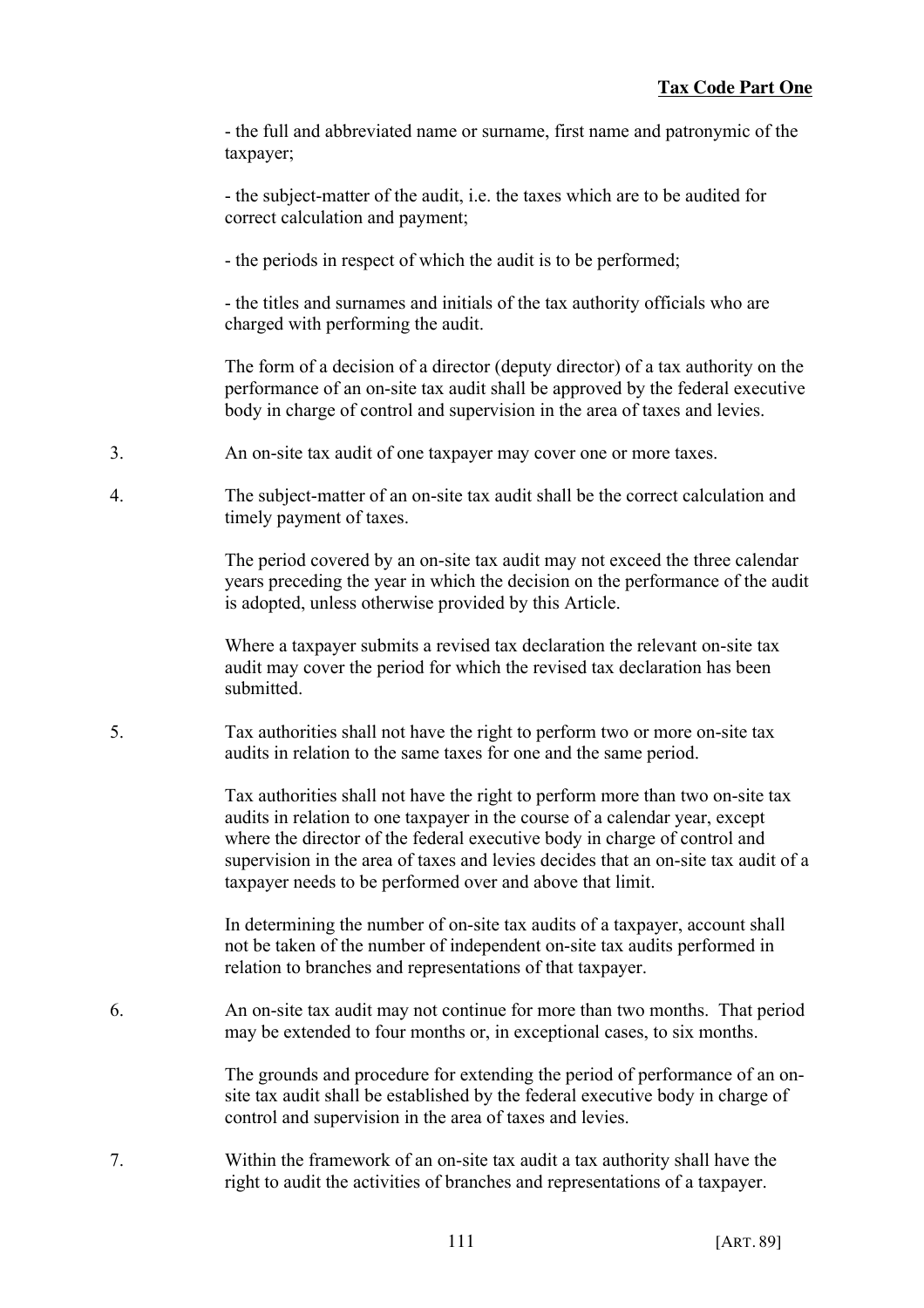A tax authority shall have the right to perform an independent on-site tax audit of branches and representations with respect to matters concerning the correct calculation and timely payment of regional and (or) local taxes.

A tax authority performing an independent on-site audit of branches and representations shall not have the right to perform in relation to a branch or representation two or more on-site tax audits in relation to the same taxes for one and the same period.

A tax authority shall not have the right to perform in relation to one branch or representation of a taxpayer more than two on-site tax audits in the course of one calendar year.

In the case of an independent on-site tax audit of branches and representations of a taxpayer, the period of the audit may not exceed one month.

- 8. The period of the performance of an on-site tax audit shall be calculated from the day of the adoption of the decision to order an audit up to the day of the preparation of the certificate of performance of the audit.
- 9. The director (deputy director) of a tax authority shall have the right to suspend the performance of an on-site tax audit for the purpose of:
- 1) requesting and obtaining documents (information) in accordance with Article 93.1 of this Code;
- 2) obtaining information from foreign State bodies under the terms of international agreements of the Russian Federation;
- 3) the performance of expert examinations;
- 4) the translation into Russian of documents presented by a taxpayer in a foreign language.

The suspension of the performance of an on-site tax audit on the ground specified in subsection 1 of this clause may not occur more than once in relation to each person from whom documents are requested.

The suspension and resumption of the performance of an on-site tax audit shall be documented by an appropriate decision of the director (deputy director) of the tax authority performing that audit.

The total period of time for which the performance of an on-site tax audit is suspended may not exceed six months. Where an audit has been suspended on the ground specified in subsection 2 of this clause and the tax authority has been unable for six months to obtain requested information from foreign State bodies under the terms of international agreements of the Russian Federation, the period of the suspension of that audit may be increased by three months.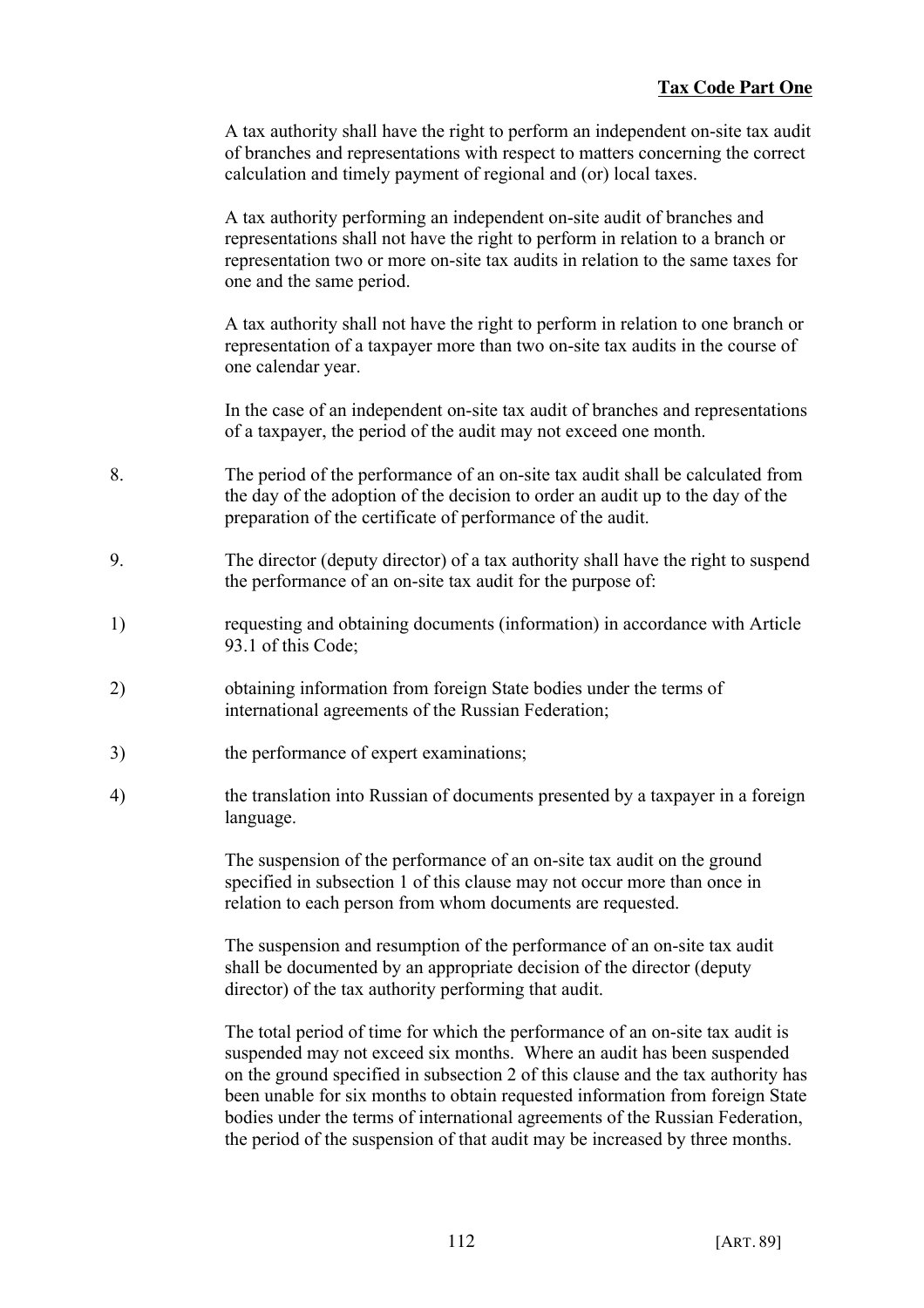While the suspension of the performance of an on-site tax audit is in effect, actions taken by a tax authority to obtain documents from the taxpayer shall be suspended, with all originals requested and obtained in the course of performing the audit being returned to the taxpayer in this case, with the exception of documents obtained by seizure, and actions of the tax authority at the site (on the premises) of the taxpayer which are connected with that audit shall be suspended.

10. A repeat on-site tax audit of a taxpayer shall be understood to mean an on-site tax audit which is performed irrespective of when the last audit was performed in relation to the same taxes and for the same period.

> When a repeat on-site tax audit is ordered the limitations referred to in clause 5 of this Article shall not apply.

When a repeat on-site tax audit is performed the audit may cover a period not exceeding the three calendar years preceding the year in which the decision on the performance of the repeat on-site tax audit is adopted.

A repeat on-site tax audit of a taxpayer may be performed:

- 1) by a higher tax authority by way of inspecting the activities of a tax authority which has performed an audit;
- 2) by a tax authority which has previously performed an audit, on the basis of a decision of the director (deputy director) of that authority – in the event that a taxpayer submits a revised tax declaration in which the stated amount of tax is less than the amount previously declared. The period in respect of which the revised tax declaration has been submitted shall be audited within the framework of the repeat on-site tax audit.

If, when a repeat on-site tax audit is performed, a taxpayer is found to have committed a tax offence which was not detected when the initial on-site tax audit was performed, tax sanctions shall not be imposed on the taxpayer unless the non-detection of the tax offence when the initial tax audit was performed was the result of collusion between the taxpayer and an official of the tax authority.

- 11. An on-site tax audit which is carried out in connection with the reorganization or liquidation of a taxpayer – organization may be performed irrespective of when the last audit was performed and of the subject-matter of the last audit. In this respect, the audited period shall not exceed the three calendar years preceding the year in which the decision on the performance of the audit is adopted.
- 12. A taxpayer shall be obliged to ensure that officials of tax authorities who are performing an on-site tax audit have an opportunity to inspect documents associated with the calculation and payment of taxes.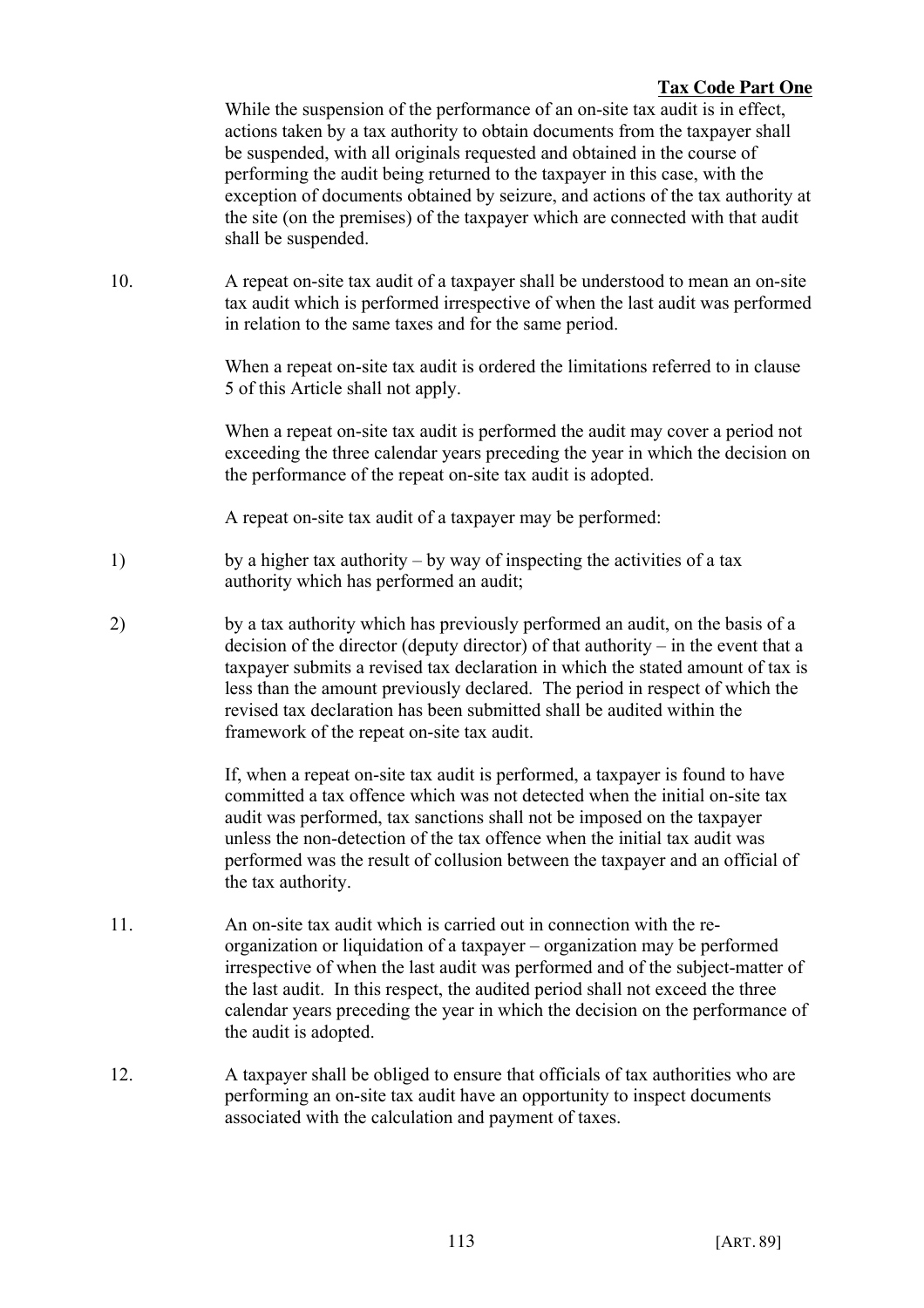When an on-site tax audit is being performed, documents needed for the audit may be requested and obtained from the taxpayer in accordance with the procedure established by Article 93 of this Code.

Officials of tax authorities may inspect originals of documents only at the site of the taxpayer, except in the case of the performance of an on-site tax audit at the location of a tax authority and in the cases envisaged by Article 94 of this Code.

- 13. Where necessary, authorized officials of tax authorities who are carrying out an on-site tax audit may make an inventory of the taxpayer's assets and make an inspection of production, storage, trading and other premises and areas which are used by the taxpayer for the derivation of income or are connected with the maintenance of objects of taxation in accordance with the procedure established by Article 92 of this Code.
- 14. Where officials carrying out an on-site tax audit have grounds to believe that documents which provide evidence of the commission of offences might be destroyed, concealed, altered or replaced, those documents shall be seized in accordance with the procedure envisaged by Article 94 of this Code.
- 15. On the last day of the performance of an on-site tax audit, an inspector must draw up a certificate of the performance of an audit, in which there shall be stated the subject-matter and dates of performance of the audit, and hand it to the taxpayer or its representative.

In the event that a taxpayer (or its representative) evades receipt of a certificate of the performance of an audit, that certificate shall be sent to the taxpayer by registered mail.

- 16. Special considerations relating to the performance of on-site tax audits in the context of the performance of production sharing agreements are laid down in Chapter 26.4 of this Code.
- 16.1 Special considerations relating to the performance of on-site tax audits of residents which have been excluded from the unified register of residents of the Special Economic Zone in the Kaliningrad Province are laid down in Articles 288.1 and 385.1 of this Code.
- 17. The rules laid down in this Article shall also apply with respect to the performance of on-site tax audits of levy payers and tax agents.

# **Article 90 Participation of a Witness**

- 1. Any physical person who may be aware of circumstances which are of significance for tax control may be summoned to testify as a witness. The testimony of a witness shall be entered in the record of proceedings.
- 2. The following persons may not be questioned as witnesses: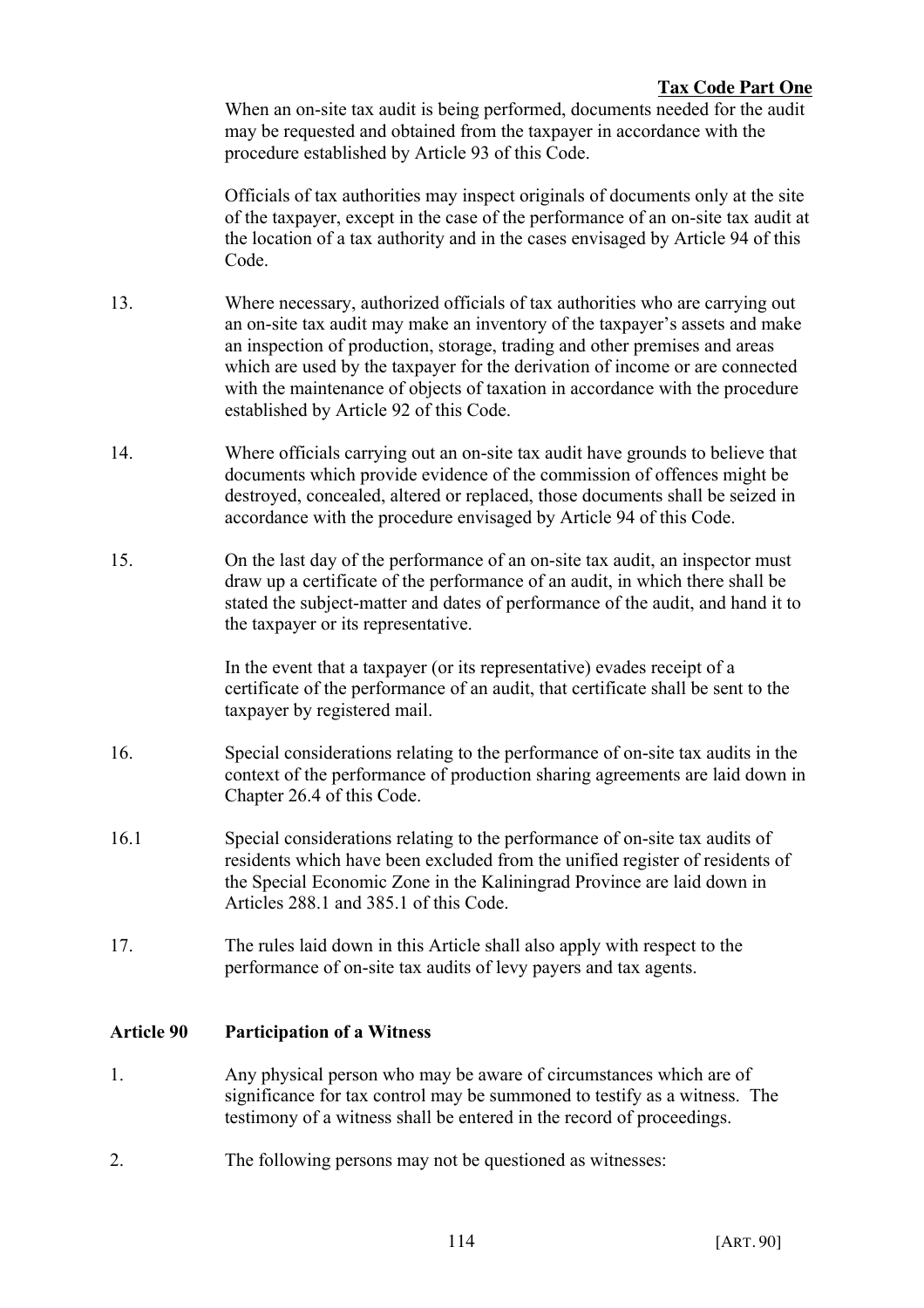- 1) persons who, by reason of their minority or physical or mental abnormalities, are incapable of correctly apprehending circumstances which are significant for tax control:
- 2) persons who received information which is needed for tax control purposes as a result of performing their professional duties where such information is classified as the professional secrets of such persons, and in particular lawyers and auditors.
- 3. A physical person shall have the right to refuse to testify only on the grounds envisaged by the legislation of the Russian Federation.
- 4. A witness's testimony may be heard at his place of residence if he is unable to appear at the tax authority owing to illness, old age or disability, and in other instances at the discretion of the official of the tax authority.
- 5. Before hearing testimony, the official of the tax authority shall warn the witness of the legal consequences of refusing to testify, failing to testify or giving false testimony, to which effect a note shall be entered in the record of proceedings which shall be certified by the witness's signature.

# **Article 91 Access of Officials of Tax Authorities to Sites or Premises for the Purpose of Carrying Out a Tax Audit**

- 1. Officials of tax authorities who are directly involved in carrying out a tax audit shall be allowed access to the site or premises of the taxpayer, levy payer or tax agent upon presentation of their official identity cards and the decision of the director (deputy director) of a tax authority concerning an on-site tax audit of that taxpayer, levy payer or tax agent.
- 2. Officials of tax authorities who are directly involved in carrying out a tax audit may inspect sites or premises of the audited person which are used for entrepreneurial activities or inspect objects of taxation in order to establish whether or not actual data relating to those objects correspond to the documentary data provided by the audited person.
- 3. In the event that officials of tax authorities who are performing a tax audit are denied access to the above-mentioned sites or premises (with the exception of dwellings), the director of the audit group (team) shall draw up a report to be signed by him and by the audited person.

On the basis of that report the tax authority shall have the right independently to determine the amount of tax payable using data possessed by it concerning the audited person or by analogy.

In the event that the audited person refuses to sign the above-mentioned report, a note to that effect shall be made in the report.

5. Officials of tax authorities carrying out a tax audit shall not be allowed access to dwellings without the consent or against the will of the physical persons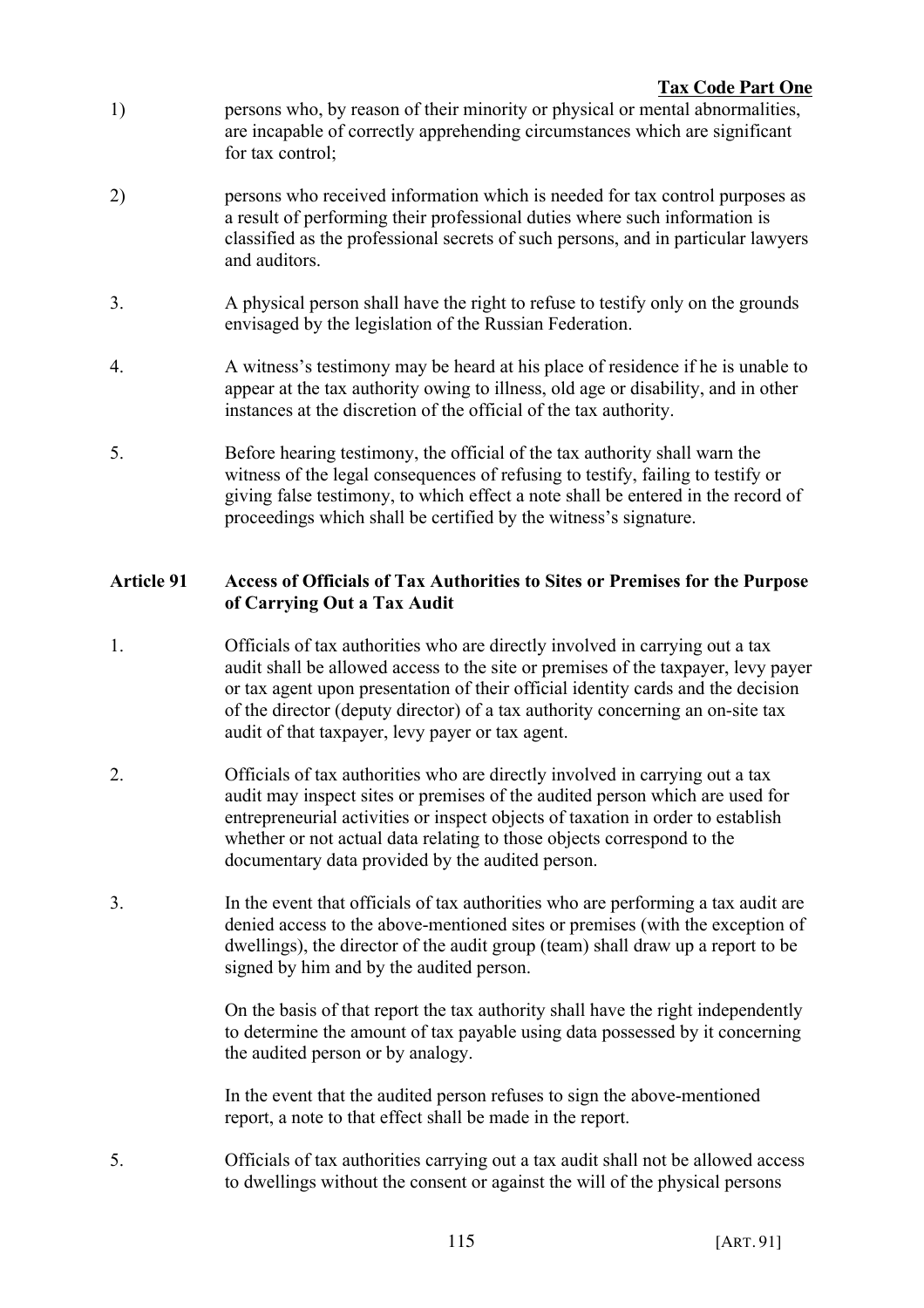residing therein other than in the instances established by federal law or on the basis of a court decision.

# **Article 92 Inspection**

- 1. An official of a tax authority who is carrying out an on-site tax audit may, for the purpose of clarifying circumstances which are of significance in ensuring that the audit is complete, inspect the sites and premises of the taxpayer in relation to whom the tax audit is carried out and examine documents and items.
- 2. The inspection of documents and items outside the context of an on-site tax audit shall be permitted if the documents and items were received by an official of a tax authority as a result of earlier tax control actions or if the owner of the items consents to such inspection.
- 3. The inspection shall be made in the presence of attesting witnesses.

The person in relation to whom the tax audit is carried out or his representative and specialists shall have the right to participate when an inspection is made.

- 4. Where necessary, photography, filming and video recording shall be used, documents shall be copied and other actions shall be undertaken when carrying out inspections.
- 5. A report shall be drawn up concerning the inspection.

# **Article 93 Requesting Documents When Performing a Tax Audit**

- 1. A tax authority official who is performing a tax audit shall have the right to request from the audited person such documents as are needed for the audit. A request for documents may be transmitted to the director (a legal or authorized representative) of an organization or to a physical person (a legal or authorized representative of a physical person) in person against receipt or transmitted in electronic form via telecommunications channels. Where a request for documents cannot be transmitted by the above-mentioned methods, it shall be sent by registered mail and shall be considered to have been received upon the lapse of six days from the date on which the registered letter was despatched.
- 2. Requested documents may be presented to a tax authority in person or through a representative, sent by registered mail or transmitted in electronic form via telecommunications channels.

Documents in paper form shall be presented in the form of copies certified by the audited person. It shall not be permissible to require the notarial certification of copies of documents which are presented to a tax authority (an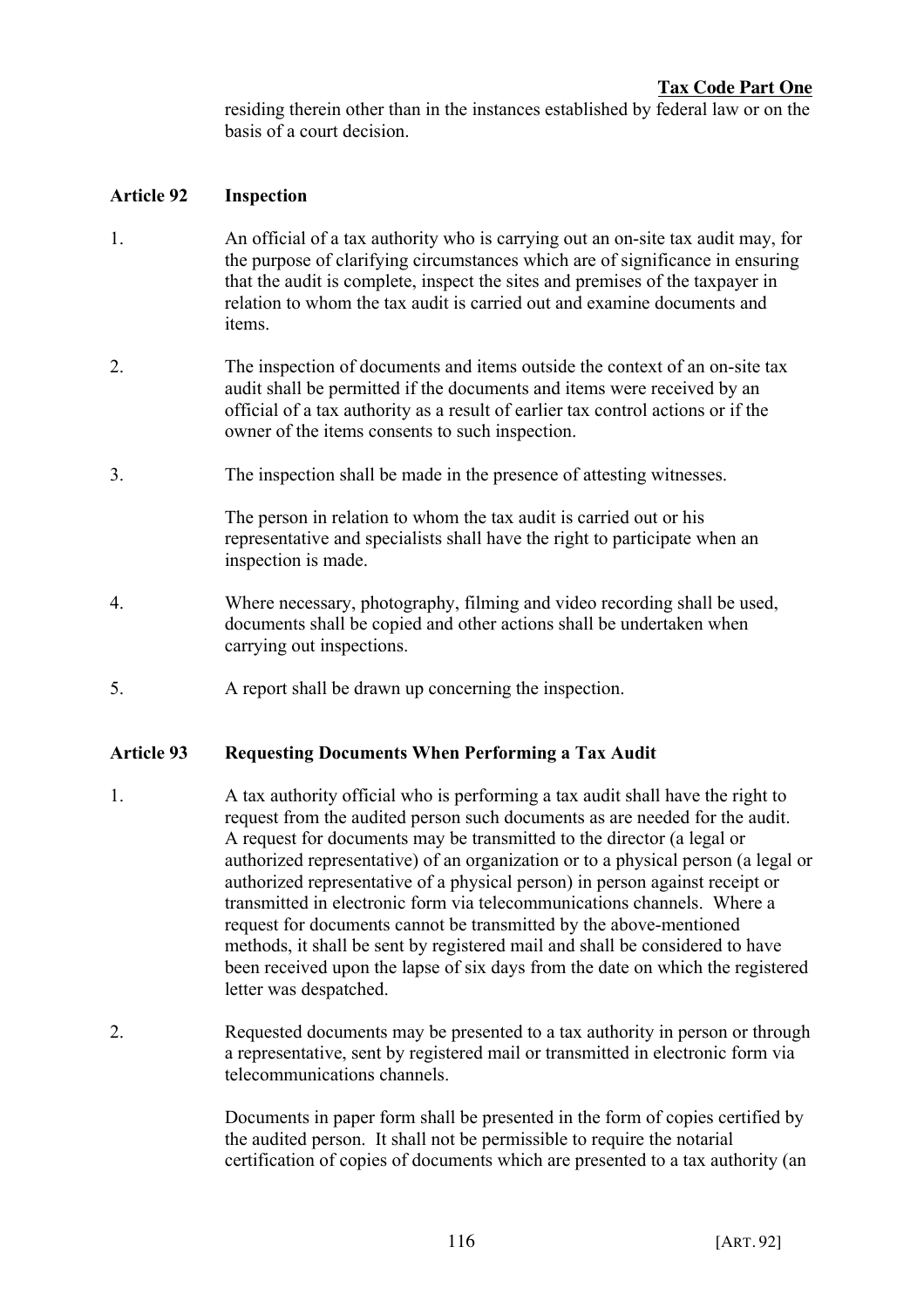official), unless otherwise provided by the legislation of the Russian Federation.

Where documents requested from a taxpayer have been prepared in electronic form using prescribed formats, the taxpayer shall have the right to send them to the tax authority in electronic form via telecommunications channels.

The procedure for the sending of a request for documents and the procedure for the presentation of documents at the request of a tax authority in electronic form via telecommunications channels shall be established by the federal executive body in charge of control and supervision in the area of taxes and **levies** 

Where necessary a tax authority shall have the right to inspect the original versions of documents.

3. Documents which have been requested during a tax audit shall be produced within 10 days from the day on which the relevant request is received.

> In the event that an audited person is unable to produce requested documents within 10 days, that person shall, within one day after the day on which the request for the production of documents is received, notify the auditing officials of the tax authority in writing of the impossibility of producing the documents within that time period, stating the reasons why the requested documents cannot be produced within the established time limit, and of the time period within which the audited person is able to produce the requested documents.

> Within two days after receiving such notification, the director (deputy director) of the tax authority may, on the basis of that notification, extend the time limit for the production of documents or refuse to extend that time limit, to which effect a separate decision shall be rendered.

4. A refusal by an audited person to produce documents requested in the course of a tax audit or failure to produce them within the established time limit shall be deemed to be a tax offence and shall result in the liability which is envisaged by Article 126 of this Code.

> In the event of such refusal or failure to produce documents within the established time limit, a tax authority official who is performing a tax audit shall carry out the seizure of the necessary documents in accordance with the procedure envisaged by Article 94 of this Code.

5. While performing a tax audit and other tax control measures tax authorities shall not have the right to require the audited person to produce documents which were previously produced to the tax authorities when in-house or onsite tax audits of the audited person in question were performed. This limitation shall not apply to cases where documents were previously produced to the tax authority in the form of original documents which were then returned to the audited person, or to cases where documents produced to a tax authority were subsequently lost by reason of force majeure.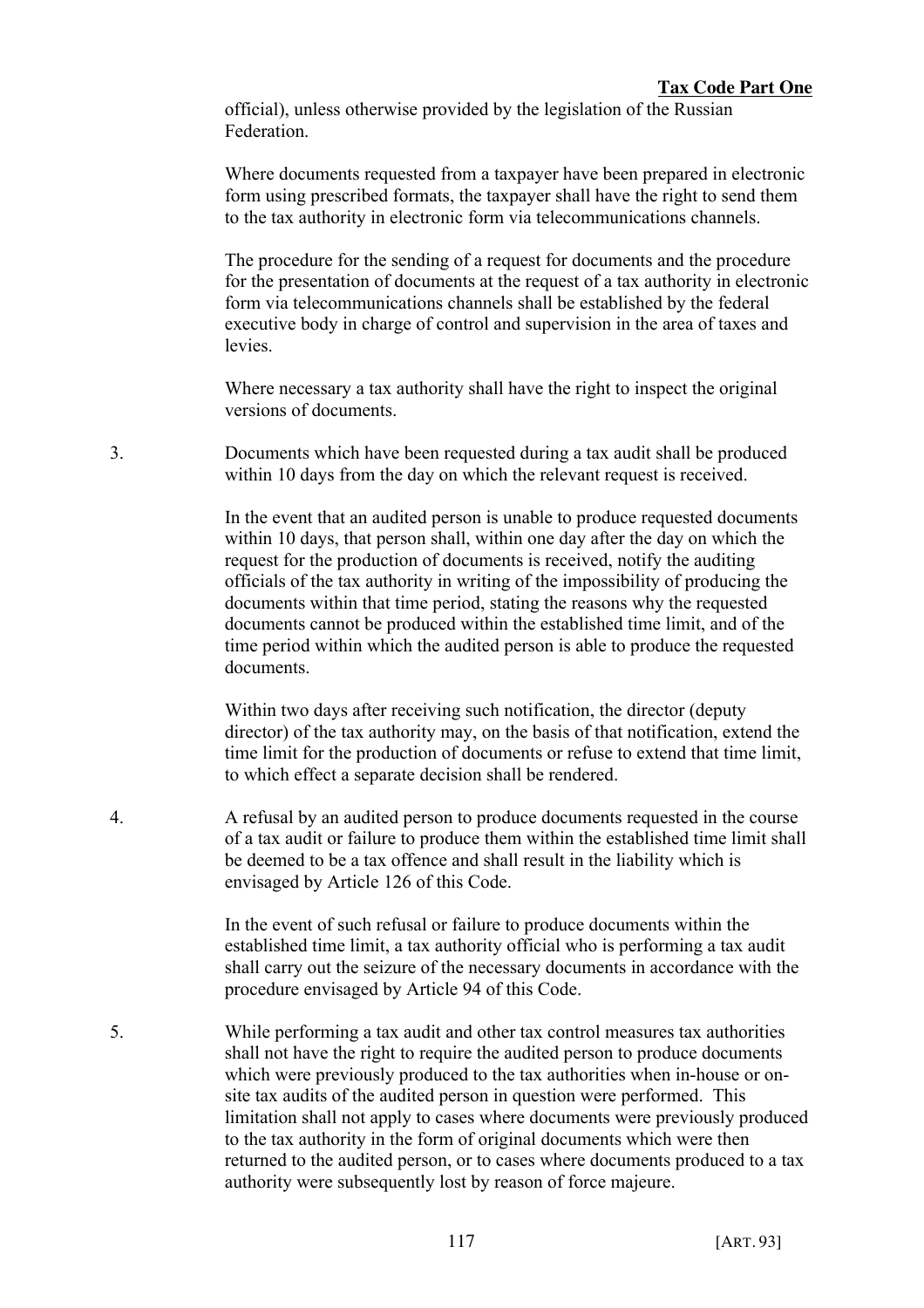# **Article 93.1 Requesting Documents (Information) Concerning a Taxpayer, Levy Payer or Tax Agent and Information Concerning Particular Transactions**

1. A tax authority official who is performing a tax audit shall have the right to require a contract partner or other persons possessing documents (information) relating to the activities of an audited taxpayer (levy payer, tax agent) to produce those documents (that information).

> Requests for documents (information) relating to the activities of an audited taxpayer (levy payer, tax agent) may also be made when examining tax audit materials on the basis of a decision of the director (deputy director) of a tax authority where the performance of additional tax control measures is ordered.

- 2. In the event that a reasonable need arises for tax authorities to obtain information concerning a particular transaction outside the context of the performance of tax audits, a tax authority official shall have the right to request and obtain that information from the parties to that transaction or from other persons who possess information concerning that transaction.
- 3. A tax authority which is carrying out tax audits or other tax control measures shall send an instruction to request and obtain documents (information) relating to the activities of an audited taxpayer (levy payer, tax agent) to the tax authority where the person from whom those documents (information) are to be requested is registered.

In this respect, there shall be indicated in the instruction the tax control measure in the course of the performance of which the need for the production of documents (information) arose and, where information regarding a particular transaction is requested, details which enable that transaction to be identified.

- 4. Within five days after receiving an instruction, the tax authority where the person from whom the documents (information) are to be requested is registered shall send to that person a request for the production of documents (information). That request shall be accompanied by a copy of the instruction to request and obtain documents (information). The request for documents (information) shall be sent with account taken of the provisions laid down in clause 1 of Article 93 of this Code.
- 5. A person who has received a request for the production of documents (information) shall fulfil that request within five days after receipt or, within the same time period, shall give notice that it is does not possess the requested documents (information).

Where requested documents (information) cannot be produced within the above-mentioned time limit, the tax authority may, at the petition of the person from whom the documents are requested, extend the time limit for the production of those documents (that information).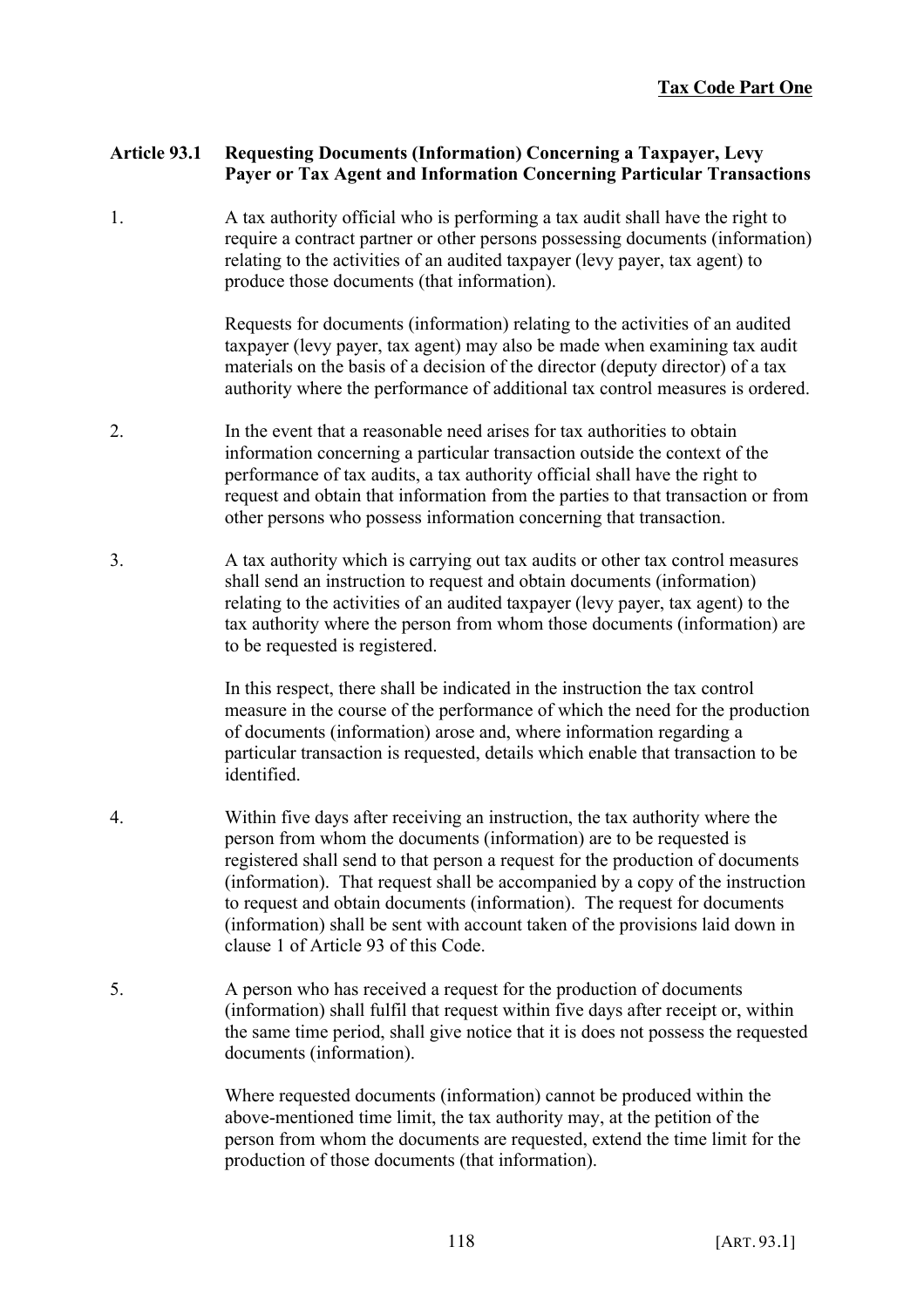Requested documents shall be produced with account taken of the provisions laid down in clauses 2 and 5 of Article 93 of this Code.

- 6. A refusal to produce documents requested in the context of the performance of a tax audit or failure to produce them within the established time limit shall be deemed to be a tax offence and shall result in the liability which is envisaged by Article 129.1 of this Code.
- 7. The procedures for co-operation between tax authorities with respect to the fulfilment of instructions to request and obtain documents shall be established by the federal executive body in charge of control and supervision in the area of taxes and levies.

# **Article 94 Seizure of Documents and Items**

1. The seizure of documents and items shall take place on the basis of a substantiated order of the tax authority official carrying out an on-site tax audit.

> That order must be approved by the director (deputy director) of the relevant tax authority.

- 2. Documents and items may not be seized at night-time.
- 3. Documents and items shall be seized in the presence of attesting witnesses and the persons whose documents and items are being seized. Where necessary, a specialist shall be invited to participate in the seizure.

Before the seizure commences, the tax authority official shall present the order to carry out the seizure and shall explain to the persons present their rights and obligations.

4. The tax authority official shall request the person whose documents and items are to be seized to hand them over voluntarily; in the event of a refusal, the seizure shall be carried out compulsorily.

> In the event that the person from whom documents and items are to be seized refuses to open premises or other places where the documents and items which are to be seized may be kept, the tax authority official may do this himself, avoiding unnecessary damage to locks, doors and other objects.

- 5. Documents and items which are not relevant to the subject of the tax audit may not be seized.
- 6. A report on the seizure of documents and items shall be drawn up in compliance with the requirements which are laid down in Article 99 of this Code and in this Article.
- 7. Documents and items which have been seized shall be listed and described in the seizure report or in attached lists with an exact indication of the name,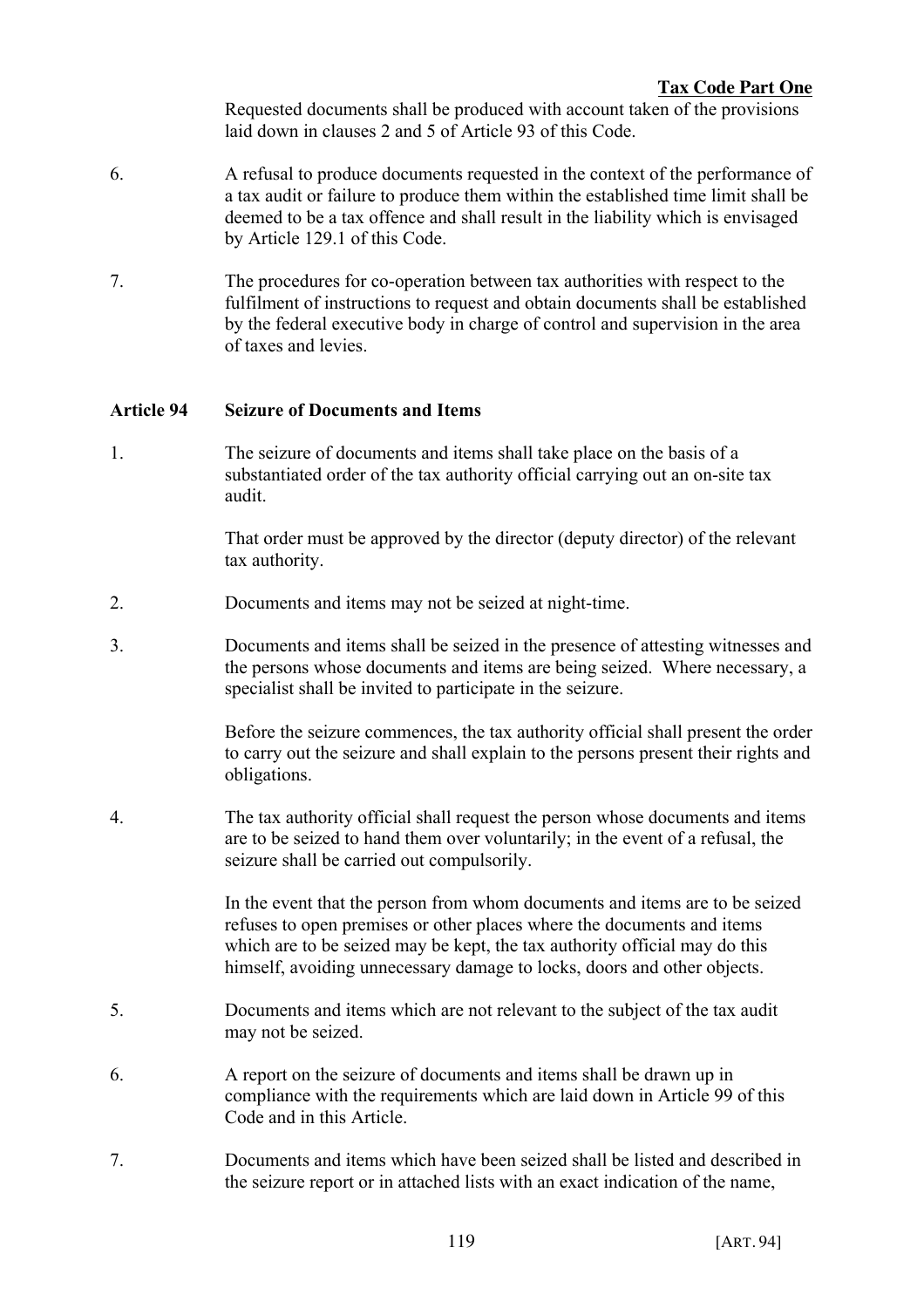quantity and individual characteristics of the items and, where possible, the value of the items.

8. In cases where copies of documents of an audited person are not sufficient for the performance of tax control measures and tax authorities have sufficient grounds to believe that the originals of the documents may be destroyed, concealed, altered or replaced, a tax authority official shall have the right to confiscate the originals of the documents in accordance with the procedure envisaged by this Article.

> Where such documents are seized, copies of them shall be made which shall be certified by a tax authority official and provided to the person from whom they are seized. Where copies cannot be made or provided at the same time as documents are seized, the tax authority shall provide them to the person from whom they were seized within five days after the seizure.

9. All documents and items which are seized shall be shown to the attesting witnesses and other persons participating in the seizure and, where necessary, shall be packed at the place of seizure.

> Confiscated documents must be numbered, bound and sealed or signed by the taxpayer (tax agent, levy payer). In the event that a taxpayer (tax agent, levy payer) refuses to seal or sign confiscated documents, a special note to this effect shall be made in the seizure report.

10. A copy of the report on the seizure of documents and items shall be delivered against receipt or sent to the person from whom the documents or items were seized.

#### **Article 95 Expert Examinations**

1. Where necessary, an expert may be engaged on a contractual basis to participate in the conduct of specific tax control procedures, including the performance of on-site tax audits.

> An expert examination shall be commissioned in the event that specialist knowledge in the field of science, art, technology or crafts is required in order to resolve matters which arise.

- 2. Neither the matters raised with an expert nor his opinion may go beyond the bounds of the expert's specialist knowledge. The engagement of a person as an expert shall take place on the basis of an agreement.
- 3. An expert examination shall be commissioned by an order of the tax authority official carrying out an on-site tax audit.

The order must indicate the grounds on which the expert examination is commissioned, the name of the expert or the name of the organization at which the examination is to be carried out, the matters raised with the expert and the materials to be made available to the expert.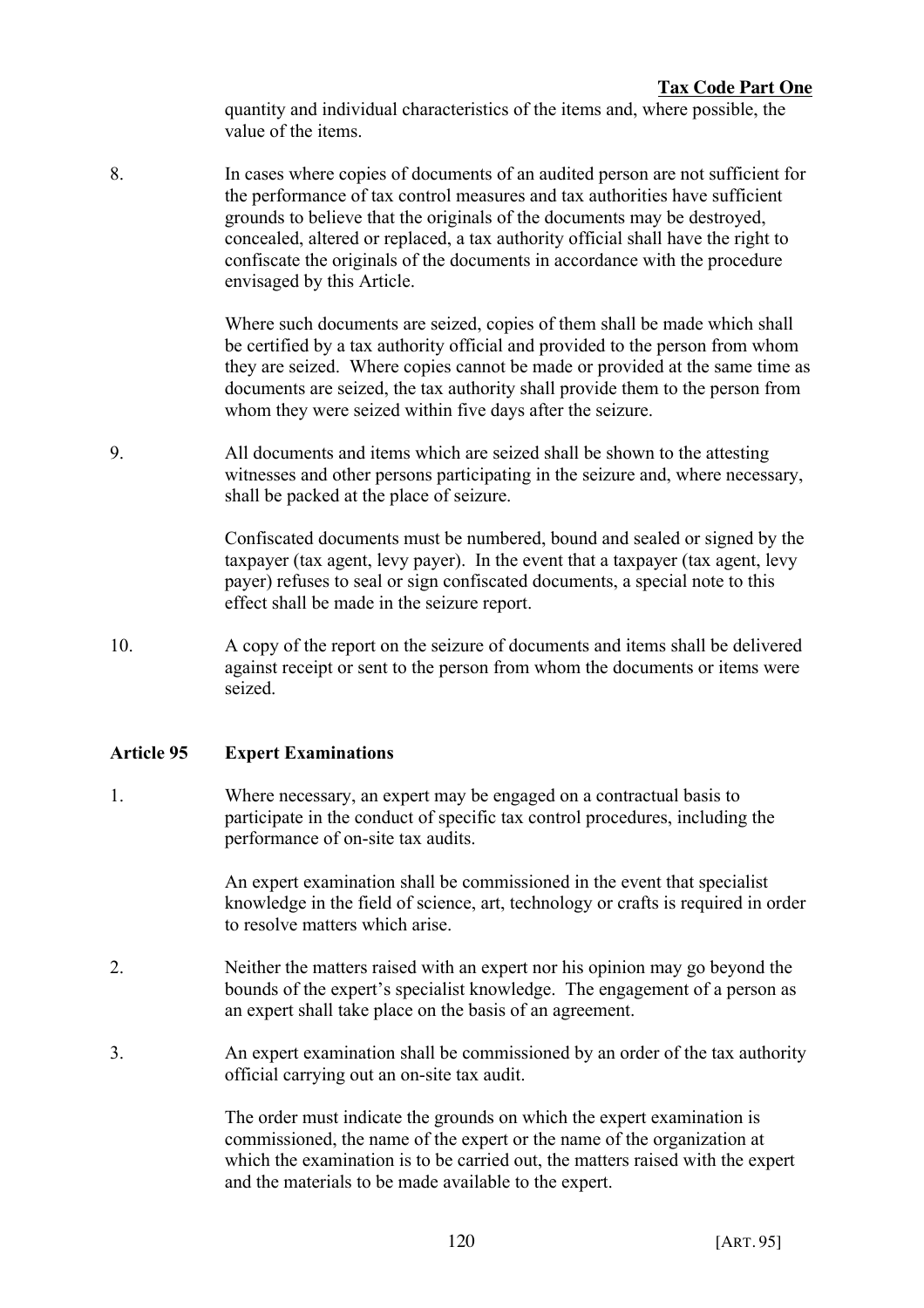- 4. An expert shall have the right to acquaint himself with audit materials relating to the subject of the examination and to make requests to be provided with additional materials.
- 5. An expert may decline to give an opinion if the materials provided to him are insufficient or if he does not possess the knowledge required to carry out the expert examination.
- 6. The tax authority official who issued the order commissioning an expert examination must acquaint the person to be audited with that order and inform him of his rights as envisaged by clause 7 of this Article, to which effect a protocol should be drawn up.
- 7. When an expert examination is commissioned and carried out, the audited person shall have the right:
- 1) to challenge the expert;
- 2) to request that an expert be appointed from among persons designated by him;
- 3) to submit additional questions in order to receive the expert's opinion on them;
- 4) to be present when the expert examination is carried out subject to the permission of the tax authority official and to give explanations to the expert;
- 5) to acquaint himself with the expert's opinion.
- 8. The expert shall give an opinion in writing in his own name. The expert's opinion must contain an exposition of the research carried out, the conclusions reached as a result of that research and substantiated answers to the questions submitted. If, when carrying out the examination, the expert discovers relevant circumstances regarding which no questions were submitted to him, he shall have the right to include conclusions on those circumstances in his opinion.
- 9. The expert's opinion or statement of his inability to give an opinion shall be presented to the audited person, who shall have the right to give explanations and state objections and to request that additional questions be submitted to the expert or that a supplementary examination or a re-examination be commissioned.
- 10. A supplementary expert examination shall be commissioned in the event that the opinion is insufficiently clear or complete and shall be assigned to the same or a different expert.

A re-examination shall be commissioned in the event that the expert's opinion is unsubstantiated or there are doubts as to its accuracy and shall be assigned to a different expert.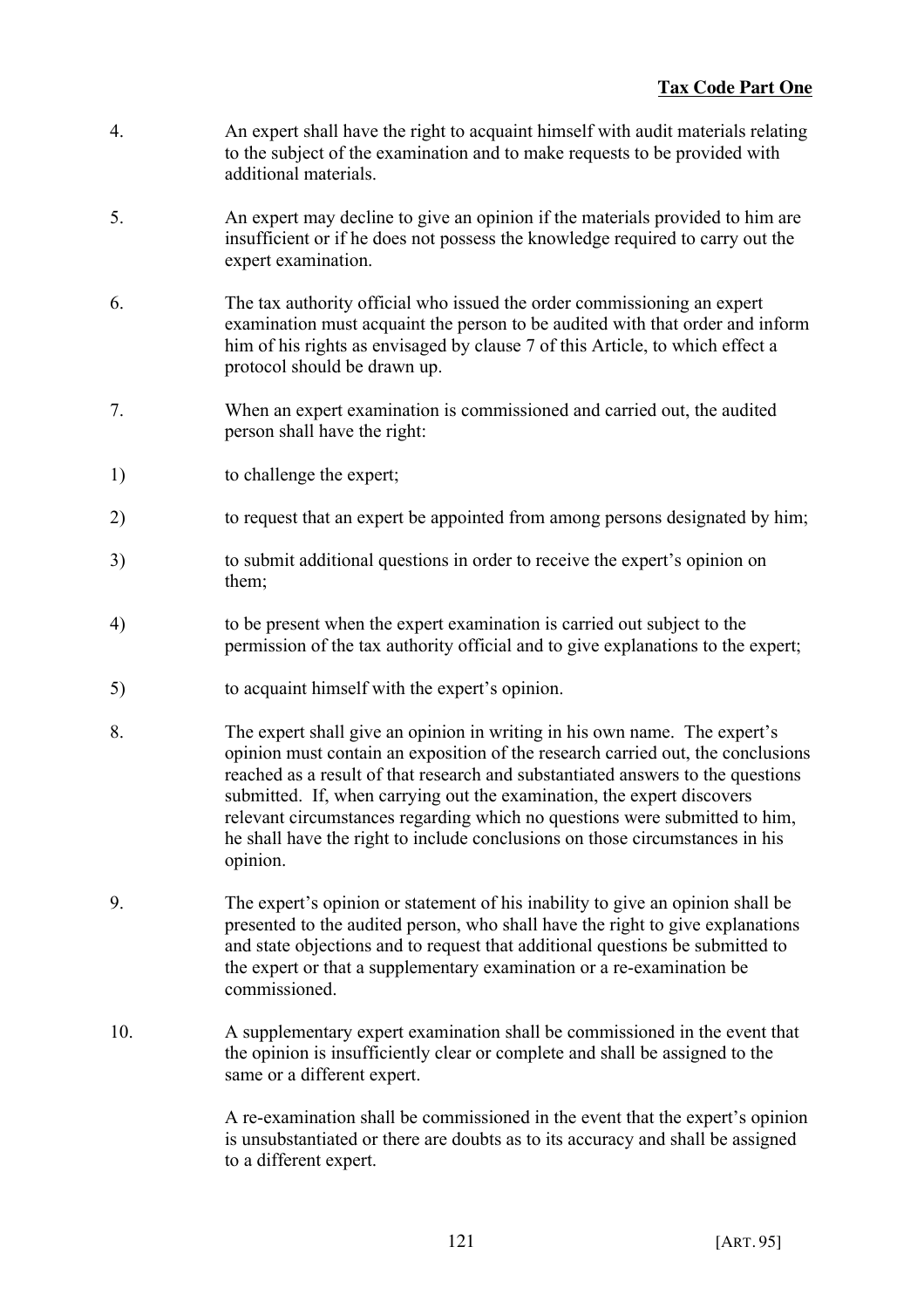Supplementary examinations and re-examinations shall be commissioned in compliance with the requirements which are stipulated by this Article.

# **Article 96 The Engagement of a Specialist to Assist in Exercising Tax Control**

- 1. Where necessary, a specialist who possesses specialized knowledge and skills and who has no personal interest in the outcome of the case may be engaged on a contractual basis to participate in the conduct of particular tax control procedures, including the performance of on-site tax audits.
- 2. A person may be engaged as a specialist on a contractual basis.
- 3. A person's participation as a specialist shall not preclude him from being questioned as a witness with respect to the same circumstances.

# **Article 97 Participation of a Translator**

- 1. Where necessary, a translator may be engaged on a contractual basis to participate in the conduct of tax control procedures.
- 2. The translator must be a person who has no personal interest in the outcome of the case and who speaks the language of which a knowledge is required for translation.

This provision shall also apply to a person who understands the signs of a deaf or mute physical person.

- 3. The translator must appear when summoned by the tax authority official who appointed him and perform the translation work which is assigned to him with accuracy.
- 4. The translator shall be advised of the legal consequences of a refusal or failure to fulfil his obligations and of the wilful making of a false translation, to which effect a note shall be made in the record of proceedings which shall be certified with the translator's signature.

# **Article 98 Participation of Attesting Witnesses**

- 1. In the instances which are envisaged by this Code, attesting witnesses shall be called when tax control procedures are carried out.
- 2. No fewer than two attesting witnesses must be called.
- 3. Any physical persons who have no personal interest in the outcome of the case may be called as attesting witnesses.
- 4. Officials of tax authorities shall not be permitted to participate as attesting witnesses.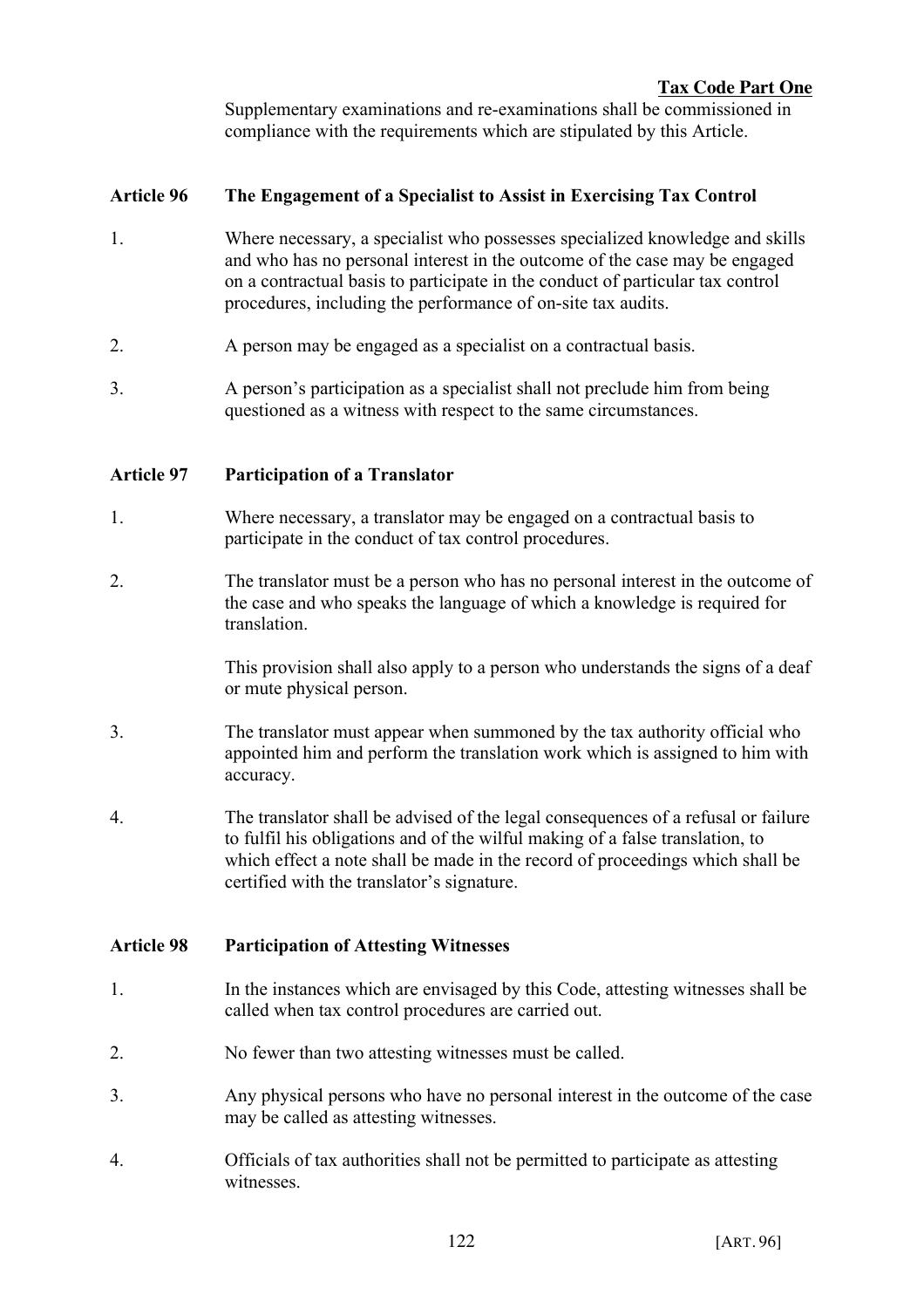5. Attesting witnesses shall be required to certify in the record of proceedings the fact, nature and results of the procedures carried out in their presence. They shall have the right to make observations on the procedures carried out which must be entered in the record of proceedings.

> Where necessary, attesting witnesses may be questioned about the abovementioned circumstances.

### **Article 99 General Requirements Relating to the Record of Proceedings Which is Drawn Up When Tax Control Procedures Are Carried Out**

- 1. In the instances envisaged by this Code records of proceedings shall be drawn up when tax control procedures are carried out. Records of proceedings shall be drawn up in the Russian language.
- 2. The following shall be indicated in a record of proceedings:
- 1) its title;
- 2) the place and date of the carrying out the particular procedure;
- 3) the time of the commencement and termination of the procedure;
- 4) the position, surname, first name and patronymic of the person who drew up the record of proceedings;
- 5) the surname, first name and patronymic of each person who participated in the procedure or was present when it was carried out and, where necessary, the address and nationality of each such person and an indication as to whether or not they speak the Russian language;
- 6) the nature of the procedure and the sequence in which it was carried out;
- 7) significant relevant facts and circumstances revealed upon carrying out the procedure.
- 3. The record of proceedings shall be read by all persons who participated in carrying out the procedure or who were present when it was carried out. Those persons shall have the right to make comments, and those comments shall be entered in the record of proceedings or included in the file.
- 4. The record of proceedings shall be signed by the tax authority official who drew it up and by the persons who participated in the procedure or were present when it was carried out.
- 5. Photographs and negatives, films, videotapes and other materials produced while the procedure was carried out shall be attached to the record of proceedings.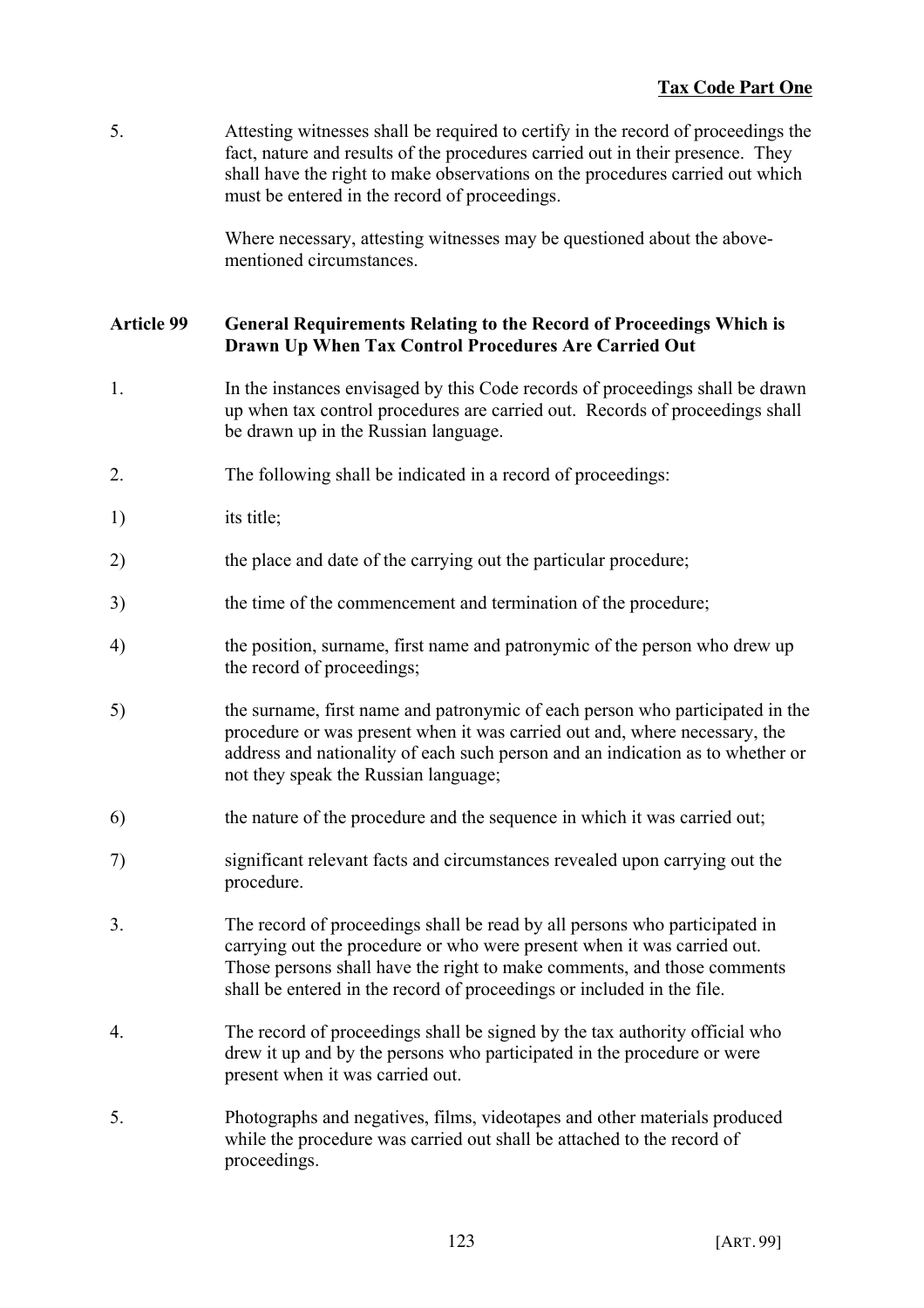# **Article 100 Documentation of the Results of a Tax Audit**

1. On the basis of the results of an on-site tax audit and within two months from the day on which a certificate of the performance of an on-site tax audit is drawn up, authorized officials of tax authorities must prepare a tax audit report in the prescribed form.

> In the event that violations of tax and levy legislation are found in the course of performing an in-house tax audit, the tax authority officials performing the audit must prepare a tax audit report in the prescribed form within 10 days after the completion of the in-house tax audit.

2. A tax audit report shall be signed by the persons who performed the audit in question and by the person in relation to whom the audit was performed (or his representative).

> A refusal by a person in relation to whom an audit was performed or by his representative to sign the report shall be noted in the tax audit report.

- 3. There shall be indicated in a tax audit report:
- 1) the date of the tax audit report. That date shall be understood to be the date on which the report is signed by the persons who performed the audit;
- 2) the full and abbreviated name or surname, first name and patronymic of the audited person. Where an audit of an organization is performed at the location of an economically autonomous subdivision of the organization, in addition to the name of the organization there shall be entered the full and abbreviated name of the audited economically autonomous subdivision and the location of that subdivision;
- 3) the surnames, first names and patronymics of the persons who performed the audit and their titles, stating the name of the tax authority which they represent;
- 4) the date and number of the decision of the director (deputy director) of the tax authority on the performance of the on-site tax audit (in the case of an on-site tax audit);
- 5) the date of the submission to the tax authority of the tax declaration and other documents (in the case of an in-house tax audit);
- 6) a list of documents presented by the audited person in the course of the tax audit;
- 7) the period in respect of which the audit was performed;
- 8) the name of the tax in respect of which the tax audit was performed;
- 9) the dates of the commencement and completion of the tax audit;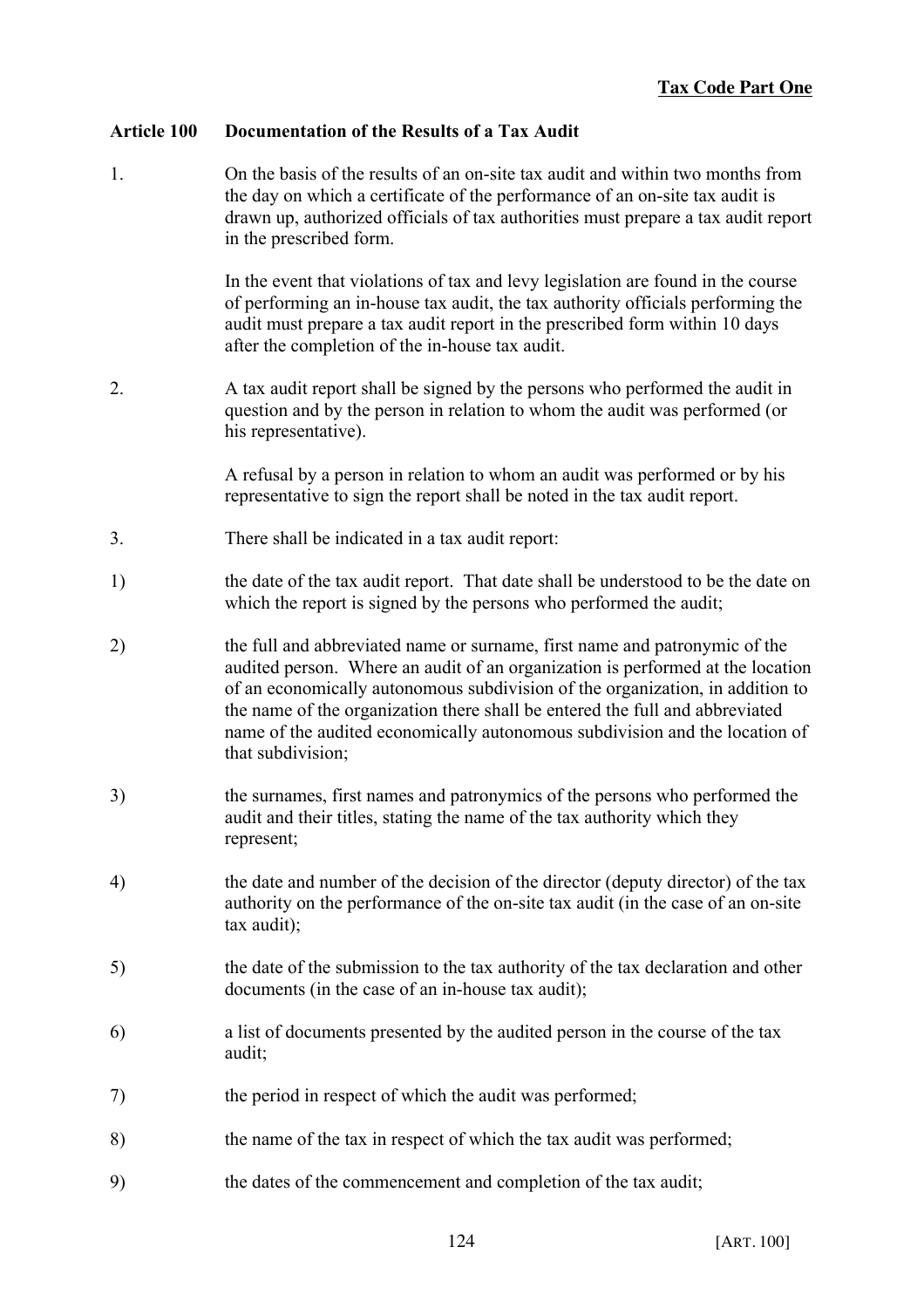- 10) the address of the location of the organization or of the place of residence of the physical person;
- 11) information concerning tax control measures conducted when carrying out the tax audit;
- 12) documented violations of tax and levy legislation which were found in the course of the audit, or a note to the effect that none were found;
- 13) conclusions and recommendations of the inspectors with respect to the rectification of violations and references to articles of this Code in the event that this Code prescribes liability for the violations of tax and levy legislation in question.
- 3.1 A tax audit report shall be accompanied by documents confirming violations of tax and levy legislation which were discovered in the course of the audit. In this respect, documents received from the person in relation to whom the audit was performed shall not be attached to the audit report. Documents containing information constituting banking, tax or other legally protected secrets of third parties which the tax authority is not permitted to disclose and personal details of physical persons shall be attached in the form of extracts certified by the tax authority.
- 4. The form of and requirements relating to the preparation of a tax audit report shall be established by the federal executive body in charge of control and supervision in the area of taxes and levies.
- 5. A tax audit report must, within five days from the date of that report, be delivered by hand to the person in relation to whom the audit was performed or his representative against receipt or transmitted in another manner which provides evidence of the date of receipt of the report by that person (or his representative).

In the event that a person in relation to whom an audit has been performed or his representative evade receipt of the tax audit report, that fact shall be reflected in the tax audit report and the tax audit report shall be sent by registered mail to the location of the organization (economically autonomous subdivision) or to the place of residence of the physical person. Where a tax audit report is sent by registered mail the date of delivery of that report shall be considered to be the sixth day counting from the date on which the registered letter was sent.

6. Where a person in relation to whom a tax audit has been performed (or his representative) disagrees with statements made in the tax audit report or with the conclusions and recommendations of the inspectors, that person may, within 15 days after receiving the tax audit report, present to the appropriate tax authority written objections relating to the report as a whole or to individual points therein. In this respect, the taxpayer shall have the right to present together with the written objections or to provide to the tax authority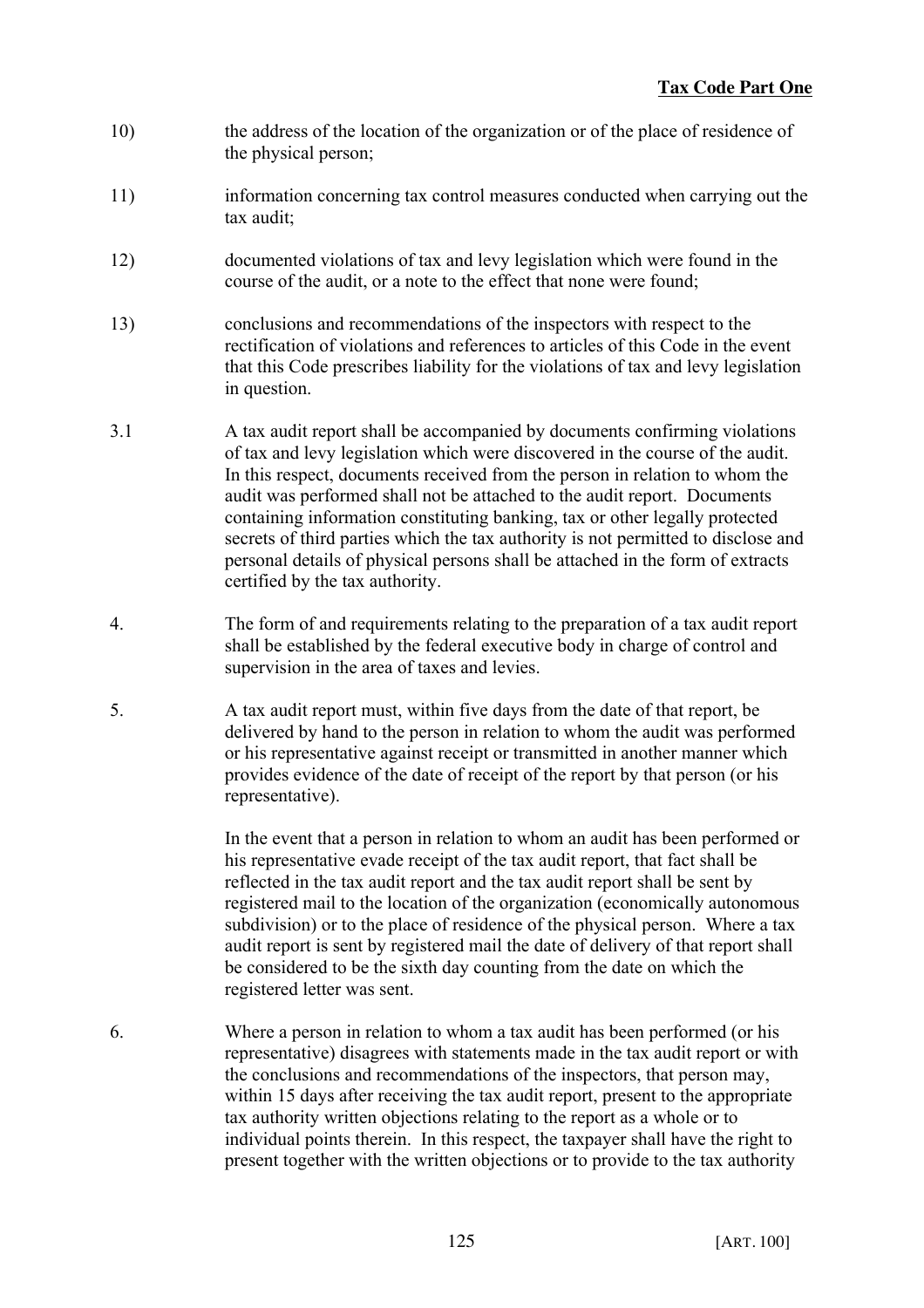within an agreed time limit documents (or certified copies thereof) which prove the validity of its objections.

### **Article 100.1 Procedure for the Examination of Cases Concerning Tax Offences**

- 1. Cases concerning tax offences which were found in the course of an in-house or on-site tax audit shall be examined in accordance with the procedure envisaged by Article 101 of this Code.
- 2. Cases concerning tax offences which were found in the course of other tax control measures (with the exception of the offences envisaged by Articles 120, 122 and 123 of this Code) shall be examined in accordance with the procedure envisaged by Article 101.4 of this Code.

### **Article 101 Issuance of a Decision on the Results of the Examination of Tax Audit Materials**

- 1. A tax audit report, other materials relating to a tax audit and additional tax control measures in the course of which violations of tax and levy legislation were found and written objections presented by the audited person (or his representative) in relation to that report must be examined by the director (deputy director) of the tax authority which performed the tax audit, and a decision thereon must be adopted within 10 days from the day of the expiry of the time limit which is specified in clause 6 of Article 100 of this Code. That time limit may be extended, but not by more than one month.
- 2. The director (deputy director) of a tax authority shall give notice of the time and place of the examination of the tax audit materials to the person in relation to whom the audit was performed.

The person in relation to whom a tax audit was performed shall have the right to participate in the process of the examination of the materials relating to that audit in person and (or) through his representative. The person in relation to whom a tax audit was performed shall have the right, before the decision provided for in clause 7 of this Article is issued, to inspect all materials in the file, including materials relating to additional tax control measures.

The non-appearance of the person in relation to whom an audit was performed (his representative), where that person has been duly notified of the time and place of the examination of the tax audit materials, shall not hinder the examination of the tax audit materials except where the participation of that person is deemed by the director (deputy director) of the tax authority to be essential for the examination of those materials.

- 3. Before the examination of tax audit materials on their merits commences, the director (deputy director) of a tax authority must:
- 1) announce who is to examine the case and to which tax audit the materials which are to be examined relate;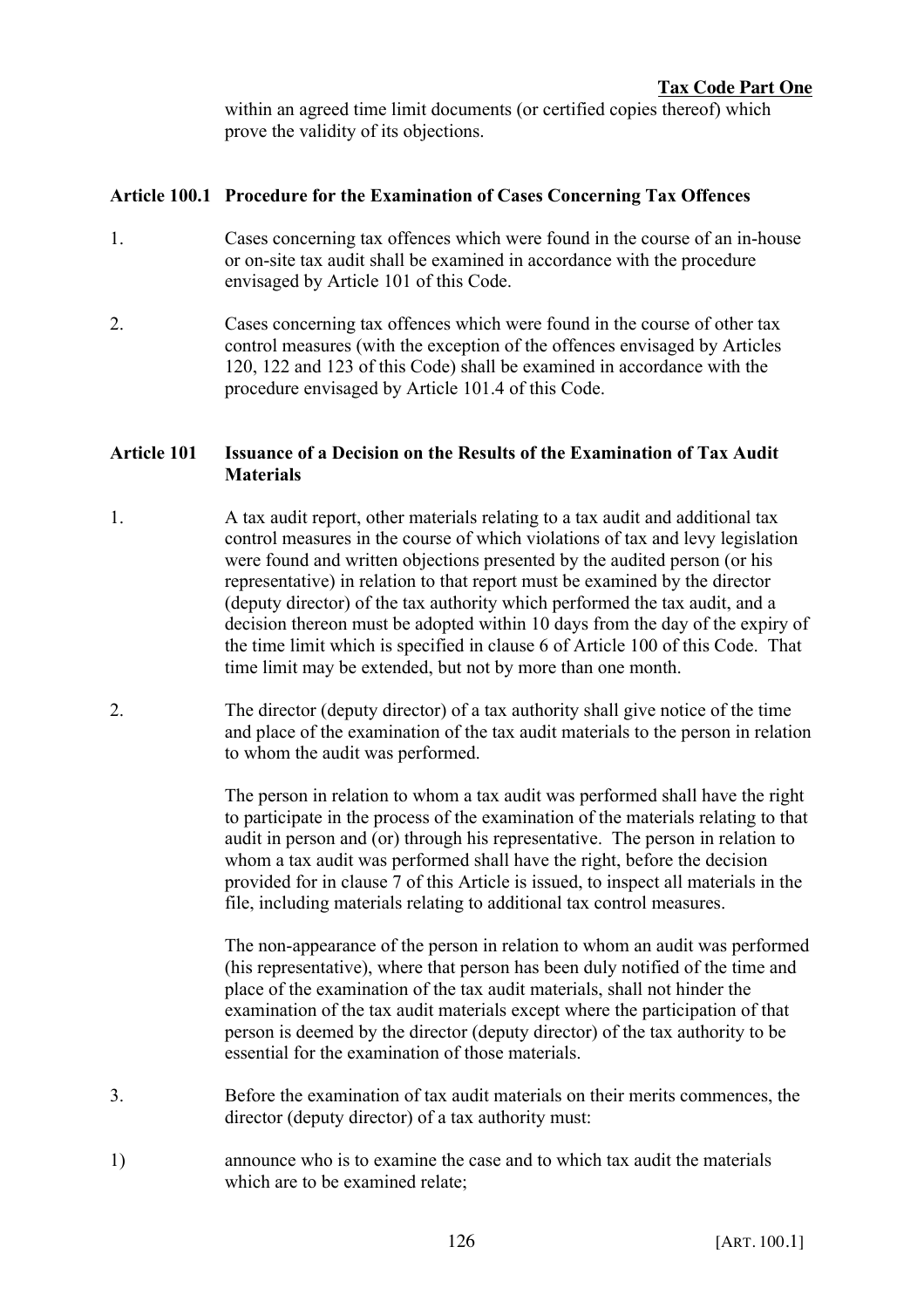- 2) establish whether persons invited to participate in the examination are present. In the event that such persons are not present the director (deputy director) of the tax authority shall ascertain whether or not the parties to the case proceedings were duly notified, and adopt a decision to examine the tax audit materials in the absence of those persons or to postpone that examination;
- 3) in the event of the participation of a representative of the person in relation to whom the audit was performed, verify the authority of that representative;
- 4) explain to the persons participating in the examination proceedings their rights and obligations;
- 5) issue a decision to postpone the examination of the tax audit materials in the event of the non-attendance of a person whose participation is essential for the examination.
- 4. In the context of the examination of tax audit materials the tax audit report and, where necessary, other materials relating to tax control measures and the written objections of the person in relation to whom the audit was performed may be read out. The absence of written objections shall not deprive that person (his representative) of the right to give his explanations at the stage of the examination of the tax audit materials.

The examination of tax audit materials shall involve studying the evidence presented, including documents previously requested from the person in relation to whom the audit was performed, documents submitted to the tax authorities in the course of in-house or on-site tax audits of the person concerned and other documents in the tax authority's possession. It shall not be permissible to use evidence obtained not in compliance with this Code. Where documents (information) concerning a taxpayer's activities were presented by the taxpayer to the tax authority not in compliance with the time limits established by this Code, the documents (information) received by the tax authority shall not be considered to have been received not in compliance with this Code. In the course of the examination a decision may be adopted, where necessary, to engage a witness, expert or specialist to take part in the examination.

- 5. In the course of the examination of tax audit materials the director (deputy director) of a tax authority:
- 1) shall establish whether or not the person in relation to whom the tax audit report was drawn up has committed a violation of tax and levy legislation;
- 2) shall establish whether or not violations found constitute a tax offence;
- 3) shall establish whether or not there are grounds for calling the person to account for the commission of a tax offence;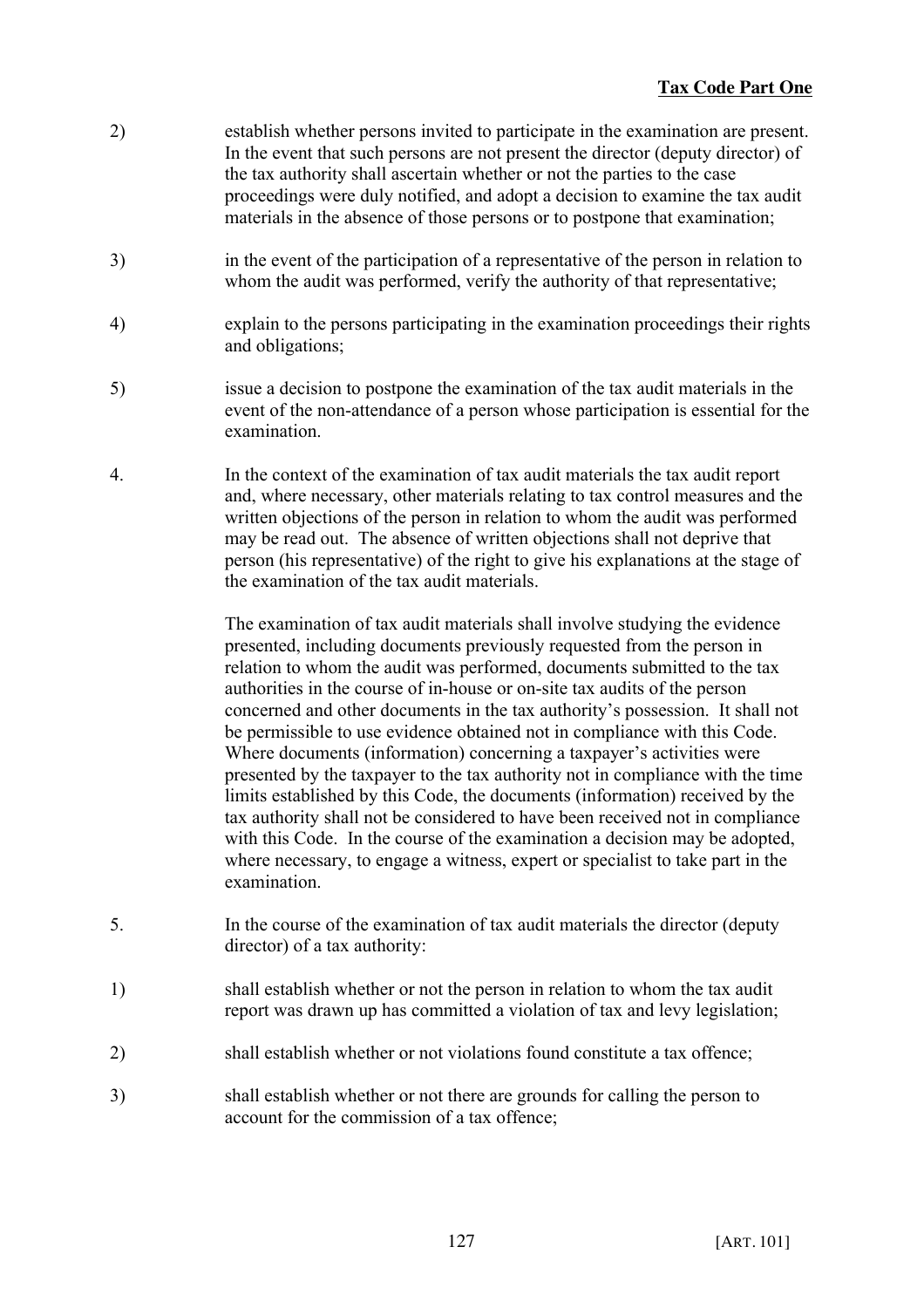- 4) shall identify circumstances which eliminate culpability for the commission of a tax offence or circumstances which mitigate or increase liability for the commission of a tax offence.
- 6. Where additional evidence needs to be obtained in order to confirm the commission or non-commission of violations of tax and levy legislation, the director (deputy director) of a tax authority shall have the right to issue a decision on the performance of additional tax control measures within a period not exceeding one month.

There shall be stated in a decision ordering the performance of additional tax control measures the circumstances which gave rise to the need to perform those additional measures, the time limit within which the measures are to be performed and the specific form of the measures.

Additional tax control measures may involve the requesting of documents in accordance with Articles 93 and 93.1 of this Code, the questioning of a witness and the performance of an expert examination.

- 7. On the basis of the results of the examination of tax audit materials, the director (deputy director) of a tax authority shall issue a decision:
- 1) on the imposition of sanctions for the commission of a tax offence;
- 2) on the non-imposition of sanctions for the commission of a tax offence.
- 8. There shall be stated in a decision on the imposition of sanctions for the commission of a tax offence the circumstances of the tax offence committed by the person who is called to account as they were established by the audit performed, with reference to documents and other evidence of those circumstances, the arguments given by the person in relation to whom the audit was performed in his defence and the results of the evaluation of those arguments, the decision on the imposition of tax sanctions on the taxpayer for specific tax offences, specifying the articles of this Code which refer to those offences, and the sanctions which are to be imposed. There shall be stated in a decision on the imposition of sanctions for the commission of a tax offence the amount of identified arrears and of applicable penalties and the fine which is payable.

There shall be stated in a decision on the non-imposition of sanctions for the commission of a tax offence the circumstances which occasioned the nonimposition of sanctions. There may be stated in a decision on the nonimposition of sanctions for the commission of a tax offence the amount of arrears, if such arrears were identified in the course of the audit, and the amount of applicable penalties.

There shall be indicated in a decision on the imposition of sanctions for the commission of a tax offence or in a decision on the non-imposition of tax sanctions for the commission of a tax offence the time period within which the person in relation to whom the decision has been issued may appeal against that decision, the procedure for appealing against the decision to a higher tax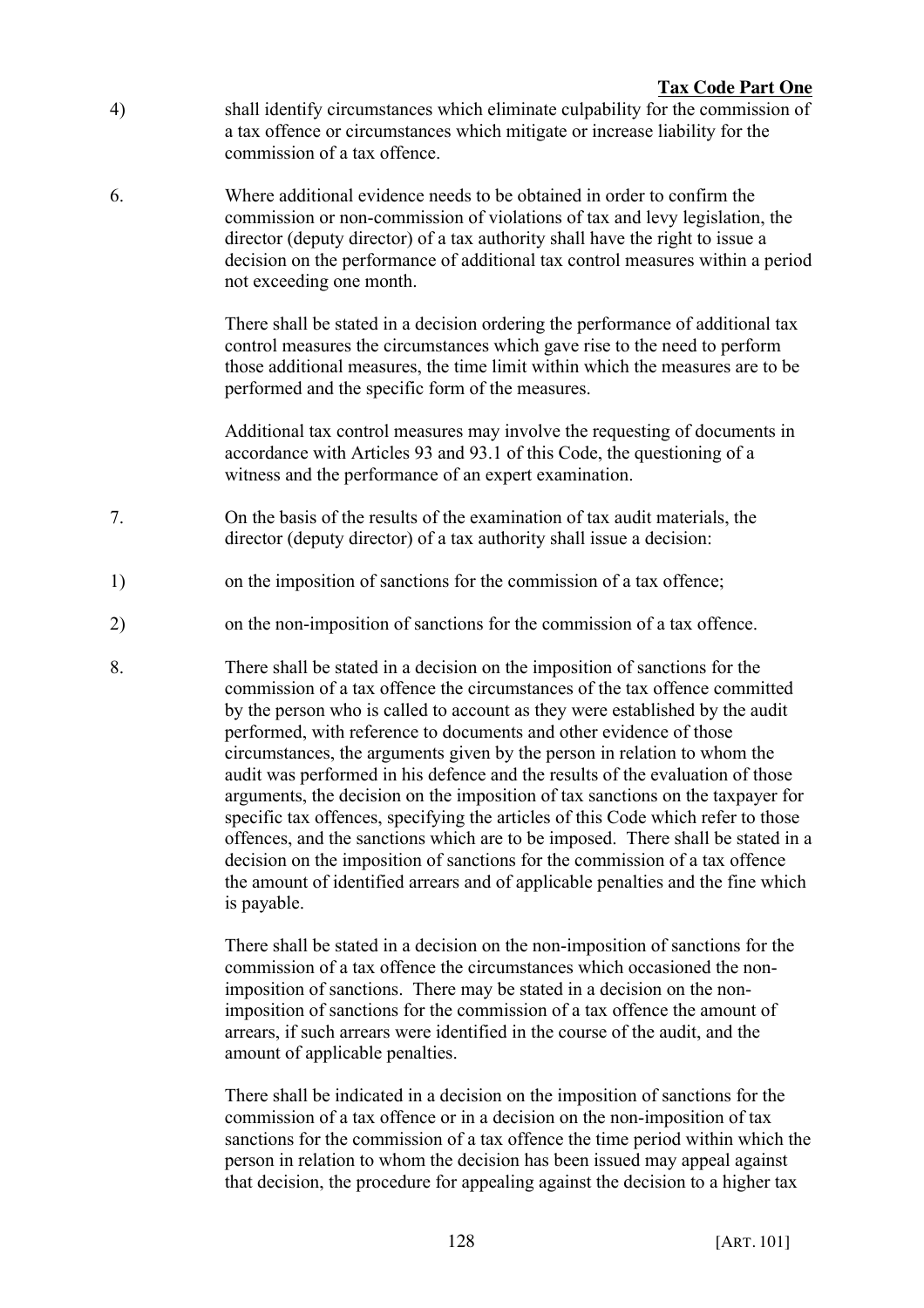authority (to a higher official), the name and location of the authority and other necessary data.

9. A decision on the imposition of sanctions for the commission of a tax offence and a decision on the non-imposition of tax sanctions for the commission of a tax offence shall enter into force upon the expiration of a period of 10 days from the day on which it is served upon the person (or a representative of the person) in relation to whom the decision in question was issued. In this respect, the decision in question must be served within five days after the day on which it is adopted. Where a decision cannot be served by hand, it shall be sent to the taxpayer by registered mail and shall be considered to have been received upon the lapse of six days from the day on which the registered letter was despatched

> In the event that an appellate appeal against a tax authority's decision is filed in accordance with the procedure envisaged by Article 101.2 of this Code, that decision shall enter into force from the day on which it is approved by a higher tax authority in whole or in part.

A person in relation to whom a particular decision has been issued shall have the right to execute the decision in whole or in part before it has entered into force. In this respect, the filing of an appellate appeal shall not deprive that person of the right to execute a decision which has not entered into force in whole or in part.

10. Following the issuance of a decision on the imposition of sanctions for the commission of a tax offence or a decision on the non-imposition of tax sanctions for the commission of a tax offence, the director (deputy director) of a tax authority shall have the right to take injunctive measures aimed at ensuring the enforceability of the decision in question where there are sufficient grounds to believe that failure to take such measures might make it difficult or impossible in the future to enforce that decision or to recover the arrears, penalties and fines which are stated in the decision. In order to take injunctive measures the director (deputy director) of the tax authority shall issue a decision which shall enter into force from the day on which it is issued and shall have force until the day of the execution of the decision on the imposition of sanctions for the commission of a tax offence or the decision on the non-imposition of tax sanctions for the commission of a tax offence or until the day on which the issued decision is rescinded by a higher tax authority or a court.

> The director (deputy director) of a tax authority shall have the right to adopt a decision to cancel injunctive measures or a decision to replace injunctive measures in cases provided for by this clause and clause 11 of this Article. A decision to cancel (replace) injunctive measures shall enter into force from the day on which it is issued.

Injunctive measures may take the form of: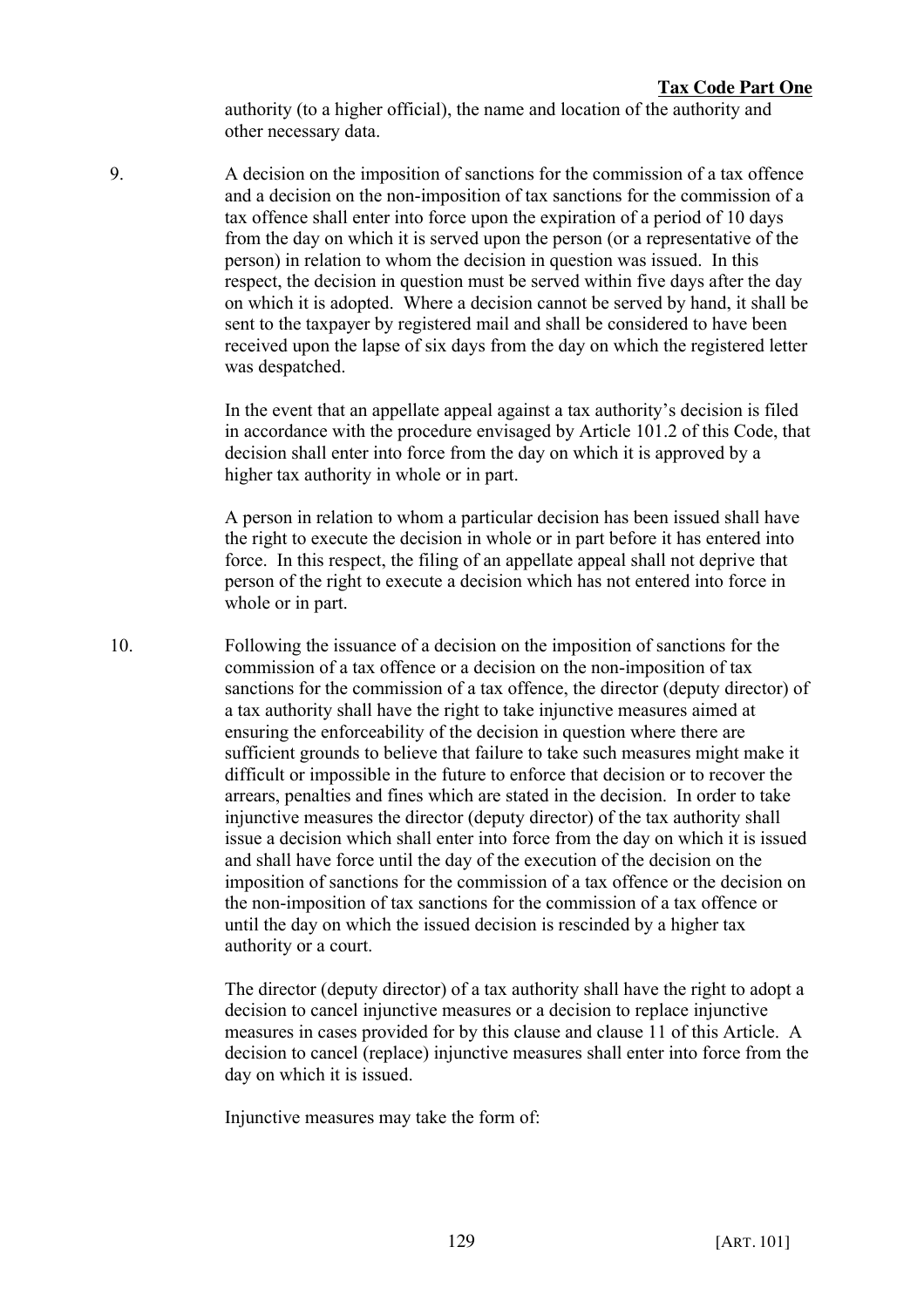1) a prohibition on the alienation (pledging) of the taxpayer's assets without the tax authority's consent. The prohibition which is envisaged by this subsection on alienation (pledging) shall be applied consecutively to:

> - immovable property, including immovable property which is not used in the production of products (work and services);

- means of transport, securities, office interior design items;
- other assets, other than finished products, raw materials and other materials;
- finished products, raw materials and other materials.

In this respect, a prohibition on the alienation (pledging) of assets of each successive group shall be imposed in the event that the aggregate value of the assets in the preceding groups as determined on the basis of accounting data is less than the total amount of arrears, penalties and fines which is payable on the basis of the decision on the imposition of sanctions for the commission of a tax offence or the decision on the non-imposition of tax sanctions for the commission of a tax offence;

2) the suspension of operations on bank accounts in accordance with the procedure established by Article 76 of this Code.

> The suspension of operations on bank accounts by way of taking injunctive measures may be applied only after a prohibition has been imposed on the alienation (pledging) of assets and in the event that the aggregate value of such assets according to accounting data is less than the total amount of arrears, penalties and fines which is payable on the basis of the decision on the imposition of sanctions for the commission of a tax offence or the decision on the non-imposition of tax sanctions for the commission of a tax offence.

> The suspension of operations on bank accounts may be applied in relation to the difference between the total amount of arrears, penalties and fines which is specified in the decision on the imposition of sanctions for the commission of a tax offence or the decision on the non-imposition of tax sanctions for the commission of a tax offence and the value of assets which cannot be alienated (pledged) in accordance with subsection 1 of this clause.

- 11. At the request of a person in relation to whom a decision on the taking of injunctive measures has been issued, a tax authority shall have the right to allow the injunctive measures which are envisaged by clause 10 of this Article to be replaced by:
- 1) a bank guarantee confirming that the bank undertakes to pay the amount of arrears specified in the decision on the imposition of sanctions for the commission of a tax offence or the decision on the non-imposition of tax sanctions for the commission of a tax offence and amounts of applicable penalties and fines in the event that those amounts are not paid by the principal within the time limit established by tax authority;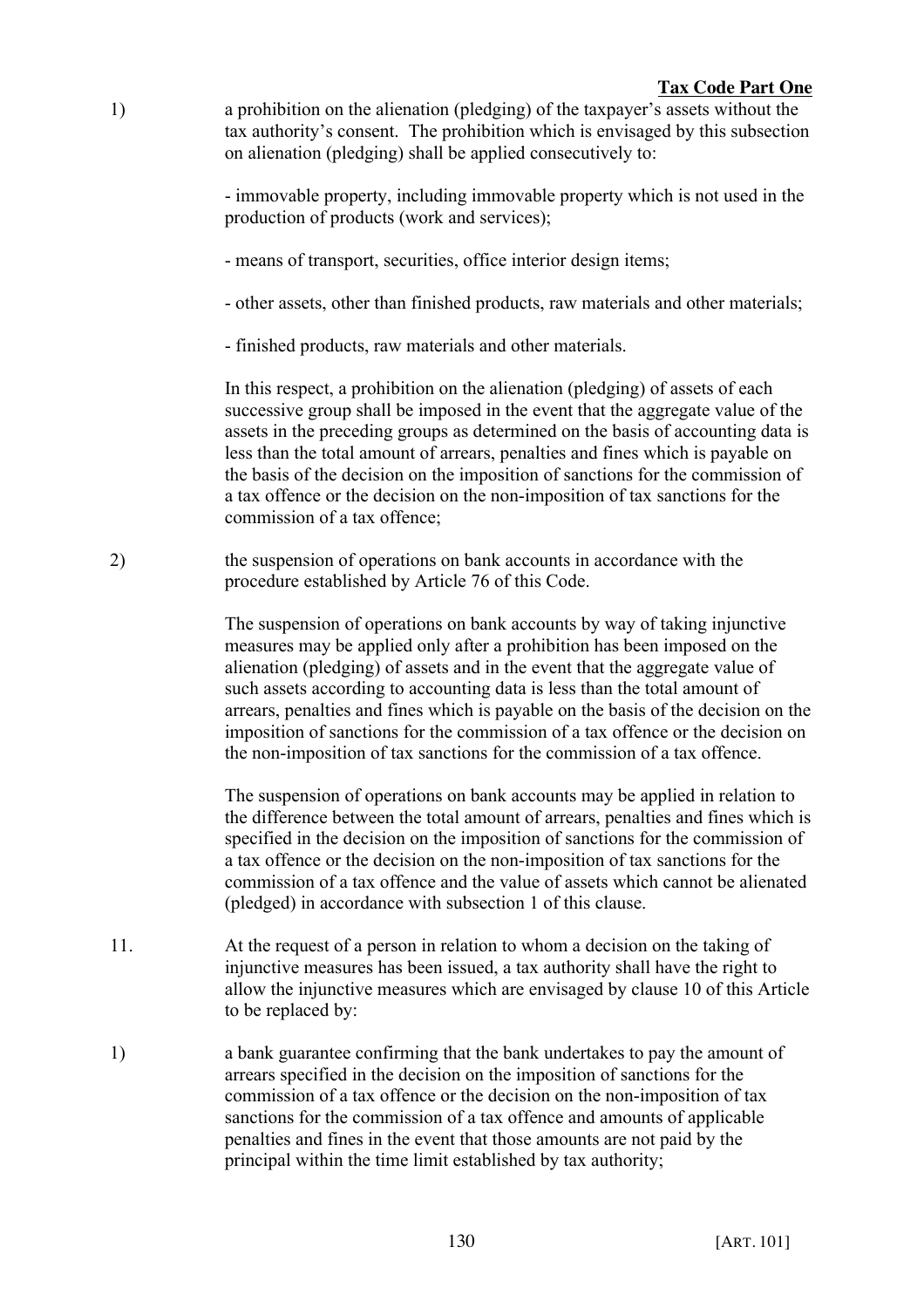- 2) a pledge of securities which are circulated on the organized securities market or a pledge of other assets executed in accordance with the procedure envisaged by Article 73 of this Code;
- 3) a third-party guarantee executed in accordance with the procedure envisaged by Article 74 of this Code.
- 12. In the event that a taxpayer provides, as security for an amount payable to the budget system of the Russian Federation on the basis of a decision on the imposition of sanctions for the commission of a tax offence or a decision on the non-imposition of tax sanctions for the commission of a tax offence, a valid bank guarantee issued by a bank which is included in the list of banks which meet the established requirements for the acceptance of bank guarantees for taxation purposes, as provided for in clause 4 of Article 176.1 of this Code, the tax authority shall not have the right to refuse the taxpayer's request for the replacement of the injunctive measures which are envisaged by this clause.
- 13. A copy of a decision on the taking of injunctive measures and a copy of a decision on the cancellation of injunctive measures shall, within five days after its issuance, be delivered by hand to the person in relation to whom the decision has been issued or to his representative against receipt or shall be transmitted in another manner which provides evidence of the date on which the taxpayer received the decision in question.

Where a copy of a decision is sent by registered mail the decision shall be considered to have been received upon the lapse of six days from the date on which the registered letter was sent.

14. Failure by officials of tax authorities to comply with requirements established by this Code may be a basis for a decision of a tax authority to be rescinded by a higher tax authority or a court.

> A violation of significant conditions of procedures for the examination of tax audit materials shall constitute a basis for a tax authority's decision on the imposition of sanctions for the commission of a tax offence or decision on the non-imposition of tax sanctions for the commission of a tax offence to be rescinded by a higher tax authority or a court. Such significant conditions shall include ensuring that a person in relation to whom an audit has been performed has the opportunity to participate in the process of the examination of tax audit materials in person and (or) through his representative and ensuring that the taxpayer has an opportunity to present explanations.

> Other violations of the procedures for the examination of tax audit materials may serve as grounds for the rescission of the above-mentioned decision of a tax authority if those violations have resulted or may result in the adoption of an unlawful decision by the director (deputy director) of the tax authority.

15. An authorized official of a tax authority who has performed an audit shall draw up an administrative offence report within the limits of his competence in relation to violations found by the tax authority for which physical persons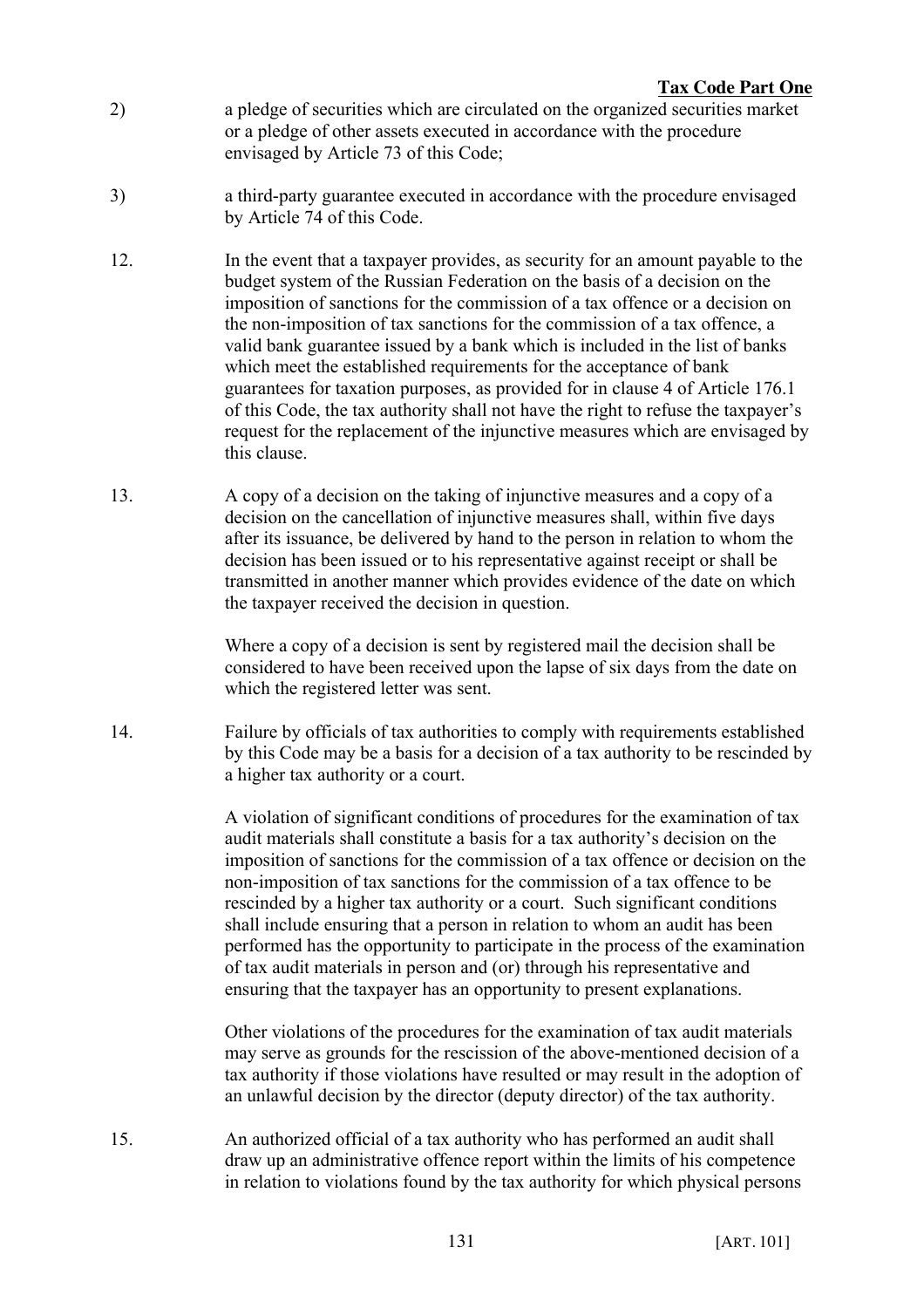#### **Tax Code Part One**

or officials of organizations are liable to administrative sanctions. The examination of cases concerning such offences and the application of administrative punishments in relation to physical persons and officials of organizations who are guilty of committing them shall take place in accordance with administrative offences legislation.

15.1 Where a tax authority which has issued a decision on the imposition of sanctions for the commission of a tax offence on a taxpayer (levy payer, tax agent) – physical person has sent materials to investigative bodies in accordance with clause 3 of Article 32 of this Code, not later than the day following the day on which the materials are sent the director (deputy director) of the tax authority shall be obliged to issue a decision suspending execution of the decision on the imposition of sanctions for the commission of a tax offence and the decision on the recovery of the relevant tax (levy), penalties and a fine which have been adopted in relation to the physical person in question.

> In this respect, the running of the time limits for recovery which are stipulated by this Code shall be suspended for the period of the suspension of the decision on the recovery of the relevant tax (levy), penalties and a fine.

Where, following the examination of materials, a resolution is issued not to institute a criminal case or a resolution is issued to terminate a criminal case, or where a judgment of acquittal is rendered in a relevant criminal case, the director (deputy director) of the tax authority shall, not later than the day following the day on which it received notification of those facts from investigative bodies, issue a decision to resume execution of the decision on the imposition of sanctions for the commission of a tax offence and the decision on the recovery of the relevant tax (levy), penalties and a fine which were adopted in relation to the physical person in question.

Where an action (omission) on the part of a taxpayer (levy payer, tax agent) – physical person which was the basis for the imposition of sanctions for the commission of a tax offence has become the basis for the rendering of a guilty verdict in relation to that physical person, the tax authority shall rescind the decision issued insofar as it concerns the imposition on the taxpayer (levy payer, tax agent) – physical person of sanctions for the commission of a tax offence.

Investigative bodies which have received materials from tax authorities in accordance with clause 3 of Article 32 of this Code shall be obliged to send the tax authorities notifications of the results of the examination of those materials not later than the day following the day on which the relevant decision is adopted.

Within five days after the issue of tax authority decisions such as are referred to in this clause, copies of those decisions shall be handed by the tax authority to the person in relation to whom the decision in question has been issued or to a representative of that person against receipt or shall be transmitted by another means which provides evidence of the date of receipt thereof. Where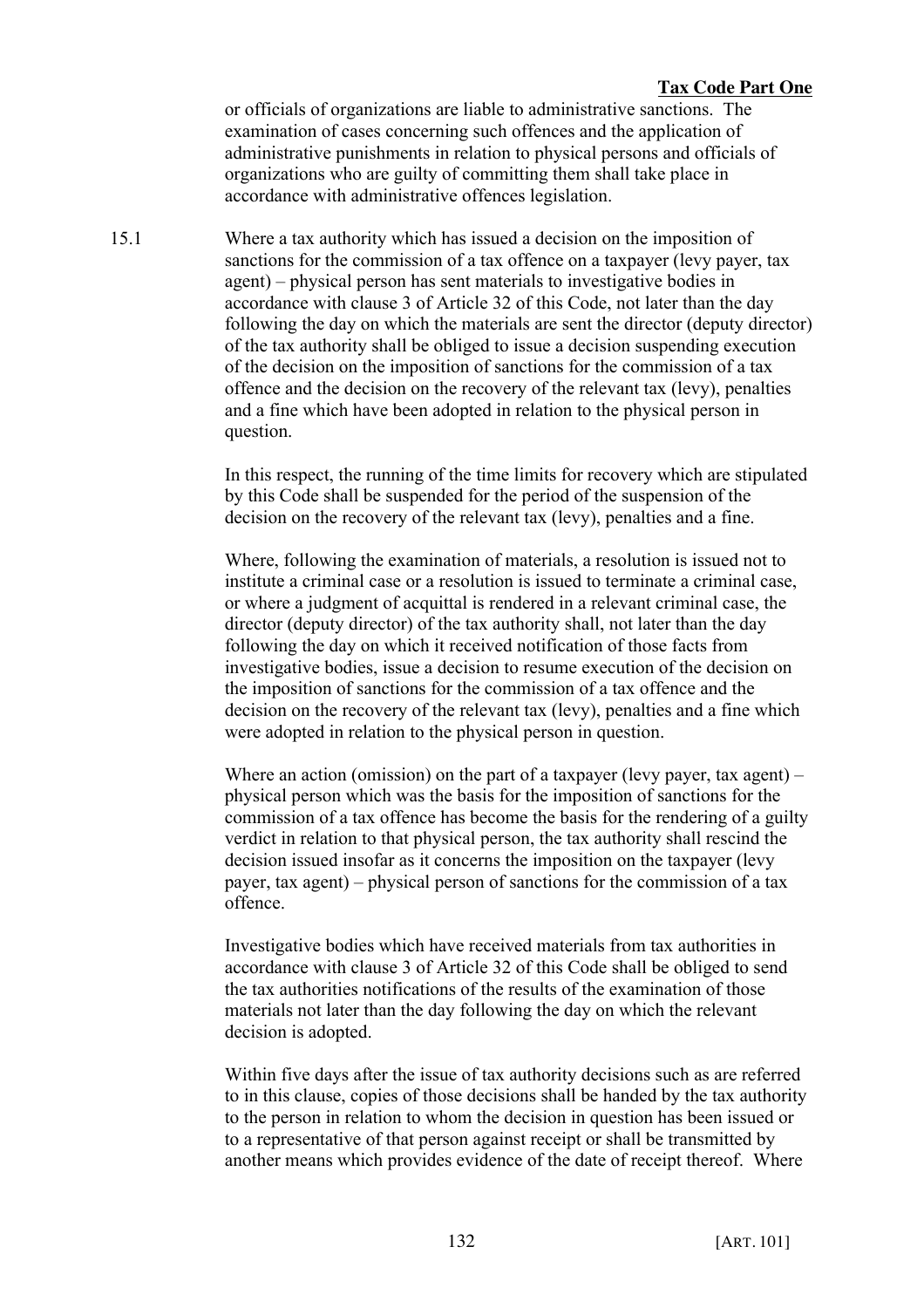a copy of a tax authority decision is sent by registered mail the date of receipt shall be deemed to be the sixth day from the date of despatch.

16. The provisions established by this Article shall also apply to levy payers and tax agents.

### **Article 101.2 Procedure for Appealing Against a Decision of a Tax Authority on the Imposition of Sanctions for the Commission of a Tax Offence or a Decision on the Non-Imposition of Sanctions for the Commission of a Tax Offence**

1. An appeal against a decision on the imposition of sanctions for the commission of a tax offence or a decision on the non-imposition of tax sanctions for the commission of a tax offence may be lodged with a higher tax authority in accordance with the procedure which is laid down in this Article.

> The procedure and time limits for the consideration of an appeal by a higher tax authority and the adoption of a decision thereon shall be determined in accordance with the procedure envisaged by Articles 139 to 141 of this Code with account taken of the provisions established by this Article.

2. An appeal against a decision on the imposition of sanctions for the commission of a tax offence or a decision on the non-imposition of tax sanctions for the commission of a tax offence which has not entered into force may be lodged on an appellate basis by means of filing an appellate appeal.

> If a higher tax authority which considers an appellate appeal does not rescind the decision of the lower tax authority, the decision of the lower tax authority shall enter into force from the date on which it is approved by the higher tax authority.

> In the event that a higher tax authority which considers an appellate appeal amends the decision of the lower tax authority, the decision of the lower tax authority, with account taken of the amendments made, shall enter into force from the date of the adoption of the relevant decision by the higher tax authority.

- 3. An appeal against a decision on the imposition of sanctions for the commission of a tax offence or a decision on the non-imposition of tax sanctions for the commission of a tax offence which has entered into force and was not the subject of an appellate appeal may be lodged with a higher tax authority.
- 4. At the petition of a person who is appealing against a tax authority's decision, a higher tax authority shall have the right to suspend the execution of the contested decision.
- 5. A judicial appeal against a decision on the imposition of sanctions for the commission of a tax offence or a decision on the non-imposition of tax sanctions for the commission of a tax offence may be lodged only after an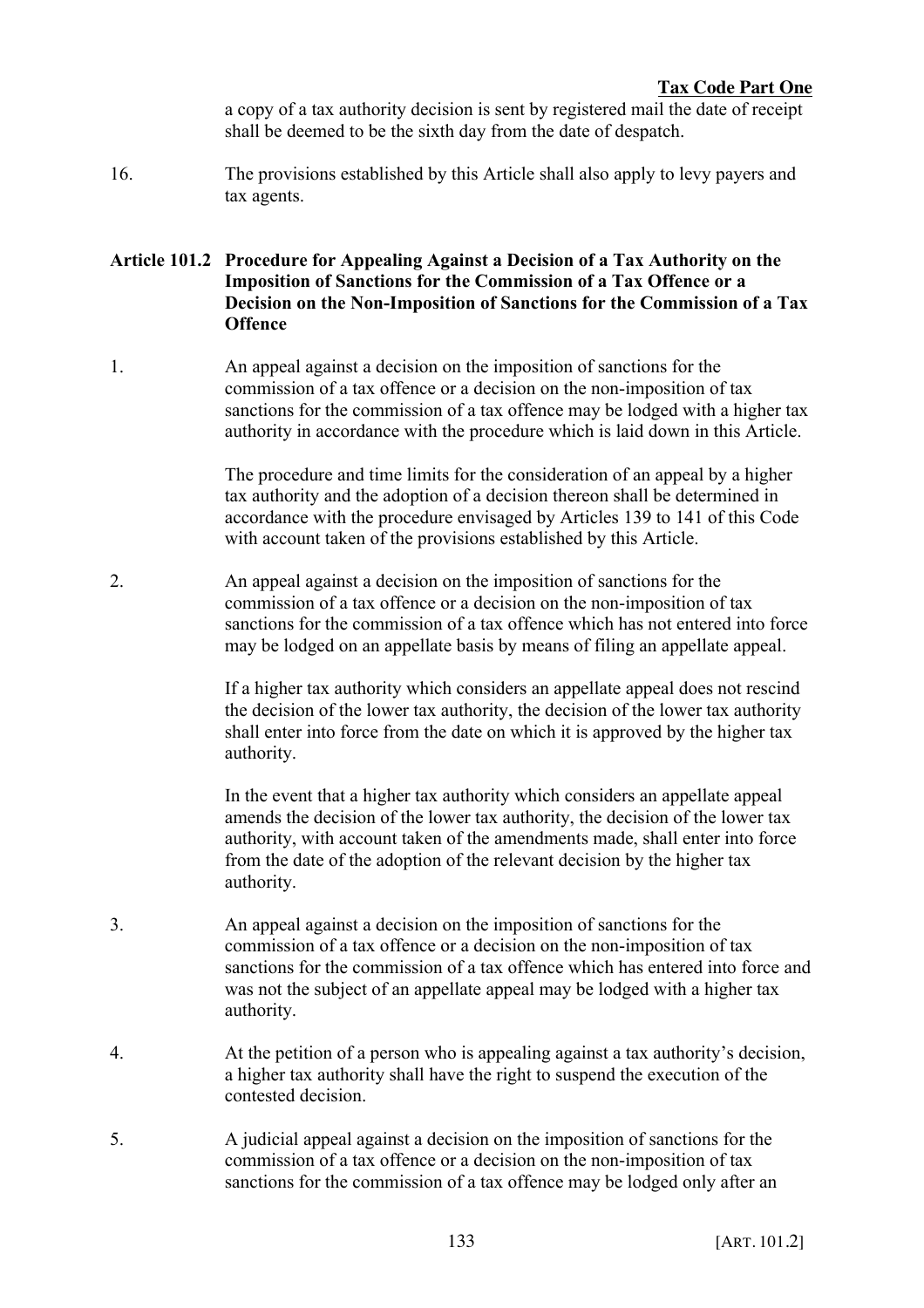#### **Tax Code Part One**

appeal against that decision has been lodged with a higher tax authority. Where a judicial appeal is lodged against such a decision, the time limit for filing an action with a court shall be calculated from the day on which the person in relation to whom the decision was issued became aware that it had entered into force.

### **Article 101.3 Execution of a Decision of a Tax Authority on the Imposition of Sanctions for the Commission of a Tax Offence or a Decision on the Non-Imposition of Sanctions for the Commission of a Tax Offence**

- 1. A decision on the imposition of sanctions for the commission of a tax offence or a decision on the non-imposition of tax sanctions for the commission of a tax offence shall be enforceable from the day on which it enters into force.
- 2. Responsibility for enforcing a particular decision shall rest with the tax authority which issued that decision. Where an appeal is considered by a higher tax authority on an appellate basis, the relevant decision which has entered into force shall be sent to the tax authority which issued the initial decision within three days from the day on which the decision in question entered into force.
- 3. On the basis of a decision which has entered into force, a demand for the payment of tax (a levy) and applicable penalties, and of a fine in the event that the person in question is called to account for a tax offence, shall be sent in accordance with the procedure established by Article 69 of this Code to the person in relation to whom the decision on the imposition of sanctions for the commission of a tax offence or the decision on the non-imposition of tax sanctions for the commission of a tax offence has been issued.

#### **Article 101.4 Legal Proceedings in Respect of Tax Offences Envisaged by This Code**

- 1. Upon discovering evidence of violations of tax and levy legislation for which sanctions are prescribed by this Code (with the exception of tax offences for which cases of the discovery thereof are examined in accordance with the procedure established by Article 101 of this Code), a tax authority official must, within 10 days from the day on which such violation is discovered, prepare a statement in the prescribed form, which shall be signed by that official and by the person who committed the violation. Where a person who has committed a violation of tax and levy legislation refuses to sign a statement, a note to that effect shall be made in that statement.
- 2. The report must contain documented evidence of violations of tax and levy legislation and the conclusions and recommendations of the official who discovered the evidence of violations of tax and levy legislation with respect to the rectification of the violations revealed and the imposition of tax sanctions.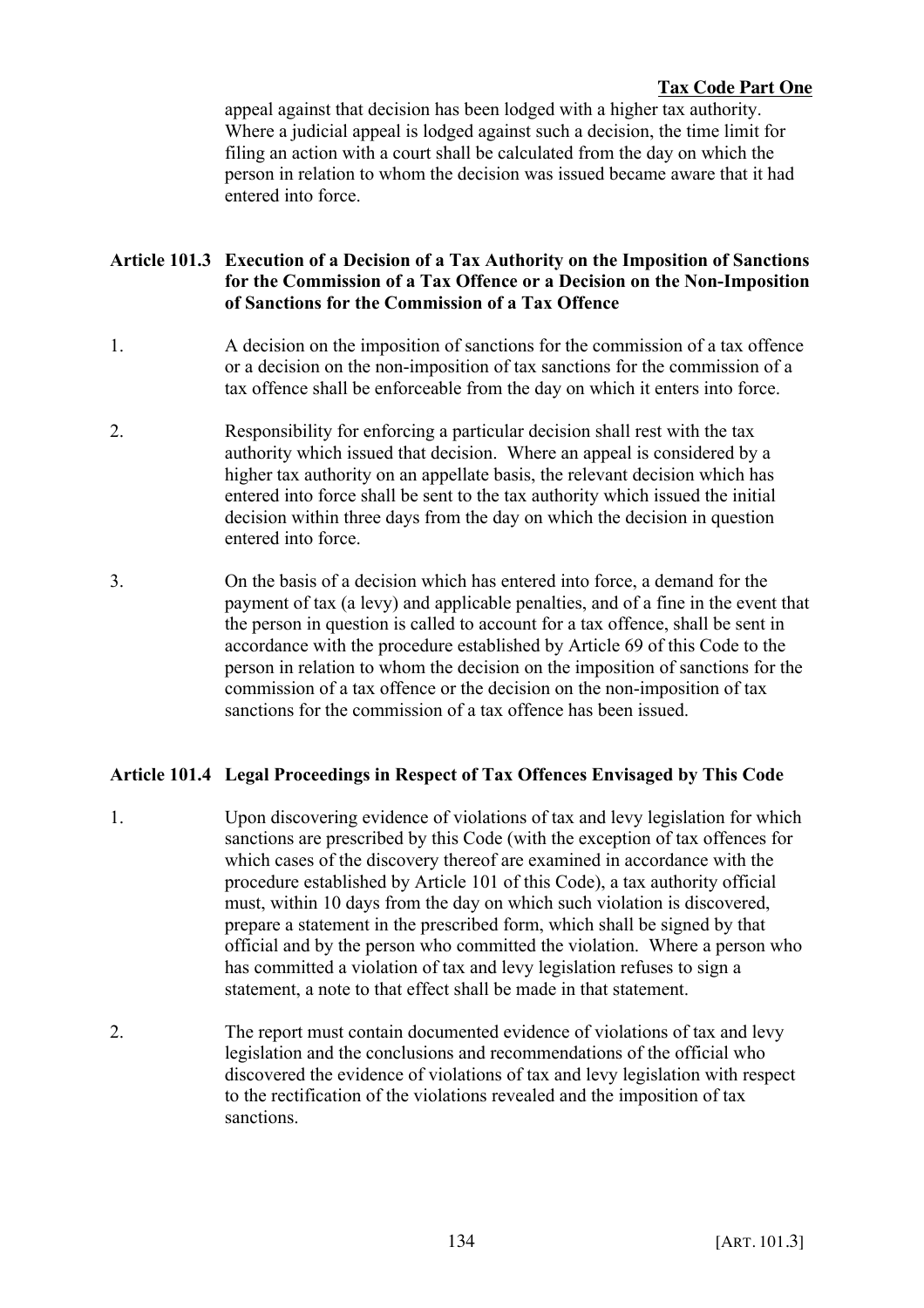- 3. The form of the report and requirements relating to the preparation thereof shall be established by the federal executive body in charge of control and supervision in the area of taxes and levies.
- 4. The report shall be delivered by hand to the person who committed the tax offence against receipt or shall be transmitted in another manner which provides evidence of the date of receipt of that report. In the event that the person concerned evades receipt of that report, an official of the tax authority shall make a note to this effect in the report and the report shall be sent to that person by registered mail. In the event that the report is sent by registered mail, the date of delivery of the report shall be deemed to be the sixth day commencing from the day on which it was despatched.
- 5. In the event that a person who has committed a tax offence disagrees with the statements made in the report or with the conclusions and recommendations of the official who discovered the occurrence of the tax offence, that person may, within a period of 10 days from the date of receipt of the report, present to the appropriate tax authority written objections relating to the report as a whole or to individual points therein. In this respect, that person shall have the right to present together with the written objections or to transmit to the tax authority within an agreed time limit documents (or certified copies thereof) which prove the validity of his objections.
- 6. Upon the expiration of the time limit which is referred to in clause 5 of this Article, within a period of 10 days the director (deputy director) of the tax authority shall examine the report which sets out evidence of violations of tax and levy legislation and the documents and materials submitted by the person who committed the offence.
- 7. The report shall be examined in the presence of the person who is called to account or of his representative. The tax authority shall notify the person who committed the violation of tax and levy legislation in advance of the time and place of the examination of the report. The non-appearance of a person called to account for the commission of a tax offence who has been duly notified, or of a representative of that person, shall not prevent the director (deputy director) of the tax authority from examining the report in the absence of that person.

Upon the examination of a report, the prepared report, other materials relating to tax control measures and the written objections of the person who is called to account for the commission of a tax offence may be read out. The absence of written objections shall not deprive that person of the right to give his explanations at the stage of the examination of the report.

Upon the examination of a report, the explanations of the person who is called to account shall be heard and other evidence shall be examined. It shall not be permissible to use evidence obtained not in compliance with this Code. Where a person being called to account presented documents (information) to the tax authority not in compliance with the time limits established by this Code, the documents (information) received shall not be considered to have been received not in compliance with this Code.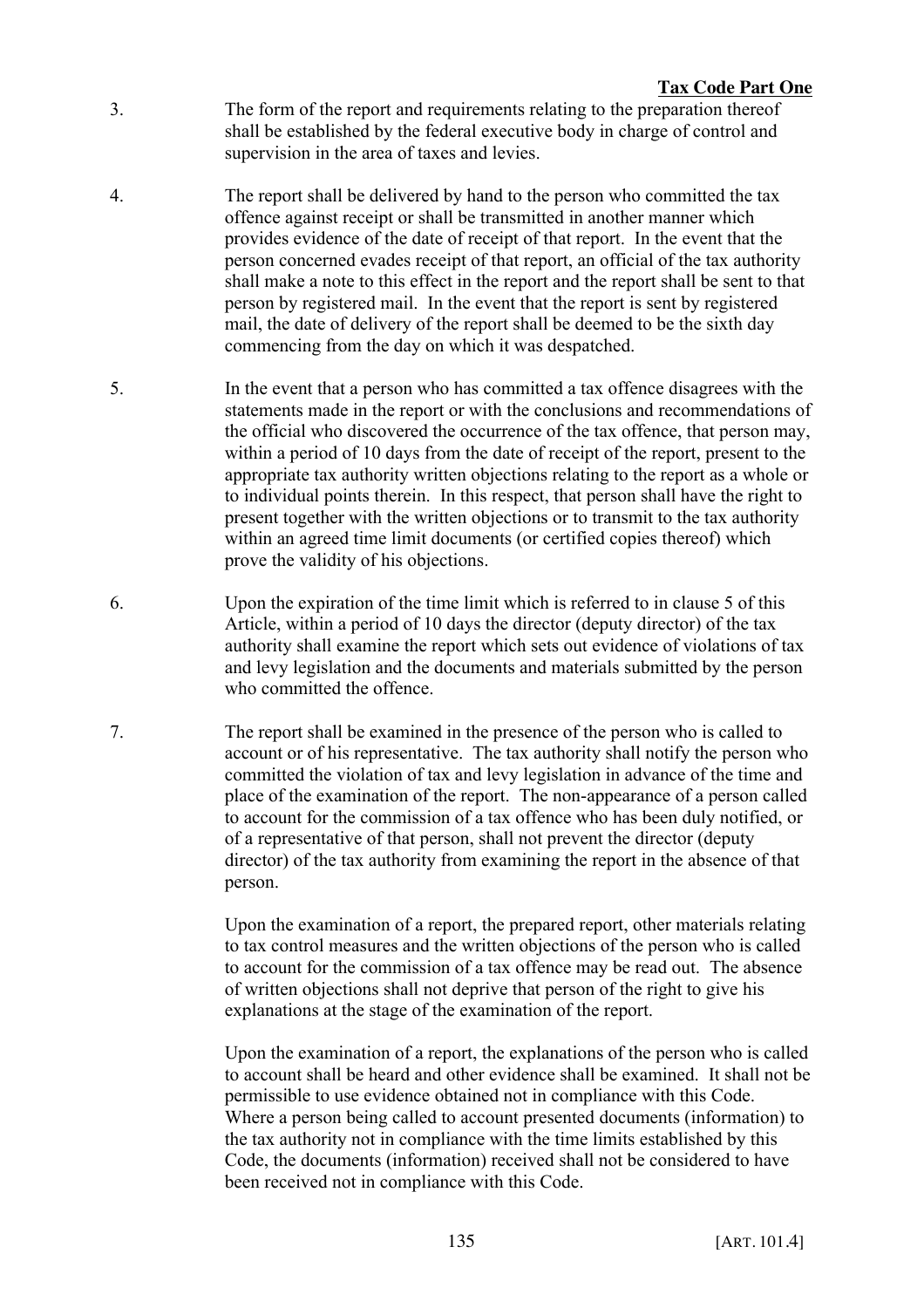In the course of the examination of a report and other materials relating to tax control measures, a decision may be adopted, where necessary, to engage a witness, expert or specialist to take part in the examination.

In the course of the examination of a report and other materials the director (deputy director) of a tax authority:

- 1) shall establish whether or not the person in relation to whom the report was prepared has committed a violation of tax and levy legislation;
- 2) shall establish whether or not the violations found constitute tax offences which are contained in this Code<sup>-</sup>
- 3) shall establish whether or not there are grounds for calling the person in relation to whom the report was prepared to account for the commission of a tax offence;
- 4) shall identify circumstances which eliminate culpability for the commission of a tax offence or circumstances which mitigate or increase liability for the commission of a tax offence.
- 8. On the basis of the results of the examination of a report and accompanying documents and materials, the director (deputy director) of a tax authority shall issue, within the time limit specified in clause 6 of this Article, a decision:
- 1) on the imposition of sanctions on a person for the commission of a tax offence;
- 2) on the non-imposition of sanctions on a person for the commission of a tax offence.
- 9. In a decision on the imposition of sanctions on a person for the commission of a tax offence an account shall be given of the circumstances of the offence committed and reference shall be made to documents and other data confirming those circumstances, the arguments given by the person who is called to account in his defence and the results of the evaluation of those arguments, the decision on the imposition of sanctions on the person for specific tax offences, specifying the articles of this Code which prescribe liability for those offences, and the sanctions which are to be imposed.

There shall be indicated in a decision on the imposition of sanctions for the commission of a tax offence the time period within which the person in relation to whom that decision has been issued may appeal against that decision, the procedure for appealing against the decision to a higher tax authority (to a higher official), the name and location of the authority and other necessary data.

10. On the basis of an issued decision on the imposition of sanctions on a person for the violation of tax and levy legislation, a demand for the payment of penalties and a fine shall be sent to that person in accordance with the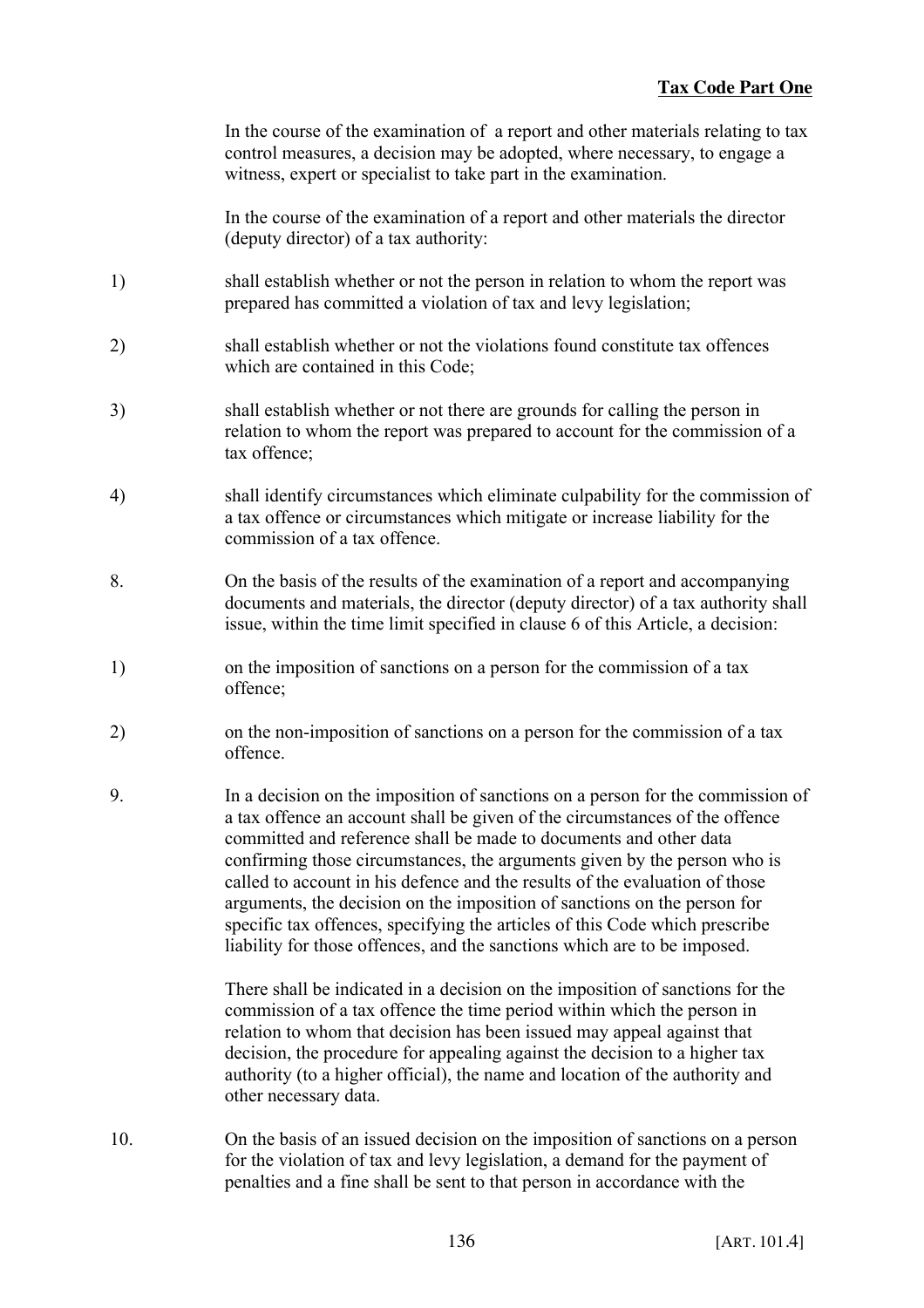procedure established by Article 69 of this Code and within the time limits established by clause 2 of Article 70 of this Code.

- 11. A copy of a decision of the director of a tax authority and a demand for the payment of penalties and a fine shall be delivered by hand to the person who committed the tax offence against receipt or shall be transmitted in another manner which provides evidence of the date on which they were received by that person (or his representative). In the event that a person called to account or his representatives evade receipt of copies of the above-mentioned decision and demand, those documents shall be sent by registered mail and shall be considered to have been received upon the expiration of six days after the day on which they were despatched by registered mail.
- 12. Failure by officials of tax authorities to comply with requirements established by this Code may constitute a basis for a decision of a tax authority to be rescinded by a higher tax authority or a court.

A violation of significant conditions of procedures for the examination of a report and other materials relating to tax control measures shall constitute a basis for a tax authority's decision to be rescinded by a higher tax authority or a court. Such significant conditions shall include ensuring that a person in relation to whom a report has been prepared has the opportunity to participate in the process of the examination of the materials in person and (or) through his representative and ensuring that the person concerned has an opportunity to present explanations.

Other violations of the procedures for the examination of materials may serve as grounds for the rescission of the above-mentioned decision of a tax authority if those violations have resulted or may result in the adoption of an incorrect decision.

13. An authorized official of a tax authority shall draw up an administrative offence report in relation to violations of tax levy legislation found by the tax authority for which persons are liable to administrative sanctions. The examination of cases concerning such offences and the application of administrative sanctions in relation to persons who are guilty of committing them shall be carried out by tax authorities in accordance with the administrative offences legislation of the Russian Federation.

# **Article 102 Tax Secrets**

- 1. Any information concerning a taxpayer which is received by a tax authority, internal affairs bodies, investigative bodies, a body of a State non-budgetary fund or a customs authority shall constitute tax secrets, with the exception of information:
- 1) which is divulged by the taxpayer independently or with his consent;
- 2) concerning the taxpayer's identification number;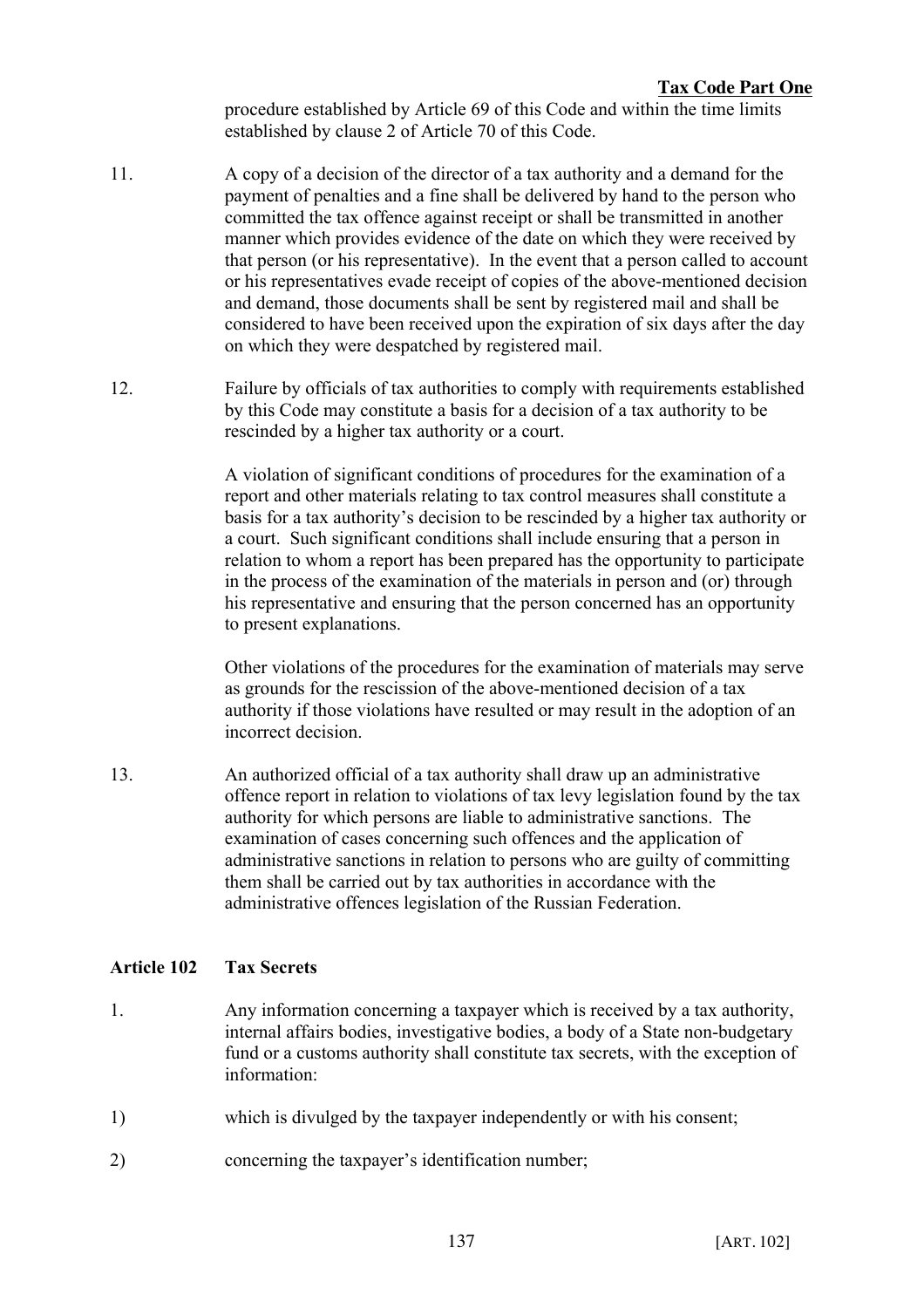- 3) concerning violations of tax and levy legislation and sanctions for those violations;
- 4) which is provided to the tax (customs) or law enforcement authorities of other states in accordance with international treaties (agreements) to which the Russian Federation is a party on mutual co-operation between tax (customs) and law enforcement authorities (to the extent of the information provided to those authorities);
- 5) which is provided to electoral commissions in accordance with legislation concerning elections following audits by a tax authority of information on the amount and sources of income of a candidate and of his or her spouse and on assets owned by a candidate and his or her spouse.
- 2. Tax secrets shall not be divulged by tax authorities, internal affairs bodies, investigative bodies, bodies of State non-budgetary funds or customs authorities or by their officials or by hired specialists or experts, except in the instances envisaged by federal law.

The divulgence of tax secrets shall be understood to include, in particular, the use or impartation to another person of industrial or commercial secrets of a taxpayer which became known to an official of a tax authority, internal affairs body, investigative body, body of a State non-budgetary fund or customs authority or a hired specialist or expert in the course of the fulfilment of their duties.

3. Information received by tax authorities, internal affairs bodies, investigative bodies, bodies of State non-budgetary funds or customs authorities which constitutes tax secrets shall be subject to a special system of storage and access.

> Access to information which constitutes tax secrets shall be enjoyed by officials to be determined respectively by the federal executive body in charge of control and supervision in the area of taxes and levies, the federal executive body in charge of internal affairs, the federal State body which exercises authority in the area of criminal justice and the federal executive body in charge of the customs sphere.

4. The loss of documents which contain information which constitutes tax secrets or the divulgence of such information shall result in the liability envisaged by federal laws.

# **Article 103 Impermissibility of Inflicting Improper Damage in Exercising Tax Control**

1. It shall not be permitted to inflict improper damage on audited persons or representatives thereof or on property which is possessed, used or disposed of by them when exercising tax control.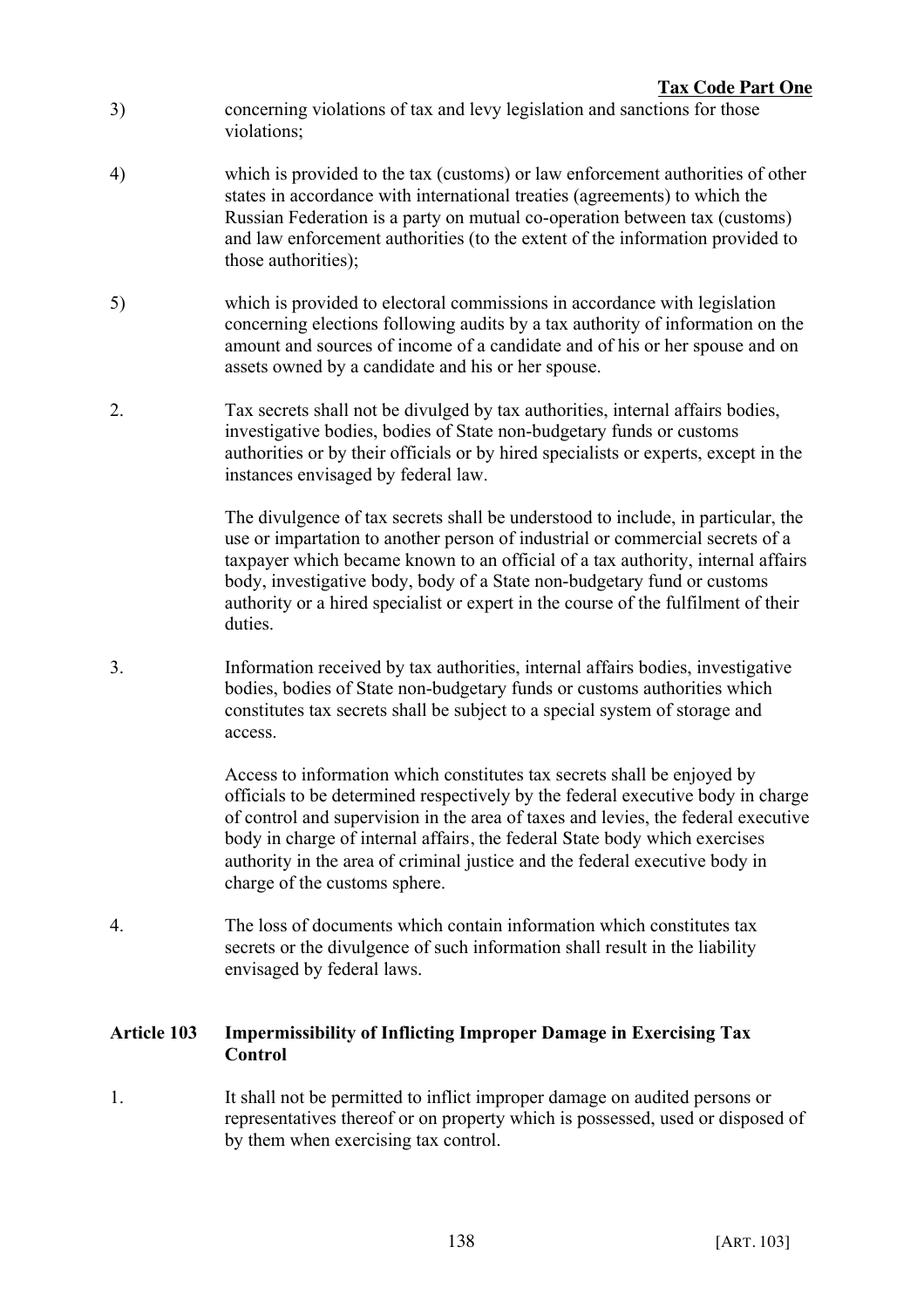- 2. Losses which are caused by the improper actions of tax authorities or their officials in exercising control, including lost profit (unreceived income), shall be fully reimbursable.
- 3. Tax authorities and officials thereof who cause losses to audited persons or representatives thereof as a result of improper actions shall be called to account in accordance with federal laws.
- 4. Losses which are caused to audited persons or representatives thereof by legitimate actions of officials of tax authorities shall not be reimbursable except in the instances envisaged by federal laws.

# **Article 104 Petition for the Recovery of a Tax Sanction**

1. After the issuance of a decision on the imposition of sanctions for the commission of a tax offence on a physical person who is not a private entrepreneur or in other cases where the extrajudicial recovery of tax sanctions is not permitted, the tax authority in question shall file a petition with a court for the recovery of the tax sanction which is established by this Code from the person who is called to account for the commission of a tax offence.

> Before presenting a claim to a court the tax authority must request the person who is called to account for the commission of a tax offence to pay the due amount of the tax sanction voluntarily.

In the event that the person who is called to account for the commission of a tax offence refuses to pay the amount of the tax sanction voluntarily or misses the payment deadline which is indicated in the demand, the tax authority shall present a petition to a court for the recovery from the person concerned of the tax sanction which is prescribed by this Code for the commission of the tax offence in question.

2. A petition for the recovery of a tax sanction from an organization or a private entrepreneur shall be presented to an arbitration court, and a petition for the recovery of a tax sanction from a physical person who is not a private entrepreneur shall be presented to a court of general jurisdiction.

> The tax authority's decision and other case materials obtained in the course of the tax audit shall be attached to the petition.

- 3. Where necessary, at the same time as it presents a petition for the recovery of a tax sanction from a person who is called to account for the commission of a tax offence, the tax authority may petition the court for the claim to be secured in accordance with the procedure which is stipulated by the civil procedure legislation of the Russian Federation and the arbitration procedure legislation of the Russian Federation.
- 4. The rules which are set forth in this Article shall also apply in the case of the imposition of sanctions for a violation of tax and levy legislation which was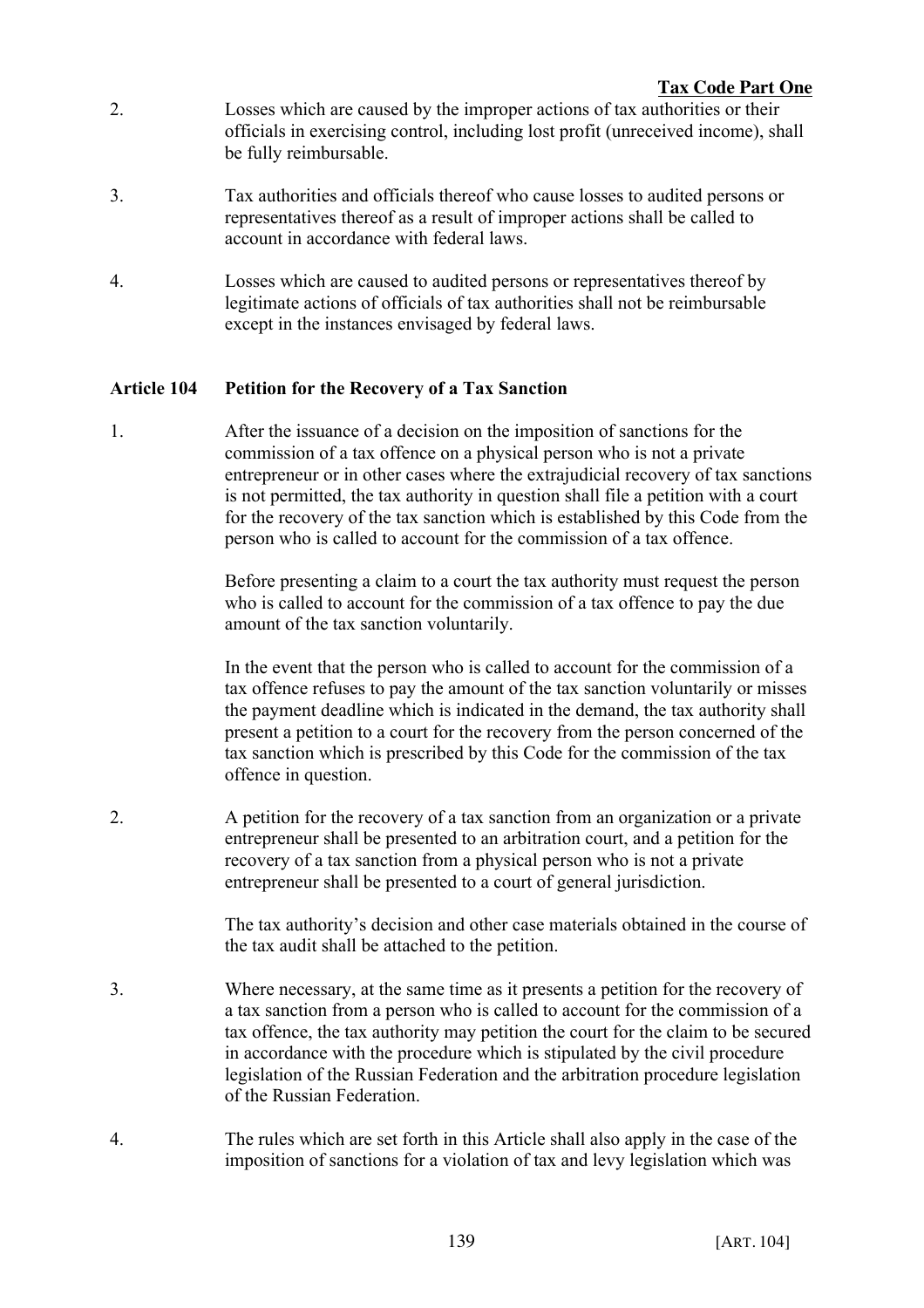committed in connection with the transportation of goods across the customs border of the Customs Union.

### **Article 105 Examination of Cases and Enforcement of Decisions on the Recovery of Tax Sanctions**

- 1. Cases involving the recovery of tax sanctions from organizations and private entrepreneurs on the basis of a petition filed by tax authorities shall be examined by arbitration courts in accordance with the arbitration procedural legislation of the Russian Federation.
- 2. Cases involving the recovery of tax sanctions from physical persons who are not private entrepreneurs on the basis of a petition filed by tax authorities shall be examined by courts of general jurisdiction in accordance with the civil procedural legislation of the Russian Federation.
- 3. Court decisions concerning the recovery of tax sanctions which have entered into legal force shall be enforced in accordance with the procedure which is established by the legislation of the Russian Federation concerning enforcement procedures.

Court decisions which have entered into legal force concerning the recovery of tax sanctions from organizations for which ledger accounts have been opened shall be enforced in accordance with the procedure which is established by the budget legislation of the Russian Federation.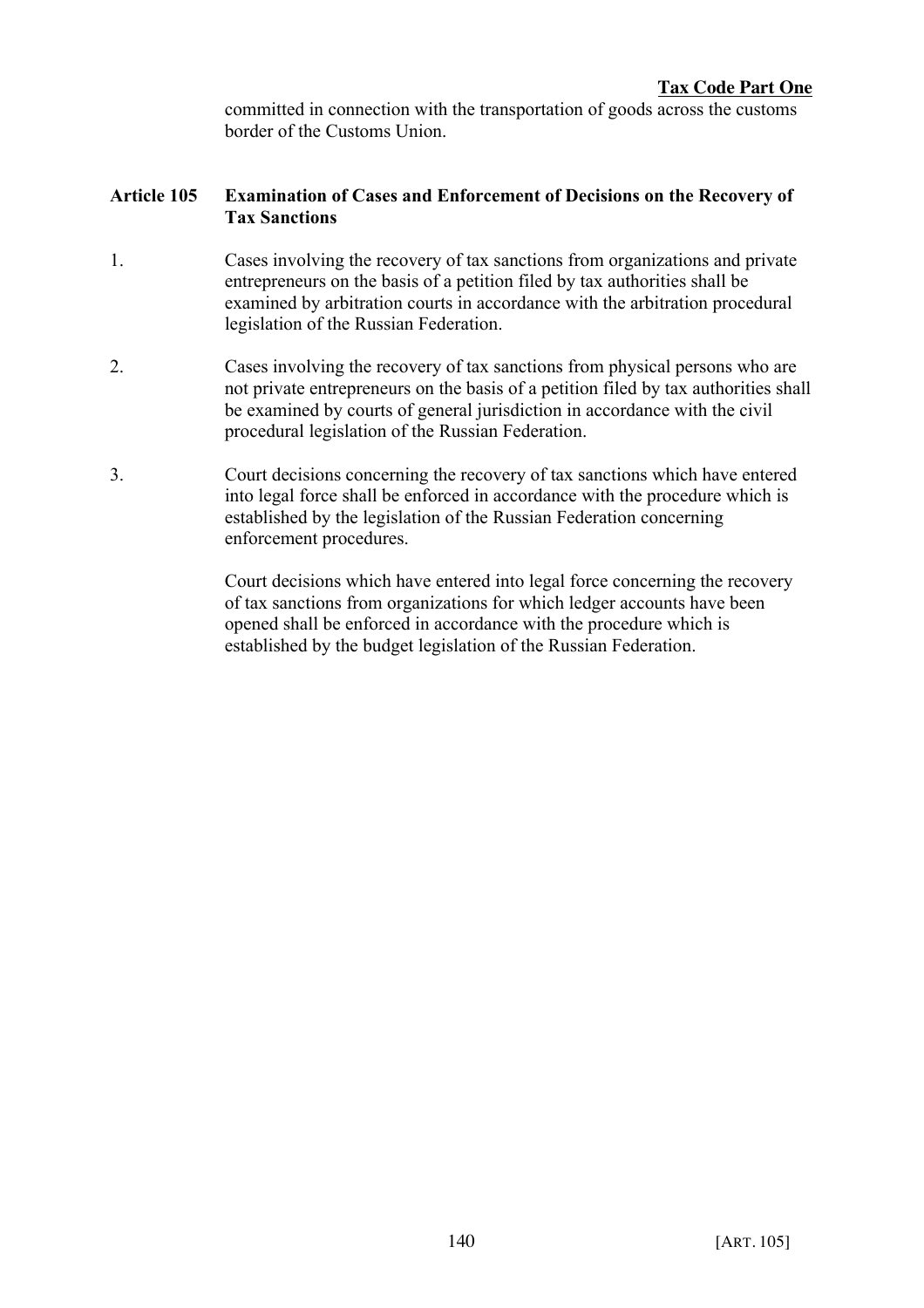#### **Tax Code Part One SECTION VI TAX OFFENCES AND LIABILITY FOR THE COMMISSION THEREOF**

# **CHAPTER 15. GENERAL PROVISIONS CONCERNING LIABILITY FOR THE COMMISSION OF TAX OFFENCES**

### **Article 106 Definition of a Tax Offence**

A tax offence shall be understood to be a wrongfully committed unlawful (in violation of tax and levy legislation) act (action or inaction) of a taxpayer, a tax agent or other persons for which liability is established by this Code.

### **Article 107 The Bearers of Liability for the Commission of Tax Offences**

- 1. Liability for the commission of tax offences shall be borne by organizations and physical persons in the instances envisaged by Chapters 16 and 18 of this Code.
- 2. A physical person may be called to account for the commission of tax offences from the age of sixteen years.

### **Article 108 General Conditions of Amenability for the Commission of Tax Offences**

- 1. No one may be called to account for the commission of a tax offence other than on the grounds and in accordance with the procedure which are stipulated by this Code.
- 2. No one may be called to account more than once for the commission of one and the same tax offence.
- 3. The basis for the calling of a person to account for violations of tax and levy legislation shall be the ascertainment of the fact that a particular violation has been committed in a tax authority decision which has entered into force.
- 4. The fact that an organization has been called to account for the commission of a tax offence shall not exempt it from administrative, criminal or other liability envisaged by the laws of the Russian Federation where the appropriate grounds exist.
- 5. The fact that a person has been called to account for the commission of a tax offence shall not exempt it from the obligation to pay (remit) amounts of tax (a levy) and penalties due.
- 6. A person shall be deemed innocent of committing a tax offence until his guilt has been proven in accordance with the procedure which is envisaged by federal law. A person who is called to account shall not be obliged to prove his innocence of committing a tax offence. The obligation to prove the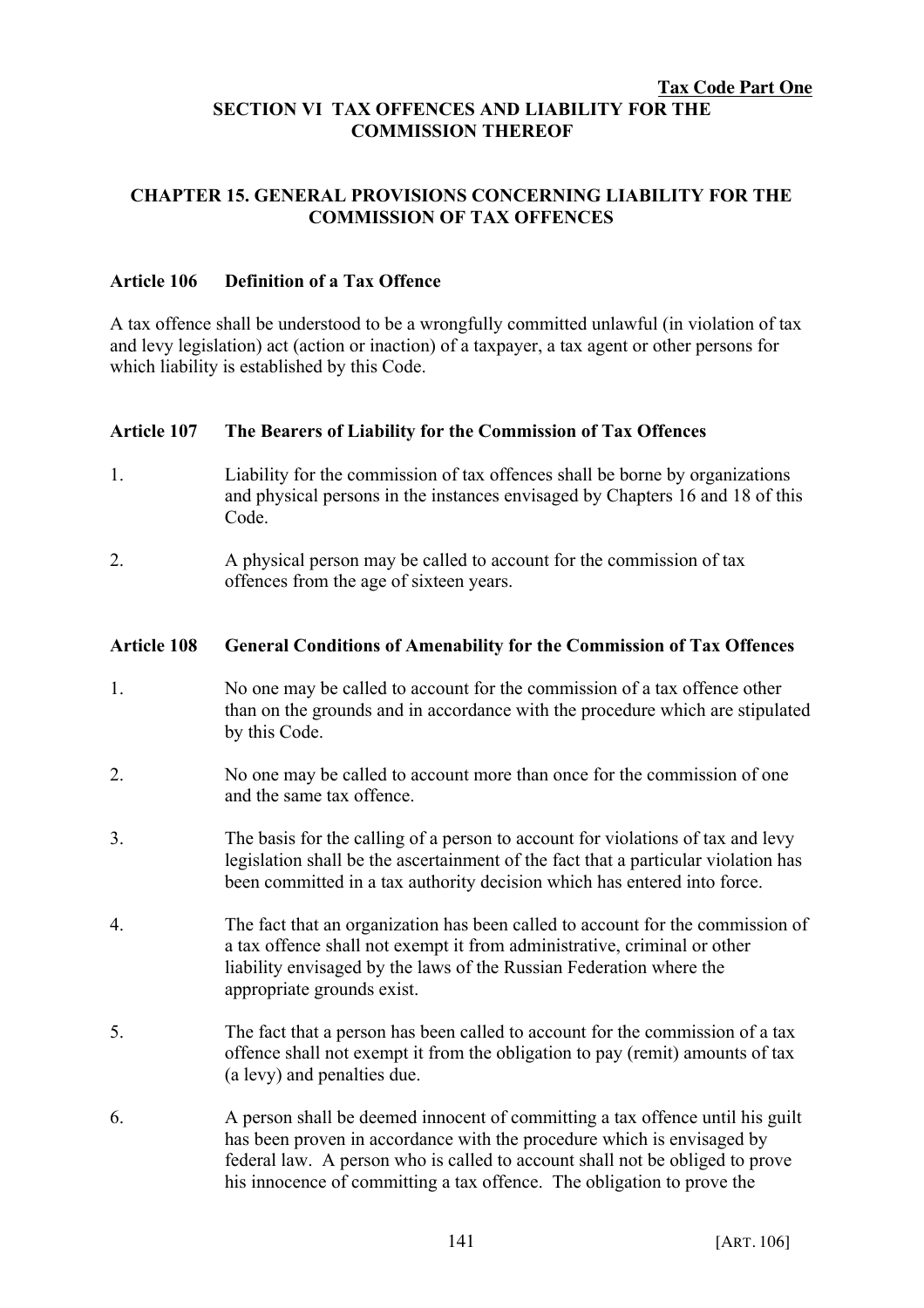existence of circumstances which show that a tax offence has occurred and that the person is guilty of committing it shall rest with the tax authorities. Any insurmountable doubts as to the guilt of the person who is called to account shall be interpreted in that person's favour.

# **Article 109 Circumstances Which Prevent a Person from Being Called to Account for the Commission of a Tax Offence**

A person may not be called to account for the commission of a tax offence if any of the following circumstances exist:

- 1) no tax offence has occurred
- 2) the person concerned is not guilty of committing a tax offence;
- 3) an act which contains the elements of a tax offence was committed by a person who was under sixteen years of age at the time when the act was committed;
- 4) the period of limitation for calling a person to account for the commission of a tax offence has expired.

# **Article 110 Forms of Guilt with Respect to the Commission of a Tax Offence**

- 1. A person who has committed an unlawful act deliberately or through negligence shall be deemed guilty of committing a tax offence.
- 2. A tax offence shall be deemed to have been committed deliberately if the person who committed it was aware of the unlawful nature of his actions (inaction) and desired or knowingly allowed the occurrence of the injurious consequences of such actions (inaction).
- 3. A tax offence shall be deemed to have been committed through negligence if the person who committed it was not aware of the unlawful nature of his actions (inaction) or of the injurious nature of the consequences of those actions (inaction), although he should and could have been aware of this.
- 4. The guilt of an organization with respect to the commission of a tax offence shall be determined according to the guilt of its officers or representatives whose actions (inaction) caused the tax offence to be committed.

# **Article 111 Circumstances in Which a Person May Not be Found Guilty of Committing a Tax Offence**

1. Circumstances in which a person may not be found guilty of committing a tax offence shall include: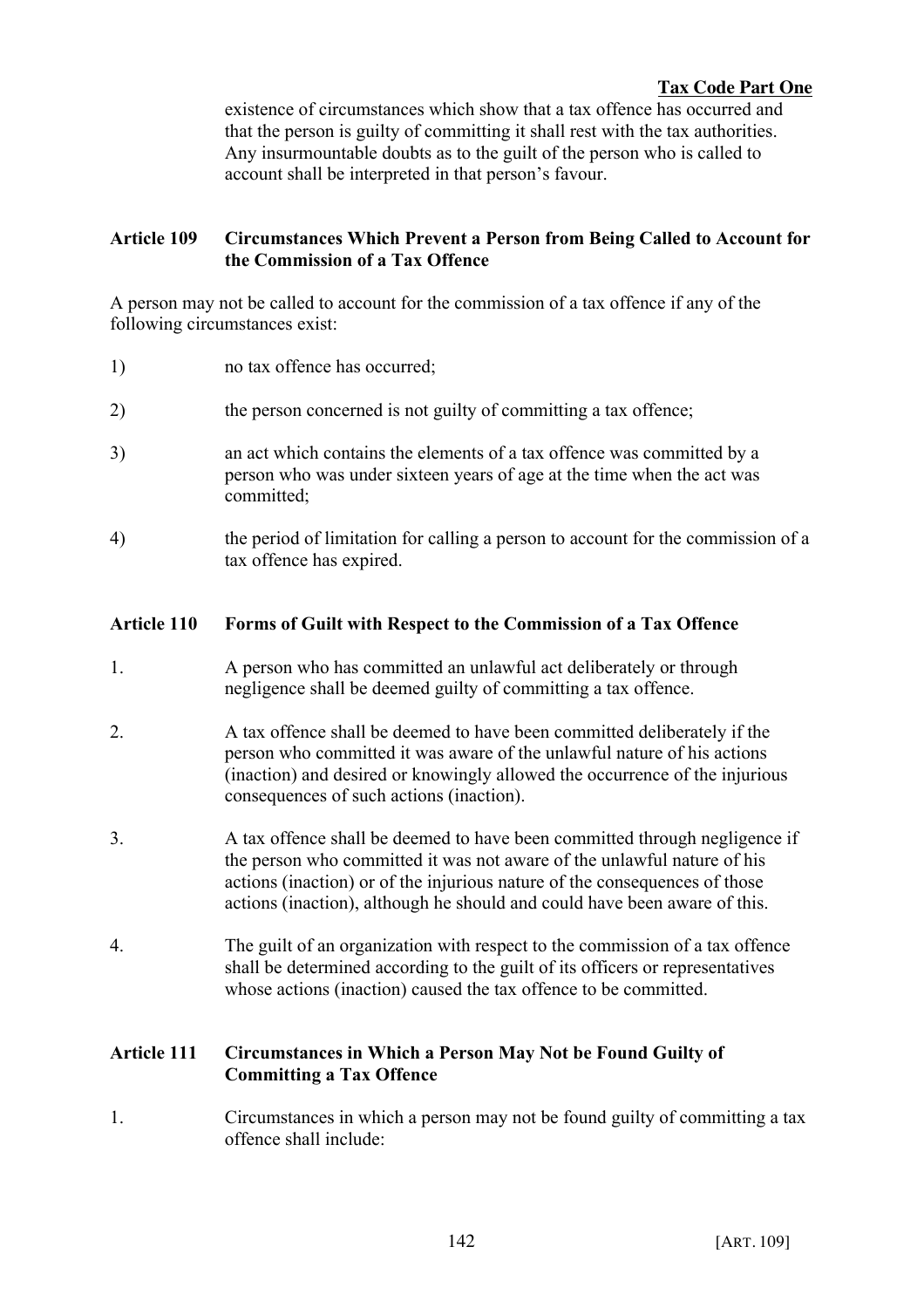### **Tax Code Part One**

- 1) the commission of an act which contains elements of a tax offence as a result of a natural disaster or other emergencies and insurmountable circumstances (such circumstances shall be established by the existence of generally known facts and of publications in the mass media and by other means not requiring special proof);
- 2) the commission of an act which contains elements of a tax offence by a taxpaying physical person who, at the time of committing the act, was in a condition in which that person could not have been aware of or able to control his own actions as a result of an illness (such circumstances shall be proved by the provision to the tax authority of documents which, by virtue of their meaning, content and date, relate to the tax period in which the tax offence was committed).
- 3) observance by a taxpayer (levy payer, tax agent) of written explanations concerning the procedure for the calculation and payment of a tax (levy) or on other issues relating to the application of tax and levy legislation which were given to that taxpayer (levy payer, tax agent) or to the public by a financial or tax authority or another authorized State government body (an authorized official of such a body) within the limits of its competence (these circumstances shall be established by the existence of a relevant document of such a body which, in terms of its meaning and content, relates to the tax periods in which a tax offence was committed, irrespective of the date of publication of that document).

The provision of this subsection shall not apply where such written explanations are based on incomplete or inaccurate information provided by a taxpayer (levy payer, tax agent);

- 4) other circumstances which may be regarded by the court or tax authority which is examining the case as eliminating culpability for the commission of a tax offence.
- 2. Where the circumstances referred to in clause 1 of this Article exist, the person concerned shall not be called to account for the commission of a tax offence.

# **Article 112 Circumstances Which Mitigate or Increase Liability for the Commission of a Tax Offence**

- 1. Circumstances which mitigate liability for the commission of a tax offence shall include:
- 1) the commission of an offence as a result of a confluence of difficult personal or family circumstances;
- 2) the commission of an offence under the influence of threat or force or by reason of material, professional or other dependence;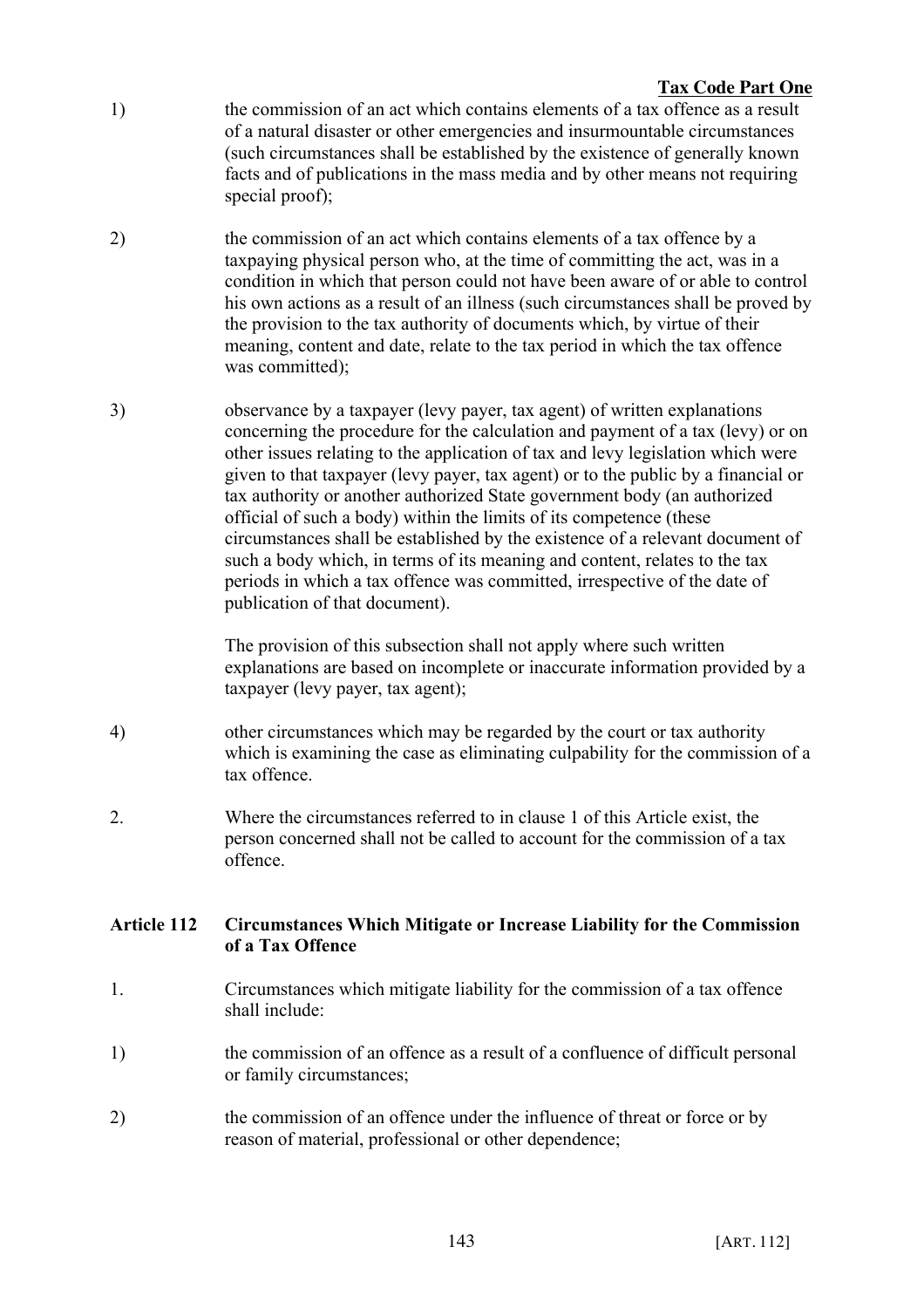- 2.1) the fact that a physical person who is called to account for the commission of a tax offence has serious financial difficulties;
- 3) other circumstances which may be regarded by the court or tax authority which is examining the case as mitigating liability.
- 2. A circumstance which increases liability shall be the commission of a tax offence by a person previously called to account for a similar offence.
- 3. A person from whom a tax sanction has been recovered shall be deemed to have been subjected to that sanction for 12 months after the entry into legal force of the decision of the court or tax authority.
- 4. Circumstances which mitigate or increase liability for the commission of a tax offence shall be established by the court or tax authority which is examining the case and shall be taken into account when imposing tax sanctions.

# **Article 113 Period of Limitation on Amenability for the Commission of a Tax Offence**

1. A person may not be called to account for the commission of a tax offence if a period of three years (the limitation period) has elapsed from the day on which it was committed or from the day following the end of the tax period during which the offence was committed up to the moment when the decision on the imposition of sanctions is issued.

> The measurement of the limitation period from the day on which the tax offence was committed shall apply for all tax offences other than those envisaged in Articles 120 and 122 of this Code.

The measurement of the limitation period from the day following the end of the tax period during which the offence was committed shall apply for the tax offences envisaged in Articles 120 and 122 of this Code.

1.1 The running of the period of limitation for the imposition of sanctions shall be suspended if a person who is called to account for a tax offence has actively obstructed the performance of an on-site tax audit and this has become an insurmountable obstacle to the performance of that audit and to the determination by tax authorities of the amounts of taxes payable to the budget system of the Russian Federation.

> The running of the period of limitation for the imposition of sanctions shall be considered to have been suspended from the day of the preparation of the report which is envisaged by clause 3 of Article 91 of this Code. In this case, the running of the period of limitation for the imposition of sanctions shall be resumed from the day on which the circumstances obstructing the performance of the on-site tax audit have ceased to exist and a decision to resume the on-site tax audit has been issued.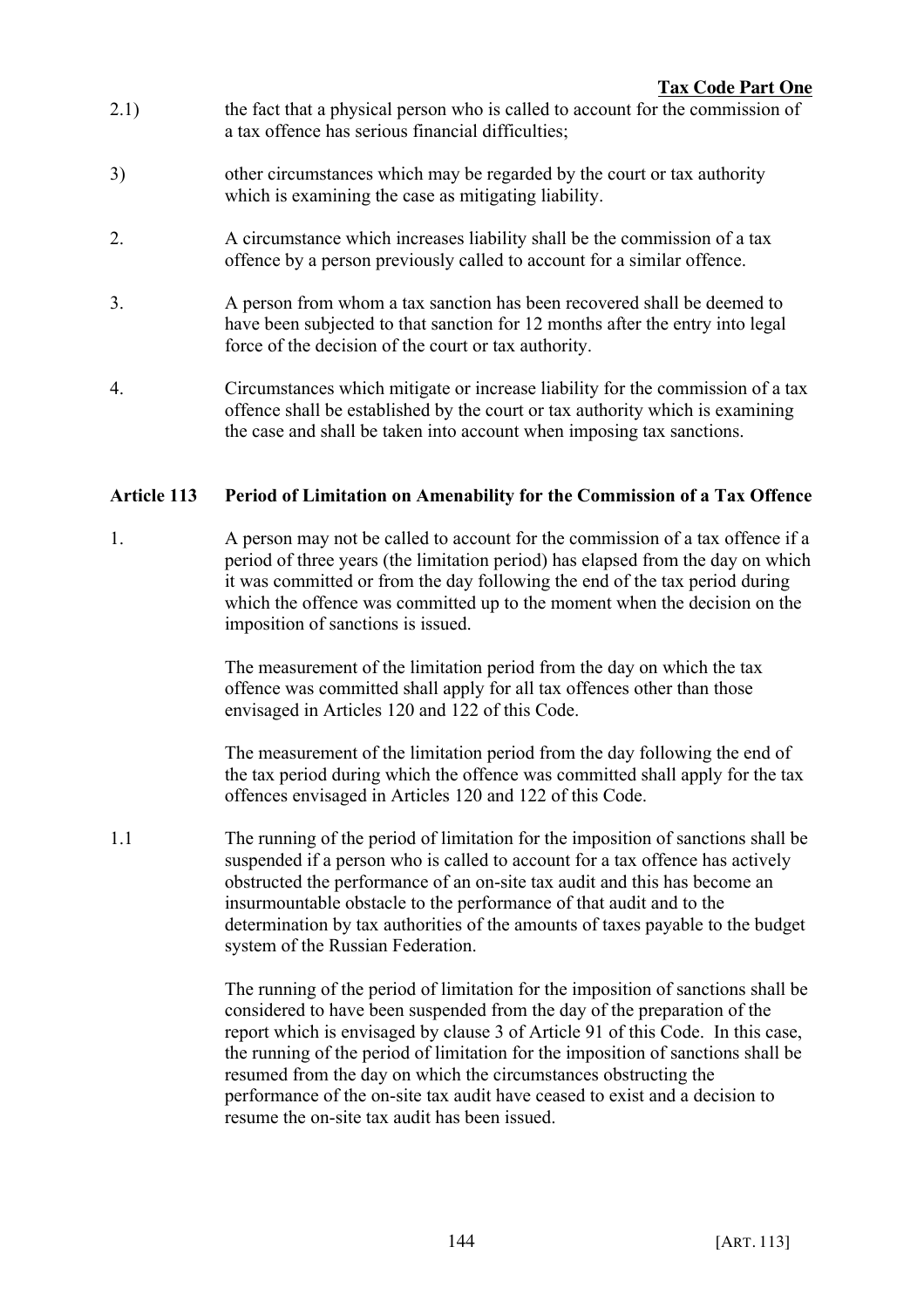# **Article 114 Tax Sanctions**

- 1. A tax sanction shall be a punishment for the commission of a tax offence.
- 2. Tax sanctions shall be prescribed and imposed in the form of monetary penalties (fines) in the amounts envisaged by Chapters 16 and 18 of this Code.
- 3. Where any mitigating circumstance exists the amount of the fine must be reduced by at least half against the level which is prescribed by the relevant article of this Code.
- 4. Where the circumstance which is envisaged by clause 2 of Article 112 exists, the amount of the fine shall be increased by 100 per cent.
- 5. Where one person commits two or more tax offences, tax sanctions shall be recovered for each offence separately without less severe sanctions being absorbed by those of greater severity.
- 6. The amount of a fine which is recovered from a taxpayer, levy payer or tax agent for a tax offence which has resulted in indebtedness in respect of a tax (levy) shall be transferred from the accounts of the taxpayer, levy payer or tax agent respectively only after the full amount of that indebtedness and applicable penalties have been transferred according to the order of priority which is established by the civil legislation of the Russian Federation.

# **Article 115 Period of Limitation for the Recovery of Fines**

1. Tax authorities may file a petition with a court for the recovery of fines from an organization or a private entrepreneur according to the procedure and time limits which are envisaged by Articles 46 and 47 of this Code, and may file a petition with a court for the recovery of fines from a physical person according to the procedure and time limits which are envisaged by Article 48 of this Code.

> A petition for the recovery of a fine from an organization or a private entrepreneur in the cases envisaged by subsections 1 to 3 of clause 2 of Article 45 of this Code may be filed by a tax authority within six months after the expiry of the time limit for the fulfilment of a demand for the payment of a fine. Where the time limit for the filing of such a petition has been missed for a valid reason, that time limit may be restored by a court.

2. Where the institution or termination of criminal proceedings is refused but a tax offence has occurred, the time limit for the submission of a petition shall be measured from the day on which the tax authority receives an order refusing to institute or terminate criminal proceedings.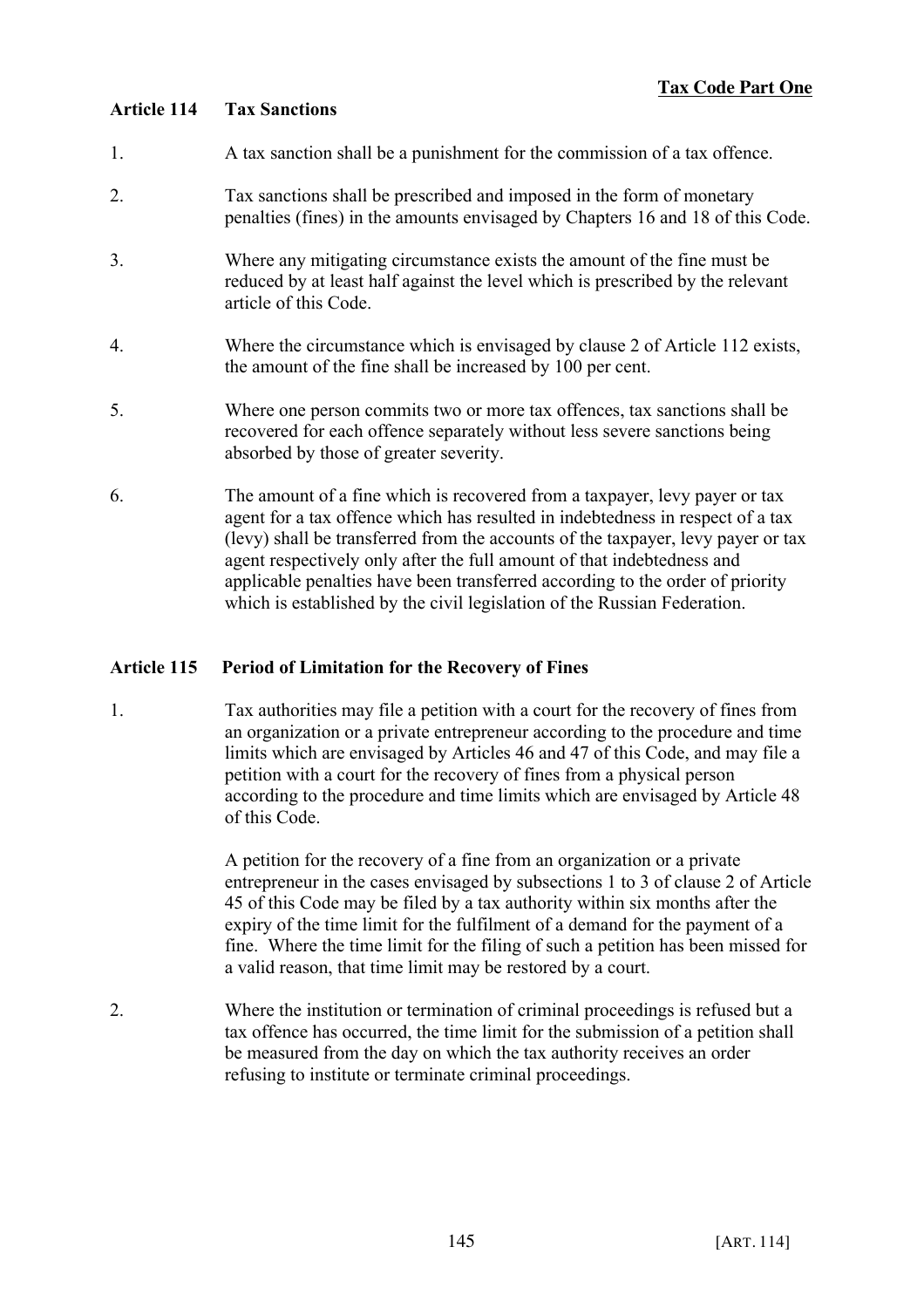#### **Tax Code Part One CHAPTER 16. TYPES OF TAX OFFENCES AND LIABILITY FOR THE COMMISSION THEREOF**

### **Article 116 Violation of the Procedure for Registration with a Tax Authority**

1. A violation by a taxpayer of the time limit which is established by this Code for the submission of an application for registration with a tax authority on grounds provided for in this Code

shall result in the recovery of a fine of 10,000 roubles.

2. The carrying-on of activities by an organization or a private entrepreneur without registering with a tax authority on grounds provided for in this Code

> shall result in the recovery of a fine equal to 10 per cent of income received during that time as a result of such activities, but not less than 40,000 roubles.

### **Article 118 Violation of the Time Limit for the Submission of Information on the Opening or Closure of a Bank Account**

1. The violation by a taxpayer of the time limit which is established by this Code for the submission of information on the opening or closure by the taxpayer of an account with a bank

> shall result in the recovery of a fine in the amount of five thousand roubles.

# **Article 119 Failure to Submit a Tax Declaration**

A failure by a taxpayer to submit a tax declaration within the time limit established by tax and levy legislation to the tax authority where the taxpayer is registered

> shall result in the recovery of a fine equal to 5 per cent of the unpaid amount of tax which is payable (additionally payable) on the basis of that declaration for each full or partial month from the day established as the deadline for its submission, but not more than 30 per cent of that amount and not less than 1,000 roubles.

### **Article 119.1 Violation of the Established Method for the Submission of a Tax Declaration (Computation)**

A failure to comply with the procedure for the submission of a tax declaration (computation) in electronic form in cases specified in this Code

shall result in the recovery of a fine of 200 roubles.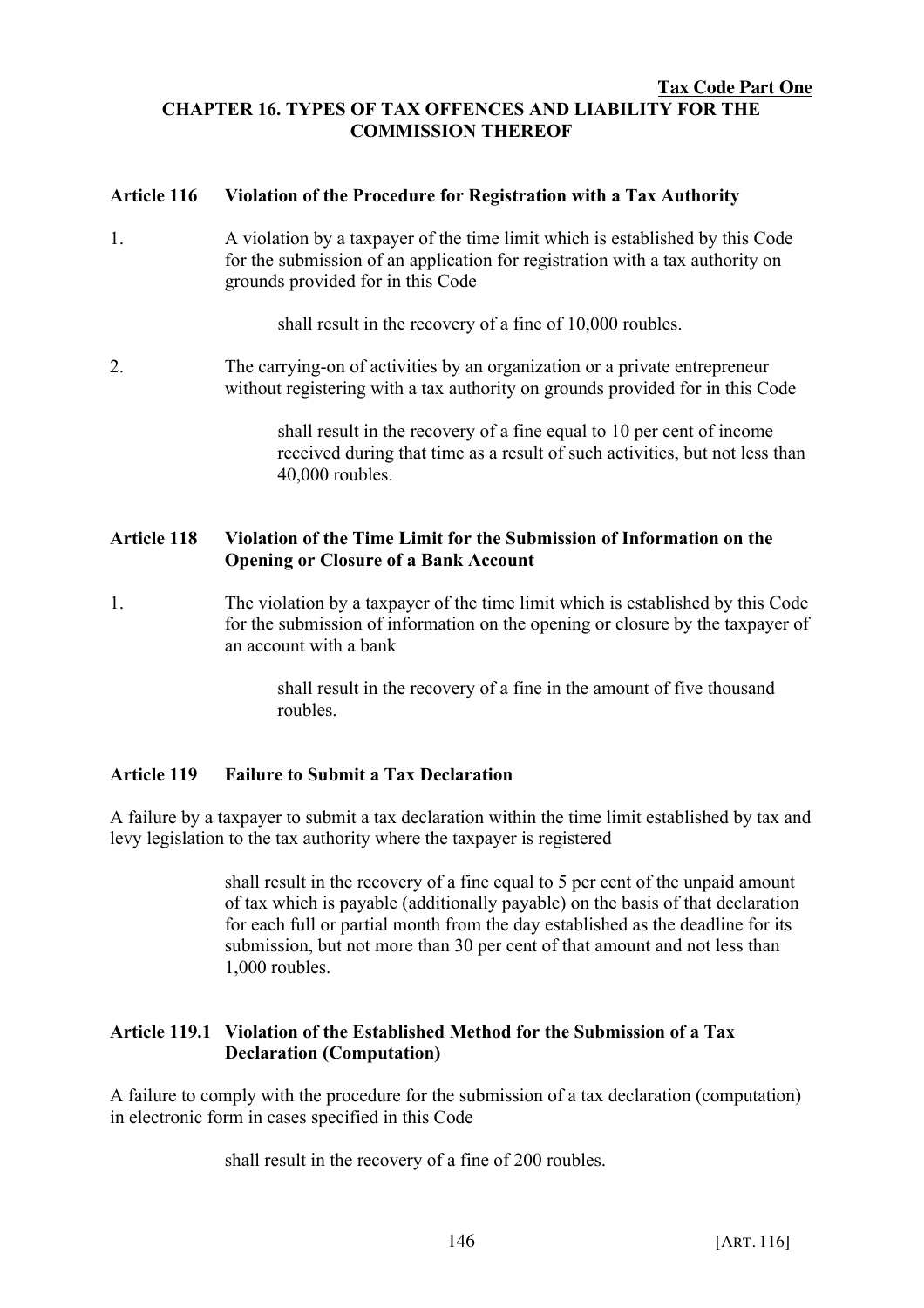# **Article 120 Gross Violation of the Rules for Accounting for Income and Expenses and Objects of Taxation**

1. A gross violation by an organization of the rules for accounting for income and (or) expenses and (or) objects of taxation, where such acts were committed during one tax period, in the absence of the elements of the tax offence which is envisaged by clause 2 of this Article,

> shall result in the recovery of a fine in the amount of ten thousand roubles.

### 2. The same acts, if they were committed during more than one tax period,

shall result in the recovery of a fine in the amount of thirty thousand roubles.

3. The same acts, if they resulted in an understatement of the tax base,

shall result in the recovery of a fine in the amount of twenty per cent of the amount of unpaid tax, but not less than forty thousand roubles.

A gross violation of the rules for accounting for income and expenses and objects of taxation for the purposes of this article shall be understood to mean the absence of source documents or the absence of VAT invoices, books of account or tax ledgers or the systematic (two or more times within a calendar year) late or incorrect recording in accounting records, in tax ledgers and in reports of the taxpayer's economic operations, monetary resources, tangible assets, intangible assets and financial investments.

# **Article 122 The Non-Payment or Incomplete Payment of Tax (a Levy)**

1. The non-payment or incomplete payment of amounts of tax (a levy) as a result of the understatement of the tax base or other incorrect calculation of tax (a levy) or as a result of other unlawful actions (inaction)

> shall result in the recovery of a fine in the amount of 20 per cent of the unpaid amount of tax (of the levy).

3. The acts envisaged by clause 1 of this Article, when committed deliberately,

shall result in the recovery of a fine in the amount of 40 per cent of the unpaid amount of tax (of the levy).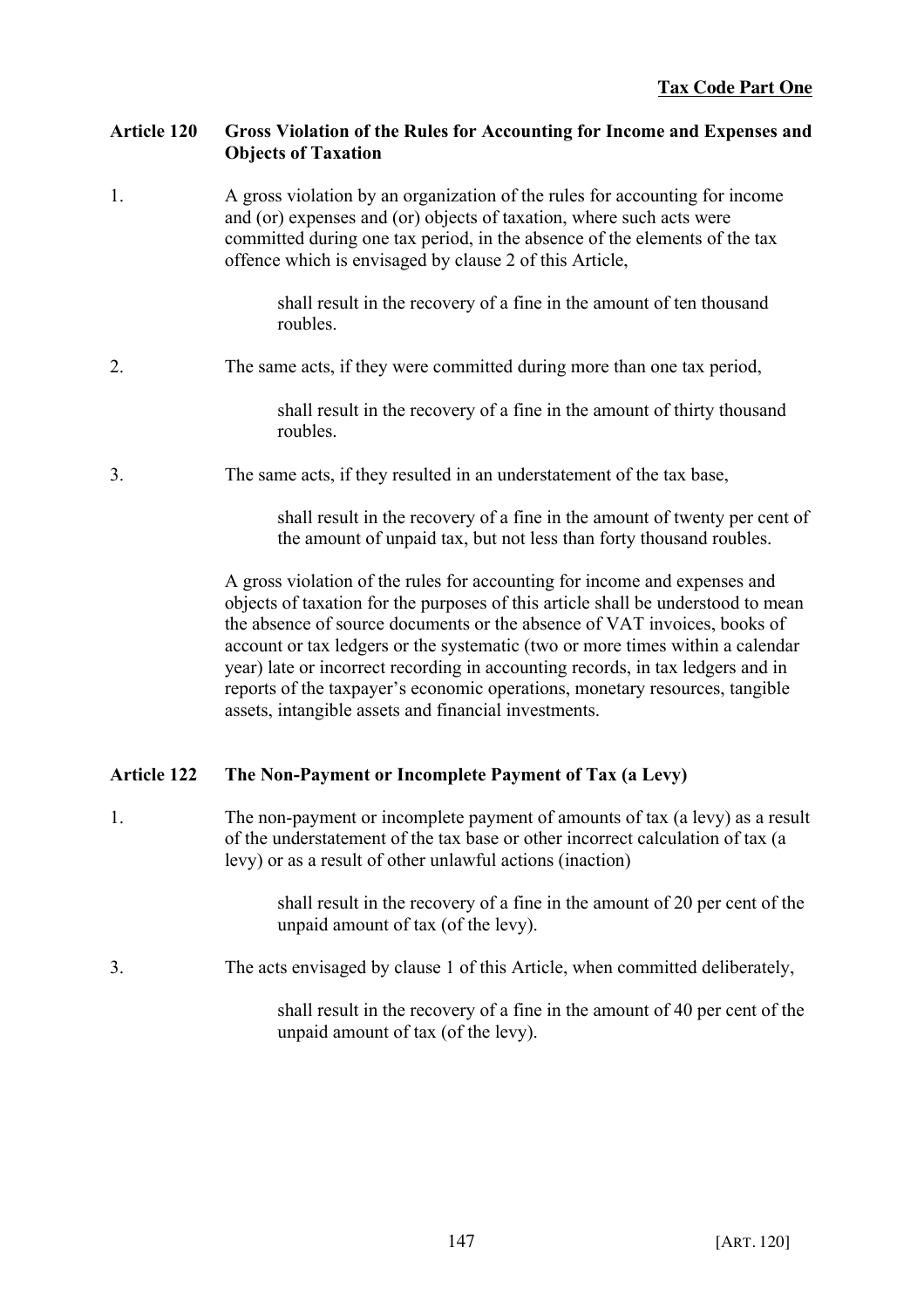#### **Tax Code Part One Article 123 Failure by a Tax Agent to Fulfil His Obligation to Withhold and (or) Transfer Taxes**

The unlawful failure to withhold and (or) remit (failure to withhold and (or) remit in full) within the time limit established by this Code amounts of tax which is required to be withheld and transferred by a tax agent

> shall result in the recovery of a fine in the amount of 20 per cent of the amount required to be withheld and (or) remitted.

# **Article 125 Failure to Observe the Procedure for the Possession, Use and (or) Disposal of Assets Which Have Been Attached or in Relation to Which a Tax Authority Has Taken Injunctive Measures in the Form of a Pledge**

Failure to observe the procedure which is established by this Code for the possession, use and (or) disposal of assets which have been attached or in relation to which a tax authority has taken injunctive measures in the form of a pledge

shall result in the recovery of a fine in the amount of 30,000 roubles.

# **Article 126 Failure to Present Information Required for Tax Control Purposes to a Tax Authority**

1. Failure by a taxpayer (levy payer, tax agent) to submit to the tax authorities within the prescribed time limit such documents and (or) other information as are envisaged by this Code and other acts of tax and levy legislation

> shall result in the recovery of a fine in the amount of 200 roubles for each document which is not submitted.

2. Failure to present information on a taxpayer to a tax authority, consisting in the refusal by an organization to present documents with information on a taxpayer which are in its possession and which are required in accordance with this Code upon the request of a tax authority, and any other failure to present such documents or the presentation of documents containing information which is known to be false, except where such act bears the elements of the violation of tax and levy legislation which is envisaged by Article 135.1 of this Code,

> shall result in the recovery of a fine in the amount of ten thousand roubles.

# **Article 128 Liability of Witnesses**

The non-appearance or failure to appear without good reason of a person who is summoned as a witness in connection with a case involving a tax offence

shall result in the recovery of a fine in the amount of one thousand roubles.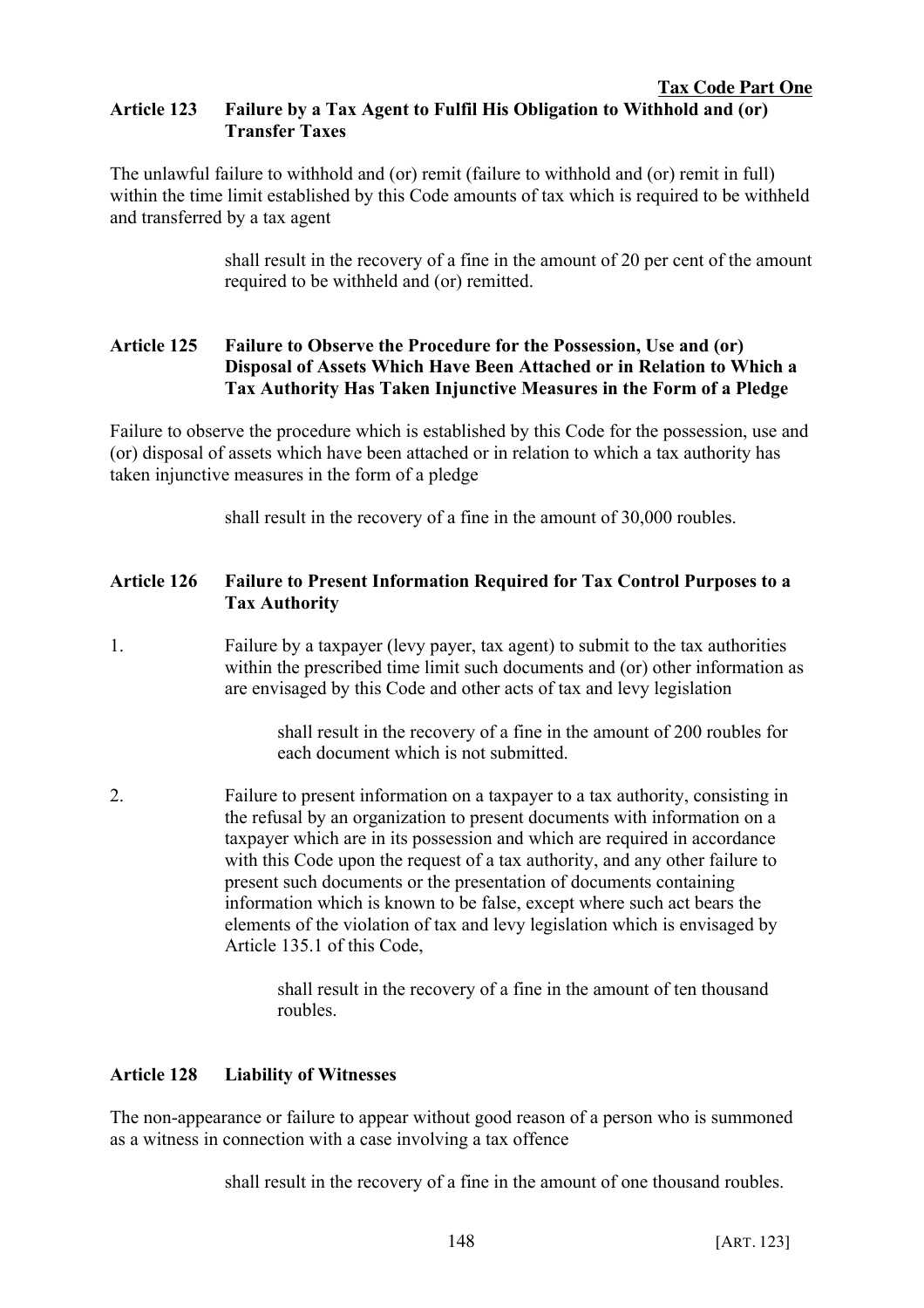An unlawful refusal by a witness to testify or the wilful giving of false testimony

shall result in the recovery of a fine in the amount of three thousand roubles.

## **Article 129 Refusal by an Expert, Translator or Specialist to Participate in a Tax Audit, Wilful Giving of a False Report or Wilful Making of a False Translation**

1. A refusal by an expert, translator or specialist to participate in a tax audit

shall result in the recovery of a fine in the amount of five hundred roubles.

2. The wilful giving of a false report by an expert and the wilful making of a false translation by a translator

shall result in the recovery of a fine in the amount of 5,000 roubles.

# **Article 129.1 Unlawful Failure to Report Information to a Tax Authority**

1. An unlawful failure by a person to report (delay in reporting) information which, in accordance with this Code, that person is obliged to report to a tax authority, in the absence of the elements of the tax offence which is envisaged by Article 126 of this Code,

shall result in the recovery of a fine in the amount of 5,000 roubles.

2. The same acts when repeated within a calendar year

shall result in the recovery of a fine in the amount of 20,000 roubles.

# **Article 129.2 Violation of the Procedure for the Registration of Gaming Facilities**

1. A violation of the procedure which is established by this Code for the registration with tax authorities of gaming tables, gaming machines, totalizator counters and bookmaking office counters or of the procedure for the registration of a change in the number of such facilities

> shall result in the recovery of a fine equal to three times the rate of gaming tax which is established for the object of taxation in question.

2. The same acts, when committed more than once,

shall result in the recovery of a fine equal to six times the rate of gaming tax which is established for the object of taxation in question.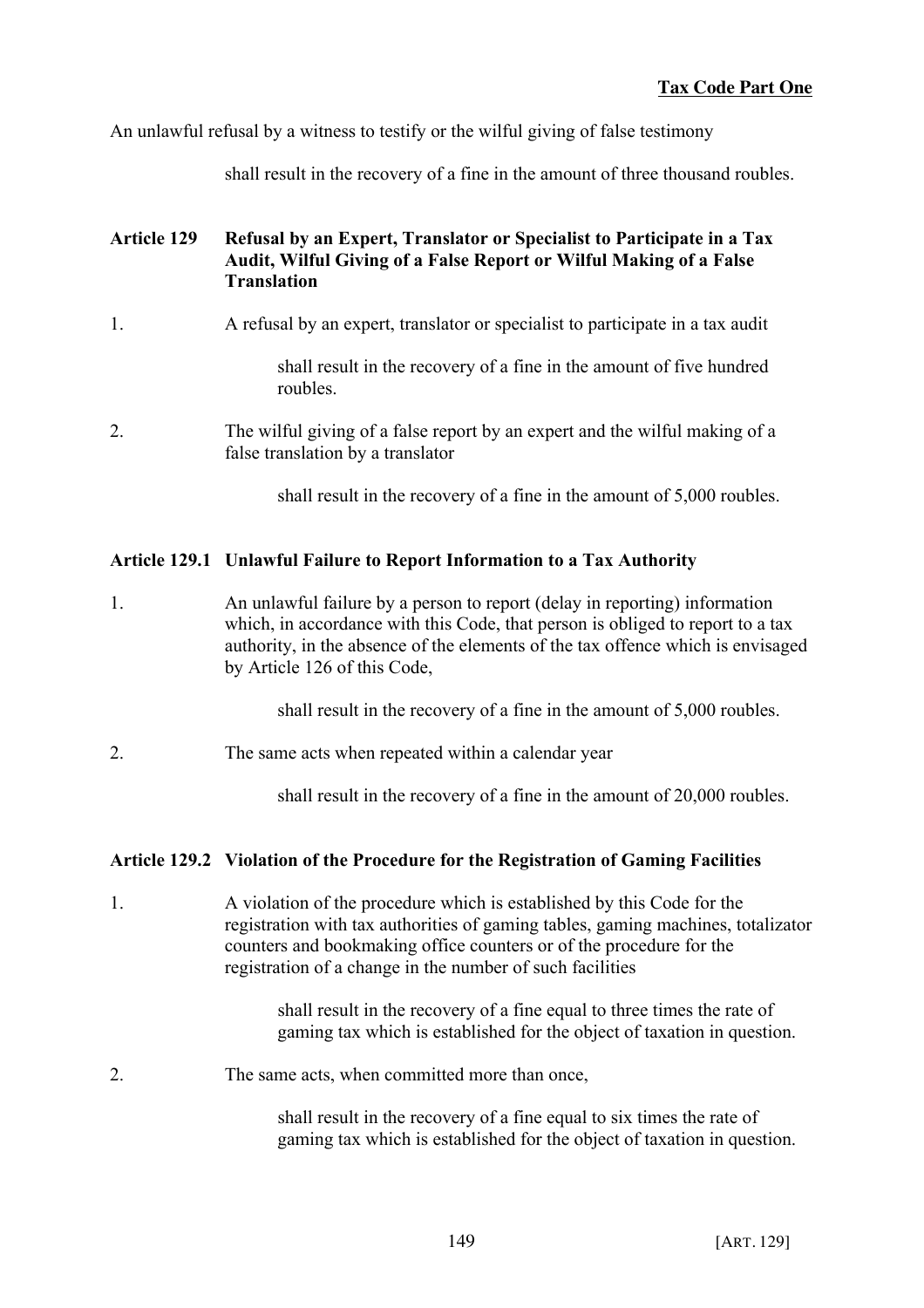### **Tax Code Part One CHAPTER 17. COSTS ASSOCIATED WITH EXERCISING TAX CONTROL**

### **Article 131 The Payment of Amounts Due to Witnesses, Translators, Specialists, Experts and Attesting Witnesses**

- 1. Witnesses, translators, specialists, experts and attesting witnesses shall be reimbursed for expenses incurred by them in connection with appearing at a tax authority, and specifically travel expenses, expenses for the rent of accommodation and additional expenses associated with residing away from their permanent place of residence (per diems).
- 2. Translators, specialists and experts shall receive a fee for work performed by them on the instructions of a tax authority unless that work is within the scope of their employment duties.
- 3. Employees who are summoned to a tax authority as witnesses shall retain their salary at their main place of employment for the time of their absence from work in connection with appearance at the tax authority.
- 4. Amounts due to witnesses, translators, specialists, experts and attesting witnesses shall be paid by the tax authority after they have fulfilled their duties.

The payment procedure and the size of the amounts payable shall be established by the Government of the Russian Federation and financed from the federal budget.

### **CHAPTER 18. TYPES OF VIOLATIONS BY BANKS OF OBLIGATIONS ENVISAGED BY TAX AND LEVY LEGISLATION AND LIABILITY FOR THE COMMISSION THEREOF**

# **Article 132 Violation by a Bank of the Procedure for Opening an Account for a Taxpayer**

1. The opening by a bank of an account for an organization, a private entrepreneur, a privately practising notary or a lawyer who has founded a legal office without the presentation by that person of a certificate (notification) of registration with a tax authority, and the opening of an account when the bank has received a tax authority's decision concerning the suspension of operations on that person's accounts,

> shall result in the recovery of a fine in the amount of twenty thousand roubles.

2. A failure by a bank to report information on the opening or closing of an account or on changes in account details for an organization, a private entrepreneur, a privately practising notary or a lawyer who has founded a legal office to a tax authority within the established time limit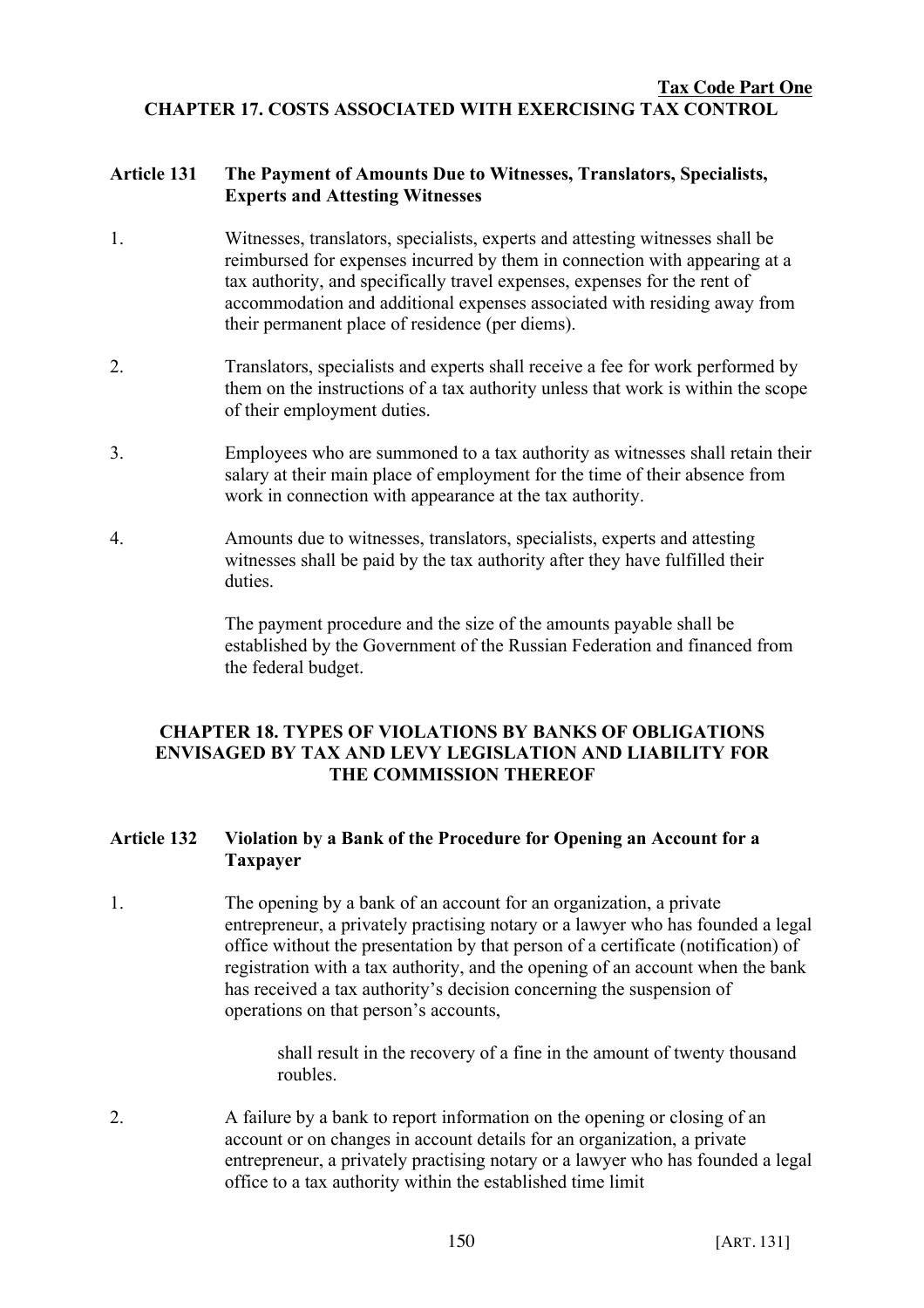shall result in the recovery of a fine in the amount of forty thousand roubles.

### **Article 133 Failure to Comply with the Time Limit for the Execution of an Order for the Remittance of Tax (a Levy), an Advance Payment, Penalties or a Fine**

A failure by a bank to comply with the time limit established by this Code for the execution of an order given by a taxpayer (levy payer) or tax agent, a local administration or a federal postal organization for the remittance of tax (a levy), an advance payment, penalties or a fine shall result in the recovery of a fine equal to one one-hundred-and-fiftieth of the refinancing rate of the Central Bank of the Russian Federation, but not more than 0.2 per cent, for each calendar day of the delay.

# **Article 134 Failure by a Bank to Comply with a Tax Authority's Order to Suspend Operations on the Accounts of a Taxpayer, Levy Payer or Tax Agent**

The execution by a bank which has received a tax authority's order to suspend operations on the accounts of a taxpayer, levy payer or tax agent of an order given by the taxpayer, levy payer or tax agent to transfer resources when such order is not connected with the fulfilment of obligations with respect to the payment of a tax (an advance payment), a levy, penalties or a fine or of another payment order which, in accordance with the legislation of the Russian Federation, has priority over payments to the budget system of the Russian Federation,

> shall result in the recovery of a fine in the amount of 20 per cent of the amount transferred in accordance with the order given by the taxpayer or tax agent, but not more than the amount of indebtedness, or, where there is no indebtedness, in the amount of 20,000 roubles.

# **Article 135 Failure by a Bank to Act Upon an Instruction of a Tax Authority for the Transfer of a Tax , an Advance Payment, a Levy, Penalties or a Fine**

1. An unlawful failure by a bank to act within the time limit which is established by this Code upon an instruction of a tax authority for the transfer of a tax, an advance payment, a levy, penalties or a fine

> shall result in the recovery of a fine in the amount of one one-hundredand-fiftieth of the refinancing rate of the Central Bank of the Russian Federation, but not more than 0.2 per cent for each calendar day of the delay.

2. The taking of action by a bank to create a situation in which there are no monetary resources on the account of a taxpayer, levy payer or tax agent in relation to whom an instruction has been issued by a tax authority

> shall result in the recovery of a fine in the amount of 30 per cent of the amount not received as a result of such action.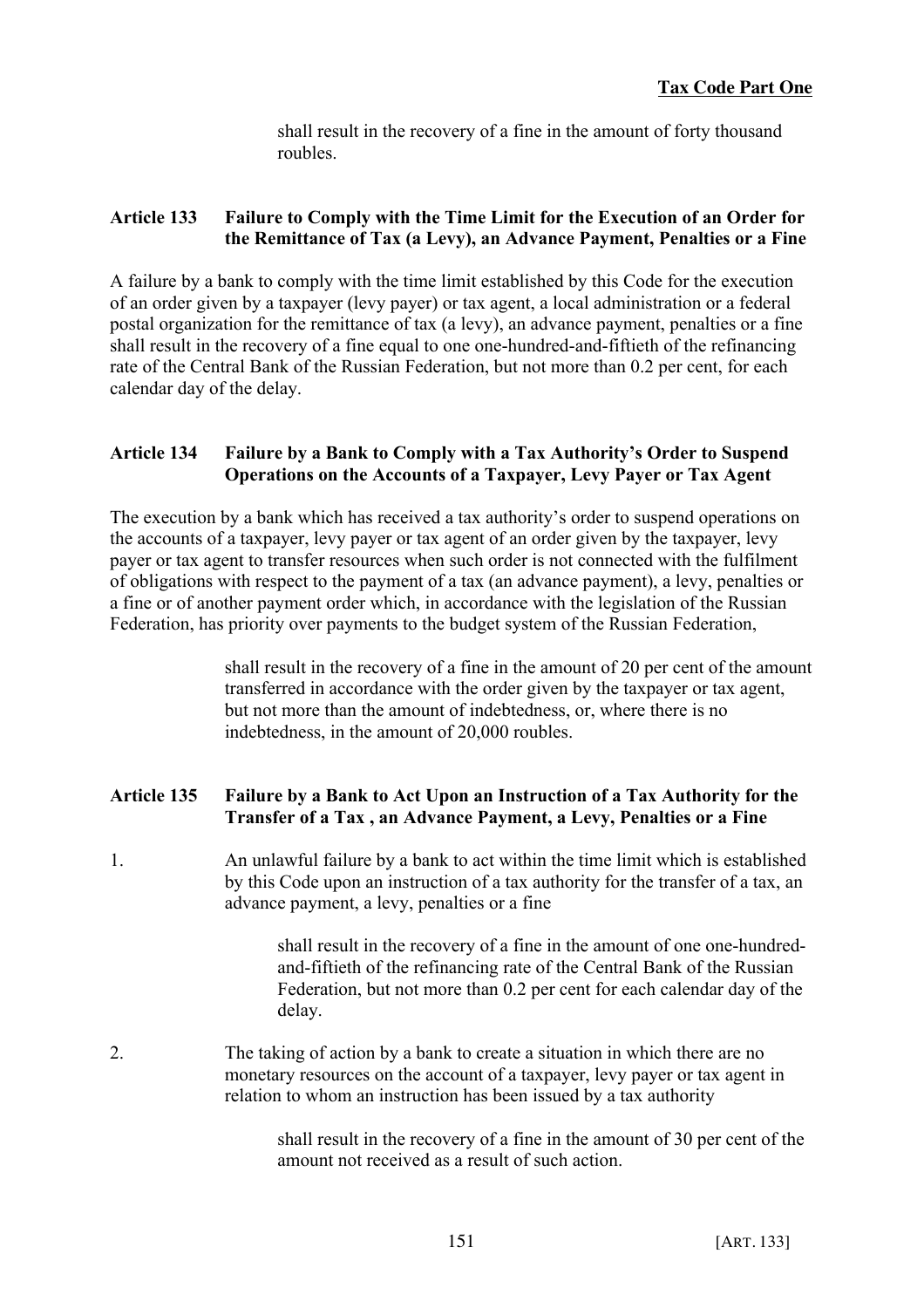# **Article 135.1 Failure by a Bank to Present Notices (Statements) of Operations and Accounts to a Tax Authority**

Failure by a bank to present notices of bank accounts and (or) balances of monetary resources held in accounts and statements of operations on accounts to a tax authority in accordance with clause 2 of Article 86 of this Code, and (or) failure to provide notice in accordance with clause 5 of Article 76 of this Code of balances of monetary resources held in accounts on which operations have been suspended, or the presentation of notices (statements) not in compliance with the prescribed time limit or notices (statements) containing inaccurate information, shall result in the recovery of a fine in the amount of 20,000 roubles.

# **Article 136 The Procedure for Recovering Fines and Penalties from Banks**

The fines referred to in Articles 132 to 135.1 shall be recovered according to a procedure similar to that which is established by this Code for the recovery of sanctions for tax offences.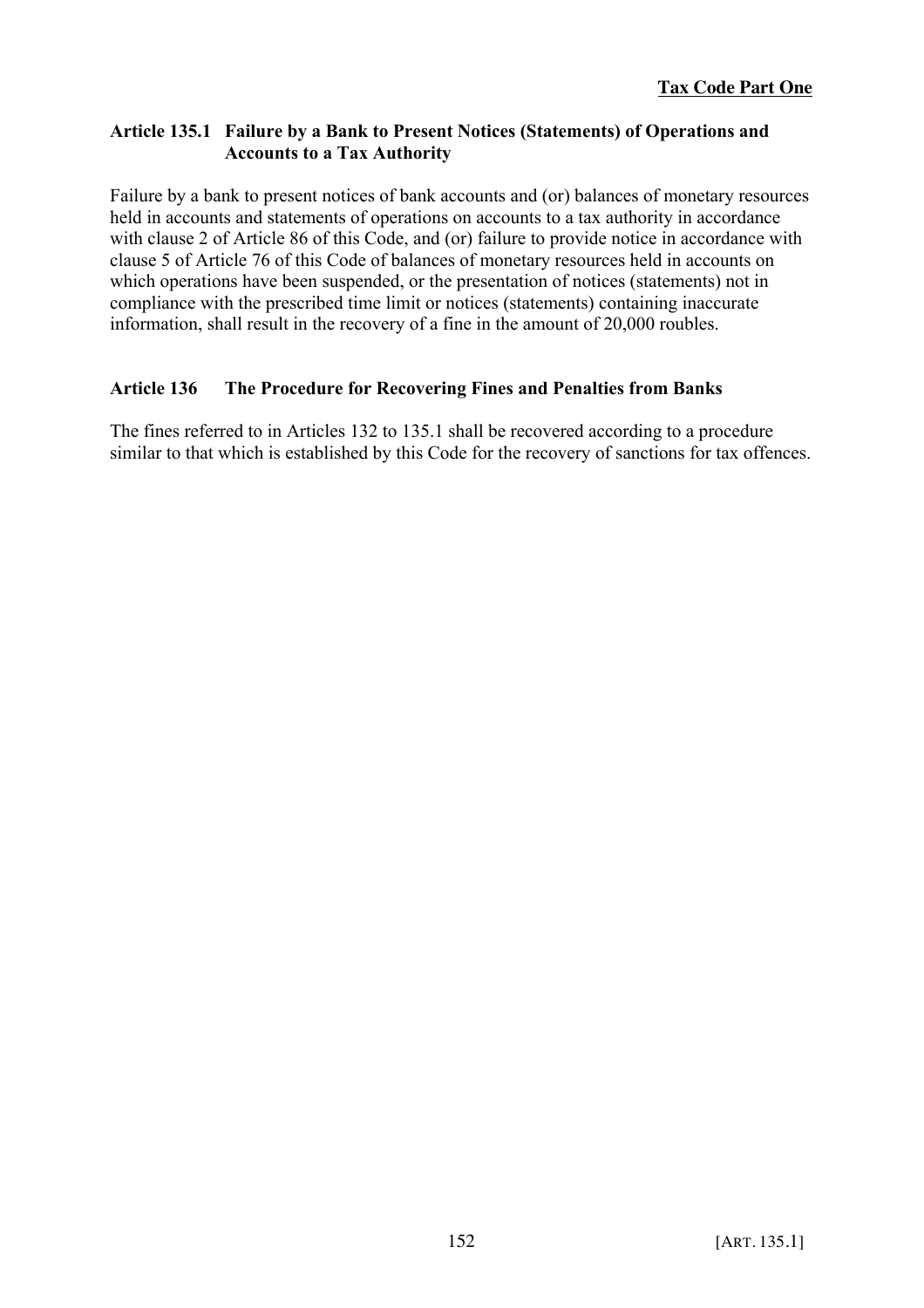#### **Tax Code Part One SECTION VII APPEALING AGAINST THE ACTS OF TAX AUTHORITIES AND THE ACTIONS OR INACTION OF THEIR OFFICIALS**

# **CHAPTER 19. THE PROCEDURE FOR APPEALING AGAINST THE ACTS OF TAX AUTHORITIES AND THE ACTIONS OR INACTION OF THEIR OFFICIALS**

# **Article 137 Right of Appeal**

Every person shall have the right to appeal against acts of tax authorities of a non-normative nature and the actions or inaction of their officials if, in the opinion of that person, such acts, actions or inaction violate his rights.

Appeals against normative legal acts of tax authorities may be made in accordance with the procedure which is envisaged by federal legislation.

### **Article 138 Appeal Procedure**

1. Appeals against acts of tax authorities and the actions or inaction of their officials may be made to a higher tax authority (higher official) or to a court.

> The lodging of an appeal with a higher tax authority (higher official) shall not exclude the right to lodge a similar appeal with a court at the same time or at a later date, unless otherwise stipulated by Article 101.2 of this Code.

2. Court appeals against the acts (including normative acts) of tax authorities and the actions or inaction of officials of those authorities shall be made by organizations and private entrepreneurs by means of submitting a statement of claim to an arbitration court in accordance with arbitration procedural legislation.

> Court appeals against the acts (including normative acts) of tax authorities and the actions or inaction of officials of those authorities shall be made by physical persons who are not private entrepreneurs by means of submitting a statement of claim to a court of general jurisdiction in accordance with legislation concerning court appeals against the unlawful actions of State bodies and officials.

3. Where appeals against acts of tax authorities or actions of their officials are lodged with a court, at the petition of the taxpayer (levy payer, tax agent) the execution of the contested acts and the performance of contested actions may be suspended by the court in accordance with the procedure established by the relevant procedural legislation of the Russian Federation.

> Where appeals against acts of tax authorities or actions of their officials are lodged with a higher tax authority, at the petition of the taxpayer (levy payer, tax agent) the execution of the contested acts and the performance of the contested actions may be suspended by decision of the higher tax authority.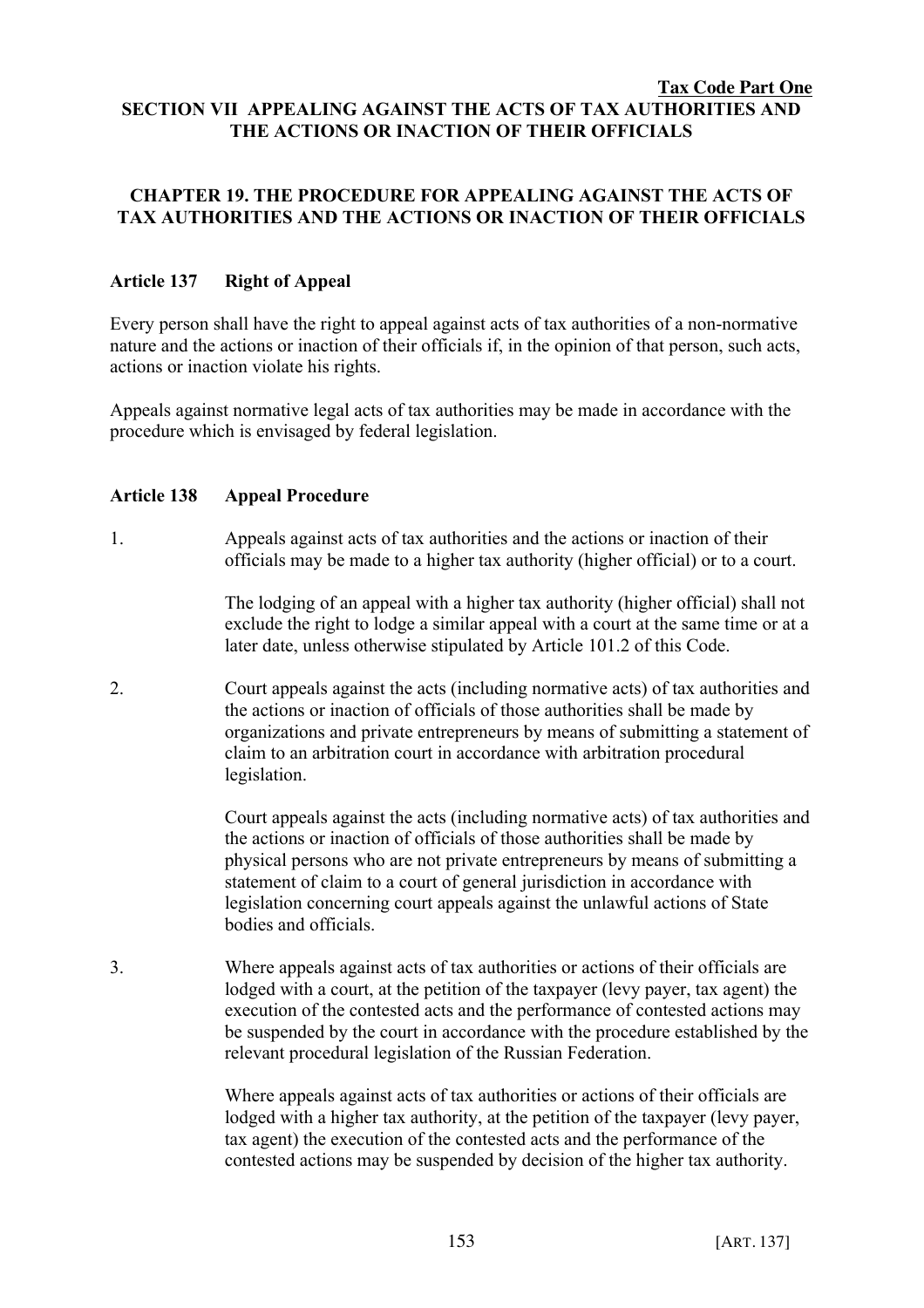### **Article 139 The Procedure and Time Limits for the Lodging of an Appeal with a Higher Tax Authority or Higher Official**

- 1. An appeal against an act of a tax authority or against the actions or inaction of an official of that authority shall be lodged with a higher tax authority or with a higher official of that authority respectively.
- 2. An appeal to a higher tax authority (higher official) shall be lodged, unless otherwise stipulated by this Code, within three months from the day on which the person became aware or should have become aware of the violation of his rights. The appeal may be accompanied by supporting documents.

In the event that the deadline for the lodging of an appeal is missed with good reason, upon the request of the person lodging the appeal that deadline may be renewed by the higher official of the tax authority or the higher tax authority accordingly.

An appellate appeal against a decision of a tax authority on the imposition of sanctions for the commission of a tax offence or a decision on the nonimposition of sanctions for the commission of a tax offence shall be filed before the contested decision enters into force.

An appeal against a decision of a tax authority on the imposition of sanctions for the commission of a tax offence or a decision on the non-imposition of sanctions for the commission of a tax offence which has entered into force and was not the subject of an appellate appeal shall be filed within one year from the moment of the issue of the contested decision.

3. The appeal shall be submitted in writing to the appropriate tax authority or official, unless otherwise stipulated by this clause.

> An appellate appeal against a particular decision of a tax authority shall be filed with the tax authority which issued that decision, which must, within three days from the day on which that appeal is received, send it together with all related materials to a higher tax authority.

4. A person who has submitted an appeal to a higher tax authority or higher official may revoke it on the basis of a written application before a decision has been taken on the appeal.

> The revocation of an appeal shall deprive the person who submitted it of the right to submit a second appeal on the same grounds to the same tax authority or to the same official.

> The re-submission of an appeal to a higher tax authority or higher official shall take place within the time limits which are envisaged by clause 2 of this Article.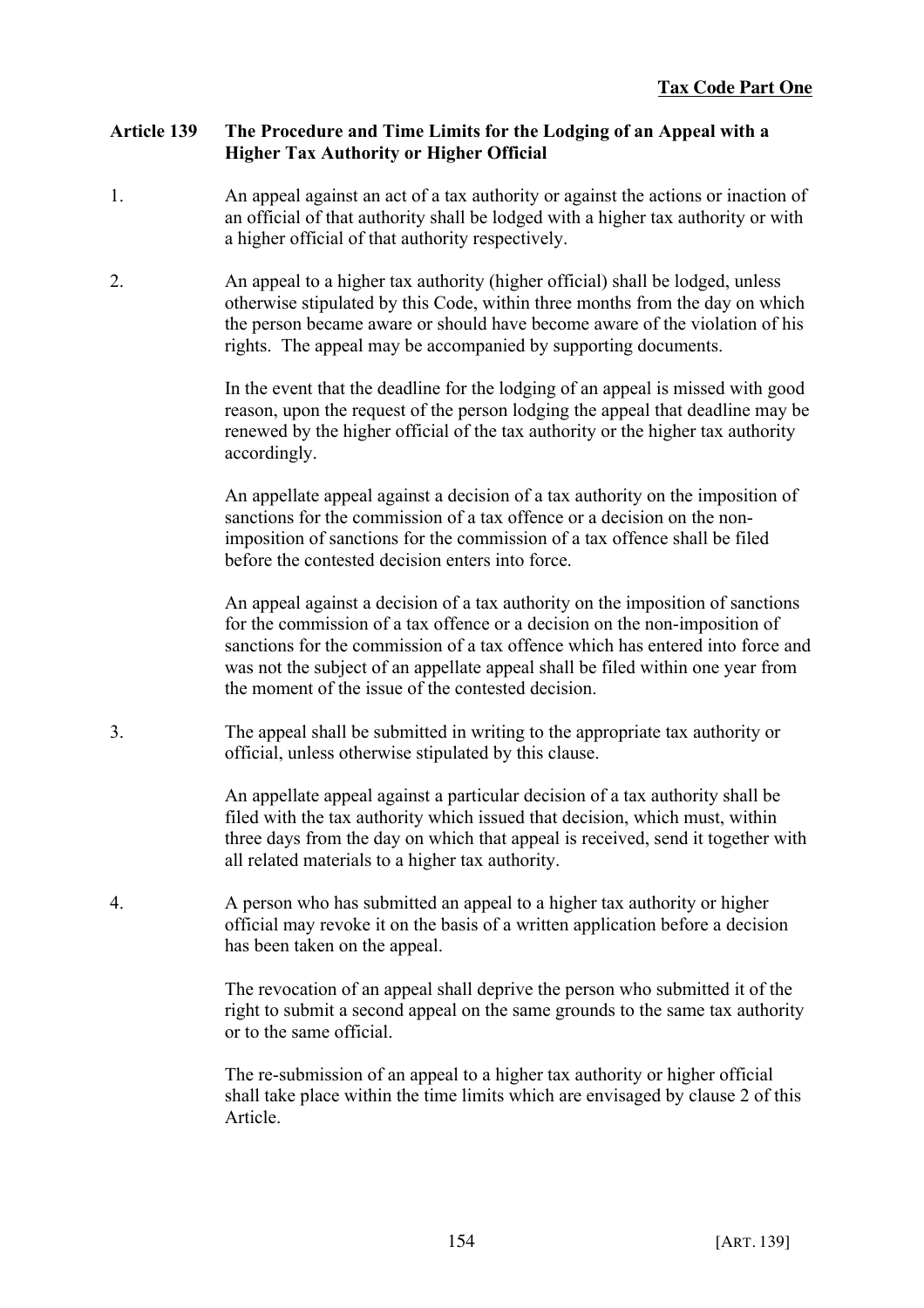#### **Tax Code Part One CHAPTER 20. CONSIDERATION OF AN APPEAL AND ADOPTION OF A DECISION ON AN APPEAL**

### **Article 140 Consideration of an Appeal by a Higher Tax Authority or Higher Official**

- 1. An appeal shall be considered by the higher tax authority (higher official).
- 2. After considering an appeal against an act of a tax authority the higher tax authority (higher official) shall have the right:
- 1) to reject the appeal;
- 2) to annul the tax authority's act;
- 3) to annul the decision and terminate proceedings in respect of the tax offence;
- 4) to amend the decision or adopt a new decision.

After considering an appeal against the actions or inaction of officials of tax authorities the higher tax authority (higher official) shall have the right to adopt a decision on the merits of the case.

After considering an appellate appeal against a decision, a higher tax authority shall have the right:

- 1) to leave the tax authority's decision unchanged and reject the appeal;
- 2) to rescind or amend the tax authority's decision in whole or in part and adopt a new decision on the case;
- 3) to rescind the tax authority's decision and terminate proceedings on the case.
- 3. A decision of a tax authority (official) on an appeal shall be adopted within one month from the day of the receipt of the appeal. That time limit may be extended by the director (deputy director) of the tax authority for the purpose of obtaining documents (information) needed for the consideration of the appeal from lower tax authorities, but not by more than 15 days. Written notice of the adopted decision shall be given within three days from the day of its adoption to the person who filed the appeal.

#### **Article 141 Consequences of the Submission of an Appeal**

- 1. The submission of an appeal to a higher tax authority (higher official) shall not suspend the execution of the contested act or action, except in the instances provided for by this Code.
- 2. Where a tax authority (official) considering an appeal has sufficient grounds to consider that the contested act or action is at variance with the legislation of the Russian Federation, that tax authority shall have the right to suspend the